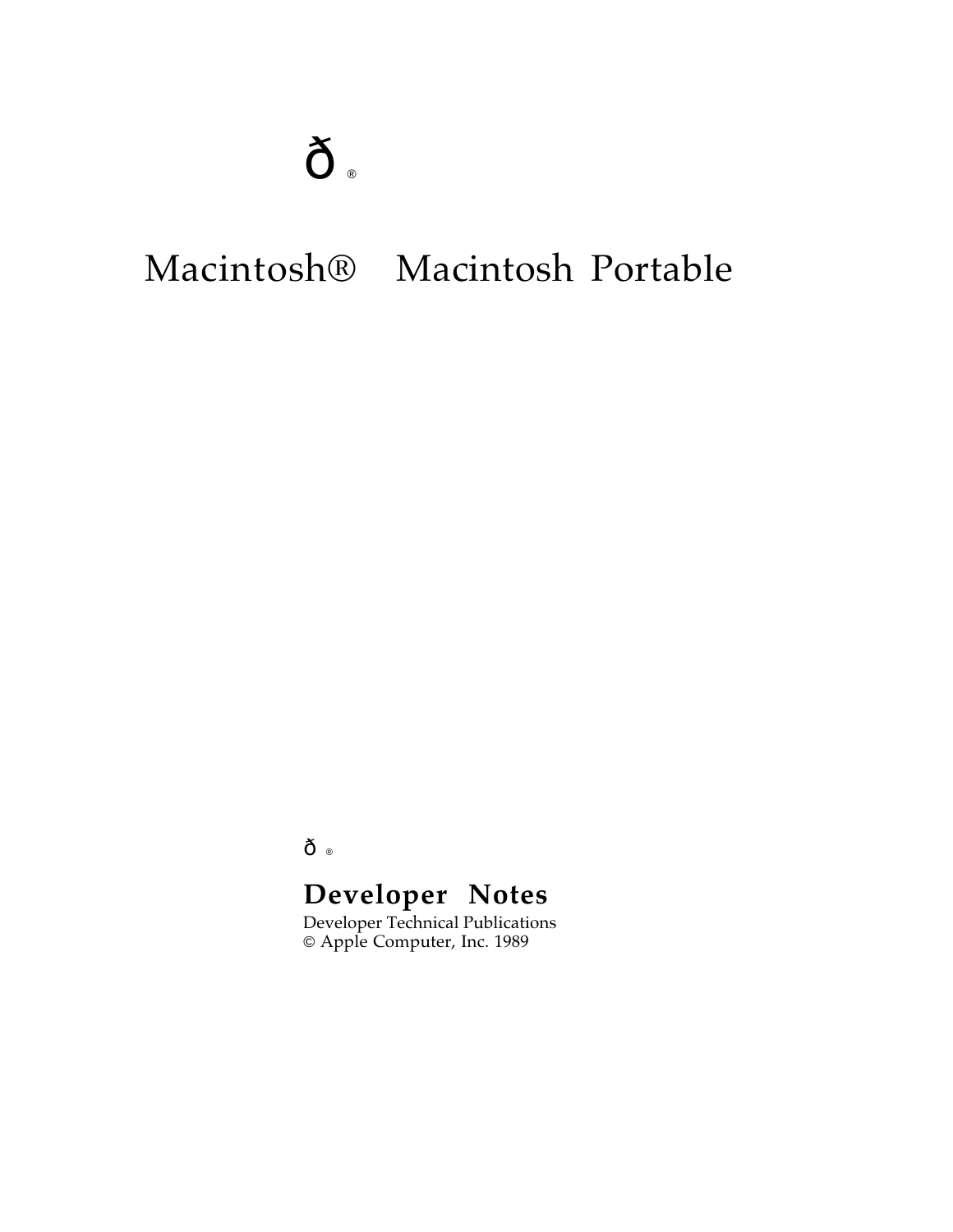#### APPLE COMPUTER, INC.

This manual is copyrighted by Apple or by Apple's suppliers, with all rights reserved. Under the copyright laws, this manual may not be copied, in whole or in part, without the written consent of Apple Computer, Inc. This exception does not allow copies to be made for others, whether or not sold, but all of the material purchased may be sold, given, or lent to another person. Under the law, copying includes translating into another language.

The Apple logo is a registered trademark of Apple Computer, Inc. Use of the "keyboard" Apple logo (Option-Shift-K) for commercial purposes without the prior written consent of Apple may constitute trademark infringement and unfair competition in violation of federal and state laws.

© Apple Computer, Inc., 1989 20525 Mariani Avenue Cupertino, CA 95014-6299 (408) 996-1010

Apple, the Apple logo, and Macintosh, are registered trademarks of Apple Computer, Inc.

APDA and Apple Desktop Bus are trademarks of Apple Computer, Inc.

Motorola is a registered trademark of Motorola Corporation.

Microsoft is a registered trademark of Microsoft Corporation.

POSTSCRIPT is a registered trademark, and illustrator is a trademark, od Adobe Systems Incorporated.

ITC Zapf Dingbats is a registered trademark of International Typeface Corporation.

#### **LIMITED WARRANTY ON MEDIA AND REPLACEMENT**

If you discover physical defects in the manual or in the media on which a software product is distributed, APDA will replace the media or manual at no charge to you provided you return the item to be replaced with proof of purchase to APDA.

**ALL IMPLIED WARRANTIES ON THIS MANUAL, INCLUDING IMPLIED WARRANTIES OF MERCHANTABILITY AND FITNESS FOR A PARTICULAR PURPOSE, ARE LIMITED IN DURATION TO NINETY (90) DAYS FROM THE DATE OF THE ORIGINAL RETAIL PURCHASE OF THIS PRODUCT.**

Even though Apple has reviewed this manual, **APPLE MAKES NO WARRANTY OR REPRESENTATION, EITHER EXPRESS OR IMPLIED, WITH RESPECT TO THIS MANUAL, ITS QUALITY, ACCURACY, MERCHANTABILITY, OR FITNESS FOR A PARTICULAR PURPOSE. AS A RESULT, THIS MANUAL IS SOLD "AS IS," AND YOU, THE PURCHASER, ARE ASSUMING THE ENTIRE RISK AS TO ITS QUALITY AND ACCURACY.**

**IN NO EVENT WILL APPLE BE LIABLE FOR DIRECT, INDIRECT, SPECIAL, INCIDENTAL, OR CONSEQUENTIAL DAMAGES RESULTING FROM ANY DEFECT OR INACCURACY IN THIS MANUAL,** even if advised of the possibility of such damages.

**THE WARRANTY AND REMEDIES SET FORTH ABOVE ARE EXCLUSIVE AND IN LIEU OF ALL OTHERS, ORAL OR WRITTEN, EXPRESS OR IMPLIED.** No Apple dealer, agent, or employee is authorized to make any modification, extension, or addition to this warranty.

Some states do not allow the exclusion or limitation of implied warranties or liability for incidental or consequential damages, so the above limitation or exclusion may not apply to you. This warranty gives you specific legal rights, and you may also have other rights which vary from state to state.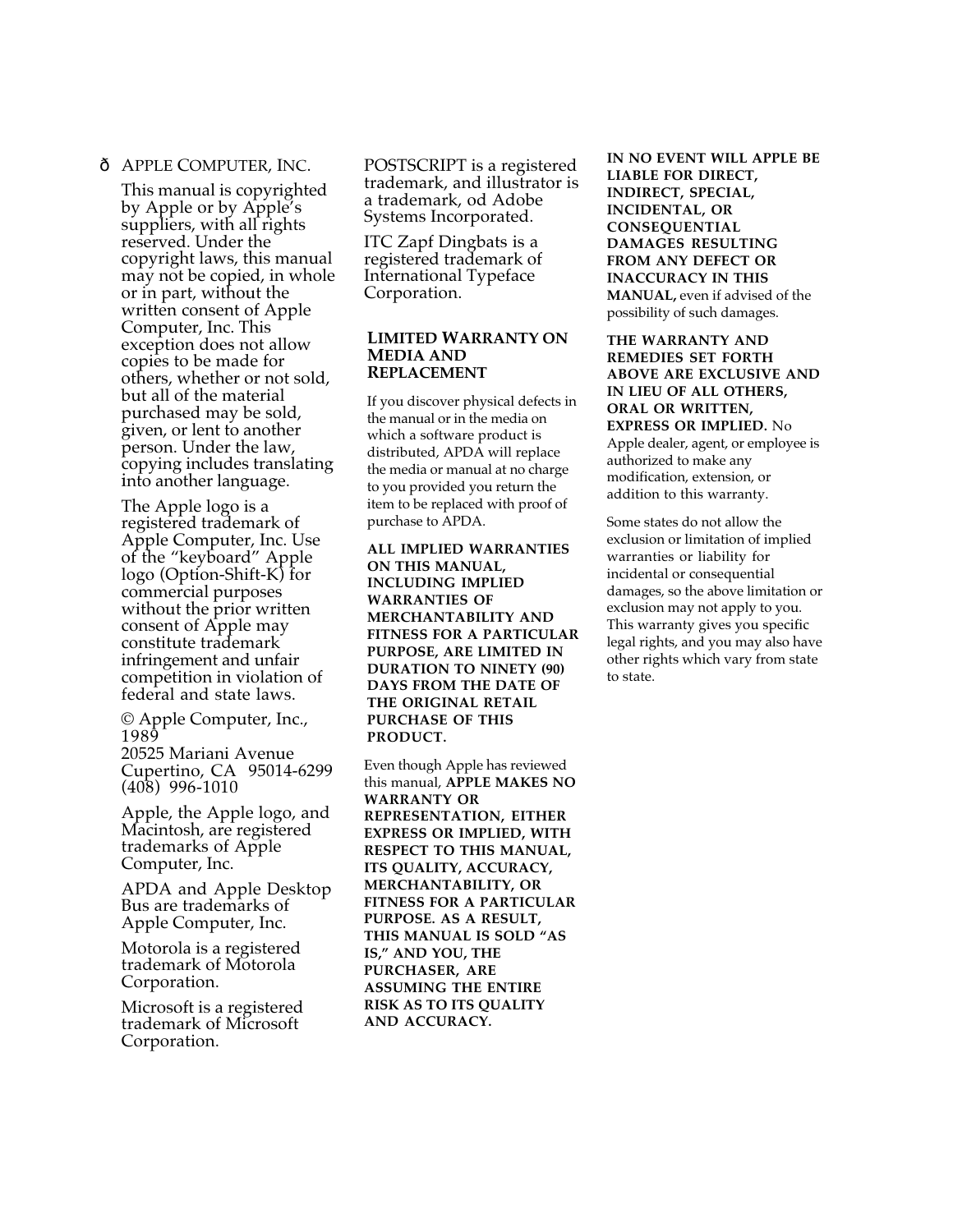# **Contents**

Figures and tables [viii](#page-9-0)

### **Preface About These Developer Notes [xi](#page-12-0)**

Supplemental reference documents [xii](#page-13-0) Terminology: Sleep State, Idling State, and the Operating State [xii](#page-13-0)

#### **1 Introduction [1-1](#page-14-0)**

- 1.1 Features [1-2](#page-15-0)
- 1.2 Optional additions [1-7](#page-21-0)
- 1.3 Internal expansion interfaces [1-7](#page-21-0)
- 1.4 Peripherals [1-8](#page-23-0)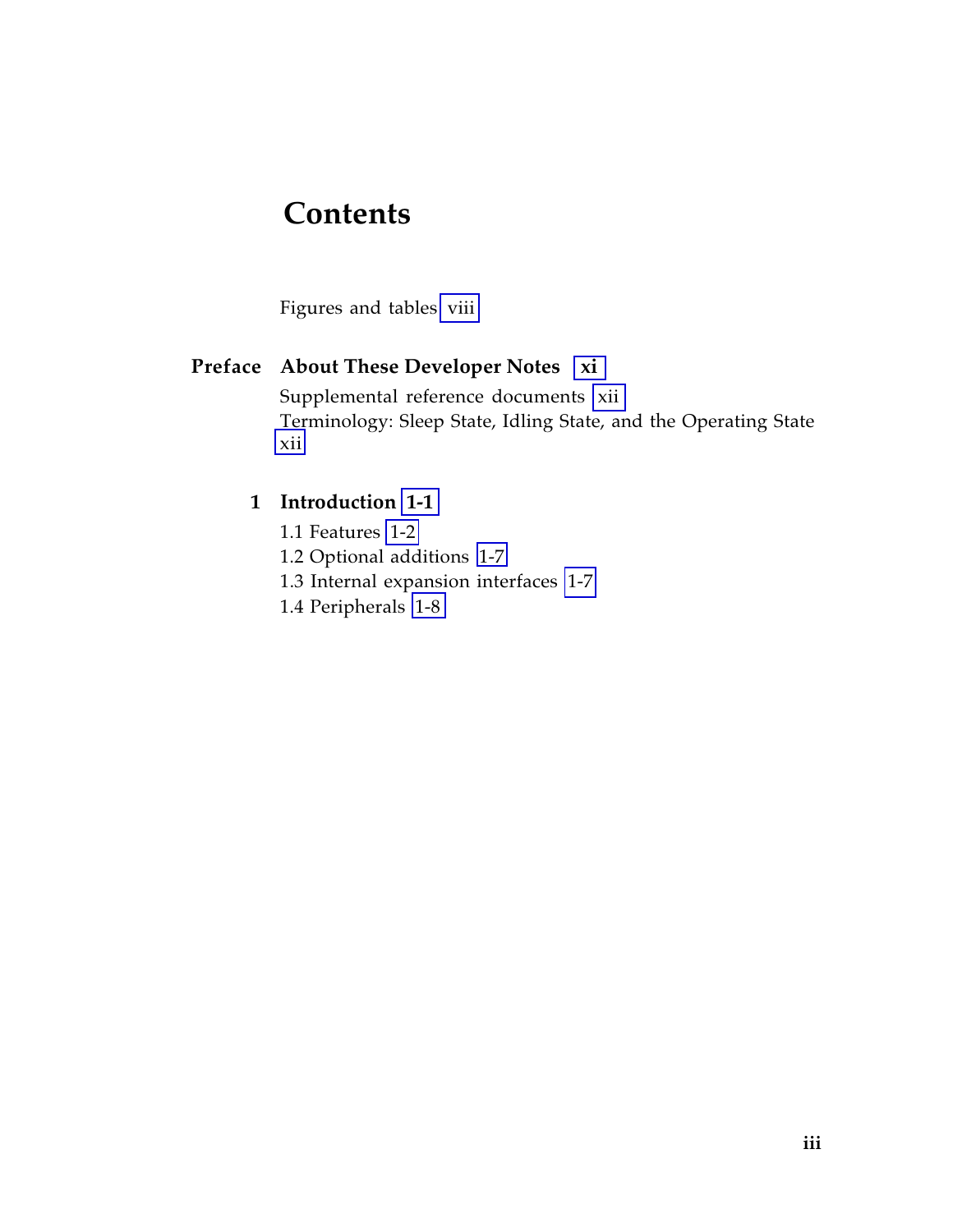### **2 Software Developer Guidelines [2-1](#page-24-0)**

#### **3 Firmware [3-1](#page-31-0)**

3.1 Overview [3-3](#page-33-0) Terminology [3-3](#page-33-0) 3.2 Address map [3-3](#page-33-0) 3.3 Changes to ROM [3-6](#page-36-0) Power manager processor [3-6](#page-36-0) Apple Desktop Bus [3-6](#page-37-0) Real-time clock (RTC) and Parameter RAM [3-7](#page-38-0) Serial Driver [3-7](#page-38-0) FDHD, the high-density floppy disk drive [3-7](#page-38-0) Data storage [3-8](#page-39-0) GCR format [3-9](#page-41-0) MFM format [3-9](#page-41-0) The disk media [3-10](#page-42-0) The File System [3-11](#page-43-0) High Density Floppy Disk Driver [3-12](#page-44-0) Kill  $I/O$  (csCode=1) [3-12](#page-44-0) Verify Disk (csCode=5) [3-12](#page-44-0) Format Disk (csCode=6) [3-12](#page-44-0) Eject Disk (csCode=7) [3-13](#page-45-0) Set Tag Buffer (csCode=8) [3-13](#page-45-0) Track Cache Control (csCode=9) [3-14](#page-47-0) Return Physical Drive Icon (csCode=21) [3-15](#page-48-0) Return Media Icon (csCode=22) [3-15](#page-49-0) Return Drive Info (csCode=23) [3-16](#page-50-0) Status calls [3-17](#page-51-0) Return Format List (csCode=6) [3-17](#page-51-0) Drive Status (csCode=8) [3-19](#page-53-0) MFM Status (csCode=10) [3-20](#page-54-0) A sample program [3-21](#page-55-0) FDHD Driver Demo resources [3-33](#page-68-0) Sound Manager [3-35](#page-70-0) Modem [3-35](#page-70-0) Sleep State and Operating State [3-35](#page-70-0) RAM and ROM Expansion [3-35](#page-70-0)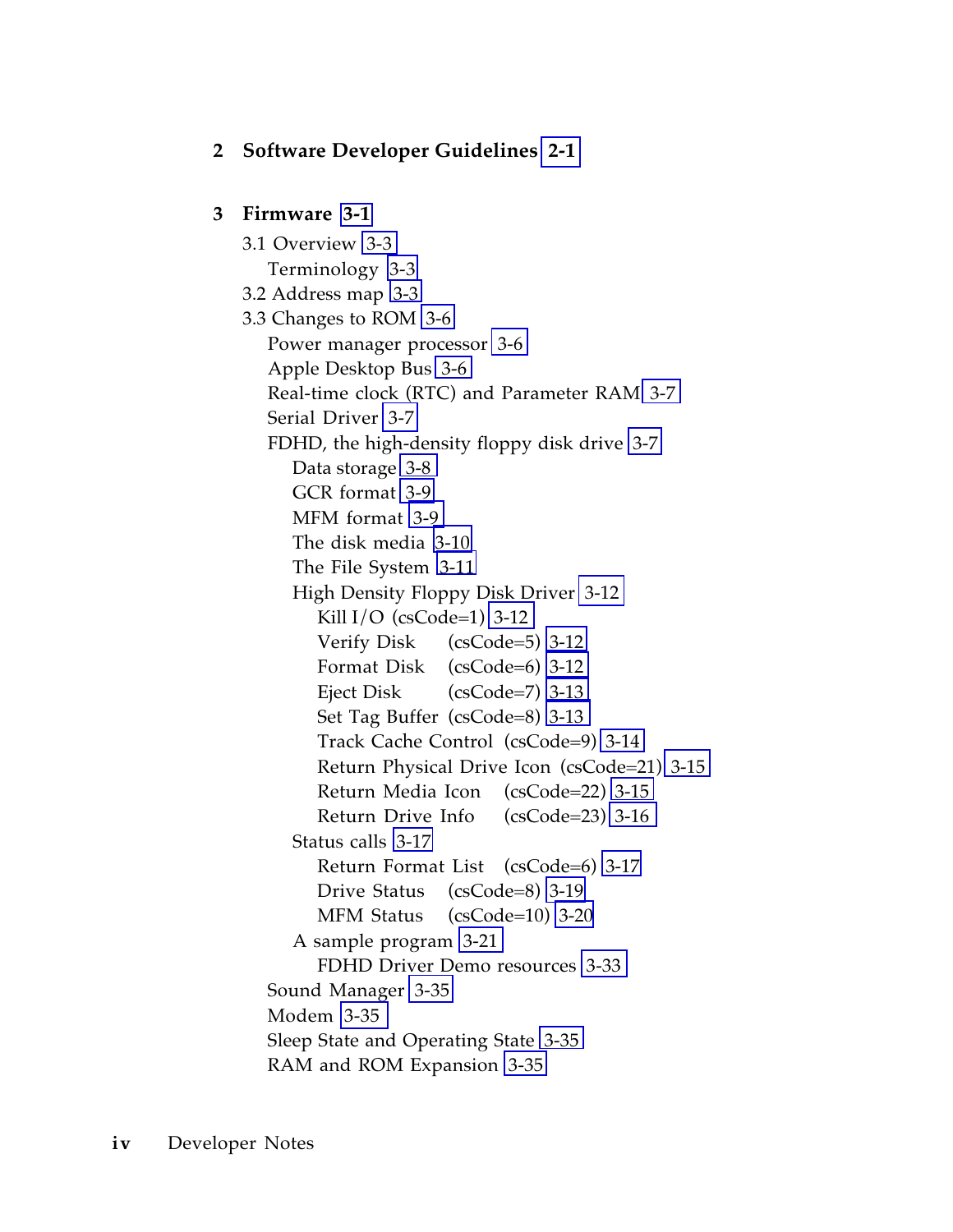Diagnostics—The "sad Macintosh" icon [3-36](#page-71-0) Major error codes [3-37](#page-72-0) Minor error codes—Power manager processor failures (Macintosh Portable only) [3-38](#page-74-0) Diagnostic Code Summary [3-39](#page-75-0) Test Codes [3-39](#page-75-0) Power manager communication error codes [3-39](#page-75-0) CPU exception codes (as used by the startup tests) [3-](#page-76-0) [40](#page-76-0) Script Manager [3-40](#page-76-0) Notification Manager [3-40](#page-76-0)

#### **4 System Software [4-1](#page-77-0)**

- 4.1 Overview [4-2](#page-78-0)
	- Terminology [4-2](#page-78-0)
	- System tools software conversion [4-2](#page-78-0)
- 4.2 The Macintosh Portable control panel cdev resource [4-3](#page-79-0)
- 4.3 The Macintosh Portable battery desk accessory [4-4](#page-81-0)
- 4.4 Macintosh Portable battery monitor [4-5](#page-82-0)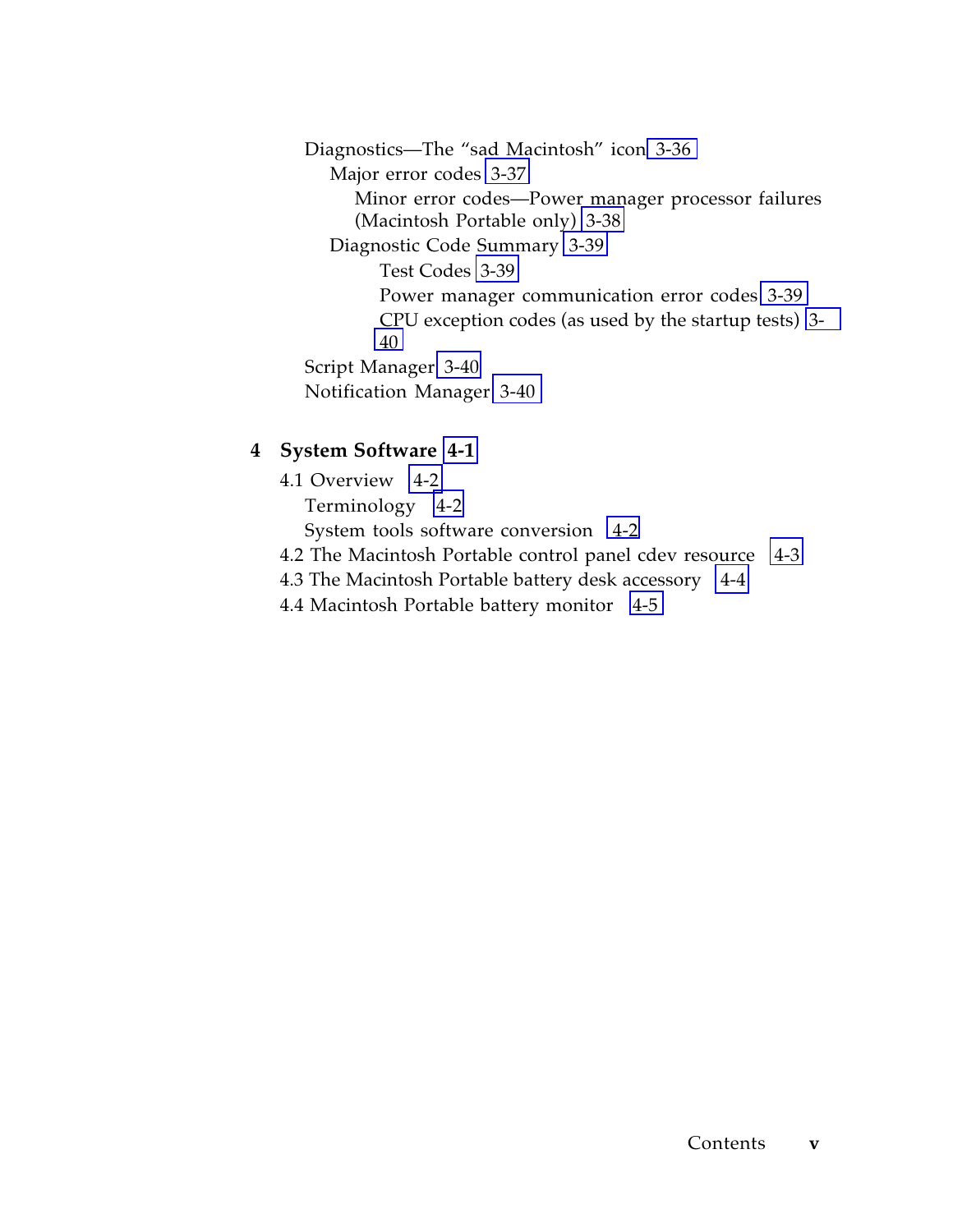### **5 Hardware [5-1](#page-84-0)**

- 5.1 The Macintosh Portable Specifications [5-3](#page-86-0)
- 5.2 Comparison of the Macintosh Portable and the Macintosh SE [5-6](#page-89-0)

Improvements [5-6](#page-89-0)

Variations [5-6](#page-89-0)

- 5.3 Block diagrams of the Macintosh Portable and Macintosh S[E 5-8](#page-93-0)
- 5.3 The central processing unit (CPU) [5-11](#page-96-0)
- 5.4 Video display interface chi[p 5-11](#page-96-0) Flat panel display description [5-13](#page-98-0) Video signal timing [5-13](#page-98-0) Contrast control [5-15](#page-100-0)
- 5.6 Permanent RAM array [5-17](#page-102-0)
- 5.7 Permanent ROM array [5-17](#page-102-0)
- 5.8 Memory Expansion [5-18](#page-103-0)
	- Internal RAM Expansion [5-19](#page-105-0)
	- Internal ROM Expansion [5-21](#page-107-0)
		- ROM expansion jumper on the main logic board [5-23](#page-110-0)
- 5.9 Coarse Address Decode and GLU [5-24](#page-112-0)
- 5.10 Fine Address Decode and GLU [5-24](#page-112-0)
- 5.11 VIA interface [5-24](#page-112-0)
- 5.12 SCSI Interface [5-25](#page-113-0)
- 5.13 SWIM floppy disk interface [5-28](#page-117-0)
- 5.14 SCC Interface [5-31](#page-120-0)
- 5.15 Apple Desktop Bus (ADB) [5-34](#page-123-0)
	- The keyboard processor [5-35](#page-124-0)
	- Low-Power keyboard [5-35](#page-125-0)
		- Low-power trackball [5-37](#page-127-0)
- 5.16 Sound interface [5-38](#page-128-0)
- 5.17 Macintosh Portable expansion bus interface [5-39](#page-129-0)
- 5.18 The Macintosh Portable I/O port connectors [5-43](#page-133-0) Video connector [5-44](#page-134-0)
	- External disk drive connector [5-45](#page-136-0)
	- External SCSI connector [5-47](#page-138-0)
	- RJ-11 telephone receptacle [5-49](#page-140-0)
	- Apple Desktop Bus (ADB) connector [5-49](#page-140-0)
	- Serial ports (modem/printer) [5-51](#page-143-0)
	- Stereo phone jack [5-52](#page-144-0)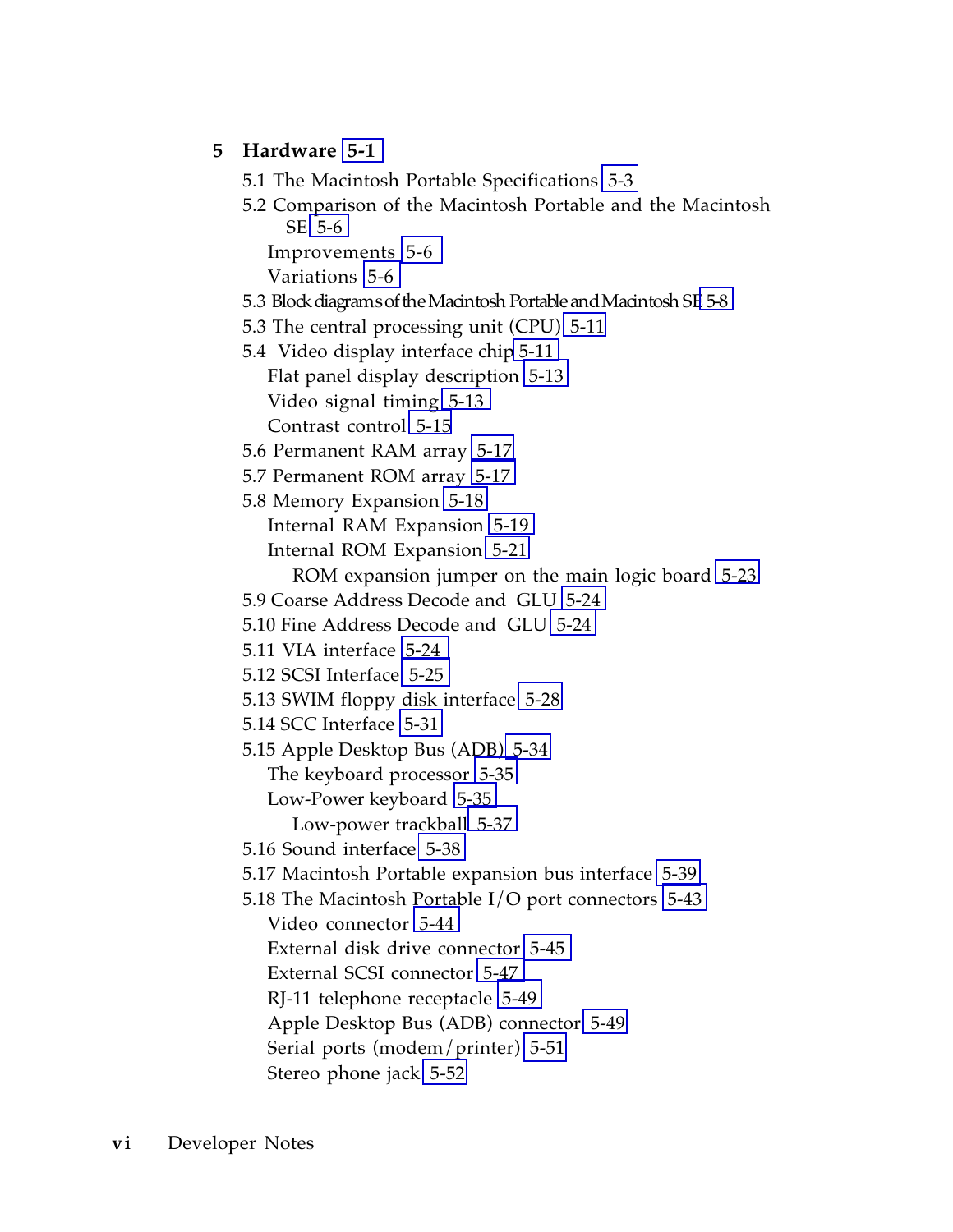DC power input for the battery recharger [5-53](#page-145-0) 5.19 Battery recharger [5-53](#page-145-0)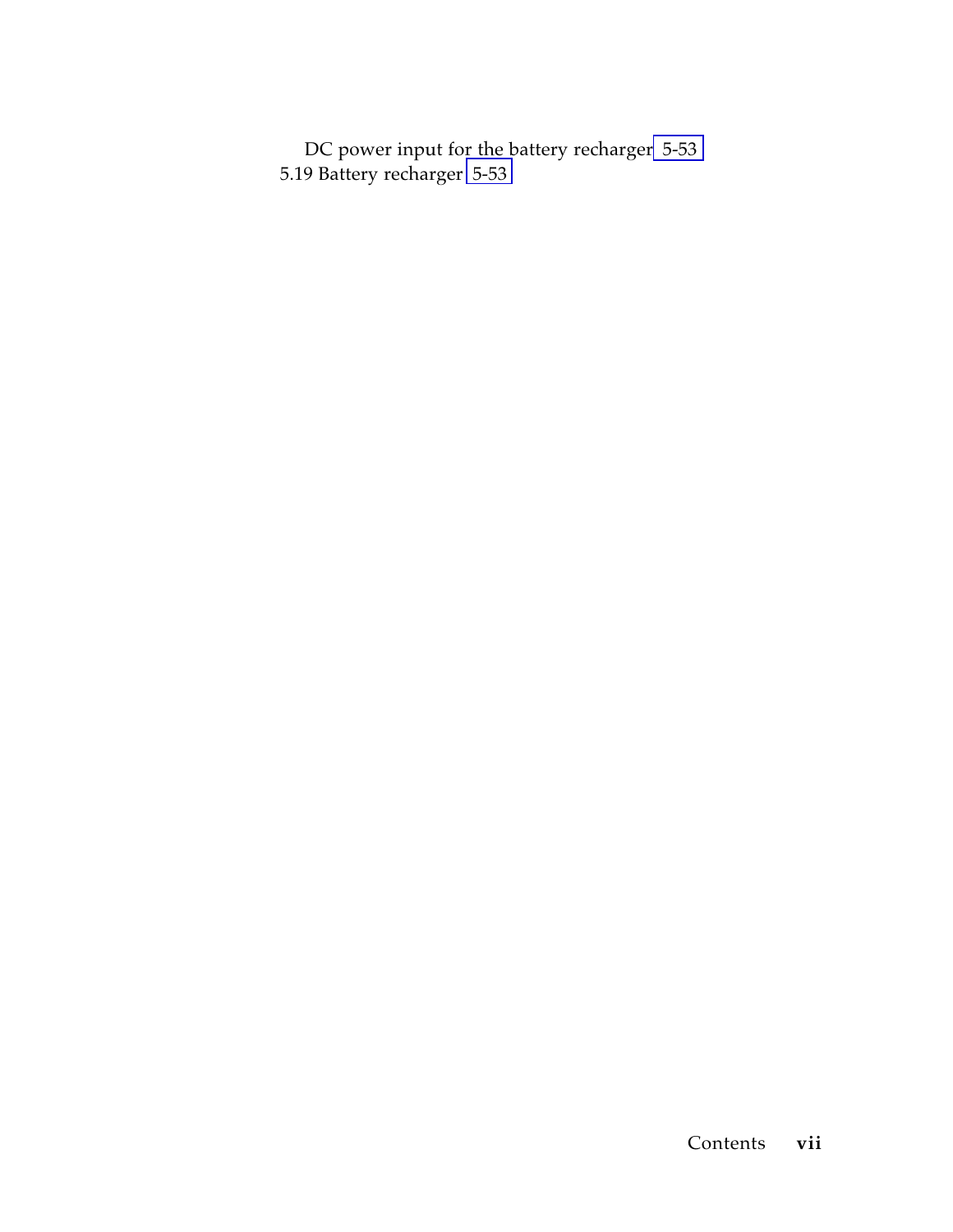#### **6 The Power Manager [6-1](#page-147-0)**

6.1 Introduction [6-2](#page-148-0) 6.2 Power manager states—idling, sleeping, and waking [6-2](#page-148-0) BatteryMonitor Code on the 68000 [6-4](#page-150-0) Idle/sleep code function [6-4](#page-150-0) Criterion for idle [6-5](#page-152-0) Criterion for sleep stat[e 6-5](#page-152-0) 6.3 Power management hints (hardware) [6-6](#page-153-0) Microprocessor [6-6](#page-154-0) Permanent main memory [6-7](#page-154-0) ROM memory [6-7](#page-155-0) Floppy disk interface [6-8](#page-156-0) SCC Interface [6-8](#page-157-0) Video Display Panel Interface [6-9](#page-158-0) 6.4 Operating system interface (ROM calls) [6-10](#page-159-0) Calling Sleep [6-10](#page-159-0) Sleep request [6-10](#page-159-0) Sleep demand [6-10](#page-159-0) The Sleep Queue [6-11](#page-160-0) Installing a record [6-12](#page-161-0) Removing a record [6-12](#page-161-0) Sleep Queue calls [6-13](#page-162-0) Sleep Request [6-13](#page-162-0) Sleep Demand [6-14](#page-164-0) Sleep Wake Up [6-14](#page-164-0) Network Services [6-14](#page-164-0)

#### **7 Expansion Card Design Guides [7-1](#page-167-0)**

7.1 Main logic board with expansion connectors [7-2](#page-168-0) 7.2 Expansion card design guides [7-3](#page-169-0)

#### **8 Options [8-1](#page-173-0)**

8.1 The modem card [8-2](#page-174-0) Summary of modem card features [8-2](#page-174-0) Hardware interface [8-3](#page-176-0) Analog output [8-7](#page-180-0) Power supply and dissipation [8-7](#page-181-0)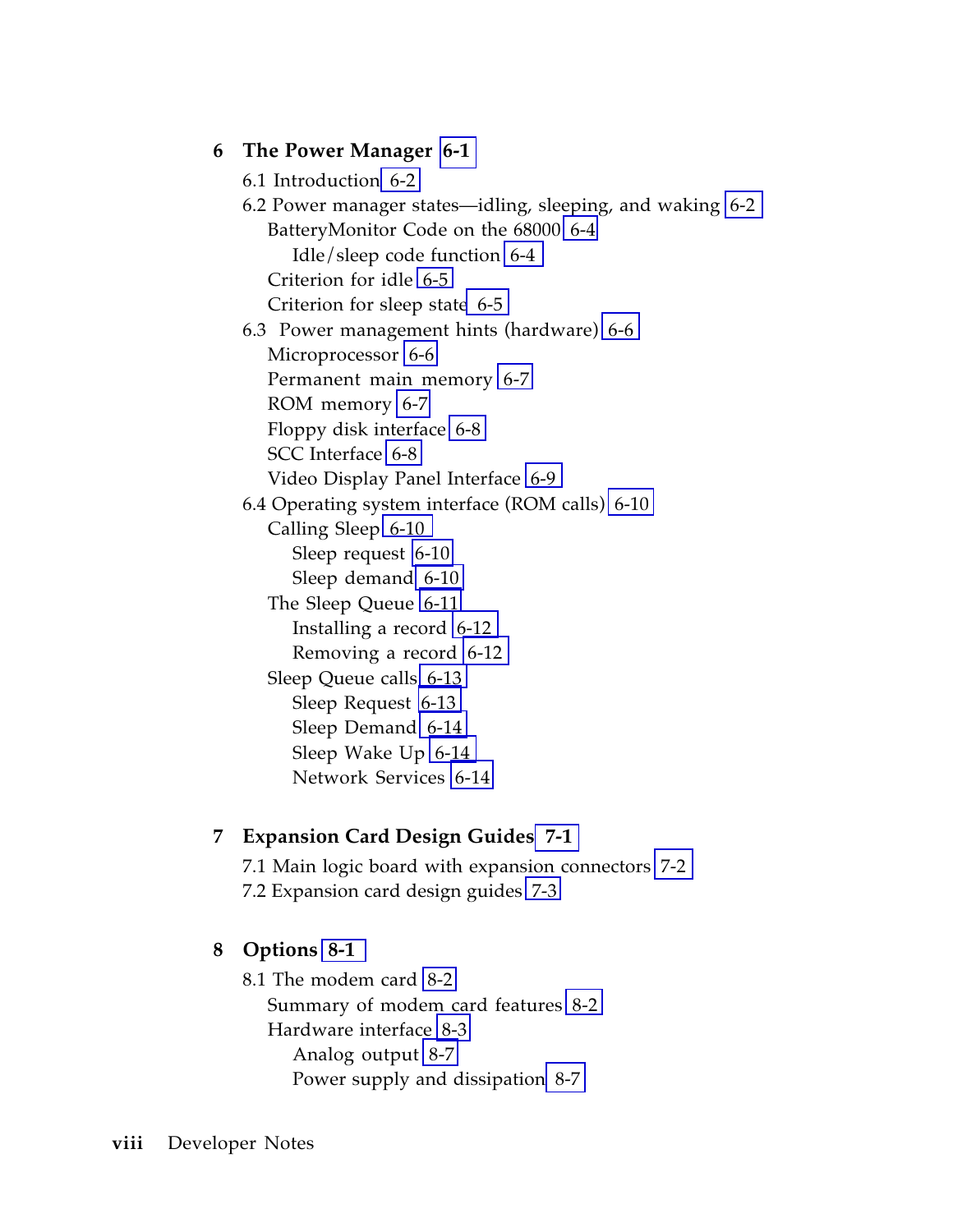Power control interface [8-8](#page-182-0) Ring detect signal [8-10](#page-184-0) Telephone network interface (Data Access Arrangement) [8-10](#page-184-0) Standards information for reference [8-11](#page-186-0) Compatibility and modulation [8-11](#page-186-0) Transmit carrier frequencies [8-11](#page-186-0) Guard tone frequencies and transmit levels (CCITT only) [8-11](#page-186-0) Answer tone frequency [8-11](#page-186-0) Received signal frequency tolerance [8-11](#page-186-0) Command Definitions [8-12](#page-187-0) 8.2 Low-power mouse 8-22 Electrical requirements 8-22 Active mode 8-22 Idle mode 8-22 8.3 RAM expansion card 8-23 8.4 ROM expansion card 8-23 8.5 External video adapter (Macintosh II/NTSC/PAL-European) 8-23 8.6 Low power hard drive 8-24 Power requirements 8-24 Drive interface signals 8-25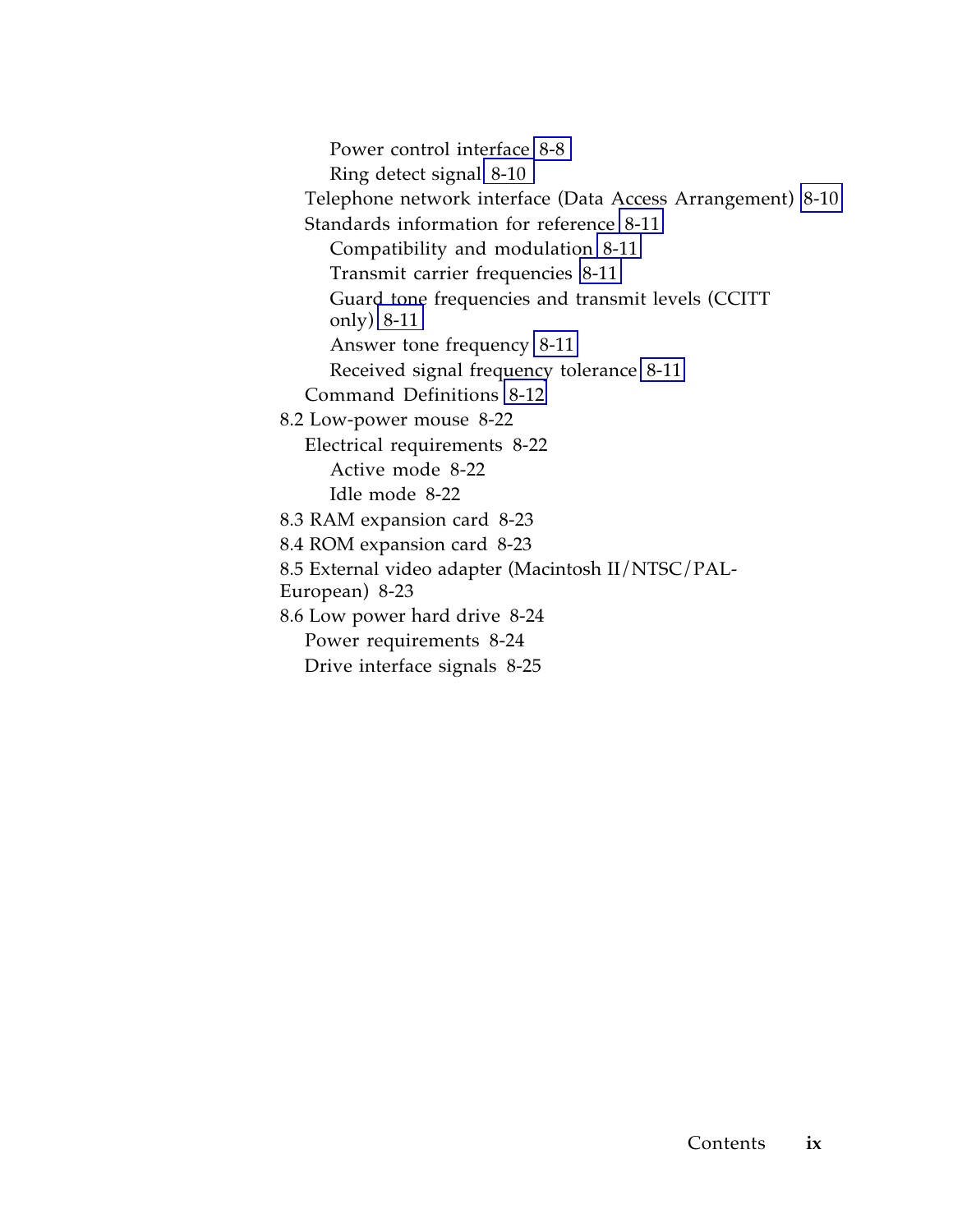# <span id="page-9-0"></span>**Figures and tables**

#### **1 Introduction 1-1**

Figure 1-1 The Macintosh Portable Feature Summary 1-2 Figure 1-2 I/O Ports and Connectors on the Main Logic Board 1- 3 Figure 1-3 The Macintosh Portable Standard Configuration 1-6

Table 1-1 The Macintosh Portable Specifications 1-4

#### **3 Firmware 3-1**

Figure 3-1 The Macintosh Portable Address Map 3-4 Figure 3-2 The Macintosh SE Address Map 3-5 Figure 3-3 GCR data format 3-9 Figure 3-4 MFM data format 3-10 Figure 3-5 Disk media compatibility 3-11 Figure 3-6 GCR file tag format 3-13 Figure 3-7 MFM sector information block 3-14 Figure 3-8 Drive icons 3-15 Figure 3-9 Media icons 3-16 Figure 3-10 Return drive information format 3-16 Figure 3-11 Return format record 3-18

Table 3-1 Power Manager Processor 3-6

Table 3-2 Possible disk format 3-8

Table 3-3 Cache enable codes 3-14

Table 3-4 Cache control codes 3-15

Table 3-5 Drive types 3-17

Table 3-6 Combinations of drives and media 3-18

Table 3-7 Drive status return values 3-19

Table 3-8 MFM status return values 3-21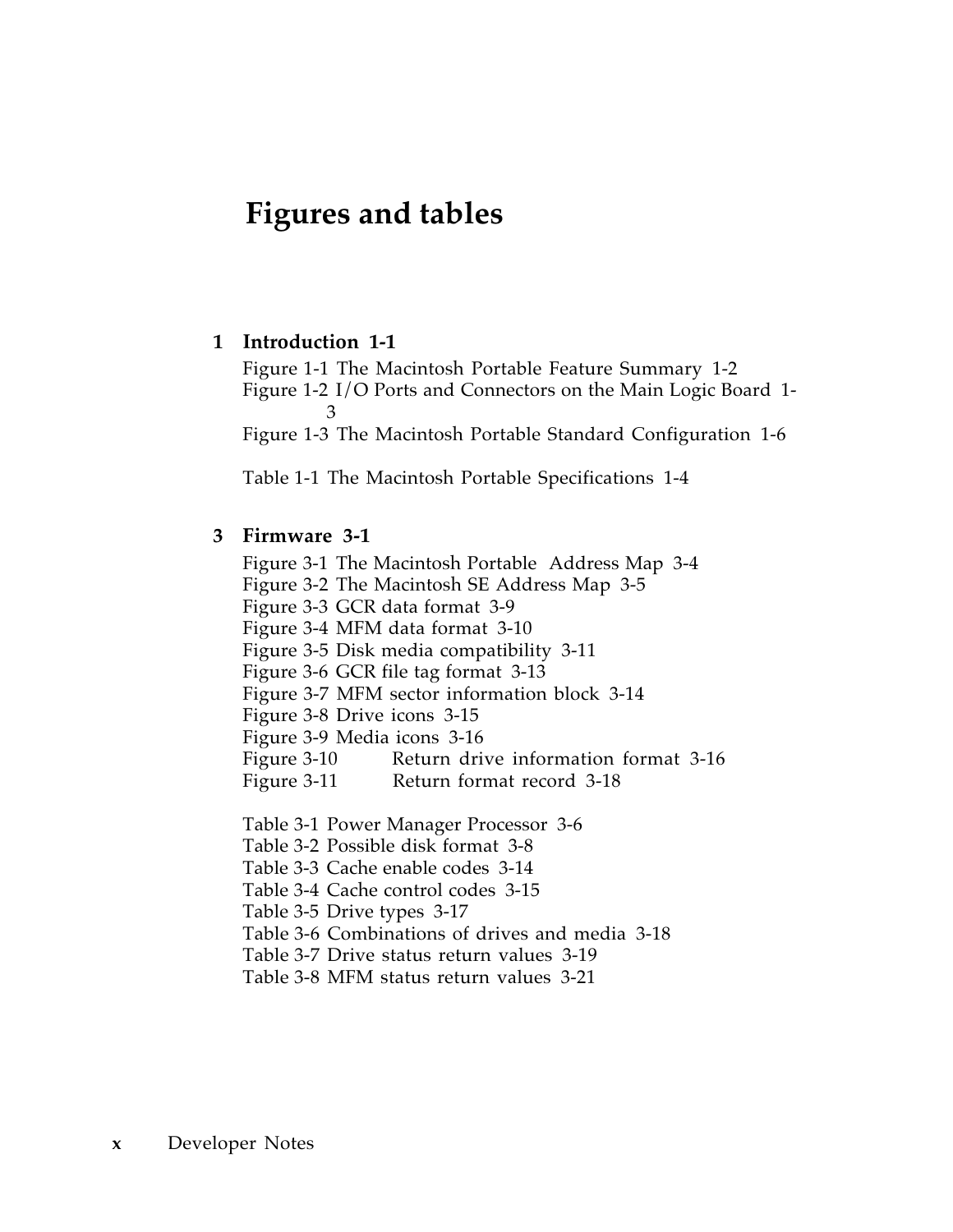#### **4 System Software 4-1**

Figure 4-1 Control Panel 4-3 Figure 4-2 Battery desk accessory 4-4

#### **5 Hardware 5-1**

- Figure 5-1 The Macintosh Portable Architecture 5-9
- Figure 5-2 Macintosh SE Architecture 5-10
- Figure 5-3 Display Pixel Map 5-12

Figure 5-4 Video Interface Timing Diagram 5-14

- Figure 5-5 Internal RAM expansion connector 5-20
- Figure 5-6 Internal ROM Expansion Connector 5-22
- Figure 5-7 Internal ROM Expansion Jumper (see also Figure 1-2) 5-23
- Figure 5-8 SCC Mini-8 Connector 5-33

Figure 5-9 Trackball Direction Conventions 5-38

- Figure 5-10 I/O port connectors 5-43
- Figure 5-11 External video connector 5-44
- Figure 5-12 External Disk Drive Connector 5-45
- Figure 5-13 External SCSI connector 5-47
- Figure 5-14 RJ-11 Telephone Receptacle 5-49
- Figure 5-15 The Macintosh Portable ADB connector 5-50
- Figure 5-16 Serial ports 5-51

Table 5-1 The Macintosh Portable Specifications 5-4

- Table 5-2 Macintosh Portable vs. Macintosh SE Hardware Comparison 5-7
- Table 5-3 Internal RAM Expansion Connector Signals 5-21
- Table 5-4 Internal ROM Expansion Connector Signals 5-23
- Table 5-5 SCSI External Connector Pinout 5-26
- Table 5-6 SCSI Internal Connector Pinout 5-27
- Table 5-7 SWIM Connector Pinouts 5-30
- Table 5-8 SCC Connector Pinout 5-32
- Table 5-9 SCC Address Offsets 5-34
- Table 5-10 Keyboard Connectors Pinout 5-36
- Table 5-11 Trackball Connector Pinout 5-37
- Table 5-12 PDS Expansion Connector Pinout 5-40
- Table 5-13 PDS Expansion Connector Signal Descriptions 5-41
- Table 5-14 Current Available To The Processor Direct Slot 5-42
- Table 5-15 Video connector signal assignments 5-44
- Table 5-16 External disk drive connector signal assignments 5-46
- Table 5-17 External SCSI Connector Signal Assignments 5-48
- Table 5-18 The Macintosh Portable ADB signal assignments 5-50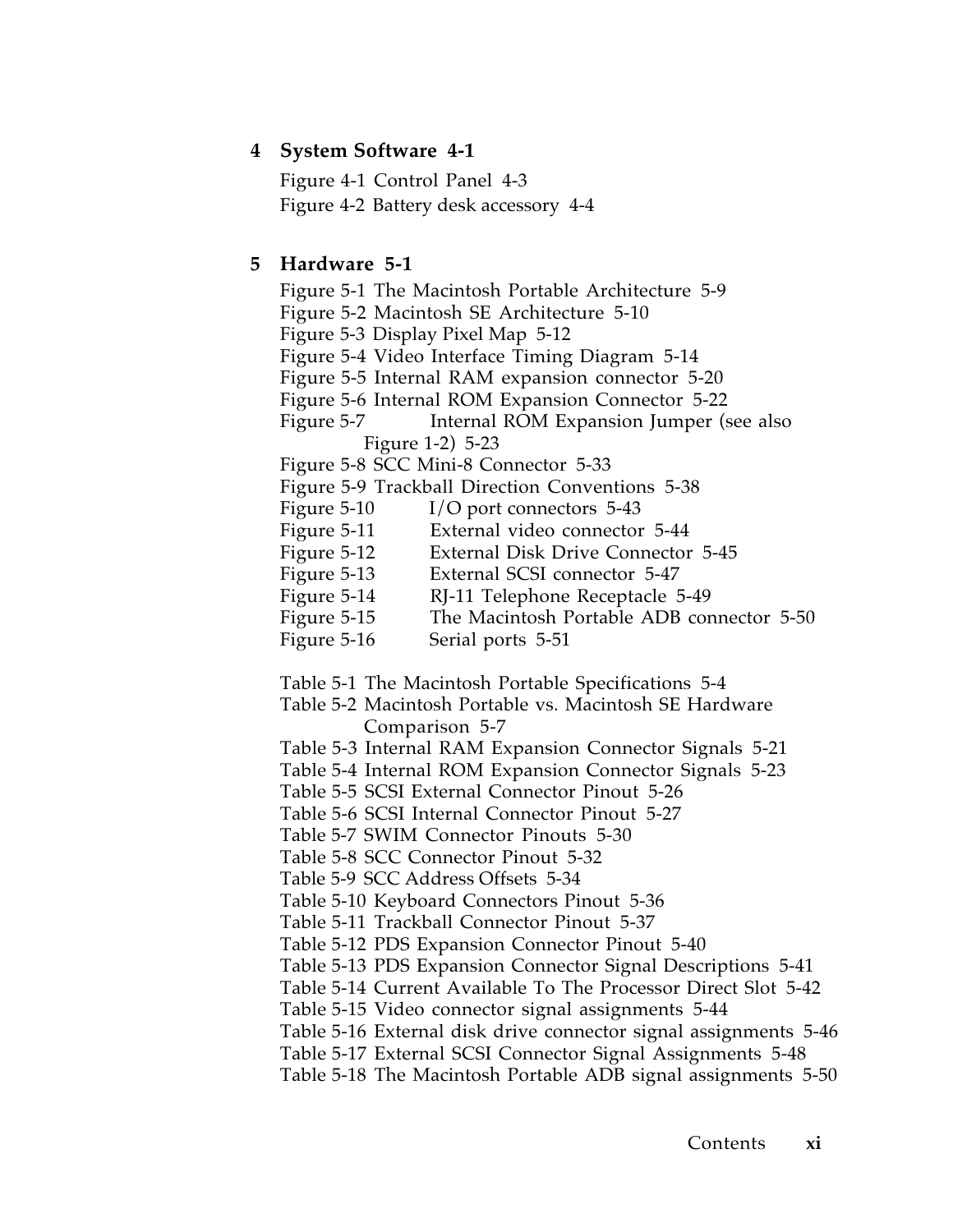Table 5-19 Serial Port Signal Assignments 5-52 Table 5-20 Stereo phone jack pinout 5-52 Table 5-21 Power Jack Pinout 5-53 Table 5-22 Electrical Requirements 5-53

#### **7 Expansion Card Design Guides 7-1**

Figure 7-1 Main logic board 7-2 Figure 7-2 RAM card design guide 7-4 Figure 7-3 Modem card design guide 7-5

#### **8 Options 8-1**

Figure 8-1 Macintosh Portable Serial Port Configuration and Modem Interface 8-4 Figure 8-2 Power Up/Power Down Timing Diagram 8-9

Table 8-1 Modem Connector Pinout 8-5 Table 8-2 Modem Connector Signal Descriptions 8-6 Table 8-3 Result codes 8-16 Table 8-4 DC Current Requirements 8-24 Table 8-5 Internal SCSI connector pinout 8-26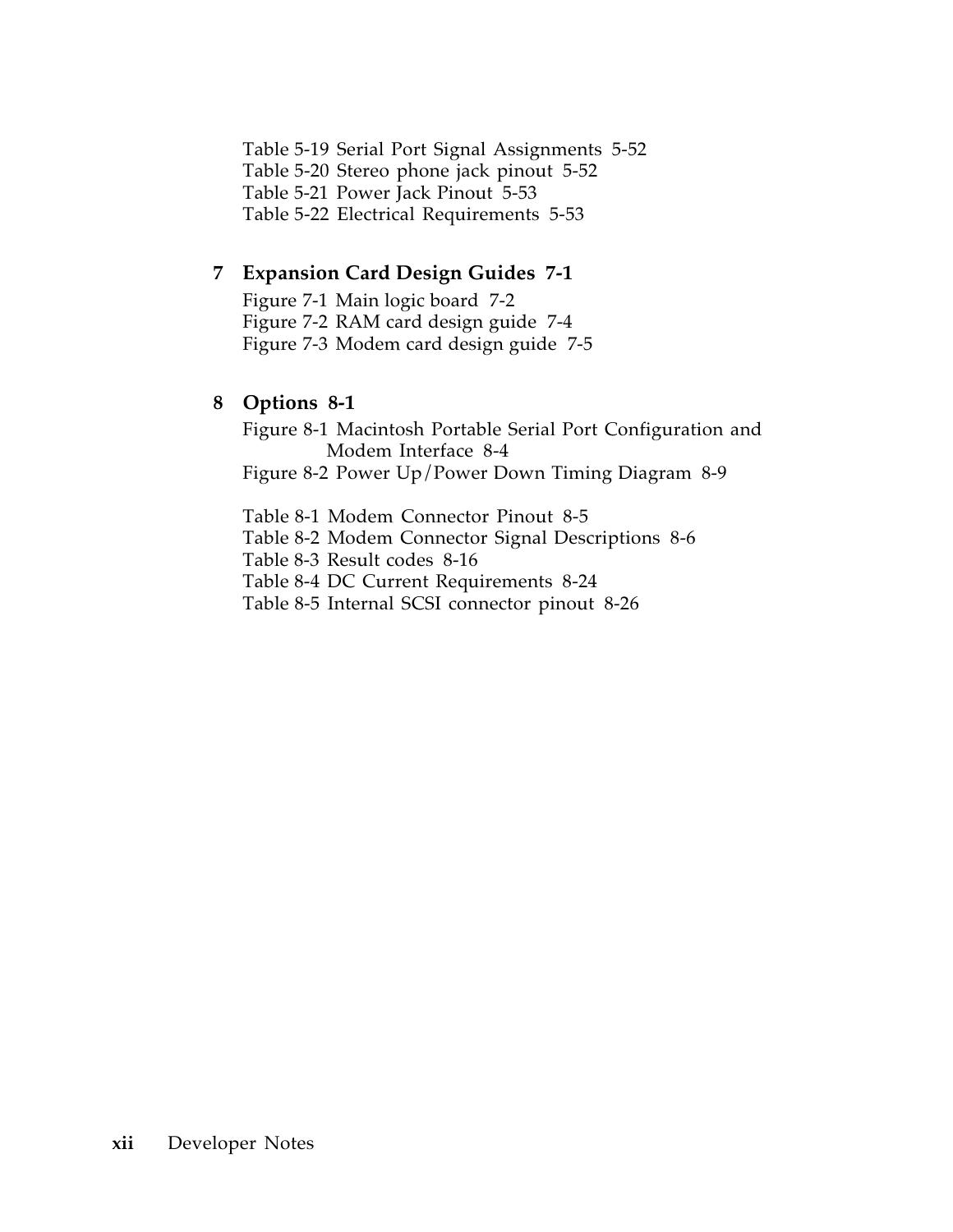# <span id="page-12-0"></span>Preface **About These Developer Notes**

These developer notes provide guidelines for developers of hardware and software for the Macintosh Portable computer. It is assumed that the hardware and/or software developer is already familiar with both the functionality and the programming requirements of Macintosh<sup>®</sup> computers. If you are unfamiliar with the Macintosh, or would simply like more technical information on the hardware, you may want to obtain copies of related technical manuals. For information on how to obtain these manuals, see the paragraph titled "Supplemental reference documents."

These developer notes do not constitute a manual and are not complete in their present form. While every attempt has been made to verify the accuracy of the information presented, it is subject to change without notice. The primary reason for releasing product information is to provide the development community with essential product specifications, theory, and application information for the purpose of stimulating work on compatible third-party products. •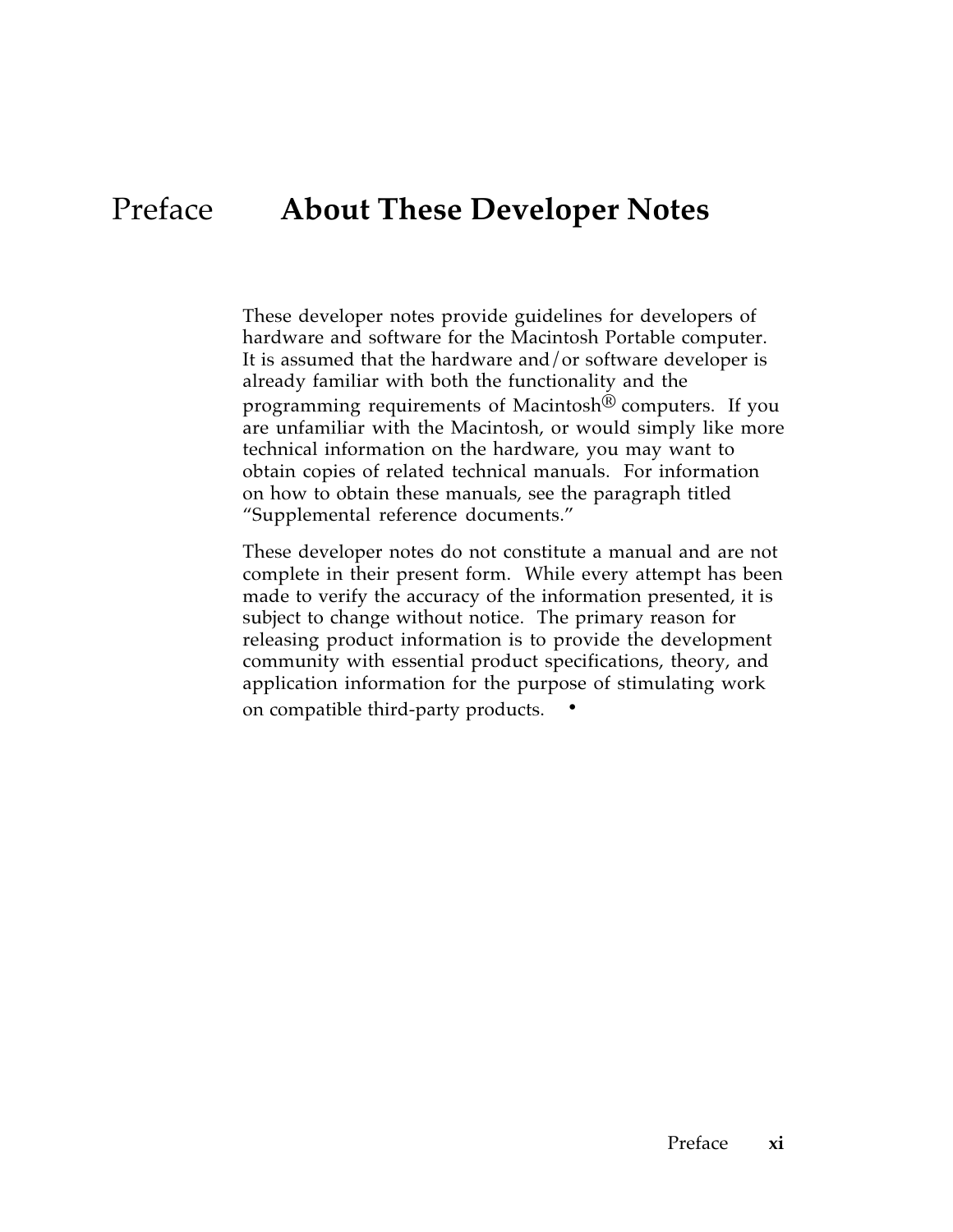# <span id="page-13-0"></span>**Supplemental reference documents**

To supplement the information in this document, hardware/software developers might wish to obtain related documentation, such as the *Guide to Macintosh Family Hardware, Designing Cards and Drivers for the Macintosh Family,* and *Inside Macintosh*, Volumes I through V. Copies of these technical manuals are available through the Apple Programmers and Developers Association (APDA™). APDA is an excellent source of technical information for anyone interested in developing Applecompatible products. For information about APDA, please contact

APDA

Apple Computer, Inc. 20525 Mariani Avenue, Mailstop 33-G Cupertino, CA 95014 800-282-APDA (800-282-2732) AppleLink: APDA Fax: 408-562-3971 Telex: 171-576

## **Terminology: Sleep State, Idling State, and the Operating State**

The Macintosh Portable ROM software supports the ability to put the computer into the sleep state (clock to DC, all RAM and registers retained) and to bring it back to the operating state. These functions are implemented in the power manager firmware and the power manager processor. The OS requests the sleep state through a time-out scheme or direct user action. Return to the operating state (waking) is due to an event such as a keystroke or wake-up timer going off.

The criterion for the idle state is 15 seconds without user activity of any kind (including communication through the serial port; for example, modem use). In idle, the 68000 processor inserts 64 wait states into RAM and other accesses to lower the processor effective frequency to near 1 MHz, even though its clocking continues at 16 MHz. Interrupts still get processed at 16 MHz, full speed, in the interrupt handler.

For a detailed discussion of these states, see Chapter 6, "The Power Manager."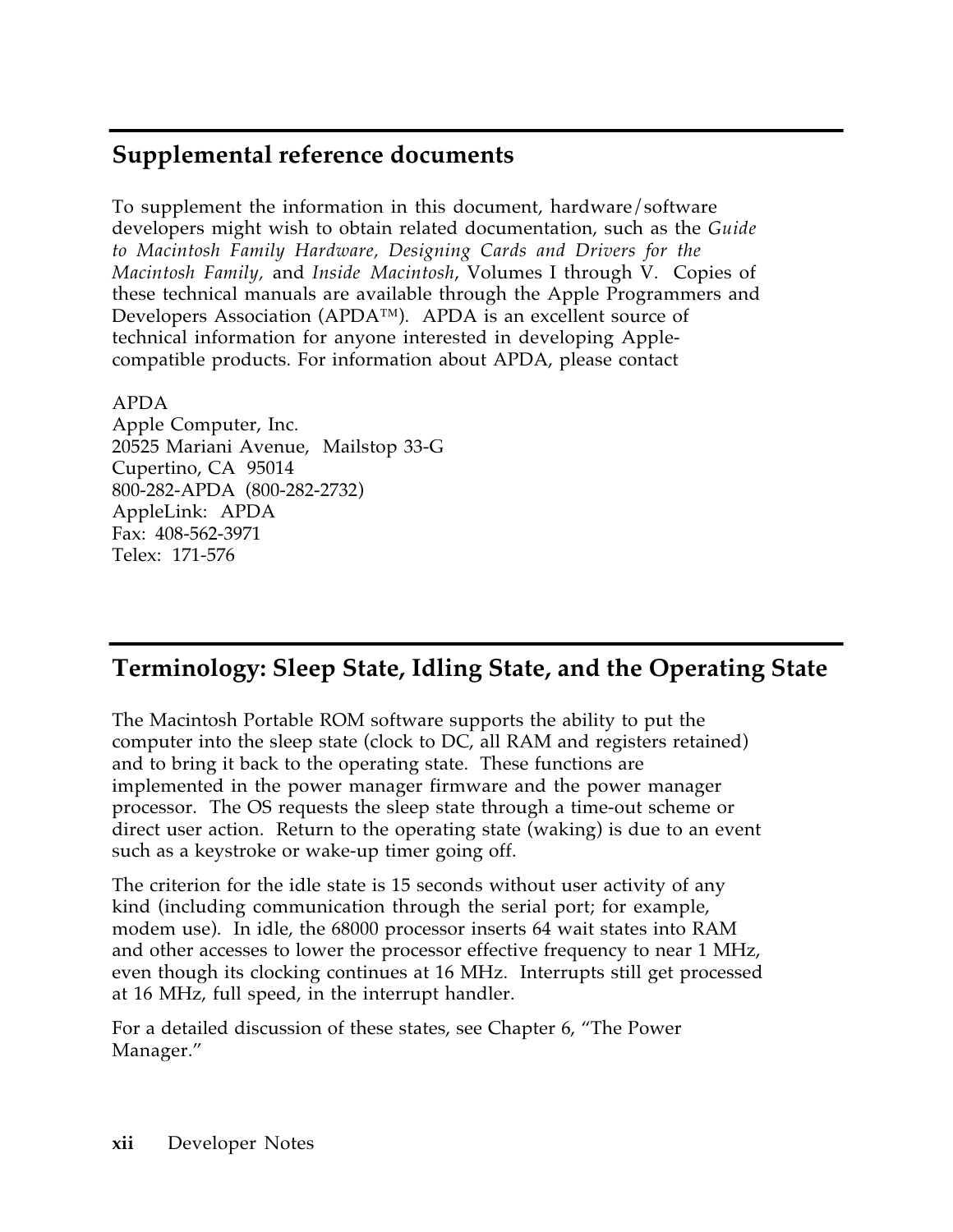# <span id="page-14-0"></span>Chapter 1 **Introduction**

The introduction contains a brief description of the Macintosh Portable, including performance features, appearance, peripherals, and add-ins. •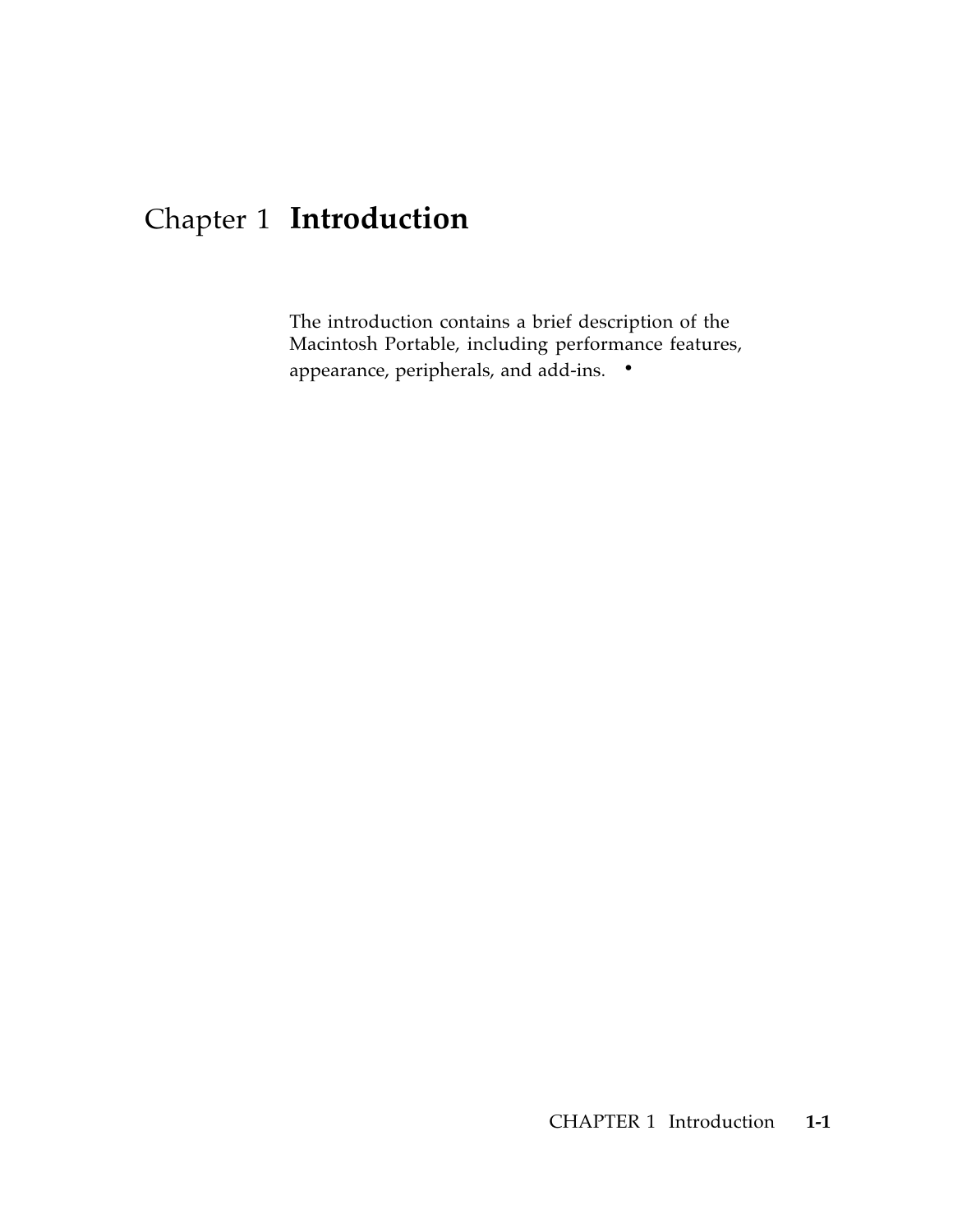### <span id="page-15-0"></span>**1.1 Features**

The Macintosh Portable is a full-featured, portable computer designed to meet a wide range of business and personal needs; it is a portable evolution of the Macintosh SE. The Macintosh Portable retains all of the Macintosh SE characteristics and adds several new characteristics for both portability and performance.

Figures 1-1 and 1-2 and Table 1-1 provide a brief summary of some key features of this new machine. Subsequent chapters provide further detail.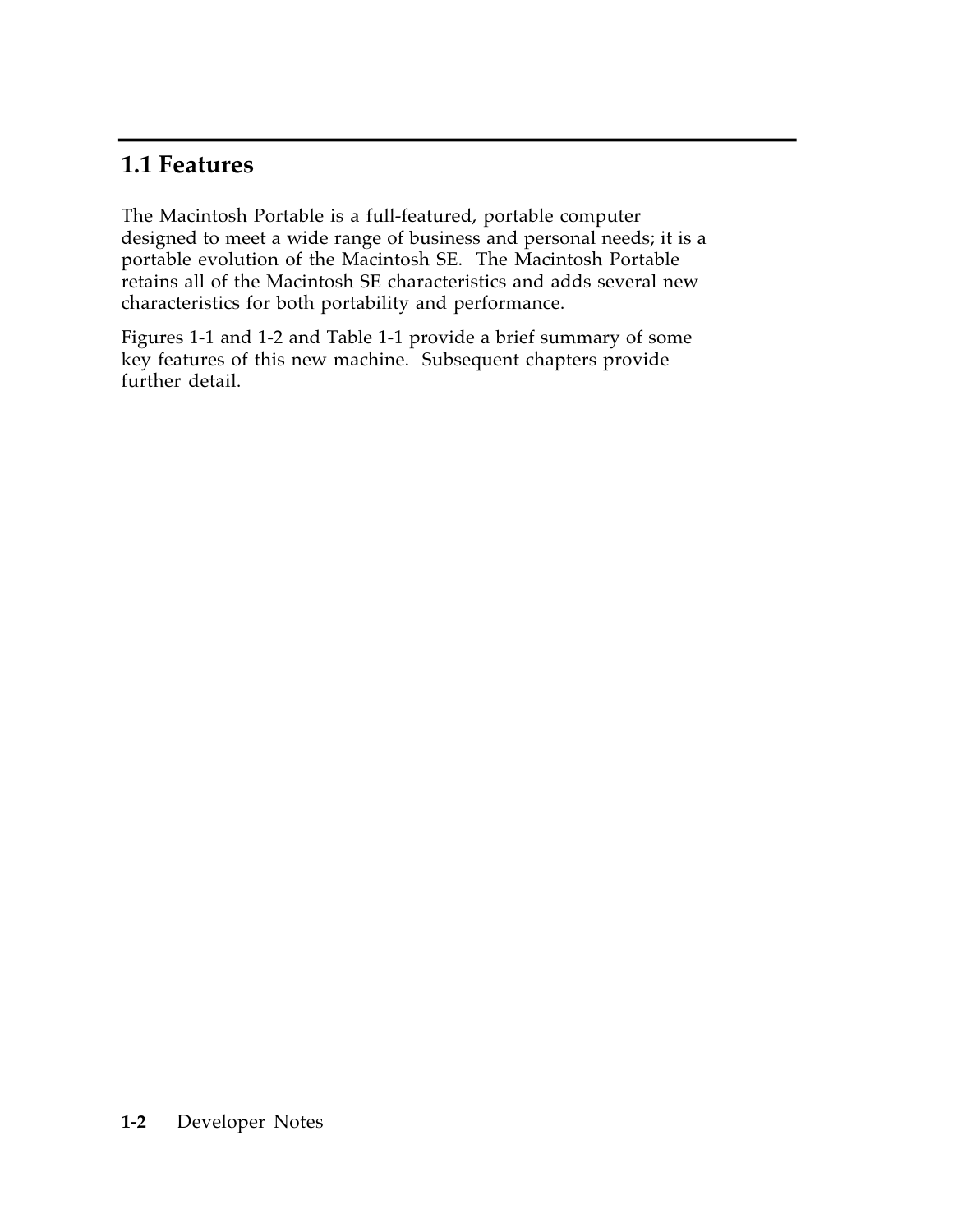

#### • **Figure 1-1** The Macintosh Portable Feature Summary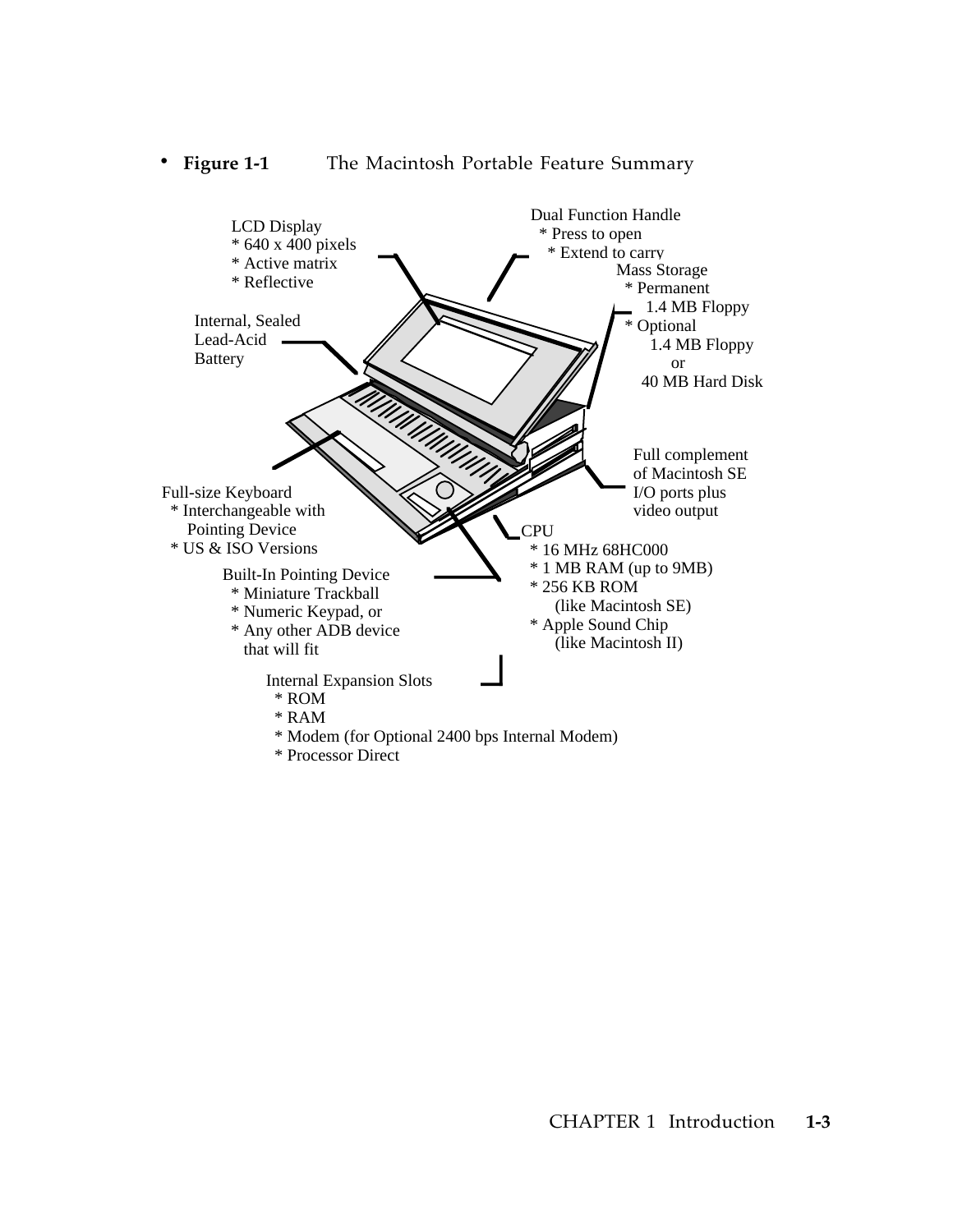• **Figure 1-2** I/O Ports and Connectors on the Main Logic Board



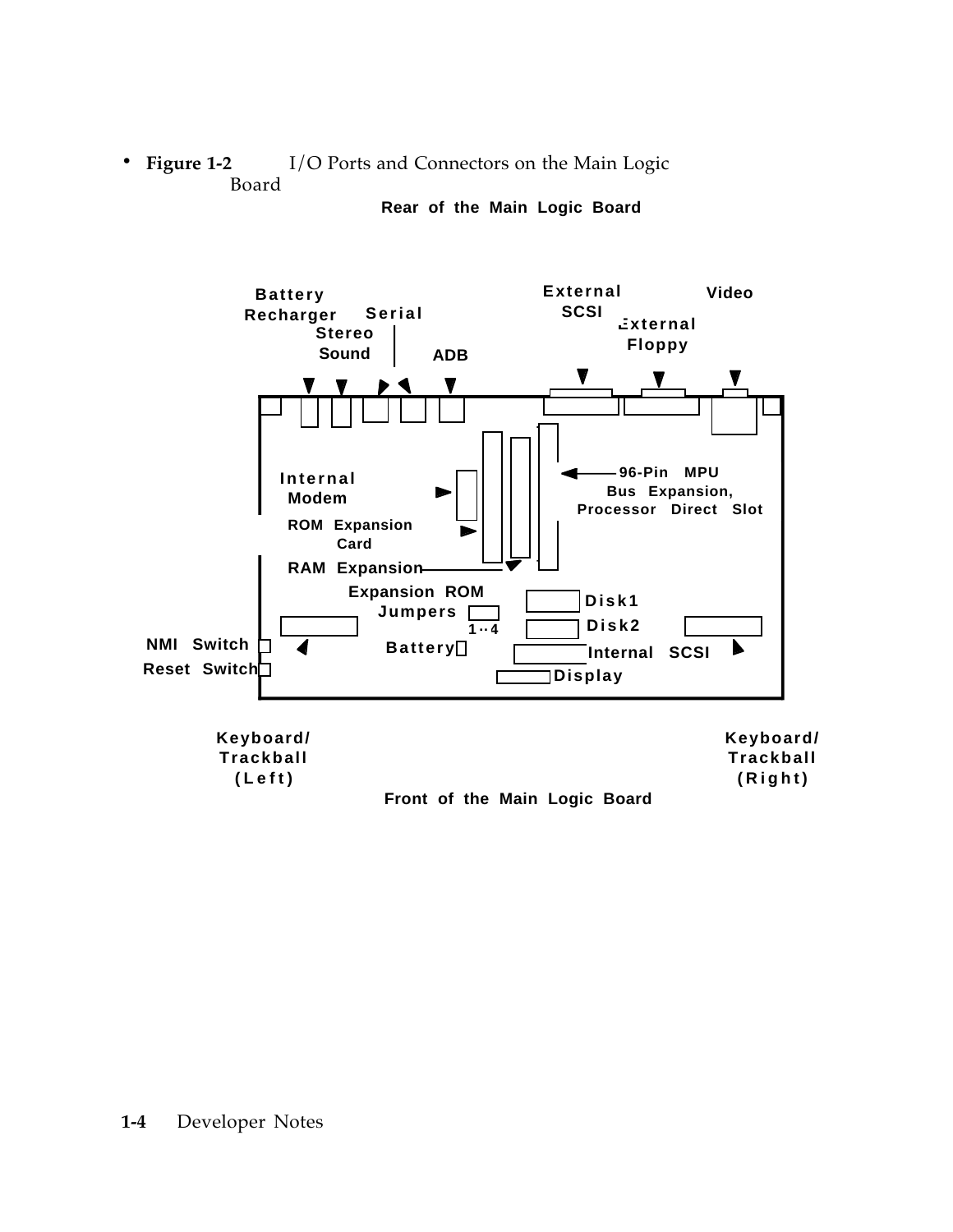• **Table 1-1** The Macintosh Portable Specifications

**Characteristic Specification**

#### **CENTRAL PROCESSING UNIT (CPU):**

16-bit, CMOS 68HC000, 16 MHz (twice Macintosh SE speed and without video contention), 1 wait state

#### **OPERATING SYSTEM (OS):**

Enhanced Macintosh SE ROM

#### **STANDARD MAIN MEMORY:**

1MB RAM, 256 KB ROM

#### **MEMORY EXPANSION:**

Main memory (RAM) is expandable to 2 or 5 MB by using internal expansion cards (1 or 4 MB). ROM expansion space for Apple use in ROM revision and for international character sets is 1 MB, and for developer use is 4 MB (see Chapter 3, Figure 3-1.)

#### **MASS STORAGE:**

Built-in 1.4 MB floppy disk drive

External floppy disk drive port

Removable/optional second internal 1.4 MB floppy disk drive

Optional internal low power SCSI hard disk, also external SCSI port

#### **RAM DISK:**

Ability to install system and application software in batterybacked-up RAM so that the machine is capable of functioning without resorting to the optional disk drive. This feature will provide a more rugged, lighter weight solution to portable applications, with longer battery operation and much faster access.

#### **DISPLAY:**

Flat-panel, 9.8" diagonal, active matrix reflective LCD, 640 x 400 pixels,

0.33 mm dot pitch, variable tilt

#### **SOUND:**

Apple stereo sound chip (same as Macintosh II)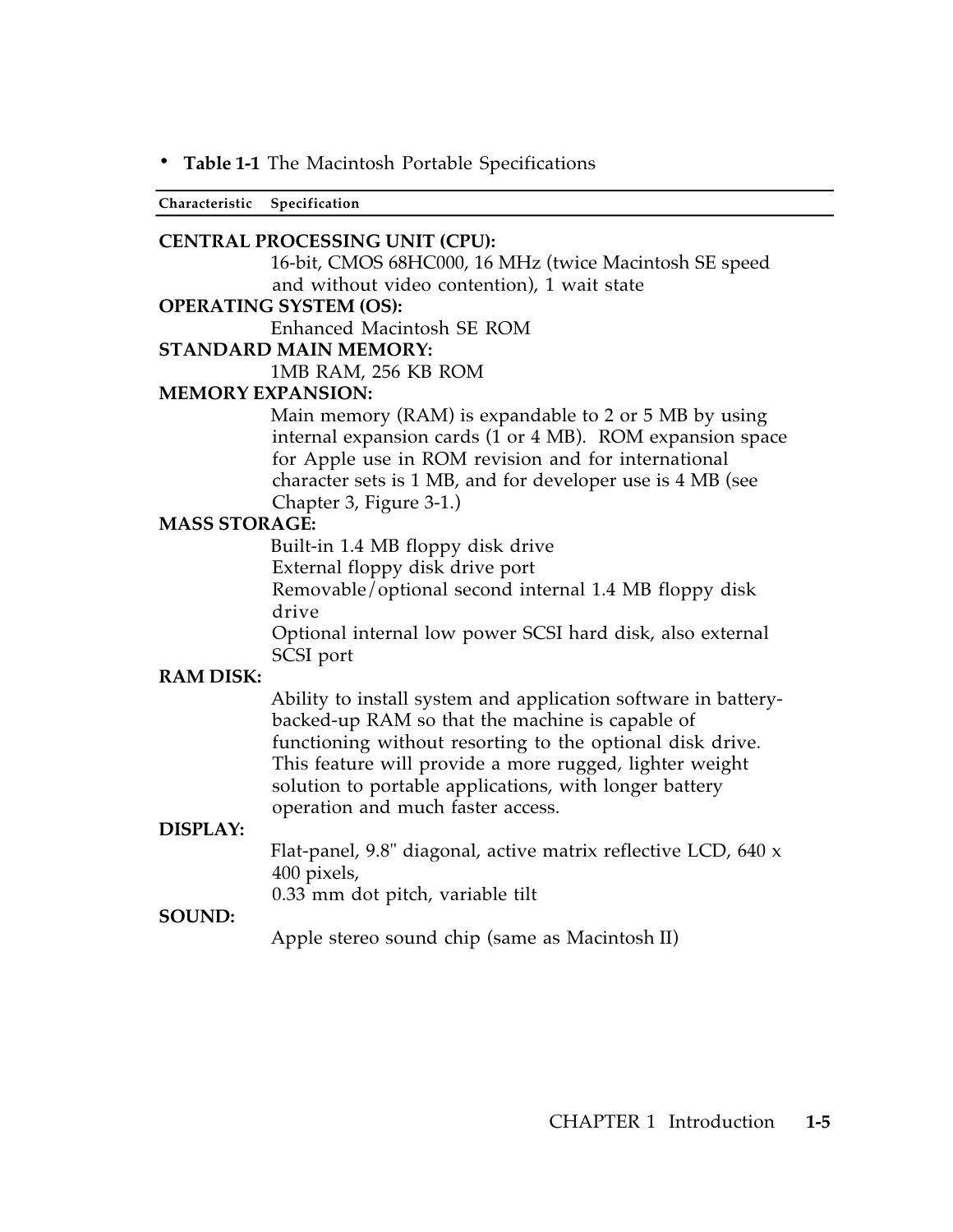• **Table 1-1** The Macintosh Portable Specifications (Continued)

**Characteristic Specification**

#### **I/O PORTS:**

DB-19 external floppy disk DB-25 SCSI Mini DIN-4 Apple Desktop Bus port Two Mini DIN-8 serial ports DB-15 for external video 96-pin Euro-DIN expansion interface (not compatible with Macintosh SE) Stereo audio phone jack Battery recharger

#### **INPUT DEVICES:**

Built-in keyboard. Built-in trackball replaceable by optional keypad. (The keypad or trackball may be positioned on either side of the keyboard—right side is standard.) Lowpower Apple Desktop Bus mouse (optional) plugs into ADB port at the rear of the machine.

#### **OPTIONAL INTERNAL MODEM:**

300/1200/2400 bps (AT command set compatible)

#### **WEIGHT:**

14 lbs. (minimum configuration) up to 17 lbs. (hard disk option, 5 MB RAM, internal modem option)

#### **SIZE:**

15.2" wide x 13.75" deep x 2" to 4" thick (wedge shaped)

#### **SHOCK:**

The unit can withstand a 50 G, 12 millisecond shock pulse in any axis while

non-operating. This is true of all configurations, for example, with or without a hard disk.

#### **BATTERY USE:**

Internal, sealed lead-acid battery provides 8 hours normal use (single floppy configuration), varies dependent on drive usage.

Rechargeable overnight (8 hours) using AC power adapter Battery function is required during operation from AC power

RAM contents are retained during main battery replacement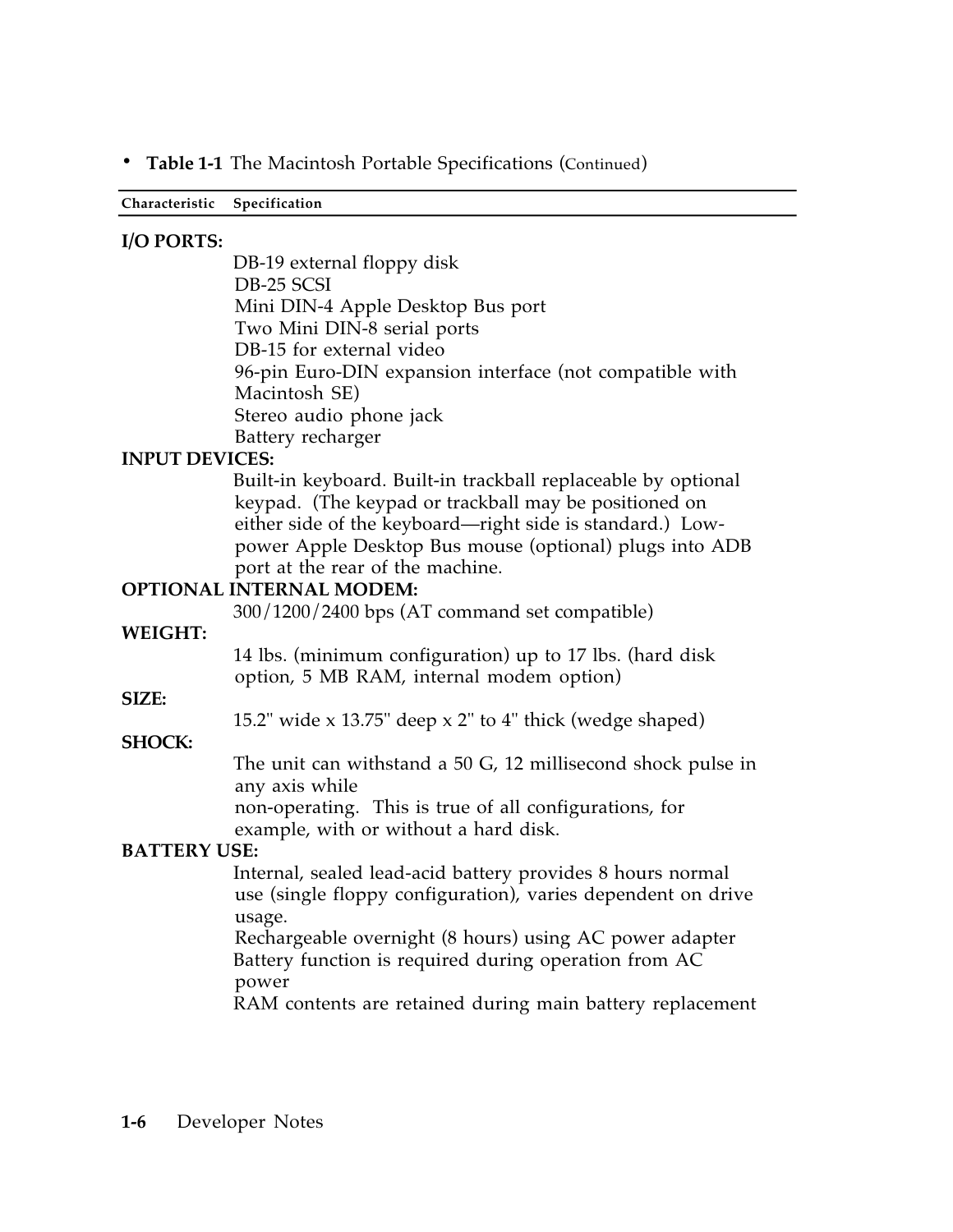Fundamentally, the Macintosh Portable is designed to be rugged and portable, not merely transportable. The Macintosh Portable customer is expected to be anyone who wishes to use a Macintosh away from its usual environment (classroom, office, laboratories), or to move the Macintosh more often than is practical in typical desktop configurations (plugged into an AC wall outlet). Examples of the Macintosh Portable customer are mobile business professionals (for example, auditors, field sales, and field service people) and students.

#### • **Figure 1-3** The Macintosh Portable Standard Configuration

*Basic machine—1 MB RAM, one 1.4 MB floppy disk drive*

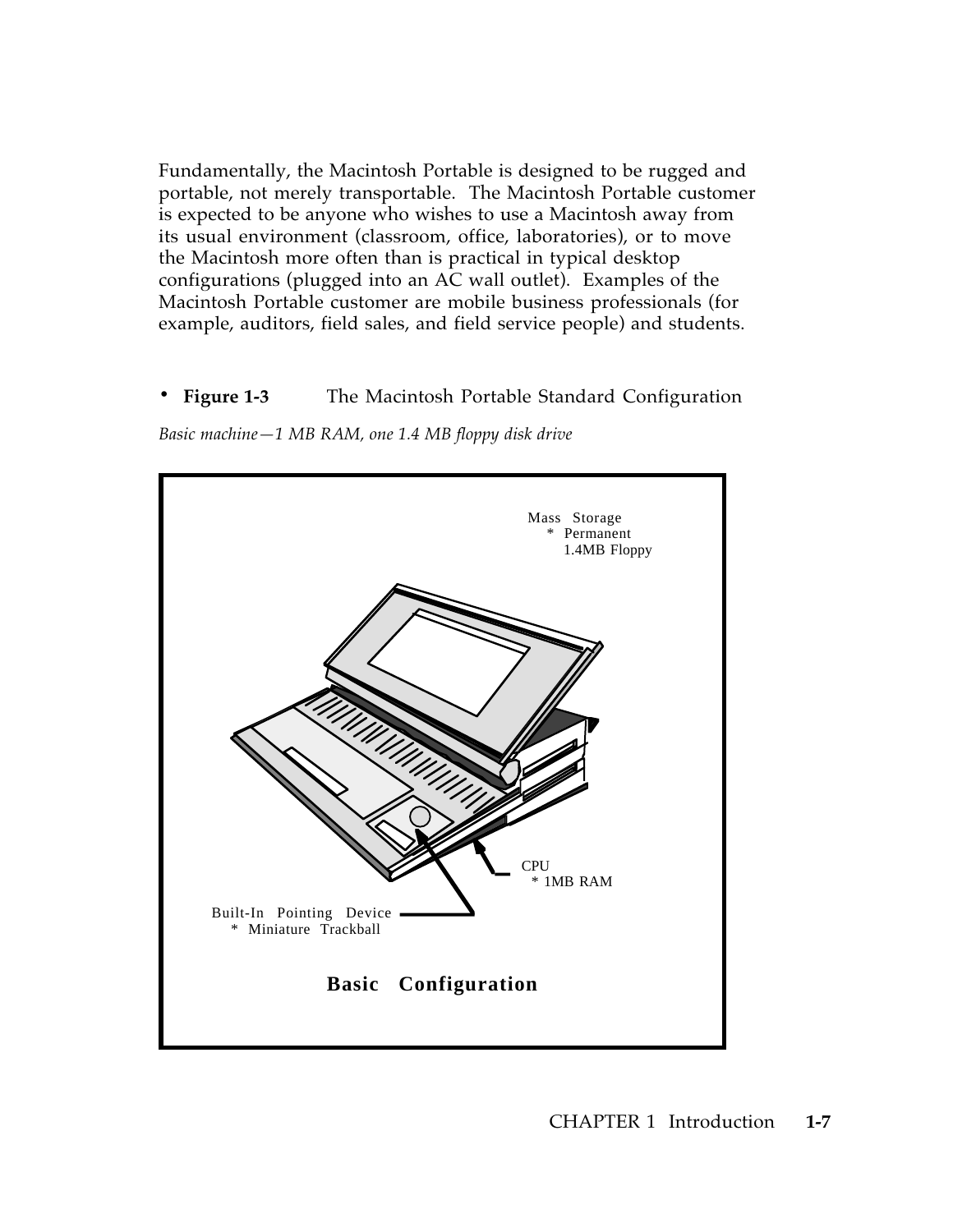# <span id="page-21-0"></span>**1.2 Optional additions**

The following are optional items:

- 2400 bps domestic modem kit (internal, user installed) **\***
- 1 MB RAM card (to make a total of 2 MB) **\***
- second internal 1.4 MB floppy disk drive
- 40 MB internal, one-half height, low-power hard disk drive
- Low-power ADB mouse
- Numeric keypad
- International modem
- External video adapter (see "Peripherals" later in this chapter) *\* Cards for internal connectors*

# **1.3 Internal expansion interfaces**

The main logic board has mounted on it five internal connectors for add-in capabilities (see Figure 1-2). These connectors may be listed by function as

- ROM upgrade (4 MB of address space available to you)
- RAM expansion (up to 8 MB of address space available)
- Modem
- Processor direct expansion slot
- Internal SCSI (34-pin)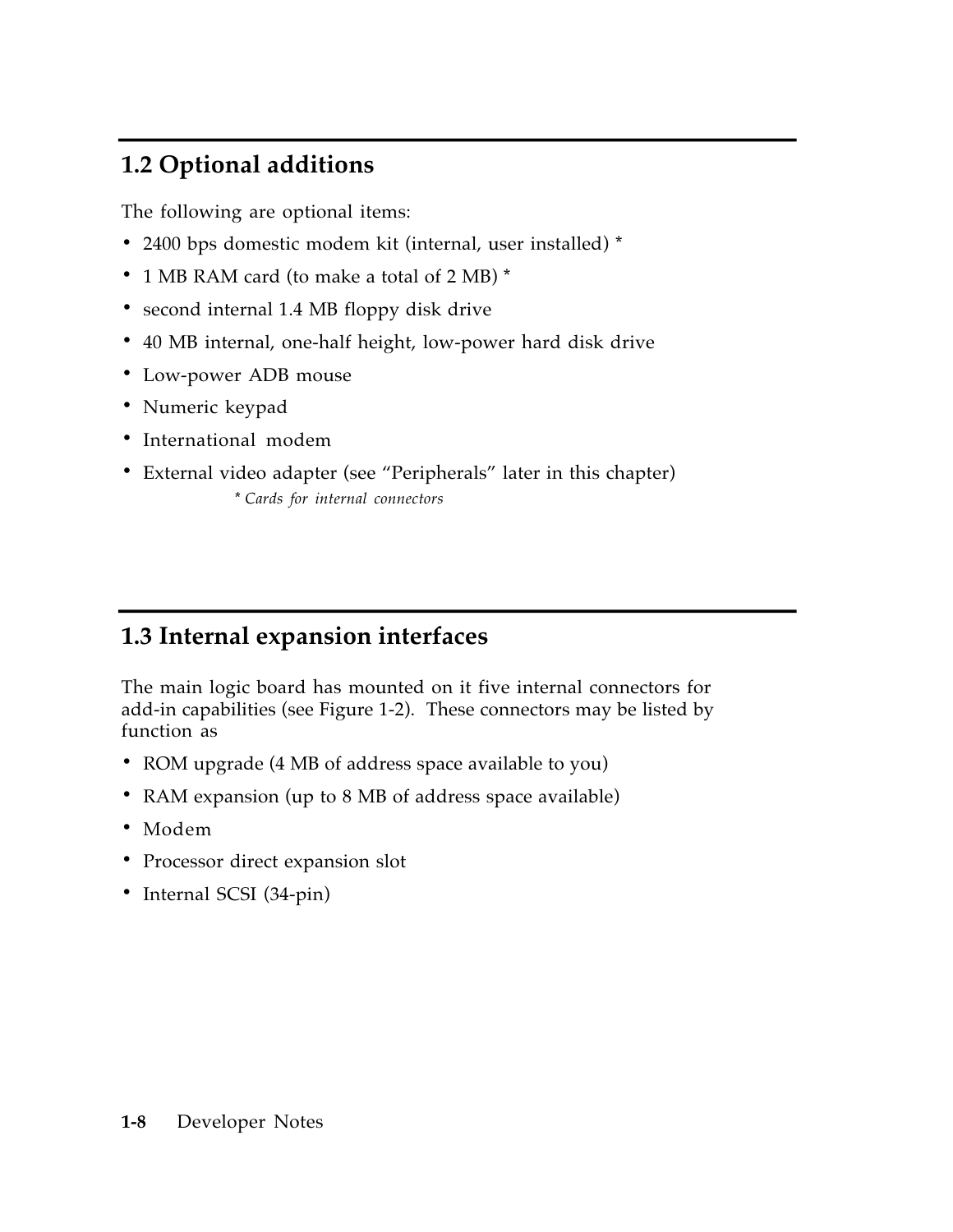One connector is for ROM upgrade (see the memory address map in Chapter 3, Figure 3-1) and a second is for RAM expansion. A third connector allows the insertion of an optional 300/1200/2400 bps modem card. The fourth connector is the same 96-pin Euro-DIN type connector used in the Macintosh SE but with a different pinout; this connector provides direct access to the signal lines of the Motorola 68HC000 microprocessor. A fifth connector is used with an internal cable to connect to the optional internal SCSI hard disk drive. These connectors are shown in Figure 1-2. See Chapter 5, "Hardware", for details.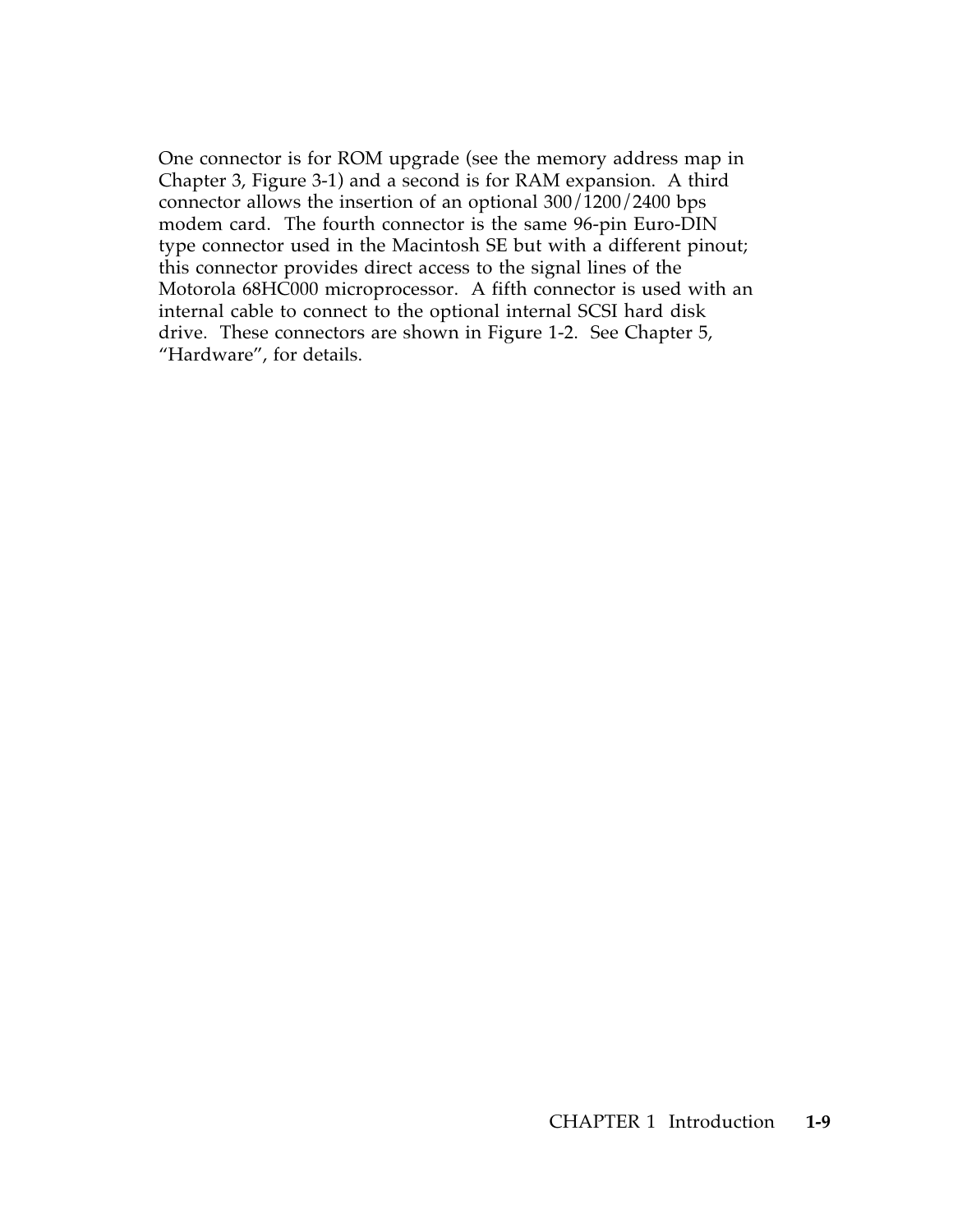# <span id="page-23-0"></span>**1.4 Peripherals**

The Macintosh Portable can accommodate the full range of peripherals available to other members of the Macintosh family (ADB devices should be low-power versions, preferably). In addition, an external video adapter is available for driving larger, CRT displays. This unit is described in Chapter 8; it has three video modes:

- Macintosh II (640 x 400 pixels, with 40 lines blacked at top and bottom of active area)
- NTSC (512 x 400 pixels, with 64 lines blacked at left and right of active area)
- PAL (640 x 400 pixels, with 40 lines blacked at top and bottom of active area)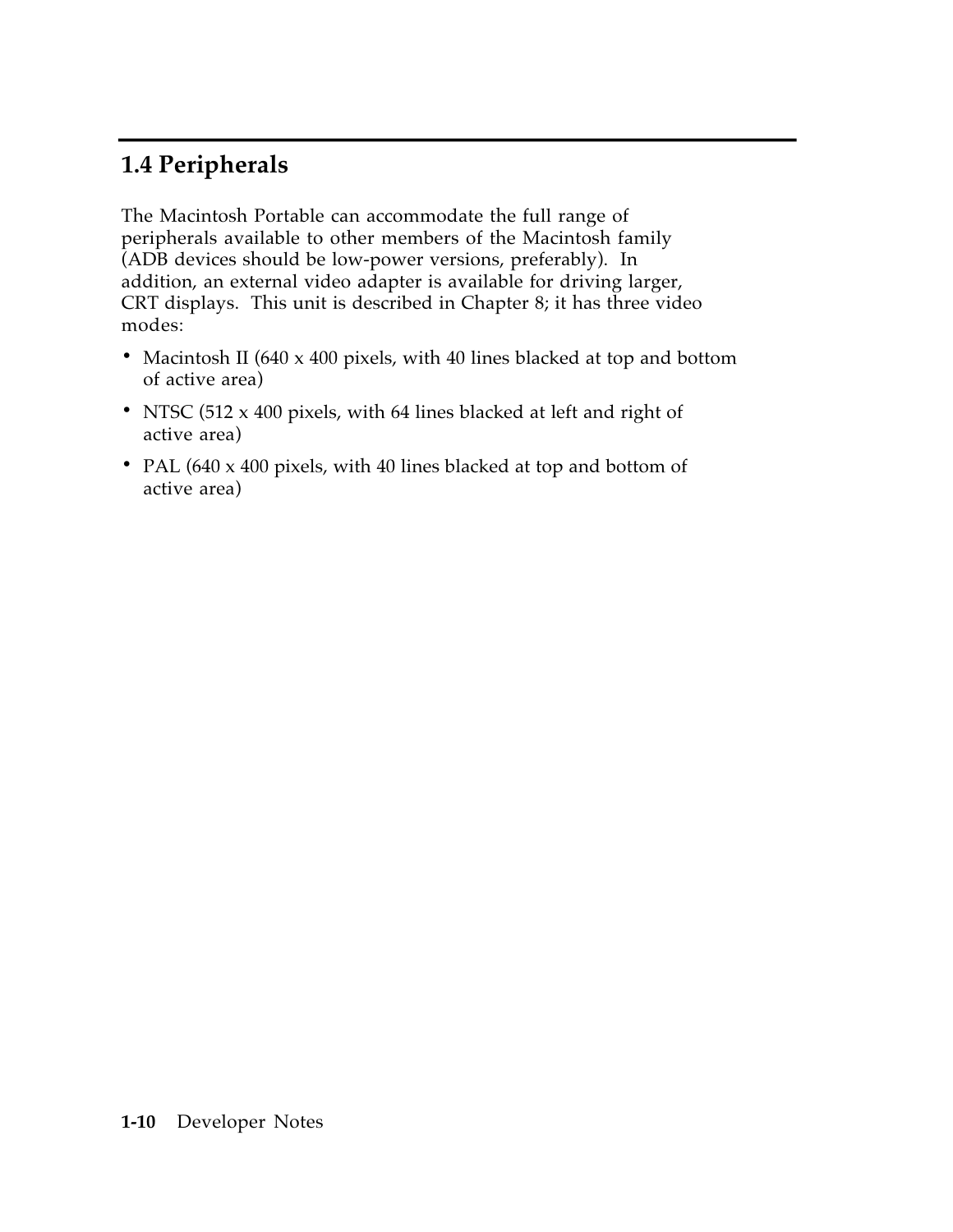# <span id="page-24-0"></span>Chapter 2 **Software Developer Guidelines**

This chapter provides guidelines that will assist you in making sure that the applications you are developing will run on the Macintosh Portable computer when it is introduced. Included is a list of things you should and shouldn't do when writing your application programs. You are encouraged to pay close attention to these guidelines. If you have any questions about the list of Do's and Don'ts, immediately contact Apple Developer Technical Support (AppleLink address MACDTS) and mention the Macintosh Portable product name. •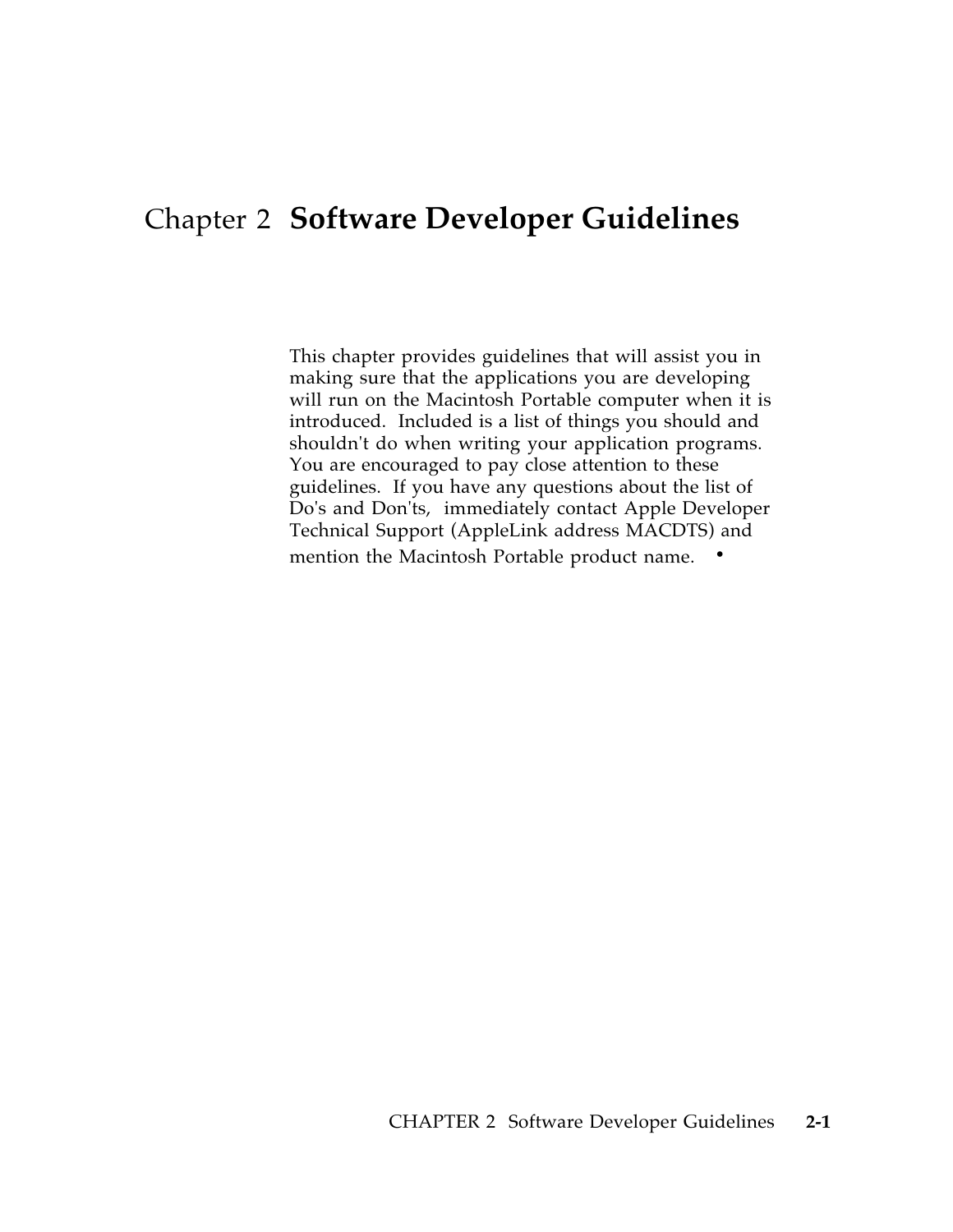These guidelines will help to ensure that the software you are developing is compatible with the Macintosh Portable computer. The following chapters describe the hardware and software of the Macintosh Portable and will make clearer some of the terms used in this chapter which may be unfamiliar. The following list stresses things you should be extremely careful about. The Macintosh Portable has some significant differences from the Macintosh SE, and even though the software you are developing may work on the Macintosh SE, it may not work properly on the Macintosh Portable unless you follow these rules.

**1.** • **Don't** go directly to the Power Manager trap if your software needs to put the Macintosh Portable in the sleep state.

## • **Do** use the new **Sleep** trap.

A new trap has been added to the Macintosh Portable Operating System. If you are developing a new application and it includes software that can put the Macintosh Portable in the sleep state, such as a smart alarm, you must use the Sleep trap rather than directly accessing the Power Manager trap (see Chapter 6, "The Power Manager".)

- **2. Don't** go directly to the Power Manager trap to set and get time.
	- **Do** use the **SetDateTime** and **GetDateTime** traps.

The clock in the Macintosh Portable differs slightly from the clock in the Macintosh SE. Use the traps to set the clock and read the time. If you try to access the Power Manager trap directly for these functions, your program will not work correctly.

- **3. Do** use the PmgrOp trap to access the **wakeup timer** commands. This is a new feature.
- **2-2** Developer Notes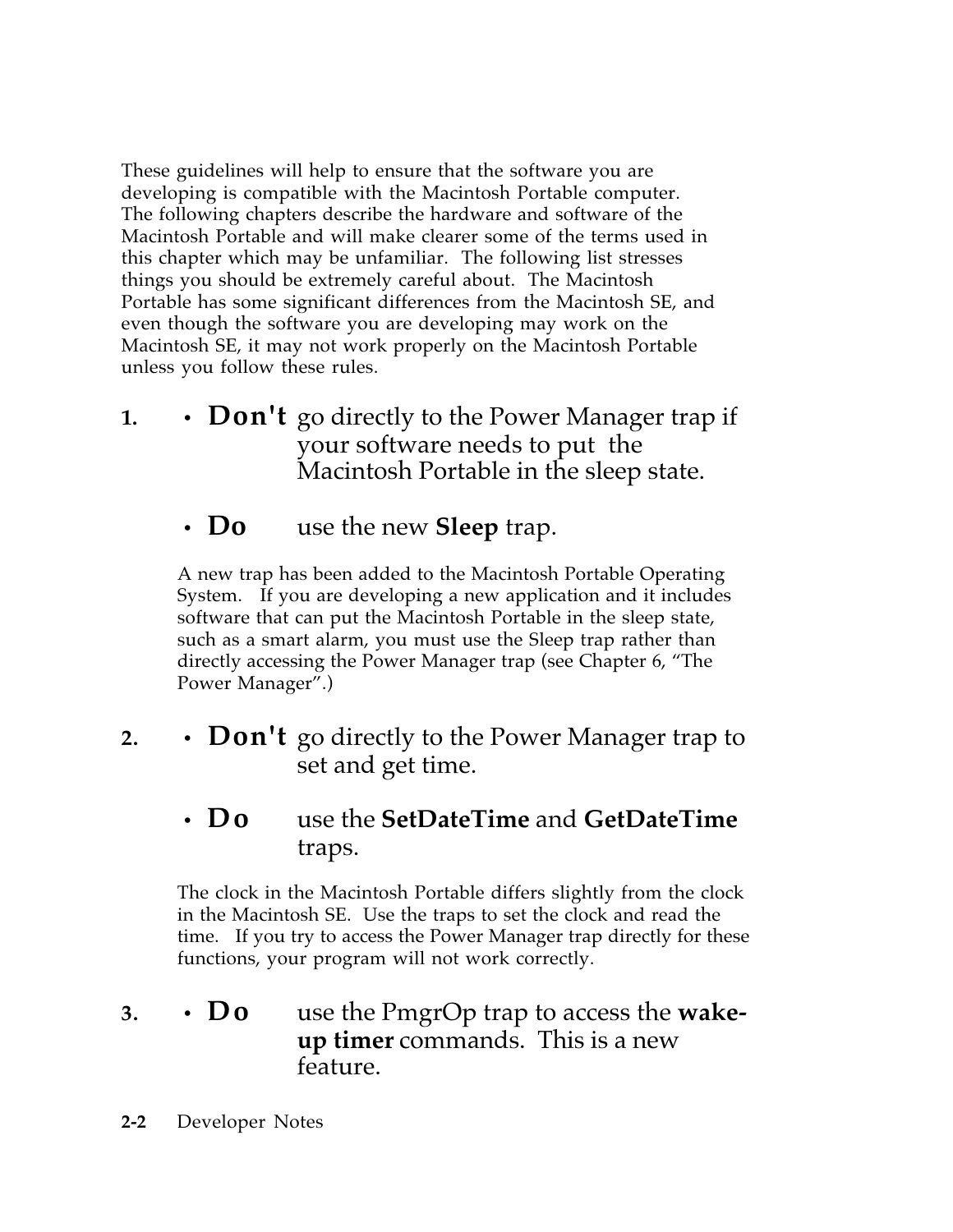The Power Manager Op trap is currently the only way to enable the wake-up feature. If you want the Macintosh Portable to return to the operating state from the sleep state at a predetermined time, you can use this trap to access the wake-up timer command. This command enables the wake-up feature (implemented as a timer), and when the real-time clock reaches the preset value, the Macintosh Portable returns to the operating state. If you need to use the auto-wake-up feature, contact Apple Developer Technical Support.

- **4. Don't** access the ADB (Apple Desktop Bus) hardware directly.
	- **Do** use the ADB traps.

Access to the ADB hardware is completely different on the Macintosh Portable than the other Macintosh computers.

- **5. Don't** talk directly to the SCC (Serial Communication Controller) chip.
	- **Do** make normal communications calls to the Serial Driver.

You will be taking a large risk if your program attempts to talk directly to the SCC hardware. The serial chip in the Macintosh Portable is turned off whenever it's not in use. The serial driver knows how to turn the serial chip back on if your program makes normal serial communications calls. However, software that attempts to go directly to the serial chip will wind up talking to the chip when it is turned off, resulting in a loss of communications. If you need to directly access the SCC, you should contact Apple Developer Technical Support.

**6.** • **Don't** access any hardware directly (by hardware address).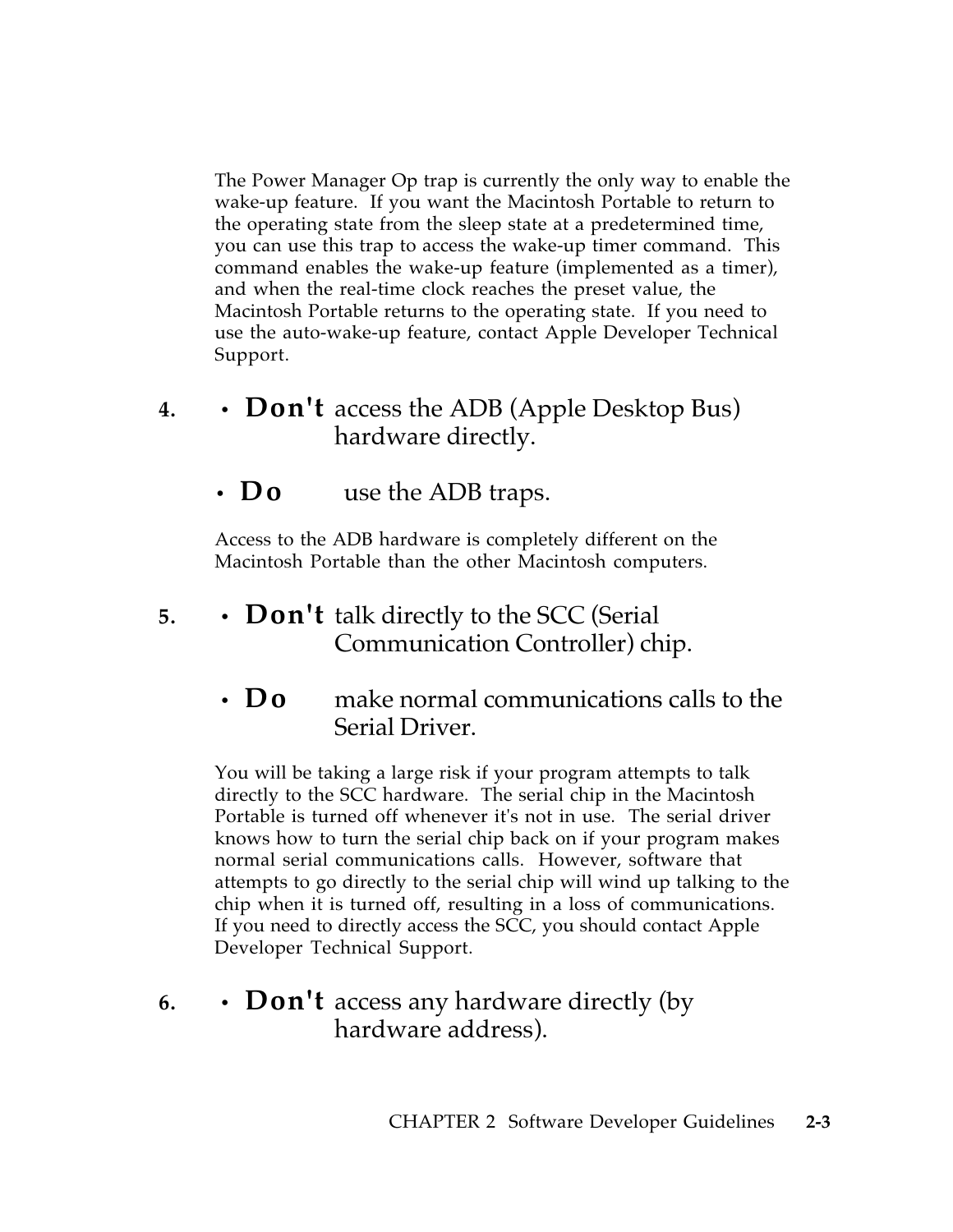• **Do** use the appropriate trap to invoke a manager.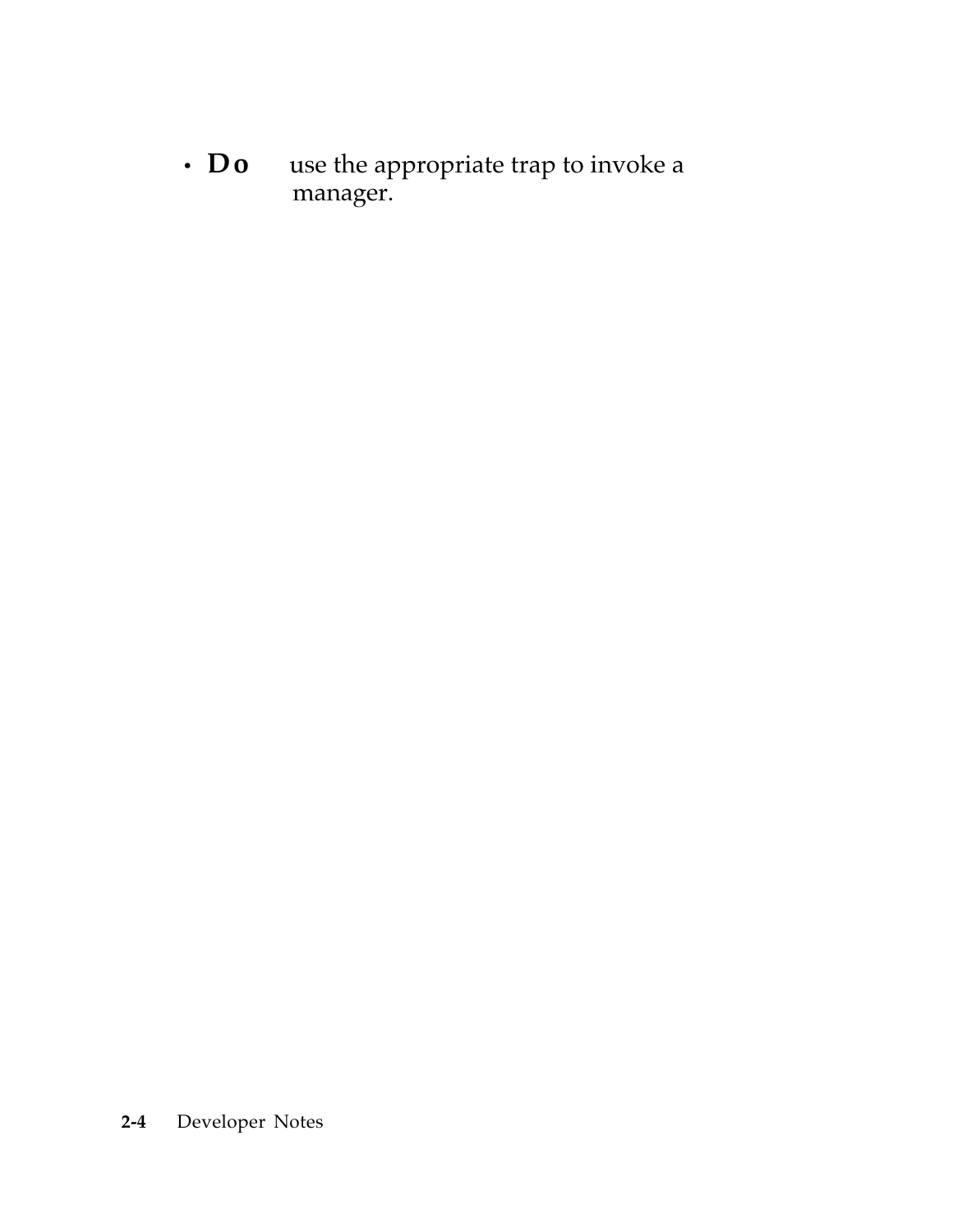- **7. Don't** ignore error checking in your program.
	- **Do** continue to check for errors throughout your code.

Always check for errors. You might be in the middle of a transaction and get errors that you have not previously experienced on the Macintosh SE. For example, if the Macintosh Portable goes into the sleep state in the middle of an AppleTalk<sup>®</sup> transaction, the session may have timed out when the execution of your code continues. This example should only be taken as a general warning. In the future, decisions could be made that would prevent the Macintosh Portable from going into the sleep state while programs are running.

Remember! The user can put the machine into the sleep state at any time. The sleep feature is going to cause some errors that you may not expect, and they can occur any time in the middle of any code.

- **8. Don't** assume any screen size.
	- **Do** make sure your program checks for screen size.

As an example, lots of older code, like AppleLink<sup>®</sup>, assumed that if it wasn't running on a Macintosh Plus it must be running on a Lisa $^{(k)}$  (Macintosh XL) and you ended up with a window that filled the Lisa screen. If you later ran this code on a Macintosh SE, you ended up with a window that was off the screen.

Do not assume that if the screen size is 640 pixels wide, it's going to be 480 pixels high like the Macintosh II. In fact, don't assume its going to be any particular size; have your code read the size from the appropriate data structure. The Macintosh Portable screen size is actually 640 pixels wide by 400 pixels high.

**9.** • **Don't** assume only one size disk.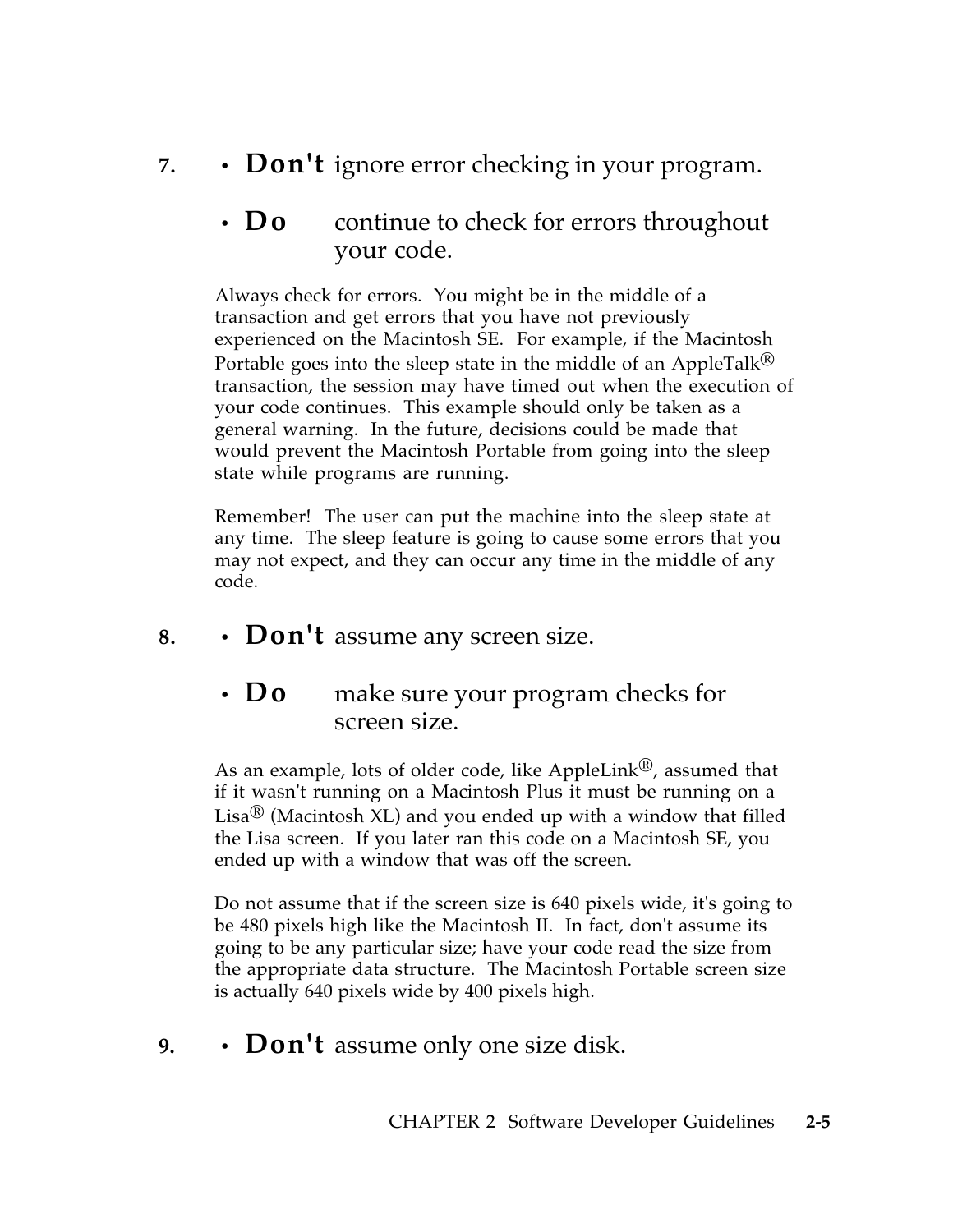# • **Do** be prepared to handle unusual disk sizes.

In addition to the 1.4 MB floppy disk drive, the Macintosh Portable has E-disks (electronic disks, also known as RAM disks) in a usersettable range of sizes to 2 MB. Make sure that your program is prepared to operate with unusual disk sizes.

## **10.** • **Don't** attempt to talk to the IWM chip.

Remember! The Macintosh Portable doesn't have an IWM chip but instead uses a SWIM chip to control the functions of the 1.4 MB floppy disk drive. This is of particular importance to people doing copy protection schemes, and it will completely change the way in which copy protection works.

### **11.** • **Don't** confuse "time" and "ticks"

On the current Macintosh computers, one "tick" is equal to 1/60 of a second in time; therefore, you can assume that if 60 ticks go by, one second in "time" will pass by. However, because of its sleep feature, this does not hold true for the Macintosh Portable. Two different timers run in the Macintosh Portable. If the Macintosh Portable is in the sleep state, "time" keeps running because of the real-time clock, but "ticks" stop until the Macintosh Portable returns to the operating state. If you attempt to use these two constants interchangeably, and the Macintosh Portable goes into the sleep state, your program may become completely confused.

## **12.** • **Do** understand how SysEnvirons handles machine type.

Beginning with System 6.0.2, *all versions* of SysEnvirons may return values larger than those currently defined for machine type. Your program should treat machine types of Zero (= machine unknown), and all values larger than the current largest value, as an unknown machine. *Do Not* check just a specific set of values. For more information, see the October '88 revision of Tech Note 129.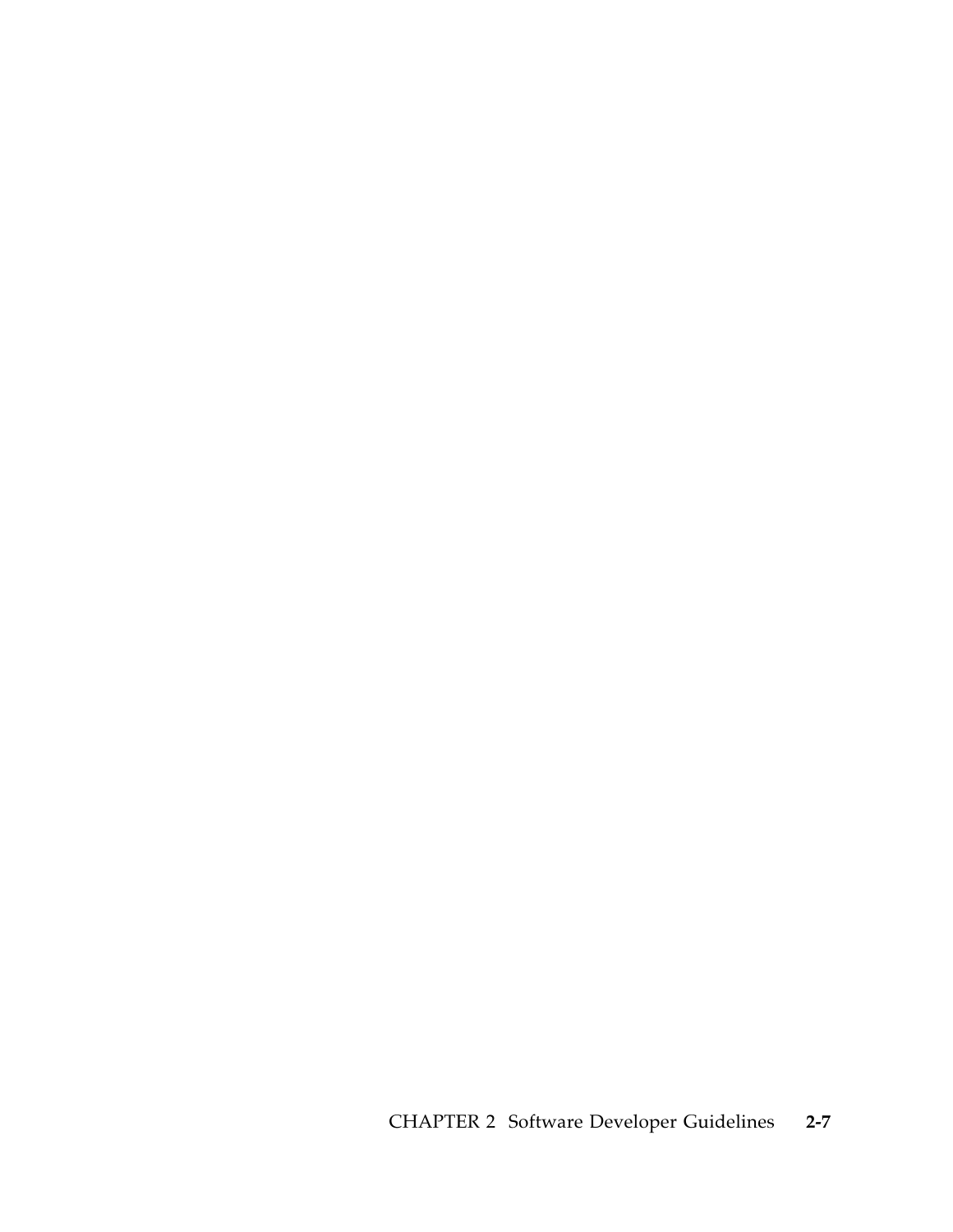# <span id="page-31-0"></span>Chapter 3 **Firmware**

This chapter describes the firmware portion of the total software environment for the Macintosh Portable computer. Software will include both ROM-stored code (firmware) and disk-stored code (system software). The Macintosh Portable firmware is an outgrowth of that for the Macintosh SE. This chapter describes the changes from the Macintosh SE firmware (the ROM image). The ROM to which we refer is that on the 68HC000 I/O bus. Chapter 4 describes the changes in the contents of the system tools disk. Also, see "Software Developer Guidelines," Chapter 2. •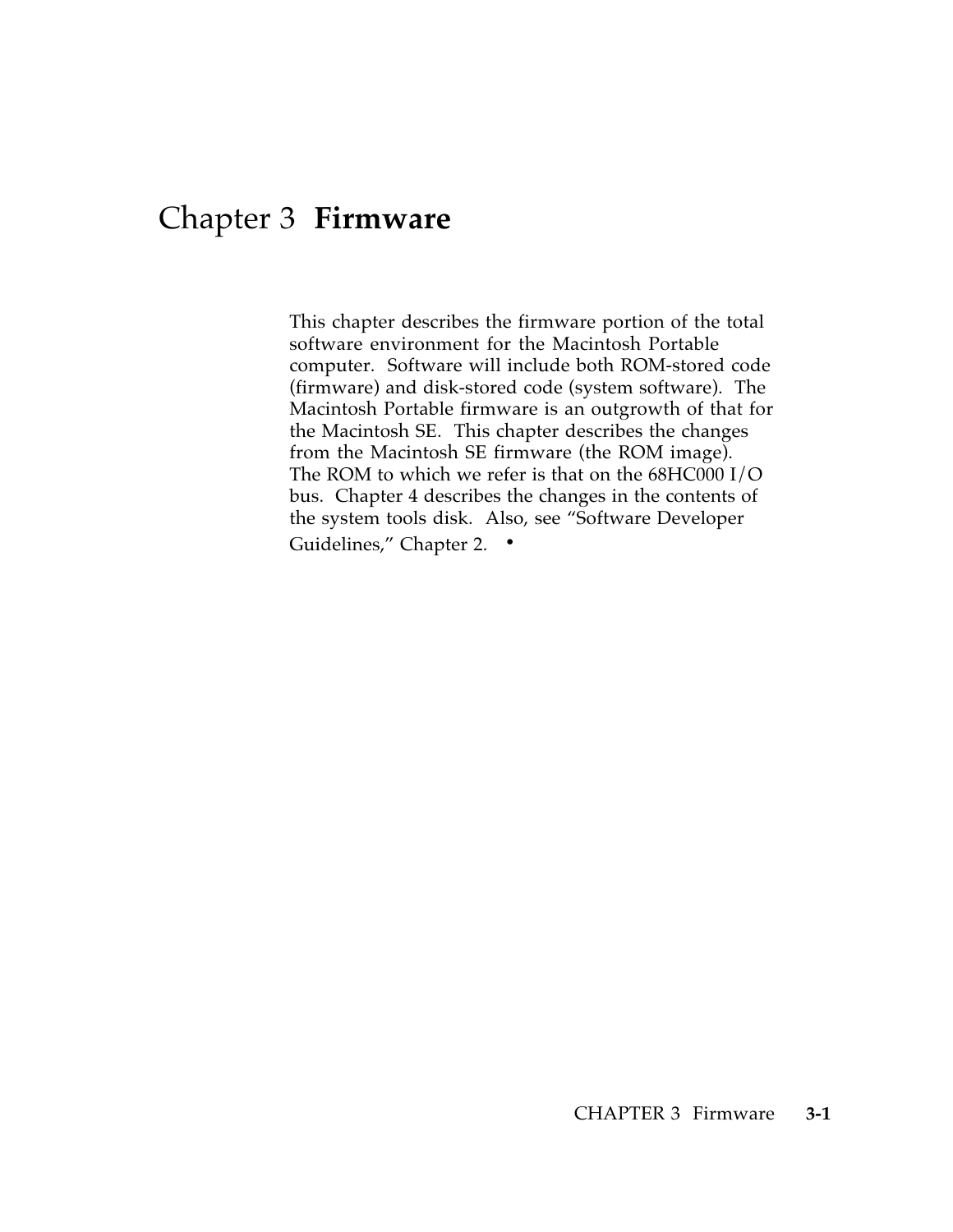This page is a blank

### **3-2** Developer Notes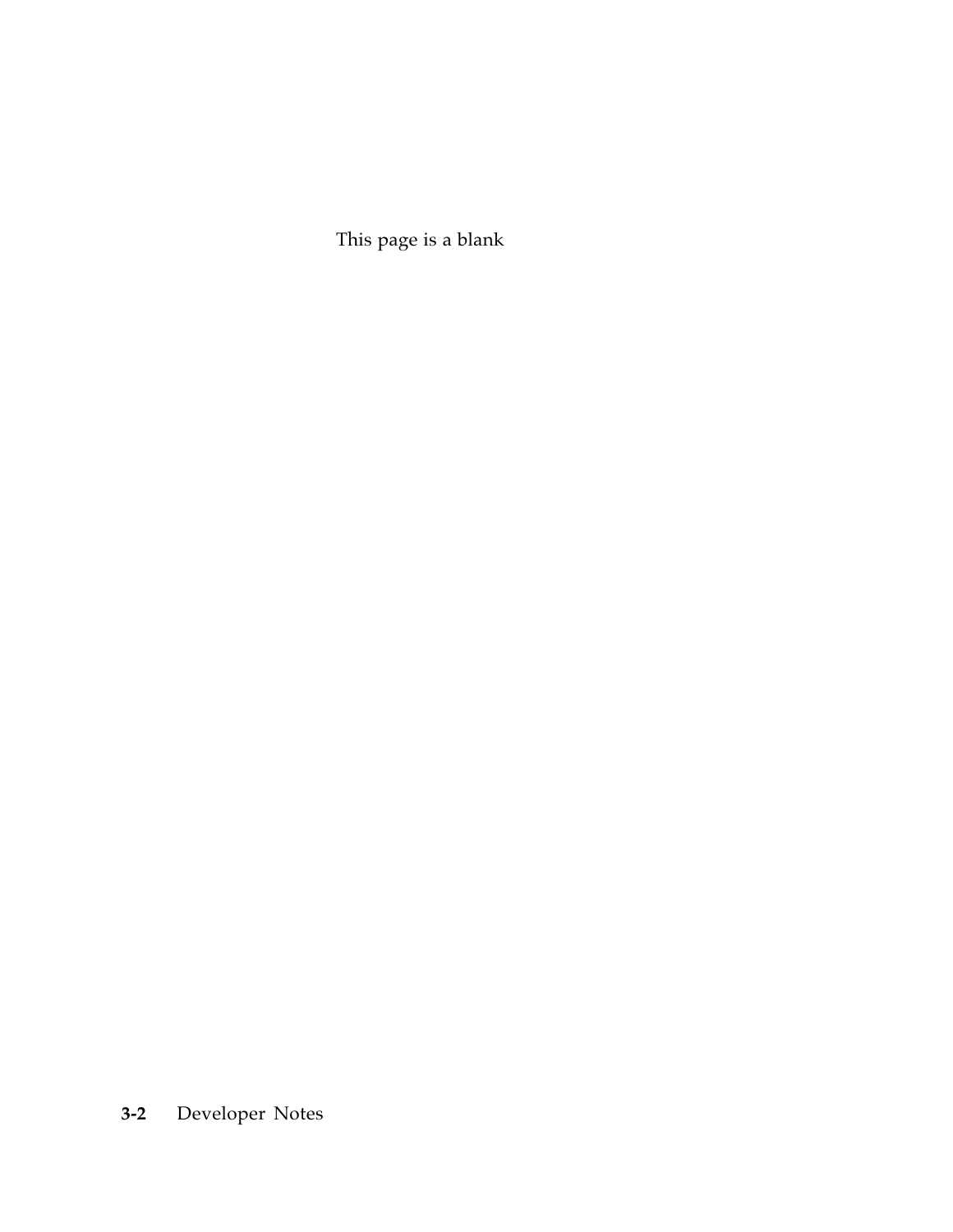### <span id="page-33-0"></span>**3.1 Overview**

The Macintosh SE software is extensively documented in *Inside Macintosh*, Volume V. The contents of Volume V that apply to the Macintosh SE describe its software in terms of changes from the Macintosh Plus, documented in *Inside Macintosh*, Volume IV. Volume IV, in turn, describes changes from the classic Macintosh as documented in *Inside Macintosh*, Volumes I, II, and III.

#### **Terminology**

The Macintosh Portable software comes in two components:

- Firmware—contents of the three ROMs, one for each of the three processors (68000 CPU, power manager processor, and the keyboard processor).
- System software—contents of an 800 KB, 3.5" disk, Version 6.0.3. System software includes the system file, ROM patches, cdevs (control devices), and more.

Reference to *Macintosh Portable ROM* will mean the 68000 processor ROM; discussion of ROM firmware for either of the peripheral processors will be explicitly labeled as such.

The Macintosh Portable ROM is fundamentally the same ROM as for the Macintosh SE; however, there are some important changes and additions. See section 3.3, "Changes to ROM," for more detail.

See Chapter 4, "Software," for information on updates to the system tools disk.

### **3.2 Address map**

Figure 3-1 shows the address map of the Macintosh Portable. For comparison, Figure 3-2 shows the address map of the Macintosh SE.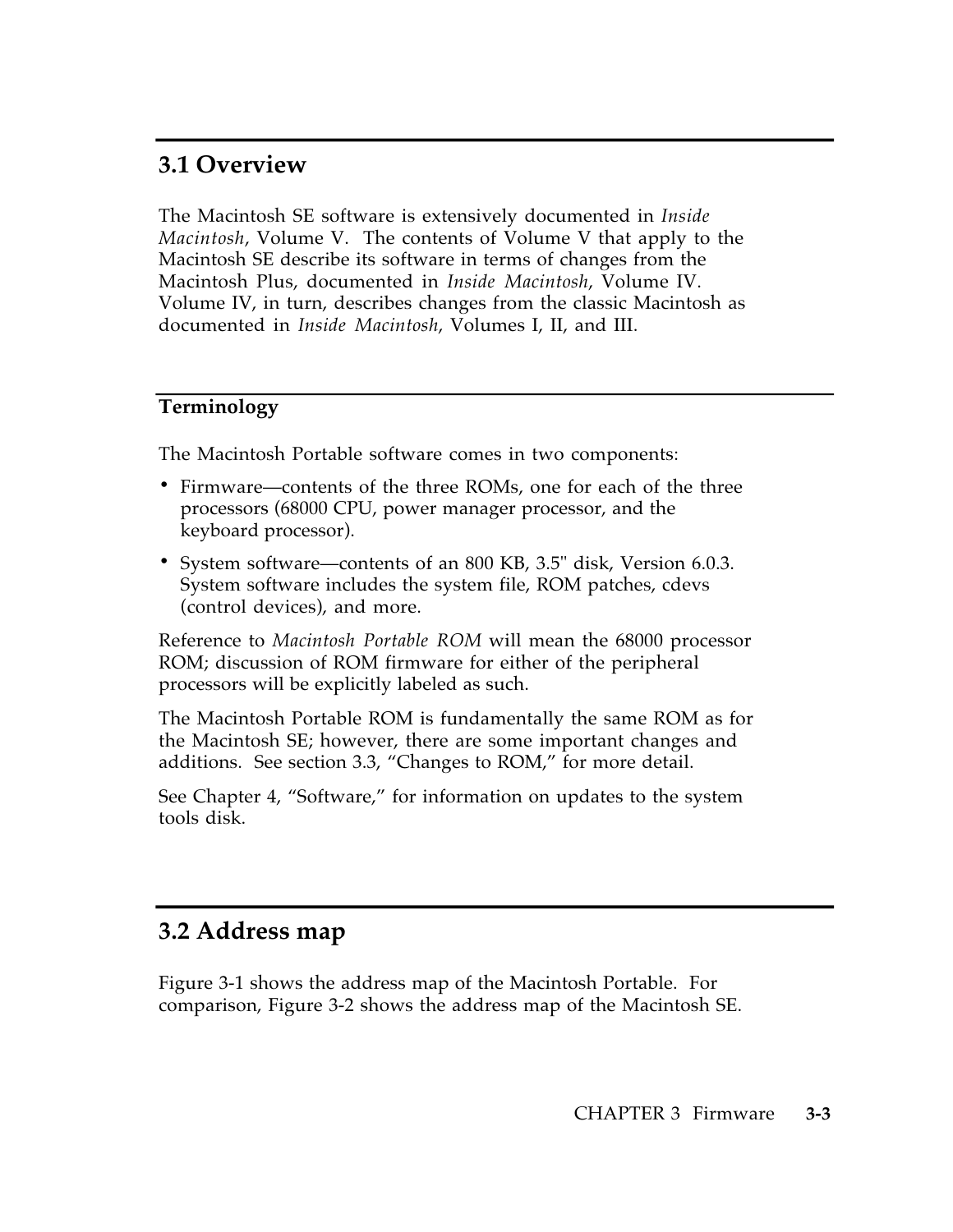

#### • **Figure 3-1** The Macintosh Portable Address Map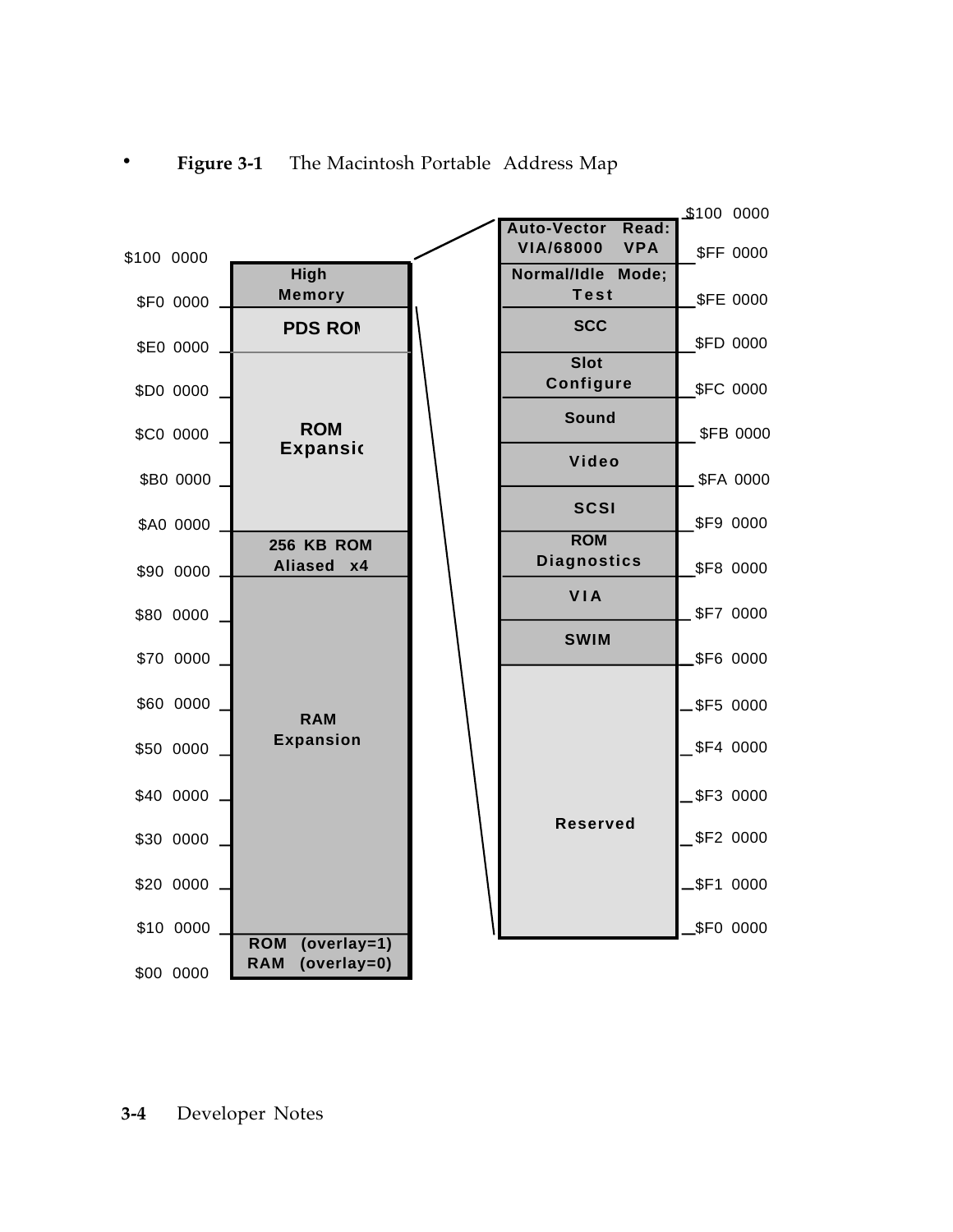

#### • **Figure 3-2** The Macintosh SE Address Map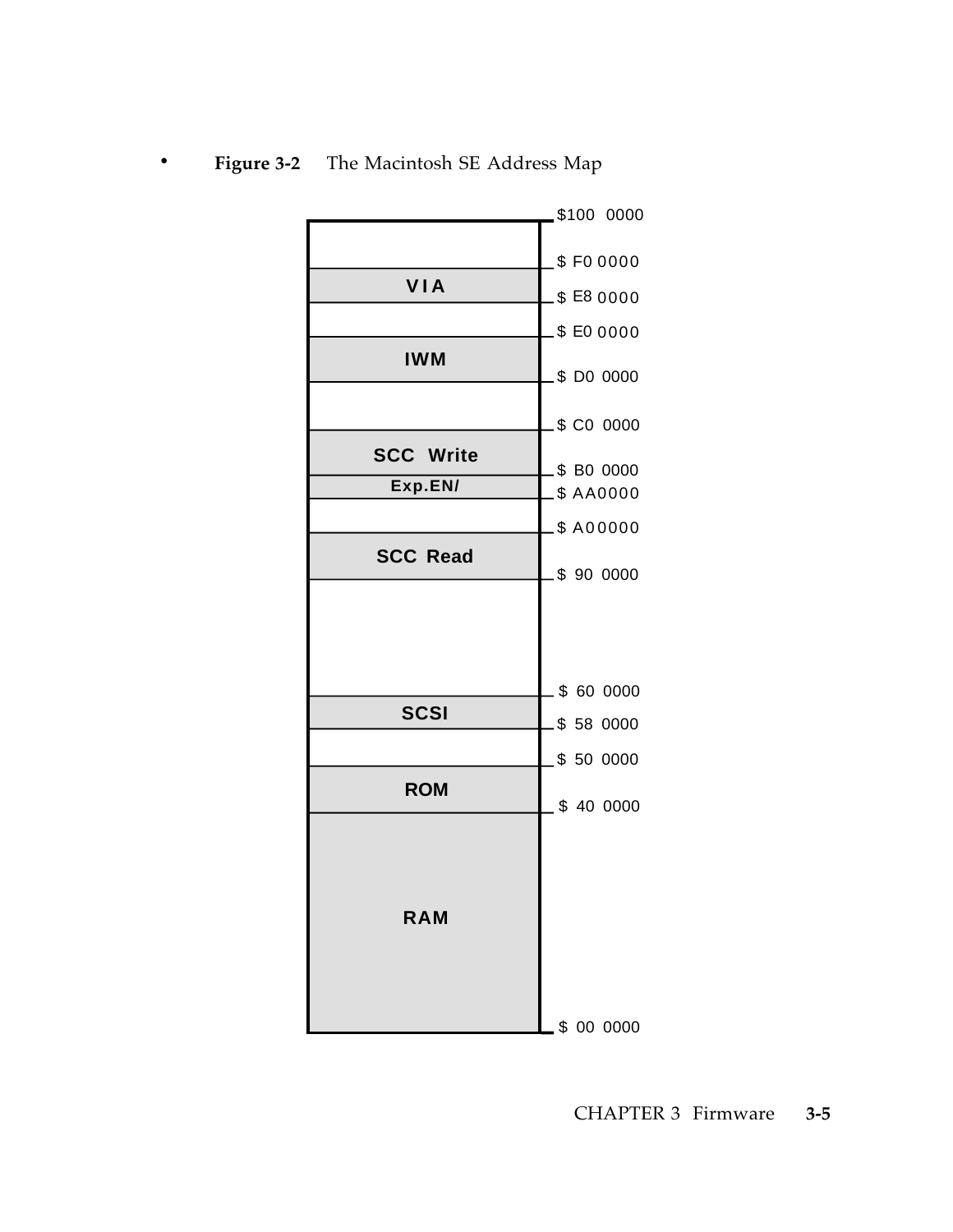# **3.3 Changes to ROM**

The Macintosh Portable ROM software is based on the 256 KB Macintosh SE ROM; all patches to the Macintosh SE ROM that are contained in disk-stored system software have been incorporated in the ROM image of the Macintosh Portable and no longer need reside in RAM. The Macintosh Portable ROM image is 256 KB in size. It is stored in either masked ROM on the main logic board or (during development) in two 1 megabit ROMs on the ROM expansion board.

#### **Power manager processor**

The hardware interface to the power manager processor is through a port on the VIA (see Chapter 6, "The Power Manager," for details); the software interface is through the A trap mechanism (see *Inside Macintosh* Volume I, page I-88). Drivers have been modified to call the power manager to turn on and off their respective peripheral chips.

| Replaces |                                                  |           | Provides                                                       |
|----------|--------------------------------------------------|-----------|----------------------------------------------------------------|
|          | Real time clock<br>Apple Desktop Bus transceiver |           |                                                                |
|          |                                                  | $\bullet$ | Power and clock control for peripheral<br>subsystems           |
|          |                                                  |           | A computer wake-up timer facility                              |
|          |                                                  |           | LCD screen contrast control                                    |
|          |                                                  |           | Control of internal modem connection<br>to serial ports        |
|          |                                                  |           | Parameter RAM                                                  |
|          |                                                  | $\bullet$ | Monitoring and control of the battery<br>and charger<br>system |

## • **Table 3-1** Power Manager Processor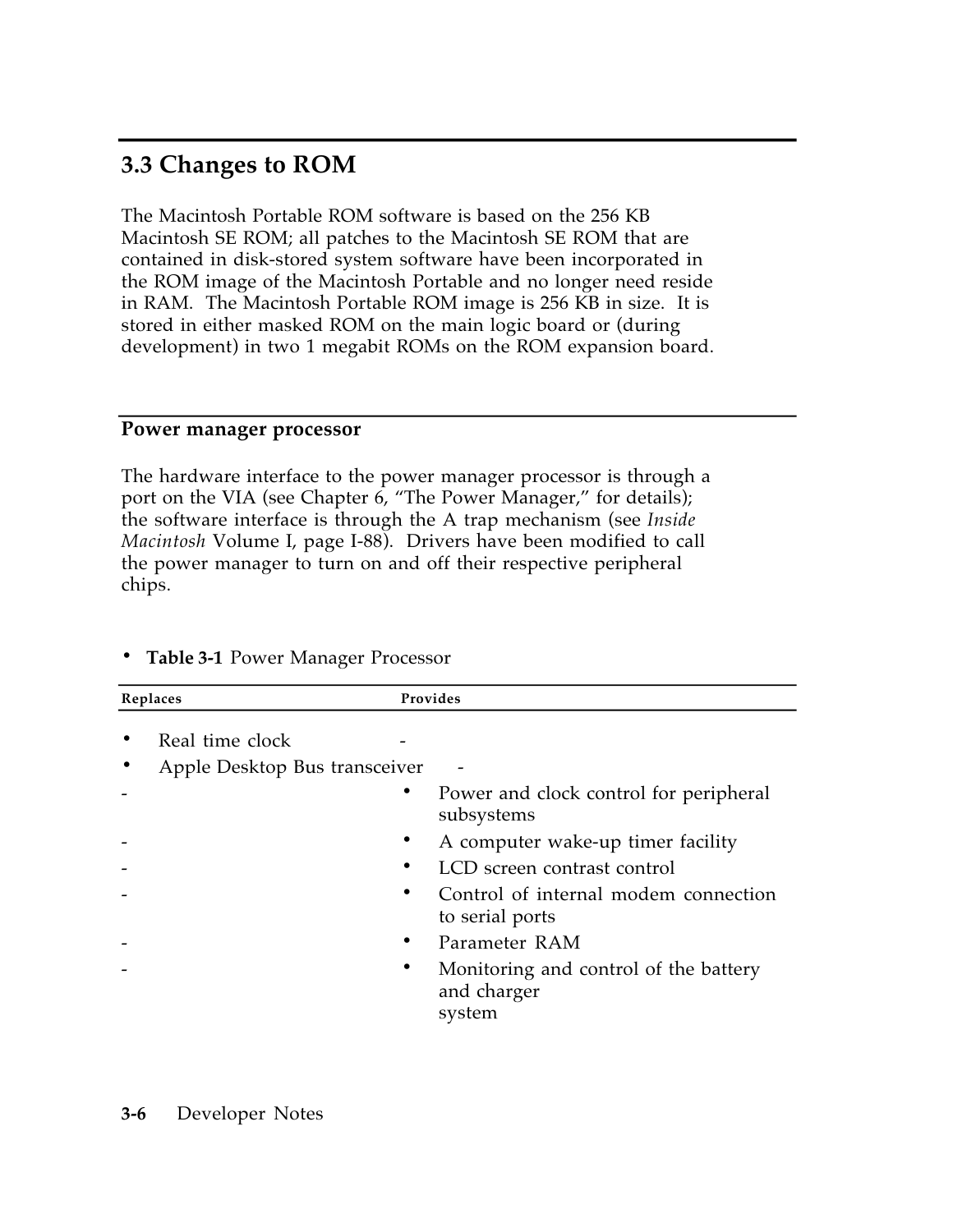# **Apple Desktop Bus**

Some changes have been made to the code for the ADB state machine to use the power manager as a smart transceiver. Externally, there is no visible change, the same functionality has been provided.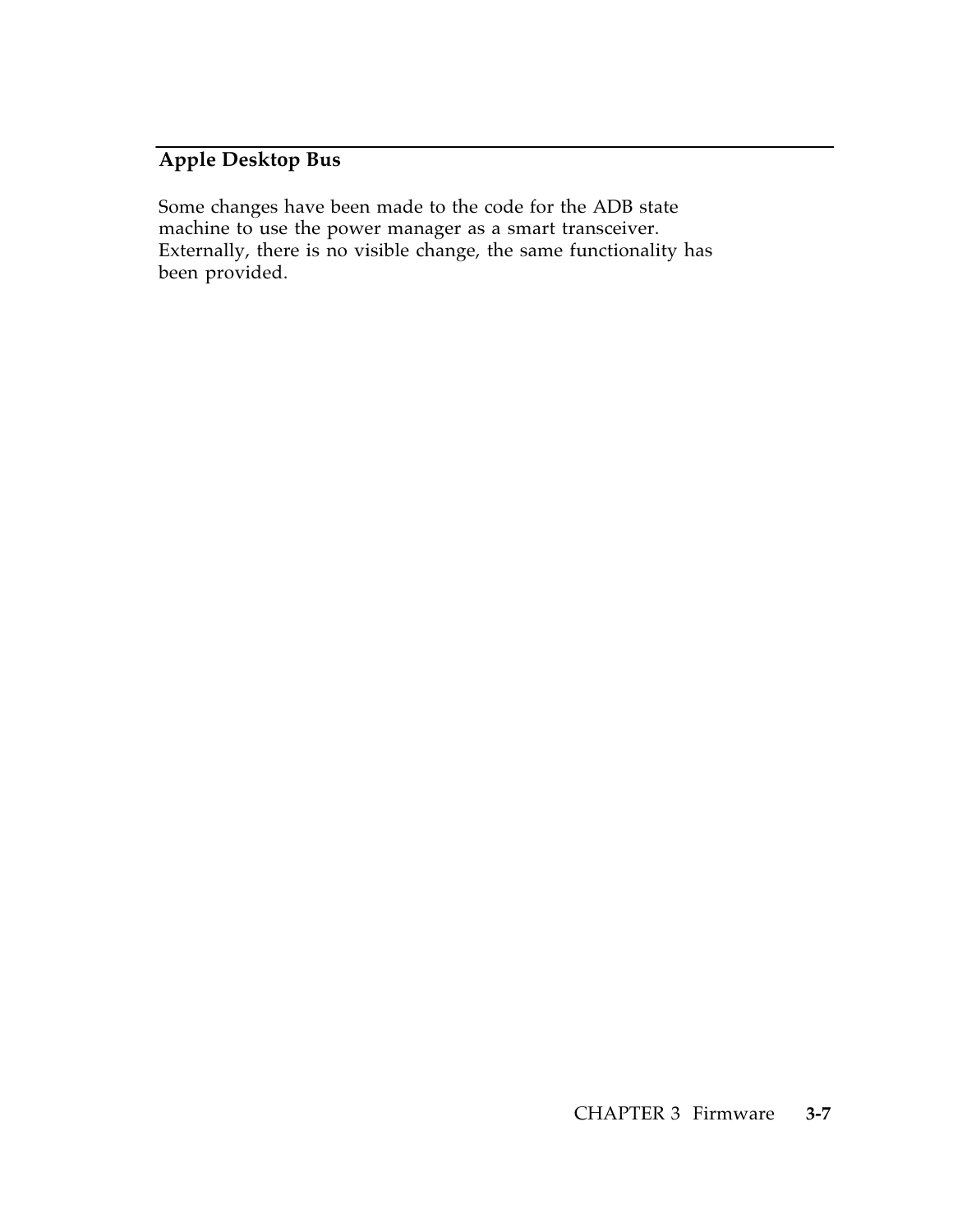## **Real-time clock (RTC) and Parameter RAM**

As the RTC and parameter RAM functions have been taken over by the power manager, a new interface to the clock is provided. A onesecond timer, based on the 60 Hz oscillator used by the power manager processor, is used to generate the real-time clock.

There are two real-time clock functions: one to set and one to read the clock. The clock data is stored as a count of the number of seconds since midnight, 1 January 1904.

Parameter RAM is the storage location for various settings (such as those specified by the user on the Control Panel desk accessory) that need to be preserved during sleep or power off. Only 128 bytes of extended parameter RAM are supported by the power manager. See Chapter 6, "The Power Manager," for further details.

Applications should not use parameter RAM assuming it to be the same as earlier Macintosh models, because it is not. The Macintosh Plus, Macintosh SE, and Macintosh II have 256 bytes as compared to 128 bytes for the Macintosh Portable.

## **Serial Driver**

This driver software is modified for switching power to the SCC chip and the serial driver chips before accessing them.

## **FDHD, the high-density floppy disk drive**

The FDHD™ disk drive is a new 3.5-inch floppy disk drive for the Macintosh II,

Macintosh IIx, Macintosh SE/30, and Macintosh Portable computers. FDHD provides the ability to read and write data in both group code recording (GCR) and modified frequency modulation (MFM) formats. This new MFM capability allows Macintosh users to read and write MS-DOS files and, potentially, other files that use the MFM disk formats.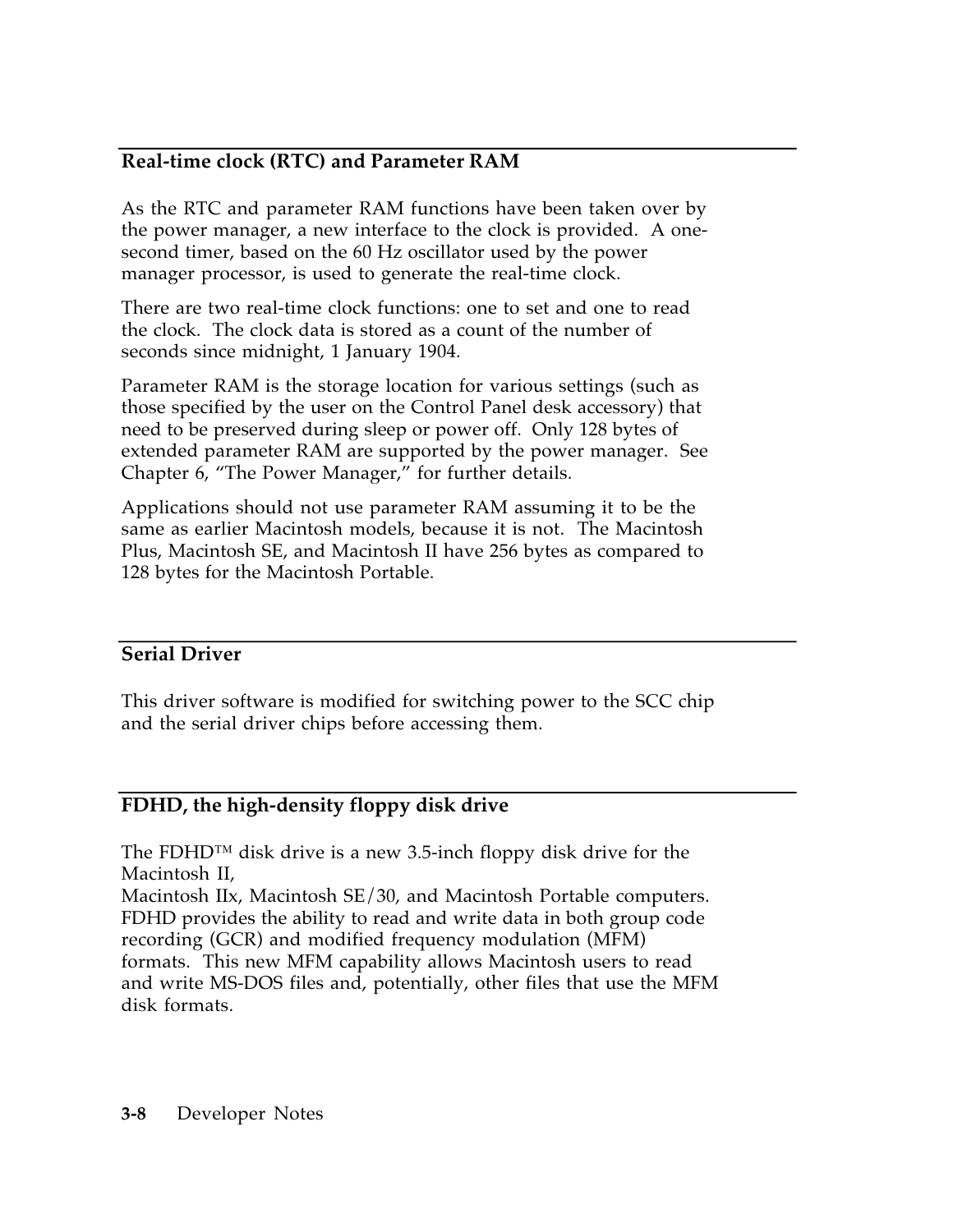FDHD provides 1400 KB (1.4 MB) of MFM storage. It also continues to support the standard storage capacities in GCR mode: single-sided 400 KB storage capacity, and double-sided 800 KB storage capacity disks.

The FDHD disk drive provides the high-density read/write hardware and read/write circuitry. The new ROM set incorporates the new disk driver. The SWIM chip provides Macintosh Portable with MFM disk read/write capability while maintaining HFS compatibility. The following information is needed to develop application programs that use the new FDHD 1.4 MB floppy disk drive. Also described are the data encoding techniques used in the drive, the disk driver firmware, and how to use both.

#### **Data storage**

The theory behind disk drive technology is relatively easy to understand. By making calls to the disk driver, you are causing the disk controller chip (the SWIM chip) to send control signals and data to the disk drive.

Data is recorded on a disk very much as a voice or music is recorded on magnetic tape: Current flow is varied through a read/write head that is placed close to the medium (the disk or tape). Changing the current flow in the read/write head results in a magnetic transition on the disk. It is these magnetic transitions that interest us.

Several techniques are used by computer designers to write data to disk media. All of these techniques share a common technology: encoding data as magnetic transitions on a disk. To represent individual bits, a pattern of ones and zeros is expressed as a series of magnetic transitions. The data format is the combination of magnetic transitions that represents a particular series of bits. FDHD uses two data formats: group code recording (GCR) and modified frequency modulation (MFM). Table 3-2 shows the four possible combinations of file systems and disk formats.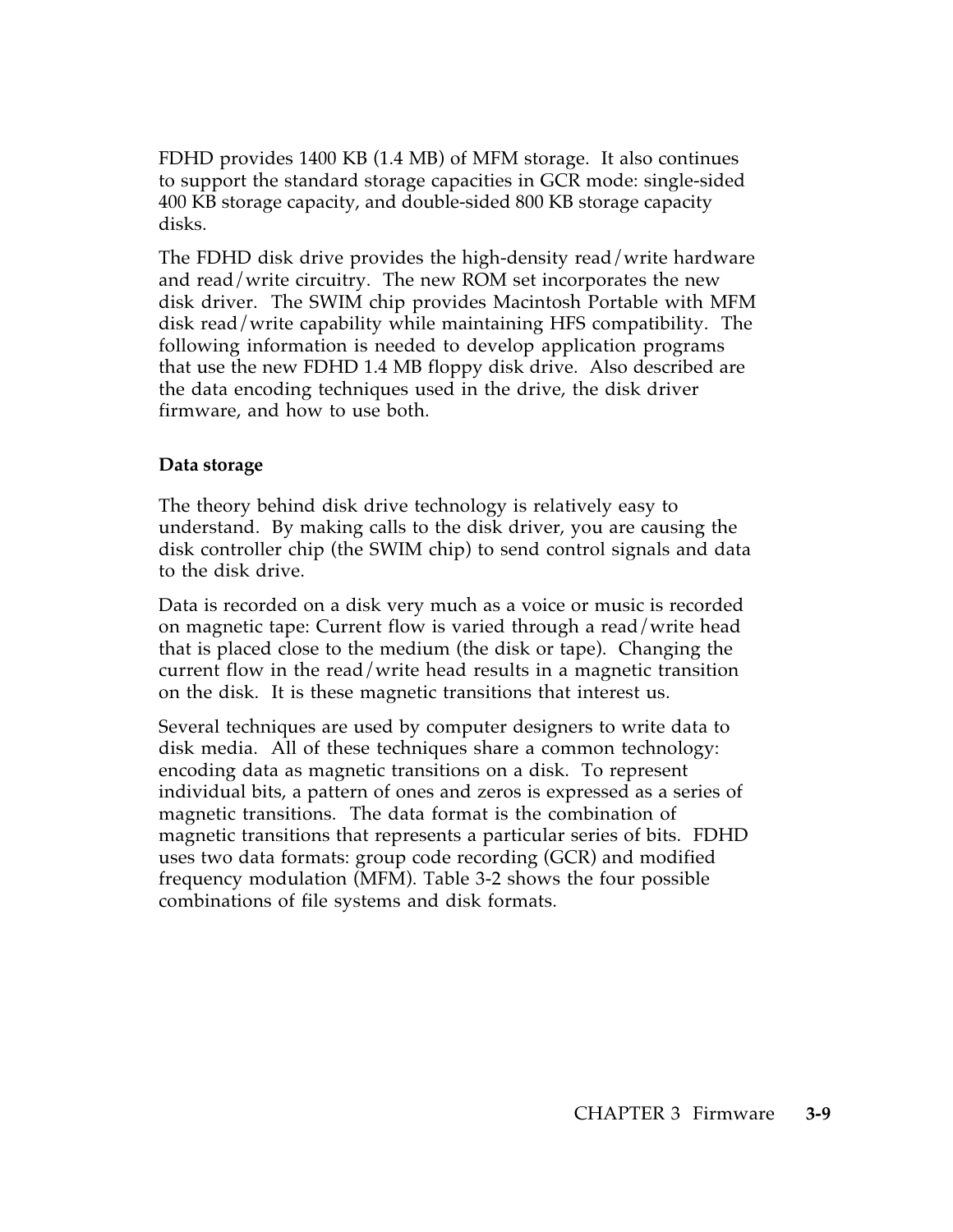• **Table 3-2** Possible disk format

| Disk formats                                                                              | File systems                                        |  |
|-------------------------------------------------------------------------------------------|-----------------------------------------------------|--|
| $400$ KB GCR <sup>+</sup><br>800 KB GCR $+$<br>$720$ KB MFM <sup>+</sup><br>1440 KB MFM * | <b>MFS</b><br><b>HFS</b><br>MS-DOS<br>HFS or MS-DOS |  |

† requires a standard 3.5-inch disk

\* requires a high density 3.5-inch disk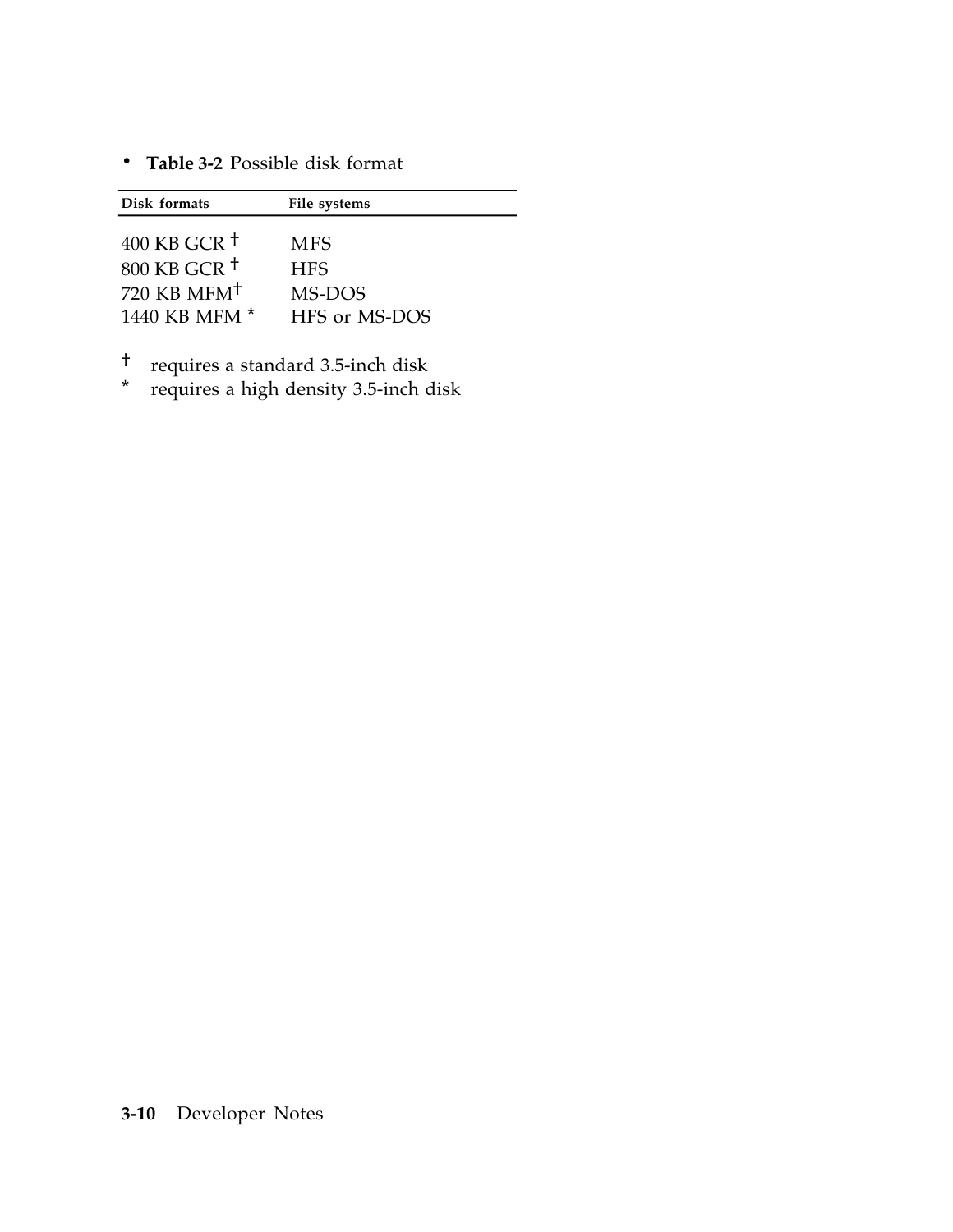#### **GCR format**

The GCR data format has been used in all Apple floppy disk drives to date, including the Macintosh single-sided and double-sided disk drives.

Data bits are represented by magnetic transitions in the following manner:

- A transition always occurs when a 1 is encountered.
- No transitions occur when a 0 is encountered.

Figure 3-3 shows the relationship between the data bits and the magnetic transitions written to the disk when using the GCR data format.

## • **Figure 3-3** GCR data format



#### **MFM format**

Another standard data format is the MFM format, which is used by MS-DOS computers to store data. Data bits are represented by magnetic transitions in the following manner:

- A transition always occurs when a 1 is encountered.
- A transition always occurs when two adjacent 0's are encountered.

Figure 3-4 shows the relationship of data bits and magnetic transitions when using the MFM data format.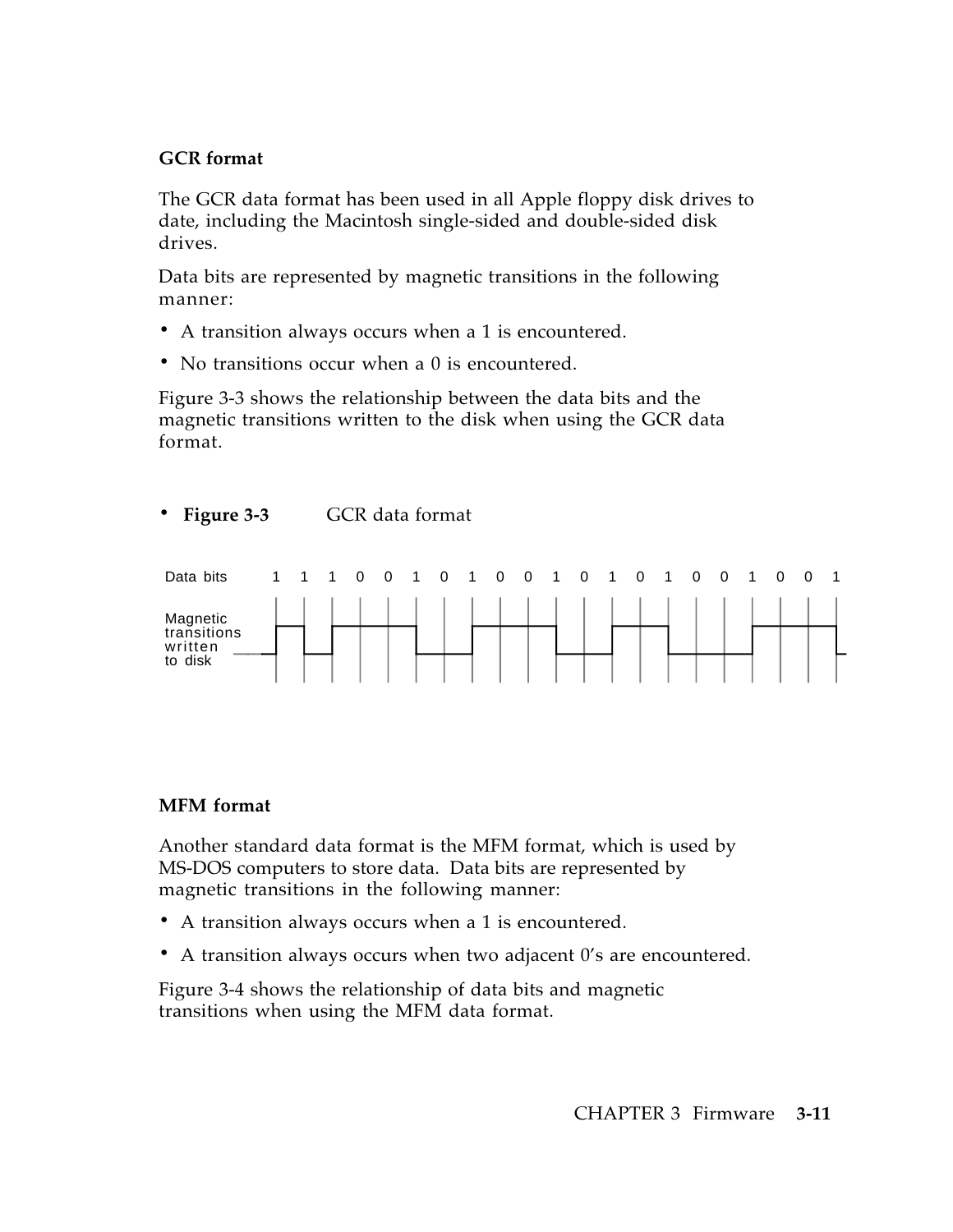#### • **Figure 3-4** MFM data format



#### **The disk media**

The FDHD disk drive uses a special 3.5-inch 1440 KB disk. The disk has a hole cut in the upper-left corner that identifies it as highdensity media. Do not format this disk as a 400 KB or 800 KB GCR disk in any Macintosh disk drive. Doing so will place your data at risk. Use only standard Macintosh single-sided and double-sided disks in single-sided (400 KB) and double-sided (800 KB) drives. When a GCR formatted 400K or 800K HD disk is inserted in a FDHD drive, an eject or initialize dialog box will be displayed.

Figure 3–5 shows media compatibility for different disk drives.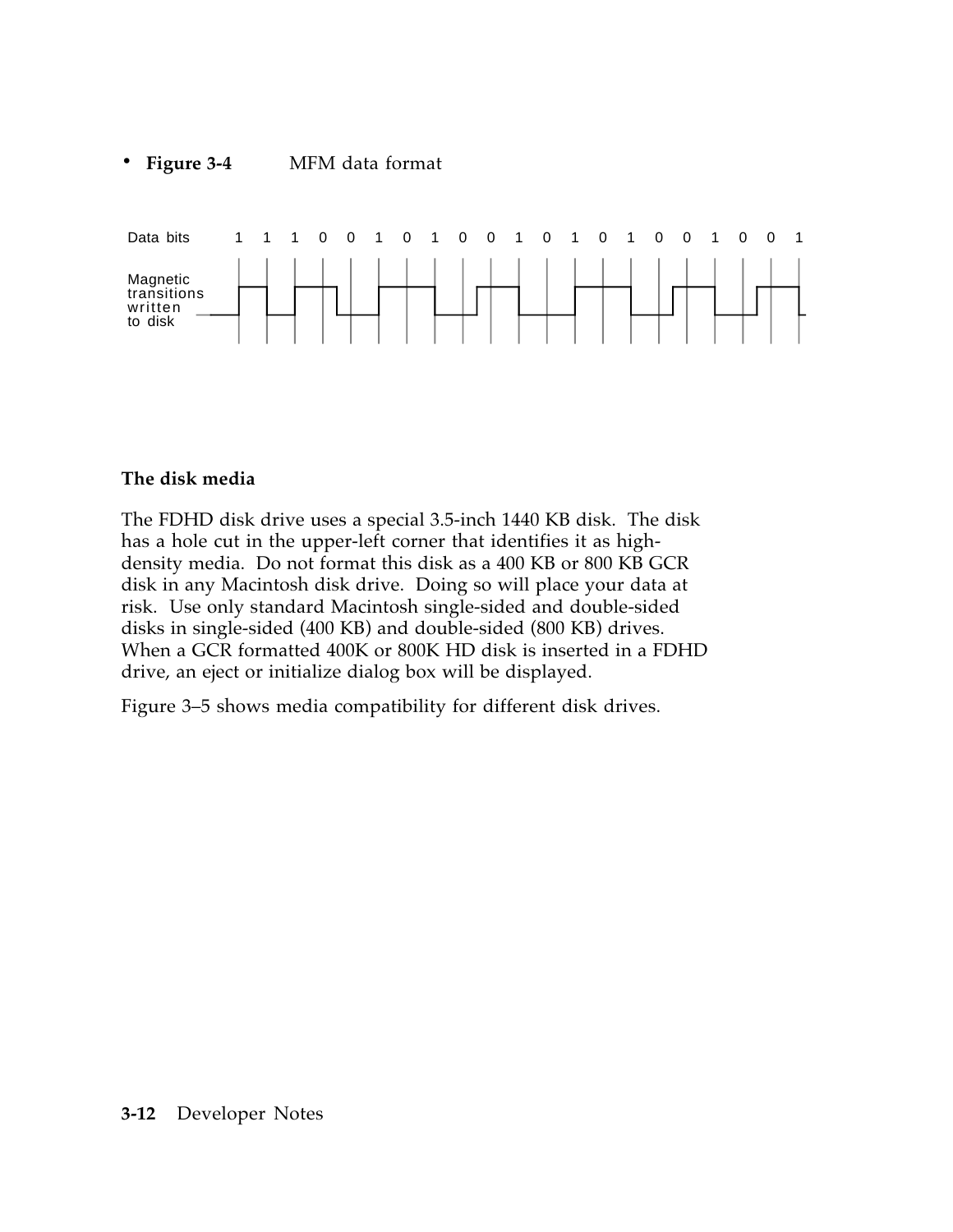| Media                      | Single-<br>sided                                                                                                                                                                                                                                      | <b>FDHD</b>                                                                                                                                                                                                    |                                                                                                                               |
|----------------------------|-------------------------------------------------------------------------------------------------------------------------------------------------------------------------------------------------------------------------------------------------------|----------------------------------------------------------------------------------------------------------------------------------------------------------------------------------------------------------------|-------------------------------------------------------------------------------------------------------------------------------|
| Single-<br>sided<br>400K   | Disk is recognized as a<br>standard 3.5-inch disk.<br>Only single-sided (400K)<br>format is possible.                                                                                                                                                 | Disk is recognized as a<br>standard 3.5-inch disk.<br>Format this disk only as<br>a single-sided disk.<br>Formatting this disk as<br>a double-sided disk and<br>saving data on it places<br>that data at risk. | Disk is recognized<br>as a standard 3.5-<br>inch disk.                                                                        |
| Double-<br>sided<br>800K   | Disk is recognized as a<br>standard 3.5-inch disk.<br>Only single-sided (400K)<br>format is possible.                                                                                                                                                 | Disk is recognized as a<br>standard 3.5-inch disk.<br>Either single- or double-<br>sided format is possible.                                                                                                   | Disk is recognized<br>as a standard 3.5-<br>inch disk.<br>Use only double-<br>sided disks when<br>formatting in 800K<br>mode. |
| High-<br>density<br>1.44MB | Incompatible.<br>Do not use high-density media in single-sided<br>or double-sided disk drives. Use high-density<br>disks only in the FDHD disk drive.<br>Data written to a high-density disk in 400K or<br>800K disk drives places that data at risk. |                                                                                                                                                                                                                | Disk is recognized as a<br>high-density 3.5-inch<br>disk.<br>Use high-density disks<br>only in the FDHD disk<br>drive.        |

• **Figure 3-5** Disk media compatibility

#### **The File System**

Apple is working on full support in the file system for the FDHD disk drive in both MFM and GCR modes. Today, support for the FDHD is provided in the current version of the Apple File Exchange (version 1.1). Apple File Exchange is a Macintosh application program that allows users to transfer files from MS-DOS disks to the Macintosh, with the option of translating proprietary file formats. For more information on Apple File Exchange, refer to Chapter 7, "Using Apple File Exchange," in the *Macintosh Utilities User's Guide*.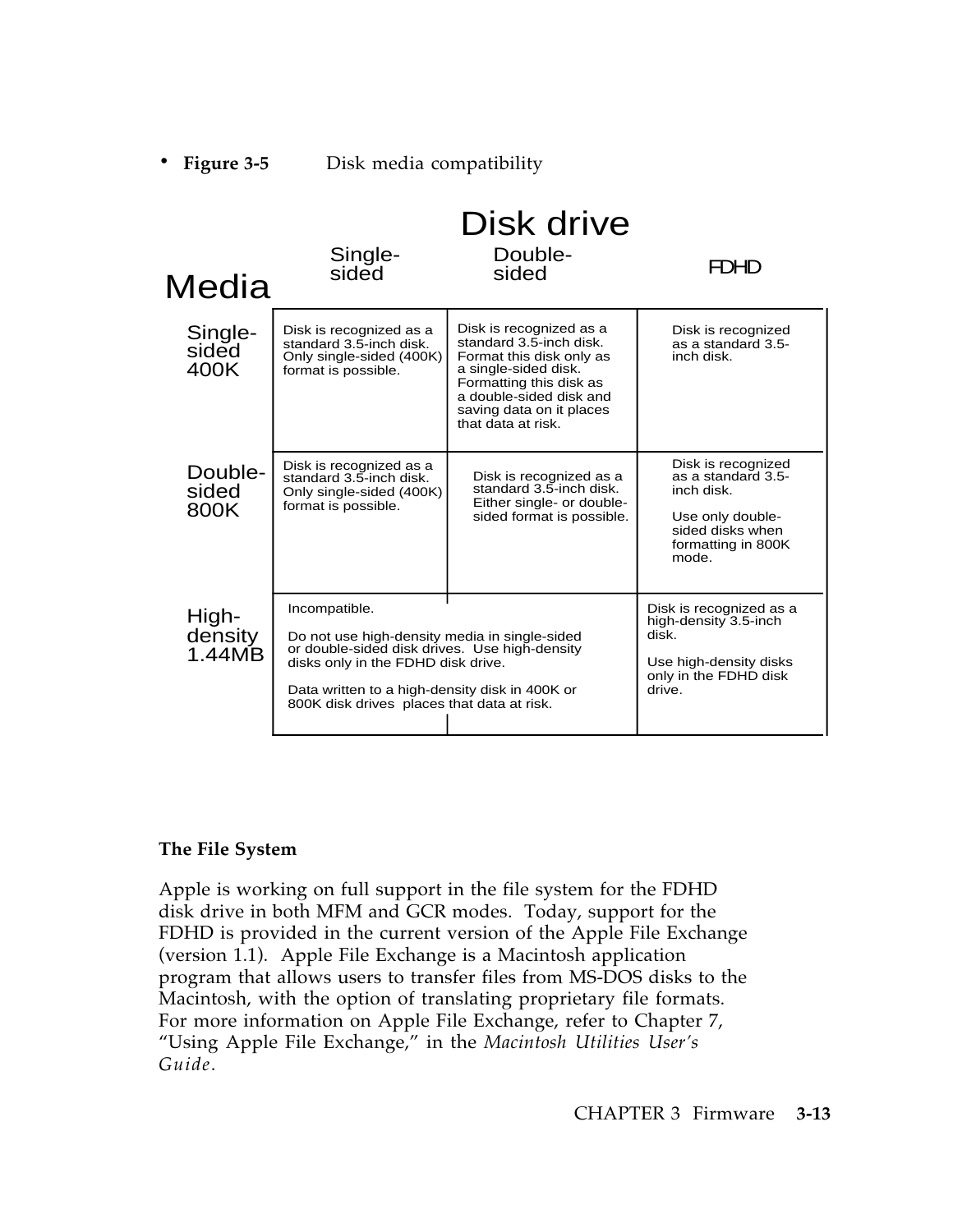## **High Density Floppy Disk Driver**

The Macintosh Portable ROM includes a new disk driver. This driver supports the MFM data format and several other new features. This is a new driver to interface with the SWIM chip and support MFM, as well as GCR, data encoding; the driver also provides power control. The calls to this driver are described in the following several pages.

Control calls perform all of the disk operations except reading data and writing data. The control opcode is passed to the driver in the *csCode* field (byte 26) of the I/O parameter block. Refer to the Device Manager chapter in *Inside Macintosh*, Volume II. Control calls that return information pass it back in the I/O parameter block, beginning with the *csParam* field (byte 28).

```
Kill I/O (csCode=1)
```
Kill  $I/O$  is called to abort any current  $I/O$  request in progress. The driver does not support this control call and always returns a result code of –1.

```
Verify Disk (csCode=5)
```
This control call reads every sector from the selected disk to verify that all sectors have been written correctly. If any sector is found to be bad, the call aborts immediately and returns an error code.

*Format Disk (csCode=6)*

If the selected disk is a floppy disk, the driver writes address headers and data fields for every sector on the disk and (for GCR disks only) does a limited verification of the format by checking that the address field of the first sector on each track can be read. If the selected disk is a Hard Disk 20, the driver doesn't format the media, but instead initializes the data of each sector to be all 0's. If any error occurs (including write-protected media), the formatting is aborted and an error code is returned.

The *csParam* field is used to specify the type of format to be done on *floppy* disks only. In the SWIM and later versions of the driver, this value is an index into a list of possible formats for the given drive/media combination. (See the Return Format List status call under "Status Calls," later in this chapter, for values.)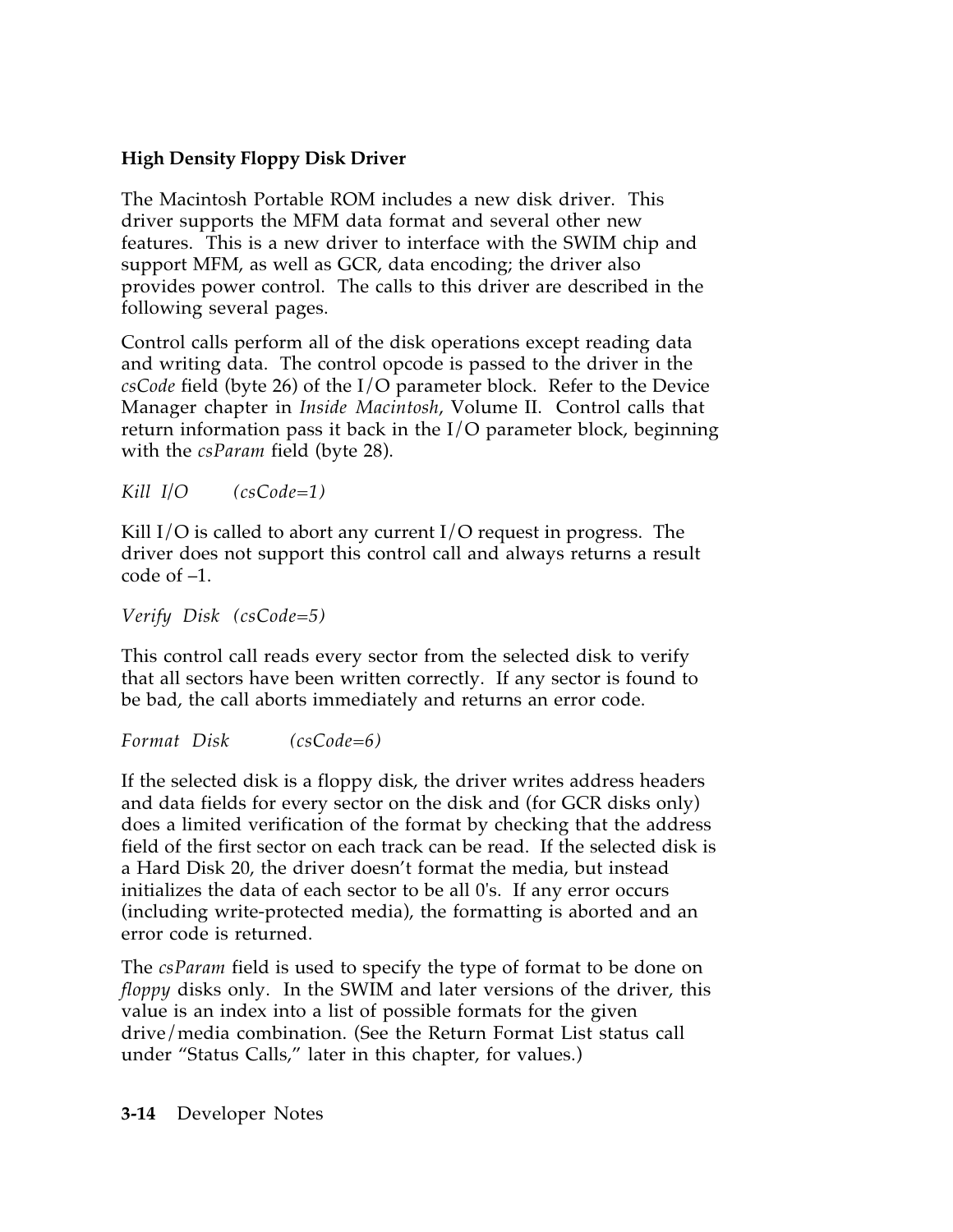♦ *Note*: In previous versions of the driver, setting *csParam* to \$0001 creates a single-sided disk. Setting *csParam* to a value other than \$0001 creates a double-sided disk.

*Eject Disk (csCode=7)*

This call ejects the disk in the selected drive if that drive supports removable media. Since hard disks are not removable, if a hard disk is ejected, the driver posts a diskInserted event and remounts the drive.

*Set Tag Buffer (csCode=8)*

If *csParam* is zero, no separate tag buffer is used. If *csParam* is nonzero, it is assumed to contain a pointer to a buffer into which tag bytes from each block are read or into which they are written on each Prime call. Every time a block is read from the disk, the 12 tag bytes are copied into the file tag buffer at TagData+2 (\$2FC), and then are copied into the user's tag buffer. When a block is written, tag bytes are copied into the file tag buffer from the user's tag buffer, and then written to the disk with the rest of the block. The position of a particular block's tag bytes in the user tag buffer is determined by that block's position relative to the first block read/written on the current Prime call. The file tags for GCR disks include information that a scavenging utility can use to rebuild a disk if the directory structure gets trashed. Figure 3–6 shows the tag format.

• **Figure 3-6** GCR file tag format

| 0 | file number                            |
|---|----------------------------------------|
| 4 | fork type (bit $1=1$ if resource fork) |
| 5 | file attributes (bit 0=1 if locked)    |
| 6 | relative file block number             |
|   | disk block number                      |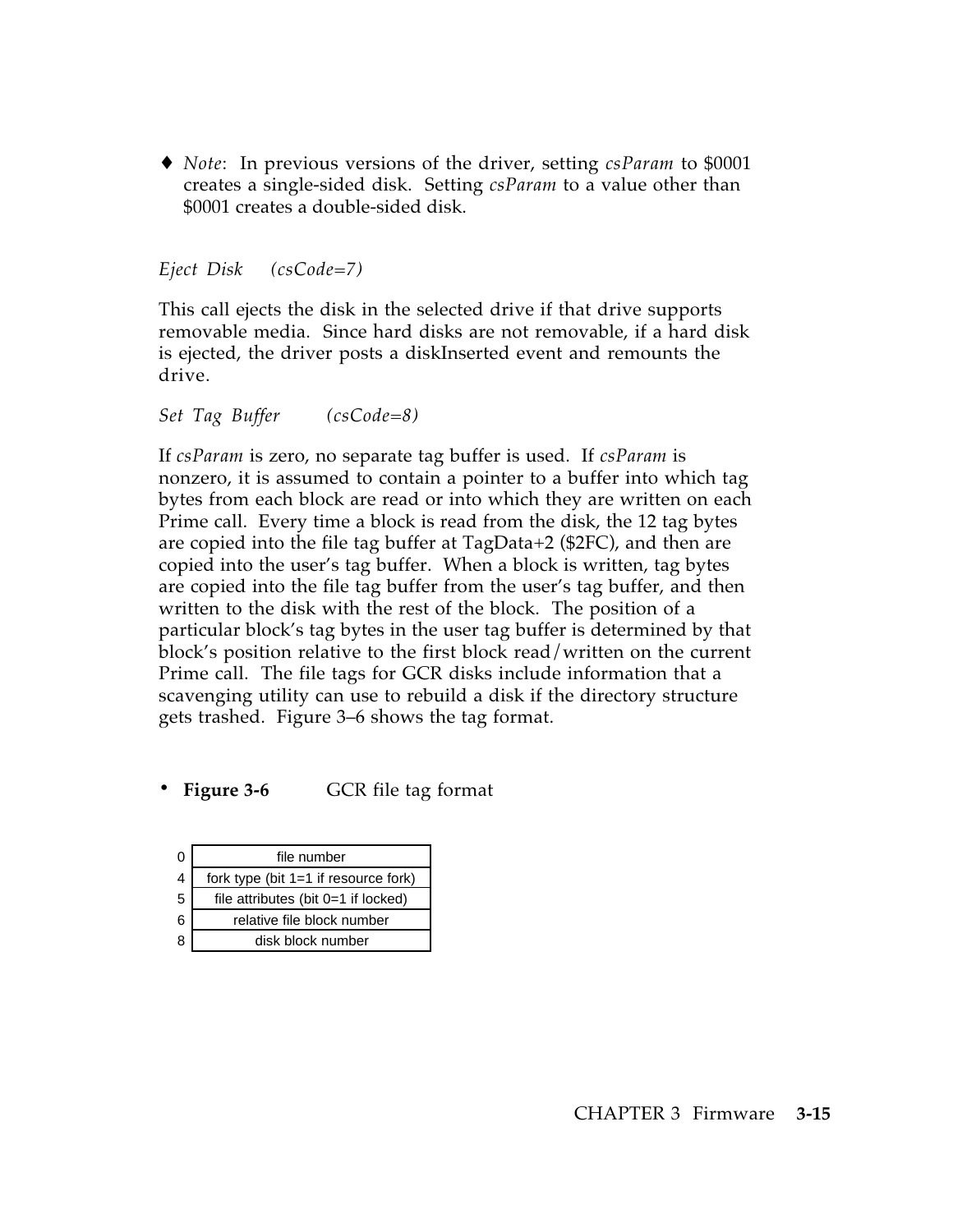MFM disks don't support file tags, so instead of scrapping the whole idea, information about the sector itself is returned. Most of it is read from the disk, but the error register bytes show any error conditions that exist after the address or data field is read. Figure 3–7 shows the format of a sector information block.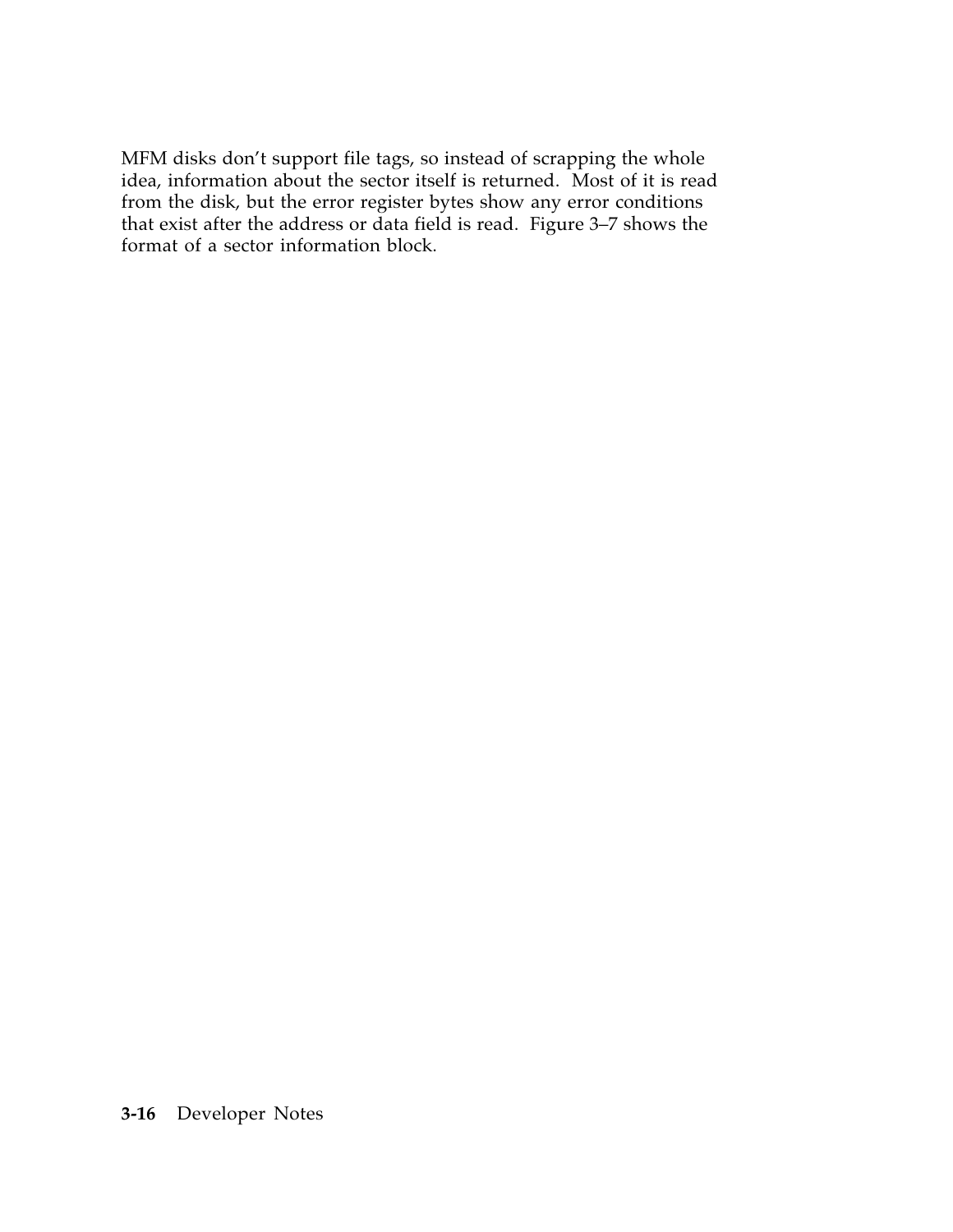• **Figure 3-7** MFM sector information block

| 0              | cylinder (track)                   |
|----------------|------------------------------------|
| 1              | side                               |
| $\overline{2}$ | sector                             |
| 3              | format byte (should be \$22)       |
| $\overline{4}$ | CRC read from address field        |
| 6              | SWIM error register after CRC read |
| $\overline{7}$ | SWIM handshake register            |
| 8              | CRC read from data field           |
| 10             | SWIM error register after CRC read |
| 11             | SWIM handshake register            |

*Track Cache Control (csCode=9)*

When the track cache is enabled, all of the sectors on the last track accessed during a read request, and those requested by the user, are read into a RAM buffer. On future read requests, if the track is the same as the last track on the last read request, the sector data is read from the cache rather than from disk. Write requests to the driver are passed directly to the disk, and any of the sectors written that are in the cache are marked invalid. To control the cache, 2 bytes are passed at *csParam* to control the cache, located at *csParam* and *csParam*+1. These codes are shown in Table 3–3 and Table 3–4.

• **Table 3-3** Cache enable codes

| csParam  | Result             |
|----------|--------------------|
|          | Disable the cache. |
|          |                    |
| $\neq 0$ | Enable the cache.  |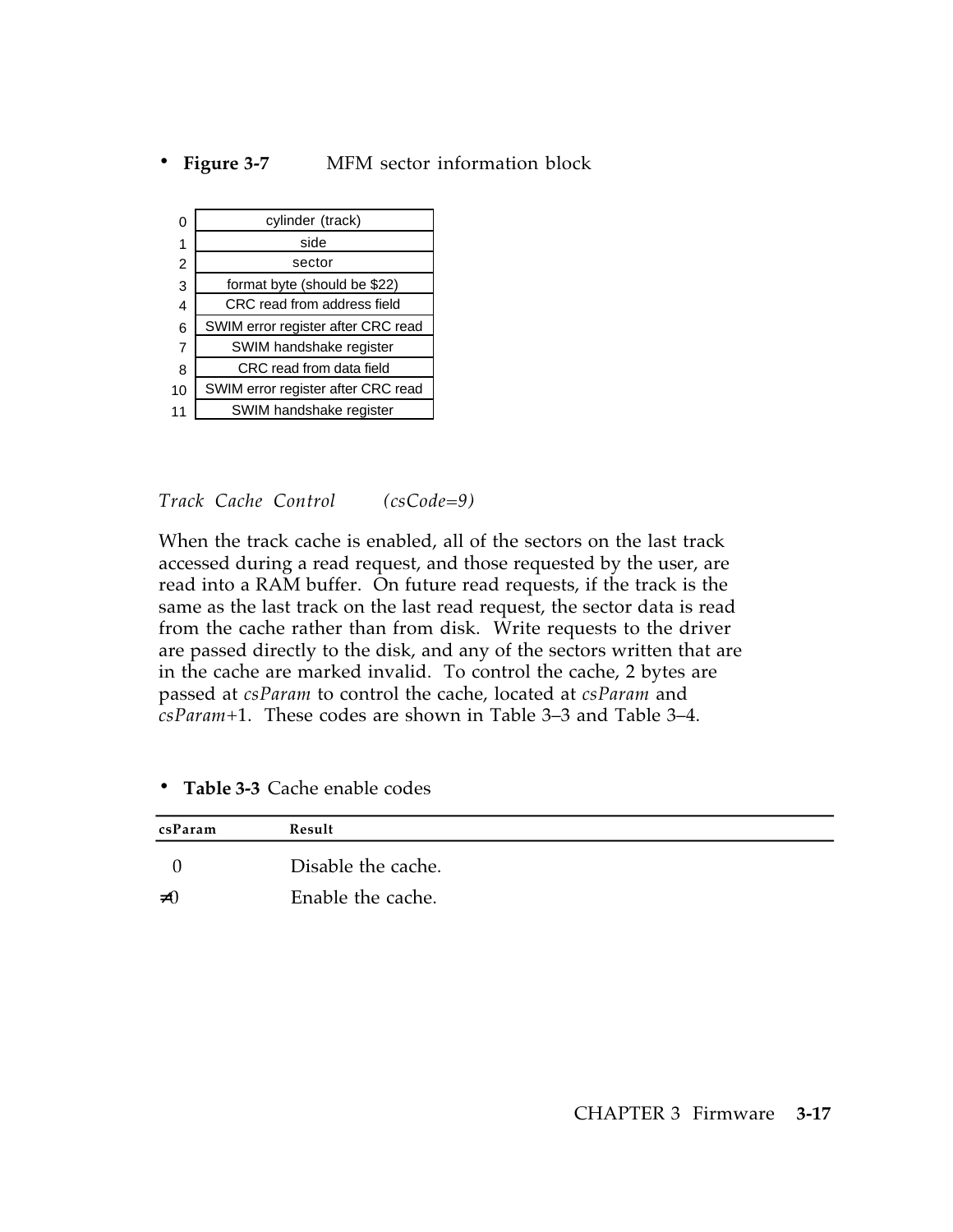#### • **Table 3-4** Cache control codes

| $csParam+1$ | Result                             |
|-------------|------------------------------------|
| $\lt$       | Remove the cache.                  |
|             | Don't remove or install the cache. |
| >0          | Install the cache.                 |

*.Return Physical Drive Icon (csCode=21)*

This call returns a pointer to an icon that shows the selected drive's physical location. The supported icons are shown in Figure 3–8. Note that only the icons for a particular machine are included in that machine's disk driver.









left

τ



Macintosh internal

Macintosh or SE external

Macintosh SE upper internal

Macintosh SE lower internal

Macintosh II Macintosh II right



Portable **Upper Floppy** Drive

Portable Lower Floppy Drive

Portable **External Floppy** Drive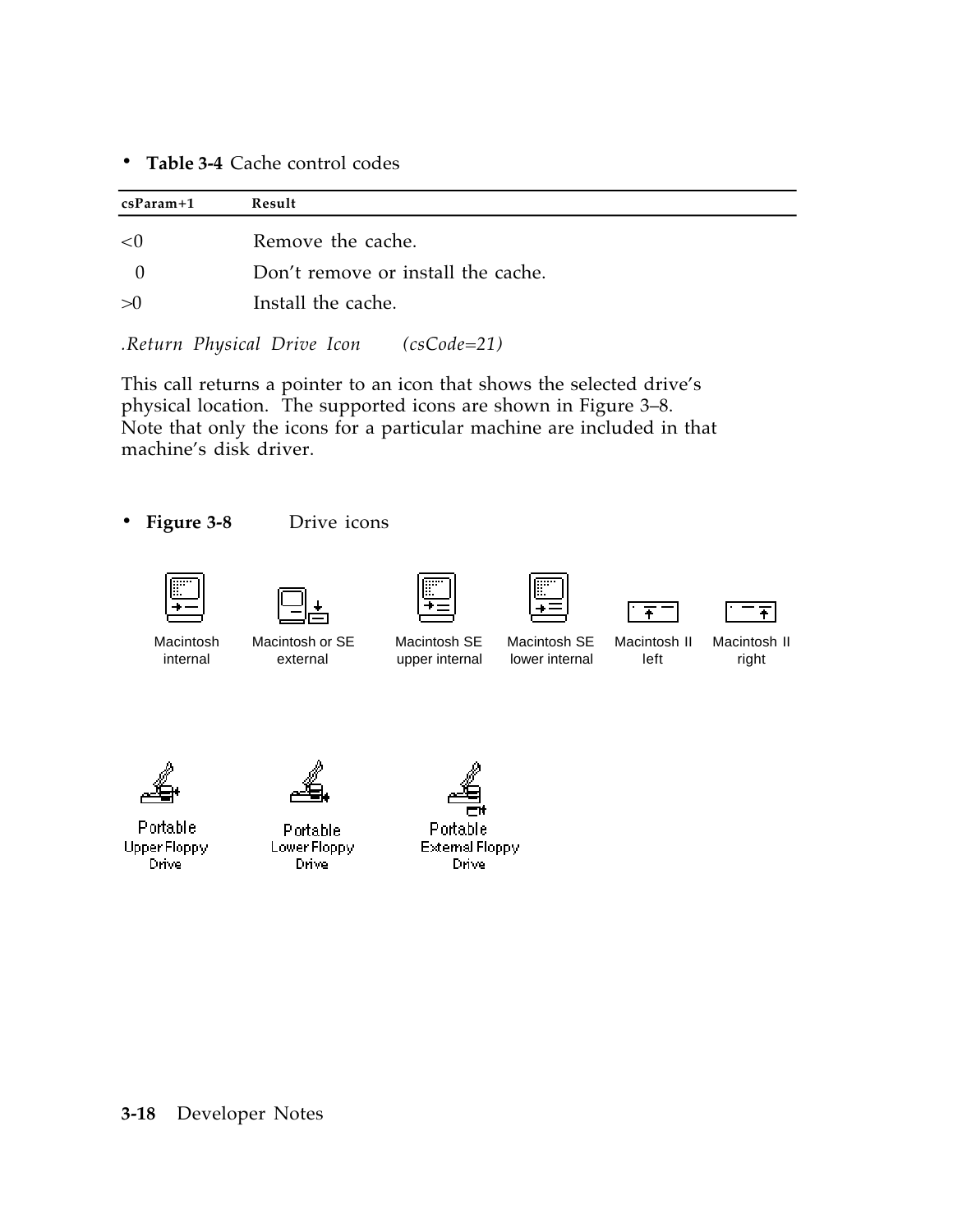*Return Media Icon (csCode=22)*

This call returns a pointer to an icon that shows the selected drive's media type. The floppy disk icon is stored in the driver. The Hard Disk 20 icon is stored in the disk drive's ROM. Figure 3–9 shows the icons.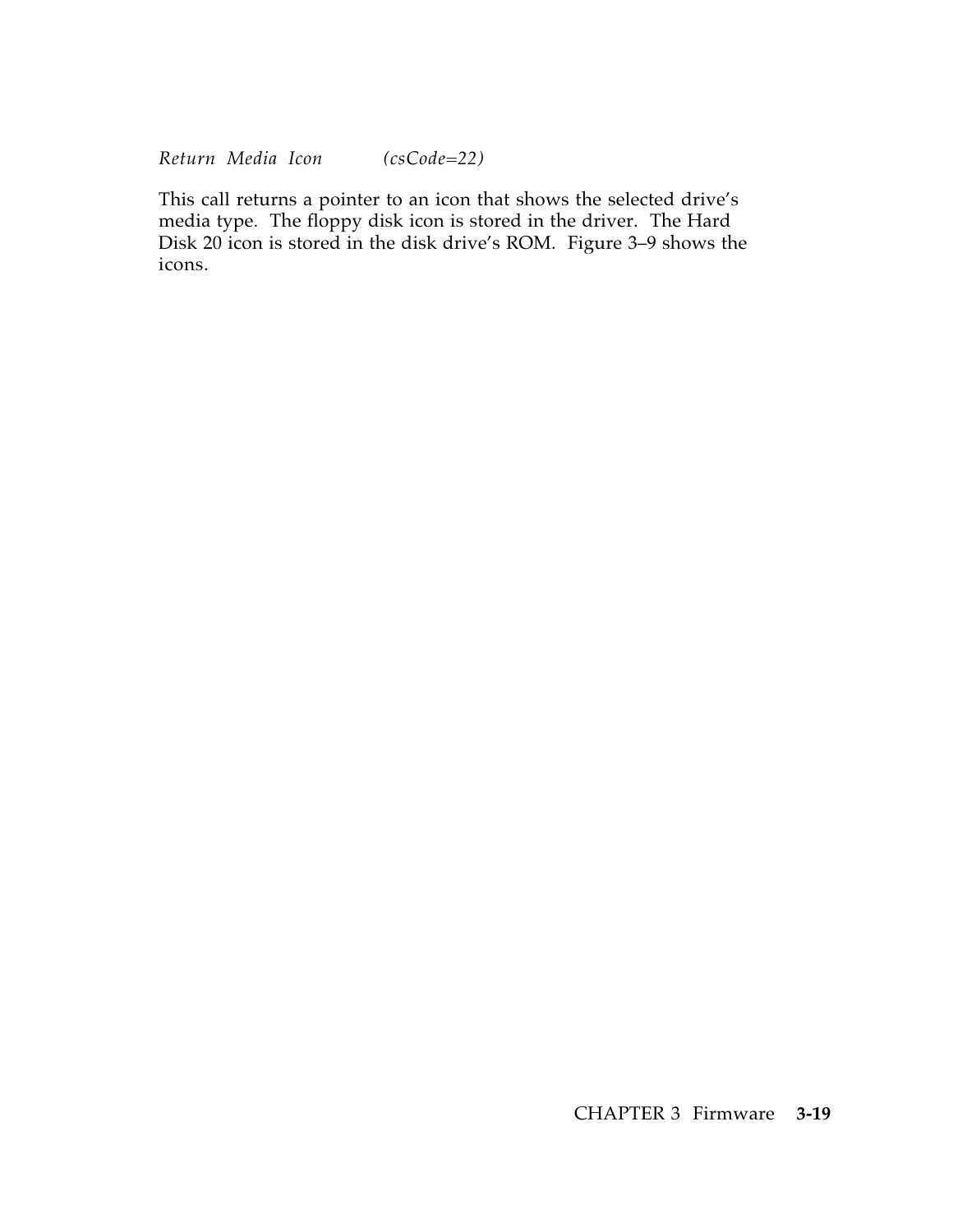







Sony floppy disk Hard Disk 20 Internal RAM Disk Internal ROM Disk

*Return Drive Info (csCode=23)*

This control call returns a 32-bit value in *csParam* that describes the location and attributes of the selected drive. Figure 3-10 shows the format of the Return Drive Information

• **Figure 3-10** Return drive information format



The attributes field occupies bits 8 to 11 and describes the location (internal/external, primary/secondary), drive interface (IWM/SCSI), and media type (fixed/removable).

Most of the bits are currently not used and are reserved for future expansion. The drive type field occupies bits 0 to 3 and describes the kind of drive that is connected. Currently six different types are supported; they are listed in Table 3–5.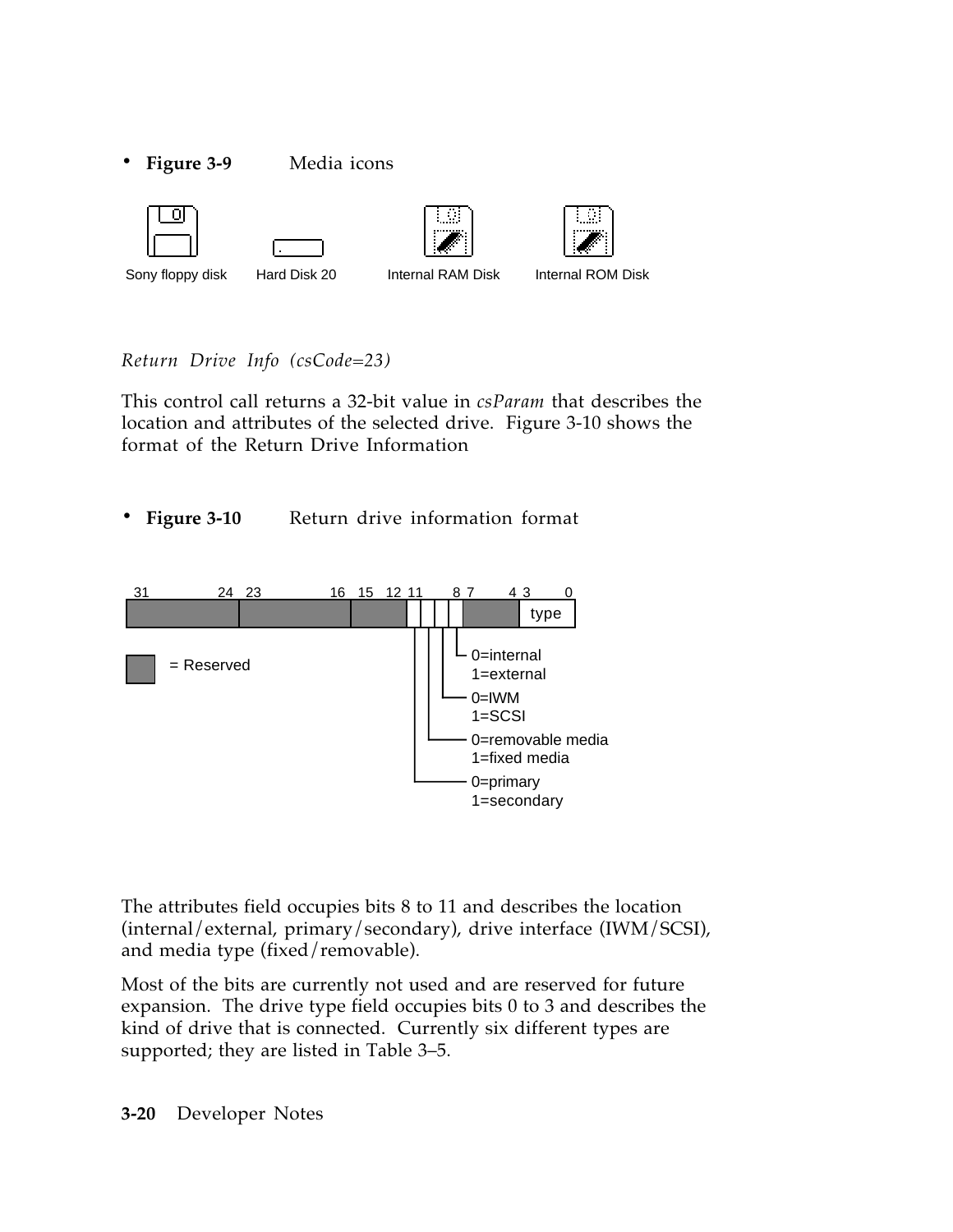#### • **Table 3-5** Drive types

| <b>Type</b>    | Description                                  |
|----------------|----------------------------------------------|
| $\Omega$       | no such drive                                |
|                | unspecified drive                            |
| 2              | 400 KB                                       |
| 3              | 800 KB                                       |
| $\overline{4}$ | FDHD (400 KB/800 KB GCR, 720 KB/1440 KB MFM) |
| 5              | reserved                                     |
| 6              | reserved                                     |
| 7              | Hard Disk 20                                 |
| $8 - 15$       | reserved                                     |
|                |                                              |

#### **Status calls**

The disk driver currently supports three status calls, which are described below. As with the control calls, the status opcode is passed to the driver in the *csCode* field of the I/O parameter block (byte 26). The returned status information is passed back starting at the *csParam* field of the I/O parameter block (byte 28).

*Return Format List (csCode=6)*

This call is supported in the SWIM-compatible disk driver and will be supported in future versions of the disk driver, whether or not MFM disks are supported. This call returns a list of all disk formats possible with the current combination of disk controller, drive, and media. Upon entry, *csParam* contains a value specifying the maximum number of formats to return, and *csParam+2* contains a pointer to a table that will contain the list. On exit, *csParam* will contain the number of formats returned (no more than specified), and the table will contain the list of formats. If no disk is inserted in the drive, the call will return a *noDriveErr* code. The format information is given in an 8-byte record as shown in Figure 3-11.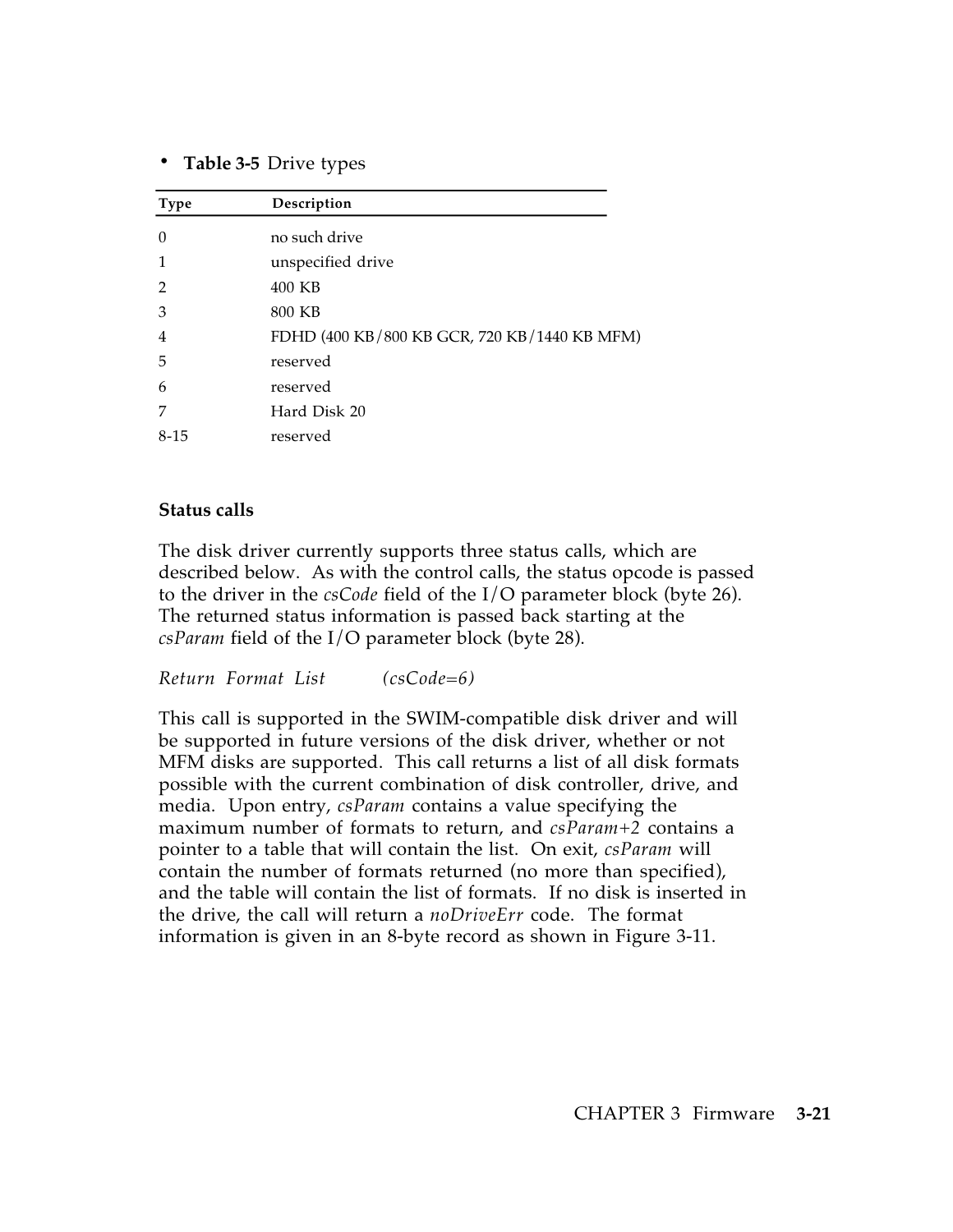# • **Figure 3-11** Return format record



If a track, side, or sector field is zero when the *valid* bit is set to 1, the field is considered to be a "don't care" as far as describing the format of the disk. The formats supported by the driver are listed in Table  $3-6.$ 

|  |  | • Table 3-6 Combinations of drives and media |  |  |  |  |
|--|--|----------------------------------------------|--|--|--|--|
|--|--|----------------------------------------------|--|--|--|--|

| Format                          | Capacity    | TSS valid <sup>1</sup> | SD/DD Sides |                | Sectors <sup>2</sup> | <b>Tracks</b> |
|---------------------------------|-------------|------------------------|-------------|----------------|----------------------|---------------|
|                                 | (in blocks) |                        |             |                |                      |               |
| 400 KB GCR                      | 800         | yes                    | <b>SD</b>   |                | 10                   | 80            |
| 800 KB GCR                      | 1600        | yes                    | <b>SD</b>   | $\overline{2}$ | 10                   | 80            |
| 720 KB MFM $3$                  | 1440        | yes                    | <b>SD</b>   | $\overline{2}$ | 9                    | 80            |
| 1440 KB MFM <sup>3,4</sup> 2880 |             | yes                    | DD          | $\mathcal{P}$  | 18                   | 80            |
| Hard Disk 20                    | 38965       | m                      | SD          | $\Omega$       | 0                    | 0             |
| $\sim$ $\sim$                   |             |                        |             |                |                      |               |

Notes:

1 track, sector, and side information

2 average number of sectors

3 requires SWIM and FDHD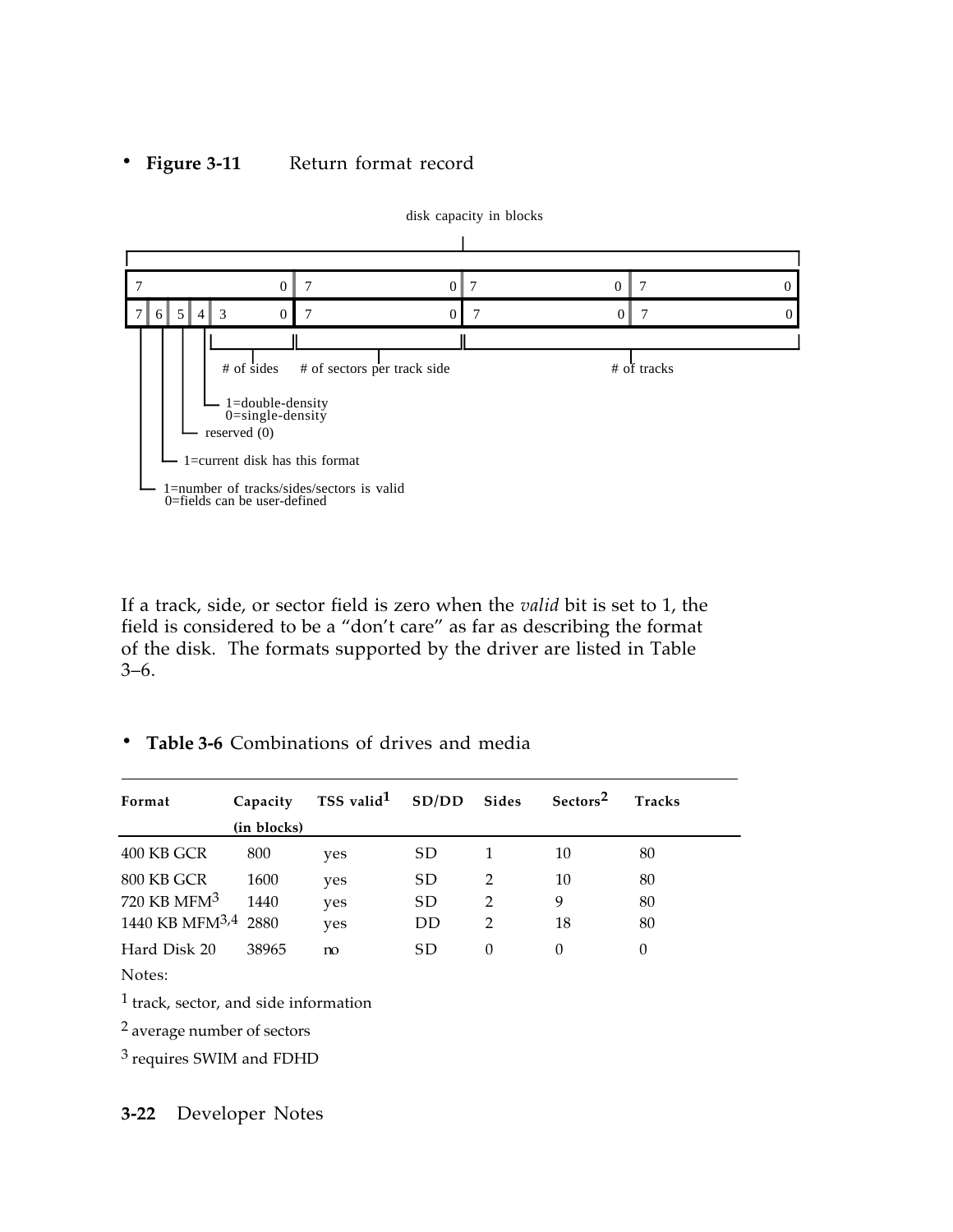4 requires HD media

*Drive Status (csCode=8)*

Drive Status returns information about a particular drive, starting at *csParam*; the values returned are listed in Table 3–7.

| Offset   | Description      | Parameters                                                                                       |
|----------|------------------|--------------------------------------------------------------------------------------------------|
| $\theta$ | current track    | value of current track                                                                           |
| 2        | write protect    | bit $7 = 1$ , write-protected                                                                    |
|          |                  | bit $7 = 0$ , write-enabled                                                                      |
| 3        | disk in place?   | $<$ 0 = disk is being ejected                                                                    |
|          |                  | $0 =$ no disk is currently in the drive                                                          |
|          |                  | $1 =$ disk was just inserted but no<br>read/write requests have been made<br>for this disk       |
|          |                  | $2 = OS$ has tried to mount the disk<br>(that is, read request to driver)                        |
|          |                  | $3 =$ same as "2" except that this is a<br>high-density disk formatted as 400KB<br>or 800KB GCR  |
|          |                  | $8 =$ same as "2" except except that this<br>is a Hard Disk 20 (8 means disk is<br>nonejectable) |
| 4        | drive installed? | $-1$ = no drive installed                                                                        |
|          |                  | $0 =$ don't know                                                                                 |
|          |                  | $1 =$ drive installed                                                                            |
| 5        | number of sides  | $0 = single-sided$                                                                               |
|          |                  | $-1 =$ double-sided                                                                              |

## • **Table 3-7** Drive status return values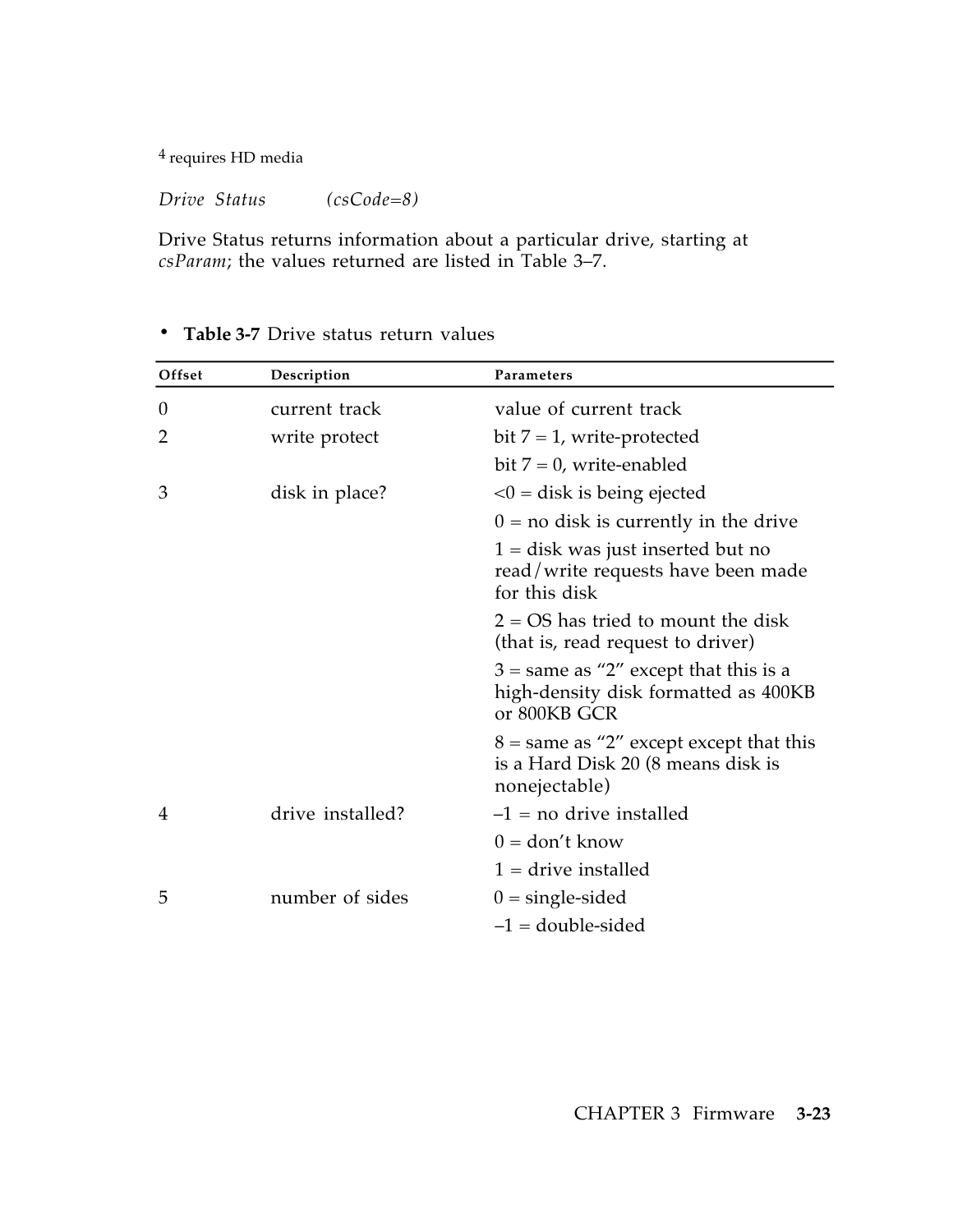| Offset | Description                | Parameters                                         |
|--------|----------------------------|----------------------------------------------------|
| 6      | drive queue element        | $6 = q$ Link—pointer to next queue<br>element      |
|        |                            | $10 = q$ Type—type of queue (drvQType)             |
|        |                            | $12 = dq$ Drive—drive number                       |
|        |                            | $14 = dqRefNum$ —disk driver's<br>reference number |
|        |                            | $16 = dqFSID$ -file system ID                      |
| 18     | double-sided format?       | $0 =$ current disk has single-sided<br>format      |
|        |                            | $-1$ = current disk has double-sided<br>format     |
| 19     | new interface              | $0 = old$ drive interface (400KB)                  |
|        |                            | $-1$ = new interface (800KB and later)             |
| 20     | soft error count (2 bytes) | number of soft errors encountered                  |

• **Table 3-7** Drive status return values (Continued)

*MFM Status (csCode=10)*

This call is supported in the SWIM-compatible disk driver and will be supported in future versions of the disk driver. By making this call and then checking the returned error code, it is possible to determine whether or not the version you are using can read and write MFM disks. Also, the information returned is helpful in determining the installed hardware configuration. The information is returned starting at *csParam.* Table 3-8 lists the values returned.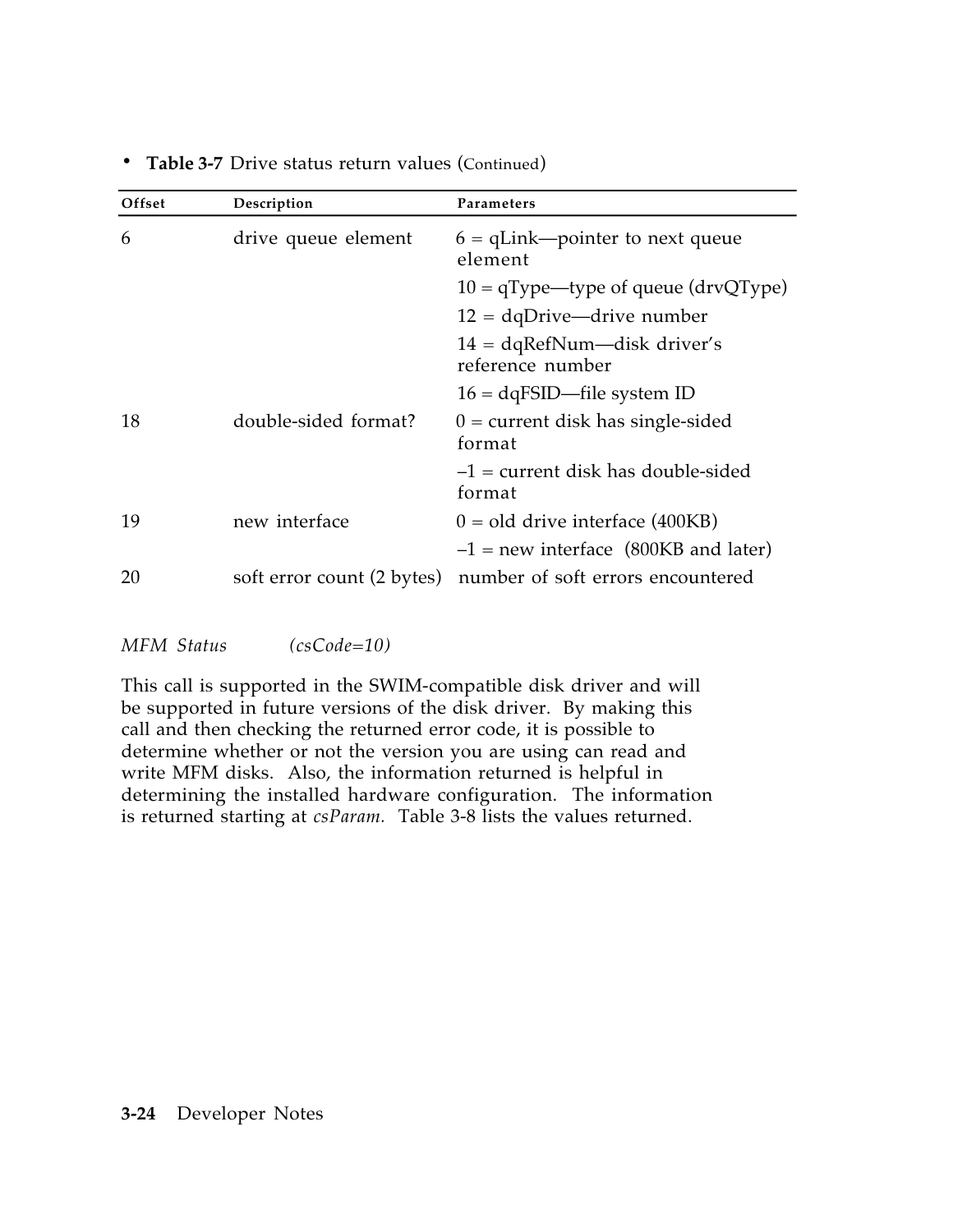#### • **Table 3-8** MFM status return values

| Offset   | Description     | Parameters                                                  |
|----------|-----------------|-------------------------------------------------------------|
| $\theta$ | drive type      | $-1 = FDHD(MFM/GCR)$<br>$0 = 400KB$ or 800KB GCR            |
|          | disk format     | $-1 = MFM$                                                  |
| 2        | MFM format      | $0 = GCR$ (valid only when installed)<br>$-1 = 1440KB$ disk |
| 3        | disk controller | $0 = 720KB$ disk<br>$-1 = SWIM$<br>$0 = IWM$                |

## **A sample program**

As an example of how to use the new disk driver, a sample application program is included here.

{

\_\_\_\_\_\_\_\_\_\_\_\_\_\_\_\_\_\_\_\_\_\_\_\_\_\_\_\_\_\_\_\_\_\_\_\_\_\_\_\_\_\_\_\_\_\_\_\_\_\_\_\_\_\_\_\_\_\_\_\_\_\_\_\_\_\_\_\_\_\_\_

FDHD™ Driver Demo Application

Copyright © 1988 by Apple Computer, Inc.

This is a short application to show off both the old and new control and status calls for the FDHD disk driver. The application does this by presenting a list of information about each 3.5-inch floppy or original Hard Disk 20 drive connected to the Macintosh, and the format of any disks that are in those drives.

\_\_\_\_\_\_\_\_\_\_\_\_\_\_\_\_\_\_\_\_\_\_\_\_\_\_\_\_\_\_\_\_\_\_\_\_\_\_\_\_\_\_\_\_\_\_\_\_\_\_\_\_\_\_\_\_\_\_\_\_\_\_\_\_\_\_\_\_\_\_\_\_

}

PROGRAM HDFDDriverDemo;

USES MemTypes,QuickDraw,OsIntf,ToolIntf,PackIntf,PasLibIntf;

AboutItem  $= 1$ ; QuitItem  $= 3;$ 

CONST DemoMenu = 256; {menu's resource ID and item numbers}

CHAPTER 3 Firmware **3-25**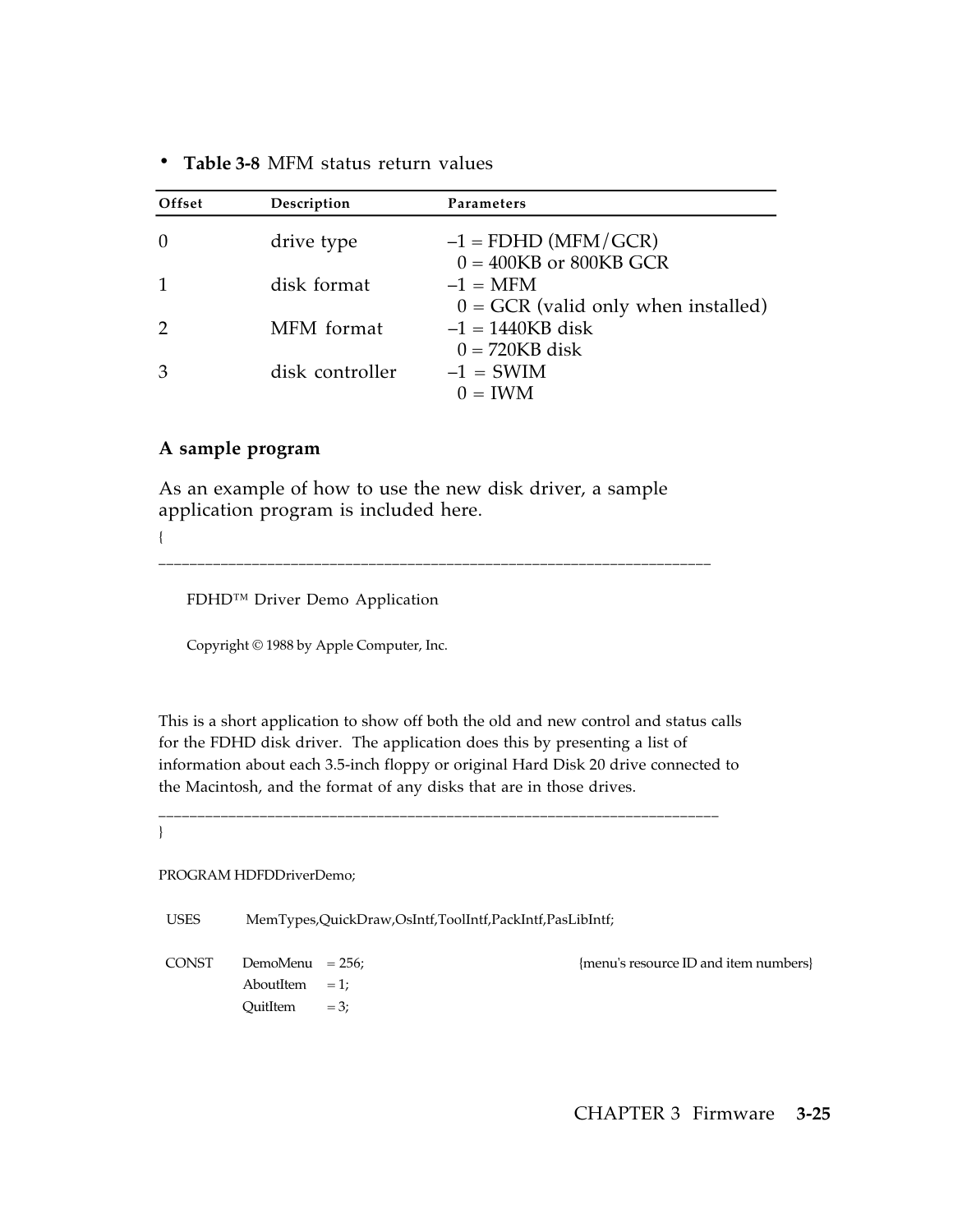| DemoDLOG              | $= 256;$ |                 | {"demo" dialog's resource ID and item               |
|-----------------------|----------|-----------------|-----------------------------------------------------|
|                       |          | numbers we use: |                                                     |
| Eject1Btn             | $= 1;$   |                 | {disk eject buttons}                                |
| Eject2Btn             | $= 2:$   |                 |                                                     |
| Eject3Btn             | $=3;$    |                 |                                                     |
| ChipTypTxt=11;        |          |                 | {disk controller type}                              |
| BaseDrvLoc= 12;       |          |                 | {base drive location}                               |
| BaseDrvIcn= 15;       |          |                 | {base drive icon item}                              |
| BaseDskIcn=18;        |          |                 | {base disk icon item}                               |
| BaseDrvNum=21;        |          |                 | {base drive number}                                 |
| BaseDrvTyp= 24;       |          |                 | {base drive type}                                   |
| BaseDskFmt=27;        |          |                 | {base disk format}                                  |
| StrRsrcID<br>$= 256;$ |          |                 | {descriptive string list resource ID and            |
|                       |          |                 | string numbers:}                                    |
| <b>IWMStr</b>         | $= 1$ ;  |                 | {chip types}                                        |
| SWIMStr               | $= 2;$   |                 |                                                     |
| Int $1DrvStr = 3$ ;   |          |                 | {primary internal drive}                            |
| Int2DrvStr = $4$ ;    |          |                 | {secondary internal drive}                          |
| $Ext1DrvStr = 5;$     |          |                 | {primary external drive}                            |
| Ext2DrvStr = $6$ ;    |          |                 | {secondary external drive}                          |
| Drive $400K = 7$ ;    |          |                 | {drive types}                                       |
| Drive800 $K = 8$ ;    |          |                 |                                                     |
| $FDHD = 9;$           |          |                 |                                                     |
| Hard Disk $20 = 12$ ; |          |                 |                                                     |
| DefDiskIcon           | $= 256;$ |                 | {default drive/disk icon in case we have<br>errors} |
| <b>HDFDRefNum</b>     | $=-5;$   |                 | {FDHD driver's reference number}                    |
| FmtListCode           | $= 6;$   |                 | {csCode for "format list" status call}              |
| $DrvStsCode = 8;$     |          |                 | {csCode for "drive status" status call}             |
| <b>MFMStsCode</b>     | $= 10;$  |                 | {csCode for "MFM status" status call}               |
| <b>DrvIconCode</b>    | $= 21;$  |                 | {csCode for "drive icon" control call}              |
| <b>DskIconCode</b>    | $= 22;$  |                 | {csCode for "disk icon" control call}               |
| DrvInfoCode           | $= 23;$  |                 | {csCode for "drive info" control call}              |
|                       |          |                 |                                                     |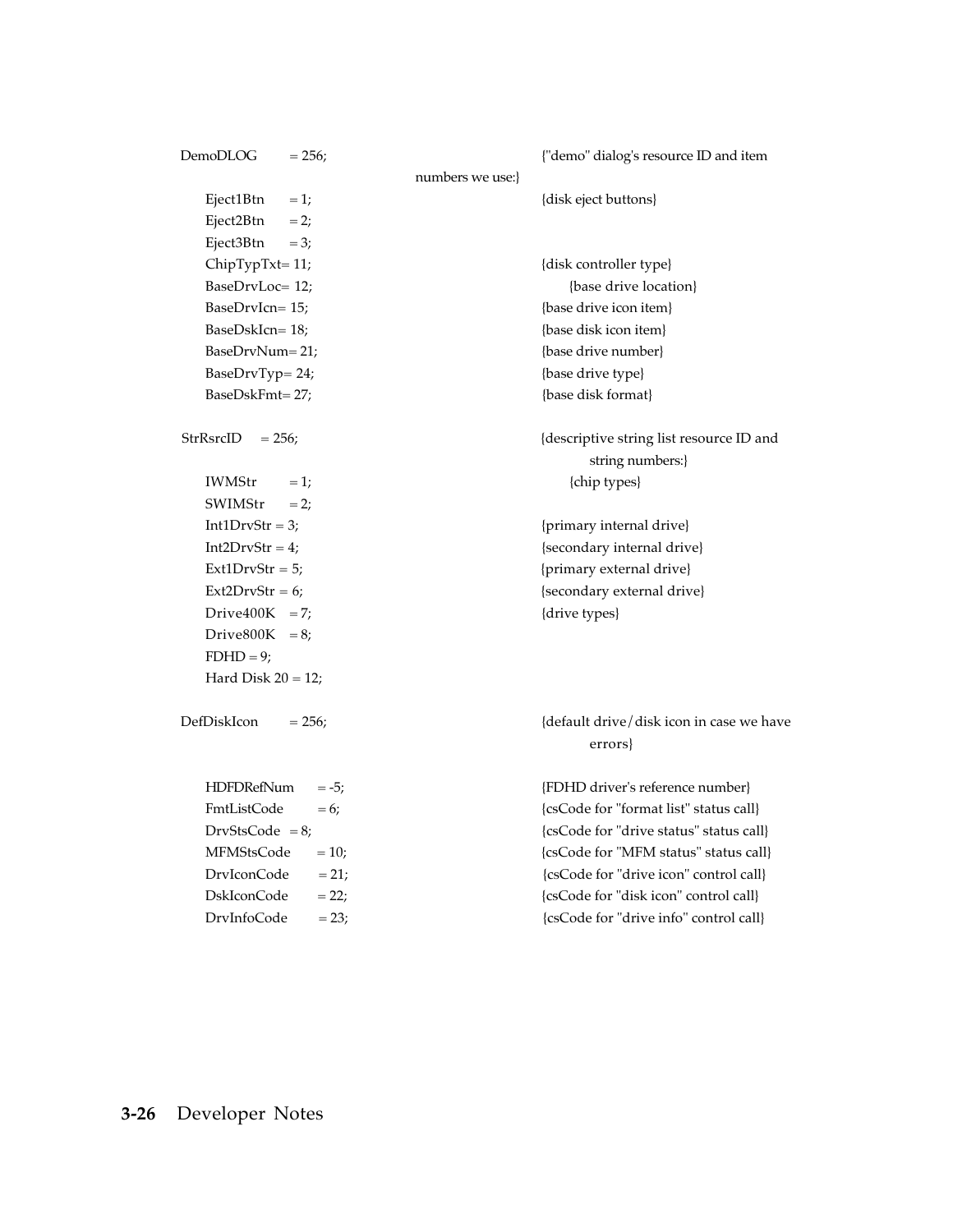TYPE DrvFmtRec = PACKED RECORD {disk format description:} capacity: LONGINT;  $\{ number of blocks on the disk \}$ flagsNHeads: SignedByte;  ${[flags][number of heads]}$ sectors: SignedByte;  ${$  mumber of sectors per track side cylinders: INTEGER; { number of tracks [cylinders]} END;

FmtInfoRec = RECORD {format list:} fmtBlock : Ptr;  $\{where to put them\}$ END;

 $FmtInfoPtr = \Delta FmtInfoRec$ ;

isHDFD: SignedByte; {-1=HDFD, 0=400K/800K drive} diskFormat : SignedByte;  $\{ -1 = MFM, 0 = GCR \}$ isSWIM : SignedByte; {-1=SWIM, 0=IWM} END;

 $MFMStsPtr = \Delta MFMSts;$ 

 $DrvStsPtr = \Delta DrvSts$ :

numFormats : INTEGER;  ${$   ${$  number of formats we want/are returned}

MFMSts = PACKED RECORD {info about chips, drives, disks:} twoMegFmt : SignedByte; {-1=1440K, 0=720K (if diskFormat=-1)}

VAR theEvent : EventRecord; demoDialog : DialogPtr; {"the" window} whichWindow : WindowPtr;  ${the$  window FindWindow is talking about} pb: ParamBlockRec;  ${p^2}$  {parameter block for control/status} calls} itemHit : INTEGER;  $\qquad \qquad \{item number returned by DialogSelect\}$ driveIcon,  $\{$ drive icon for each column $\}$ diskIcon : ARRAY[0..2,0..31] OF LONGINT; {disk icon for each column} driveNum : ARRAY[0..2] OF INTEGER; {drive number for each column}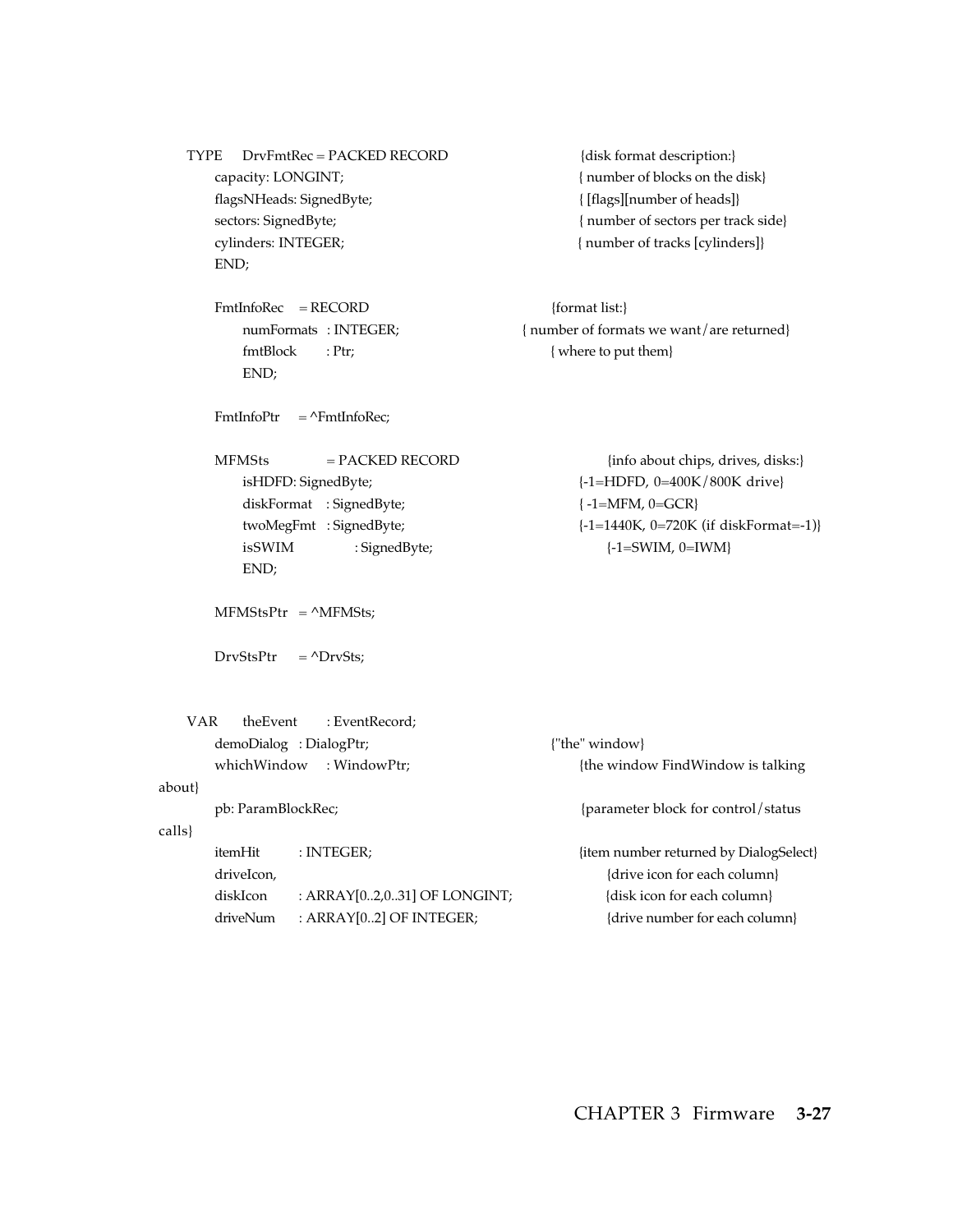#### DIALOG ROUTINES

\_\_\_\_\_\_\_\_\_\_\_\_\_\_\_\_\_\_\_\_\_\_\_\_\_\_\_\_\_\_\_\_\_\_\_\_\_\_\_\_\_\_\_\_\_\_\_\_\_\_\_\_\_\_\_\_\_\_\_\_\_\_\_\_\_\_\_\_\_\_\_\_

\_\_\_\_\_\_\_\_\_\_\_\_\_\_\_\_\_\_\_\_\_\_\_\_\_\_\_\_\_\_\_\_\_\_\_\_\_\_\_\_\_\_\_\_\_\_\_\_\_\_\_\_\_\_\_\_\_\_\_\_\_\_\_\_\_\_\_\_\_\_\_\_

}

{

{ hides the specified dialog control }

#### PROCEDURE HideDControl(theItem:INTEGER);

VAR theType : INTEGER; theControl : ControlHandle; theRect : Rect; BEGIN GetDItem(demoDialog,theItem,theType,Handle(theControl),theRect);

HideControl(theControl);

END;

{ sets the highlighting of the specified dialog control }

```
 PROCEDURE HiliteDControl(theItem,theHilite:INTEGER);
```
VAR theType : INTEGER;

theControl : ControlHandle;

theRect : Rect;

BEGIN

GetDItem(demoDialog,theItem,theType,Handle(theControl),theRect); HiliteControl(theControl,theHilite);

END;

{ changes the text of a staticText item to theText }

```
PROCEDURE SetDText(theItem:INTEGER; theText:Str255);
```

```
VAR theType : INTEGER;
   theHandle : Handle;
   theRect : Rect;
BEGIN
   GetDItem(demoDialog,theItem,theType,theHandle,theRect);
   SetIText(theHandle,theText);
END;
```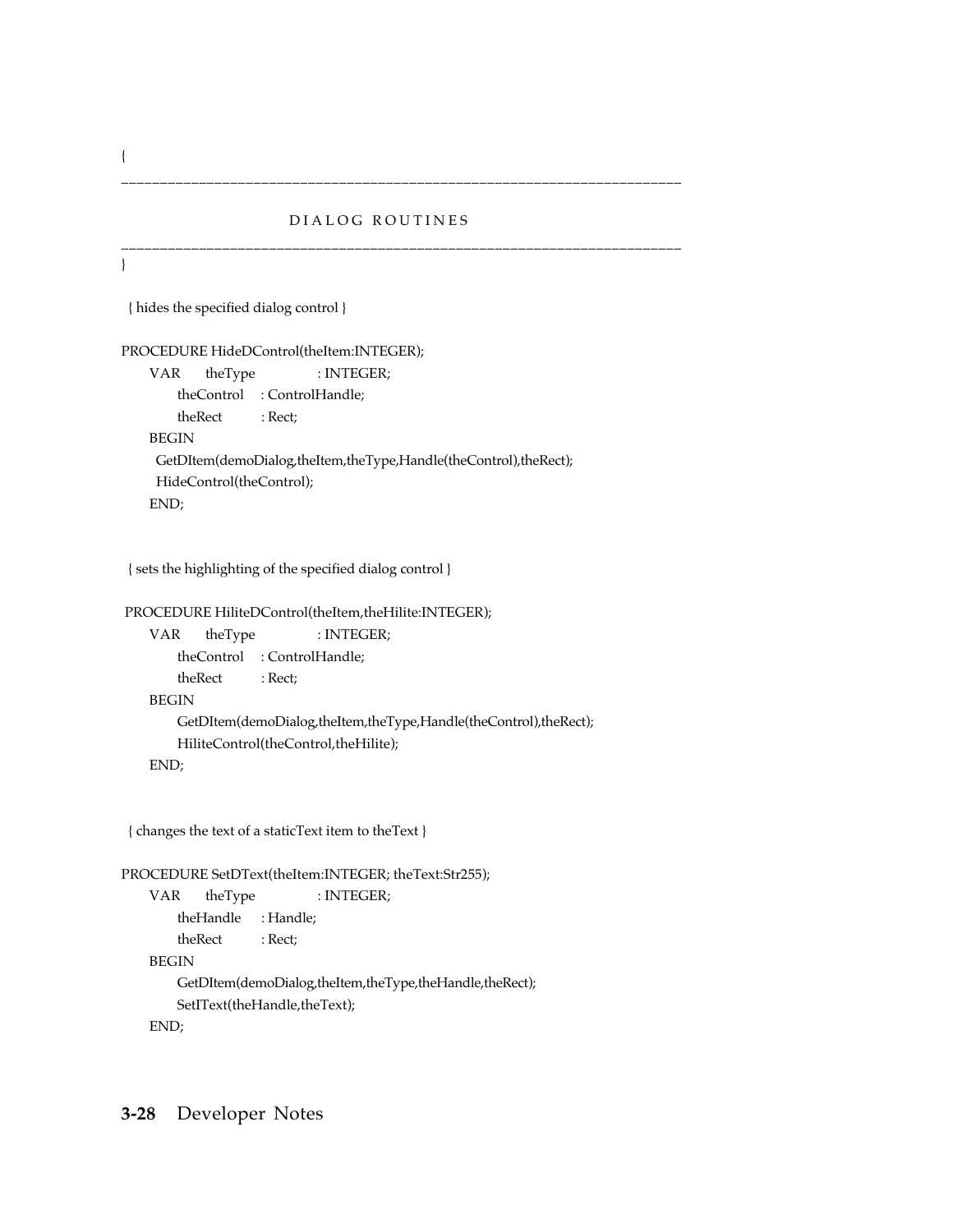{ draws a drive icon for the given drive }

```
PROCEDURE DrawDriveIcon(theDialog:DialogPtr; theItem:INTEGER);
    VAR theBits : BitMap;
        theType : INTEGER;
        theHandle : Handle;
    BEGIN
        IF driveNum[theItem-BaseDrvIcn]<>0 THEN BEGIN
            theBits.baseAddr:=@driveIcon[theItem-BaseDrvIcn];
            theBits.rowBytes:=4;
            GetDItem(theDialog,theItem,theType,theHandle,theBits.bounds);
            CopyBits(theBits, theDialog^.portBits, theBits.bounds, theBits.bounds,srcCopy,NIL);
       END;
    END;
```
{ draws a disk icon for the given drive }

```
PROCEDURE DrawDiskIcon(theDialog:DialogPtr; theItem:INTEGER);
```

| VAR | theBits   | : $BitMap$ ; |
|-----|-----------|--------------|
|     | theType   | : INTEGER;   |
|     | theHandle | : Handle;    |

#### BEGIN

IF driveNum[theItem-BaseDskIcn]<>0 THEN BEGIN

theBits.baseAddr:=@diskIcon[theItem-BaseDskIcn];

theBits.rowBytes:=4;

GetDItem(theDialog,theItem,theType,theHandle,theBits.bounds);

CopyBits(theBits,theDialog^.portBits,theBits.bounds, theBits.bounds,srcCopy,NIL);

END;

END;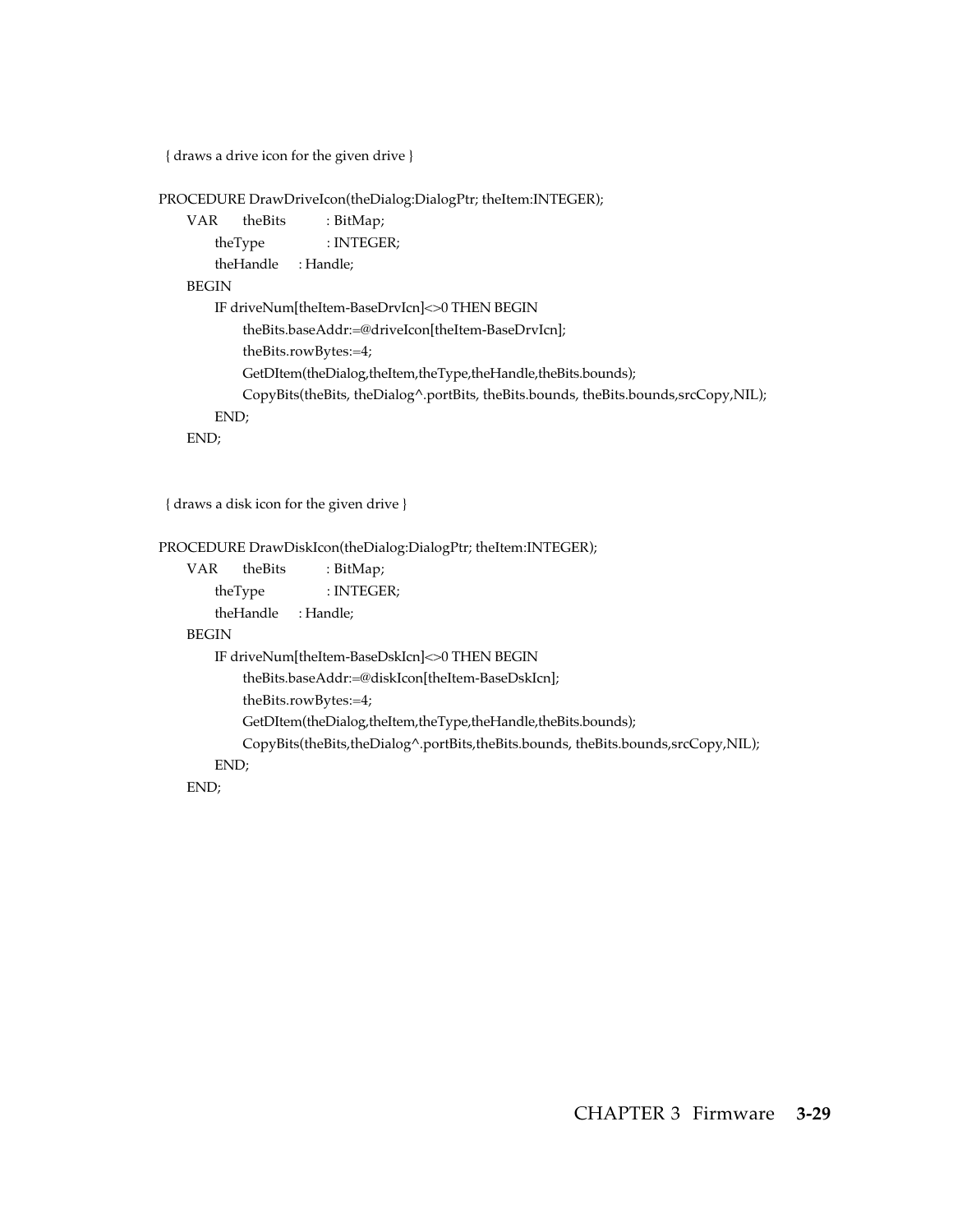#### M I S C E L L A N E O U S D I S K S T U F F

\_\_\_\_\_\_\_\_\_\_\_\_\_\_\_\_\_\_\_\_\_\_\_\_\_\_\_\_\_\_\_\_\_\_\_\_\_\_\_\_\_\_\_\_\_\_\_\_\_\_\_\_\_\_\_\_\_\_\_\_\_\_\_\_\_\_\_\_\_\_\_\_

\_\_\_\_\_\_\_\_\_\_\_\_\_\_\_\_\_\_\_\_\_\_\_\_\_\_\_\_\_\_\_\_\_\_\_\_\_\_\_\_\_\_\_\_\_\_\_\_\_\_\_\_\_\_\_\_\_\_\_\_\_\_\_\_\_\_\_\_\_\_\_\_

 { Pascal doesn't support a SWAP operation, and since the Hard Disk 20's } { drive size fields are in the opposite order from what we need, we'll } { have to swap them ourselves. The hex code following the function } { translates to: }

|               | $$205F$ MOVEA.L $(SP)+$ ,A0; |                 | Get the pointer to "driveSize" }      |
|---------------|------------------------------|-----------------|---------------------------------------|
| \$2010        | MOVE.L                       | $(A0)$ .D $0$ : | D0.L=[driveSize][driveS1] (backwards) |
|               |                              |                 |                                       |
|               | \$4840 SWAP D0:              |                 | D0.L=[driveS1][driveSize] (how we     |
| want it) $\}$ |                              |                 |                                       |
|               | \$2E80 MOVE.L                | D0.(SP):        | Put the result on the stack }         |

FUNCTION GetHD20Size(rawSize:Ptr):LONGINT; INLINE \$205F, \$2010, \$4840, \$2E80;

{ check what format this disk has and enable the Eject button }

PROCEDURE NewDisk(theDrive:INTEGER);

| VAR |            | theFormat : LONGINT;        |
|-----|------------|-----------------------------|
| Ι   |            | : INTEGER;                  |
|     |            | formatList : FmtInfoPtr;    |
|     | formatInfo | : $ARRAY[03]$ OF DrvFmtRec; |
|     |            | driveStatus : DrvStsPtr;    |
|     |            | the String $: Str255;$      |

{

}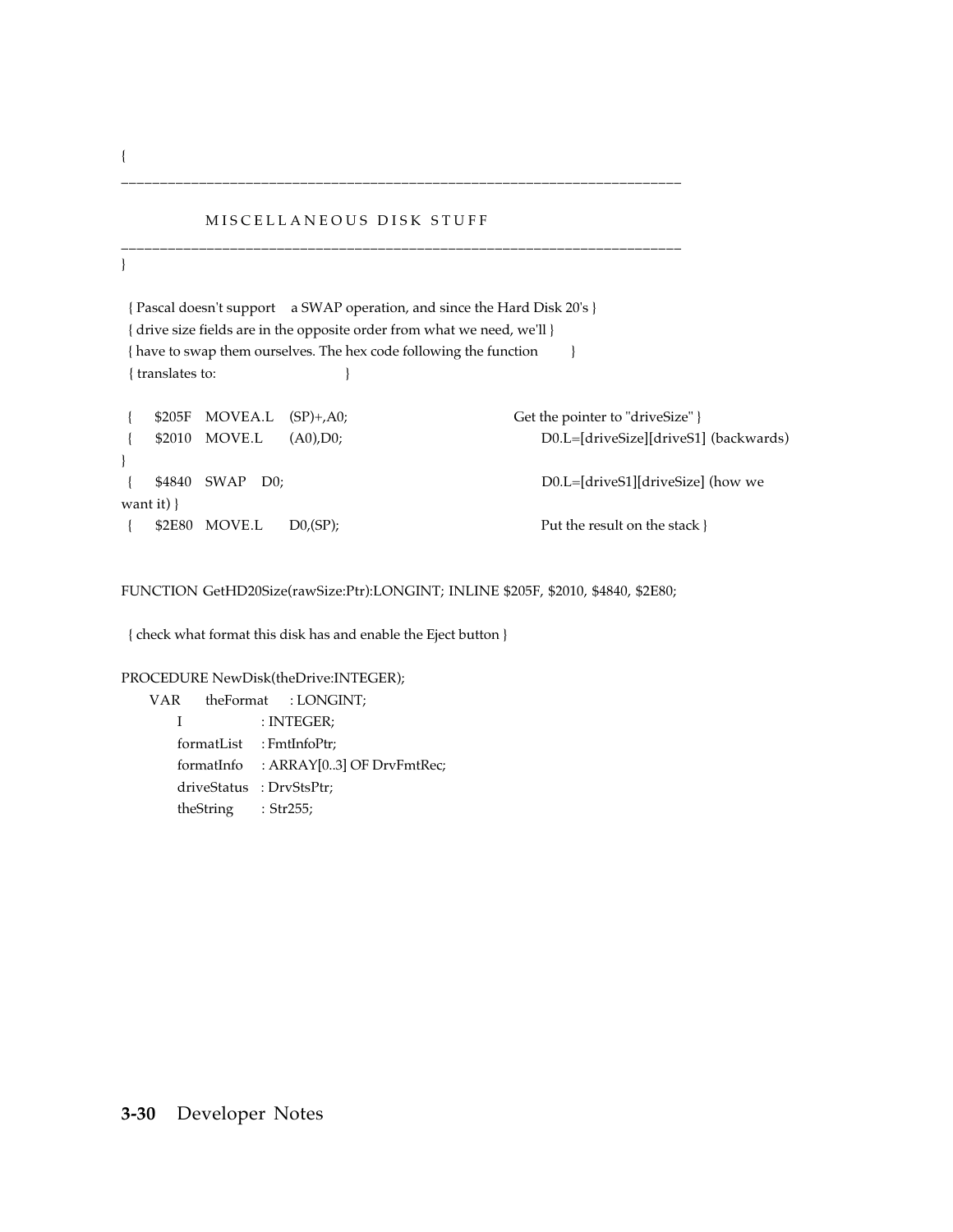| <b>BEGIN</b>                                                  |                                |
|---------------------------------------------------------------|--------------------------------|
| IF theDrive IN [13] THEN                                      | {it might be one of ours}      |
| IF driveNum[theDrive-1]<>0 THEN BEGIN                         | {it is, so continue}           |
| theFormat:=0;                                                 | {no format yet}                |
|                                                               |                                |
| { First, assume we're working with a recent enough }          |                                |
| { version of the driver to support the Format List call. If } |                                |
| { so, we can determine how big this disk is                   |                                |
| formatList:=FmtInfoPtr(@pb.csParam);                          | {type coercion (hazard of      |
|                                                               | Pascal)}                       |
| formatList^.numFormats:=4;                                    | {we want up to 4 entries}      |
| formatList^.fmtBlock:=@formatInfo;                            | {and here's where to put       |
|                                                               | them}                          |
|                                                               |                                |
| pb.ioCompletion:=NIL;                                         | {no completion routine}        |
| pb.ioRefNum:=HDFDRefNum;                                      | {FDHD driver's reference       |
|                                                               | number                         |
| pb.ioVRefNum:=theDrive;                                       | {drive number}                 |
| pb.csCode:=FmtListCode;                                       | {go get the list}              |
| IF PBStatus(@pb,FALSE)=NoErr THEN BEGIN                       | {got something back}           |
| I:=formatList^.numFormats;                                    |                                |
| WHILE (I>0) AND (theFormat=0) DO BEGIN                        | {scan the list for this disk's |
|                                                               | format                         |
| $I:=I-1;$                                                     |                                |
| IF BTST(formatInfo[I].flagsNHeads,6) THEN                     | {bit 6=1 means this is the     |
|                                                               | current format}                |
| theFormat:=formatInfo[I].capacity DIV 2;                      | { save the disk's size in K-   |
|                                                               | bytes}                         |
| END;                                                          |                                |

END;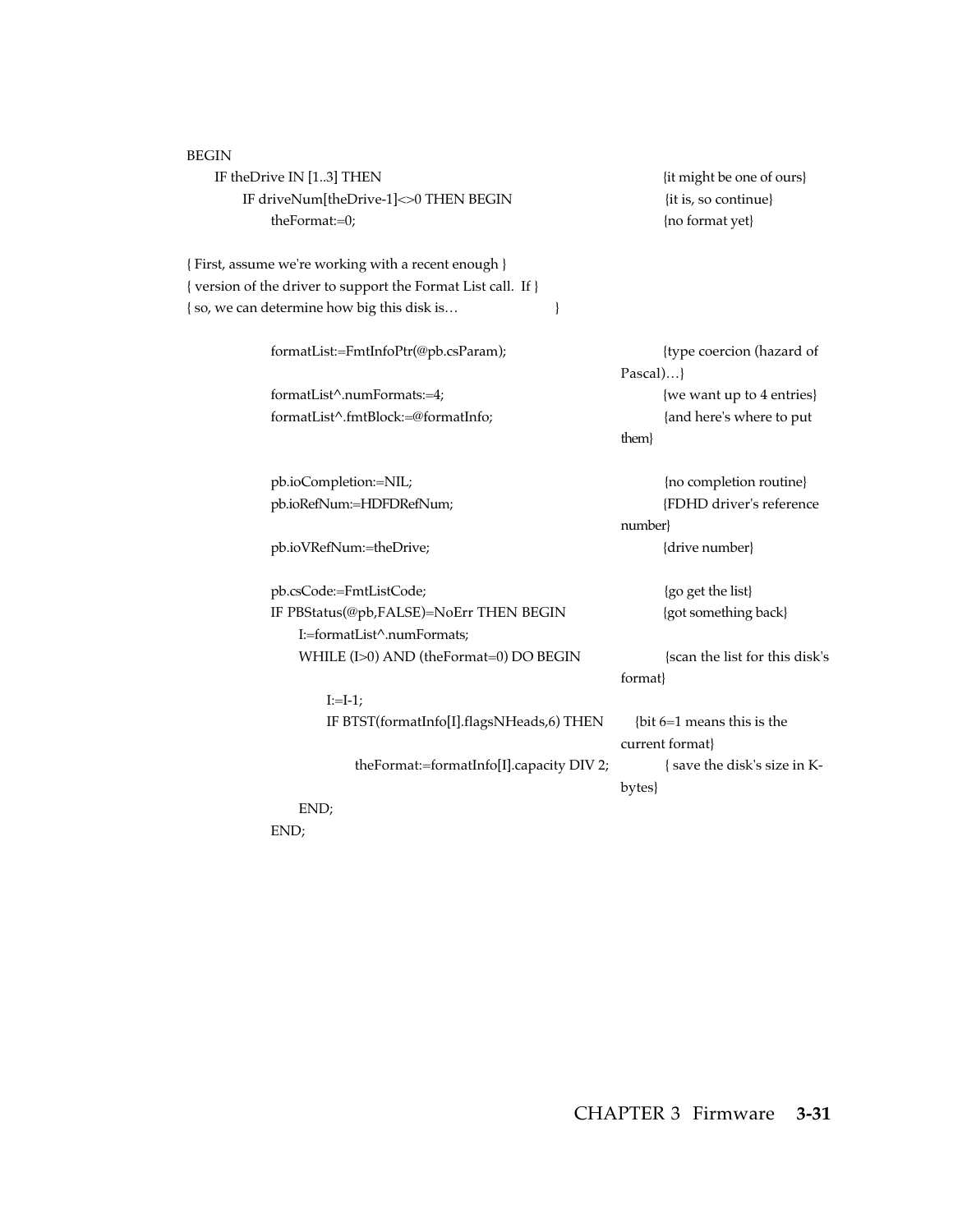{ If theFormat=0 then the Format List call } { isn't supported (because it's an old driver version)… }

| IF theFormat=0 THEN BEGIN                             | {haven't figured it out yet} |
|-------------------------------------------------------|------------------------------|
| pb.csCode:=DrvStsCode;                                | {get drive status}           |
| IF PBStatus(@pb,FALSE)=NoErr THEN BEGIN               |                              |
| driveStatus:=DrvStsPtr(@pb.csParam);                  | {type coercion}              |
| IF driveStatus^.diskInPlace=8 THEN                    | {Hard Disk 20}               |
| theFormat:=GetHD20Size(@driveStatus^.driveSize) DIV 2 | {blocks-                     |
| $>$ K-bytes $\}$                                      |                              |
| <b>ELSE</b>                                           |                              |
| IF driveStatus^.twoSideFmt=0 THEN                     |                              |
| theFormat:=400                                        | ${400K}$                     |
| ELSE theFormat:=800;                                  | ${800K}$                     |
| END;                                                  |                              |
| END;                                                  |                              |
| NumToString(theFormat,theString);                     | {convert the disk size to a  |
|                                                       | string,                      |
| theString:=CONCAT(theString,'K');                     | {append a special K to the   |
|                                                       | size,                        |
| SetDText((BaseDskFmt-1)+theDrive,theString);          | { and display it}            |
| HiliteDControl((Eject1Btn-1)+theDrive,0);             | {enable the Eject button}    |
| END;                                                  |                              |
| END;                                                  |                              |

{

#### I N I T I A L I Z A T I O N

\_\_\_\_\_\_\_\_\_\_\_\_\_\_\_\_\_\_\_\_\_\_\_\_\_\_\_\_\_\_\_\_\_\_\_\_\_\_\_\_\_\_\_\_\_\_\_\_\_\_\_\_\_\_\_\_\_\_\_\_\_\_\_\_\_\_\_\_\_\_\_\_

\_\_\_\_\_\_\_\_\_\_\_\_\_\_\_\_\_\_\_\_\_\_\_\_\_\_\_\_\_\_\_\_\_\_\_\_\_\_\_\_\_\_\_\_\_\_\_\_\_\_\_\_\_\_\_\_\_\_\_\_\_\_\_\_\_\_\_\_\_\_\_\_

}

```
PROCEDURE Initialize;
   CONST ControlErr = -17;
   VAR column,I,driveType : INTEGER;
       theHandle,defIcon : Handle;
       theString : Str255;
       mfmStatus : MFMStsPtr;
       driveStatus : DrvStsPtr;
```
{ sets a dialog userItem's draw procedure to theProc }

PROCEDURE SetUserProc(theItem:INTEGER; theProc:ProcPtr);

## **3-32** Developer Notes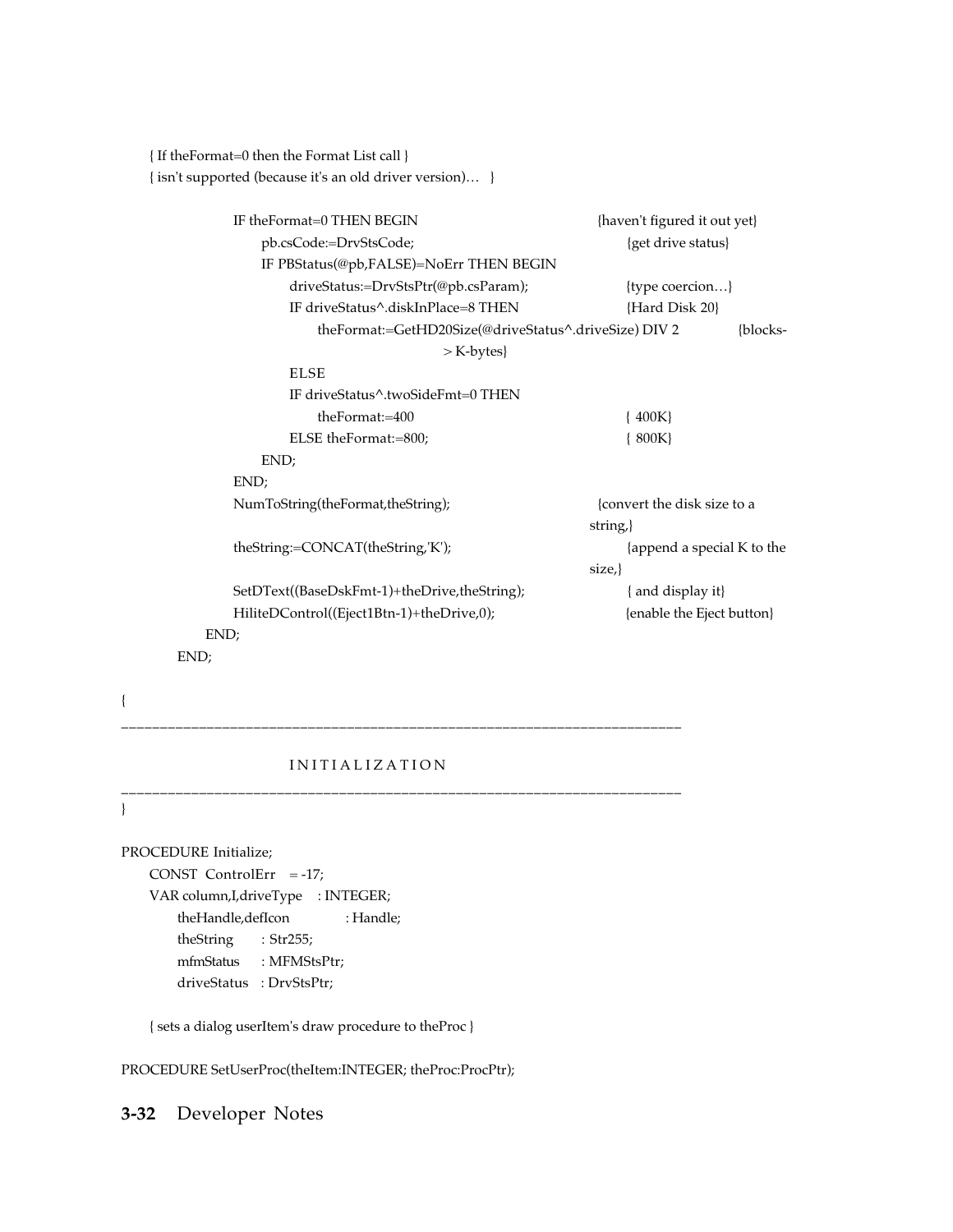| theType : INTEGER;<br>VAR                                          |                |                                                         |
|--------------------------------------------------------------------|----------------|---------------------------------------------------------|
| theHandle: Handle;                                                 |                |                                                         |
| theRect: Rect;                                                     |                |                                                         |
| <b>BEGIN</b>                                                       |                |                                                         |
| GetDItem(demoDialog,theItem,theType,theHandle,theRect);            |                |                                                         |
| SetDItem(demoDialog,theItem,theType,Handle(theProc),theRect);      |                |                                                         |
| END;                                                               |                |                                                         |
| <b>BEGIN</b>                                                       |                |                                                         |
| InitGraf(@thePort);                                                |                | {initialize the managers}                               |
| InitFonts;                                                         |                |                                                         |
| FlushEvents(everyEvent,0);                                         |                |                                                         |
| InitWindows;                                                       |                |                                                         |
| InitMenus;                                                         |                |                                                         |
| TEInit;                                                            |                |                                                         |
| InitDialogs(NIL);                                                  |                |                                                         |
| InitCursor;                                                        |                |                                                         |
| demoDialog:=GetNewDialog(DemoDLOG,NIL,WindowPtr(-1));              | dialog window} | {load in the demo                                       |
| pb.ioCompletion:=NIL;<br>pb.ioRefNum:=HDFDRefNum;                  |                | {no completion routine}<br>{FDHD driver's reference     |
| pb.ioVRefNum:=1;                                                   | number}        | {any drive number will do}                              |
| I:=IWMStr;                                                         |                | {assume we're working                                   |
|                                                                    | with an IWM}   |                                                         |
| pb.csCode:=MFMStsCode;                                             |                | {get MFM status}                                        |
| IF PBStatus(@pb,FALSE)=NoErr THEN BEGIN                            |                |                                                         |
| mfmStatus:=MFMStsPtr(@pb.csParam);                                 |                | {type coercion}                                         |
| IF mfmStatus^.isSWIM<0 THEN I:=SWIMStr;                            |                | {we've got a SWIM chip}                                 |
| END;                                                               |                |                                                         |
| GetIndString(theString,StrRsrcID,I);                               |                | {get the chip type string}                              |
| SetDText(ChipTypTxt,theString);                                    |                | { and display it}                                       |
| { set the icon draw procedures and fill in all drive information } |                |                                                         |
| deflcon:=GetResource('ICON',DefDiskIcon);                          |                | {get the default disk icon}<br>{ in case we get errors} |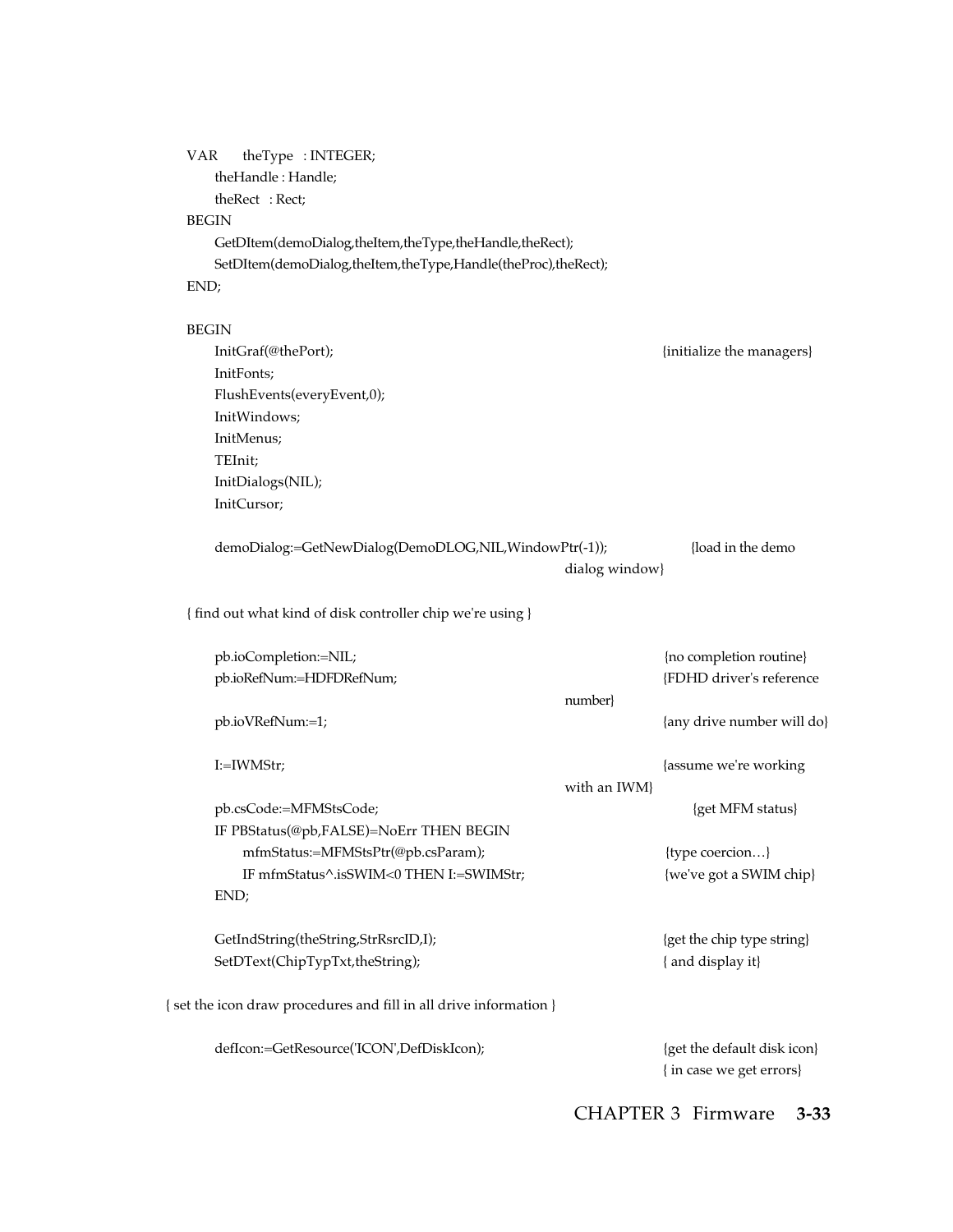| theHandle:=Handle(@pb.csParam);                                                   | {a little type coercion}  |
|-----------------------------------------------------------------------------------|---------------------------|
| driveStatus:=DrvStsPtr(@pb.csParam);                                              | {here too}                |
|                                                                                   |                           |
| FOR column:=0 TO 2 DO BEGIN                                                       |                           |
| SetUserProc(BaseDrvIcn+column,@DrawDriveIcon);                                    | set the drive icon's draw |
| proc                                                                              |                           |
| SetUserProc(BaseDskIcn+column,@DrawDiskIcon);                                     | {set the disk icon's      |
| draw proc                                                                         |                           |
| {find out if the drive is installed or not, and if it belongs to the FDHDdriver } |                           |
| $driveStatus^{\wedge}.installed:=-1;$                                             | {make sure this one is    |

|                                                   |                                                               | inited}    |                            |                             |
|---------------------------------------------------|---------------------------------------------------------------|------------|----------------------------|-----------------------------|
| pb.ioVRefNum:=column+1;                           |                                                               |            | {drive number}             |                             |
| pb.csCode:=DrvStsCode;                            |                                                               |            |                            | {find out about this drive} |
|                                                   | IF (PBStatus(@pb,FALSE)=NoErr) AND(driveStatus^.installed>=0) |            |                            |                             |
| <b>THEN BEGIN</b>                                 | {if the drive is installed then:}                             |            |                            |                             |
|                                                   | driveNum[column]:=pb.ioVRefNum;                               |            | {save its number,}         |                             |
|                                                   | NumToString(pb.ioVRefNum,theString);                          |            | {convert it to a string,}  |                             |
|                                                   | SetDText(BaseDrvNum+column,theString);                        |            | {and display it}           |                             |
|                                                   | IF driveStatus^.diskInPlace<2 THEN                            |            | {the disk isn't quite      |                             |
|                                                   |                                                               | mounted,   |                            |                             |
|                                                   | HiliteDControl(Eject1Btn+column,255)                          |            | { so disable its Eject     |                             |
|                                                   |                                                               | button}    |                            |                             |
| <b>ELSE</b>                                       |                                                               |            |                            |                             |
| NewDisk(column+1);                                |                                                               |            |                            | { otherwise find out about  |
|                                                   |                                                               | $it\}$     |                            |                             |
|                                                   | { Check the drive type here in case the "get drive info" }    |            |                            |                             |
| { call isn't supported on this particular machine | $\left\{ \right\}$                                            |            |                            |                             |
|                                                   | IF driveStatus^.diskInPlace=8 THEN BEGIN                      |            |                            | {only Hard Disk 20 is not   |
|                                                   |                                                               | ejectable} |                            |                             |
| driveType:=HD20;                                  |                                                               |            | {save its drive type}      |                             |
|                                                   | HideDControl(Eject1Btn+column);                               |            | { and get rid of its Eject |                             |
|                                                   |                                                               | button--}  |                            |                             |
| <b>END</b>                                        |                                                               |            | { it's not ejectable,      |                             |
|                                                   |                                                               | remember?} |                            |                             |
| <b>ELSE</b>                                       |                                                               |            |                            |                             |
| IF driveStatus^.sides=0 THEN                      |                                                               |            | {otherwise go by number of |                             |
|                                                   |                                                               | sides}     |                            |                             |
|                                                   |                                                               |            |                            |                             |

driveType:=Drive400K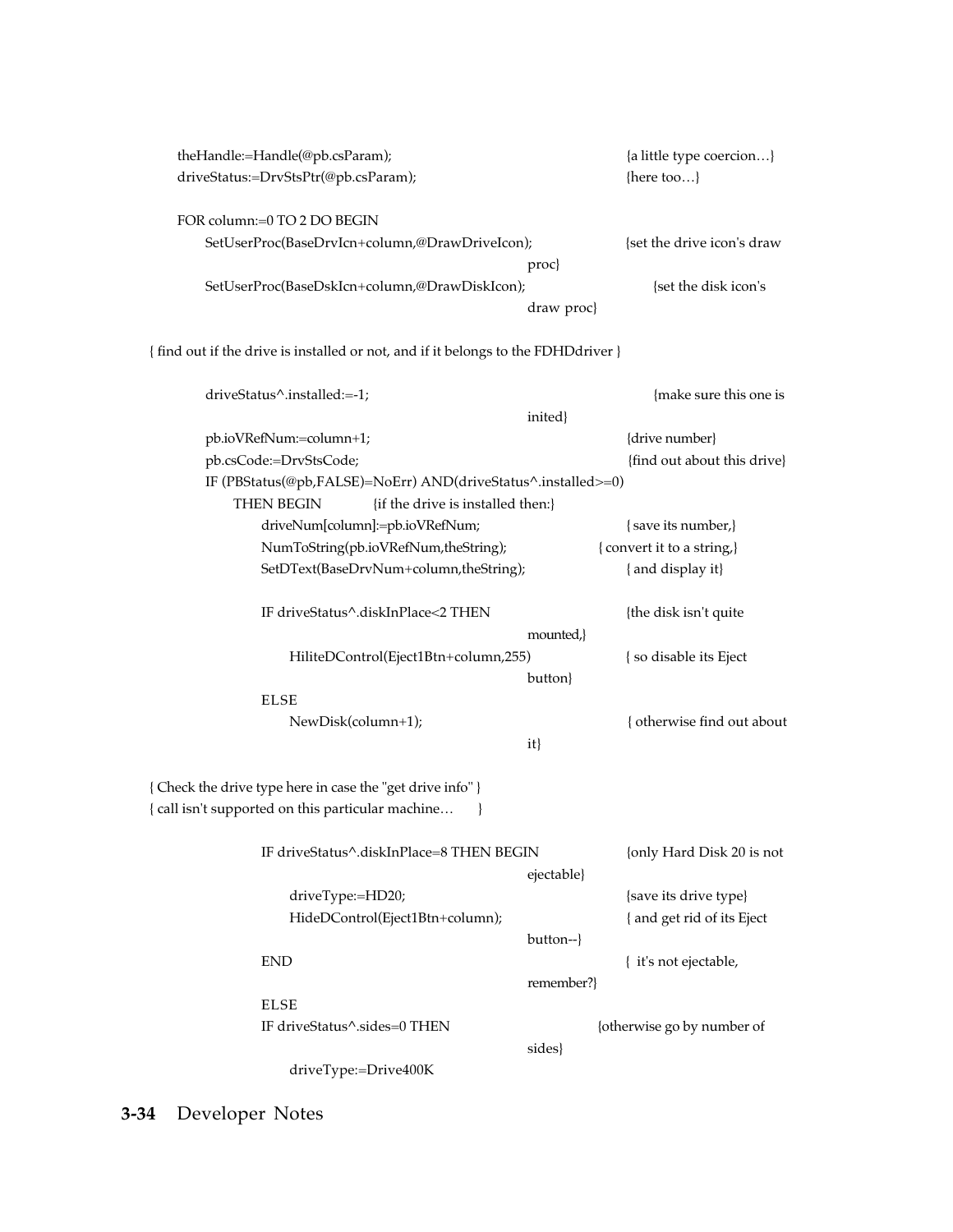#### ELSE driveType:=Drive800K;

{ Get the drive's icon or use our generic one if we can't get it }

pb.csCode:=DrvIconCode; IF PBControl(@pb,FALSE)=NoErr THEN BlockMove(theHandle^,@driveIcon[column],128) ELSE BlockMove(defIcon^,@driveIcon[column],128);

{ Get the disk's icon or use our generic one if we can't get it }

pb.csCode:=DskIconCode; IF PBControl(@pb,FALSE)=NoErr THEN BlockMove(theHandle^,@diskIcon[column],128) ELSE BlockMove(defIcon^,@diskIcon[column],128);

{ Find out the drive's type and location }

| pb.csCode:=DrvInfoCode;                                 |              |                              |
|---------------------------------------------------------|--------------|------------------------------|
| IF PBControl(@pb,FALSE)=NoErr THEN BEGIN                |              |                              |
| driveType:=LOWRD(BAND(LONGINT(theHandle^),\$0000000F))+ |              |                              |
| (Drive400K-2);                                          |              |                              |
| IF BTST(LONGINT(theHandle^),8) THEN                     |              | {internal or external drive} |
| $I:=Ext1DrvStr$                                         |              |                              |
| <b>ELSE</b>                                             |              |                              |
| I:=Int1DrvStr;                                          |              |                              |
| IF BTST(LONGINT(theHandle^),11) THEN                    |              |                              |
| I:=I+1;{secondary drive}                                |              |                              |
| <b>END</b>                                              |              |                              |
| <b>ELSE</b>                                             |              |                              |
| IF column=0 THEN                                        |              |                              |
| $I:=Int1DrvStr$                                         |              | {older drivers may not       |
|                                                         | support this |                              |
| <b>ELSE</b>                                             |              |                              |
| $I := (Ext1DrvStr-1) + column;$                         |              | {call, so just go by drive   |
|                                                         | number       |                              |
| GetIndString(theString,StrRsrcID,driveType);            |              | {get the type's name}        |
| SetDText(BaseDrvTyp+column,theString);                  |              | { and display it}            |
| GetIndString(theString,StrRsrcID,I);                    |              | { get the drive location     |
|                                                         | string       |                              |
| SetDText(BaseDrvLoc+column,theString);                  |              | { and display it}            |
|                                                         |              |                              |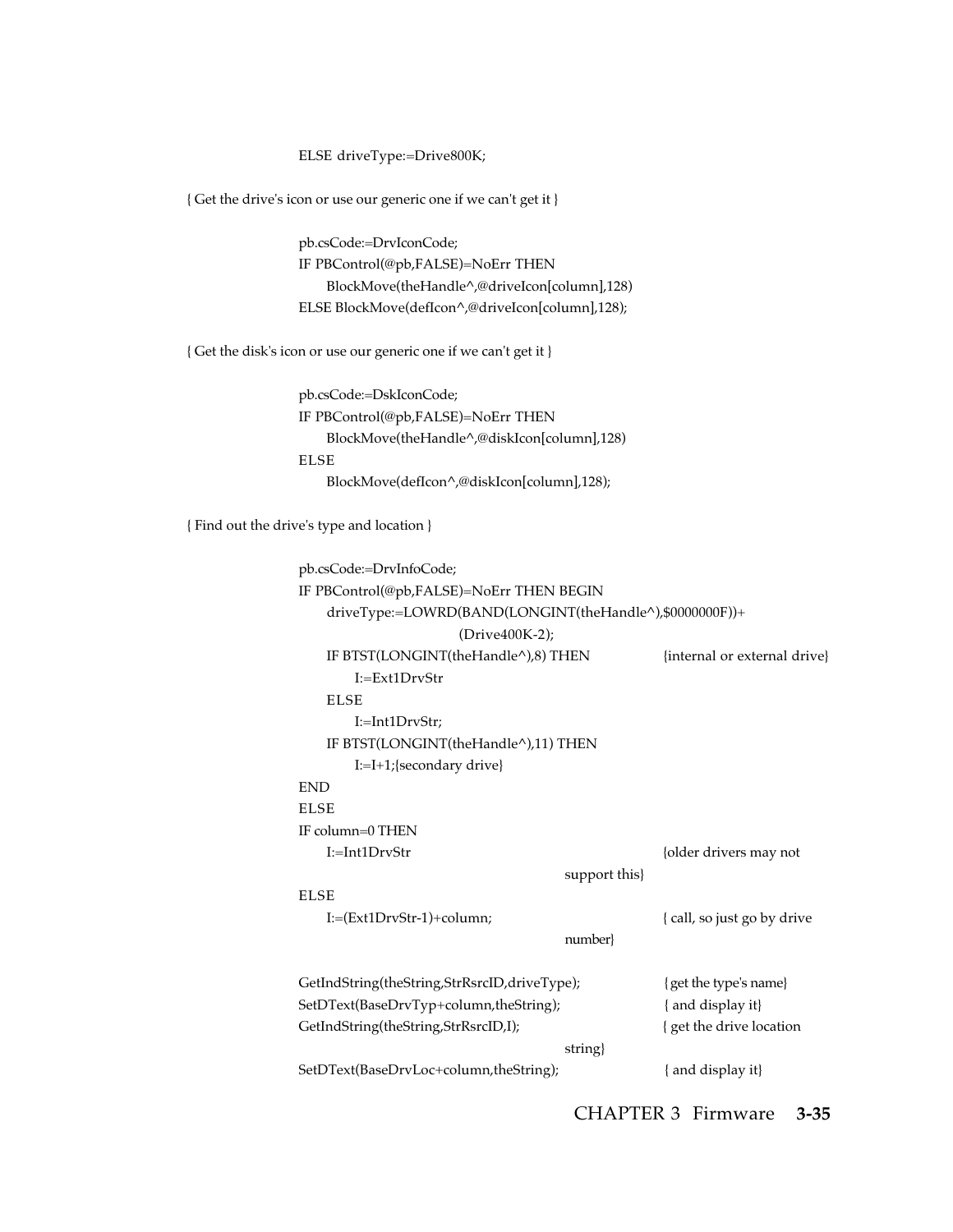| <b>END</b>                                              |                     |                            |
|---------------------------------------------------------|---------------------|----------------------------|
| <b>ELSE BEGIN</b>                                       |                     | {if no drive is installed} |
| driveNum[column]:=0;                                    |                     | {then set the drive# to    |
| HideDControl(Eject1Btn+column);                         | zero}<br>invisible} | {and make the control      |
| END;                                                    |                     |                            |
| END;                                                    |                     |                            |
| ShowWindow(demoDialog);                                 | $now\}$             | {let 'em see the window    |
| END;                                                    |                     |                            |
|                                                         |                     |                            |
| MAIN                                                    |                     |                            |
|                                                         |                     |                            |
| <b>BEGIN</b>                                            |                     |                            |
| Initialize;                                             |                     | { initialize everything }  |
| <b>REPEAT</b>                                           |                     |                            |
| IF GetNextEvent(everyEvent,theEvent) THEN BEGIN         |                     | {handle an event}          |
| IF the Event.what=diskEvt THEN                          |                     |                            |
| { a disk was just inserted, so}                         |                     |                            |
| NewDisk(LOWRD(theEvent.message));                       |                     |                            |
| {find out about it}                                     |                     |                            |
| IF the Event.what=mouseDown THEN                        |                     |                            |
| { mouse click in the goAway box?}                       |                     |                            |
| IF FindWindow(theEvent.where,whichWindow)=inGoAway THEN |                     |                            |
| IF TrackGoAway(demoDialog,theEvent.where) THEN BEGIN    |                     |                            |
| DisposDialog(demoDialog);                               |                     | { get rid of our window}   |
| EXIT(HDFDDriverDemo);                                   |                     | { and return to the        |
| Finder}                                                 |                     |                            |
| END;                                                    |                     |                            |
| IF IsDialogEvent(theEvent) THEN                         |                     |                            |
| {it's in our dialog window}                             |                     |                            |
| IF DialogSelect(theEvent,whichWindow,itemHit) THEN      |                     |                            |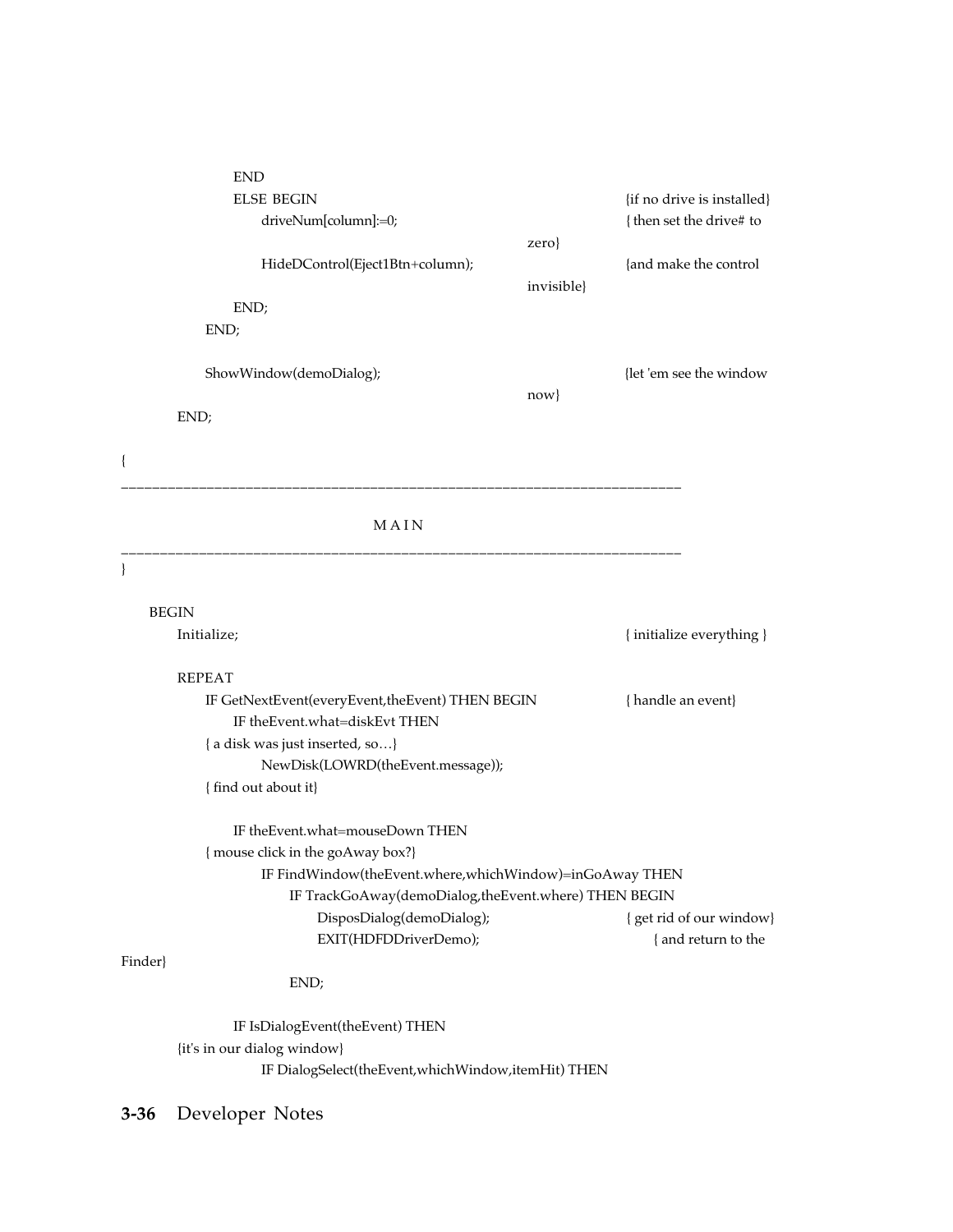IF itemHit IN [Eject1Btn..Eject3Btn] THEN BEGIN {it's an Eject button, so…} IF Eject(NIL,itemHit-(Eject1Btn-1))=0 THEN ; { eject the disk,} SetDText((BaseDskFmt-Eject1Btn)+itemHit,''); { erase the disk format

entry,} HiliteDControl(itemHit,255); { and disable the eject

button}

END; END; UNTIL FALSE; END.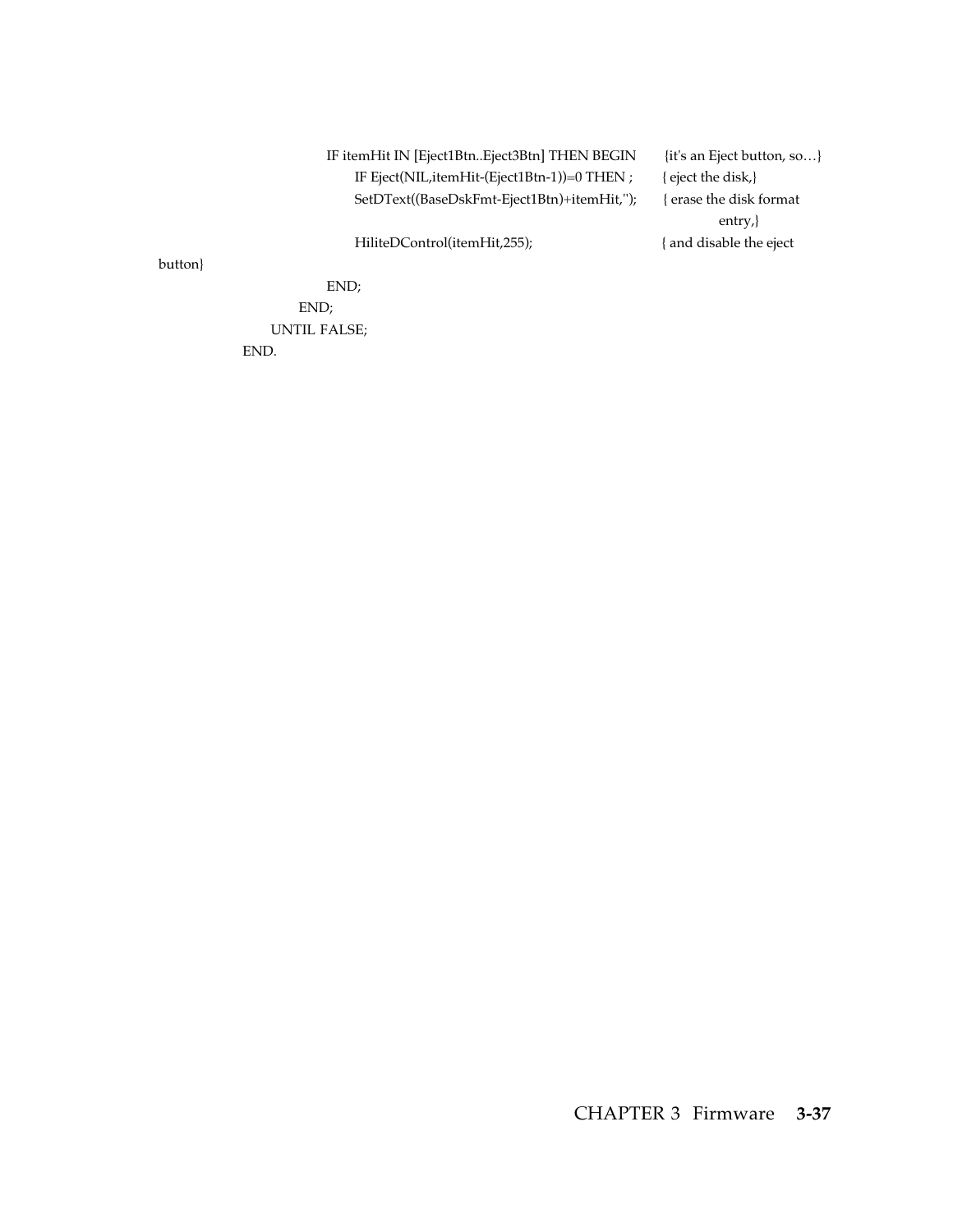#### *FDHD Driver Demo resources*

Here are the resources required by the sample application program FDHD Driver Demo. /\*

```
_______________________________________________________________________________
        Driver Demo Resource Source File
        25-Apr-88
        Copyright © 1988 by Apple Computer, Inc.
_______________________________________________________________________________
*/
#include "Types.r";
/* "demo" dialog window containing drive and disk info */
resource 'DLOG' (256, preload) {
        { 40, 30,295,475}, documentProc, invisible, goAway, 0, 256, "Driver Demo"
};
/* "demo" dialog's item list */
resource 'DITL' (256, preload) {
        \left\{ \right.{180,120,210,205}, button {enabled, "Eject"}; /* drive 1's eject button */<br>{180,230,210,315}, button {enabled, "Eject"}; /* drive 2's eject button */<br>{180,340,210,425}, button {enabled, "Eject"}; /* drive 3's eject button
                 {180,230,210,315}, button {enabled, "Eject"};
                 {180,340,210,425}, button {enabled, "Eject"};
                  10, 10, 26,110}, staticText \{disabled, "Drive Location"};
                 \{ 38, 10, 54,100\}, staticText \{disabled, "Drive Icon"\};
                  78, 10, 94,100}, staticText \{disabled, "Disk Icon"};
                 {110, 10, 126, 100}, staticText {disabeled, "Drive #"};
                 \{130, 10, 146, 100\}, staticText \{disabled, "Drive Type"\};
                 \{150, 10, 166, 100\}, staticText \{\text{disabled}, \text{ "Disk Format"}\};
                 {230, 10,246,145}, staticText {disabled, "Disk Controller Chip:"};
                 {230, 150, 246, 190}, staticText {disabled, ""\}; /* disk controller type */
                 \{ 10, 125, 26, 200 \}, staticText \{ \text{disabled}, ""\}; /* drive locations */
                 {10,235, 26,310}, staticText {disabeled, ""\}.{10,345, 26,420}, staticText {disabeled, ""\};
                  30,145, 62,177}, userItem \{ \text{disabeled} \}; /* drive icons */
                  30,255, 62,287}, userItem \{ \text{disable} \};
                 \begin{bmatrix} 30,365, 62,397 \end{bmatrix}, userItem \{\text{disable}\}\;
                  70,145,102,177, userItem \{disabled\}; /* disk icons */
                  { 70,255,102,287}, userItem {disabled};
                  { 70,365,102,397}, userItem {disabled};
                 \{110, 155, 126, 167\}, staticText \{ \text{disabeled}, \text{""} \}; /* drive numbers */
                 {110, 265, 126, 277}, staticText {disabeled, ""\}.\{110, 375, 126, 387\}, staticText \{ \text{disabeled, ""}\};
                 \{130, 120, 146, 210\}, staticText \{ \text{disabled, "" } \}; /* drive types */
                 {130,230,146,320}, staticText {disabeled, ""\}.{130,340,146,430}, staticText {^{[d]}}isabled, ""1;
                 \{150, 135, 166, 190\}, staticText \{disabled, ""\}; /* disk formats */
                 {150, 245, 166, 300}, staticText {disabeled, ""\};
                 {150,355,166,410}, staticText {disabled, ""}
        }
```
**3-38** Developer Notes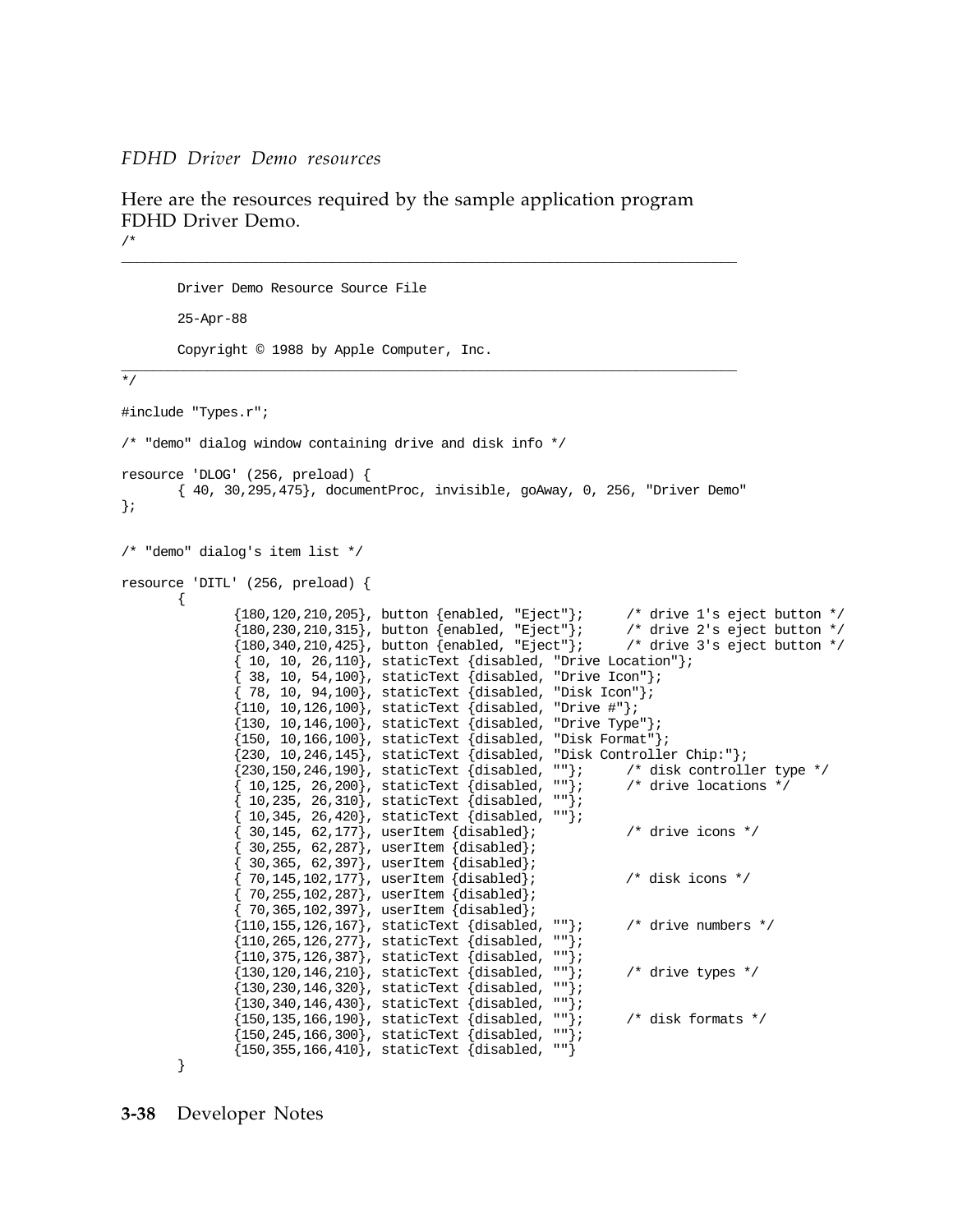```
};
 /* descriptive strings */
resource 'STR#' (256, preload) {
            {
                        "IWM"; /* disk controller types */
                        "SWIM";
                        "Internal 1"; /* primary internal drive */
                        "Internal 2"; /* secondary internal drive */
                                                                                                /* primary external drive */"External 2"; /* secondary external drive */
                        "Single-Sided"; /* drive types */
                        "Double-Sided";
                        "SuperDrive";
                                                                                                /* (fillers) */
                        "";
                        "Hard Disk 20"
          }
};
/* default drive and/or disk icon to use if we get an error trying to get an */
/* icon from the driver (probably because it's a REALLY old driver version) */
resource 'ICON' (256, preload) {<br> $^{\circ} 7FFFFF78" \qquad /*
            $"7FFFFF78" /* xxxxxxxxxxxxxxxxxxxxxxx xxxx */
            $"98FFFF84" /* x xx xxxxxxxxxxxxxxxxxx x */<br>$"80FFC702" /* x xxxxxxxxxxx xxx x */
            \begin{array}{ccccccccc} \xi\text{"80FFC702"} & & & \text{/* x} & & & \text{xxxxxxxxxxx} & & \text{xxx} & & \star \text{/} \\ \xi\text{"90FFC702"} & & & \text{/* x x} & & & \text{xxxxxxxxxxx} & & \text{xxx} & & \star \text{/} \\ \end{array}$"90FFC702" /* x x xxxxxxxxxx xxx x */
                                                                 {\bf XXXXXXXXX}~~{\bf XXX}~~{\bf x}$"90FFC702" /* x x xxxxxxxxxxx xxx x */<br>$"80FFC702" /* x xxxxxxxxxxx xxx x */
            $"80FFC702" /* x xxxxxxxxxx xxx x */
            $"90FFC702" /* x x xxxxxxxxxxx xxx x */<br>$"80FFC702" /* x xxxxxxxxxx xxx x */
            $"80FFC702" /* x xxxxxxxxxx xxx x */
            $^{\circ}$90FFFF02" /* x x xxxxxxxxxxxxxxxx x */<br>$^{\circ}$90FFFF02" /* x xxxxxxxxxxxxxxxx x */
                                                \frac{1}{8} x x xx xxxxxxxxxxxxx x \frac{1}{8} x \frac{1}{8} x
            \frac{1}{2} $"80000002" \frac{1}{2} \frac{1}{2} \frac{1}{2} \frac{1}{2} \frac{1}{2} \frac{1}{2} \frac{1}{2} \frac{1}{2} \frac{1}{2} \frac{1}{2} \frac{1}{2} \frac{1}{2} \frac{1}{2} \frac{1}{2} \frac{1}{2} \frac{1}{2} \frac{1}{2} \frac{1}{2} \frac{1}{2} \frac{1}{2}$^{\circ}80000002" /* x \frac{1}{2} x \frac{1}{2}\begin{array}{lllllll} \texttt{\$``8AAAAAA2''} & \texttt{\#} & \texttt{\#} & \texttt{x} & \texttt{x} & \texttt{x} & \texttt{x} & \texttt{x} & \texttt{x} & \texttt{x} & \texttt{*} \texttt{\#} \\ \texttt{\$``90000012''} & & \texttt{\#} & \texttt{x} & \texttt{x} & & & & & & \texttt{x} & \texttt{*} \texttt{\#} \end{array}\begin{array}{ccccccc} \xi "90000012" & & & \not\quad * & x & x & & & x & * \ f "80000002" & & & \not\quad * & x & & & & & x & * \end{array}$"80000002" /* x x */
                                                \begin{array}{ccccc} \mbox{\hspace{0.8cm}/}{*} & x & x & & & x & *{\hspace{-0.2cm}/}{*} \\ \mbox{\hspace{0.8cm}/} & & x & & & x & *{\hspace{-0.2cm}/}{*} \\ \mbox{\hspace{0.8cm}/} & & & & x & *{\hspace{-0.2cm}/}{*} \\ \end{array}\sin 80000002" /* x \frac{x}{100000002}$"90000012" /* x x x x */
            \begin{array}{ccccccccc}\n\mathsf{S}^{\mathrm{u}}\mathsf{80000002}^{\mathrm{u}} & & & /^{\mathrm{*}} & \times & & & & & & & \times & \star/ \\
\mathsf{S}^{\mathrm{u}}\mathsf{90000012}^{\mathrm{u}} & & & /^{\mathrm{*}} & \times & \times & & & & & & & \times & \star/ \\
\end{array}\begin{array}{ccccccc} \xi "90000012" & & & \not\quad * & x & x & & & x & * \ f "80000002" & & & \not\quad * & x & & & & & x & * \end{array}\begin{array}{ccccccccc} \xi^* & 80000002 & & & & \nearrow & x & & & & & x & * \end{array}<br/>\begin{array}{ccccccccc} \xi^* & 80000002 & & & & \nearrow & x & & & & & x & * \end{array}\begin{array}{ccccccccc} \xi^{\text{u}} & 90000012^{\text{u}} & & \not & \star & \text{x} & & & & & & \text{x} & \text{x} \\ \xi^{\text{u}} & 80000002^{\text{u}} & & & \not & \star & \text{x} & & & & & \text{x} & \text{x} \\ \end{array}$^{\circ}80000002" /* x x x */<br>$^{\circ}90000012" /* x x x x */
            $"90000012" /* x x x x */<br>$"80000002" /* x x x */
            \begin{array}{ccccccccc} \xi^{\text{II}} & 80000002 \text{''} & & & \text{/*} & \text{x} & & & \text{x} & \text{*} / \\ \xi^{\text{II}} & 90000012 \text{''} & & & \text{/*} & \text{x} & \text{x} & & & \text{x} & \text{x} & \text{*} / \\ \end{array}\begin{array}{ccccccc} \xi "90000012" & & & \not\quad * & x & x & & & x & * \ f' \to 0000002" & & & \not\quad * & x \times x & & & & x & * \end{array}$"E0000002" /* xxx x */
            \begin{array}{ccccccc}\n\dot{\mathbf{S}}^{\text{\text{II}}}\text{F0000012''} & & & \text{\textit{/*}} & & \text{xxxx} & & & \mathbf{x} & \mathbf{x} \\
\mathbf{\dot{S}}^{\text{\text{II}}}\text{80000002''} & & & \text{\textit{/*}} & & \mathbf{x} & & & \mathbf{x} \\
\end{array}$"80000002" /* x x */
            \hspace{.55cm} \begin{array}{ccccccc} \xi "90000012" & & & \not & * & x & x & & & x & & * \end{array}$"7FFFFFFC" /* xxxxxxxxxxxxxxxxxxxxxxxxxxxxx */
```
};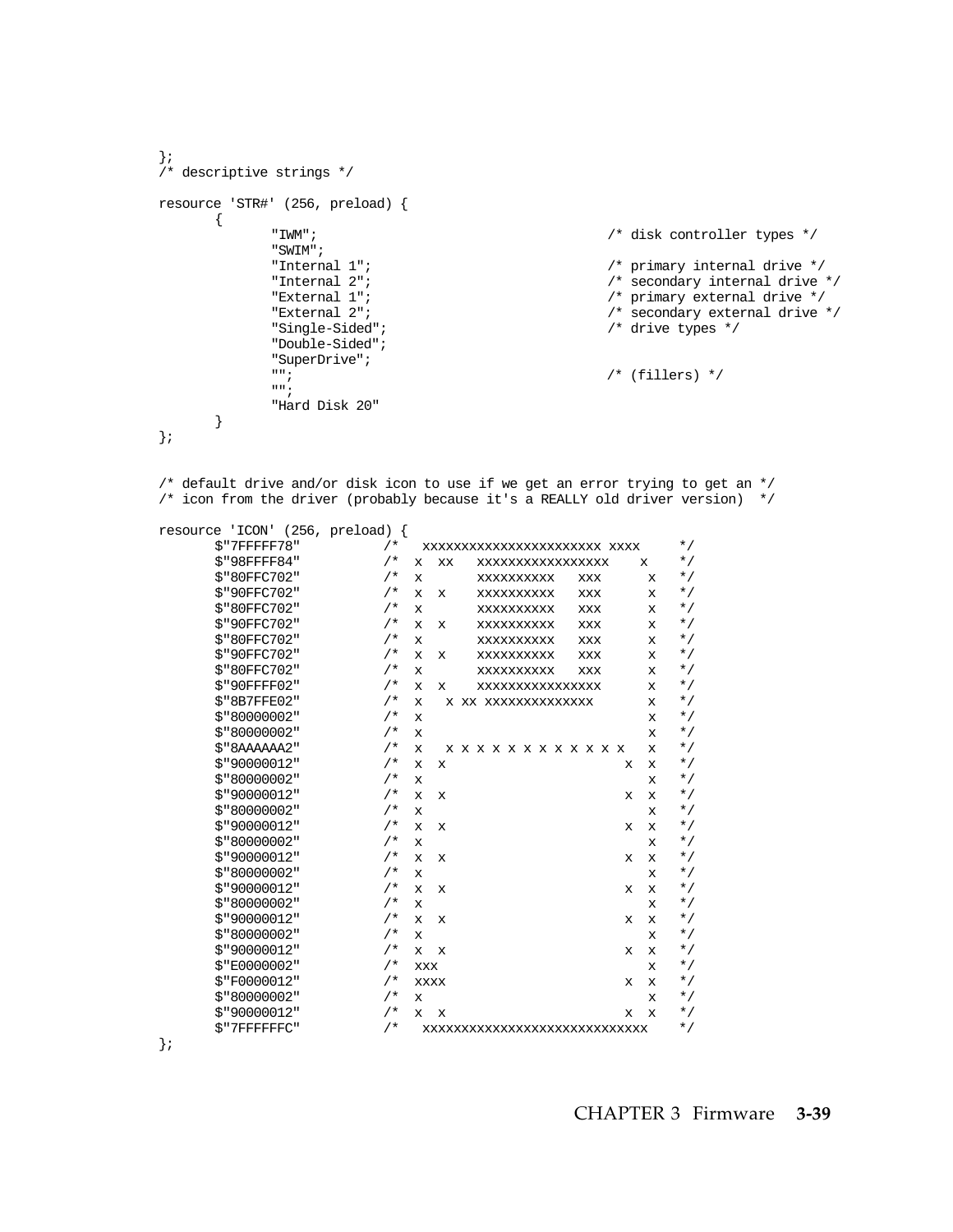## **Sound Manager**

The Sound Manager for Macintosh Portable is the same as that documented for the Macintosh II in *Inside Macintosh*, Volume V, and supplemented by any applicable Technical Notes. The Sound Manager has incorporated the functions of the Sound Driver.

#### **Modem**

Support for an internal modem is provided. See Chapter 6, "The Power Manager," and Chapter 9, "Options."

## **Sleep State and Operating State**

The Macintosh Portable ROM software supports the ability to put the computer into the sleep state (clock to DC, all RAM and registers retained) and to bring it back to the operating state. These functions are implemented in the power manager firmware and the power manager processor. The OS requests the sleep state through a timeout scheme or direct user action. Return to the operating state (waking) is due to an event such as a keystroke or wake-up timer going off. See Chapter 6, "The Power Manager."

## **RAM and ROM Expansion**

Memory expansion is done using internal RAM expansion cards in the machine and is supported by the ROM. ROM expansion/replacement is likewise available by using an internal expansion connector (slot) to which are brought the necessary signals (see Chapter 5, "Hardware", for an explanation). The 4 MB of ROM address space between \$A0 0000 and \$DF FFFF is available to you See the address map, Figure 3-1. Refer to Macintosh Technical Note #255, "Macintosh Portable ROM Expansion," for additional information.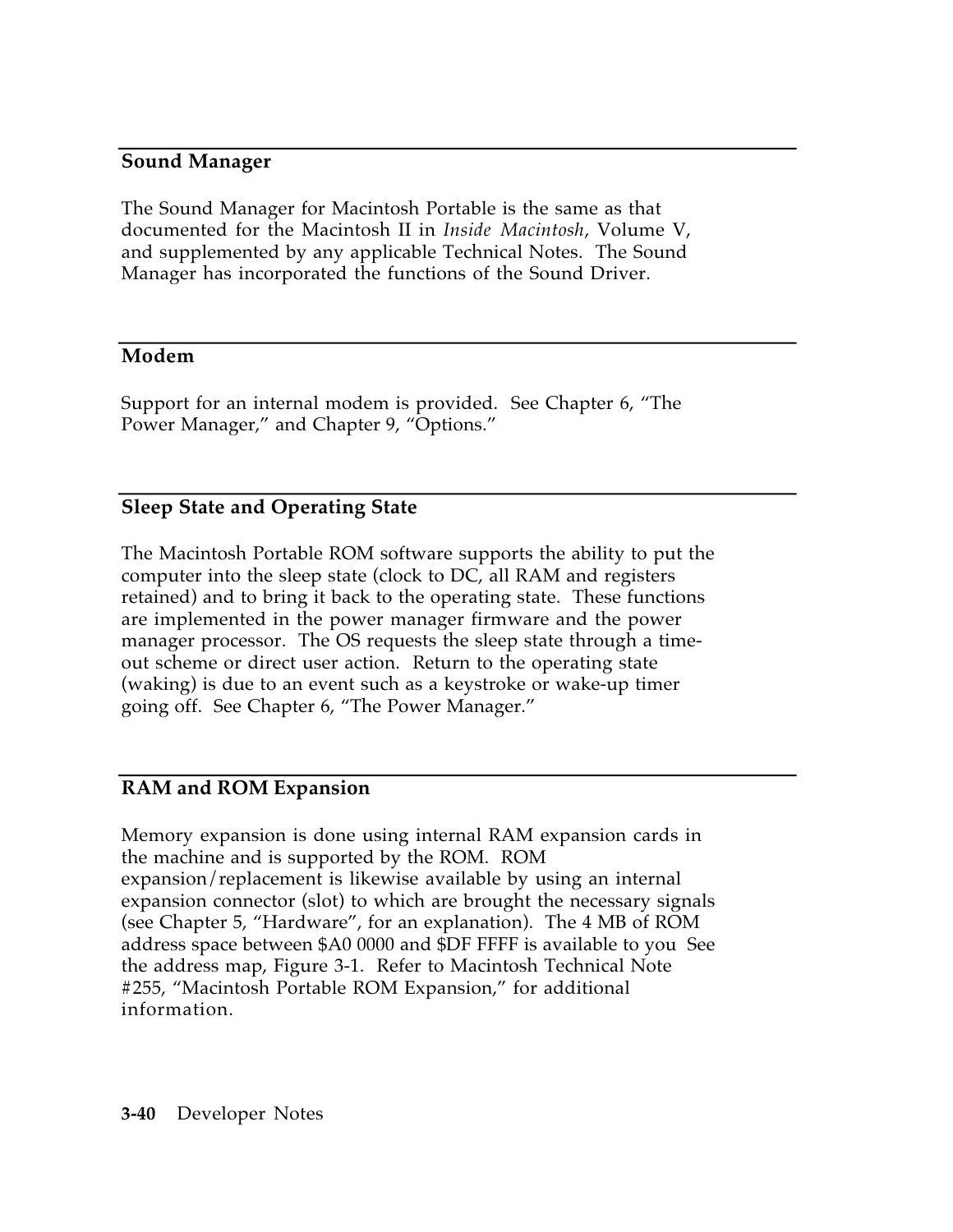## **Diagnostics—The "sad Macintosh" icon**

The bootup code in the Macintosh contains a series of startup tests that are run to insure that the fundamental operations of the machine are working properly. If any of those tests fail, a "sad Macintosh" icon appears on the screen with a code below that describes what failure occurred. Here is a typical example of a "sad Macintosh" display with an error code below it:



The two codes are actually the contents of the two CPU data registers D6 and D7. The upper word (upper 4 hex digits, in this case 0546) of D7 contains miscellaneous flags that are used by the start-up test routines and are unimportant to just about everybody except a few test engineers within Apple. The lower word of D7 is the major error code. The major error code identifies the general area the test routines were in when a failure occurred. D6 is the minor error and usually contains additional information about the failure, something like a failed bit mask.

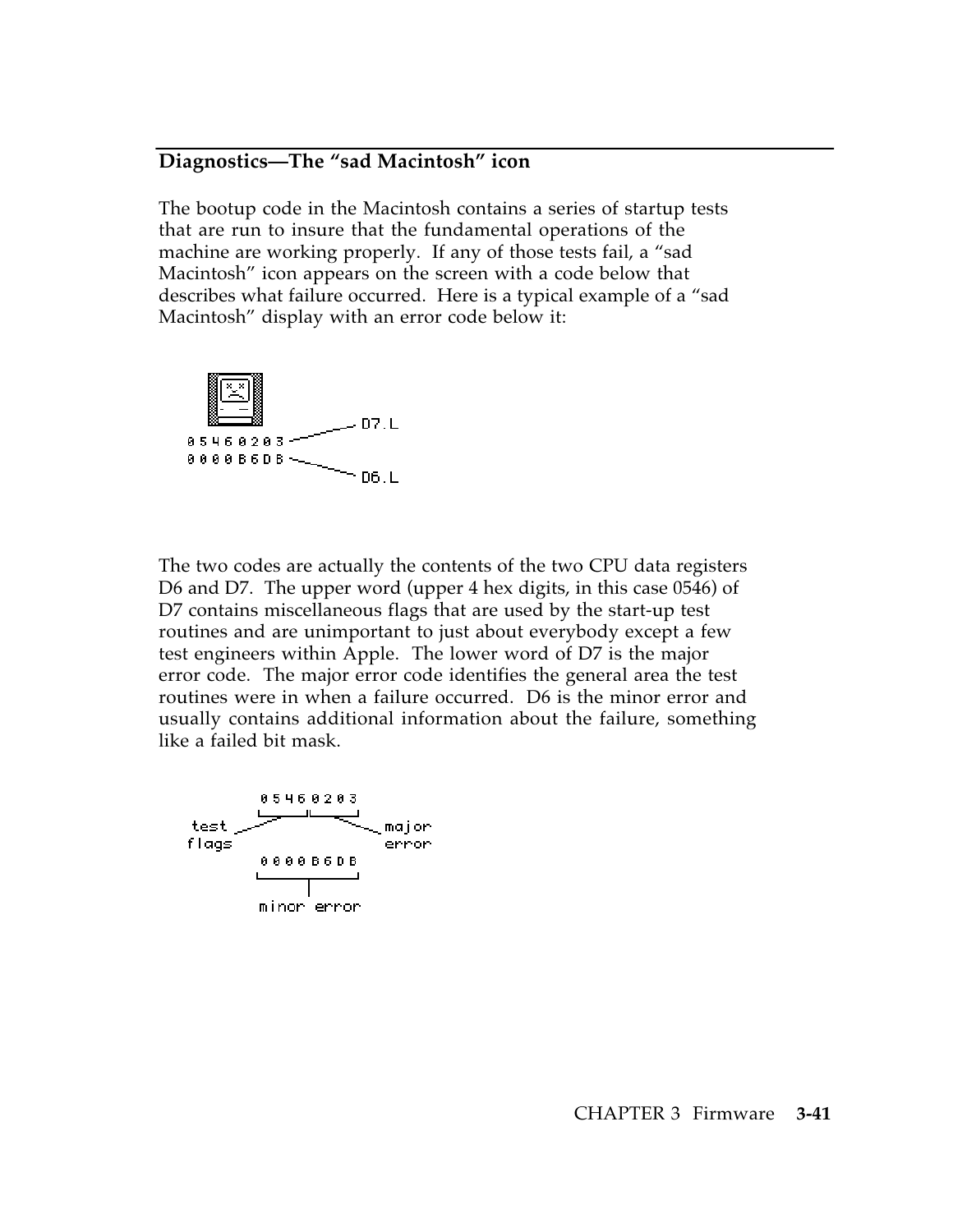The major error is further broken into the upper byte that contains the number of any 68000 exception that occurred (\$00 meaning that no exception occurred), and the lower byte that usually contains the test that was being run at the time of failure. If an unexpected exception occurred during a particular test, then the exception number is logically ORed into the major error code. This way both the exception that occurred as well as the test that was running can be decoded from the major error code:



In this example, the code says that an address error exception (\$0200) occurred during the RAM test for Bank A (\$03); \$0200 ORed with \$03  $= $0203.$ 

### **Major error codes**

Below is a brief description of the various test codes that might appear in the major error code:

♦ **Warning** Some of these codes may mean slightly different things in Macintosh models other than the Macintosh Portable. These descriptions describe specifically how they are used in the Macintosh Portable. ♦

\$01 - ROM test failed. Minor error code is \$FFFF, means nothing.

\$02 - RAM test failed. Minor error code indicates which RAM bits failed.

\$05 - RAM external addressing test failed. Minor error code indicates a failed address line.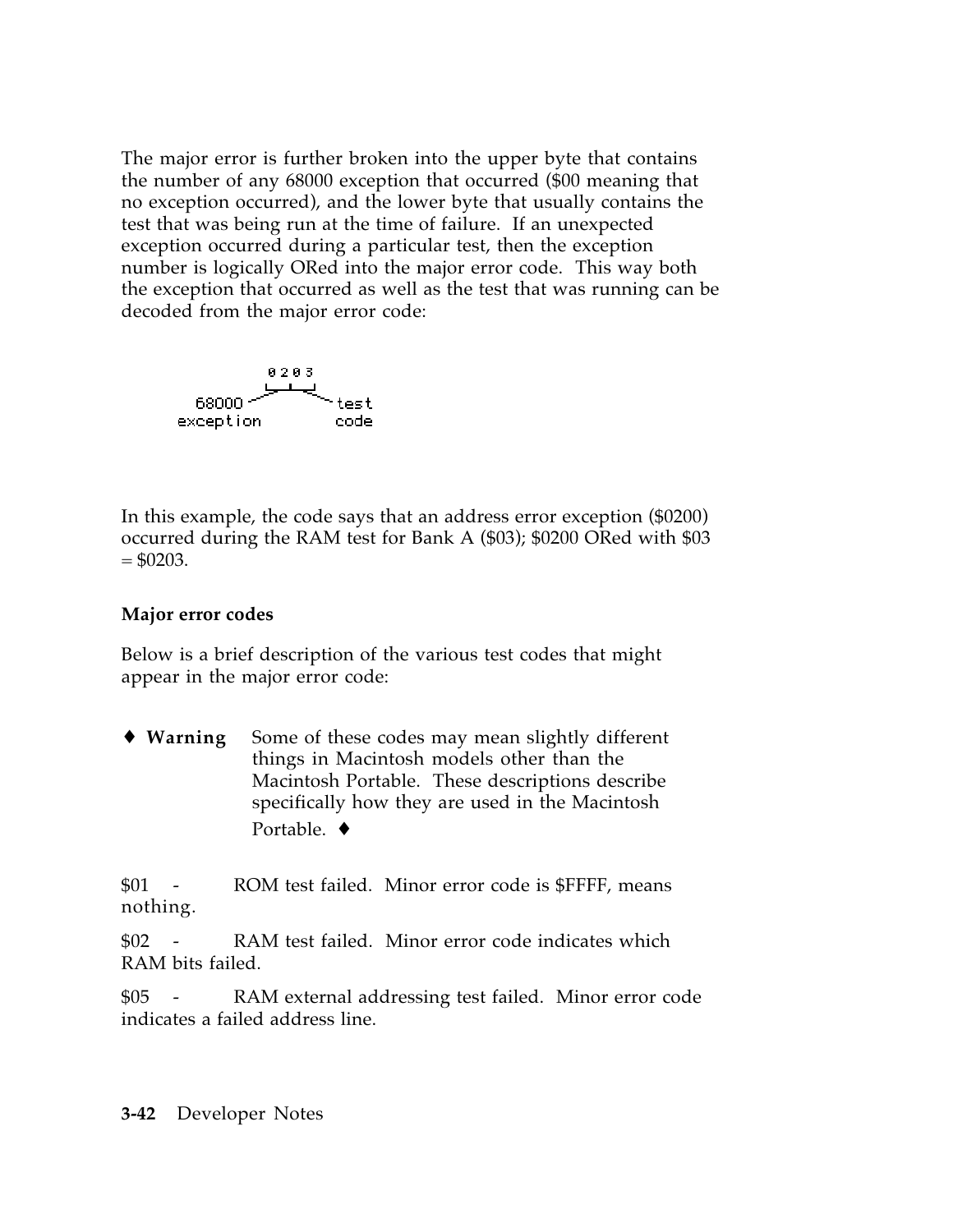\$06 - Unable to properly access the VIA 1 chip during VIA initialization. Minor error code not applicable.

\$08 - Data bus test at location 8 bytes off of top of memory failed. Minor error code indicates the bad bits as a 16–bit mask for bits 15–00. This may indicate either a bad RAM chip or data bus failure.

\$0B - Unable to properly access the SCSI chip. Minor error code not applicable.

\$0C - Unable to properly access the IWM (or SWIM) chip. Minor error code not applicable.

\$0D - Not applicable to Macintosh Portable. Unable to properly access the SCC chip. Minor error code not applicable.

\$0E - Data bus test at location \$0 failed. Minor error code indicates the bad bits as a 16–bit mask for bits 15–00. This may indicate either a bad RAM chip or data bus failure.

\$10 - *Macintosh Portable only.* Video RAM test failed. Minor error code indicates which RAM bits failed.

\$11 - *Macintosh Portable only.* Video RAM addressing test failed. Minor error code contains the following:

| upper word<br>$=$                          |           | failed address (16-bit) |
|--------------------------------------------|-----------|-------------------------|
| msb of lower word                          | $=$ $-$   | data written            |
| $\mathsf{lsb}\$ of lower word $\mathsf{=}$ | data read |                         |

Data value written also indicates which address line is being actively tested.

\$12 - *Macintosh Portable only.* Deleted

\$13 - *Macintosh Portable only.* Deleted

\$14 - *Macintosh Portable only.* Power manager processor was unable to turn on all the power to the board. This may have been due to a communication problem with the power manager. If so, the minor error code will contain a power manager error code, explained in the next section.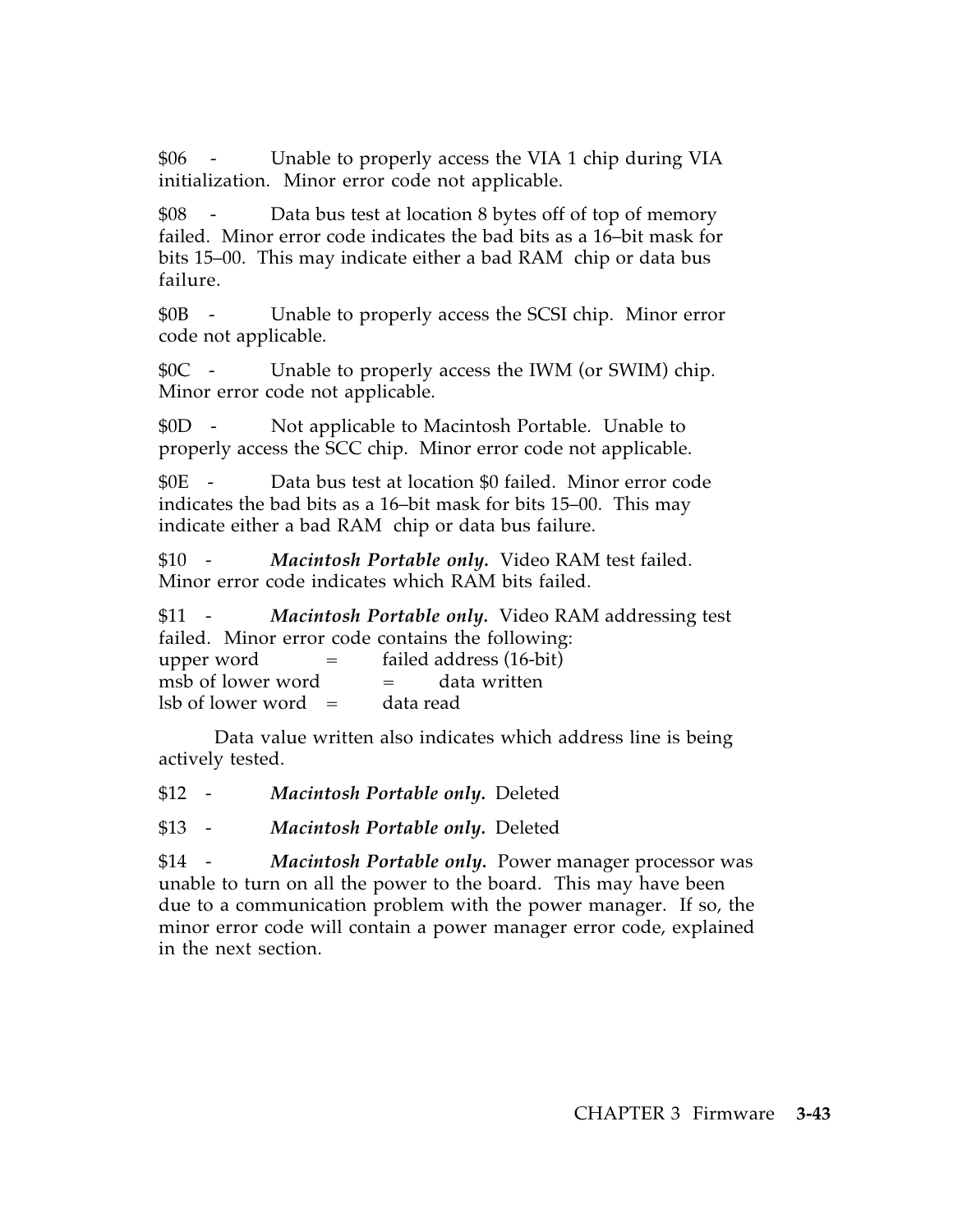\$15 - *Macintosh Portable only.* Power manager failed its selftest. Minor error code contains the following: msw = error status of transmission to power manager (see "Power manager processor failures (Macintosh Portable only)".

lsw = power manager self-test results (0 means it passed, nonzero means it failed)

\$16 - *Macintosh Portable only.* A failure occurred while trying to size and configure the RAM. Minor error code not applicable.

*Minor error codes—Power manager processor failures (Macintosh Portable only)*

If a communication problem occurs during communication with the power manager, the following error codes will appear somewhere in the minor error code (usually in the lower half of the code, but not always):

| <b>\$CD38</b> | Power manager was never ready to start handshake. |
|---------------|---------------------------------------------------|
| \$CD37        | Timed out waiting for reply to initial handshake. |
| \$CD36        | During a send, power manager did not start a      |
| handshake.    |                                                   |
| \$CD35        | During a send, power manager did not finish a     |
| handshake.    |                                                   |
| \$CD34        | During a receive, power manager did not start a   |
| handshake.    |                                                   |
| \$CD33        | During a receive, power manager did not finish a  |
| handshake.    |                                                   |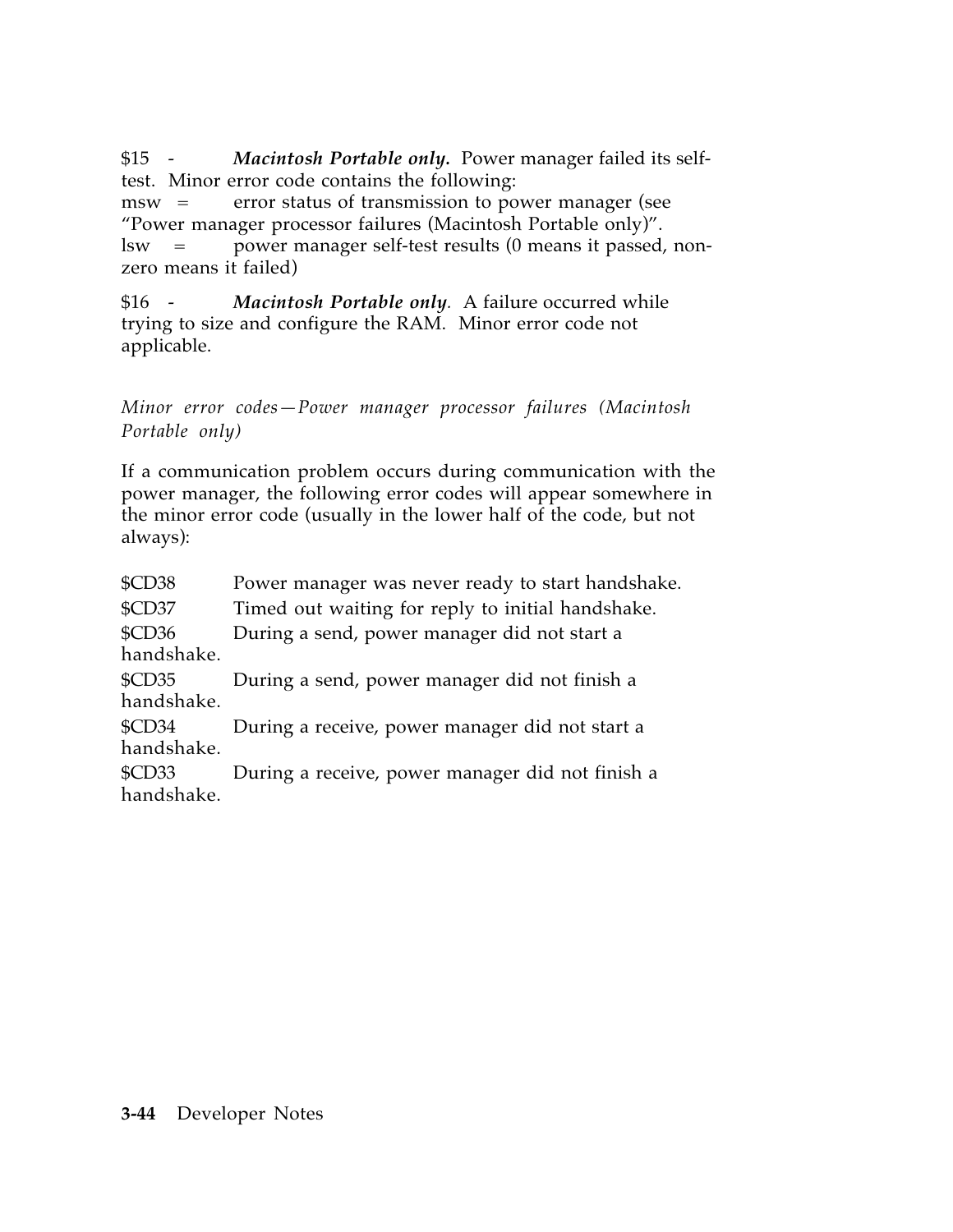# **Diagnostic Code Summary**

Below is a summarized version of the sad Macintosh error codes:

Test Codes

| \$01 | ROM checksum test.                                     |
|------|--------------------------------------------------------|
| \$02 | RAM test.                                              |
| \$05 | RAM addressing test.                                   |
| \$06 | VIA 1 chip access.                                     |
| \$08 | Data bus test at top of memory.                        |
| \$0B | SCSI chip access.                                      |
| \$0C | IWM (or SWIM) chip access.                             |
| \$0D | Not applicable to Macintosh Portable. SCC chip access. |
| \$0E | Data bus test at location \$0.                         |
| \$10 | Macintosh Portable only. Video RAM test.               |
| \$11 | Macintosh Portable only. Video RAM addressing test.    |
| \$14 | Macintosh Portable only. Power manager board power     |
| on.  |                                                        |
| \$15 | Macintosh Portable only. Power manager self-test.      |
| \$16 | Macintosh Portable only. RAM sizing.                   |

Power manager communication error codes

| \$CD38        | Initial handshake.                          |
|---------------|---------------------------------------------|
| <b>\$CD37</b> | No reply to initial handshake.              |
| \$CD36        | During send, no start of a handshake.       |
| \$CD35        | During a send, no finish of a handshake.    |
| <b>\$CD34</b> | During a receive, no start of a handshake.  |
| <b>\$CD33</b> | During a receive, no finish of a handshake. |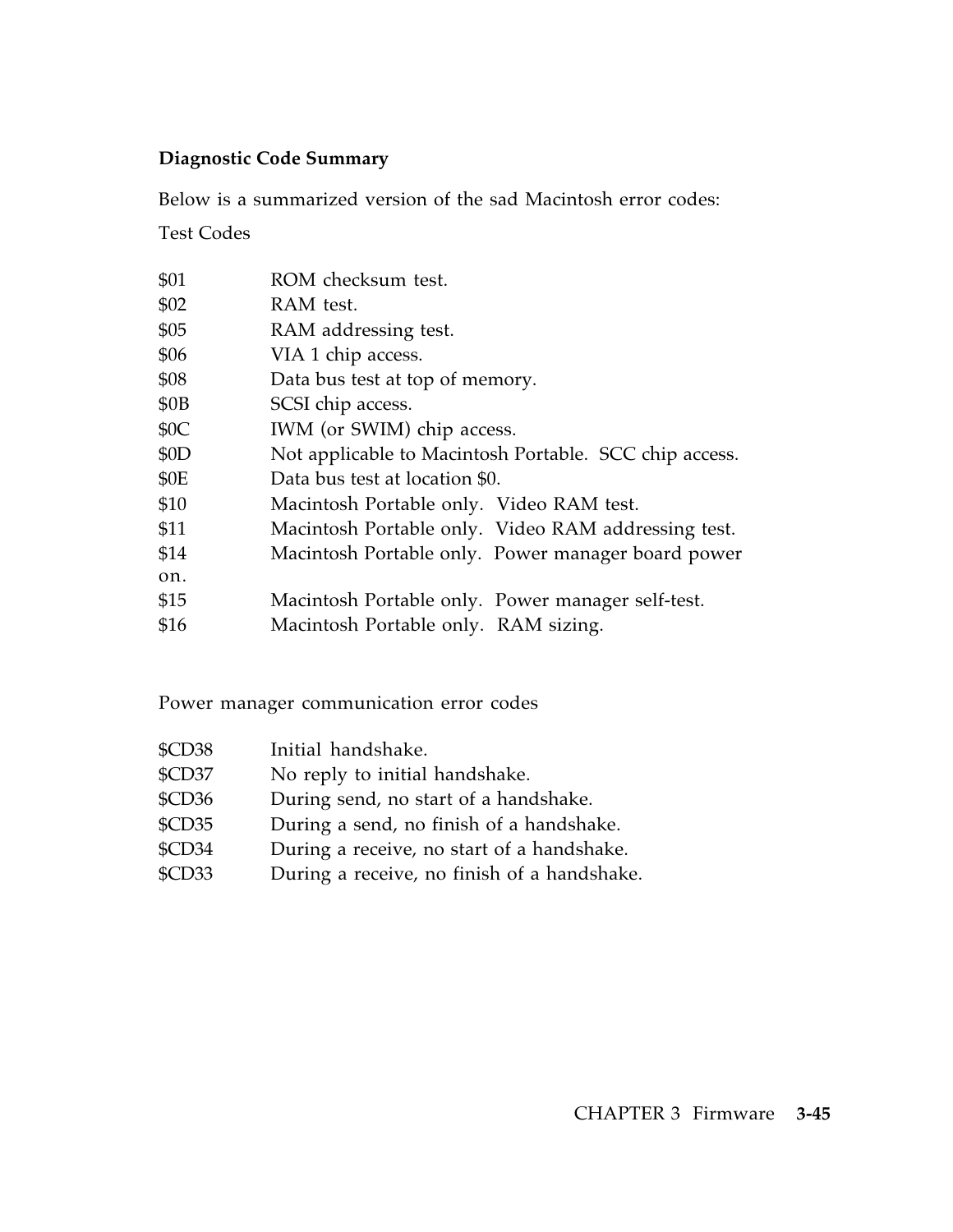CPU exception codes (as used by the startup tests)

| \$0100 | Bus error exception code             |
|--------|--------------------------------------|
| \$0200 | Address error exception code         |
| \$0300 | Illegal error exception code         |
| \$0400 | Zero divide error exception code     |
| \$0500 | Check inst error exception code      |
| \$0600 | cpTrapcc,Trapcc,TrapV exception code |
| \$0700 | Privilege violation exception code   |
| \$0800 | Trace exception code                 |
| \$0900 | Line A exception code                |
| \$0A00 | Line F exception code                |
| \$0B00 | Unassigned exception code            |
| \$0C00 | CP protocol violation                |
| \$0D00 | Format exception                     |
| \$0E00 | Spurious interrrupt exception code   |
| \$0F00 | Trap inst exception code             |
| \$1000 | Interrupt level 1                    |
| \$1100 | Interrupt level 2                    |
| \$1200 | Interrupt level 3                    |
| \$1300 | Interrupt level 4                    |
| \$1400 | Interrupt level 5                    |
| \$1500 | Interrupt level 6                    |
| \$1600 | Interrupt level 7                    |

# **Script Manager**

The Script Manager is part of the ROM image.

# **Notification Manager**

The Notification Manager is part of the ROM image. See Macintosh Technical Note #184, April 2, 1988.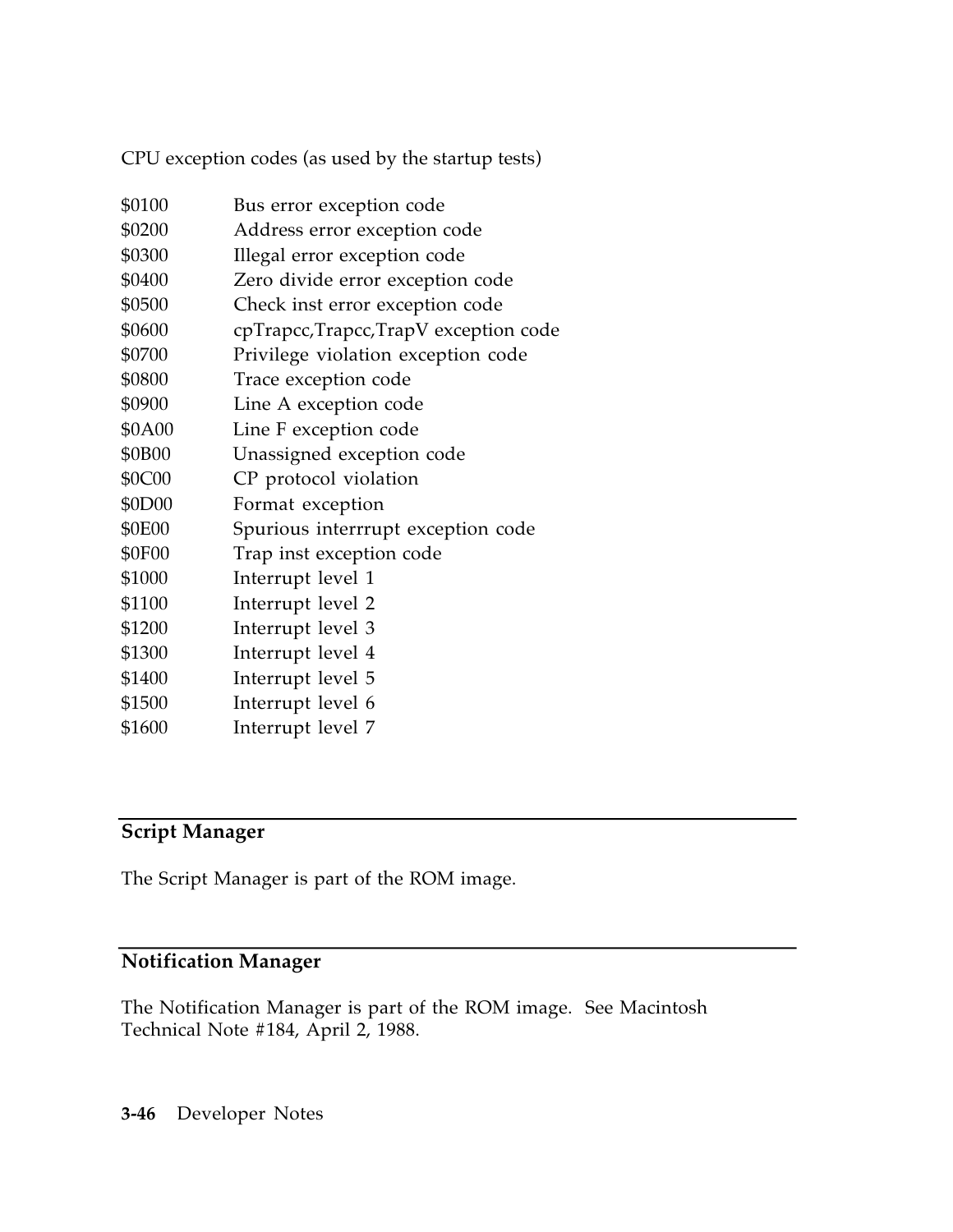# Chapter 4 **System Software**

This chapter describes the system software portion of the total software environment for the Macintosh Portable computer. The total software environment includes both ROM-stored code (firmware) and diskstored code (system software). This chapter describes the contents of the system tools disk. See also Chapter 2, "Software Developer

Guidelines." •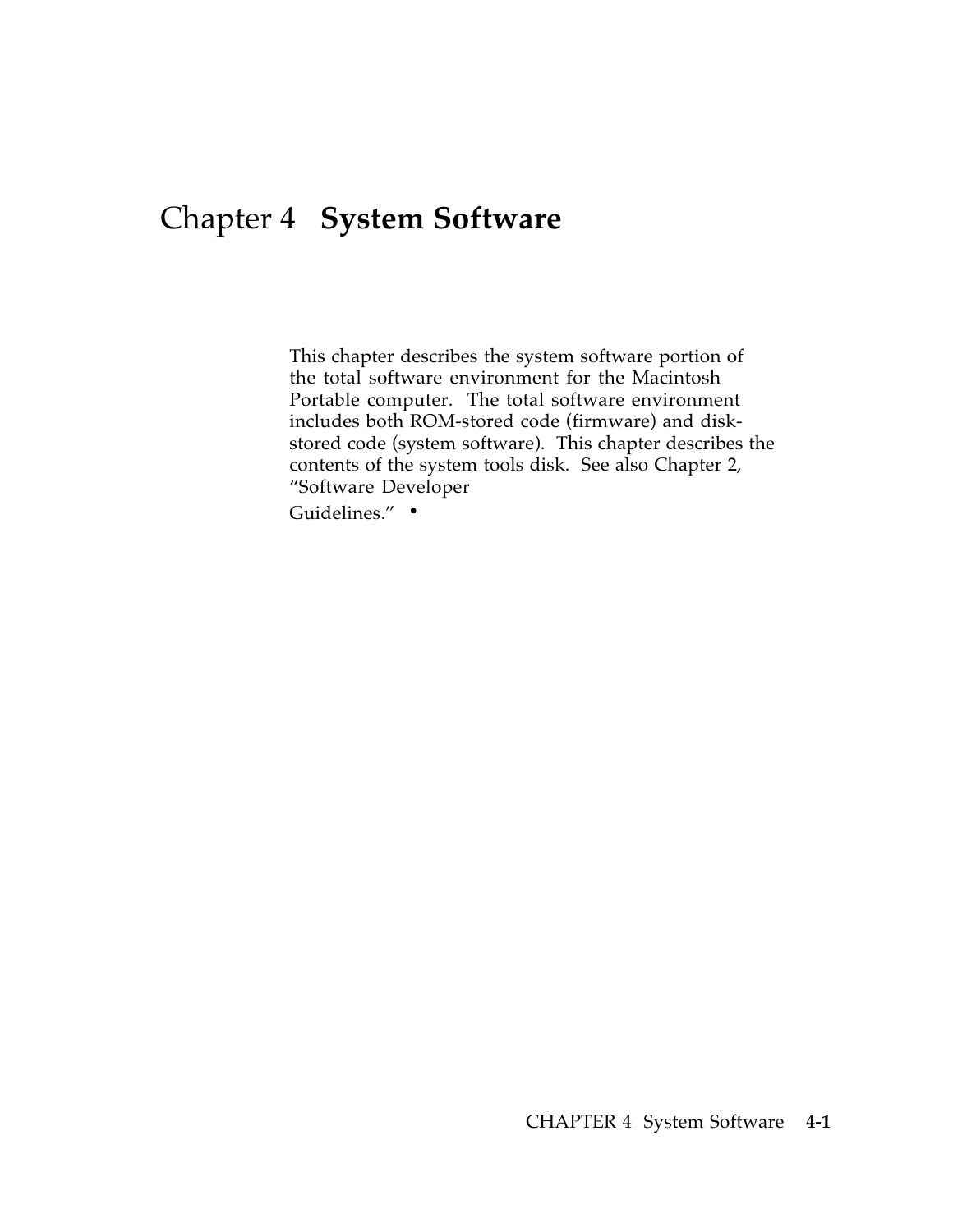# **4.1 Overview**

These notes primarily describe the *changes* from the previous version of the system tools disk.

The Macintosh SE software is extensively documented in *Inside Macintosh,* Volume V and the *Macintosh Technical Notes*. The contents of Volume V that apply to the Macintosh SE describe its software in terms of changes from the Macintosh Plus, documented in *Inside Macintosh*, Volume IV. Volume IV, in turn, describes changes from the classic Macintosh as documented in *Inside Macintosh*, Volumes I, II, and III.

# **Terminology**

The Macintosh Portable software comes in two components:

- Firmware—contents of the three ROMs, one for each of the three processors (68000 CPU, power manager processor, and the keyboard processor). See Chapter 3, "Firmware".
- System software—contents of an 800 KB, 3.5" disk, Version 6.0.3, plus the Macintosh Portable-specific extensions. The disk containing the system software is called the *system tools disk* (also commonly referred to as the *system disk*).

### **System tools software conversion**

The Macintosh system software first seeded will be Version 6.0.3 plus Macintosh Portable-specific extensions, all contained on one system tools disk. This chapter describes the Macintosh Portable-specific elements. The description of Version 6.0 and the change history to Version 6.0.3 are provided in other documents that are a part of this seeding package.

The system tools disk to be provided with customer shipments will be part of the standard Macintosh system software kit applicable to all members of the Macintosh family of computers. The Macintosh Portable installation script included will allow installation of the appropriate software onto the users' floppy or hard disk.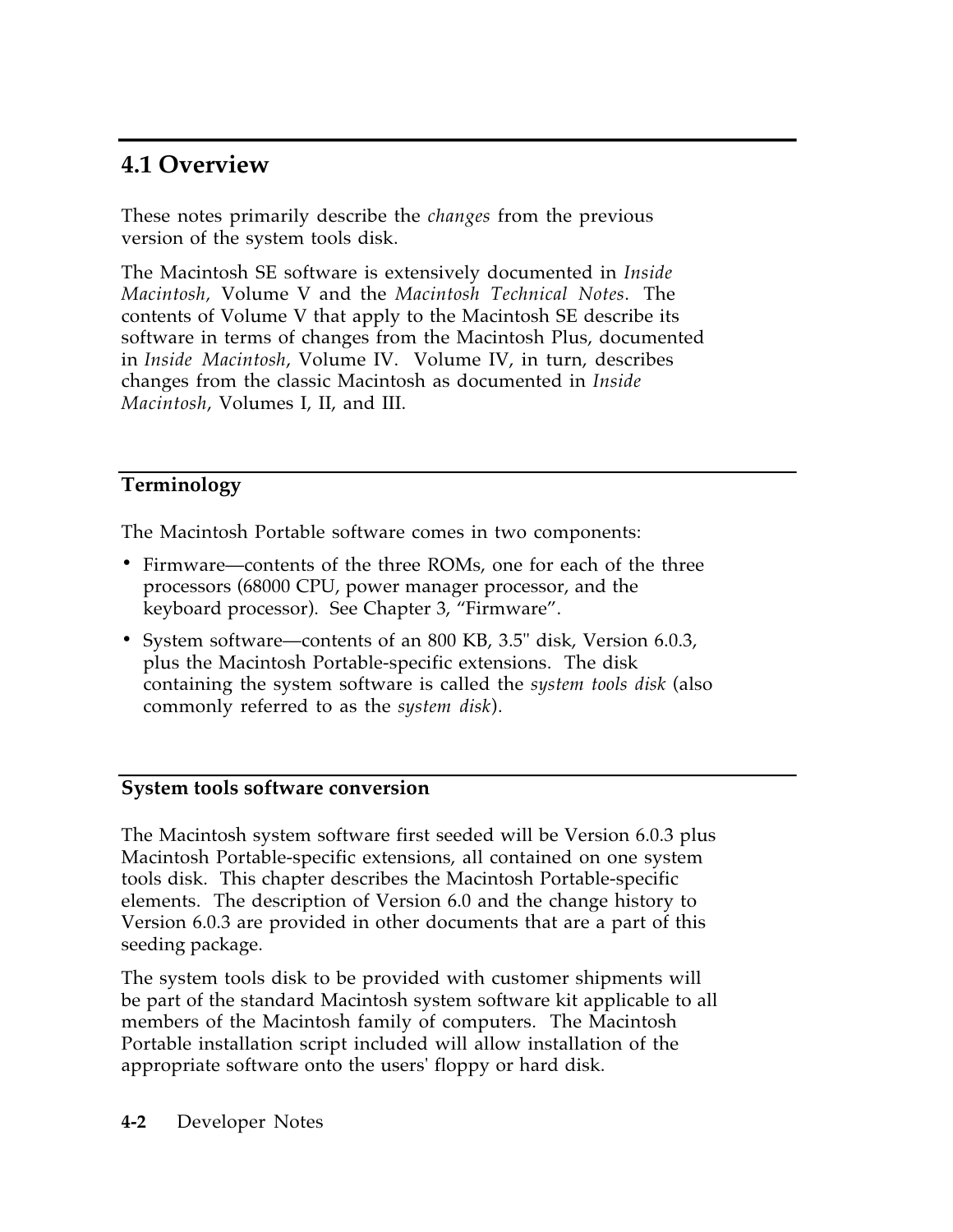# **4.2 The Macintosh Portable control panel cdev resource**

This cdev will generate the screen display elements shown in Figure 4-1. The display elements are

- a Macintosh Portable icon, the opening of which produces the window shown
- a screen contrast control slide
- a pair of sliding controls for adjusting the time to automatic sleep (one for the hard disk and the other for the remaining power manager controlled subsystems)
- a checkbox for disabling the automatic sleep functions while the battery recharger is connected
- a control to select RAM disk size
- a means of setting the time for automatic wakeup from the sleep state
- a set of two buttons to control modem operation if a modem card is present in the machine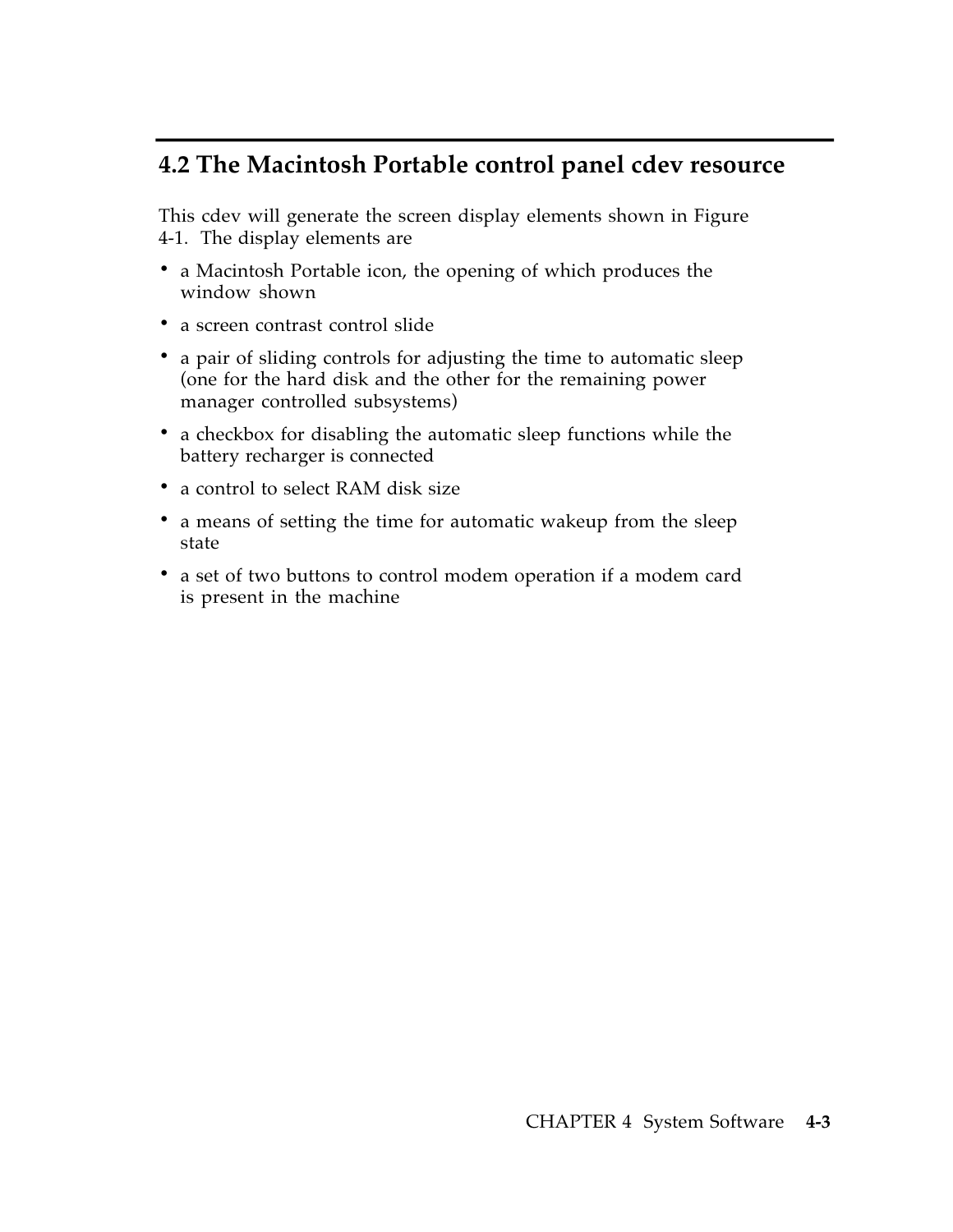### • **Figure 4-1** Control Panel

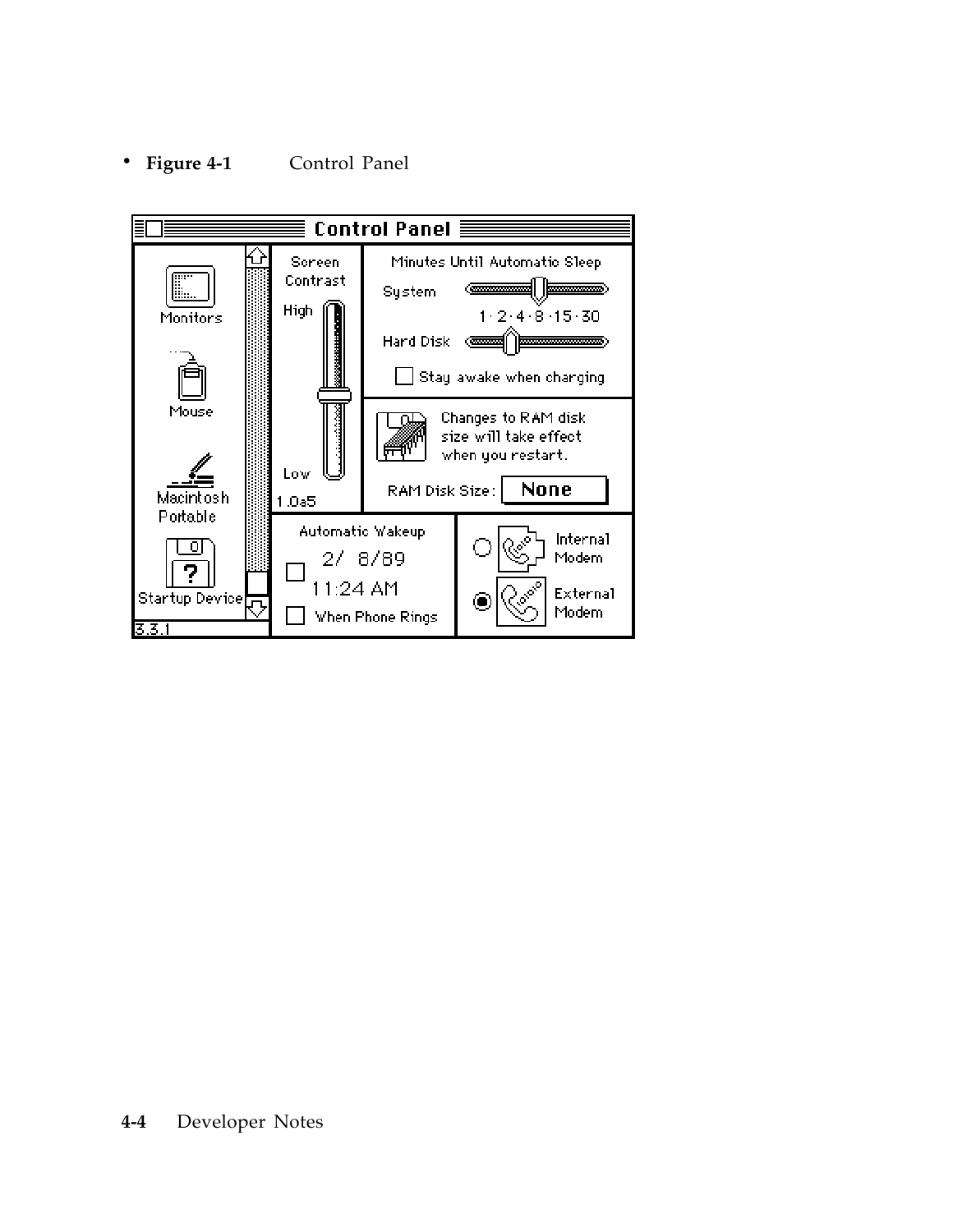# **4.3 The Macintosh Portable battery desk accessory**

This desk accessory will generate the screen display elements shown in Figure 4-2. The display elements (accessible from the Apple menu) are

- an indicator to show the battery charge level
- an icon to indicate whether battery recharging is in progress
- a button to toggle the sleep state on and off
- **Figure 4-2** Battery desk accessory

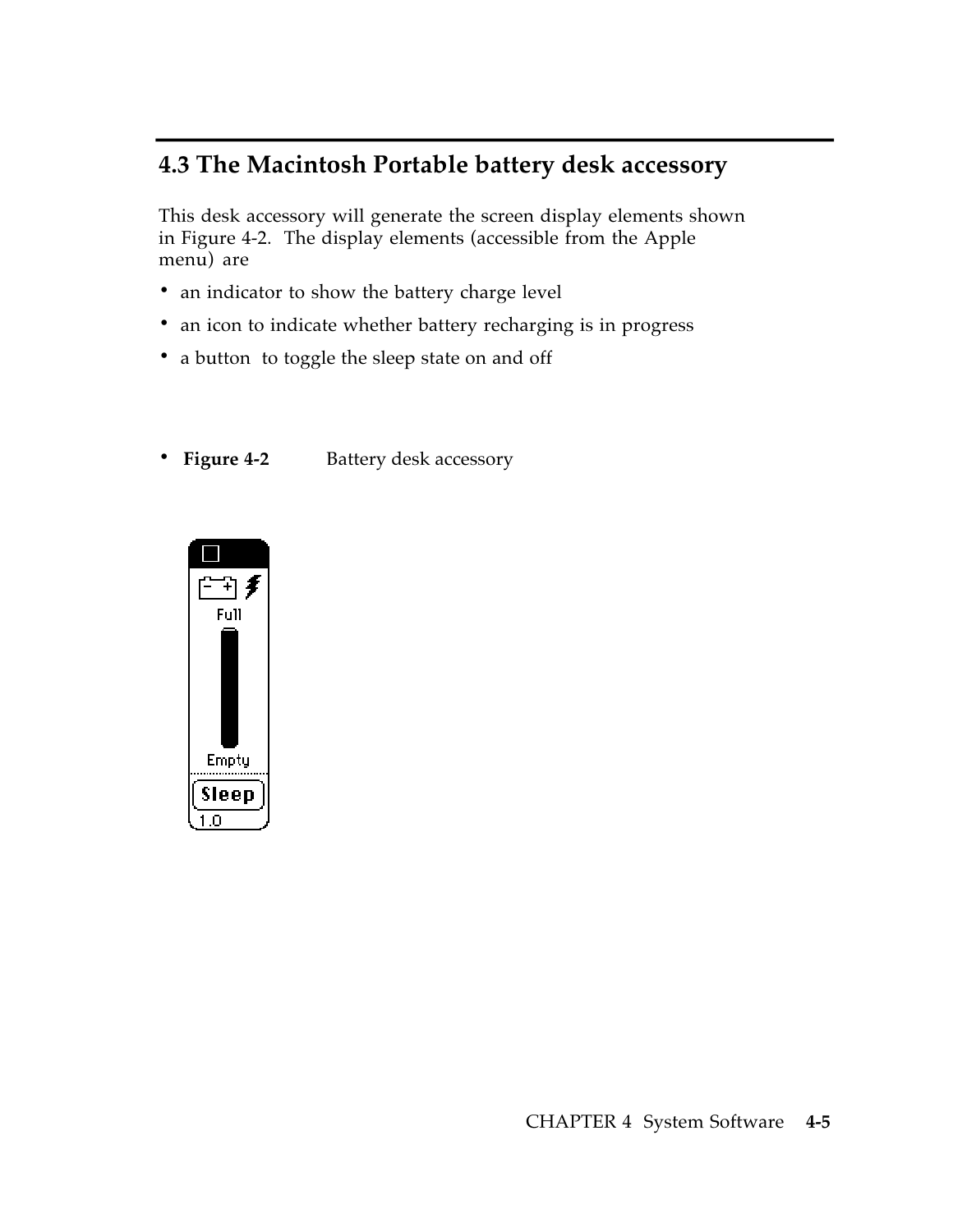# **4.4 Macintosh Portable battery monitor**

This resource is called by the one-second interrupt and has the following functions:

- Monitors the state of battery charge and applies the criterion for system shutdown to avoid battery damage.
- Defines and applies the criteria of inactivity to cause the CPU to instruct the power manager to put the computer in the idle or sleep states.
- Monitors the sound chip usage, looking for opportunities to turn off the sound circuit. Any use of the ASC automatically enables all the sound circuitry with its heavy current load. The monitoring code looks for 10 seconds without any ASC accesses; when such an interval is found the sound circuit is turned off.

Activities that prevent sleep (and also idle) are

- Any operating system Read or Write call
- A call to a post event trap
- A call to set a cursor trap that changes the cursor
- Executing an ADB completion routine
- Having a trackball or mouse button down (pressed)
- See Chapter 6, "*The Power Manager*," for a more detailed description of the functions of the battery monitor resource.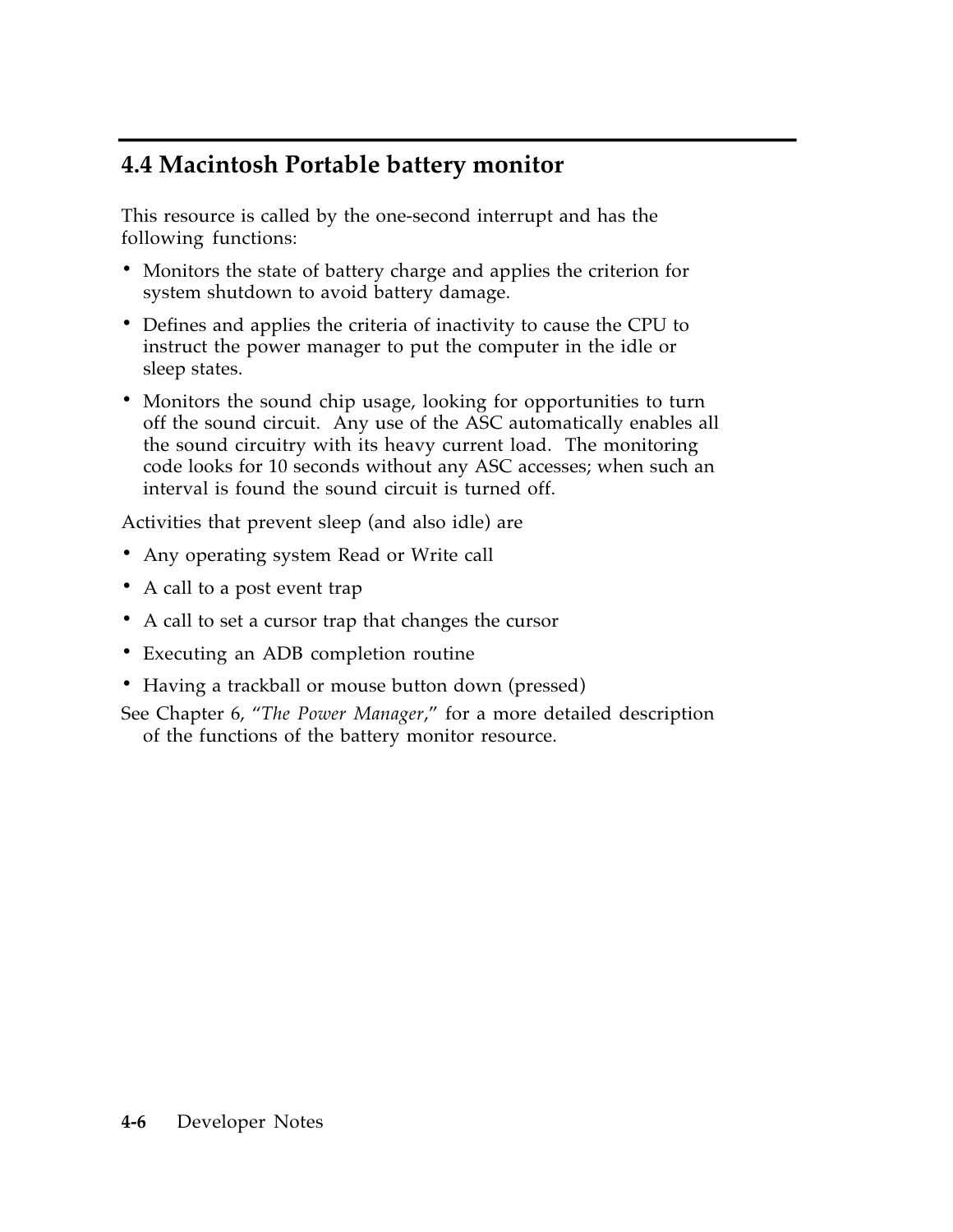CHAPTER 4 System Software **4-7**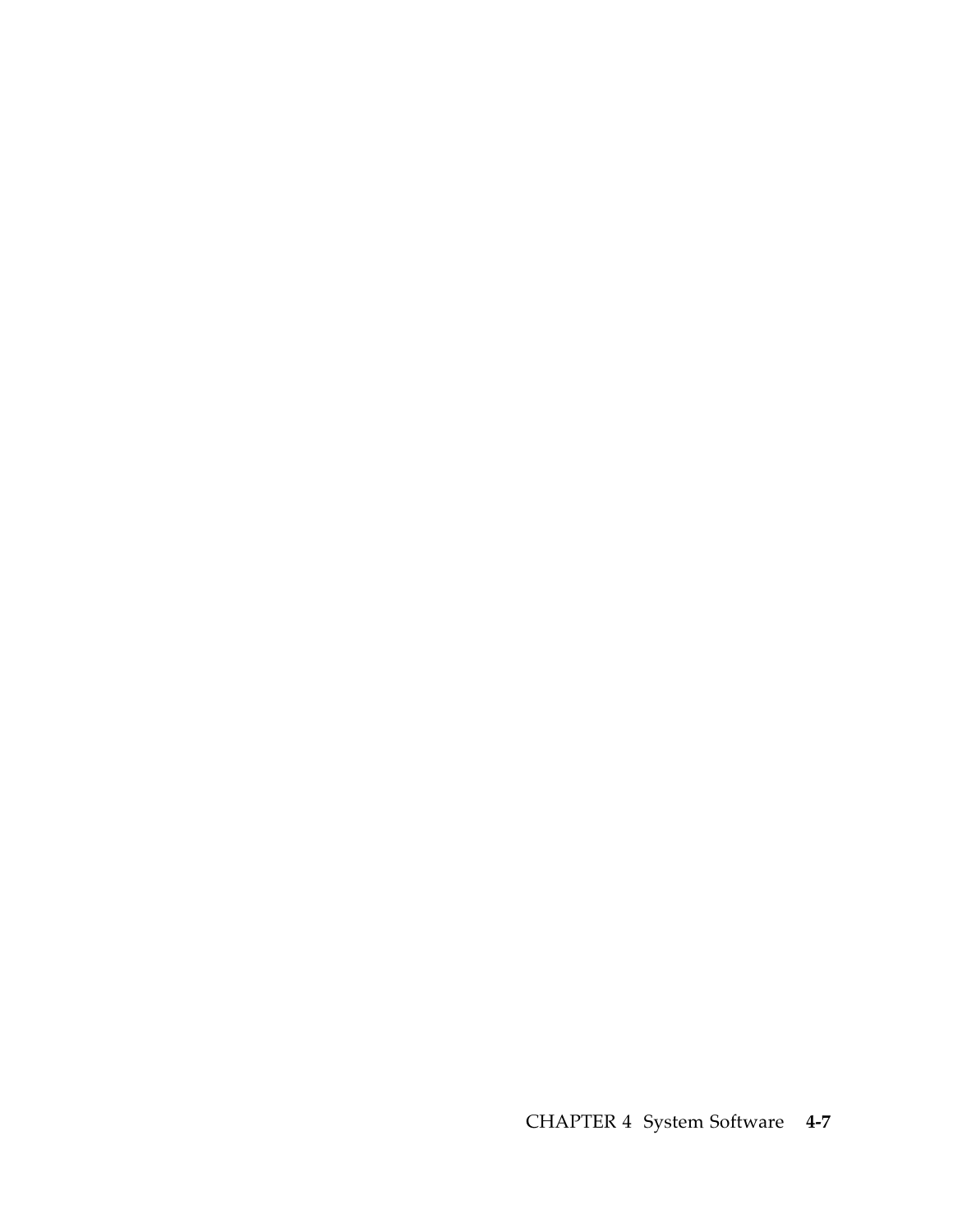# Chapter 5 **Hardware**

This chapter describes the architecture and functional elements of the Macintosh Portable portable computer. From the user's point of view the Macintosh Portable operates much like a Macintosh SE. However, the Macintosh Portable hardware is different in significant ways from that of the Macintosh SE, reflecting the differences in operating and transportation environments and the power source.

These notes primarily describe the changes from the Macintosh SE hardware. The Macintosh SE hardware is extensively documented in the *Guide to Macintosh Family Hardware, Second Edition* manual. •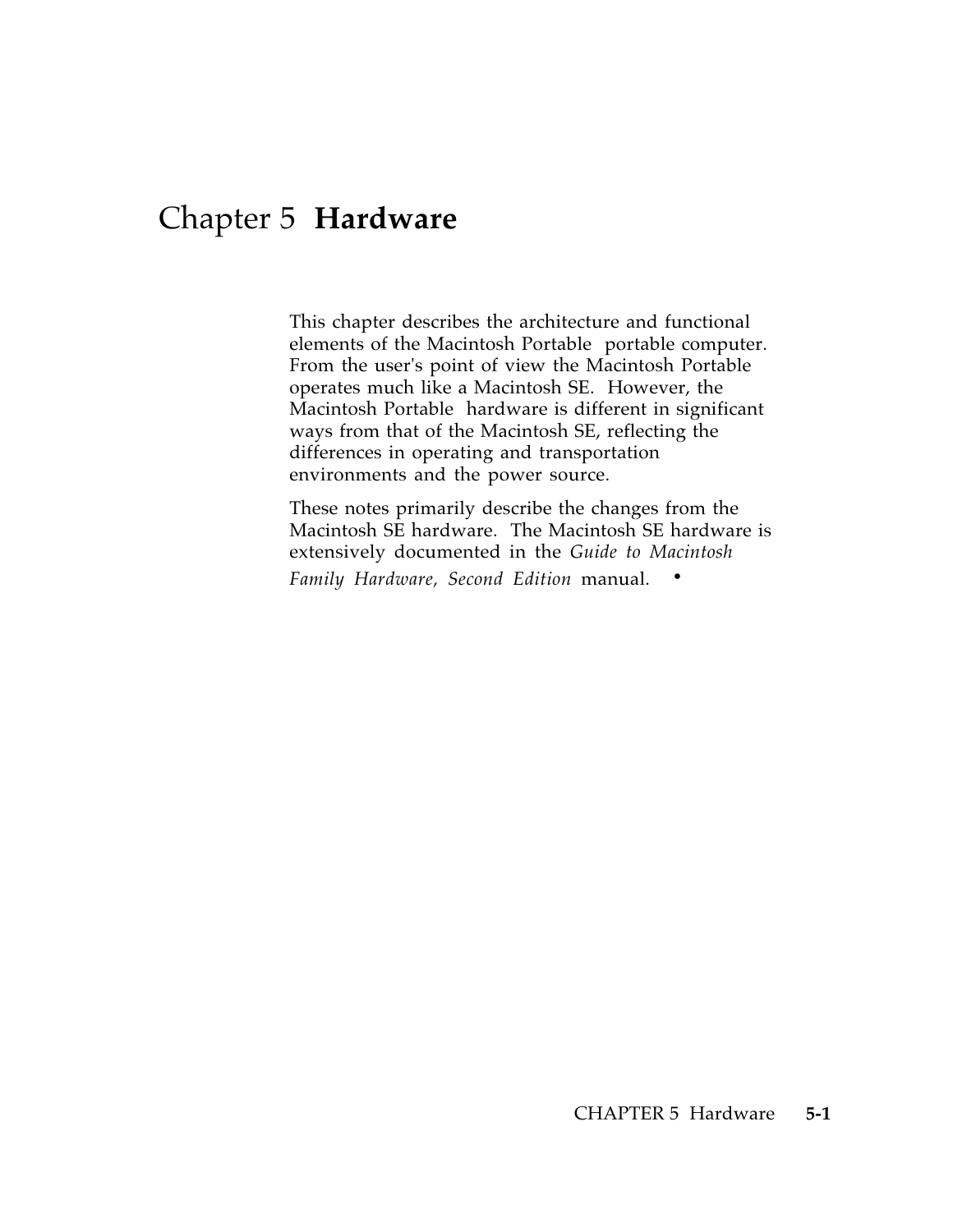This page is a blank

# **5-2** Developer Notes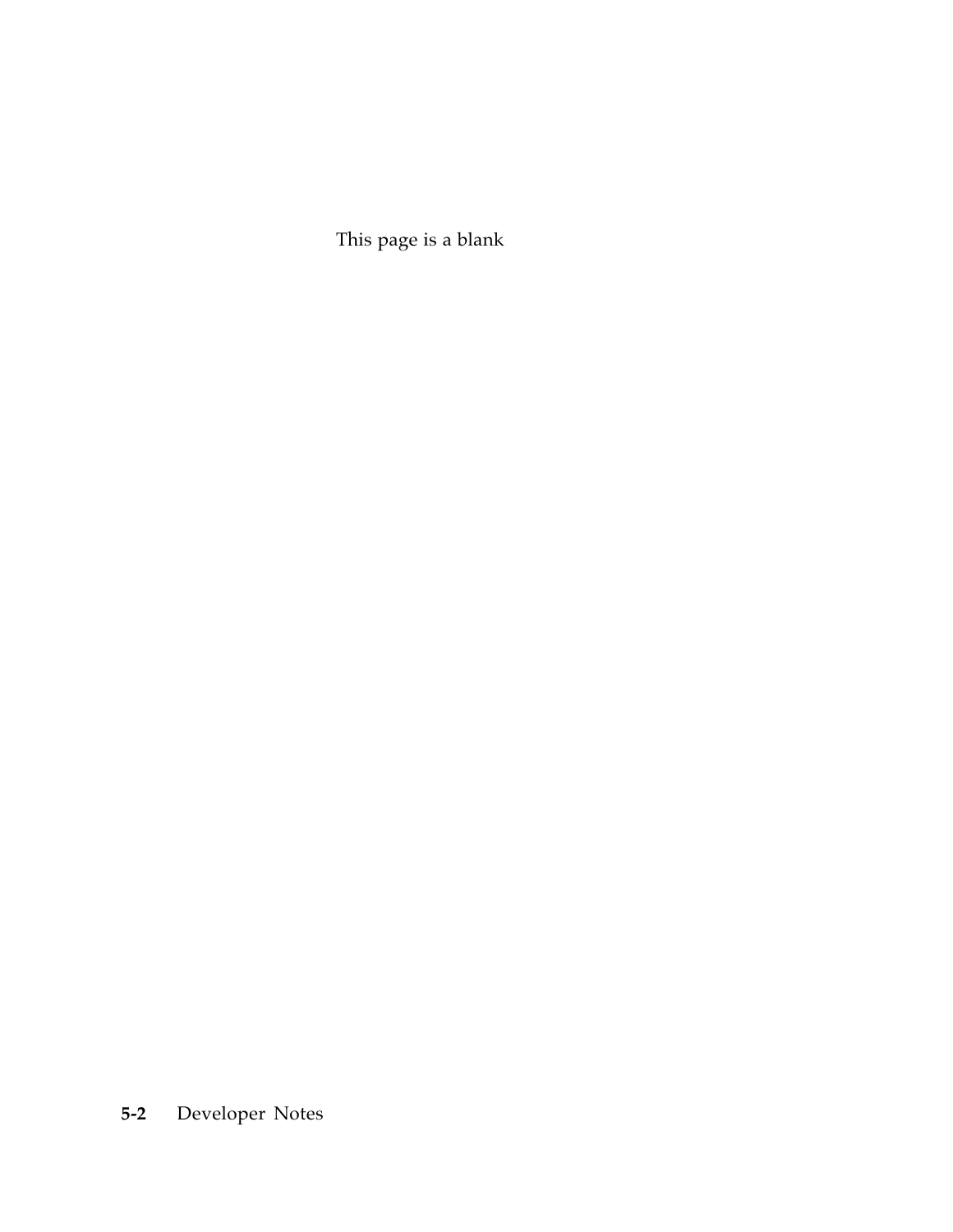# **5.1 The Macintosh Portable Specifications**

The Macintosh Portable contains the Motorola MC68HC000 microprocessor (CPU) operating at nearly 16 megahertz in a multiprocessing environment with two other processors:

- 1) a keyboard scanning and decoding microprocessor
- 2) a power management microprocessor

The Macintosh Portable is equipped with all the standard Macintosh SE architectural features, namely the VIA, SCC, SWIM, and SCSI chips. Sound is generated by the same sound circuitry as in the Macintosh II (Apple Sound Chip and dual Sony Sound Chips). Video is generated by a separate circuit and memory that drives the input to a flat-panel display.

The Macintosh Portable is also a loosely coupled multiprocessor. The power manager is implemented with an 8-bit CMOS microprocessor that not only handles power management duties, but is also responsible for the interface between the built-in trackball, a low-power mouse or other input device, and the Apple Desktop Bus. The interface between the power manager and the 68HC000 is implemented using one of the 8-bit bi-directional ports of the VIA and two asynchronous handshake lines.

Table 5-1 repeats the Macintosh Portable specifications given in Chapter 1. Table 5-2, in the next section, compares the hardware features of the Macintosh Portable with the Macintosh SE.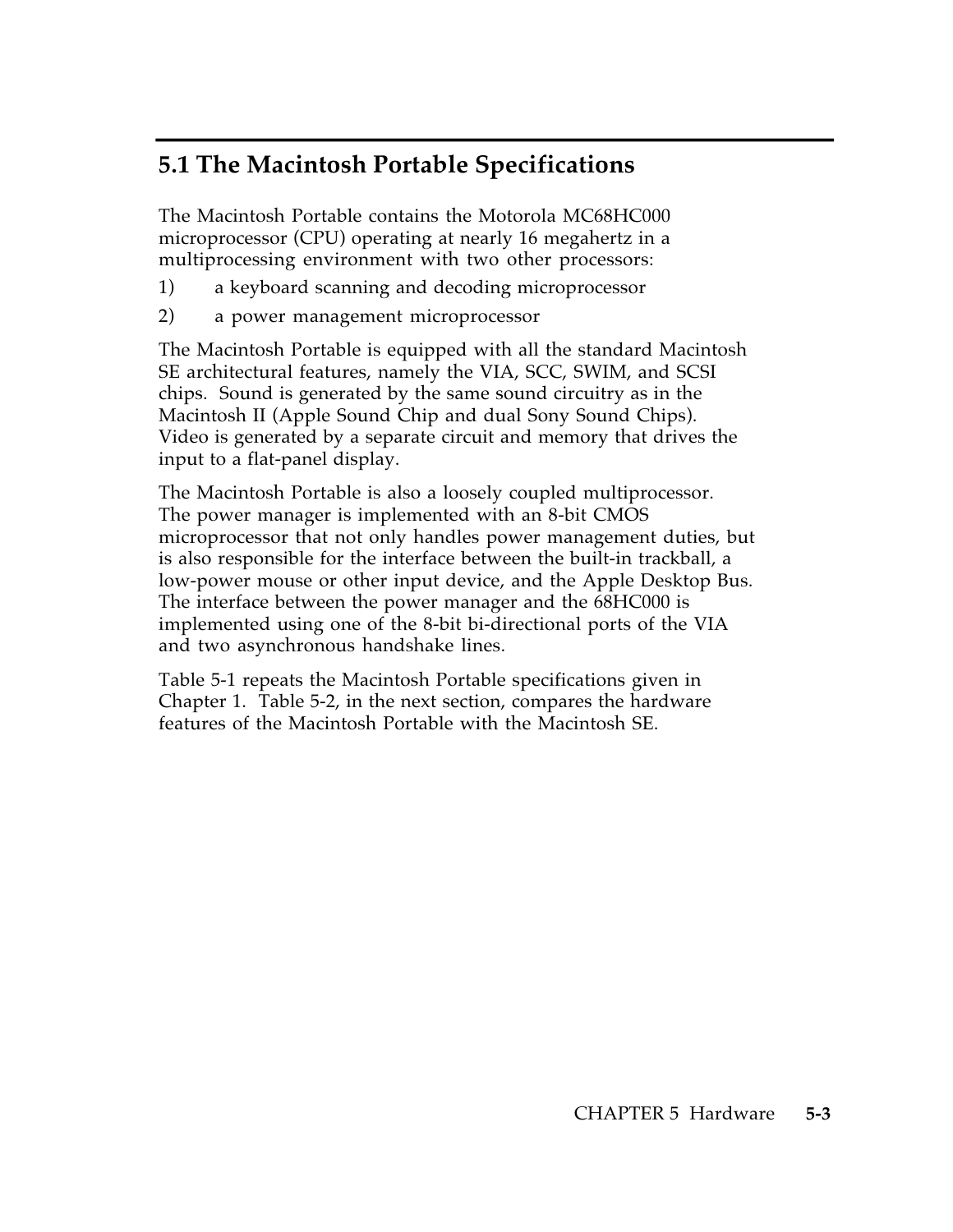• **Table 5-1** The Macintosh Portable Specifications

**Characteristic Specification**

#### **CENTRAL PROCESSING UNIT (CPU):**

16-bit, CMOS 68HC000, 16 MHz (twice SE speed and without video contention), 1 wait state

#### **OPERATING SYSTEM (OS):**

Enhanced Macintosh SE ROM

### **STANDARD MAIN MEMORY:**

1MB RAM, 256 KB ROM

#### **MEMORY EXPANSION:**

Main memory (RAM) is expandable to 2 or 5 MB by using internal expansion cards (1 or 4 MB). ROM expansion space for Apple use in ROM revision and for international character sets is 1 MB, and for developer use is 4 MB (see Chapter 3, Figure 3-1.)

#### **MASS STORAGE:**

Built-in 1.4 MB floppy disk drive

External floppy disk drive port

Removable/optional second internal 1.4 MB floppy disk drive

Optional internal low power SCSI hard disk, also external SCSI port

#### **RAM DISK:**

Ability to install system and application software in batterybacked-up RAM so that the machine is capable of functioning without resorting to the optional disk drive. This feature will provide a more rugged, lighter weight solution to portable applications, with longer battery operation and much faster access.

#### **DISPLAY:**

Flat-panel, 9.8" diagonal, active matrix reflective LCD, 640 x 400 pixels,

0.33 mm dot pitch, variable tilt

#### **SOUND:**

Apple stereo sound chip (same as Macintosh II)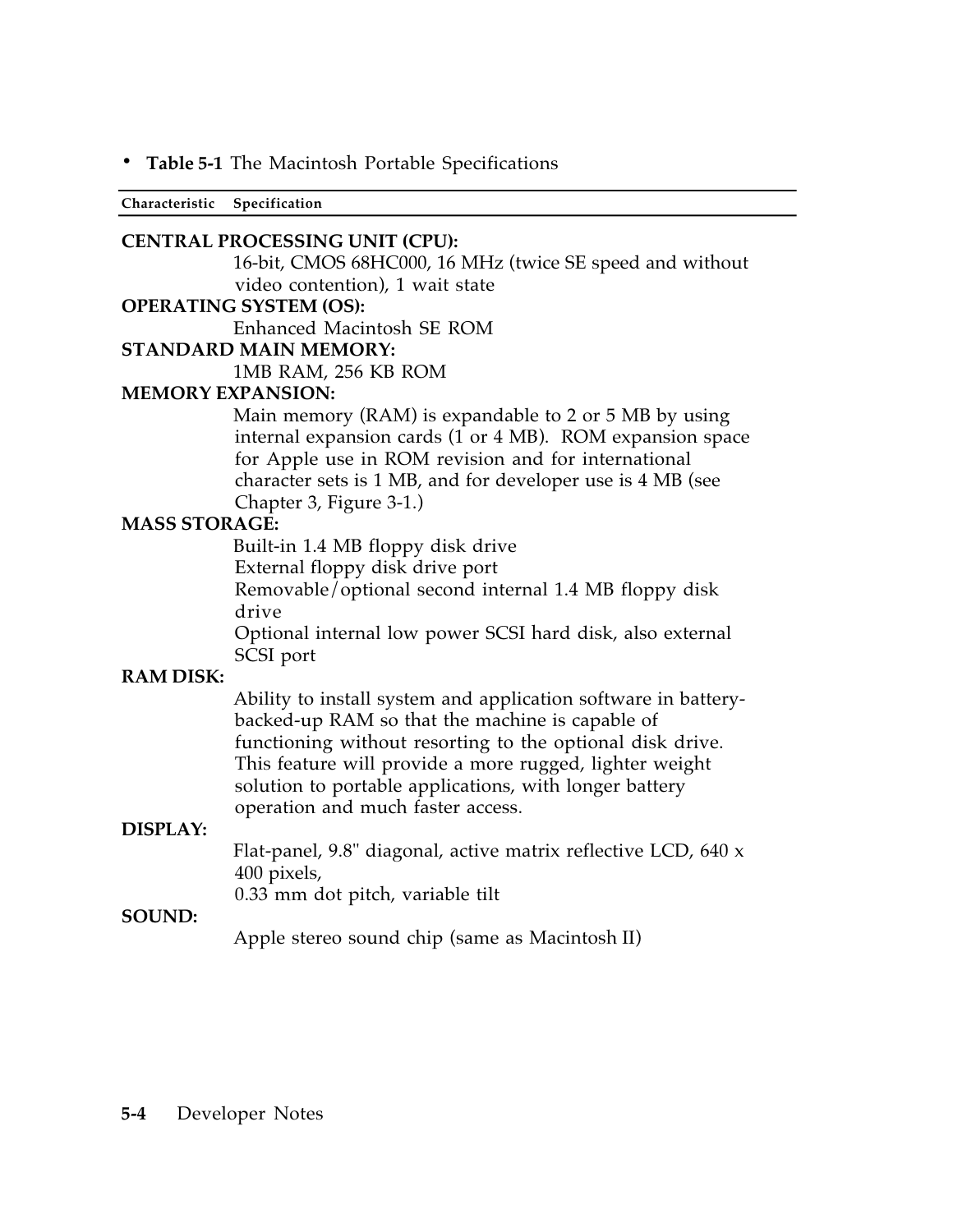• **Table 5-1** The Macintosh Portable Specifications (Continued)

#### **Characteristic Specification**

#### **I/O PORTS:**

DB-19 external floppy disk DB-25 SCSI Mini DIN-4 Apple Desktop Bus port Two Mini DIN-8 serial ports DB-15 for external video 96-pin Euro-DIN expansion interface (not compatible with Macintosh SE) Stereo audio phone jack Battery recharger

#### **INPUT DEVICES:**

Built-in keyboard. Built-in trackball replaceable by optional keypad. (The keypad or trackball may be positioned on either side of the keyboard—right side is standard.) Lowpower Apple Desktop Bus mouse (optional) plugs into ADB port at the rear of the machine.

### **OPTIONAL INTERNAL MODEM:**

300/1200/2400 bps (AT command set compatible)

#### **WEIGHT:**

14 lbs. (minimum configuration) up to 17 lbs. (hard disk option, 5 MB RAM, internal modem option)

#### **SIZE:**

15.2" wide x 13.75" deep x 2" to 4" thick (wedge shaped)

### **SHOCK:**

The unit can withstand a 50 G, 12 millisecond shock pulse in any axis while non-operating. This is true of all configurations, for example, with or without a hard disk.

### **BATTERY USE:**

Internal, sealed lead-acid battery provides 8 hours normal use (single floppy configuration), varies dependent on drive usage.

Rechargeable overnight using AC power adapter RAM contents are retained during main battery replacement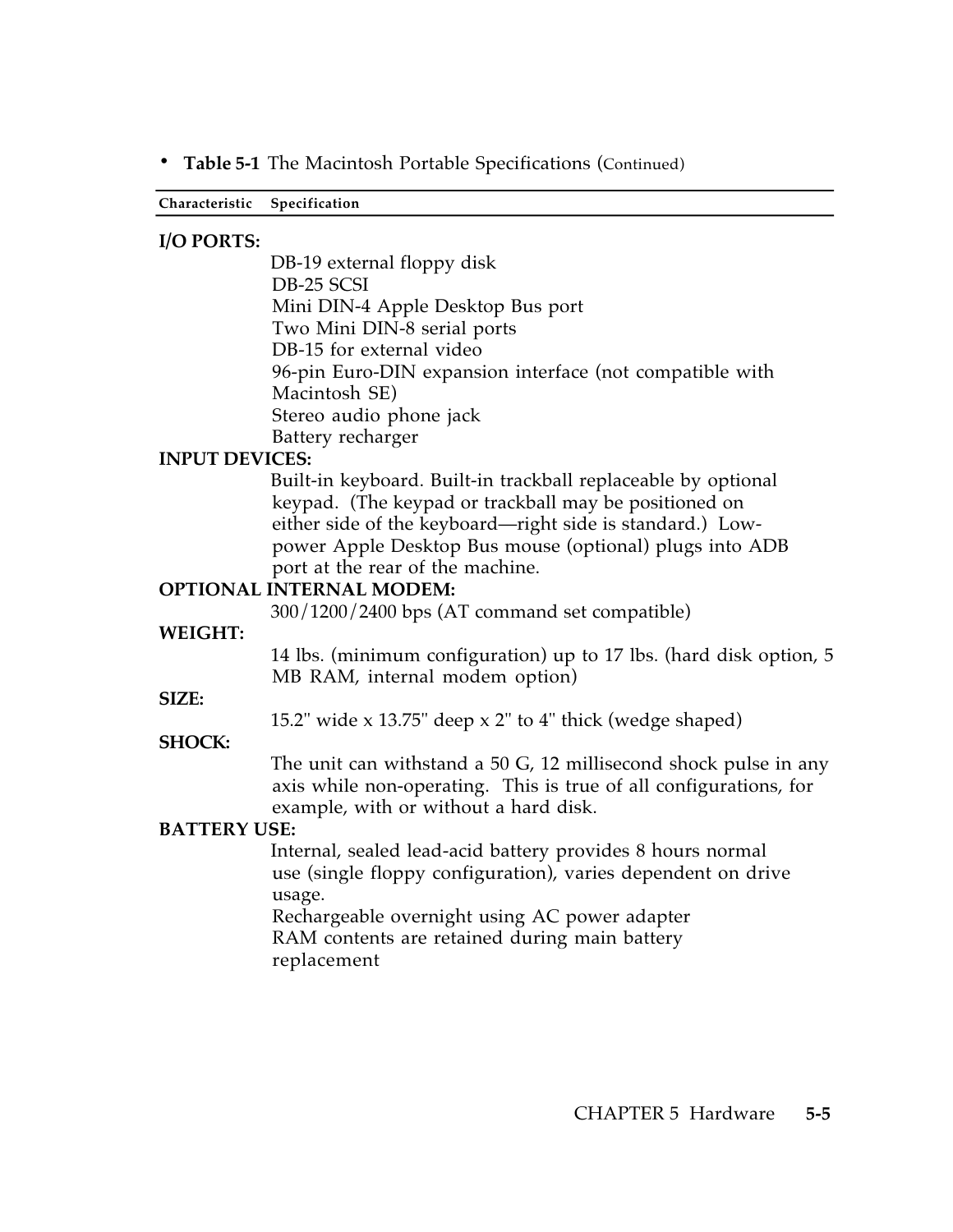# **5.2 Comparison of the Macintosh Portable and the Macintosh SE**

This section calls out the significant differences between the Macintosh Portable and the Macintosh SE.

### **Improvements**

- 1. Portable: smaller size, lighter weight, greater shock and vibration resistance
- 2. Larger RAM expansion to allow larger application programs
- 3. Higher speed due to faster clock, removal of RAM contention for video
- 4. Floppy and hard disk drives are low profile, one-third height configuration
- 5. Low power hard disk with an internal connector to SCSI interface

### **Variations**

- 1. The 96-pin expansion connector does not have the same pinout as in the Macintosh SE, but the same signals are accessable.
- 2. Macintosh SE expansion cards will not physically fit in the Macintosh Portable.
- 3. A *very limited* amount of internal battery power is available to supply any expansion card inserted into the 96-pin expansion connector.
- 4. The Macintosh Portable does not provide an external device access port for a custom connector.
- 5. The Macintosh Portable contains only one ADB port and it supports low-power input devices (preferred) or normal Macintosh input devices at some battery performance penalty.
- 6. A trackball replaces the numeric keypad in the basic configuration of the Macintosh Portable; the keypad is a user installable option.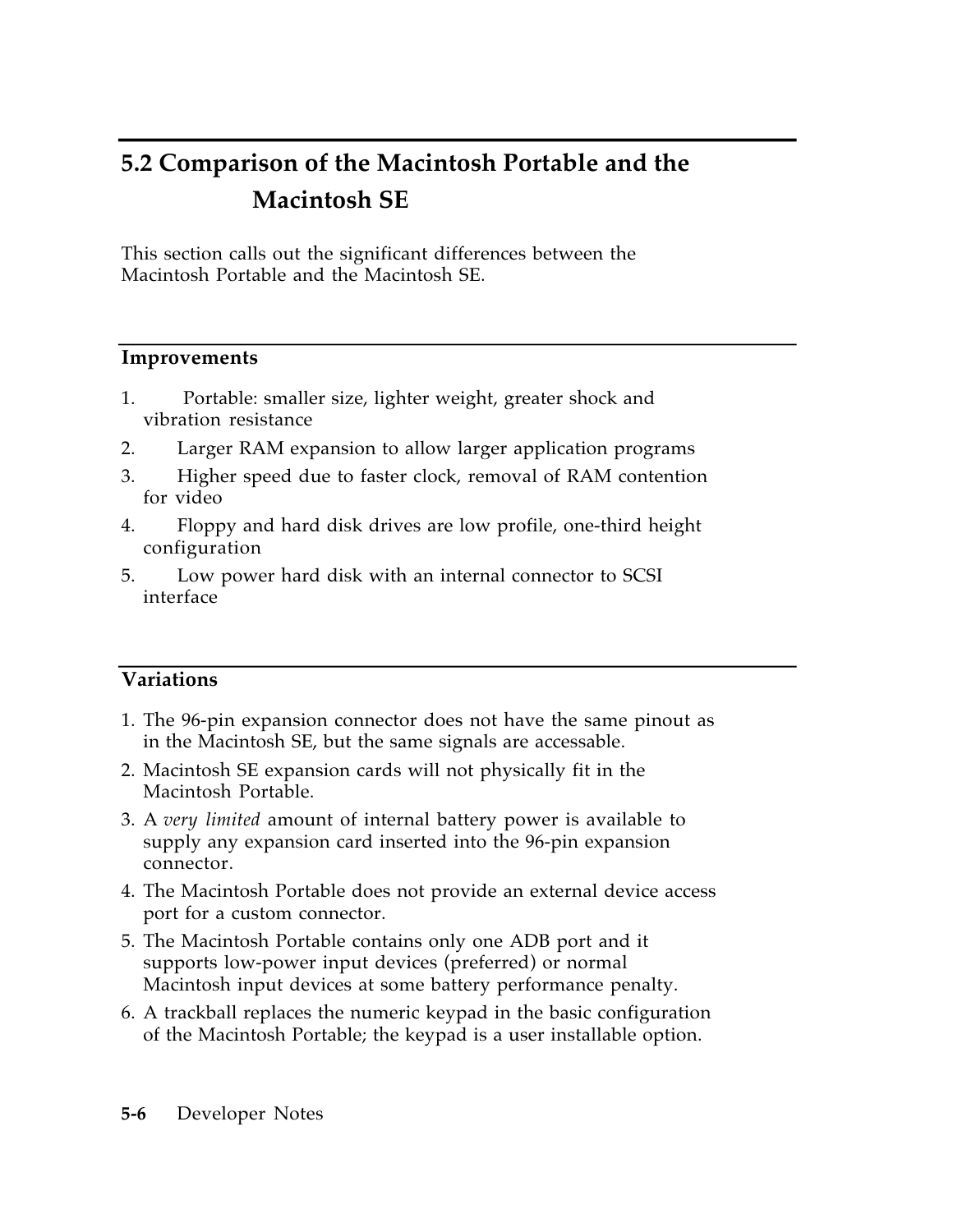7. The Macintosh Portable does not provide the termination power to the SCSI bus, and hence to any external SCSI devices.

Table 5-2 is a side-by-side comparison of the hardware features of the Macintosh Portable and the Macintosh SE.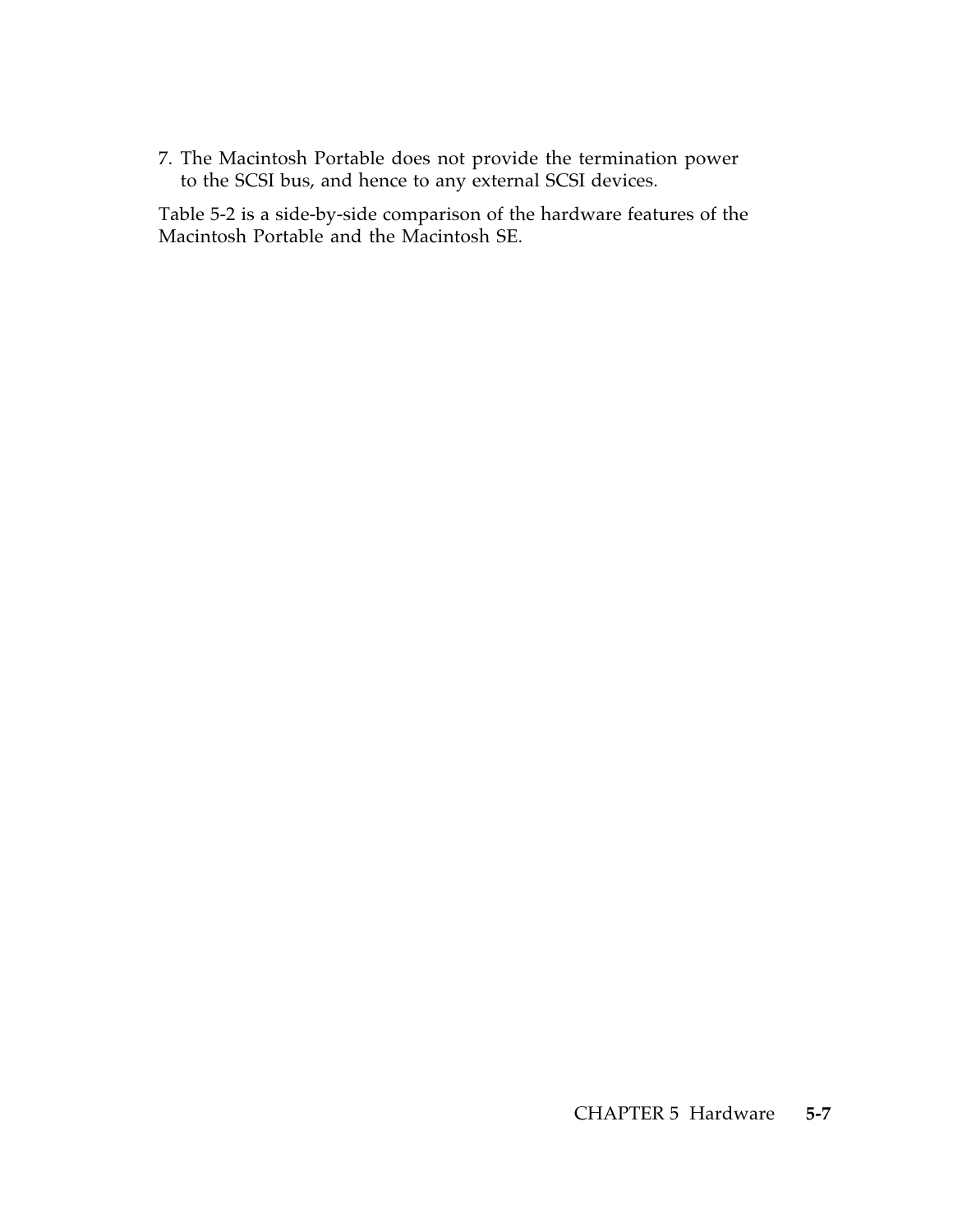| Feature                     | Riviera                                           | <b>Macintosh SE</b>                |
|-----------------------------|---------------------------------------------------|------------------------------------|
| Processor:                  | CMOS 68HC000 CPU                                  | 68000 CPU                          |
| Clock Frequency:            | 15.6672 MHz                                       | 7.8336 MHz                         |
| <b>Auxiliary Processor:</b> |                                                   | None                               |
|                             | Power Manager Processor<br>1.4 MB Internal Floppy |                                    |
| Floppy Disk Drive:          | Drive, Optional Second Internal Drive, Optional   | 800 KB Internal Floppy             |
| 2 <sub>nd</sub>             |                                                   |                                    |
|                             | 1.4 MB Floppy Drive,                              | 800 KB Internal Drive,             |
|                             | Optional External 800 KB or 1.4 MB                | Optional                           |
| External 800 KB             | <b>Floppy Drive</b>                               | <b>Floppy Drive</b>                |
| Hi Speed Periph.:           | <b>SCSI Port</b>                                  | <b>SCSI Port</b>                   |
| Hard Disk:                  |                                                   |                                    |
|                             | Optional low-power SCSI<br>HD40 Internal          | Optional SCSI HD20                 |
|                             | External SCSI connector.                          | (Internal)<br><b>External SCSI</b> |
| connector                   |                                                   |                                    |
|                             |                                                   |                                    |
| <b>Serial Ports:</b>        | 2 Mini-8 Built-In                                 | 2 Mini-8 Built-In                  |
|                             | Ports, with extended                              | Ports, with extended               |
|                             | input handshake capability                        | input handshake                    |
| capability                  |                                                   |                                    |
| Hardware Expansion:         | Access to 68000 pins                              | Access to 68000 pins,              |
|                             | No power available,                               | Customizable I/O Port              |
| in                          |                                                   |                                    |
|                             | No removable door at rear                         | removable door at rear             |
| Sound:                      | Macintosh II Sound, Stereo                        | Macintosh Sound                    |
| RAM:                        | 1MB, Expandable on                                | 1 MB Expandable                    |
|                             | Internal SRAM card-                               | to 4 MB DRAM                       |
|                             | 1 MB, or 4 MB expansion                           | (SIMMs)                            |
| ROM:                        | <b>256 KB ROM</b>                                 | 256 KB ROM                         |
|                             | with Hierarchical                                 | with Hierarchical                  |
|                             | File System,                                      | File System,                       |
|                             | ROM supports                                      | ROM supports                       |
|                             | SCSI, ADB, AppleTalk,                             | SCSI, ADB, AppleTalk               |
|                             | Power Manager                                     |                                    |
|                             | Alphanumeric Keyboard,                            |                                    |
| Operator Input:             | optional keypad or                                | Alphanumeric                       |
|                             |                                                   | Keyboard via Apple                 |
|                             | pointing device                                   | Desktop Bus, Allows                |

# • **Table 5-2** Macintosh Portable vs. Macintosh SE Hardware Comparison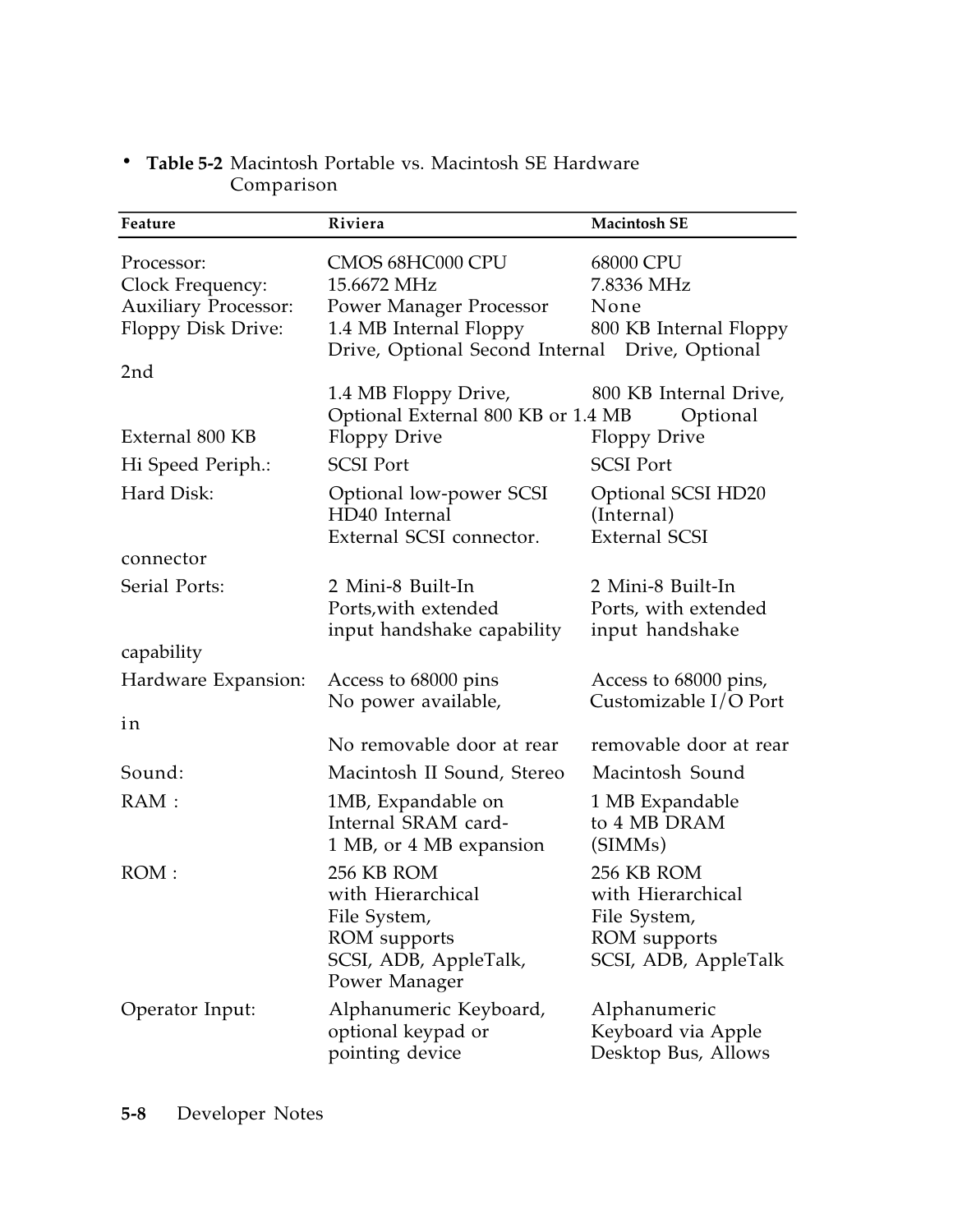| devices, | (left or right side) via       | additional input |
|----------|--------------------------------|------------------|
|          | ADB, Allows additional input   | e.g. graphics    |
| tablet   | devices, e.g. graphics tablet. |                  |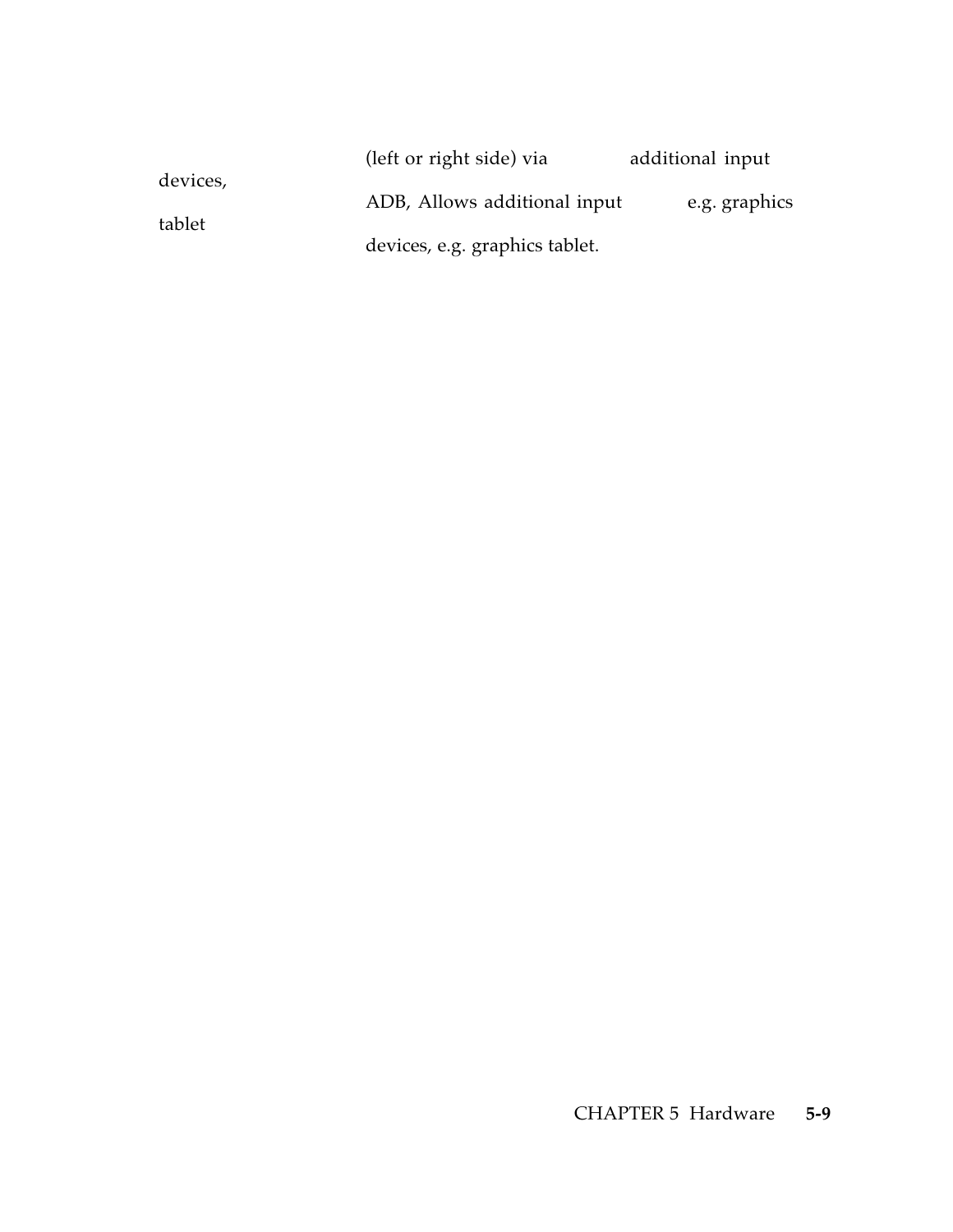• **Table 5-2** Macintosh Portable vs. Macintosh SE Hardware Comparison (Continued)

| Feature       | Riviera                                                                      | <b>Macintosh SE</b>                                        |
|---------------|------------------------------------------------------------------------------|------------------------------------------------------------|
| Video Display | Built-In LCD, Flat Panel<br>Display, 9.8", 640 x 400 B/W<br>75 dots per inch | Built-In Monitor, 9"<br>512 x 342 B/W,<br>72 dots per inch |

# **5.3 Block diagrams of the Macintosh Portable and Macintosh SE**

This section provides a functional overview of the Macintosh Portable architecture. It gives block diagrams of both the Macintosh Portable and the Macintosh SE, then goes on to briefly describe the function of each block in the Macintosh Portable diagram.

Figure 5-1 is a block diagram of the Macintosh Portable. Figure 5-2 is a block diagram of the Macintosh SE, for comparison. Most of the unshaded elements in Figure 5-1 are located on the main logic board of the Macintosh Portable. The 68000 central processor communicates over the system bus (address and data), indicated by the heavy black line. Also connected to the system bus are

- random access memory (RAM)
- read-only memory (ROM)
- an Apple custom VLSI chip that performs coarse address decoding and generalized logic unit (GLU) functions
- six additional interface and controller chips.

Each of the devices connected to the system bus is accessed (written to or read from) through a range of addresses in memory mapped address space. The address space is diagrammed in Chapter 3, "Firmware."

The rest of the sections in this chapter describe the functions of the blocks in the Macintosh Portable diagram.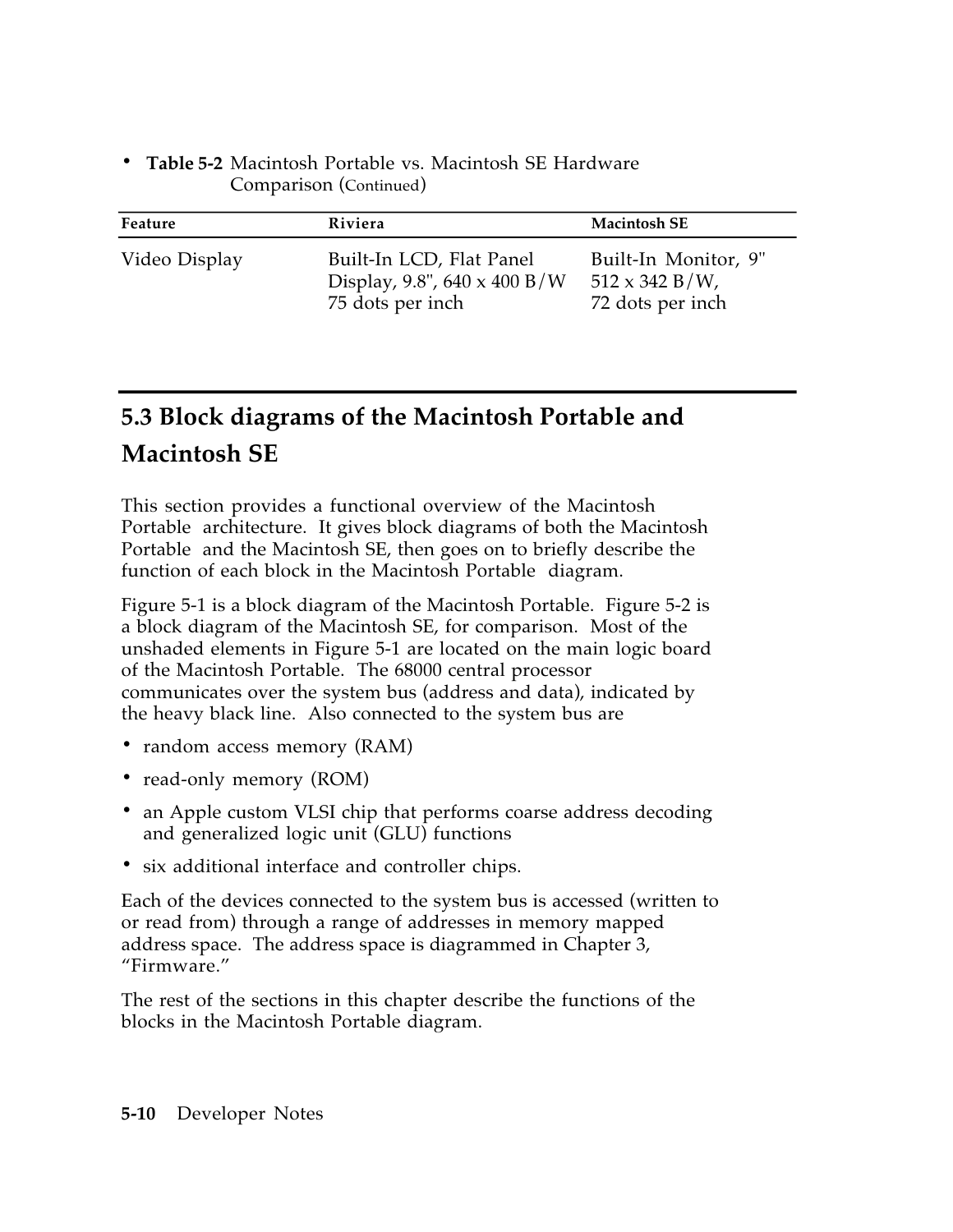

### • **Figure 5-1** The Macintosh Portable Architecture

CHAPTER 5 Hardware **5-11**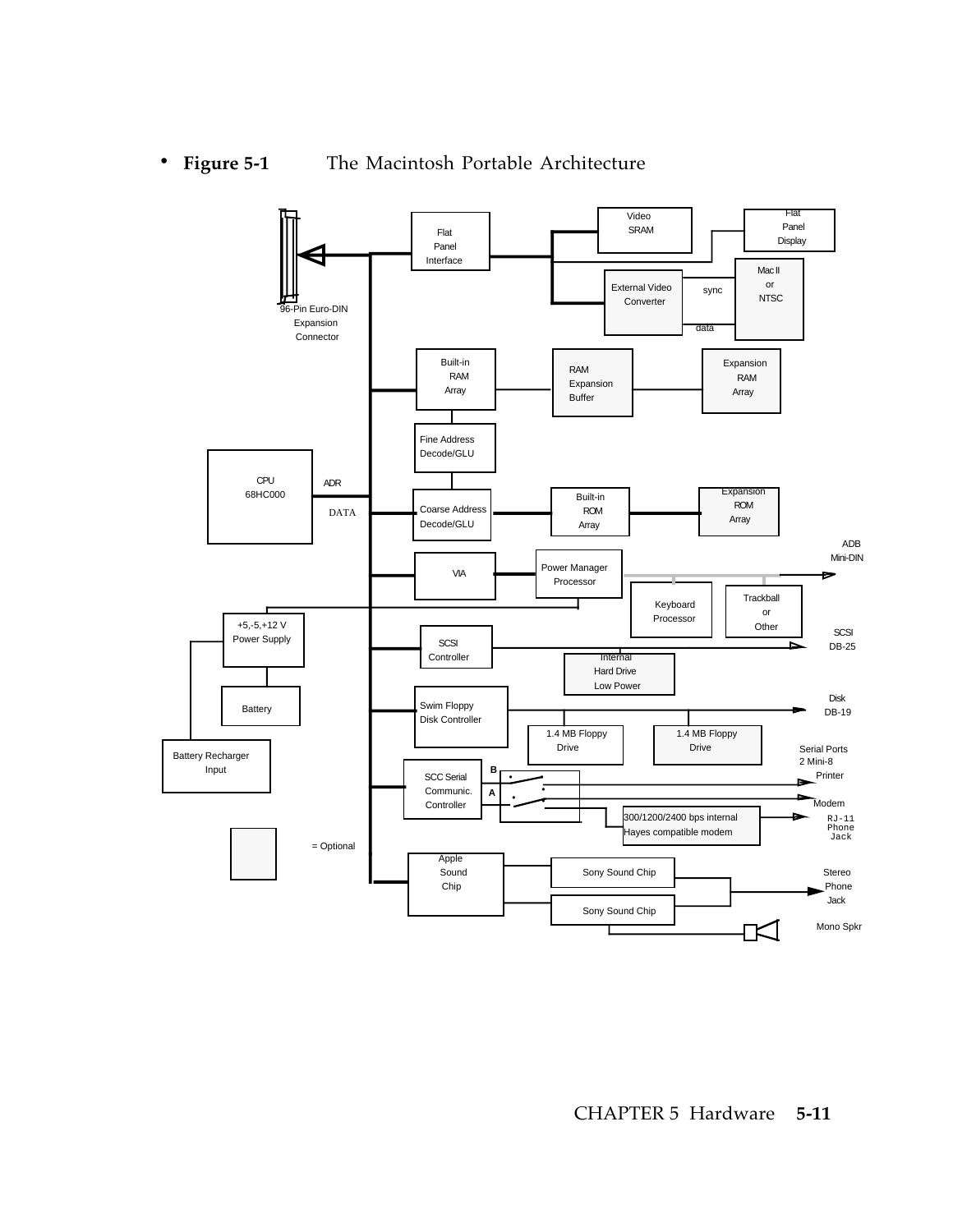

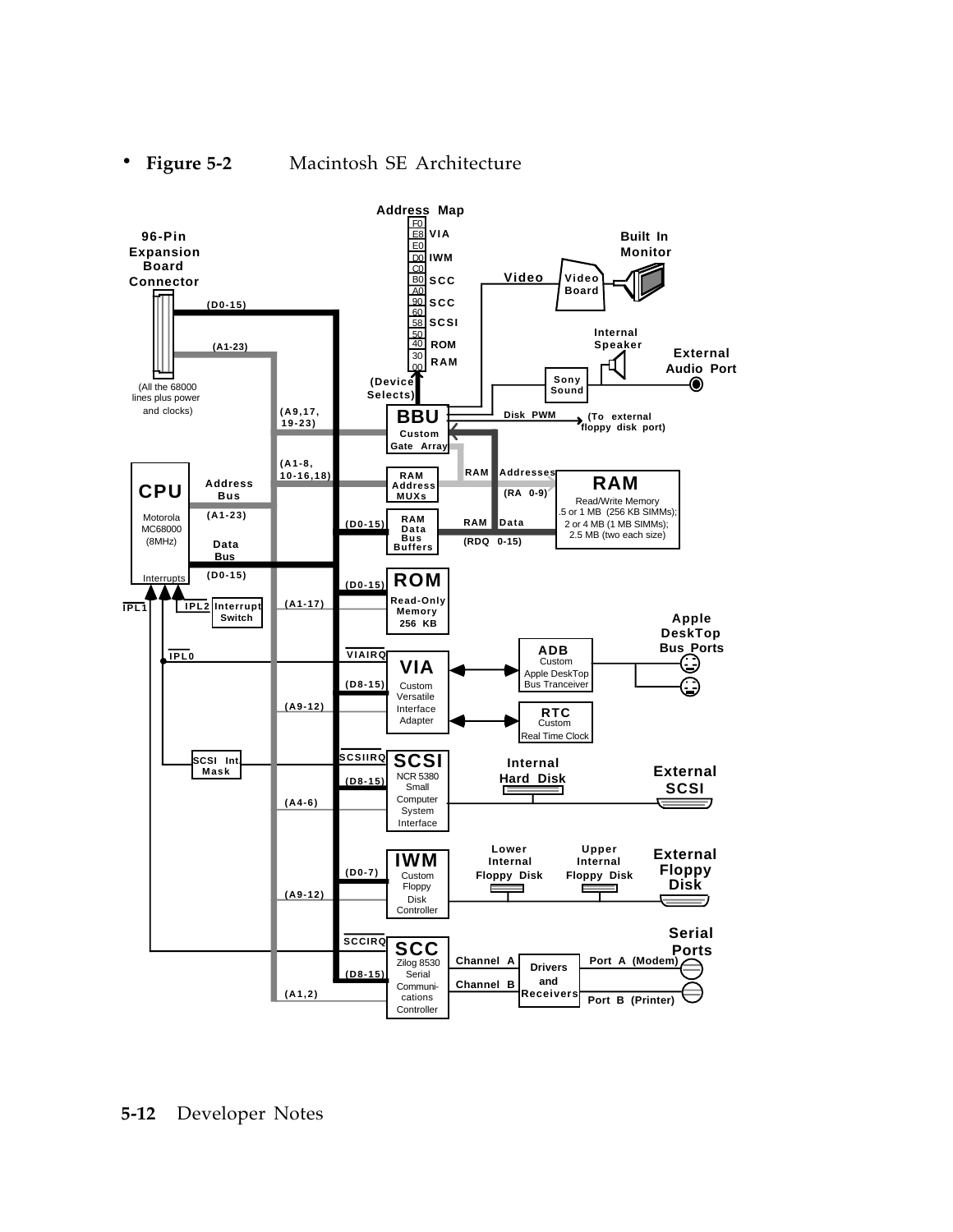# **5.3 The central processing unit (CPU)**

The Macintosh Portable replaces the standard Macintosh 8 MHz HMOS MC68000 with a CMOS MC68HC000 for reduced power consumption and higher speed.

The 68HC000 has a 16-bit data bus and a 24-bit address bus.

The frequency at which the Macintosh Portable system performs useful work is 15.667 MHz. However, to reduce power consumption during idle periods the Macintosh Portable is designed with a two state variable wait state system that effectively makes the clock frequency either approximately 1 MHz or 15.667 MHz. (See Chapter 6, "The Power Manager.")

# **5.4 Video Display Interface chip**

The Video Display Interface chip is a custom IC designed to keep the Macintosh Portable 68HC000 CPU from having to refresh the screen (LCD display), thereby allowing the CPU to do more useful work. It also generates all the signals necessary for the flat-panel display, including the vertical and horizontal synchronization pulses. The difference between the Macintosh Portable and the Macintosh SE due to the function of this chip will have no effect on compatibility of your software.

From the point of view of the 68HC000, the video interface is seen as a continuous RAM array of 32,000 bytes (768 bytes reserved for later use). The video controller interface is nominally 16 bits wide from the 68HC000 to the Video Display Interface chip, but behaves like main memory in that it is also byte addressable. The first pixel displayed on the screen is the most significant bit of the first byte of video RAM (at Screen\_base), while the last pixel displayed on the screen is the least significant bit of the last byte (at Screen\_base+32,000–1). Figure 5-3 shows the entry order of data in terms of the pixels on the LCD. The pixels that are displayed between the first and last are addressed in a similar fashion; the display can be thought of as a linear array of bits.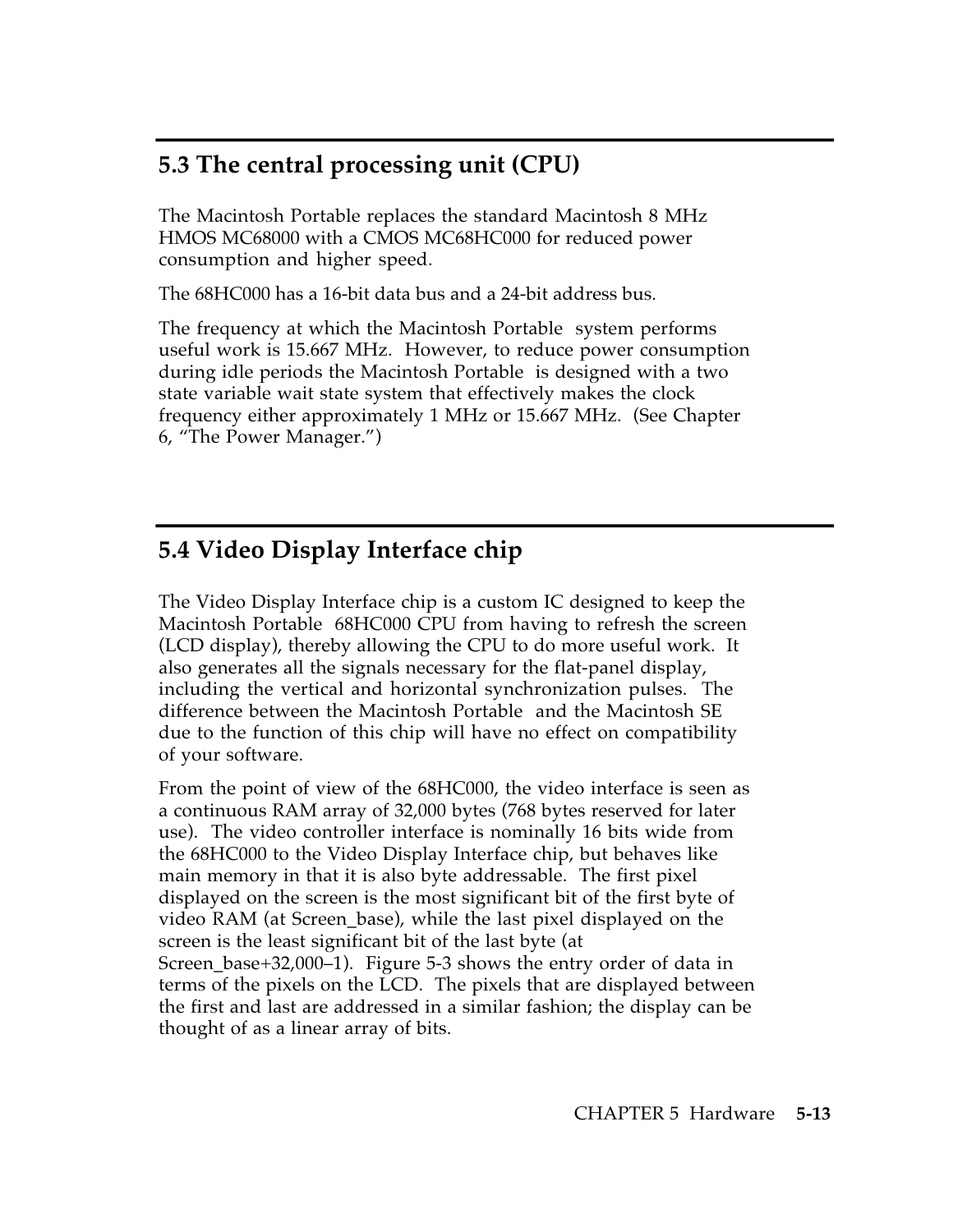### • **Figure 5-3** Display Pixel Map

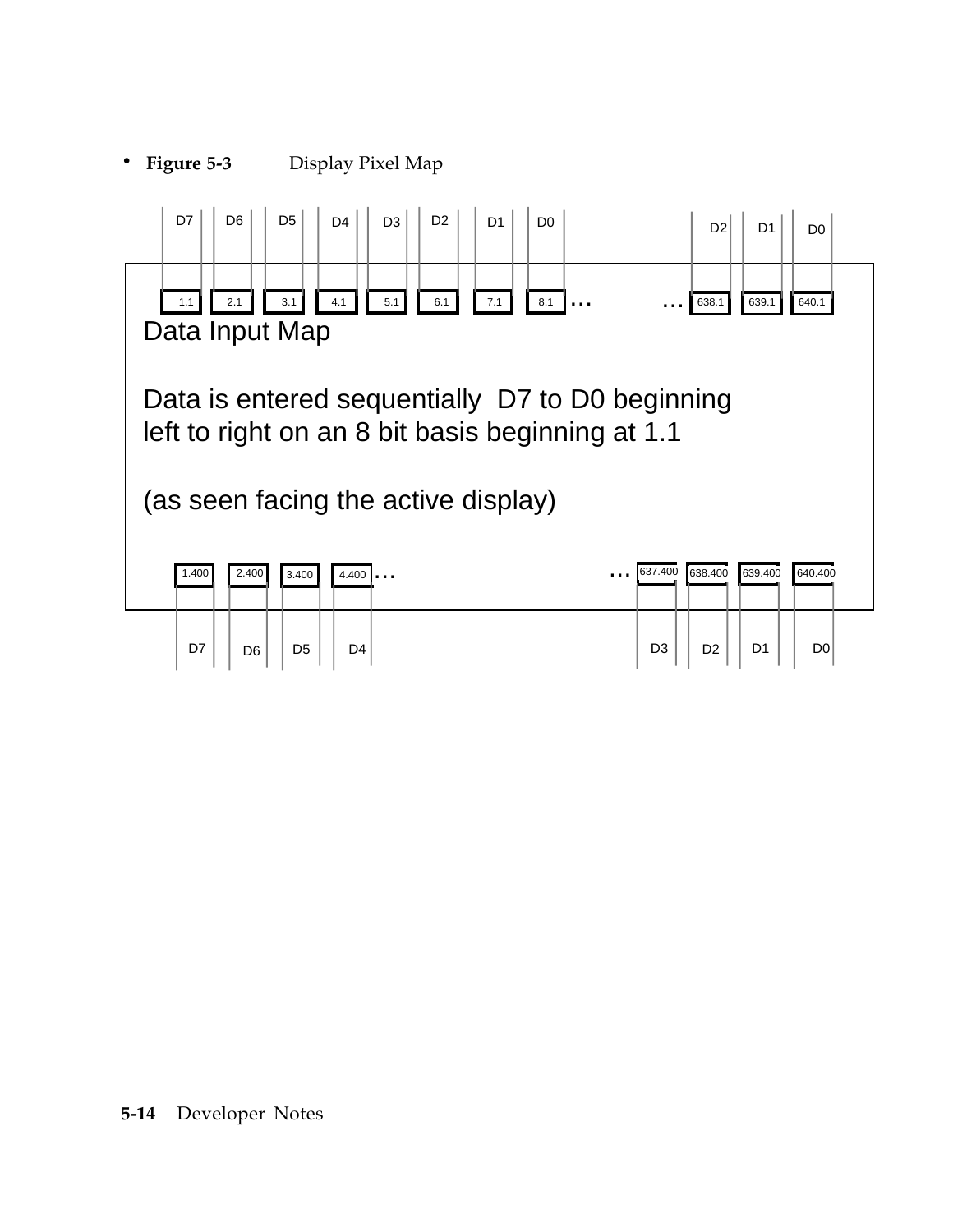### **Flat panel display description**

The display gives a high quality presentation of alphanumeric and graphic information on a 211 mm x 132 mm (8.31 in x 5.20 in) active display area. Display intensity, contrast ratio, and pixel turn on and turn off time are similar to CRT parameters (P4 phosphor).

| Display Capacity | $640 \times 400$ dots |
|------------------|-----------------------|
| Display Mode     | Reflective            |
| Driving Method   | 8-bit Parallel        |
| Interface        | <b>CMOS</b> Logic     |

### **Video signal timing**

The Video Display Interfacechip generates the synchronization signals (FLM, CL1, CL2) and data signals as shown in Figure 5-4. The signal M is generated by the chip and is derived by dividing the FLM frequency by two. CL1 is the horizontal synchronization signal; it marks the end of a 640 pixel line. FLM is the vertical synchronization signal; it marks the beginning of a new frame of video every 16.32 milliseconds. This means that the display is being refreshed at a 61.8 Hz rate.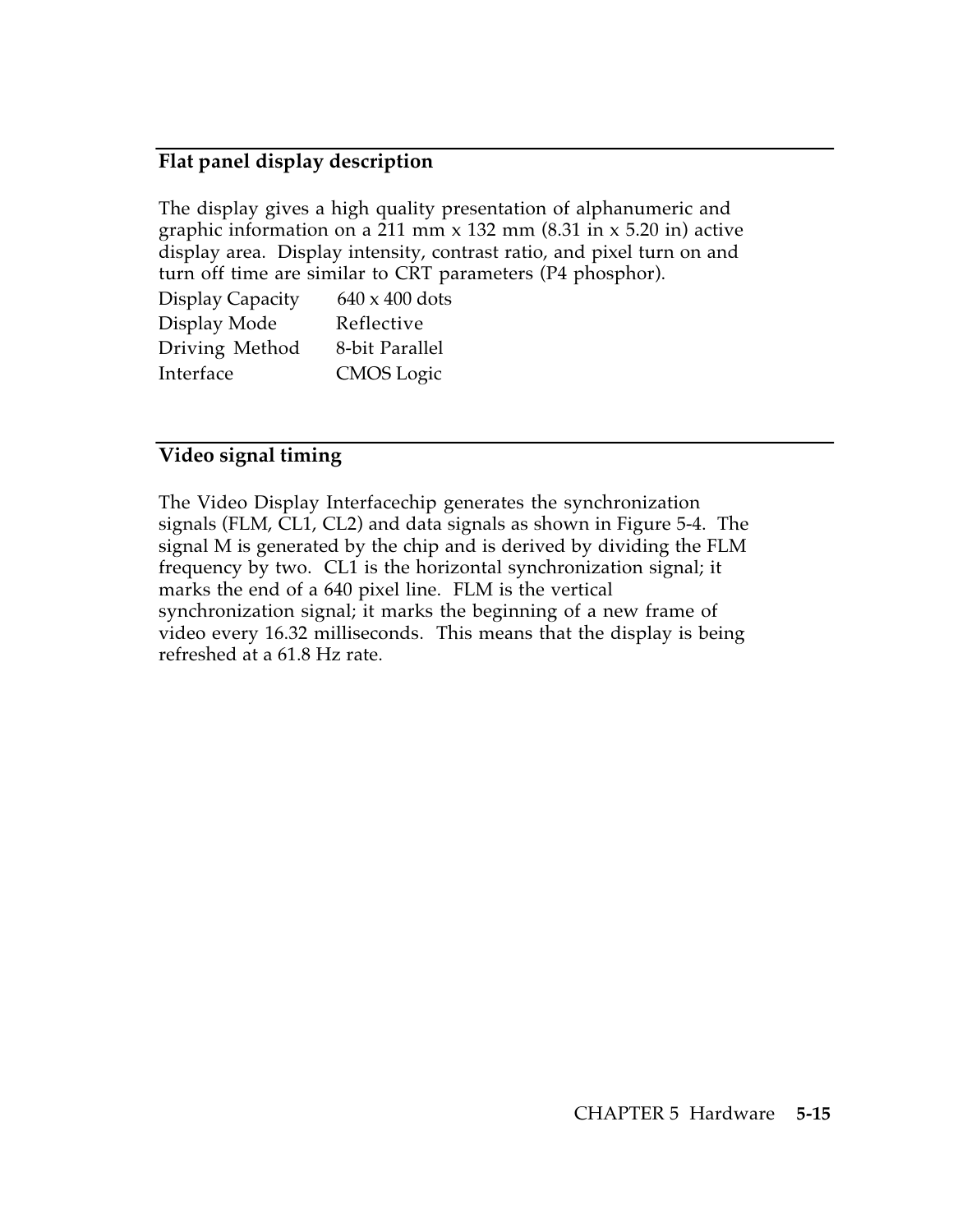

# • **Figure 5-4** Video Interface Timing Diagram

| <b>SYMBOL</b> | <b>ITEM</b>            | <b>MIN</b>       | <b>MAX</b> |
|---------------|------------------------|------------------|------------|
| tCYC          | CL2 cycle time         | 190 ns           |            |
| tCWH          | CL2 pulse width (high) | 95 ns            |            |
| tCWL          | CL2 pulse width (low)  | 95 <sub>ns</sub> |            |
| tSCL1         | CL1 setup time         | 90 ns            |            |
| tHCL1         | CL1 hold time          | 90 ns            |            |
| tR, tF        | clock rise/fall time   |                  | 30 ns      |
| tDSU          | Data setup time        | 60 ns            |            |
| tDH           | Data hold time         | 60 ns            |            |
| tCM           | M delay time           | $-500ns$         | $+500ns$   |
| tFS           | FLM setup time         | $100$ ns         |            |
| tFH           | FLM hold time          | 100 ns           |            |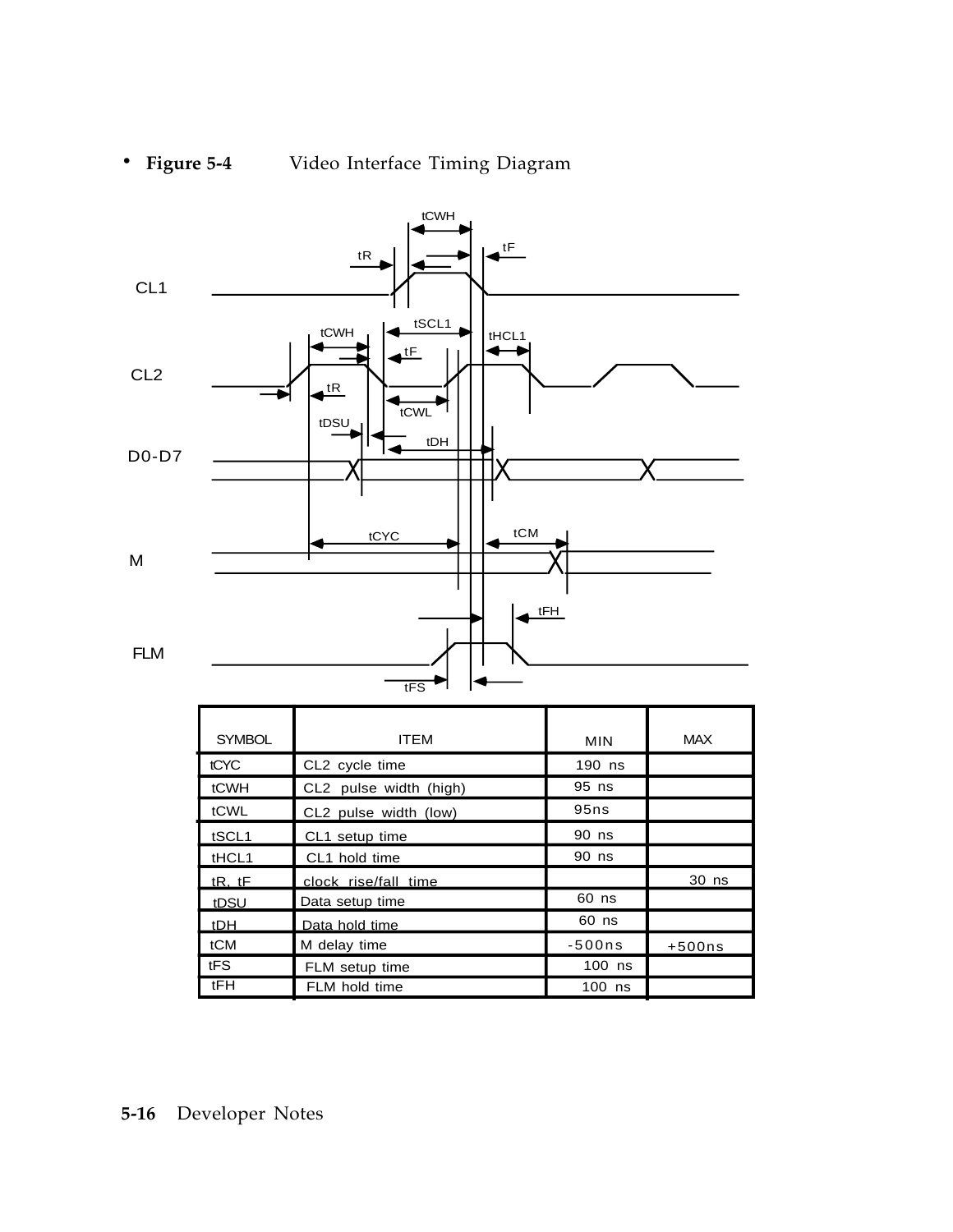### **Contrast control**

The contrast control for the flat panel display is derived from the PWM (pulse width modulated) output of the power manager processor. The modulation has 256 steps, which the user can set in the Low to High range of the Screen Contrast control in the Control Panel (see Figure 4-1).

The PWM signal is filtered to a DC signal by an RC network before being applied to the display to control its contrast.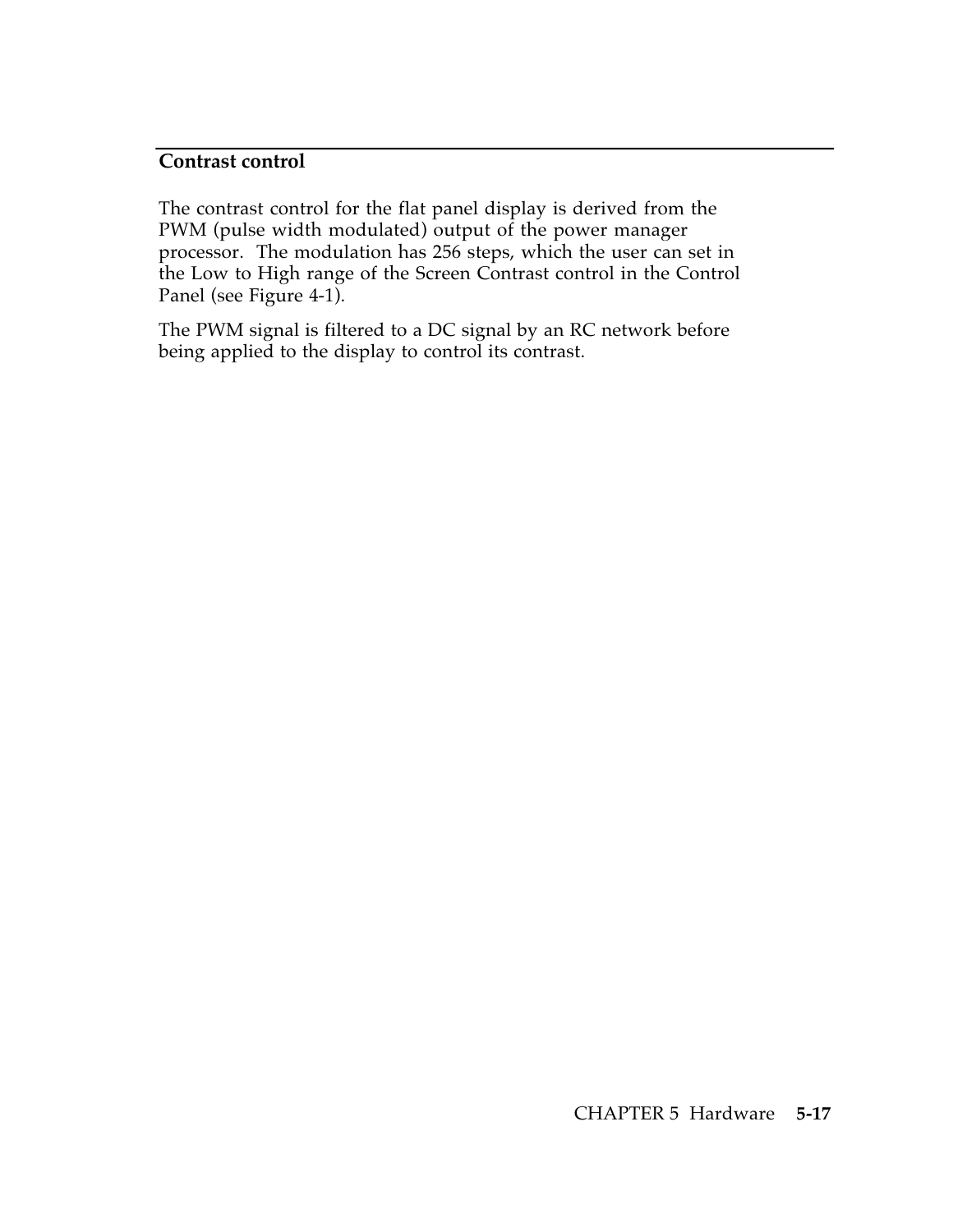This page is a blank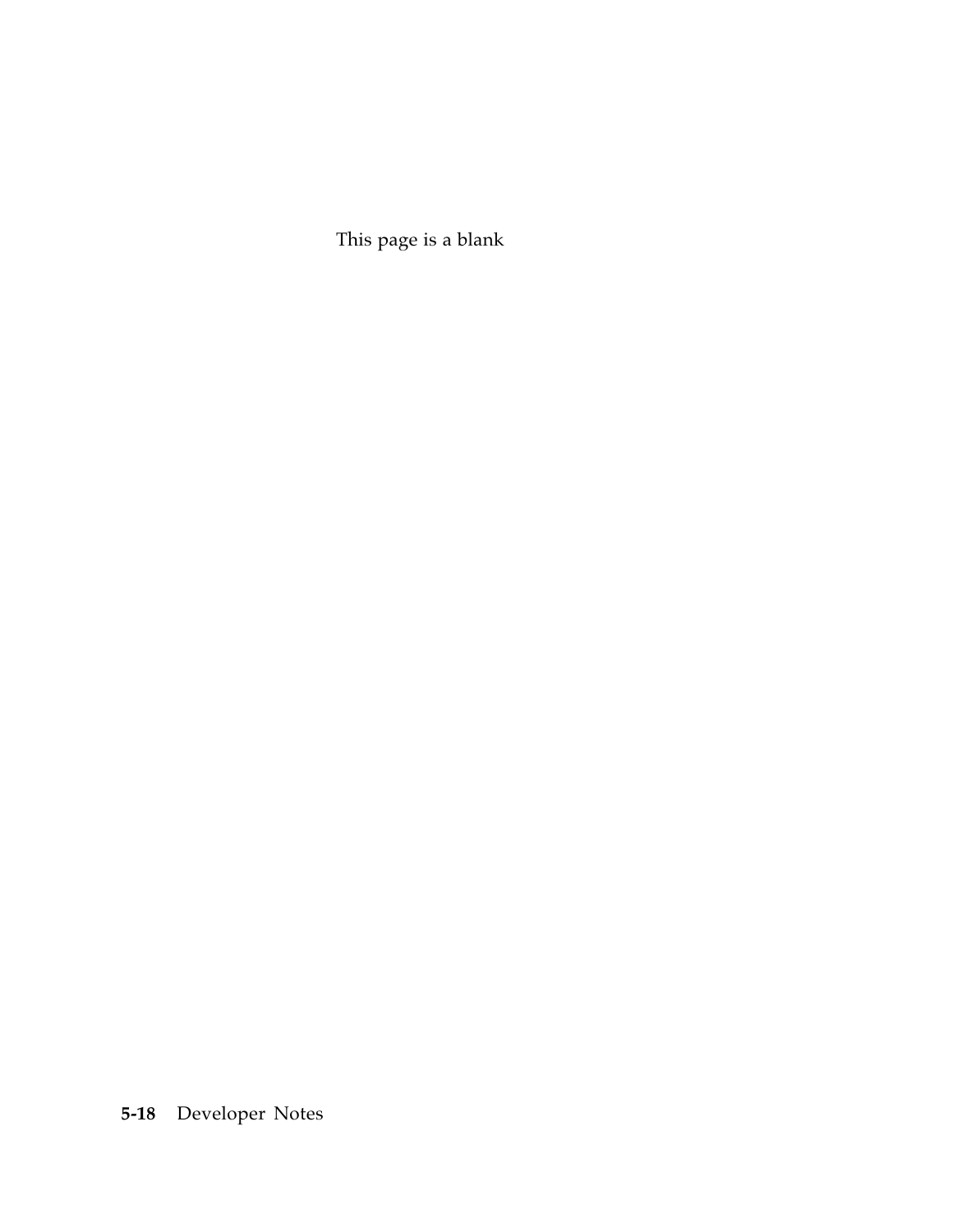# **5.6 Permanent RAM array**

The RAM interface in the Macintosh Portable is designed to support between 1 MB and

5 MB of CMOS static RAM. The RAM is in two areas:

- 1) 1 MB permanent main memory soldered to the main logic board
- 2) Up to 4 MB of internally expandable RAM, on an optional memory expansion card

Permanent main memory is 1 MB total, and is arranged as a 512K x 16 bit array. This RAM array is located in the system memory map between addresses \$00 0000 and \$0F FFFF, and is overlayed by the system ROM after a system reset and before the first ROM access.

There is one 68HC000 processor wait state when accessing memory locations in permanent RAM. There is no device contention for permanent memory bandwidth other than the 68HC000, and because this memory array is built from static RAM there is no reason to refresh it, as would be the case for dynamic RAM.

Permanent main memory is battery backed-up when the Macintosh Portable is in the sleep state. This means that the contents of this memory array are retained when the computer is not in use, as long as the battery remains charged.

# **5.7 Permanent ROM array**

The Macintosh Portable ROM is largely based on the Macintosh SE ROM, and includes bug fixes from the Macintosh SE ROM. It also includes a new ADB implementation, a new real-time clock implementation, code to support communication with the power manager, and code to support the various power-saving techniques that the Macintosh Portable incorporates.

The ROM interface on the Macintosh Portable is designed to support a minimum of 256 KB and an additional maximum of 4 MB of CMOS ROM. The ROM configuration is in two areas: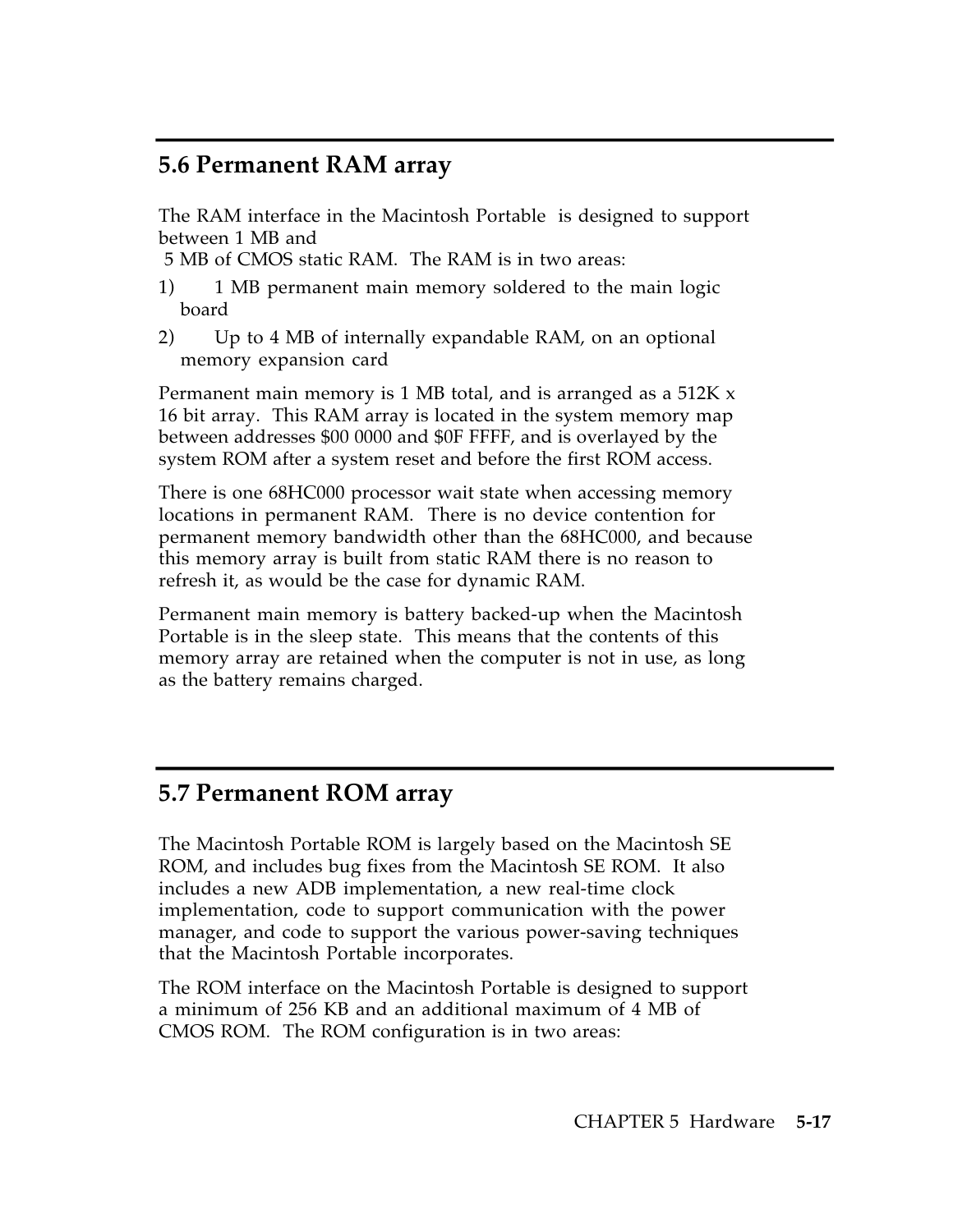- 256 KB built-in, or permanent, ROM soldered to the printed circuit board
- Up to 4 MB of expansion ROM, using an internal connector. Expansion ROM address space is for you–the developer. See Macintosh Technical Note #255 for further details. (Also, see the "Internal ROM Expansion" section, later in this chapter).

Permanent ROM is 256 KB total, and is arranged as a 128K x 16 bit array. The array is physically made of two 128K x 8-bit devices.

This ROM array is word addressable and is located in the system memory map between addresses \$90 0000 and \$93 FFFF. Immediately after system reset, however, its starting address is located at both \$90 0000 and \$00 0000, to allow the 68HC000 to access a standard default set of exception vectors and trap addresses, as well as a starting address to begin executing code. This process is known as *RAM overlay* and is performed because it can be assumed that the contents of RAM are not in any known or deterministic state. The first access to \$90 0000 (or any actual ROM addresses), however, will return RAM to \$00 0000 and ROM will be located only at \$90 0000.

There are two 68HC000 processor wait states when accessing memory locations in permanent ROM.

# **5.8 Memory Expansion**

The growth of application program size makes it desirable to offer the RAM expansion cards described in this section, as well as others.

The Apple ROM expansion card has two functions which lead to its being called an upgrade and expansion card

- one side of the card contains a ROM to replace the one soldered to the main logic board, in case a code upgrade is necessary
- the other side of the card contains provisions for you, the developer, inserting ROM chips to utilize the address space shown as available in Figure 3-1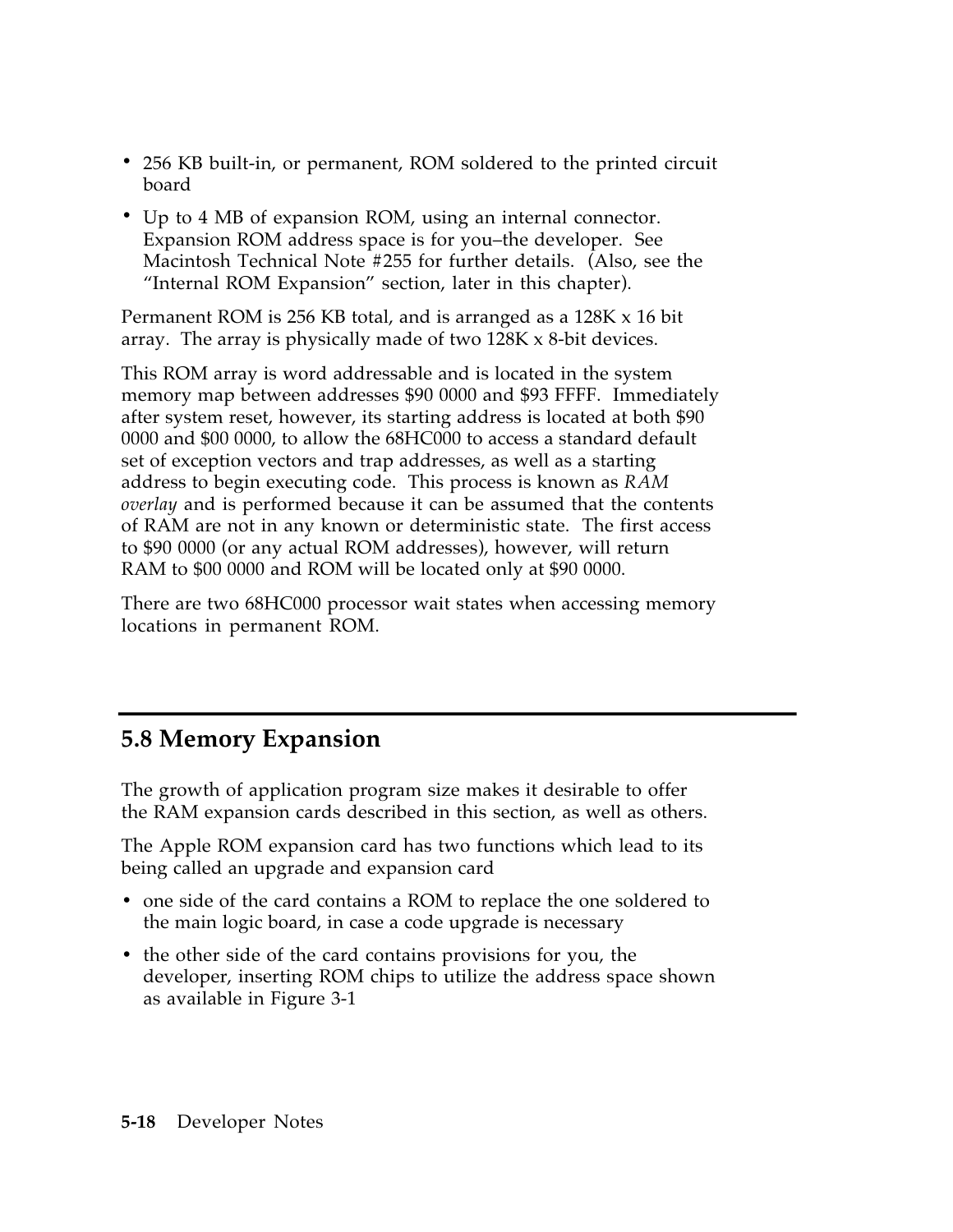The RAM and ROM expansion connectors provide you with convenient access to the necessary signal lines in order to expand system memory.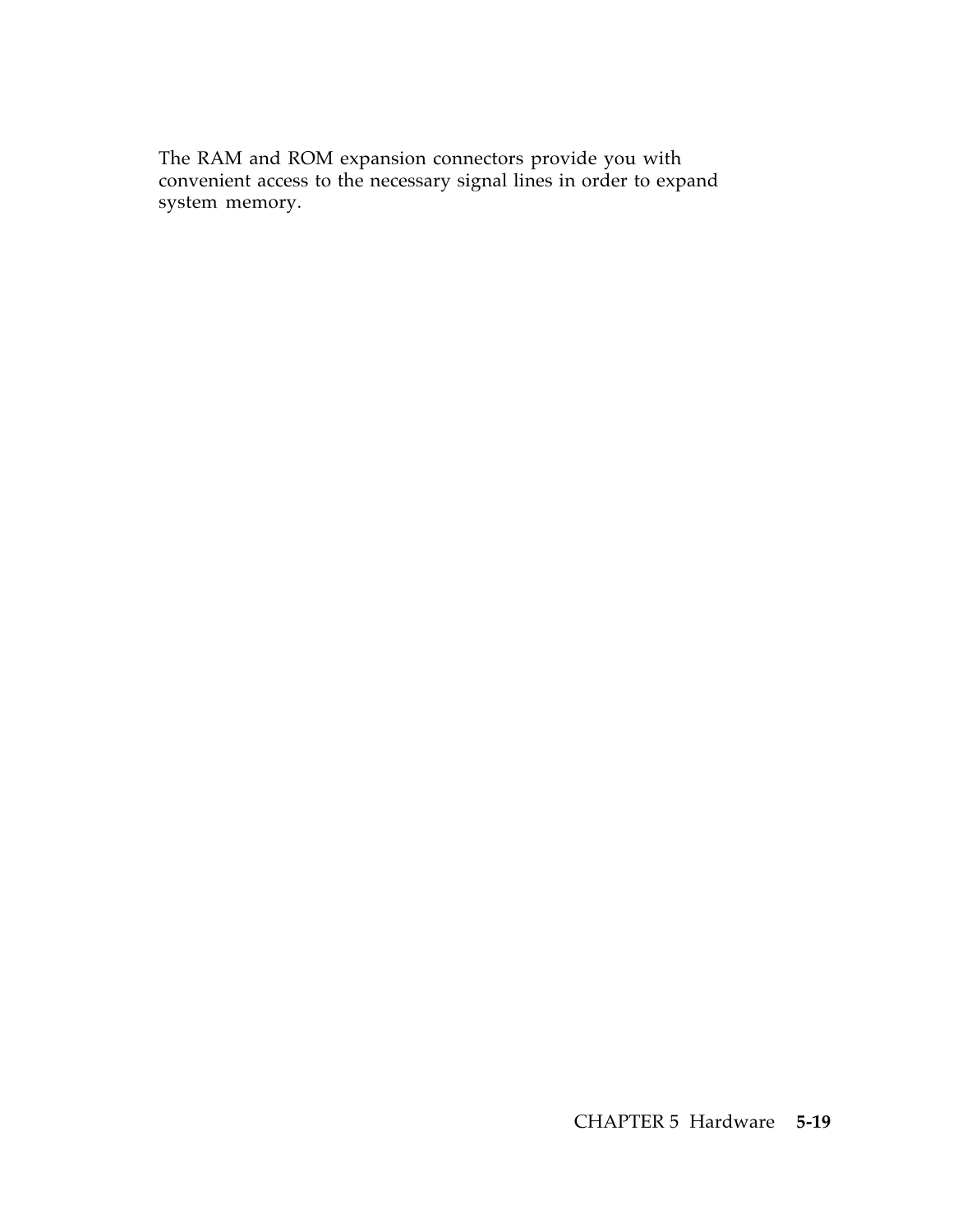### **Internal RAM Expansion**

Internal RAM expansion is available through a single 50-pin connector (also called a slot). See Figure 5-5. All of the appropriate signals (address bus, data bus, and control) are brought up to the memory expansion board where they are decoded into chip selects, write signals, etc., by the RAM Expansion Buffer custom IC and routed to address and data buffers. Table 5-3 provides signal names and descriptions. Buffering the address and data bus is important to reduce capacitive loading.

The memory expansion board contains either 1 MB or 4 MB of static RAM, which allows for internal memory expansion to either a 2 MB machine or a 4 MB machine. Each expansion board is selfconfigured: no modifications (switches, jumpers, or other) to the main logic board are necessary to change the RAM configuration.

The 1 MB expansion card is arranged as a 512K x 16 bit array. The access time and cycle time for these devices is 100 ns.

The 4`MB expansion card is arranged as a 1.5 M x 16 bit array. The access time and cycle time for these devices is 100 ns.

This RAM array is located in the system memory map between addresses

\$10 0000 and \$1F FFFF (for the 1 MB expansion card) and between \$10 0000 and \$3F FFFF (for the 3 MB expansion card). When installed, this memory array is always available and is unaffected by the state of the overlay bit (unlike permanent main memory).

There is one 68HC000 processor wait state when accessing memory locations in internal expansion RAM. Such an access requires a bus cycle time of nominally 320 ns. Like permanent main memory, there is no device contention for bandwidth other than the 68HC000, and because this memory array is built from static RAM there is no reason to refresh it, as would be the case for dynamic RAM.

Also like permanent main memory, internal expansion memory is battery backed-up when the Macintosh Portable is in the sleep state. This means that the contents of this memory array are retained when the computer is not in use, as long as the battery remains charged.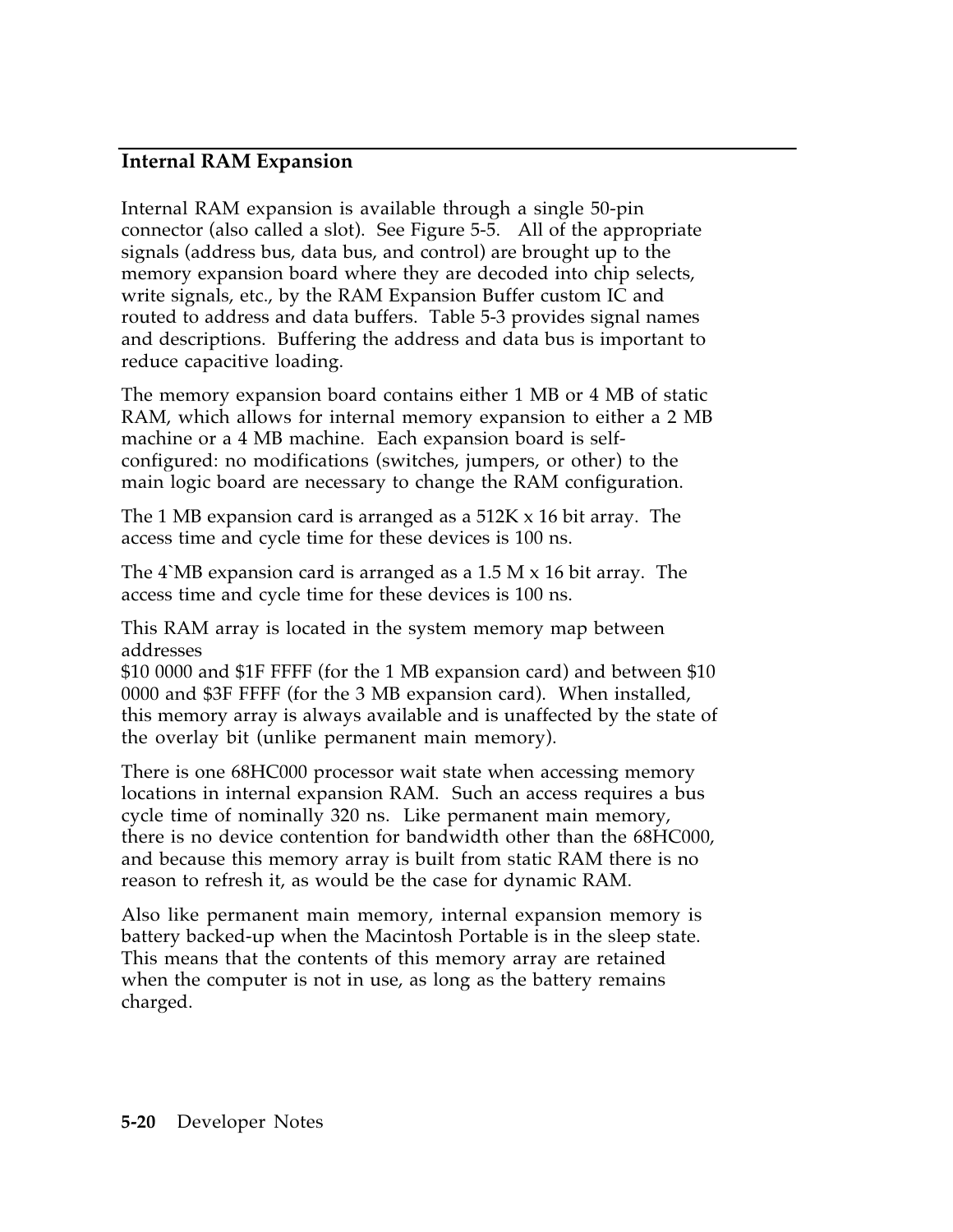| $+5V$<br>$\rightarrow +2V$ | 1        | 26 | GND               |
|----------------------------|----------|----|-------------------|
| A <sub>1</sub>             | 2        |    | SYS PWR/          |
| A2                         |          | 27 | AS/               |
| A3                         | 3        | 28 | R/W               |
| A4                         | 4        | 29 | UDS/              |
| A <sub>5</sub>             | 5        | 30 | LDS/              |
| A <sub>6</sub>             | 6        | 31 | DELAY_CS          |
| A7                         | 7        | 32 | D <sub>0</sub>    |
| A <sub>8</sub>             | 8        | 33 | D <sub>1</sub>    |
| A <sub>9</sub>             | 9        | 34 | D <sub>2</sub>    |
| A10                        | 10       | 35 | D <sub>3</sub>    |
| A11                        | 11       | 36 | D <sub>4</sub>    |
| A12                        | 12       | 37 | D <sub>5</sub>    |
| A13                        | 13       | 38 | D <sub>6</sub>    |
| A14                        | 14<br>15 | 39 | D7                |
| A15                        |          | 40 | D8                |
| A16                        | 16<br>17 | 41 | D <sub>9</sub>    |
| A17                        |          | 42 | D10               |
| A18                        | 18       | 43 | D11               |
| A19                        | 19       | 44 | D12               |
| A20                        | 20       | 45 | D <sub>13</sub>   |
| A21                        | 21       | 46 | D14               |
| A22                        | 22       | 47 | D <sub>15</sub>   |
| A23                        | 23       | 48 |                   |
| <b>GND</b>                 | 24       | 49 | +5V(Always<br>on) |
|                            | 25       | 50 |                   |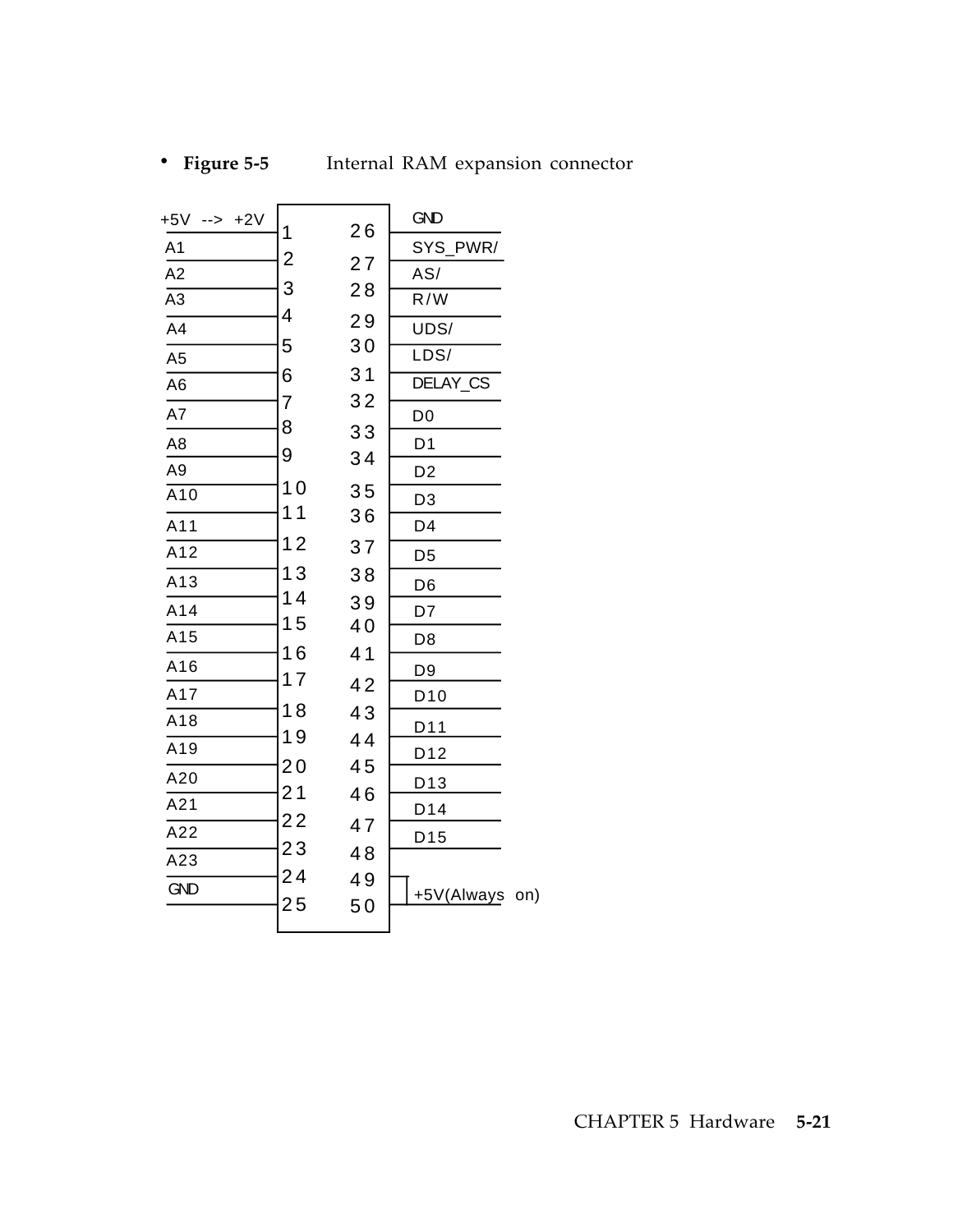| Pin Number       | Name       | Description                                                                                                                   |
|------------------|------------|-------------------------------------------------------------------------------------------------------------------------------|
| 1                | $+5V$      | <b>Vcc</b>                                                                                                                    |
| $2 - 24$         | $A1-23$    | Unbuffered 68HC000 address signals A1-23                                                                                      |
| $25 - 26$        | <b>GND</b> | Logic ground                                                                                                                  |
| 27               |            | /SYS_PWR This signal controls whether the CPU is in<br>the active or sleep state.                                             |
| 28               | /AS        | 68HC000 address strobe signal                                                                                                 |
| 29               | R/W        | Permanent ROM CS/ signal                                                                                                      |
| 30               | /UDS       | 16 MHz system clock                                                                                                           |
| 31<br>the Coarse | /LDS       | External DTACK/ signal that is an input to<br>Address Decode chip                                                             |
| 32               |            | DELAY_CS This signal is generated by the Coarse<br>Address Decode chip and is used to put the<br>RAM array into the idle mode |
| $33 - 48$        | $D0-15$    | 68HC000 unbuffered data signals D0:15                                                                                         |
| $49 - 50$        | $+5V$      | Vcc                                                                                                                           |

### • **Table 5-3** Internal RAM Expansion Connector Signals

### **Internal ROM Expansion**

Up to 4 MB of expansion ROM address space is available. The expansion ROM array is expandable to any size or capacity that fits into the expansion address space. The implementation of expansion ROM is very similar to that of internal expansion RAM (i.e., circuitry for decoding, control, and buffering must be part of the expansion board) except that the number of wait states is controlled by the expansion board (instead of the Coarse Address Decode and GLU chip, as is the case for RAM) via an external DTACK signal that is an output of the ROM expansion card.

ROM expansion is available through a single 50-pin connector (slot). See Figure 5-6. All of the appropriate signals (address bus, data bus, and control) are brought up to the memory expansion slot where they are decoded into chip selects, and also routed to address and data buffers. Table 5-4 provides signal names and descriptions. Buffering the address and data bus is important to reduce capacitive loading.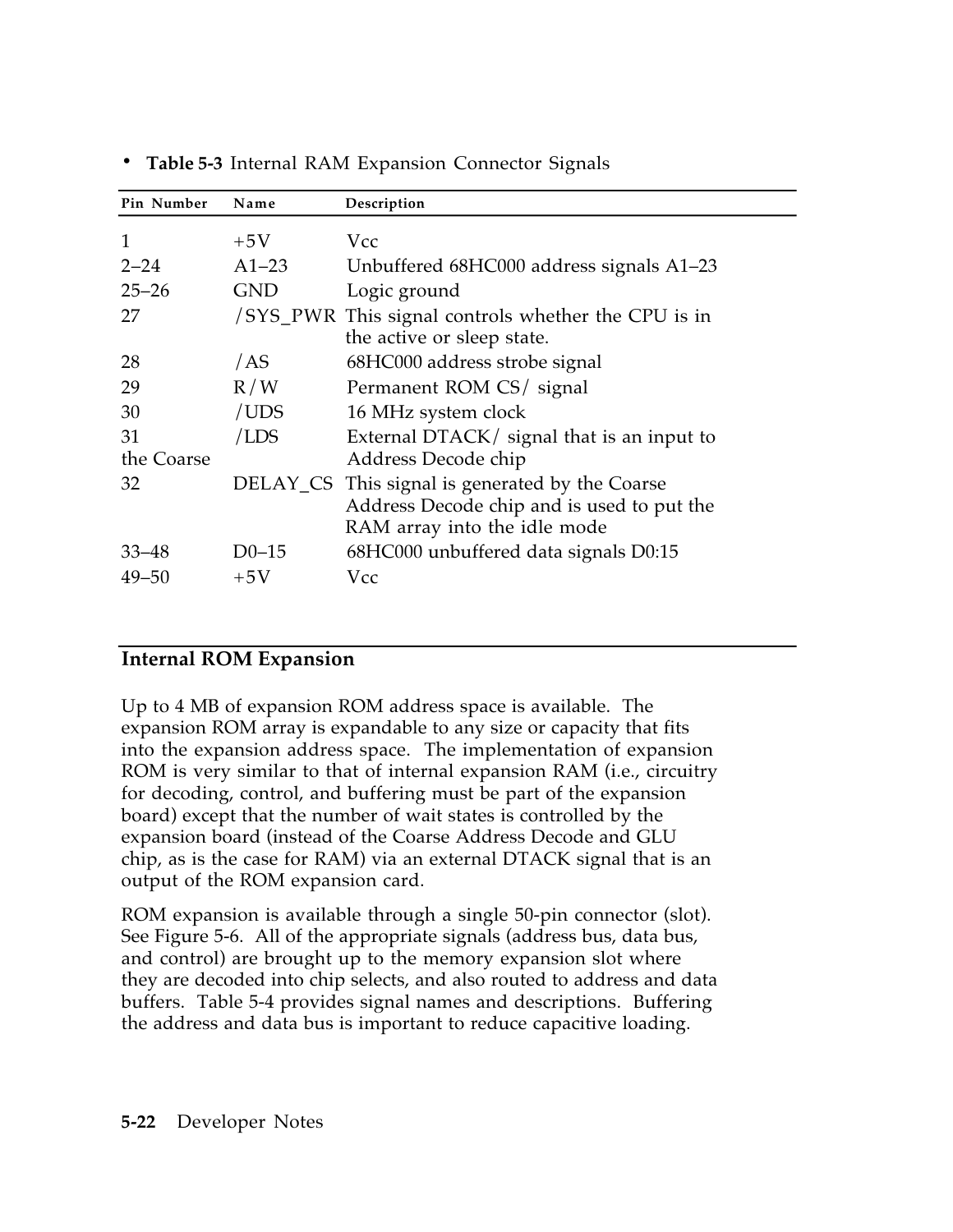Replacing or upgrading the permanent ROM soldered to the main logic board is possible by using this same mechanism. By installing a board into the ROM expansion slot, and using the same /ROM CS signal that controls permanent ROM, a virtual replacement for the on-board ROM can be implemented.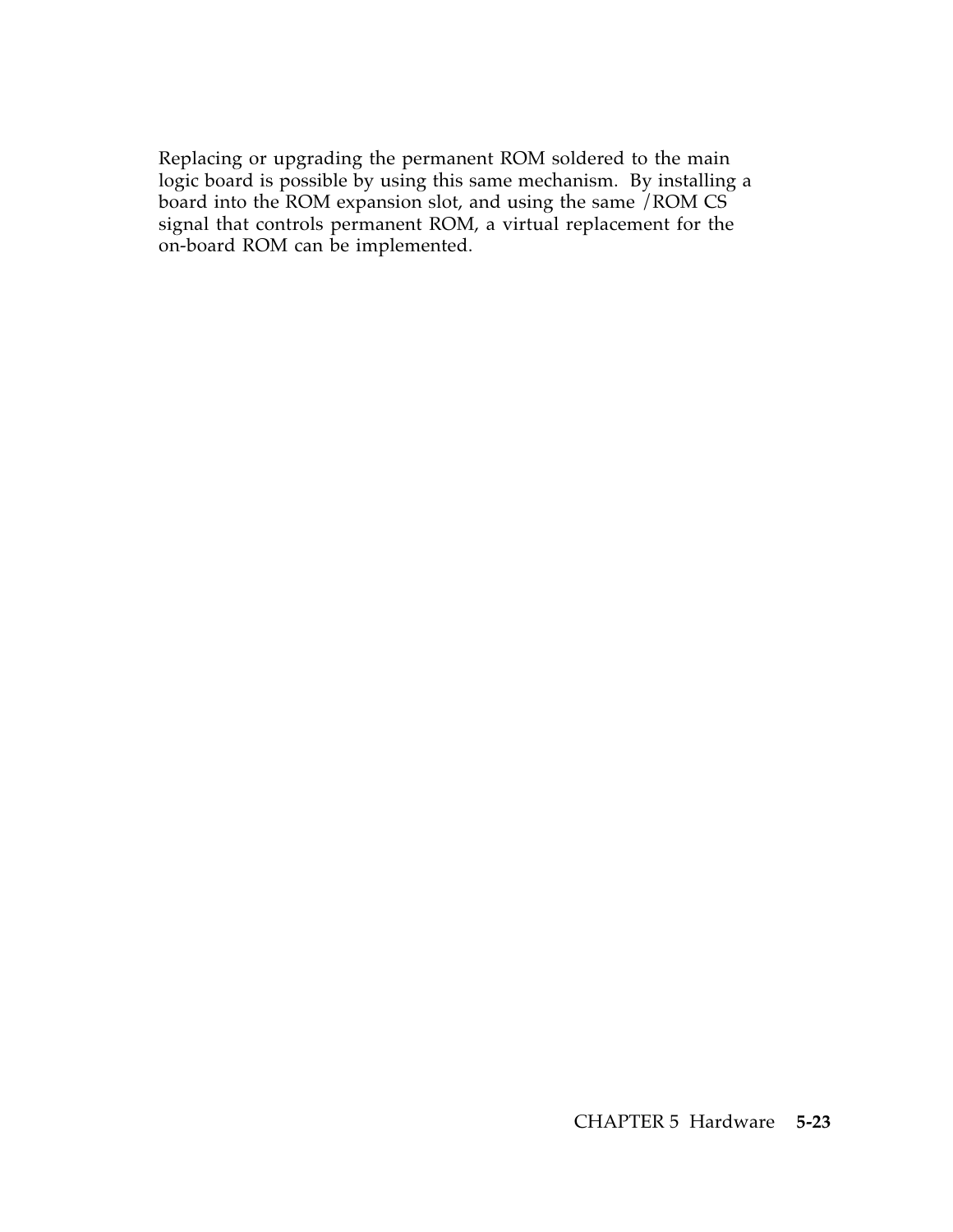| + 5Y | 1        | 26       | GND        |
|------|----------|----------|------------|
| A1   |          |          | GND        |
| A2   | 2        | 27       | AS7        |
| A3   | 3<br>4   | 28       | ROM_CS/    |
| A4   |          | 29       | 16M        |
| A5   | 5        | 30       | EXT_DTACK/ |
| A6   | 6<br>7   | 31<br>32 | DELAY_CS/  |
| A7   | 8        |          | DO         |
| A8   | 9        | 33       | D1         |
| A9   |          | 34       | D2         |
| A10  | 10<br>11 | 35       | D3         |
| A11  |          | 36       | D4         |
| A12  | 12       | 37       | D5         |
| A13  | 13       | 38       | D6         |
| A14  | 14<br>15 | 39       | D7         |
| A15  | 16       | 40       | D8         |
| A16  | 17       | 41       | D9         |
| A17  |          | 42       | D10        |
| A18  | 18<br>19 | 43       | D11        |
| A19  |          | 44       | D12        |
| A20  | 20<br>21 | 45       | D13        |
| A21  | 22       | 46       | D14        |
| A22  | 23       | 47       | D15        |
| A23  | 24       | 48       | +5Y        |
| GND  | 25       | 49<br>50 | + 5Y       |
|      |          |          |            |
|      |          |          |            |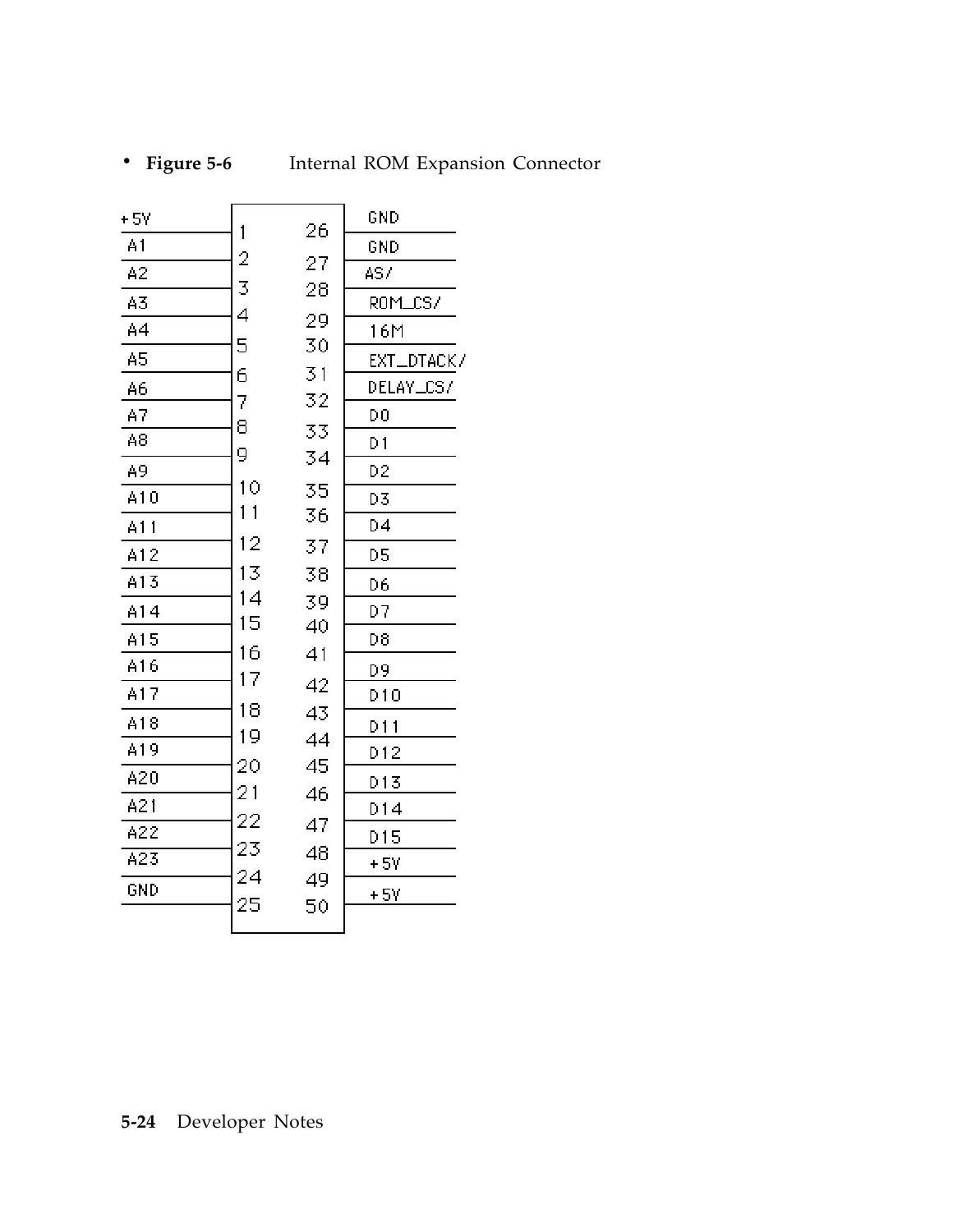| Pin                           | Signal     | Signal                                                                   |
|-------------------------------|------------|--------------------------------------------------------------------------|
| Number                        | Name       | Description                                                              |
| 1                             | $+5V$      | <b>Vcc</b>                                                               |
| $2 - 24$                      | $A1-23$    | Unbuffered 68HC000 address signals A1-23                                 |
| $25 - 27$                     | <b>GND</b> | Logic Ground                                                             |
| 28                            | /AS        | 68HC000 address strobe signal                                            |
| 29                            | /ROM.CS    | Permanent ROM chip select signal                                         |
| 30                            | 16M        | 16 MHz system clock                                                      |
| 31                            | /EXT.DTACK | External / DTACK signal that                                             |
| is an input to Coarse<br>chip |            | <b>Address Decode</b>                                                    |
| 32<br>Decode chip             | DELAY.CS   | This signal is generated by Coarse Address<br>and is used to put the RAM |
| array into the idle mode      |            |                                                                          |
| $33 - 48$<br>$49 - 50$        | $D0-15$    | 68HC000 unbuffered data signals D0-15                                    |
|                               | $+5V$      | Vcc                                                                      |

#### • **Table 5-4** Internal ROM Expansion Connector Signals

#### **ROM expansion jumper on the main logic board**

Figure 5-7 shows a detailed view of the jumper block on the Macintosh Portable main logic board. Jumpers are required in positions 1 or 2, and in position 3 when ROM on an expansion card is to replace the ROM soldered on the main logic board. Jumper 4 is used when an alternative power manager processor chip is mounted on a card inserted into the ROM expansion slot.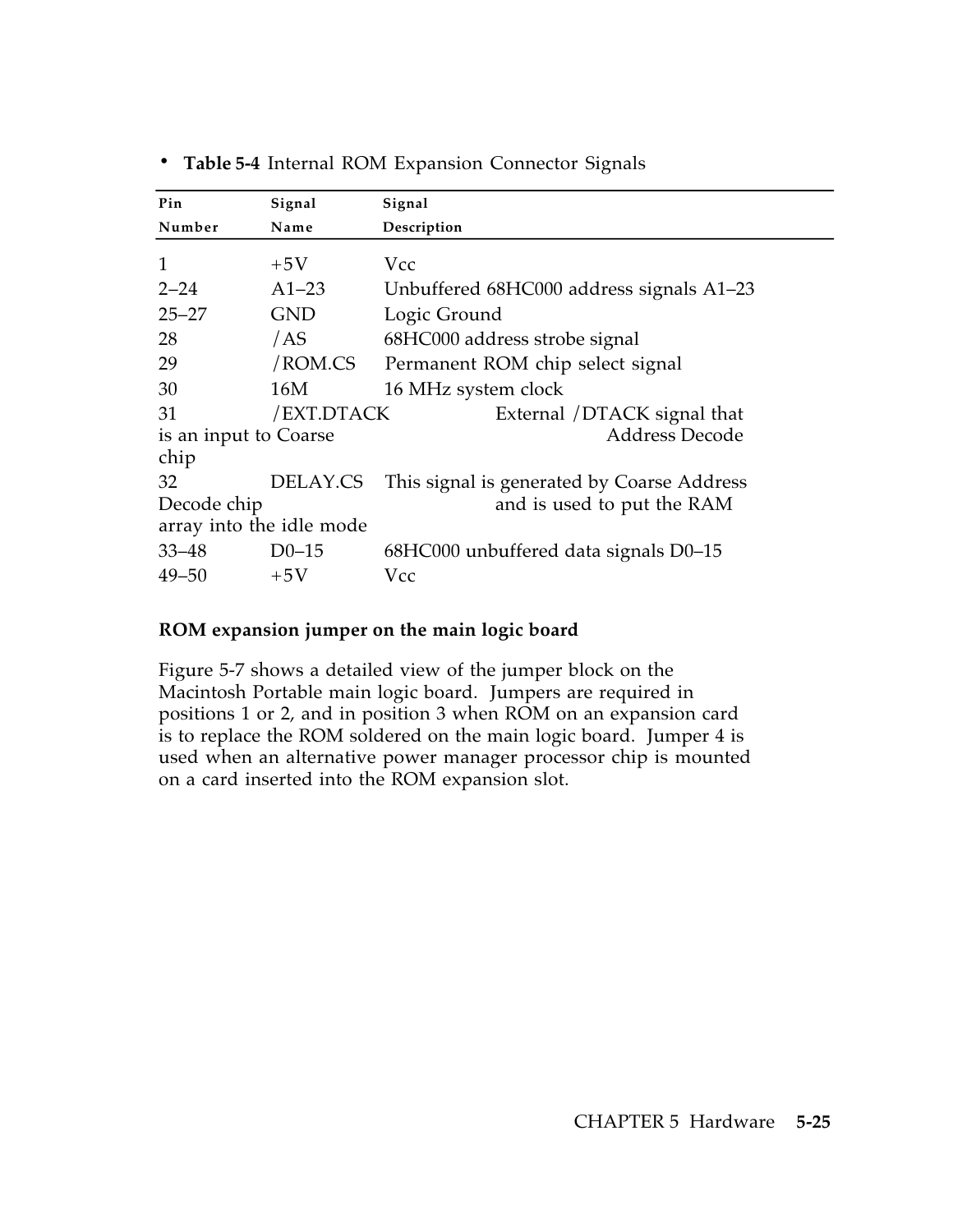**Figure 5-7** Internal ROM Expansion Jumper (see also Figure 1-2)

Jumper(s) Inserted In Position Number

1) 2 wait-state ROM access or 2) 1 wait-state ROM access

3) system ROM on expansion card

4) on-board power manager processor access 1 2 3 4

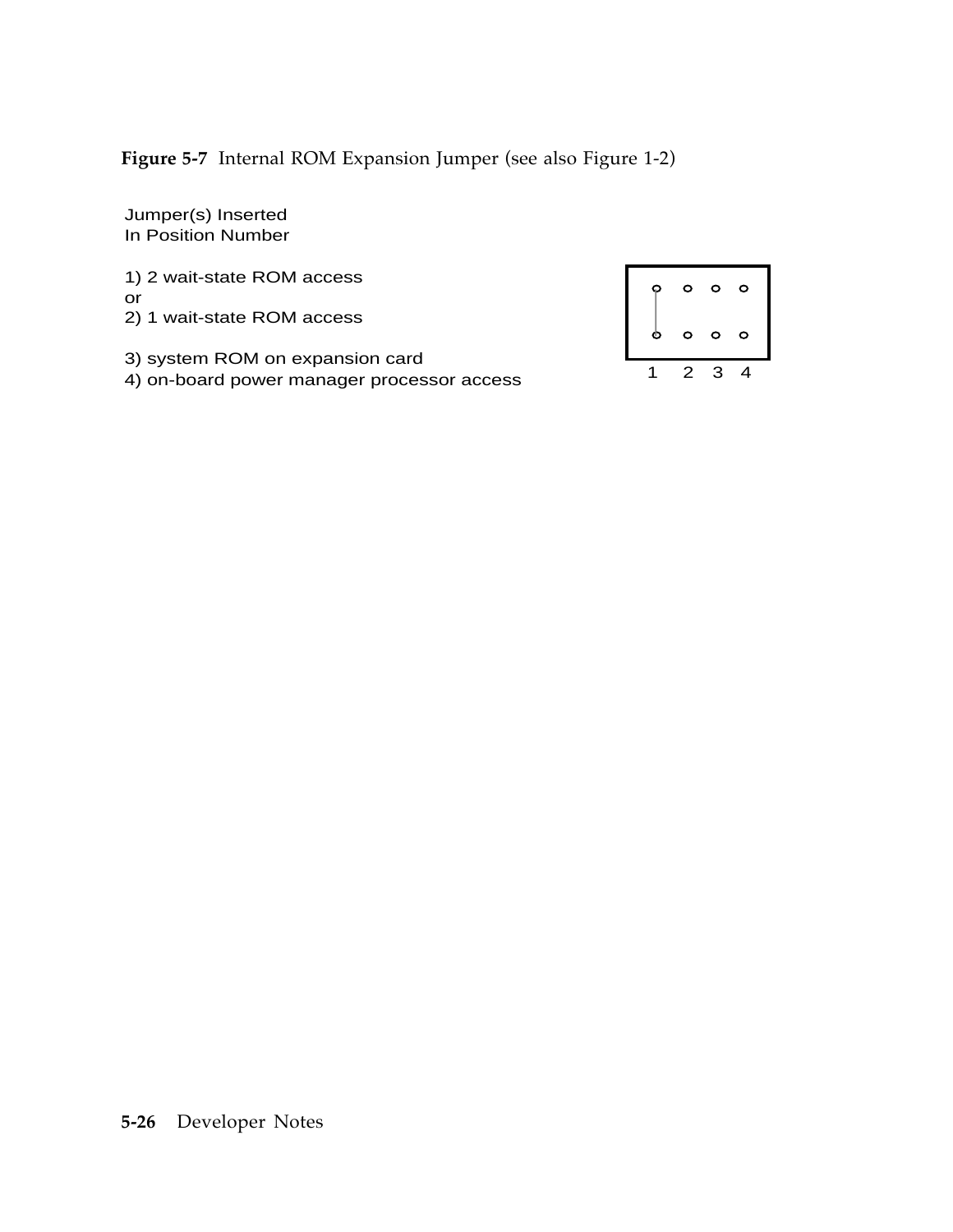# **5.9 Coarse Address Decode and GLU**

The Coarse Address Decode and GLU chip is a custom gate array designed as a generalized logic chip for the Macintosh Portable. It does coarse address decodes to system RAM and ROM as well as the SCC, SCSI, VIA, SWIM, and Video Display Interface peripheral chips. It controls the transmission direction of the RAM data buffers and generates upper and lower RAM write strobes. It also provides several support functions such as the CPU clock generator, sleep state circuit, and DTACK generator.

### **5.10 Fine Address Decode and GLU**

The Fine Address Decode and GLU chip is a custom CMOS gate array chip that accepts partially decoded addresses from the Coarse Address Decode and GLU chip and further decodes them to generate the chip selects for RAM. It also provides power manager timing signals, floppy disk drive enable signals, and serial port output signals.

### **5.11 VIA interface**

The VIA is a 65C22A or 65C23 (depending on the manufacturer) CMOS Versatile Interface Adapter containing multiple registers. Which of these registers drives the 68000 data lines (a CPU read) or is driven by them (a CPU write) is determined by the four RS (Register Select) pins which are connected to four CPU address lines. Register A connects to the 8-bit  $I/O$  bus of the power manager processor, and it is through this port that the communication between the power manager and the central processor takes place. Another function of the VIA is synchronous and asynchronous generation of interrupts (for display vertical blanking every page scan, one-second intervals from the real-time clock, SCSI pseudo-DMA, and power manager initiated interrupts of the CPU). Control functions affect floppy disk head selection and serial communications controller write signaling.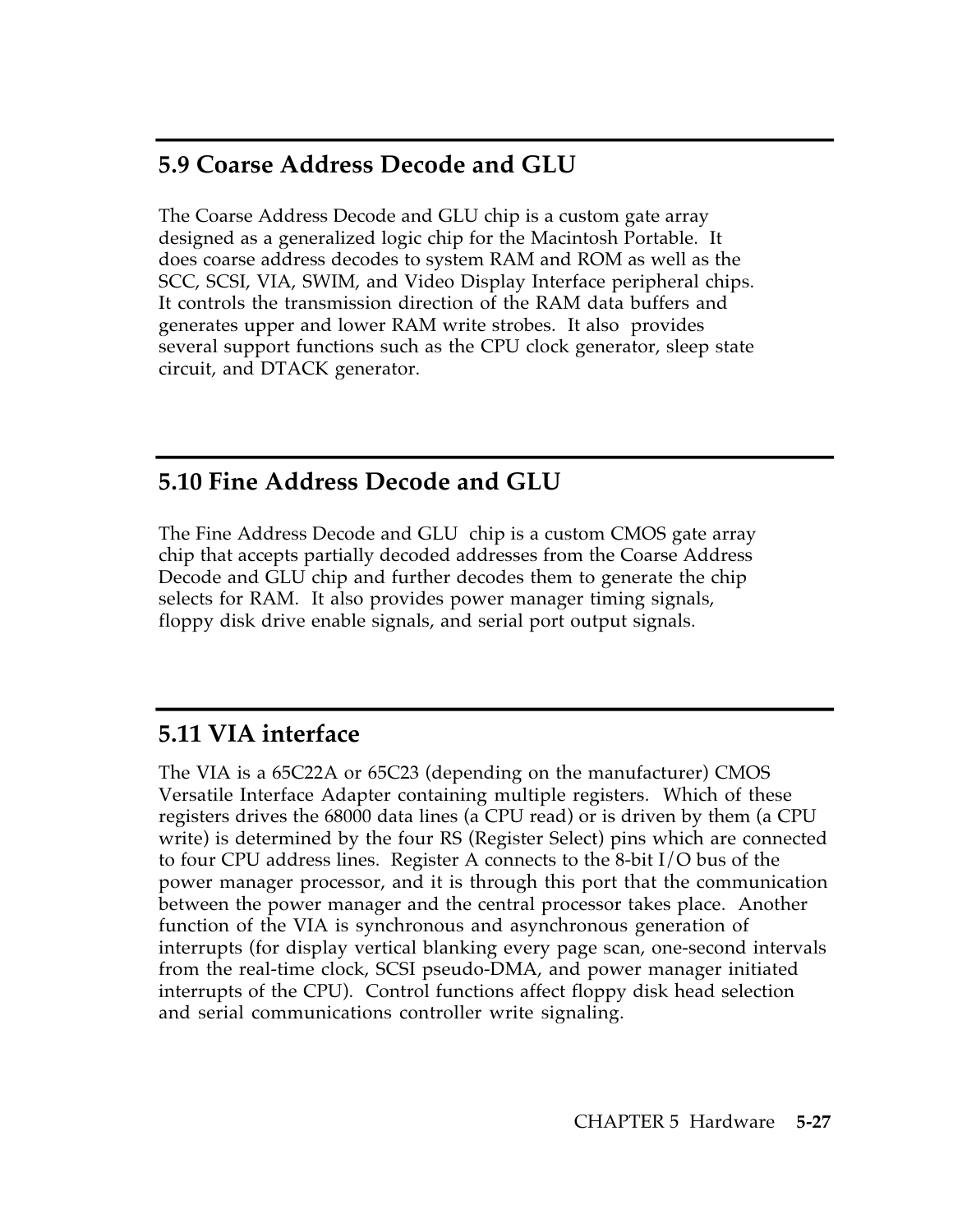# **5.12 SCSI Interface**

The Small Computer System Interface (SCSI) consists of the NCR 53C80 chip between the CPU and an external DB-25 connector. Multiple SCSI devices may be connected to the SCSI bus through this connector; the 53C80 accomplishes the bus arbitration to allocate access to the 68HC000 central processor. An internal SCSI connector is used for connection to the optional internal hard disk drive.

The pinout for the external connector is shown in Table 5-5, and the pinout for the internal connector in Table 5-6.

♦ **WARNING:** Any internal hard drive connected to the Macintosh Portable SCSI bus should be a low-power version in order to maximize operating time per battery charge. ♦

The NCR 53C80 is a CMOS device designed to support the SCSI as defined by the American National Standards Institute (ANSI) X3T9.2 Committee. This device supports arbitration of the SCSI bus, including reselection. The chip is controlled through a set of read and write registers that are byte addressable only, and which are accessed through the SCSI Manager

The SCSI bus consists of eight data lines, a parity line, and nine control signal lines; the remaining connector pins are for power (supplied by the terminating device) or ground. A pseudo-DMA mode allows read and write transfers at the faster bus-limited speed, without processor control of every byte transfer. This interface is unchanged from that in the Macintosh SE, except that the Macintosh Portable does *not* supply the termination power.

The NCR 53C80 is connected directly to both the internal and external connectors and is capable of sinking 48 mA through each of the pins connected to the bus. The data and control lines on the SCSI bus are active low signals driven by open-drain outputs.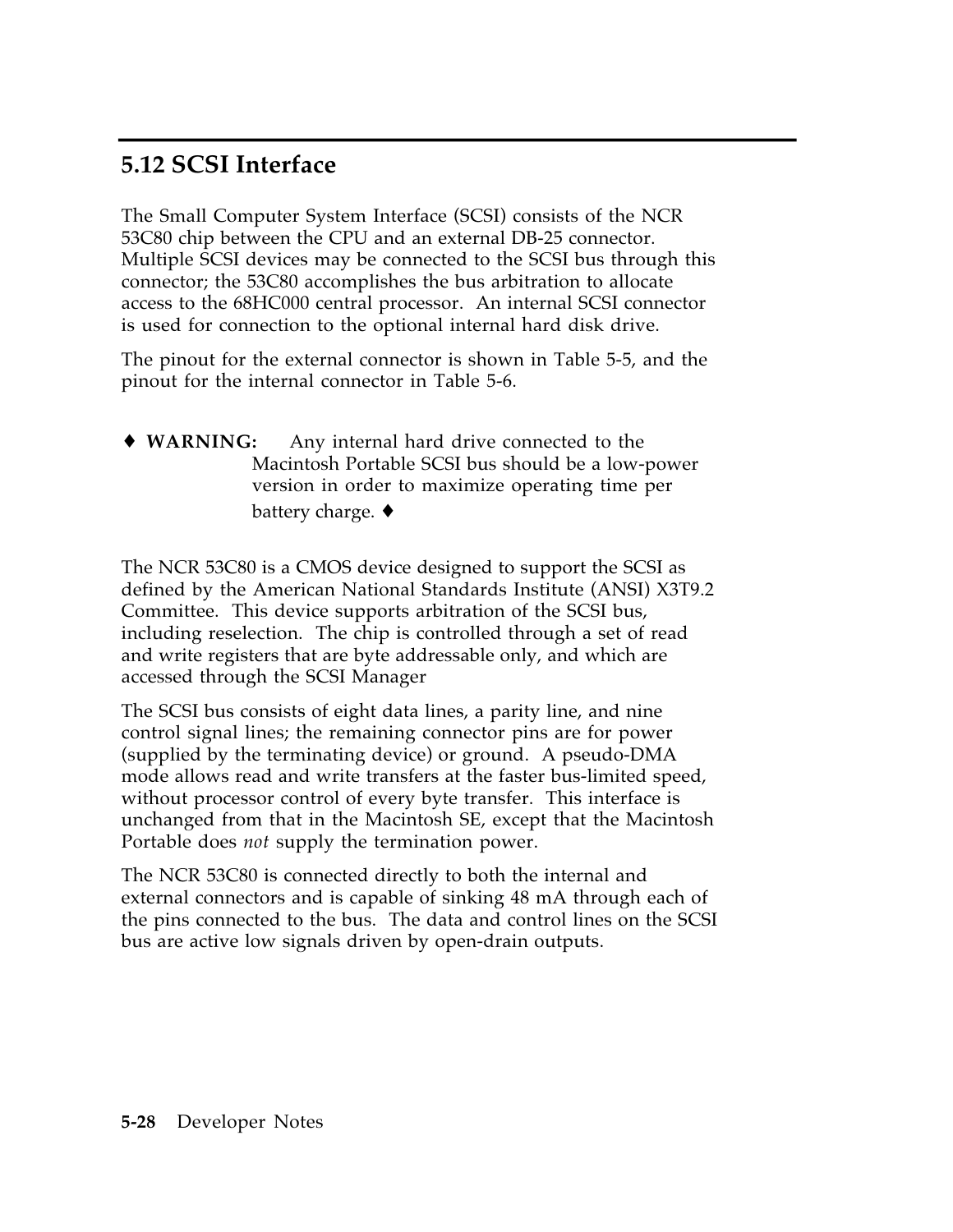Termination power is *not* supplied by the Macintosh Portable, therefore it cannot be expected that the bus will remain in a known state if all external SCSI devices are powered off. The normal termination configuration connection is a 220 $\Omega$  resistor to +5V and a 330 $\Omega$  resistor to ground on each of the active signals. The internal SCSI connector is an exception to this scheme, however. Internal termination is supplied by the drive itself and is configured as a single-ended  $1.3\overline{\text{K}}\Omega$  pull-up resistor to +5V.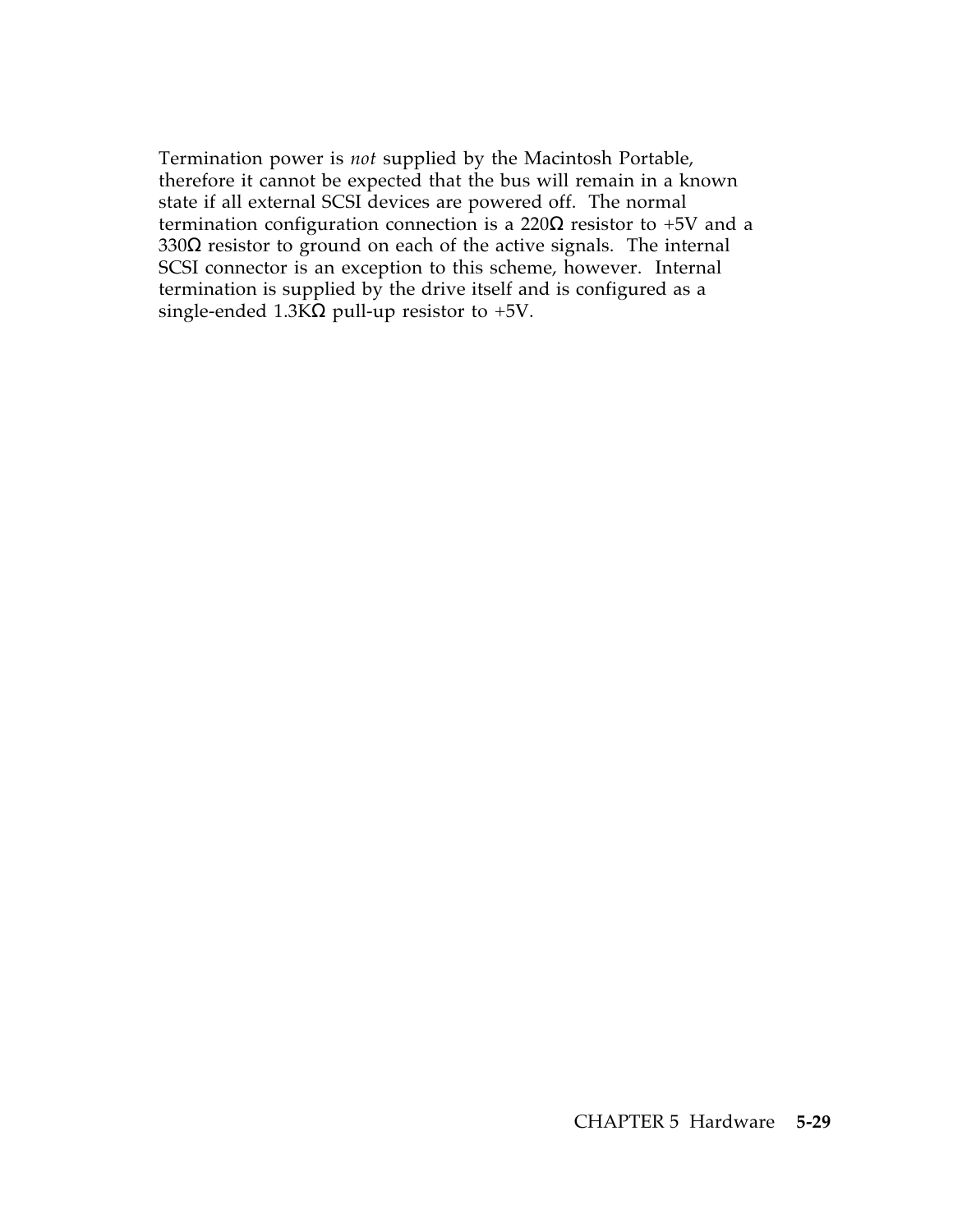| Connector      | <b>SCSI Bus</b> | 53C80    |
|----------------|-----------------|----------|
| Pin Number     | Name            | Pin Name |
| $\mathbf{1}$   | /REQ            | /REQ     |
| $\overline{2}$ | $/$ MSG         | /MSG     |
| 3              | I/O             | /I/O     |
| $\overline{4}$ | / RST           | / RST    |
| 5              | $/$ ACK         | /ACK     |
| 6              | /BUSY           | /BSY     |
| 7              | <b>GND</b>      |          |
| 8              | /DATA0          | /DB0     |
| 9              | <b>GND</b>      |          |
| 10             | /DATA3          | /DB3     |
| 11             | /DATA5          | /DB5     |
| 12             | /DATA6          | /DB6     |
| 13             | /DATA7          | /DB7     |
| 14             | <b>GND</b>      |          |
| 15             | C/D             | /C/D     |
| 16             | <b>GND</b>      |          |
| 17             | /ATN            | /ATN     |
| 18             | <b>GND</b>      |          |
| 19             | /SEL            | $/$ SEL  |
| 20             | /PARITY         | /DBP     |
| 21             | /DATA1          | /DB1     |
| 22             | /DATA2          | /DB2     |
| 23             | /DATA4          | /DB4     |
| 24             | <b>GND</b>      |          |
| 25             | NO CONNECTION   |          |

### • **Table 5-5** SCSI External Connector Pinout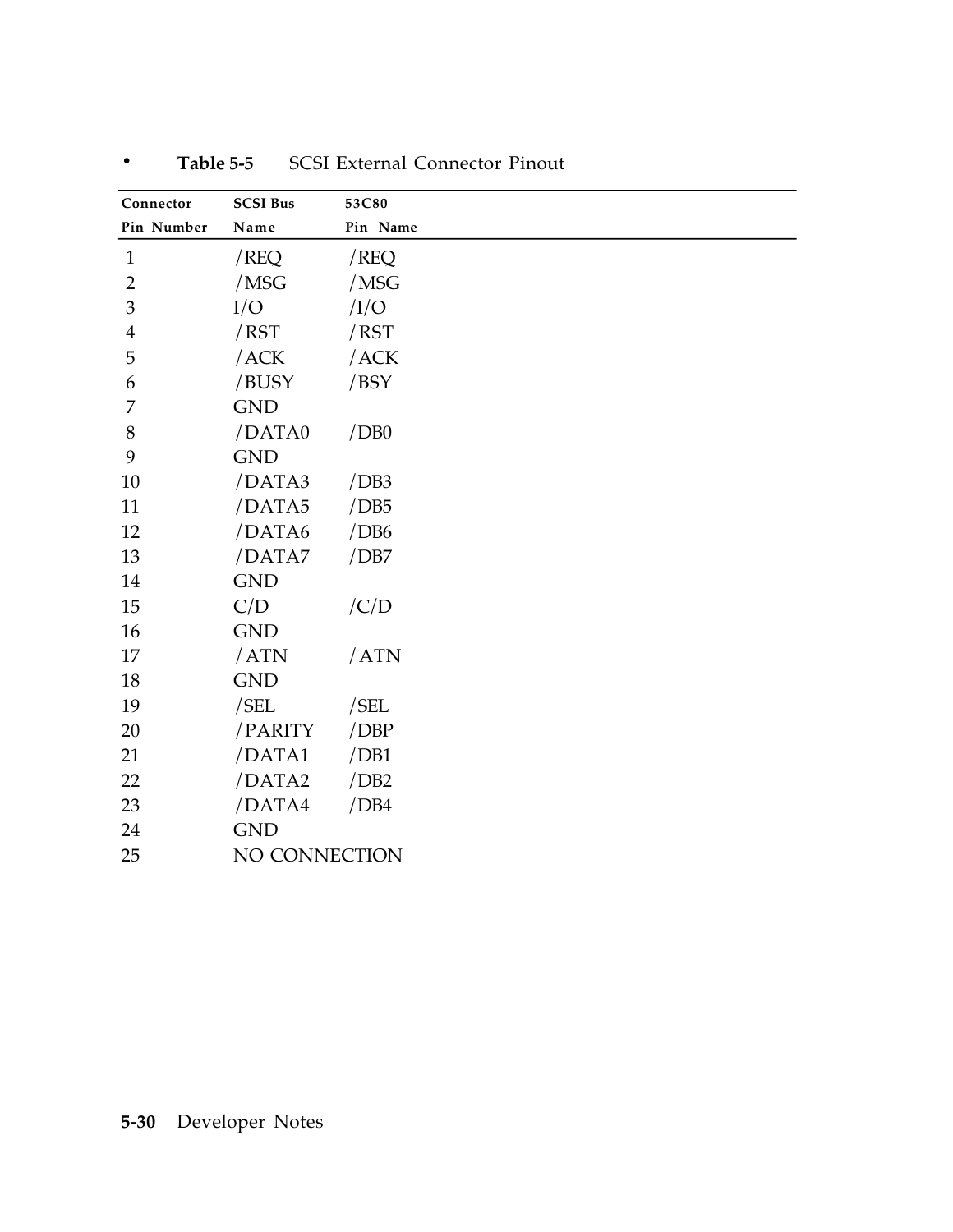| Connector        | <b>SCSI</b>      |
|------------------|------------------|
| Pin Number       | <b>Bus Name</b>  |
| $\mathbf{1}$     | /REQ             |
| $\overline{2}$   | <b>GND</b>       |
| $\mathfrak{Z}$   | /MSG             |
| $\boldsymbol{4}$ | /C/D             |
| $\overline{5}$   | /I/O             |
| 6                | <b>GND</b>       |
| 7                | $/$ ACK          |
| $8\,$            | /ATN             |
| 9                | /BSY             |
| 10               | / RST            |
| 11               | <b>GND</b>       |
| 12               | $/$ SEL          |
| 13               | /DBP             |
| 14               | /DB0             |
| 15               | /DB1             |
| 16               | <b>GND</b>       |
| 17               | /DB2             |
| 18               | /DB3             |
| 19               | /DB4             |
| 20               | /DB5             |
| 21               | /DB6             |
| 22               | /DB7             |
| 23               | $+5V$            |
| 24               | $+5V$            |
| 25               | $+12V$           |
| 26               | $+12V$           |
| 27               | <b>GND</b>       |
| 28               | <b>GND</b>       |
| 29-30            | <b>MOTOR GND</b> |
| 31-32            | $+12$ V (MOTOR)  |
| 33-34            | +5 V (MOTOR)     |

|  |  |  |  | • Table 5-6 SCSI Internal Connector Pinout |  |
|--|--|--|--|--------------------------------------------|--|
|--|--|--|--|--------------------------------------------|--|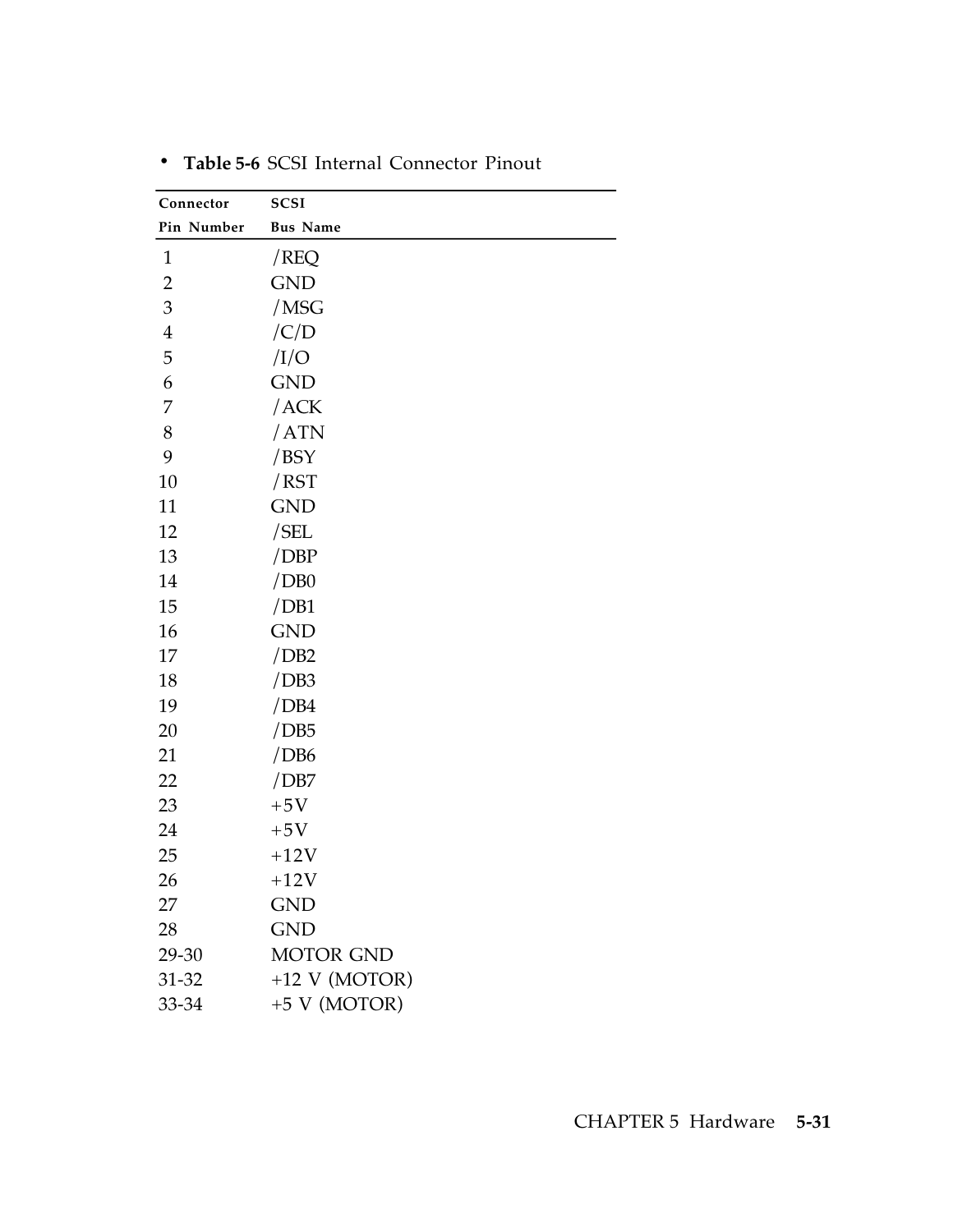# **5.13 SWIM floppy disk interface**

The SWIM interface is a combination MFM/GCR controller that connects directly to the CPU data bus. It is designed to replace the Integrated Woz Machine (IWM) and is pin and function compatible with the IWM. The SWIM chip is a combination of the traditional IWM chip, an ISM chip, and a combination logic chip.

The SWIM (Super Woz Integrated Machine) supports all IWM extensions including a status register, a mode register, and the following modes of operation:

- asynchronous mode
- fast mode
- optional 1-second one-shot

See the section in Chapter 3, "FDHD, the high-density floppy disk drive," for a description of the application of the SWIM floppy disk interface.

The SWIM also extends the IWM by providing an ISM mode supporting a high-speed rate twice that of the IWM, and programmable input clock frequencies. Other features of the ISM mode are

- Supports standard MFM format
- Supports Apple GCR format
- Write precompensation
- Read postcompensation
- Asymmetry and speed error compensation
- Programmable parameters for using both variable and fixed speed drives
- Two-byte data FIFO
- Motor time out
- Asynchronous mode with pollable handshake registers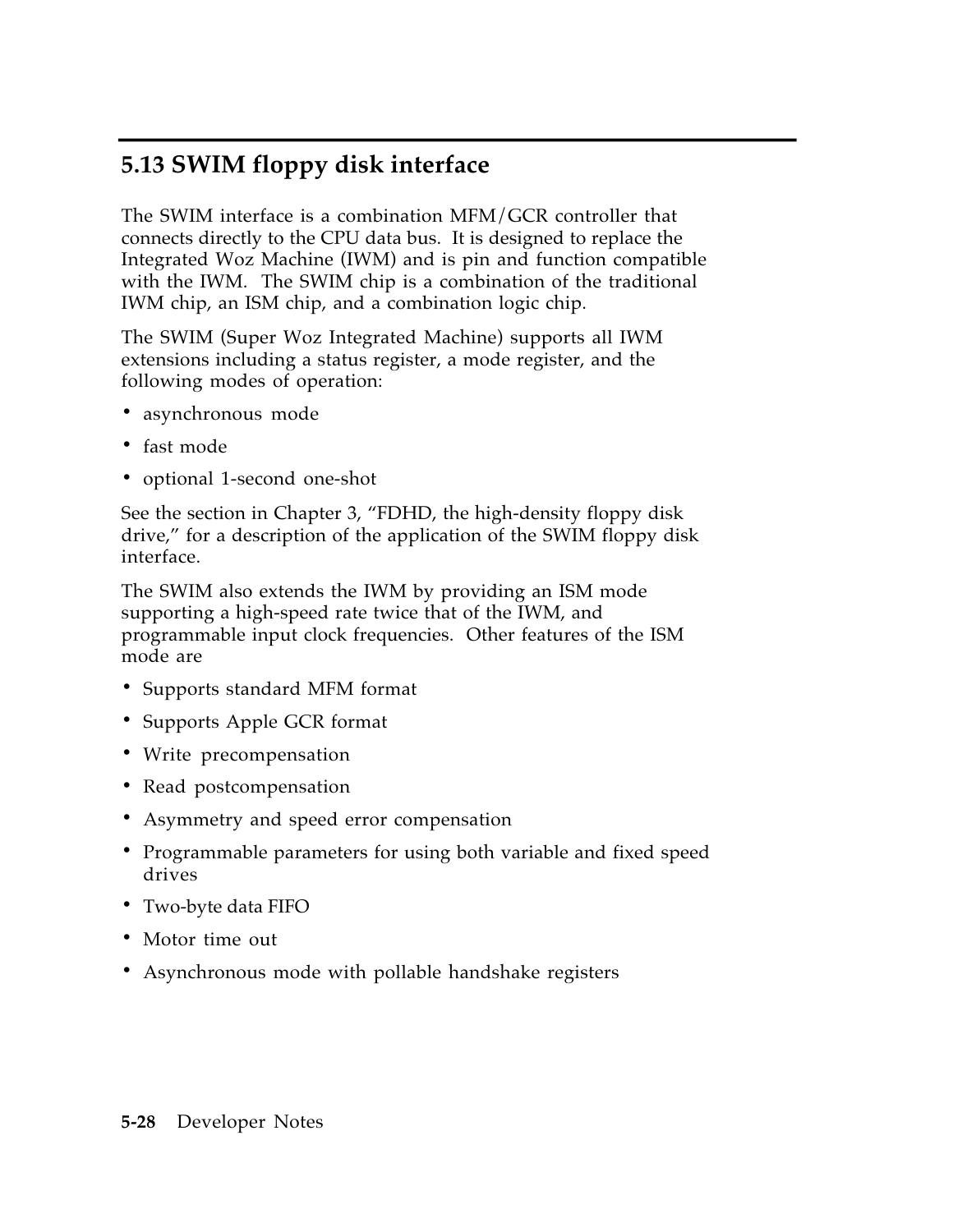The ISM makes it possible to read and write both MFM and Apple GCR formats on the same disk drive, and also makes it possible to write MFM format on a variable speed, 3.5-inch drive in such a way that it can be read back on a fixed speed 3.5-inch drive.

The ISM provides the ability to do write precompensation to correct for peak shift effects that occur in magnetically stored media.

The ISM also provides a very sophisticated, and rarely used, form of read postcompensation which corrects for peak shift effects on disks with insufficient precompensation.

The ISM uses a programmable parameter scheme that makes it possible to read and write 3.5-inch variable and fixed speed drives, as well as standard 5.25-inch drives.

The ISM contains a two-byte read and write FIFO stack to provide more software flexibility.

A Motor Time Out is included which will keep the drive enabled for 0.5 s to 1 s to provide time for software to begin another read or write operation without bringing the drive back up to speed.

The ISM makes it possible to program the phase lines as either inputs or outputs, which make it possible to interface with a wide variety of drives.

The SWIM interface consists of a single CMOS SWIM chip, an internal ribbon connector, and an external DB-19 connector. The pinout for the external connector is given in Table 5-7.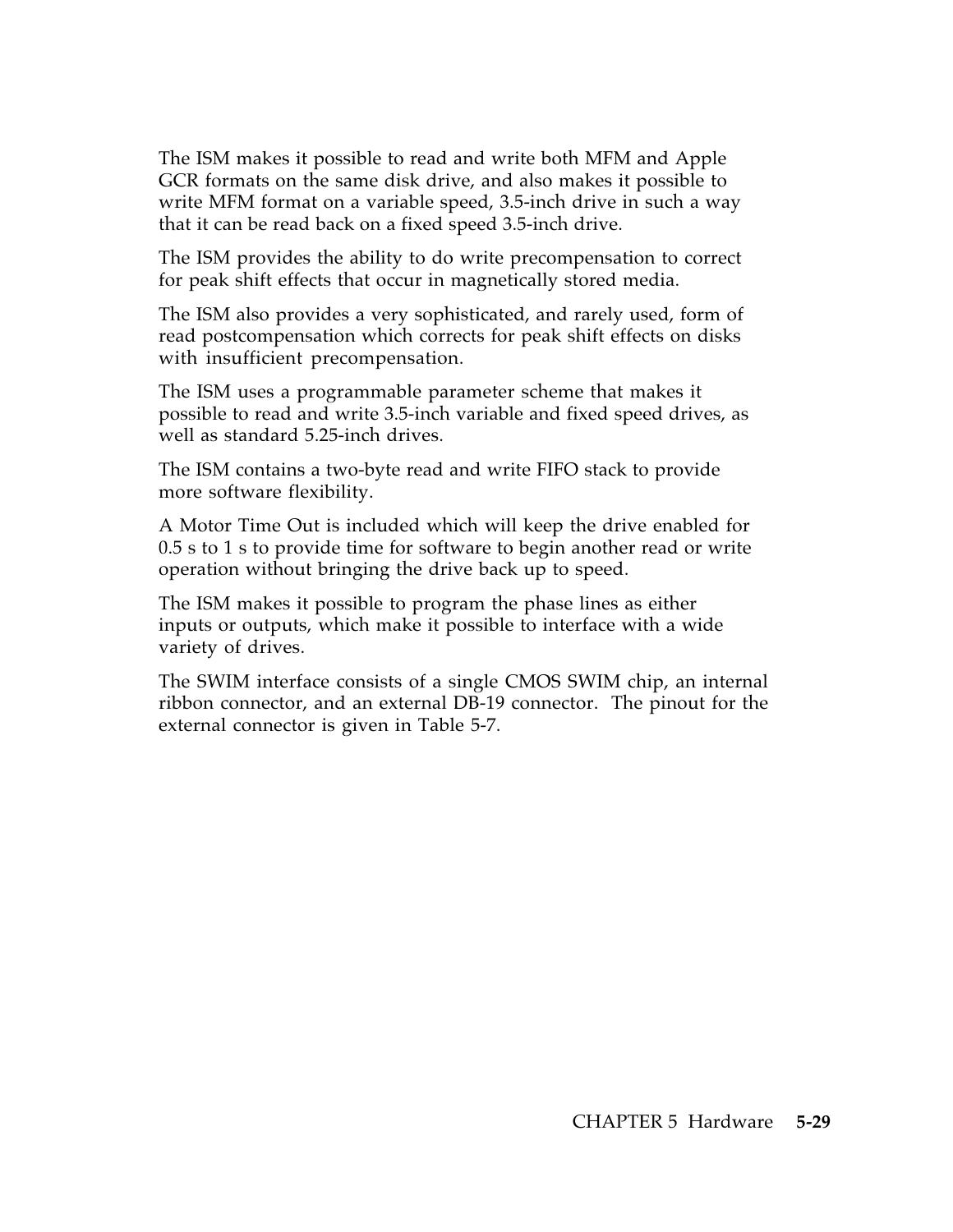| Pin Number     | External DB-19  |  |
|----------------|-----------------|--|
| $\mathbf{1}$   | <b>GND</b>      |  |
| $\overline{2}$ | <b>GND</b>      |  |
| 3              | <b>GND</b>      |  |
| $\overline{4}$ | <b>GND</b>      |  |
| 5              | n.c.            |  |
| 6              | $+5V$           |  |
| 7              | $+12$           |  |
| $\,$ 8 $\,$    | $+12$           |  |
| 9              | n.c.            |  |
| 10             | n.c.            |  |
| 11             | PH <sub>0</sub> |  |
| 12             | PH1             |  |
| 13             | PH <sub>2</sub> |  |
| 14             | PH <sub>3</sub> |  |
| 15             | /WREQ           |  |
| 16             | <b>HDSEL</b>    |  |
| 17             | /ENBL2          |  |
| 18             | <b>RD</b>       |  |
| 19             | WR              |  |

### • **Table 5-7** SWIM Connector Pinouts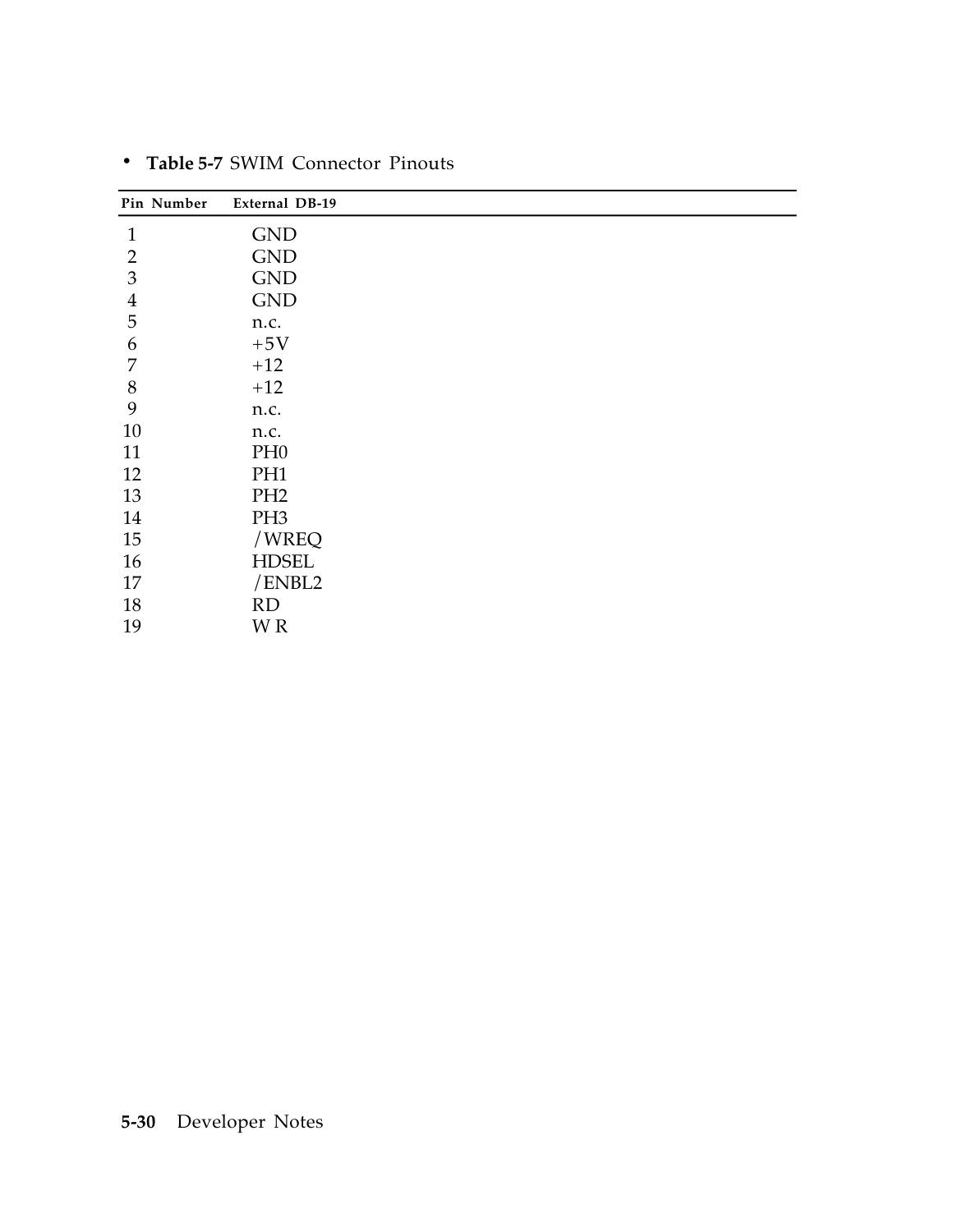The SWIM is a CMOS device and is controlled through a set of read and write registers that are byte addressable only and which are to be accessed through the Device Manager and the driver as described in Chapter 3, "*Firmware*," under the heading "FDHD, the High Density Floppy Disk Drive".

The floppy disk drive can read and write on a 3.5-inch disk in any of the following modes: 1 MB Apple GCR (Group Code Recording) on a 1 MB disk, 1 MB MFM (Modified Frequency Modulation) on a 1 MB disk, and 2 MB MFM on a 2 MB disk.

The drive consists of two read/write heads, head positioning mechanism, disk motor, interface logic circuitry, read/write circuitry, and motor control circuitry. It includes auto inject/eject mechanisms and uses a 3.5-inch floppy disk for data storage.

### **5.14 SCC Interface**

The Serial Communications Controller (SCC) is an 8 MHz CMOS Z8530 which has two independent ports for serial communication. Each port can be independently programmed for asynchronous, synchronous, or AppleTalk protocols.

Power is applied to these ports under control of the power manager and this will occur only when you make the correct Toolbox calls. See Chapter 2, "Software Developer Guidelines," and Chapter 6, "The Power Manager."

The serial interface is connected to the output ports through two eight-pin miniature DIN connectors. Each signal line contains a 47 ohm series termination resistor. The pinout for the external connector is given in Table 5-8.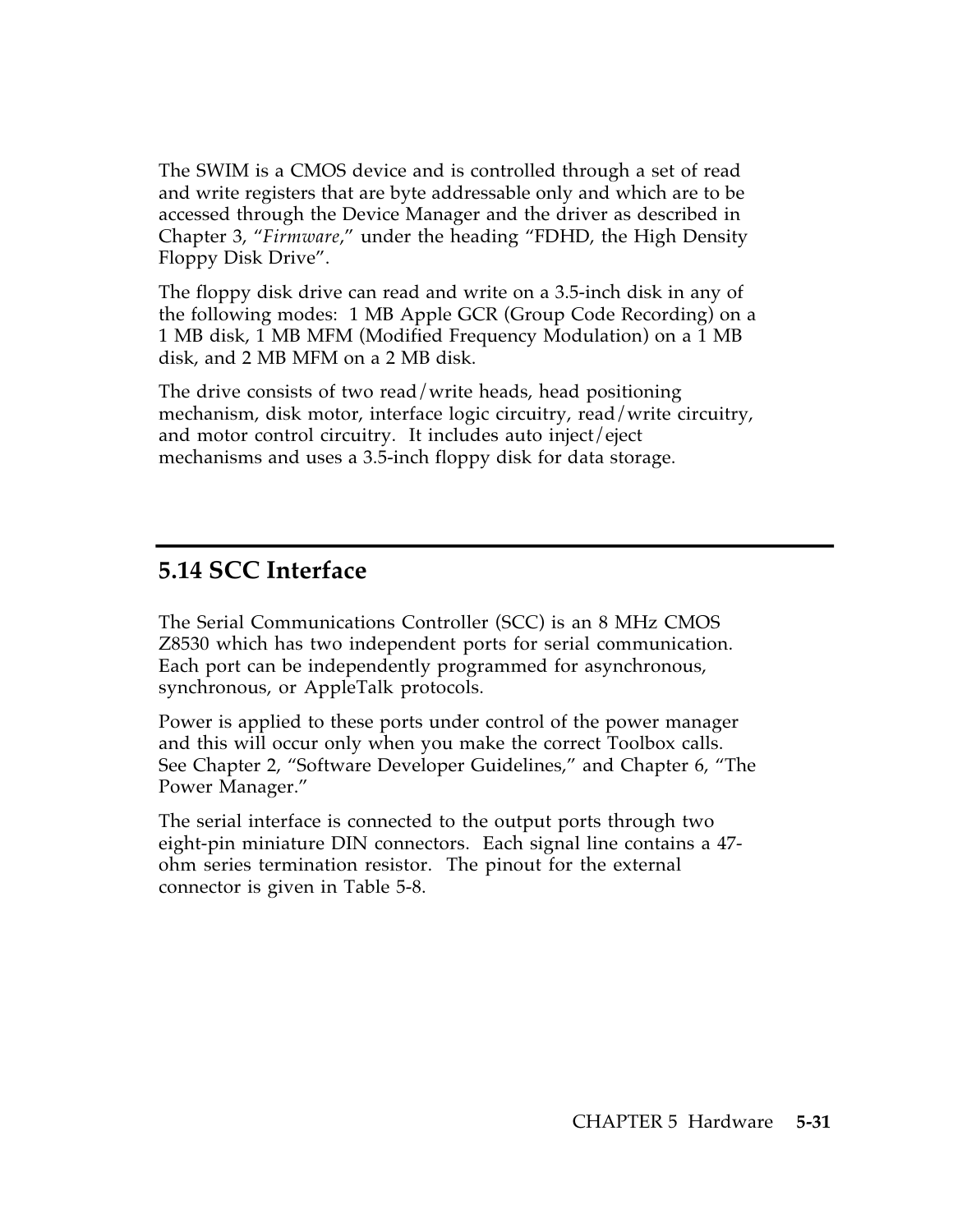| Pin Number     | Port A            | Port B      | Description                                                                                                                                      |
|----------------|-------------------|-------------|--------------------------------------------------------------------------------------------------------------------------------------------------|
| $\mathbf{1}$   | <b>HSKo</b>       | <b>HSKo</b> | Handshake output; Connected<br>to SCC RTS; Tri-stated when<br>DTR is inactive; $Voh = 3.6V$ ;<br>$Vol = -3.6V$ ; R1 = $450\Omega$                |
| $\overline{2}$ | <b>HSKi</b>       | <b>HSKi</b> | Handshake input;<br>Connected to SCC;CTS<br>and TRxC; Vih $= 0.2V$ ;<br>$Vil = -0.2V$ ; Ri = 12K $\Omega$                                        |
| 3              | T <sub>x</sub> D- | $TxD-$      | Transmit data (inverted);<br>Connected to SCC TxD;<br>Tri-stated when DTR is<br>inactive; $V \circ h = 3.6 V$ ;<br>$Vol = -3.6V; R1 = 450\Omega$ |
| $\overline{4}$ | SG                | SG          | Signal ground. Connected to<br>logic and chassis ground.                                                                                         |
| 5              | $RxD-$            | $RxD-$      | Receive data (inverted);<br>Connected to SCC RxD;<br>$Vih = 0.2V; Vil = -0.2V;$<br>$\text{Ri} = 12\text{K}\Omega$                                |
| 6              | $TxD+$            | $TxD+$      | Transmit data; Connected<br>to SCC TxD; Tri-stated<br>when DTR is inactive;<br>$Voh = 3.6V$ ; $Vol = -3.6V$ ;<br>$\text{R1} = 450\Omega$         |
| 7              | GPi               | GPi         | General purpose input;<br>Connected to SCC DCD;<br>$Vih = 0.2V; Vil = -0.2V;$<br>$\text{Ri} = 12\text{K}\Omega$                                  |
| 8              | $RxD+$            | $RxD+$      | Receive data;<br>Connected to SCC RxD.<br>$Vih = 0.2V; Vil = -0.2V;$<br>$\text{Ri} = 12\text{K}\Omega$                                           |

### • **Table 5-8** SCC Connector Pinout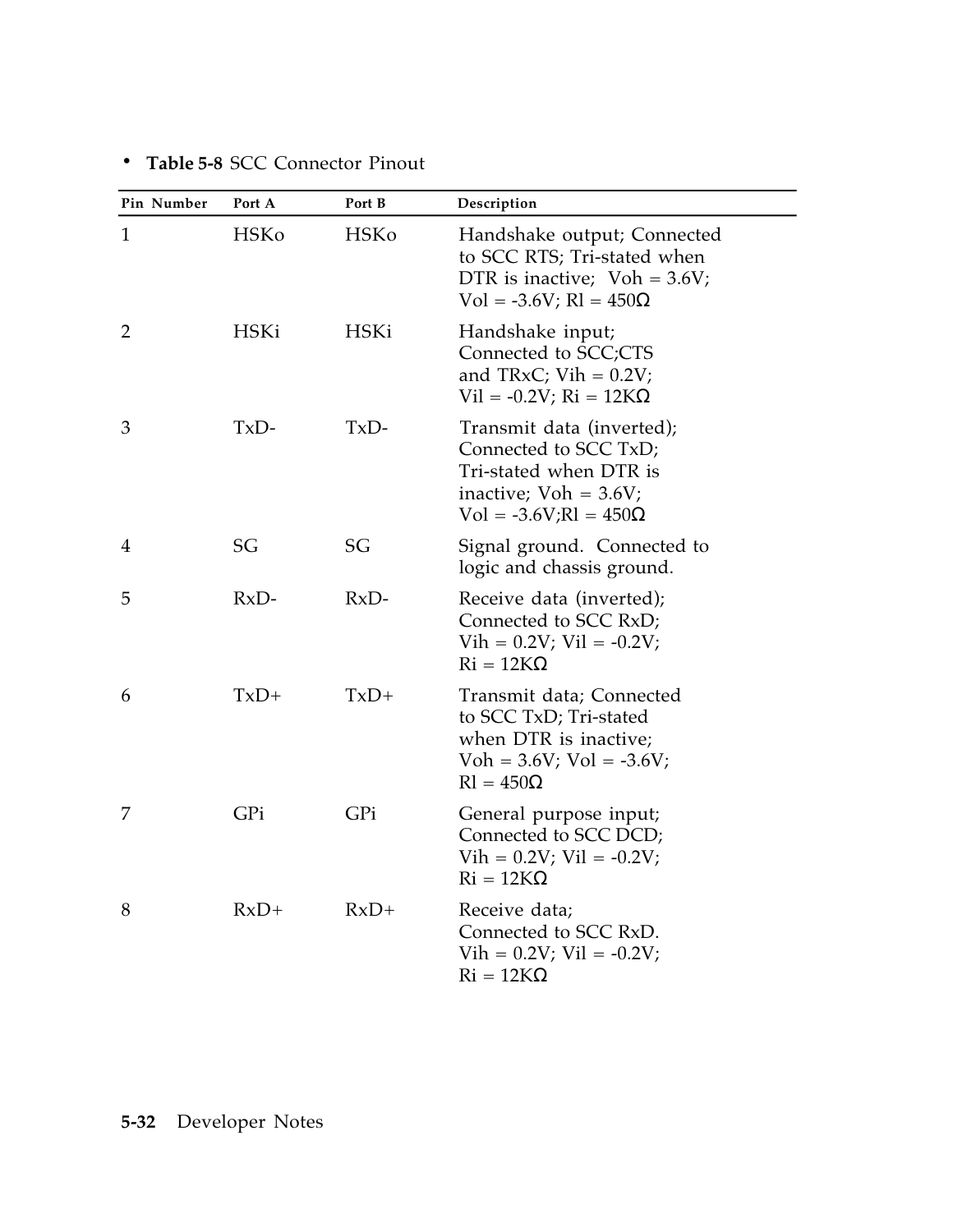

In the SCC, register addressing is direct for the *data* registers only. In all other cases (with the exception of WR0 and RR0), programming the Write registers requires two write operations and reading the Read registers requires both a write and a read operation. The first write is to WR0 (the Command Register) and contains three bits that point to the selected register. The second write (also to the Command Register) is the actual control word for the selected register; if the second operation is a read, the selected read register is accessed. All the registers in the SCC, including the data registers, may be accessed in this fashion. The pointer bits are automatically cleared after the read or write operation so that WR0 (or RR0) is addressed again. All address references to the SCC use offsets from the constant sccRBase (\$FD 0000) for reads, and sccWBase for writes, as the base address and are byte-only addressable. These base addresses are also available in the global variables SCCRd and SCCWr. The offsets to the command and data registers are given in Table 5-9.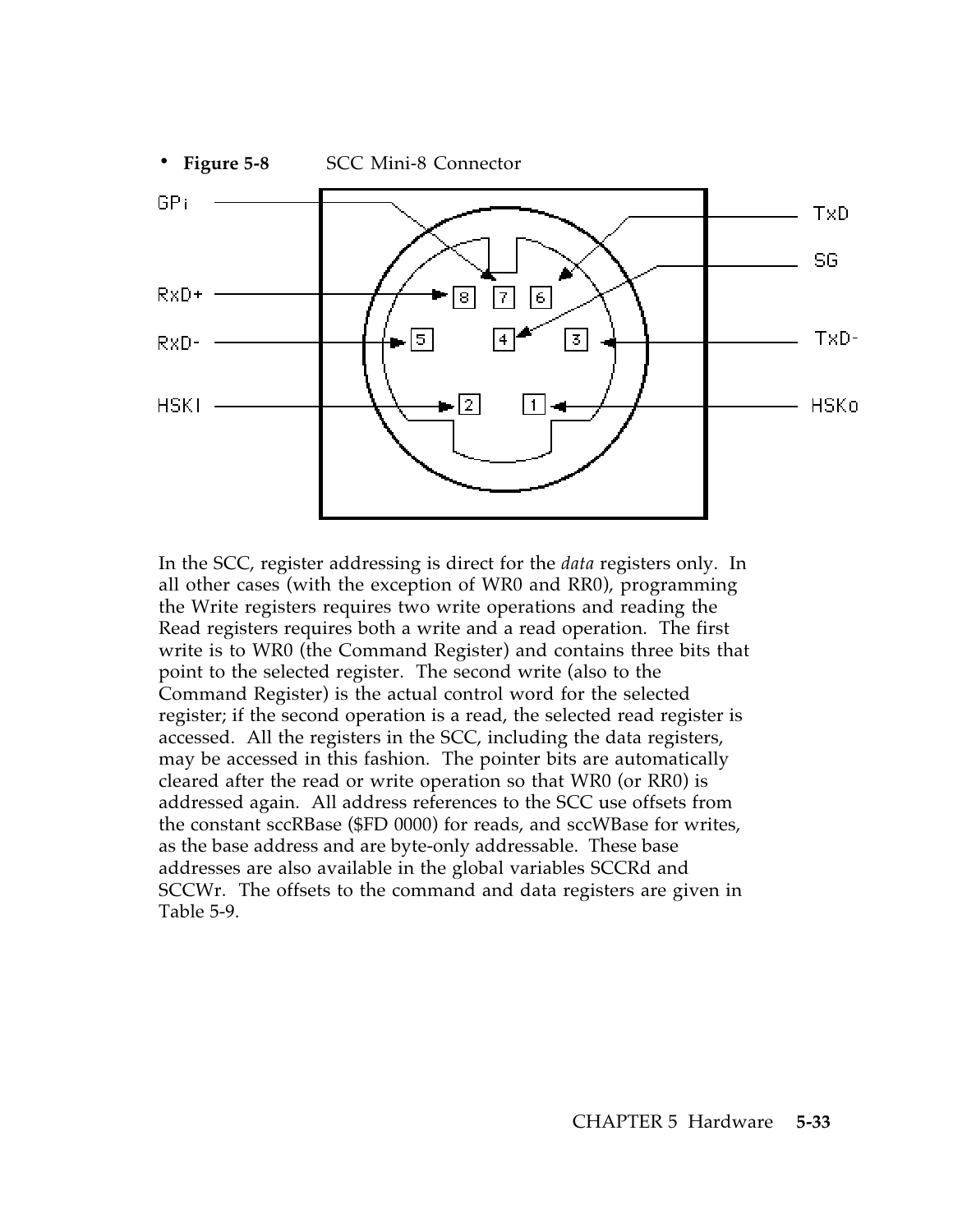#### • **Table 5-9** SCC Address Offsets

| Device     | Base (R)            | Base (W)  | Register       | Offset |
|------------|---------------------|-----------|----------------|--------|
| <b>SCC</b> | \$FD 0000<br>\$0002 | \$FD 8000 | Port A Command |        |
|            |                     |           | Port A Data    | \$0006 |
|            |                     |           | Port B Command |        |
|            | \$0000              |           |                |        |
|            |                     |           | Port B Data    | \$0004 |

The SCC has a timing restriction in the time between accesses to the chip. Accesses to the chip must be at least 1.8 µsec from the end of the first access to the beginning of the second. The hardware implementation will prevent the next access until the appropriate wait has occurred, making this constraint transparent to the programmer.

### **5.15 Apple Desktop Bus (ADB)**

The communication of data to the host 68HC000 from the keyboard, keypad, trackball and any other input device is via the Apple Desktop Bus (ADB), which consists of one serial, bi-directional data line, a 5 Vdc supply line, and ground, which is common for power and signal return. The ADB transceiver functions are implemented in the power manager processor while the keyswitch encoding is done by an ADB keyboard processor.

The standard configuration of the Macintosh Portable contains a miniature, low-power, ADB trackball. Input devices designated as *low-power* typically operate on about one tenth the current of standard types. The trackball module is designed to be installed—by the factory, dealer, or end user—into the position normally occupied by a numeric keypad in some other keyboards.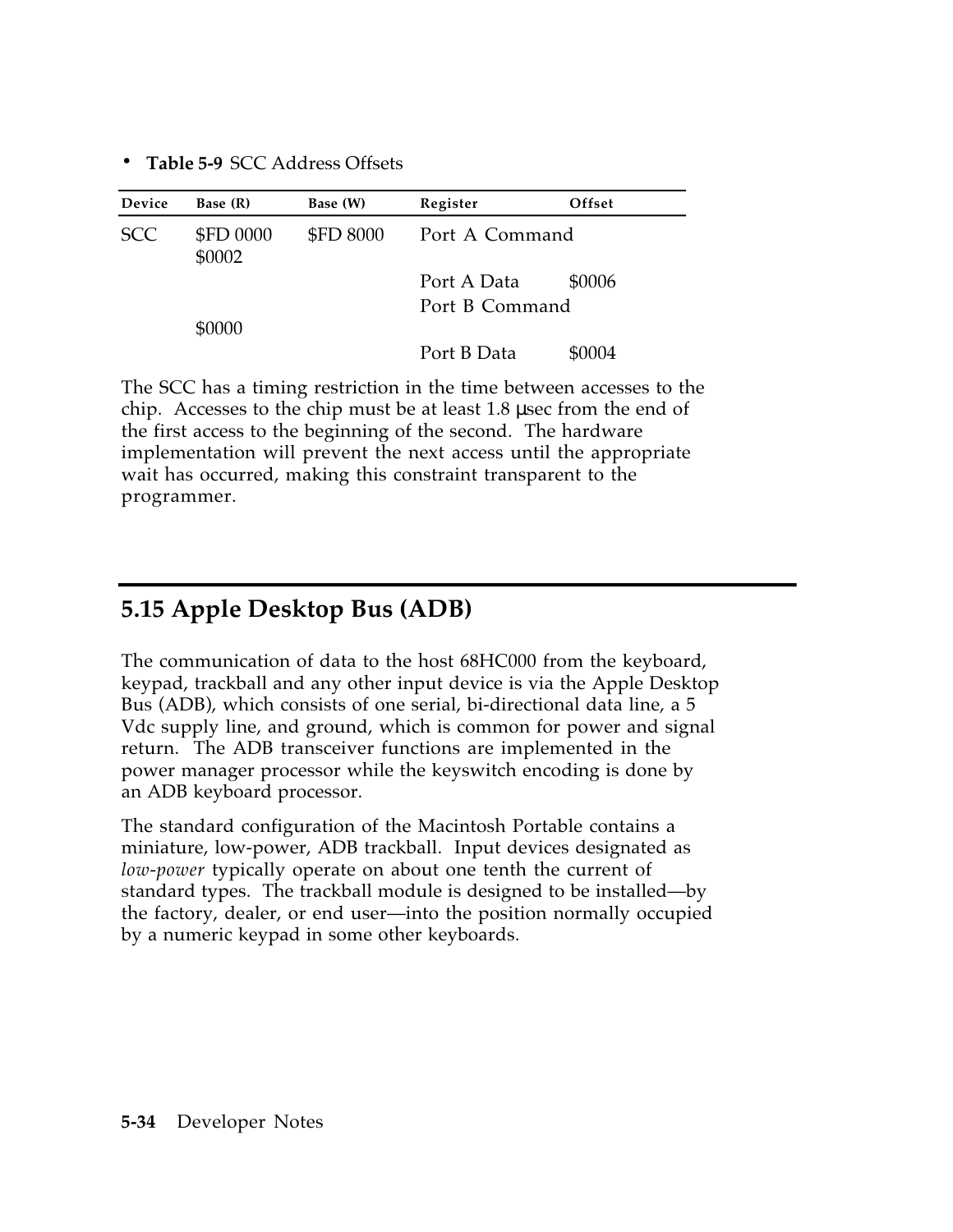♦ **WARNING:** Any input devices connected, either internally or externally, to the Macintosh Portable ADB should be low-power versions in order to maximize operating time per battery charge. This means that normal keyboards and mouse devices from other members of the Macintosh family are usable with the Macintosh Portable, but at some sacrifice in reduced battery life between recharges. ♦

The operator input area of the Macintosh Portable has provision for, and comes equipped with, an alphanumeric keyboard module (keyboard) and a trackball module (see Figure 1-1). The trackball module may be placed by the user, either to the left or right of the keyboard. The trackball may also be replaced by an optional numeric keypad module (see Chapter 8, "Options").

#### **The keyboard processor**

The keyboard processor is a Mitsubishi M50740 8-bit microcomputer chip. The M50740's distinctive features are

- 3072 bytes of ROM
- 96 bytes of RAM
- 15 mW power dissipation
- 8-bit timer
- 32 programmable I/O ports

The keyboard processor is used to interpret the keyboard and numeric keypad matrix switch closures. The best way to visualize the internal actions of this processor is to recognize that it is the same as performed by the processors found in Apple's other keyboards. In the Macintosh Portable, however, the processor physically resides on the main logic board instead of the keyboard PCB.

The keyboard processor communicates with the power manager via the ADB in exactly the same fashion as it would if it were a separate, stand-alone keyboard.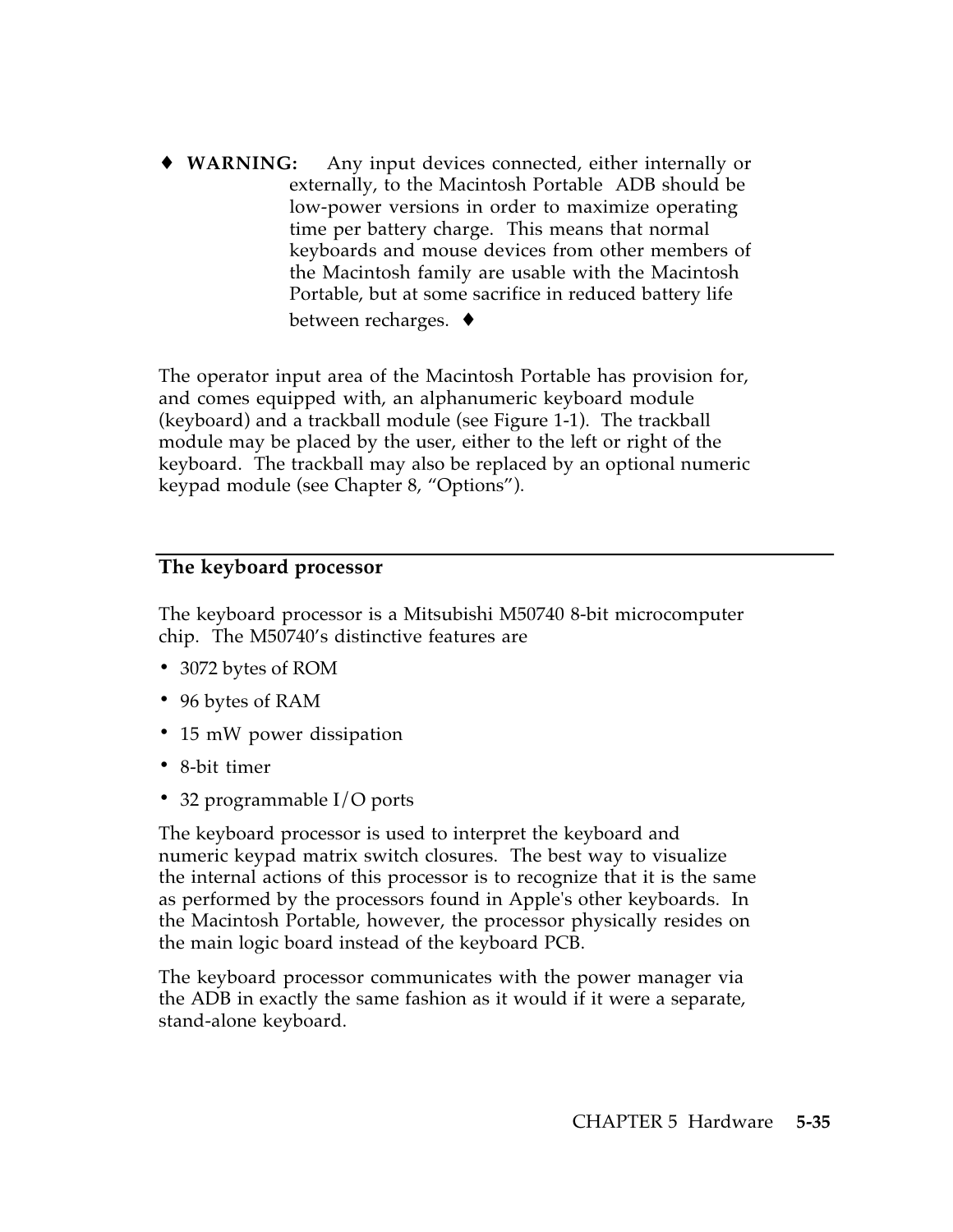#### **Low-Power keyboard**

The alphanumeric keyboard module is an array of switches only, without any active electronics. Each module has a steel plate into which have been inserted the keyswitches. The switches are interconnected by a PC board.

The alphanumeric keyboard has 63 keyswitches. The keyswitches are quiet-tactile, full-travel, and low-profile. The keycaps are a tapered style, and are platinum color.

The keyboard module is designed to be installable into the Macintosh Portable from the outside, by the customer. The module may be placed on the left or right side of the housing.

The alphanumeric keyboard module has two connectors, wired identically in parallel. The trackball/numeric keypad module has one connector. The connectors on the keyboard are wired with the pinout in Table 5-10.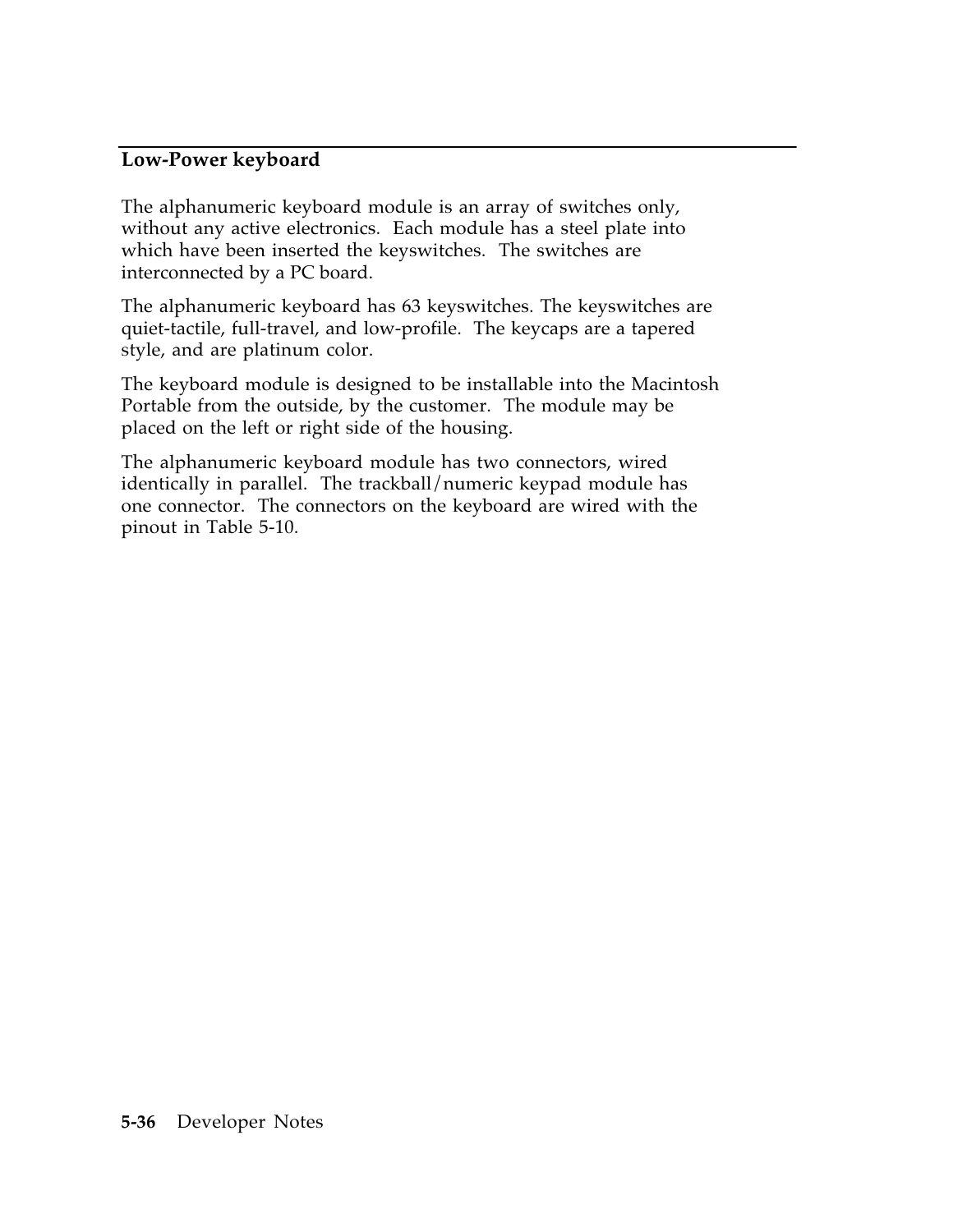| Signal Name      | Pin Number |  | Pin Number | Signal Name    |
|------------------|------------|--|------------|----------------|
| GND3             | 1          |  | 2          | X0 (KEYMATRIX) |
| X1               | 3          |  | 4          | X <sub>2</sub> |
| X3               | 5          |  | 6          | X4             |
| X5               | 7          |  | 8          | X6             |
| X7               | 9          |  | 10         | X8             |
| X9               | 11         |  | 12         | X10            |
| Y <sub>0</sub>   | 13         |  | 14         | Y1             |
| Y <sub>2</sub>   | 15         |  | 16         | Y3             |
| Y <sub>4</sub>   | 17         |  | 18         | Y <sub>5</sub> |
| Y <sub>6</sub>   | 19         |  | 20         | Y7             |
| <b>CAPS LOCK</b> | 21         |  | 22         | <b>SHIFT</b>   |
| <b>CONTROL</b>   | 23         |  | 24         | <b>OPTION</b>  |
| <b>COMMAND</b>   | 25         |  | 26         | GND1           |
| GND <sub>2</sub> | 27         |  | 28         | (SPARE)        |
| ADB              | 29         |  | 30         | <b>BUTTON</b>  |
| See Note 8.      | 31         |  | 32         | See Note 8.    |
| (SPARE)          | 33         |  | 34         | GND3           |

#### • **Table 5-10** Keyboard Connectors Pinout

Notes:

- 1. This connector interfaces to the keyboard, the numeric keypad, the trackball, or any compatible ADB device.
- 2. GND1 is keyboard common for contact closures.
- 3. GND2 is ADB systems signal/power return ground.
- 4. GND3 is ESD/EMC/Chassis ground.
- 5. Disposition of grounds is handled on main logic board.
- 6. Two cables/connectors are required on main logic board, one at either side of computer housing.
- 7. Cable connectors from CPU board are to mate with 34-pin centerpolarized headers. (Molex 5342-NGS2 series, No. 39-26-7349, or equivalent).
- 8. Pins 31 and 32 are connected together on the ISO (European) keyboards; this connection is used to identify such keyboards.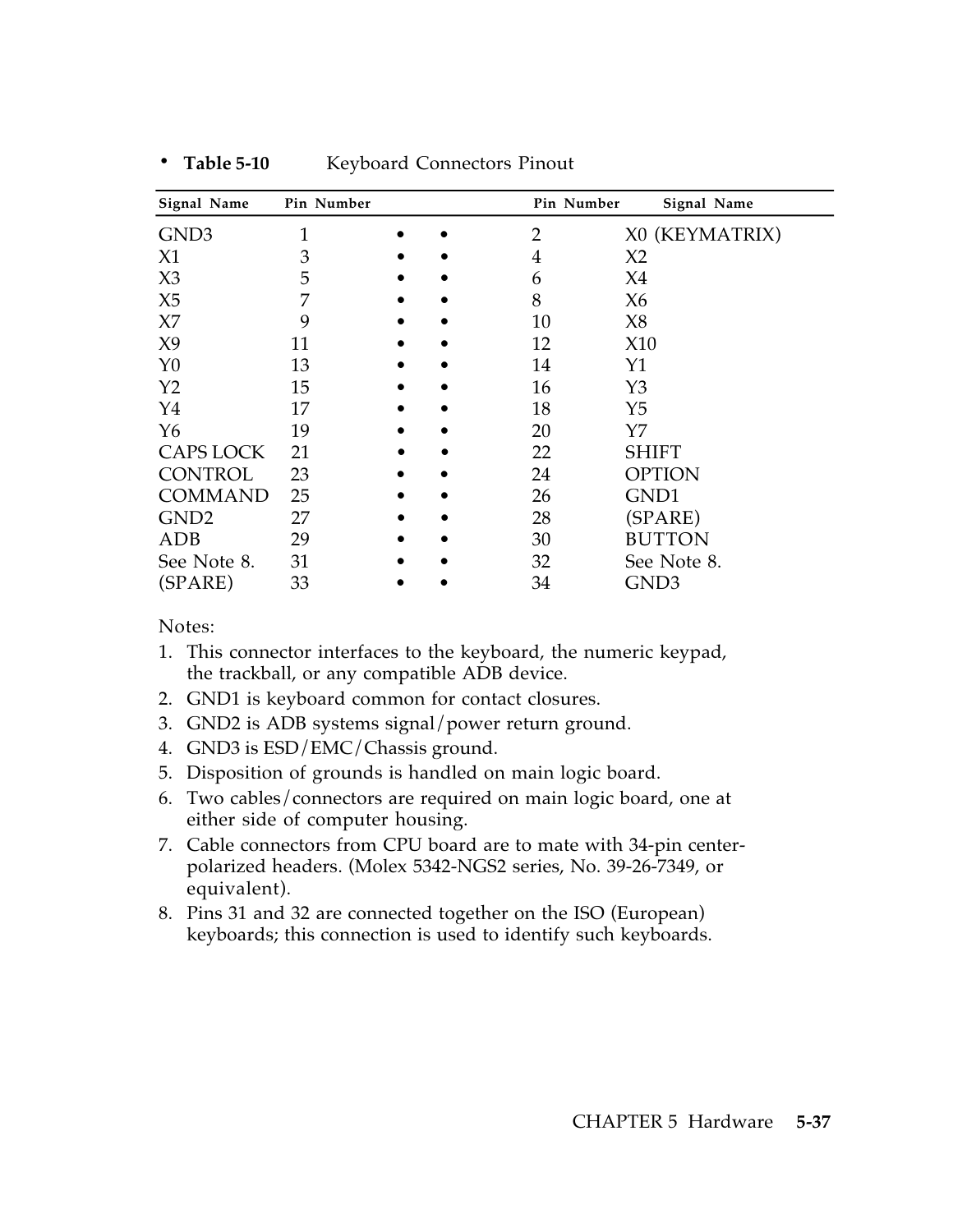#### **Low-power trackball**

The trackball is electrically compatible with the ADB, although it uses few of the pins in a large, shared connector instead of the dedicated mini-circular type. Table 5-11 shows the pinout for the trackball connector.

In the trackball's intended application, the host controls the flow of power to the trackball, and it may be removed or restored at any time. Although not a strict ADB spec requirement, this unit is designed to be operational in the default mode, within 80 ms of the application of power.

The trackball's default handler ID is 0001 and its address is 0011, the same as a mouse.

Movement of the top of the ball's surface to the right is in the Positive X direction, and movement Down is in the Positive Y direction (see Figure 5-9).

There is one button for the trackball, which is the equivalent of the button on a mouse The trackball and the button are equally available to left- or right-handed users.

The 34-pin trackball connector, into which a cable from the 68HC000 CPU is plugged, is a dual-row, center-polarized header.

| Pin Number    | Signal Name      | <b>Function</b>            |
|---------------|------------------|----------------------------|
| Pin 27        | GND <sub>2</sub> | Signal power ground return |
| Pin 28        | $+5V$            | Power supply from host     |
| Pin 29        | <b>ADB DATA</b>  | Bi-directional serial data |
| Pins 1 and 34 | GND3             | Shield ground              |

• **Table 5-11** Trackball Connector Pinout

♦ All other connector pins should NOT be connected.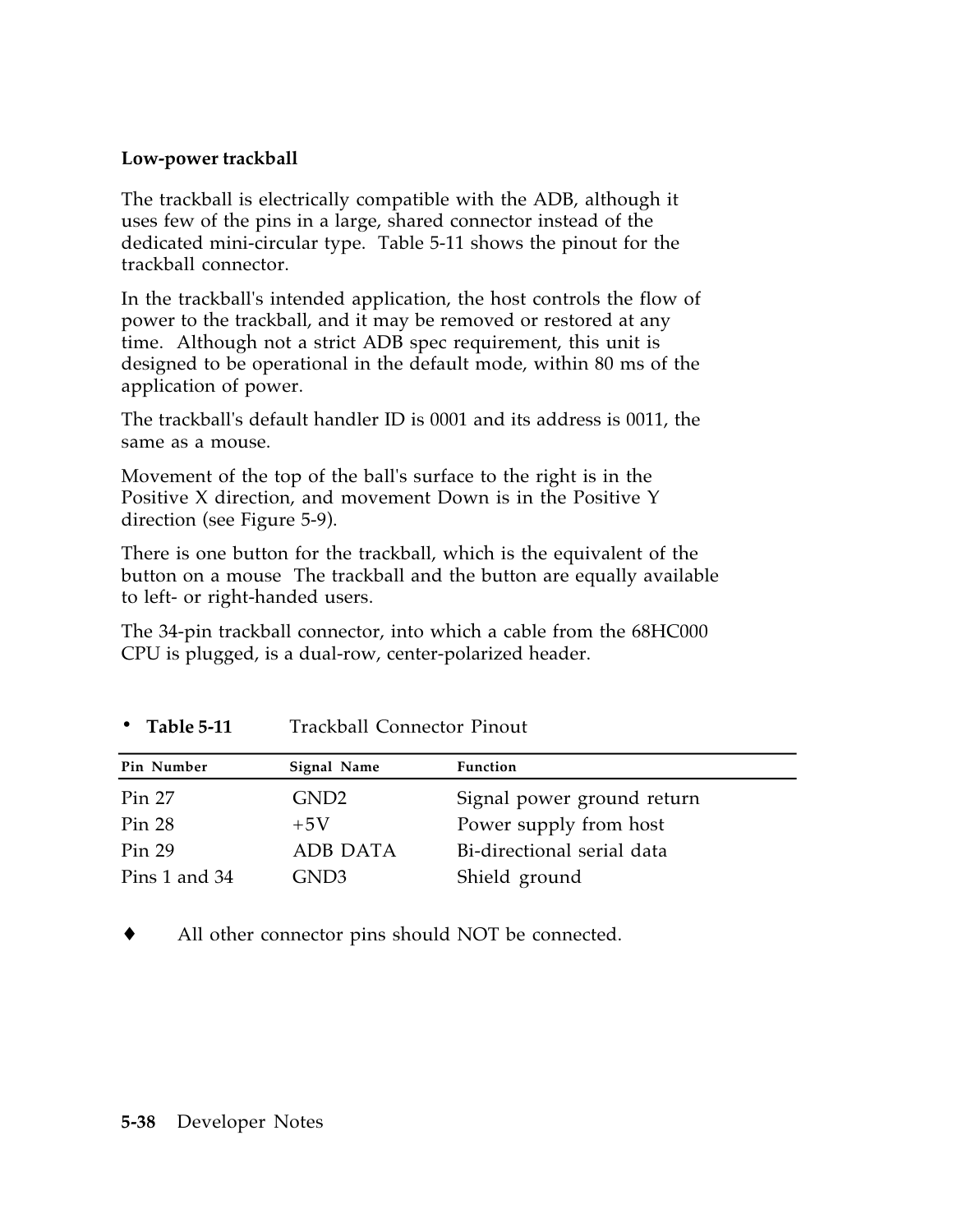• **Figure 5-9** Trackball Direction Conventions



# **5.16 Sound interface**

The sound interface is designed to be upward compatible with Macintosh sound using the Apple Sound Chip (ASC); it offers stereo sound and other enhancements not available in the classic Macintosh and Macintosh SE computers and available for the first time in the Macintosh II. This chip has two output channels and four major functional modes:

- 1. Four Voice Synthesis (mono)
- 2. Two Voice Synthesis (stereo)
- 3. Single Voice (stereo)
- 4. Single Voice (mono)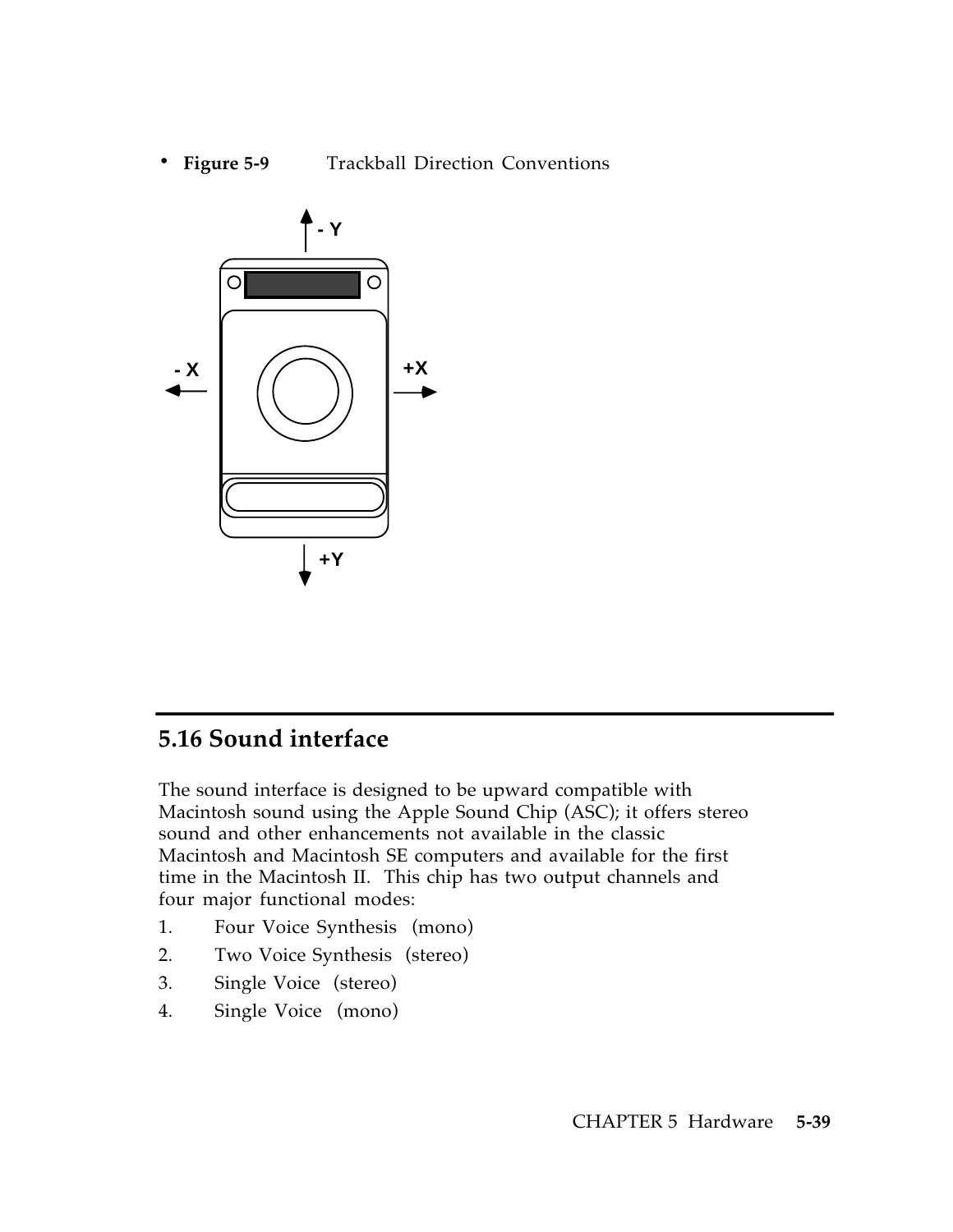The hardware of the Apple Sound Chip subsystem consists of these components:

- the Apple Sound Chip (ASC)
- two analog sound-processing chips (the Sony sound chips)
- an internal high-impedance speaker
- a stereo phono jack

The speaker is a permanent magnet moving-coil type. The Macintosh Portable stereo-phone jack is located on the rear of the machine.

The features of this subsystem are available through the Macintosh Sound Manager.

# **5.17 Macintosh Portable expansion bus interface**

The Macintosh Portable expansion interface follows closely that of the Macintosh SE. The 68HC000 signals are brought out on a processor direct slot (PDS), which is a 96-pin Euro DIN connector, allowing for expansion capabilities not available through other features of the machine. The pinout for the expansion connector is given in Table 5-12. Table 5-13 gives the signal descriptions.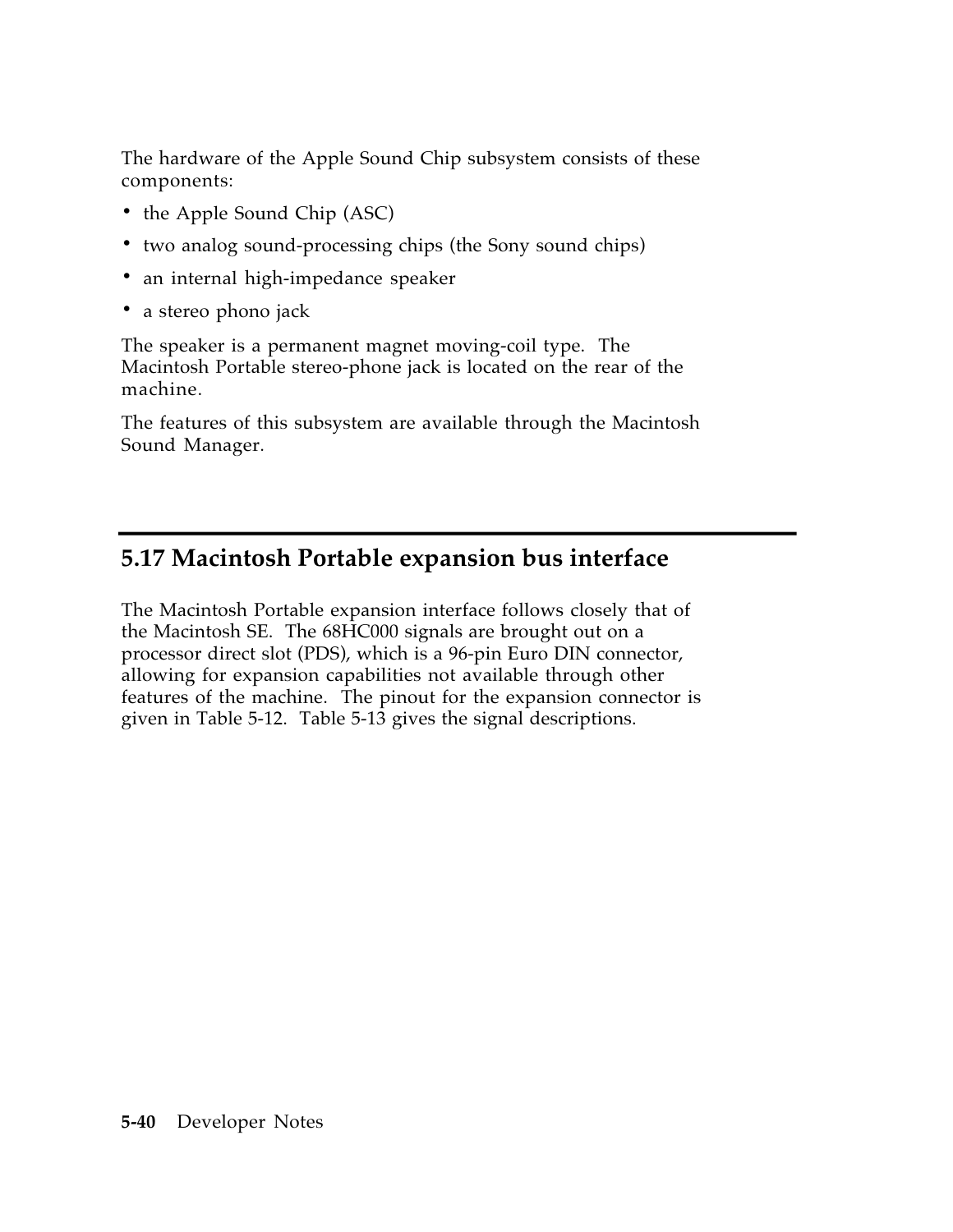| Pin Number     | Row A          | Row B           | Row C           |
|----------------|----------------|-----------------|-----------------|
| $\mathbf{1}$   | <b>GND</b>     | <b>GND</b>      | <b>GND</b>      |
| $\overline{2}$ | $+5V$          | $+5V$           | $+5V$           |
| $\mathfrak{Z}$ | $+5V$          | $+5V$           | $+5V$           |
| $\overline{4}$ | $+5V$          | $+5V$           | $+5V$           |
| 5              | /DELAY.CS      | SYS.PWR/        | VPA/            |
| 6              | /VMA           | / $BR$          | /BGACK          |
| 7              | / BG           | /DTACK          | R/W             |
| $8\,$          | /LDS           | /UDS            | /AS             |
| 9              | <b>GND</b>     | $+5/0$ V        | A1              |
|                |                | (Pmgr Switched) |                 |
| 10             | A <sub>2</sub> | A <sub>3</sub>  | A4              |
| 11             | A <sub>5</sub> | A <sub>6</sub>  | A7              |
| 12             | A8             | A <sub>9</sub>  | A10             |
| 13             | A11            | A12             | A13             |
| 14             | A14            | A15             | A16             |
| 15             | A17            | A18             | Reserved        |
| 16             | Reserved       | Reserved        | Reserved        |
| 17             | Reserved       | Reserved        | Reserved        |
| 18             | Reserved       | Reserved        | Reserved        |
| 19             | Reserved       | $+12$ V         | D <sub>0</sub>  |
| 20             | D <sub>1</sub> | D2              | D <sub>3</sub>  |
| 21             | D <sub>4</sub> | D <sub>5</sub>  | D <sub>6</sub>  |
| 22             | D <sub>7</sub> | D <sub>8</sub>  | D <sub>9</sub>  |
| 23             | D10            | D11             | D <sub>12</sub> |
| 24             | D13            | D14             | D <sub>15</sub> |
| 25             | $+5/3.7$ V     | $+5V$           | <b>GND</b>      |
| 26             | A19            | A20             | A21             |
| 27             | A22            | A23             | ${\bf E}$       |
| 28             | FC0            | FC1             | FC <sub>2</sub> |
| 29             | $/$ IPLO       | $/$ IPL1        | $/$ IPL2        |
| 30             | /BERR          | /EXT.DTACK      | /SYS.RST        |
| 31             | <b>GND</b>     | 16M             | <b>GND</b>      |
| 32             | <b>GND</b>     | <b>GND</b>      | <b>GND</b>      |

# • **Table 5-12** PDS Expansion Connector Pinout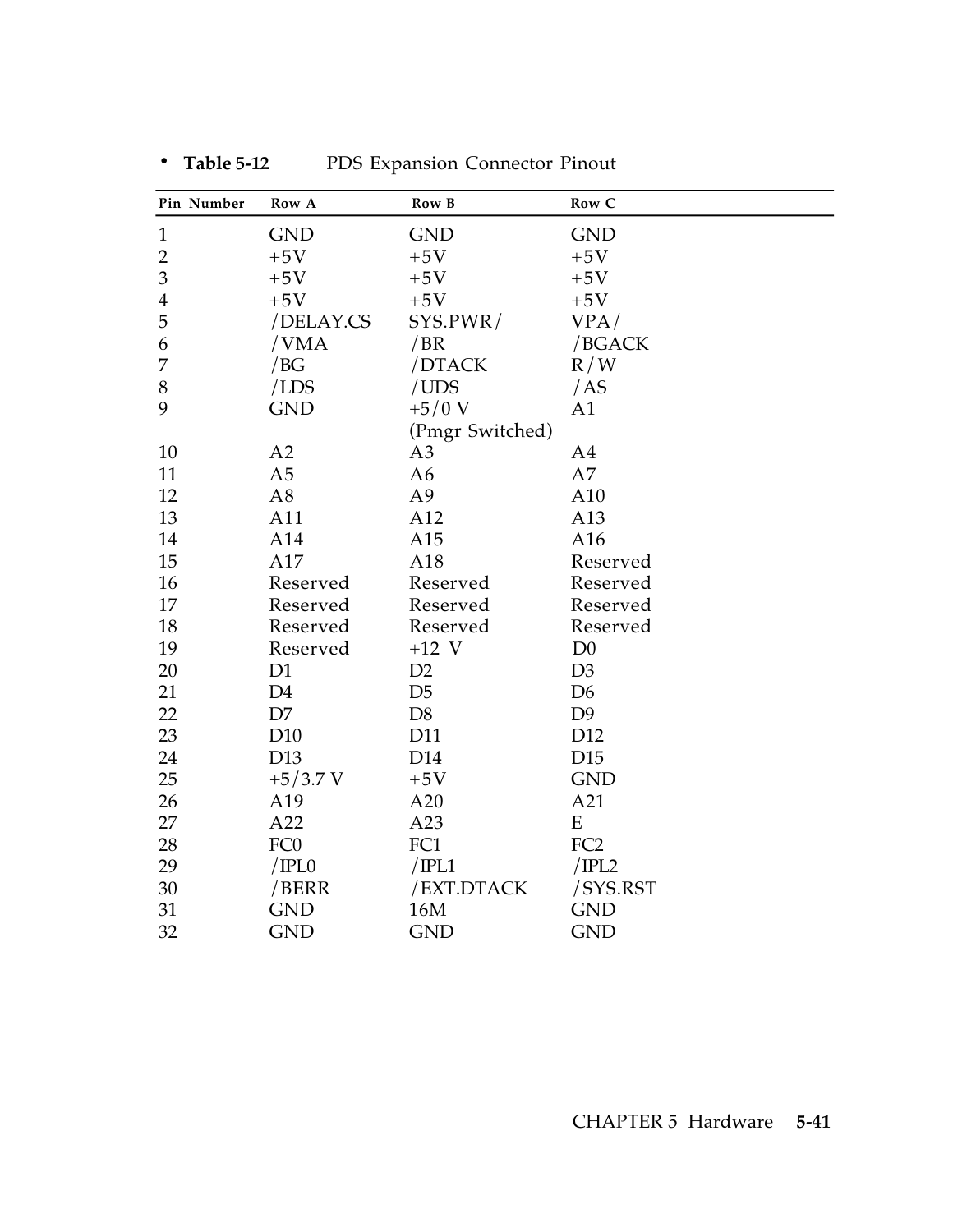| Signal Designator | <b>Signal Description</b>                                                                                         |
|-------------------|-------------------------------------------------------------------------------------------------------------------|
| <b>GND</b>        | Logic ground                                                                                                      |
| $D0-D15$          | 68HC000 unbuffered data bus 0-15                                                                                  |
| $A1 - A23$        | 68HC000 unbuffered address bus 1–23                                                                               |
| 16M               | 16 MHz clock                                                                                                      |
| /EXT.DTACK        | External DTACK. This signal is an<br>input to the CPU logic glue and allows<br>for external generation of /DTACK. |
| E                 | 68HC000 ECLK                                                                                                      |
| /BERR             | 68HC000 Bus Error                                                                                                 |
| $IPL2-IPL0$       | 68HC000 Interrupt Priority Level 2–0                                                                              |
| $/$ SYS.RST       | 68HC000 Reset                                                                                                     |
| /AS               | 68HC000 Address Strobe                                                                                            |
| /UDS              | 68HC000 Upper Address Strobe                                                                                      |
| /LDS              | 68HC000 Lower Address Strobe                                                                                      |
| R/W               | 68HC000 Read/Write                                                                                                |
| /DTACK            | 68HC000 Data Acknowledge                                                                                          |
| /BG               | 68HC000 Bus Grant                                                                                                 |
| /BGACK            | 68HC000 Bus Grant Acknowledge                                                                                     |
| /BR               | 68HC000 Bus Request                                                                                               |
| /VMA              | 68HC000 Valid Memory Address                                                                                      |
| /VPA              | 68HC000 Valid Peripheral Address                                                                                  |
| $FC2-0$           | 68HC000 Function Code 2:0                                                                                         |

### • **Table 5-13** PDS Expansion Connector Signal Descriptions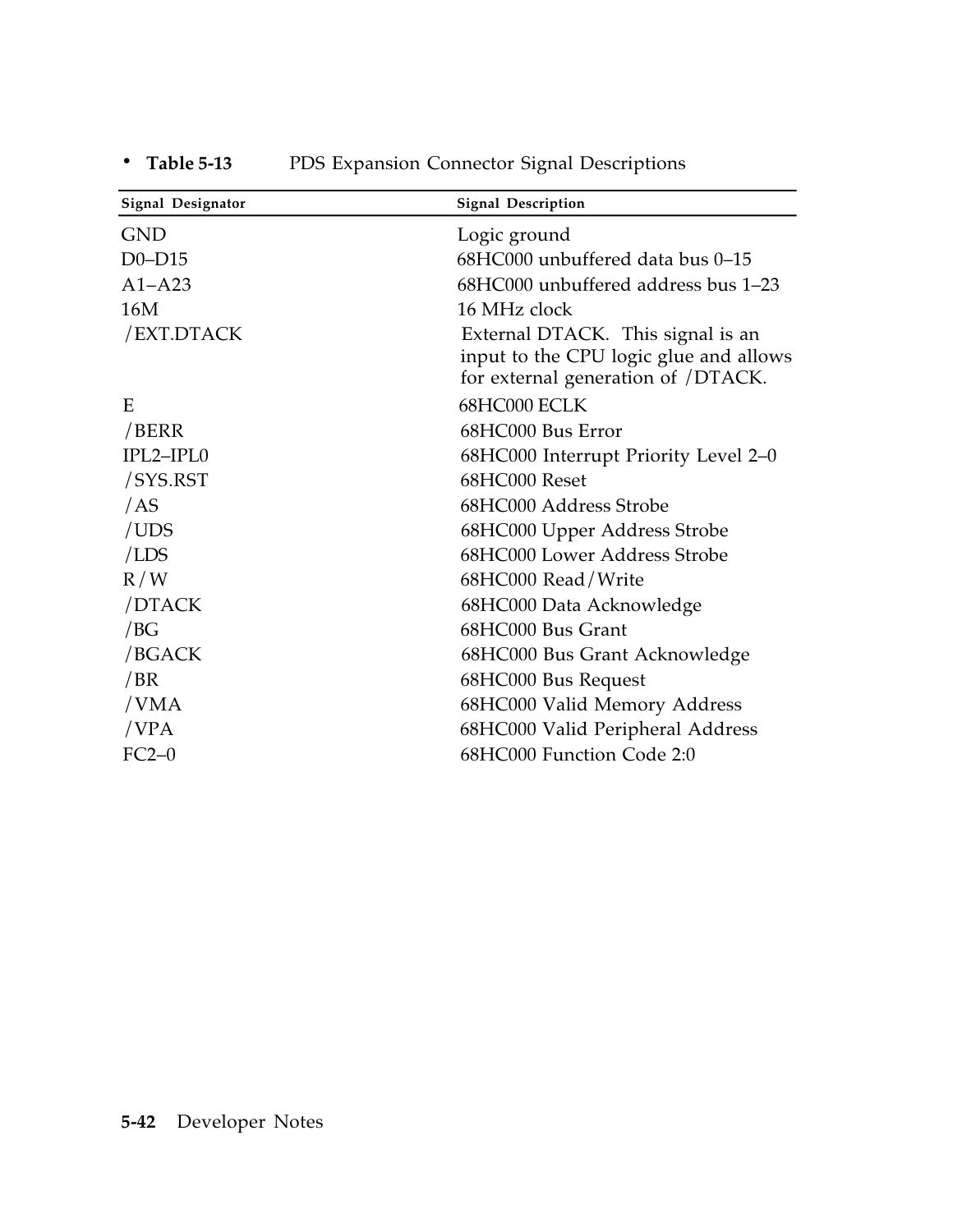The current available to an expansion card inserted in the processor direct slot (PDS) is given in Table 5-14. This current allocation is part of a worst-case current budget that is estimated to reduce the system operating time per battery charge by fifty percent.

• **Table 5-14** Current Available To The Processor Direct Slot

| Power Supply    | <b>Operating State</b>                       | Sleep State  |
|-----------------|----------------------------------------------|--------------|
|                 | $+5$ V, Always-on 50 ma maximum 1 ma maximum |              |
| + 5 V, Switched | $\star$                                      | 0 ma maximum |
| $+12$ V         | 25 ma maximum 0 ma maximum                   |              |

\* The 50 ma maximum applies to the sum of the loads on the switched and unswitched (by the power manager) +5 V supplies.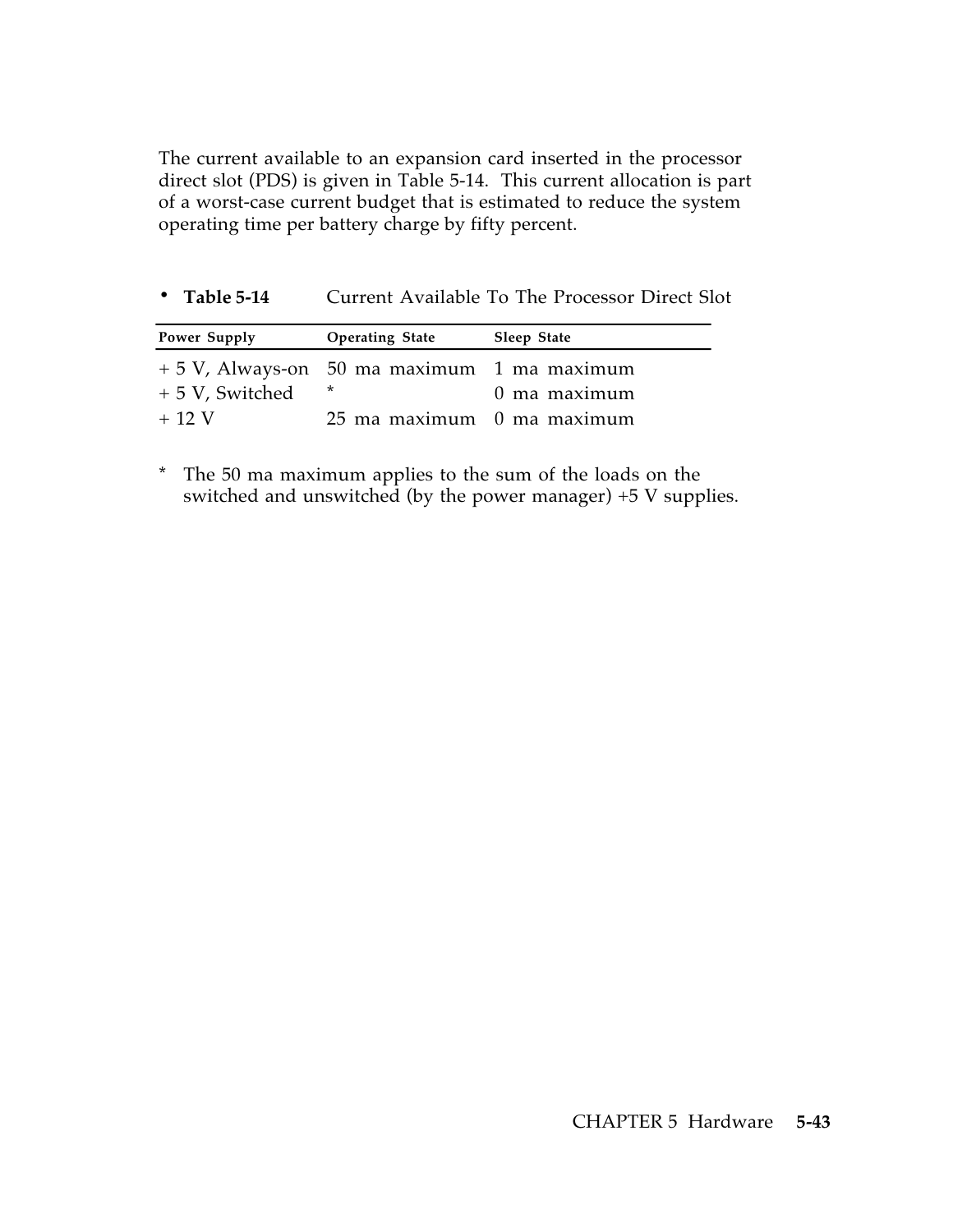# **5.18 The Macintosh Portable I/O port connectors**

This section describes the connectors on the rear of the Macintosh Portable. Figure 5-10 shows these connectors. Descriptive names for these connectors, from left to right in the figure, are

- Video
- External disk drive
- External SCSI device
- RJ-11 Telephone receptacle
- Apple Desktop Bus (ADB)
- Serial port (Modem)
- Serial port (Printer)
- Stereo sound
- Battery charger, DC power input

### • **Figure 5-10** I/O port connectors



The connectors are described in the following sections. For each I/O connector, there is a drawing showing the pin or socket location and numbering. Each drawing is followed by a tabular description of signal names and functions.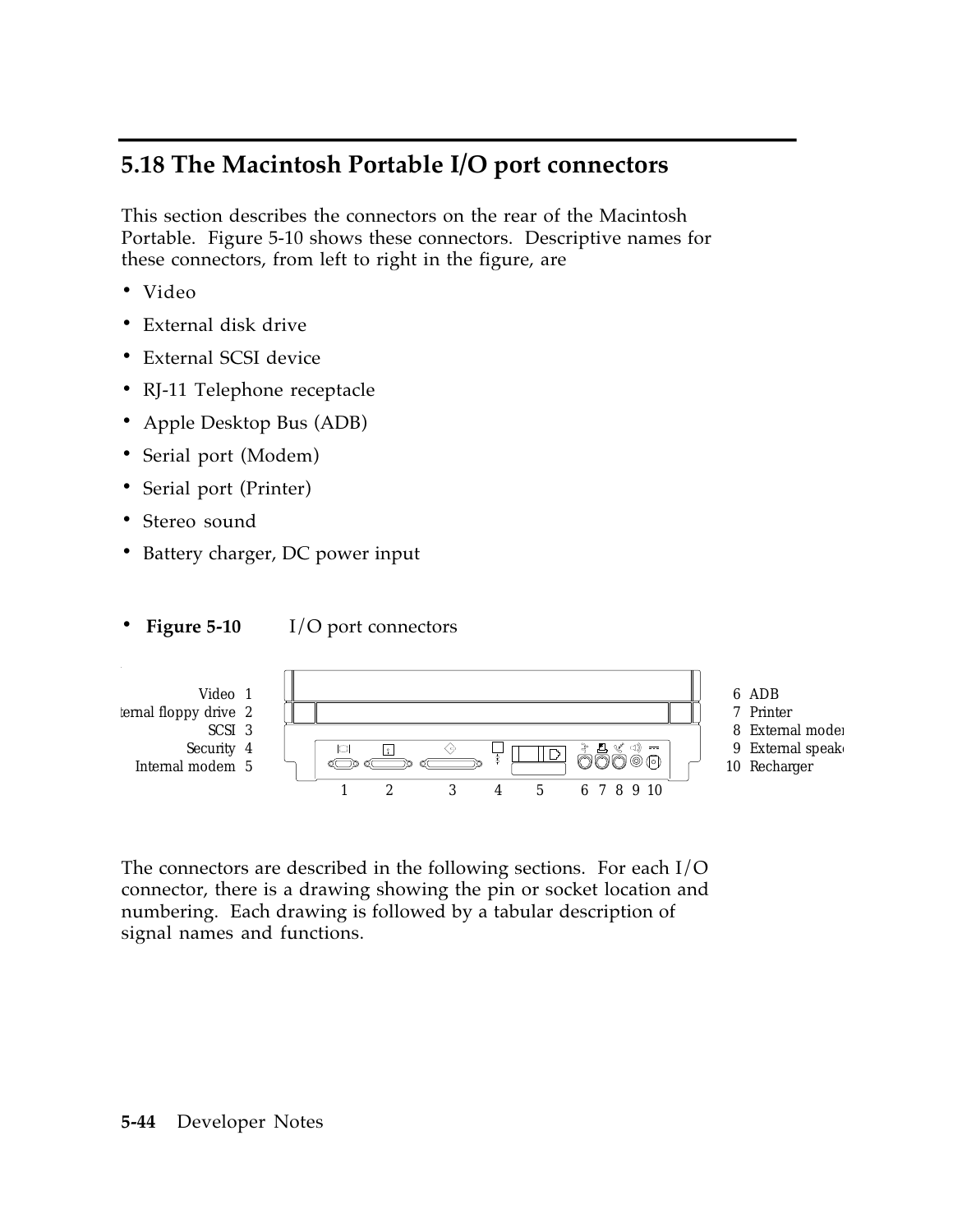#### **Video connector**

The Macintosh Portable has a DB-15 connector at the rear that provides the video output signals to an external video adapter. The adapter produces video signals with Macintosh II, NTSC, or PAL formats.

The physical connection is a "D" subminiature receptacle connector. The pinout of this connector is shown in Figure 5-11. The signal names and descriptions are given in Table 5-15.

#### • **Figure 5-11** External video connector



• **Table 5-15** Video connector signal assignments

| Pin number     | Signal name    | Signal description                                              |
|----------------|----------------|-----------------------------------------------------------------|
|                |                |                                                                 |
| $\mathbf{1}$   | D <sub>0</sub> | Data bit 0                                                      |
| $\overline{2}$ | D1             | Data bit 1                                                      |
| 3              | $+5V$          |                                                                 |
| 4              | D <sub>2</sub> | Data bit 2                                                      |
| 5              | D <sub>3</sub> | Data bit 3                                                      |
| 6              | D4             | Data bit 4                                                      |
| 7              | <b>GND</b>     | Signal Ground                                                   |
| 8              | Vbb            | <b>Battery Voltage</b>                                          |
| 9              | <b>GND</b>     | <b>Signal Ground</b>                                            |
| 10             | D <sub>5</sub> | Data bit 5                                                      |
| 11             | D <sub>6</sub> | Data bit 6                                                      |
| 12             | D7             | Data bit 7                                                      |
| 13             | $+5V$          |                                                                 |
| 14             | New_Frame      | FLM from Video Display Interface chip, Begin<br>frame scan over |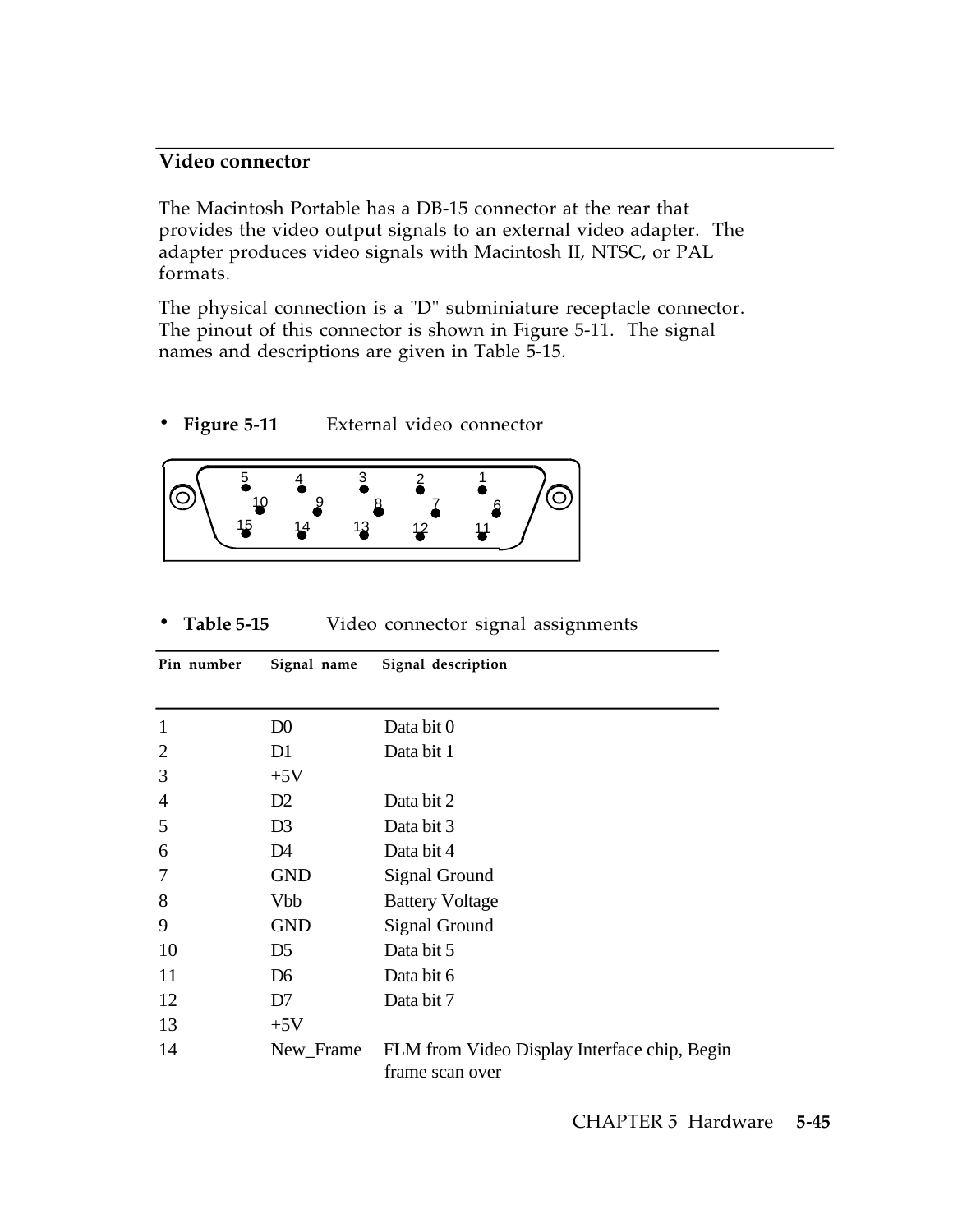| 15 | New Byte | CL2 from Video Display Interface chip, Byte |
|----|----------|---------------------------------------------|
|    |          | clock                                       |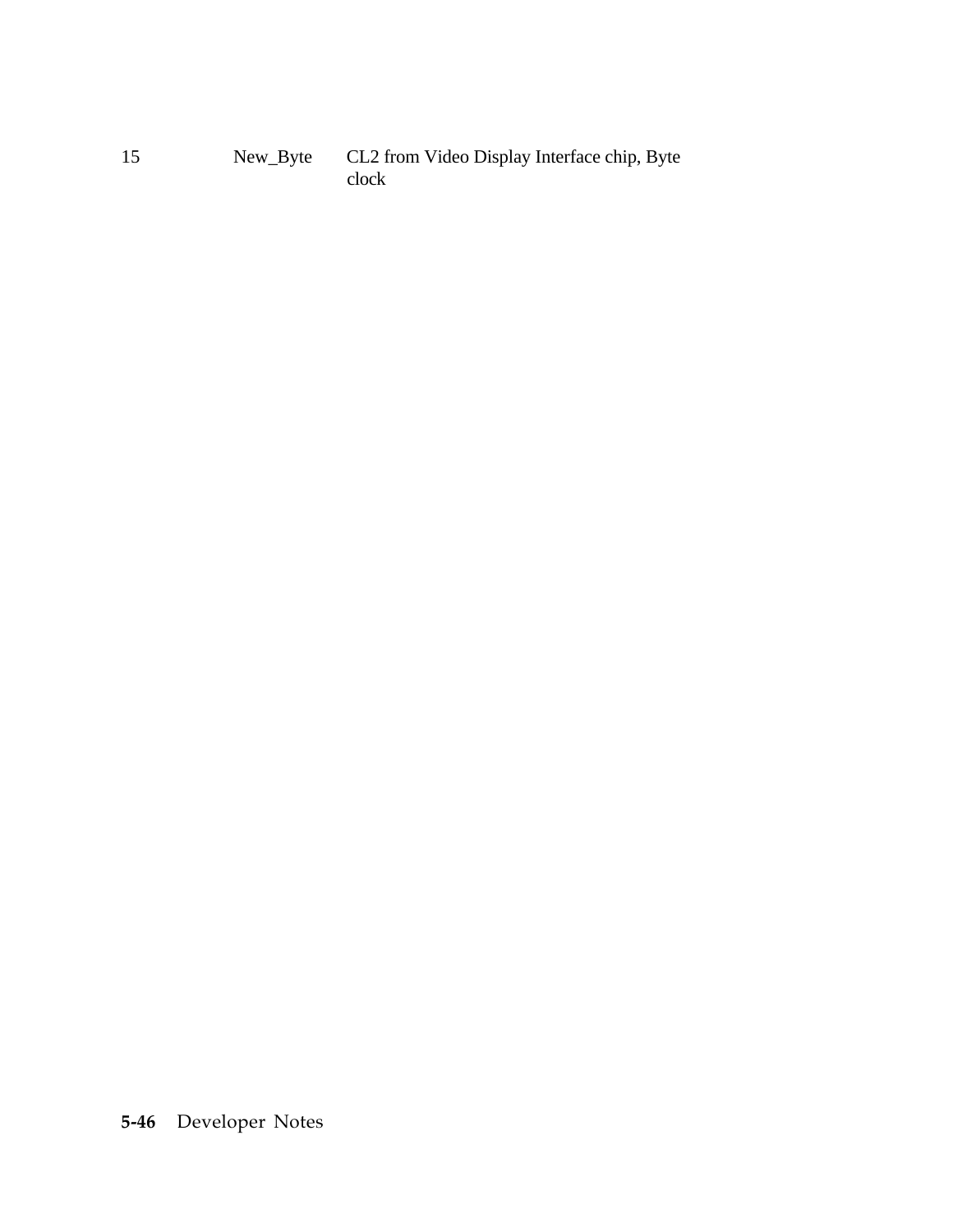### **External disk drive connector**

This port can be used to support the external 3.5-inch disks used by all Macintosh computers, as well as the Apple Hard Disk 20.

The pinout of the external disk drive connector is given in Figure 5- 12. The connector is a receptacle, DB-19 type.

• **Figure 5-12** External Disk Drive Connector

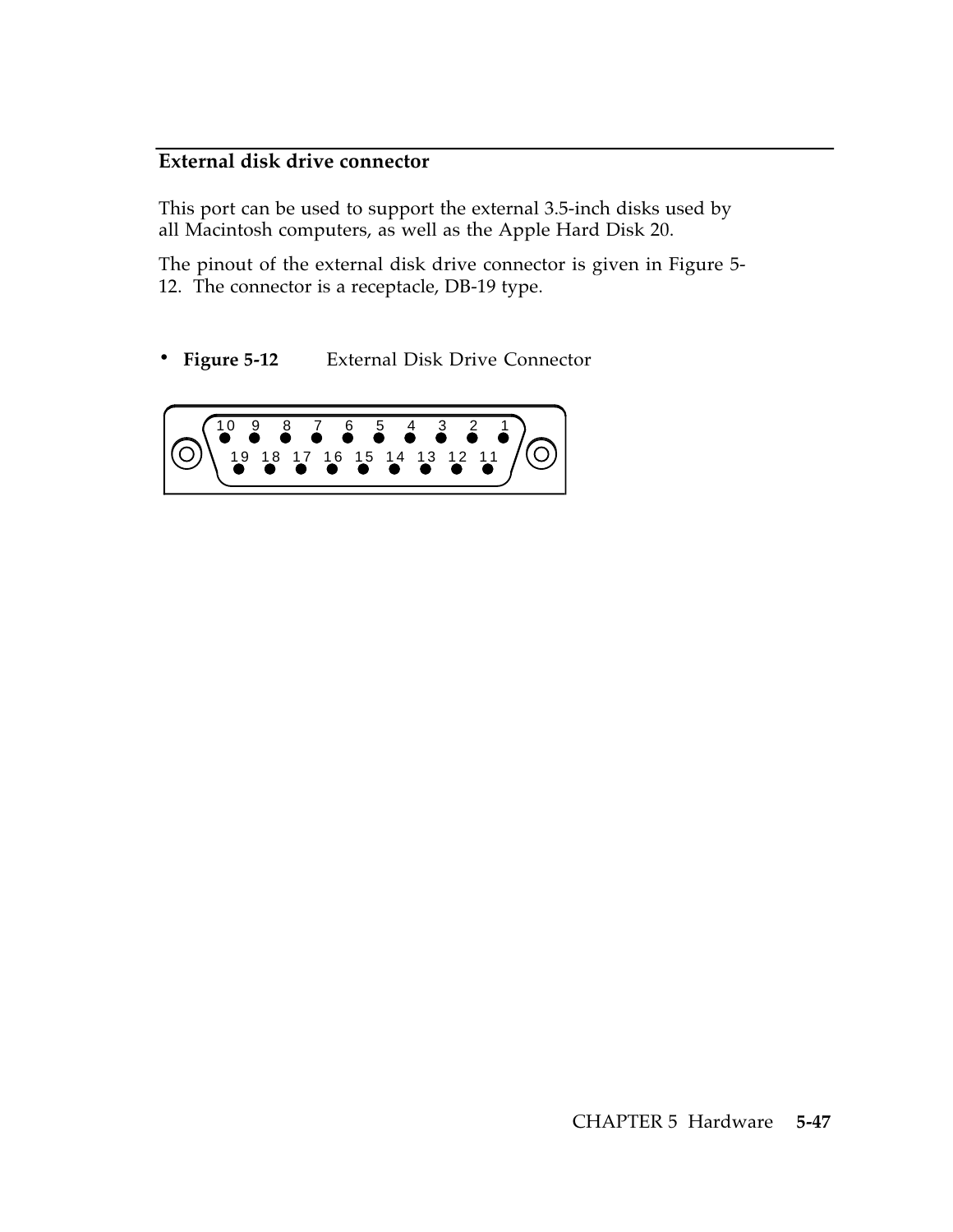The signal names and descriptions for the external disk connector are given in Table 5-16

| Pin number     | Signal name     | <b>Signal Description</b> |
|----------------|-----------------|---------------------------|
| 1              | <b>GND</b>      | Logic ground              |
| $\overline{2}$ | <b>GND</b>      |                           |
| 3              | <b>GND</b>      |                           |
| $\overline{4}$ | <b>GND</b>      |                           |
| 5              | no connection   |                           |
| 6              | $+5V$           |                           |
| 7              | $+12$           |                           |
| 8              | $+12$           |                           |
| 9              | no connection   |                           |
| 10             | no connection   |                           |
| 11             | PH <sub>0</sub> | Phase 0                   |
| 12             | PH1             | Phase 1                   |
| 13             | PH <sub>2</sub> | Phase 2                   |
| 14             | PH <sub>3</sub> | Phase 3                   |
| 15             | /WREQ           |                           |
| 16             | <b>HDSEL</b>    | Head select               |
| 17             | /ENBL2          | Enable                    |
| 18             | RD              | Read                      |
| 19             | <b>WR</b>       | Write                     |

• **Table 5-16** External disk drive connector signal assignments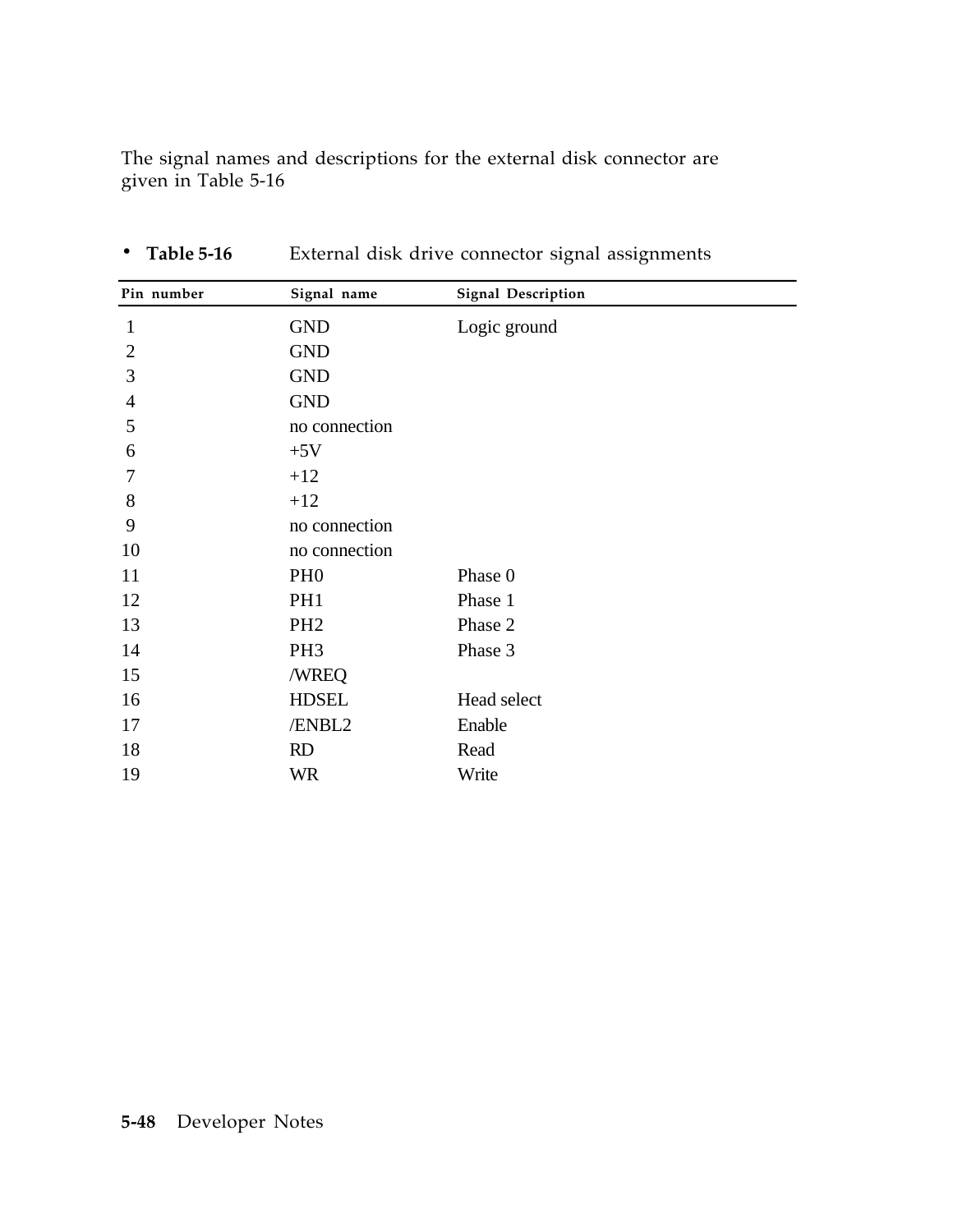#### **External SCSI connector**

Like the Macintosh SE,the the Macintosh Portable has a built-in SCSI port for high-speed parallel communications. The SCSI interface can communicate with up to seven SCSI devices, such as hard disks, streaming tapes, and high-speed line printers. The external SCSI port is a DB-25 connector as shown in Figure 5-13.

• **Figure 5-13** External SCSI connector



Table 5-17 shows the signal assignments for the SCSI DB 25-pin external connector. These signals are described in detail in the *NCR 5380 SCSI Interface Chip Design Manual* and the IEEE SCSI specification—Section D, ANSIX3T9.2 (version 17B).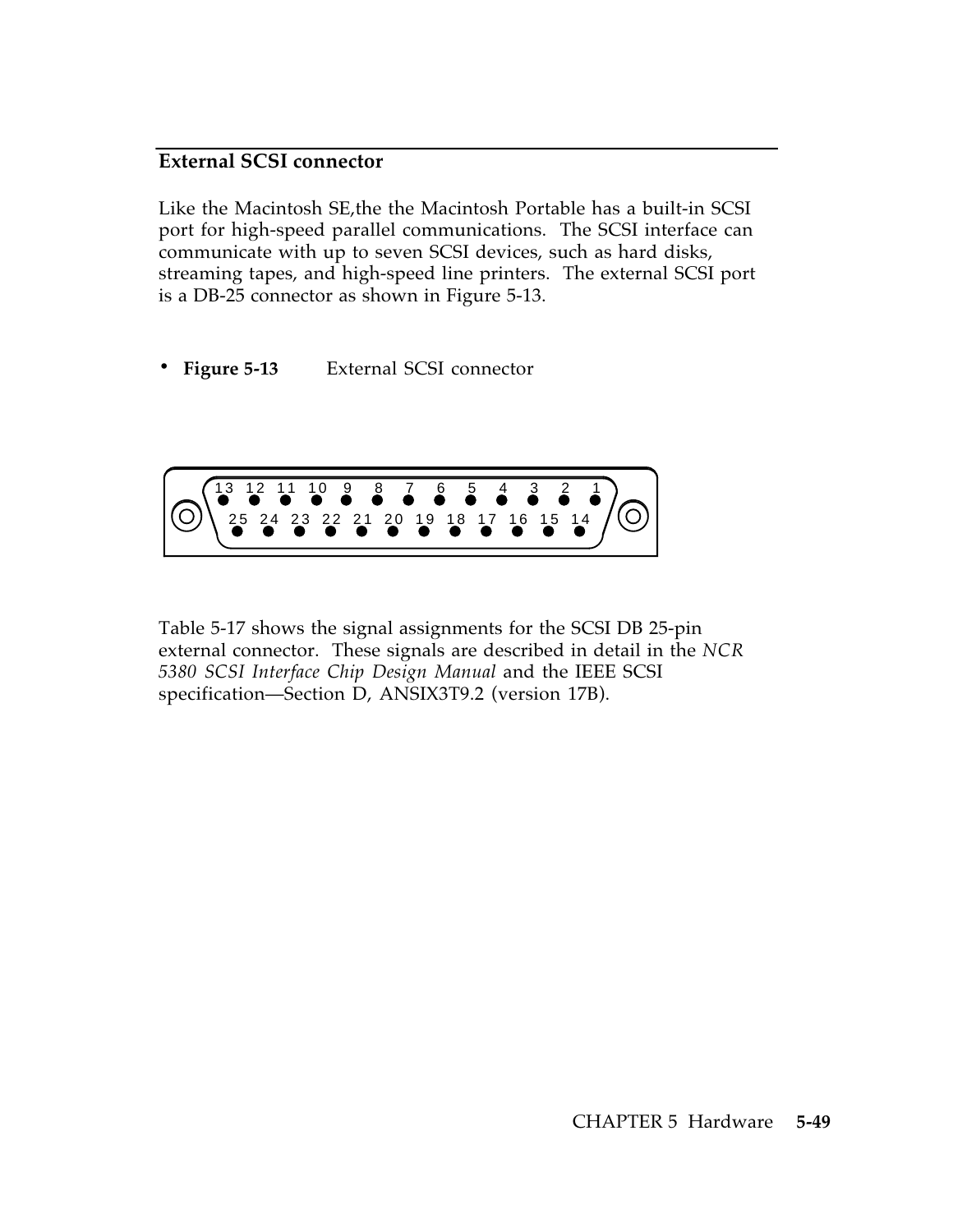| Pin number     | Signal name | Signal description                          |
|----------------|-------------|---------------------------------------------|
| 1              | /REQ        | Request for a REQ/ACK data transfer         |
| handshake      |             |                                             |
| $\overline{2}$ | $/$ MSG     | Indicates the Message phase                 |
| 3              | /I/O        | Controls the direction of data movement     |
| $\overline{4}$ | / RST       | <b>SCSI</b> bus reset                       |
| 5              | $/$ ACK     | Acknowledge for a REQ/ACK data transfer     |
| handshake      |             |                                             |
| 6              | $/$ BSY     | SCSI data bus is busy                       |
| 7              | <b>GND</b>  | Ground                                      |
| 8              | /DB0        | Bit 0 of SCSI data bus                      |
| 9              | <b>GND</b>  | Ground                                      |
| 10             | /DB3        | Bit 3 of SCSI data bus                      |
| 11             | /DB5        | Bit 5 of SCSI data bus                      |
| 12             | /DB6        | Bit 6 of SCSI data bus                      |
|                |             |                                             |
| 13             | /DB7        | Bit 7 of SCSI data bus                      |
| 14             | <b>GND</b>  | Ground                                      |
| 15             | /C/D        | Indicates whether control or data is on the |
| SCSI bus       |             |                                             |
| 16             | <b>GND</b>  | Ground                                      |
| 17             | /ATN        | Indicates an attention condition            |
| 18             | <b>GND</b>  | Ground                                      |
| 19             | $/$ SEL     | Select a target or an initiator             |
| 20             | /DBP        | Parity bit for SCSI data bus                |
| 21             | /DB1        | Bit 1 of SCSI data bus                      |
| 22             | /DB2        | Bit 2 of SCSI data bus                      |
| 23             | /DB4        | Bit 4 of SCSI data bus                      |
| 24             | <b>GND</b>  | Ground                                      |
| 25             | <b>NC</b>   | No connection                               |

# • **Table 5-17** External SCSI Connector Signal Assignments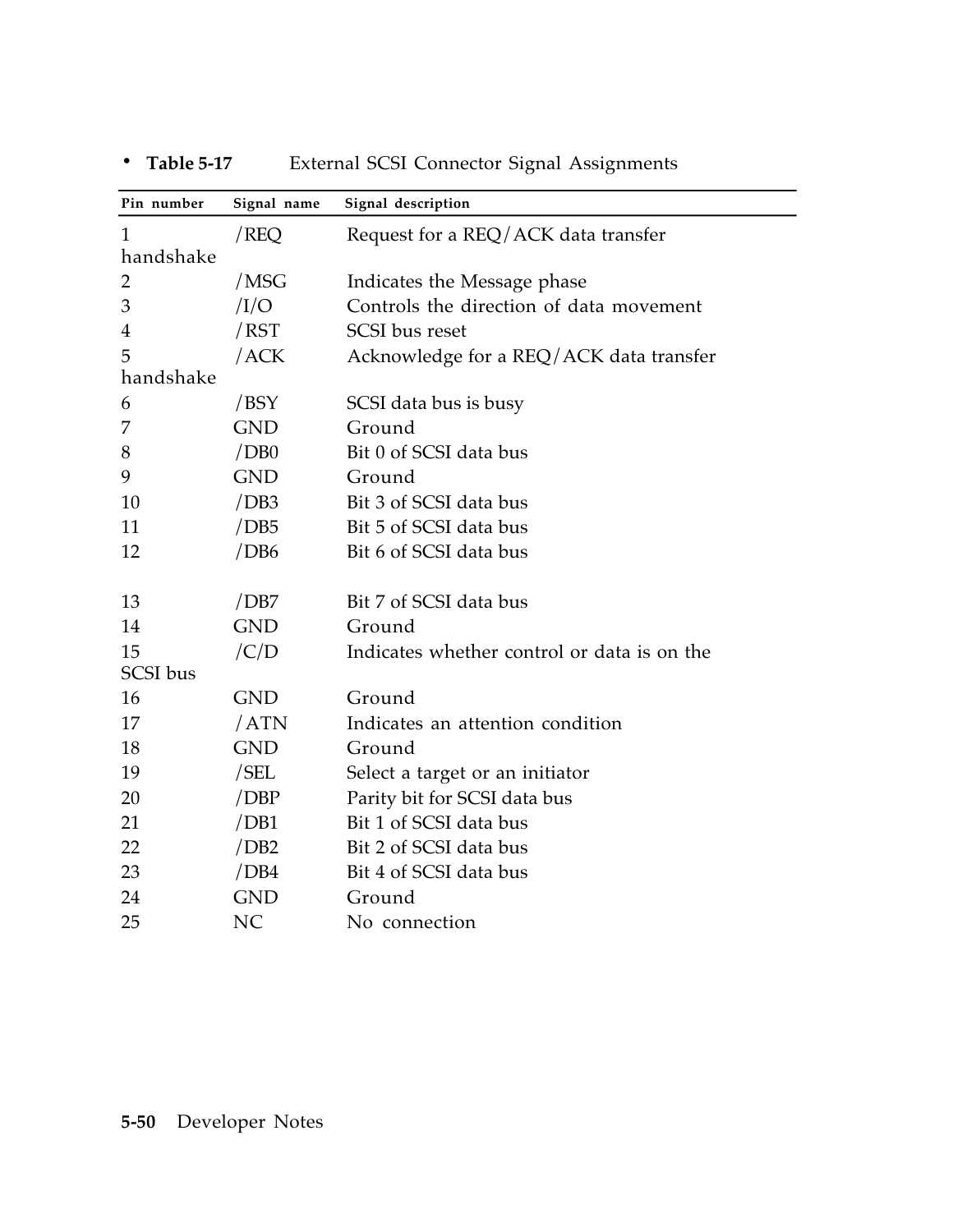#### **RJ-11 telephone receptacle**

The RJ-11 receptacle, which is mounted on (and a part of) the optional modem card, is accessable through the rear of the Macintosh Portable. Figure 5-14 is a drawing of this connector.



#### **Apple Desktop Bus (ADB) connector**

The ADB is a serial communications bus designed to accommodate low-speed input devices. The ADB port is a 4-pin mini DIN connector as shown in Figure 5-15.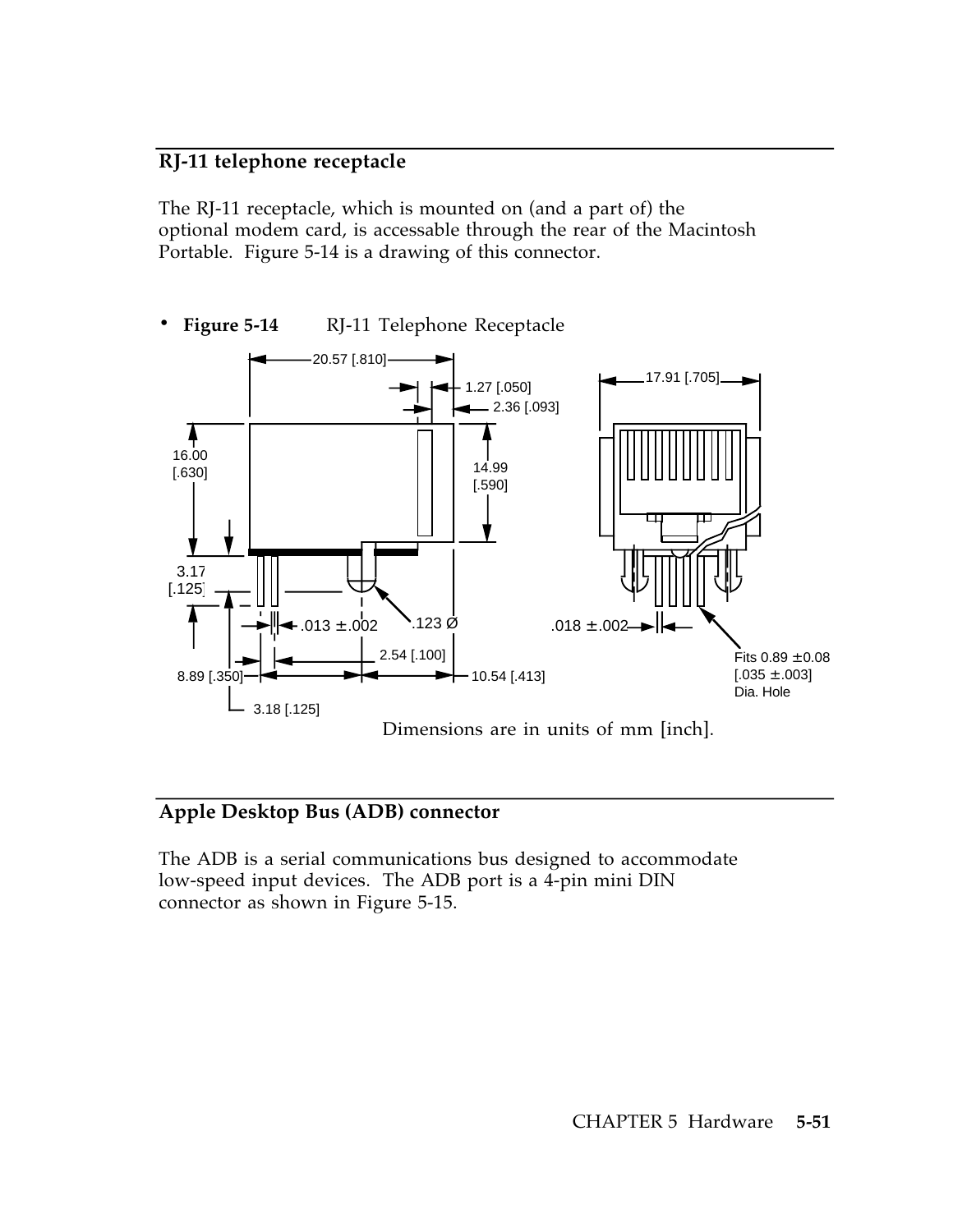♦ **WARNING:** Any input devices connected, either internally or externally, to the Macintosh Portable ADB should be low-power versions in order to maximize operating time per battery charge. This means that normal keyboards and mouse devices from other members of the Macintosh family are usable with the Macintosh Portable, but at some sacrifice in reduced battery life between recharges. ♦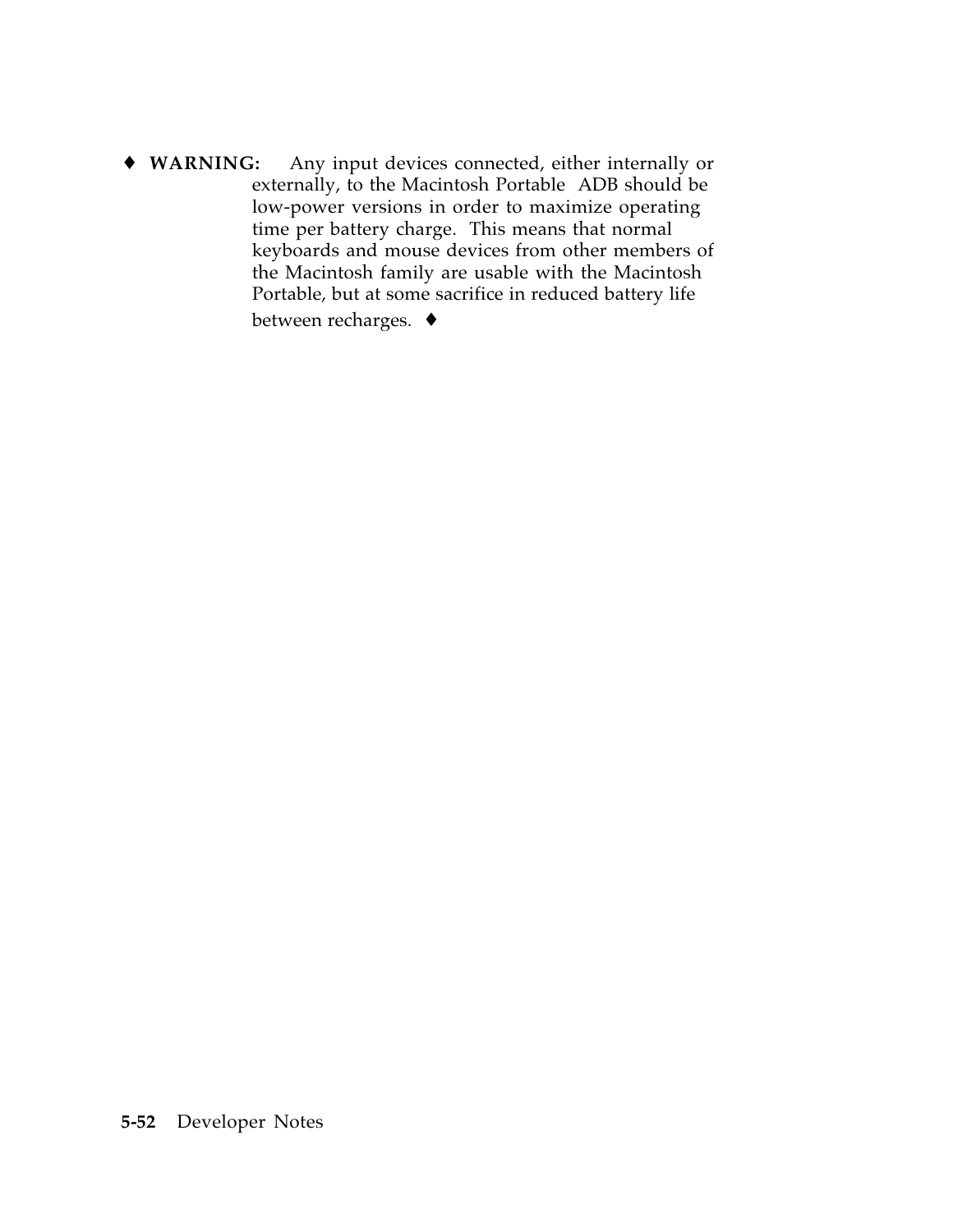• **Figure 5-15** The Macintosh Portable ADB connector



| $\bullet$ Table 5-18<br>The Macintosh Portable ADB signal assignments |             |                                                                                                                                                                              |
|-----------------------------------------------------------------------|-------------|------------------------------------------------------------------------------------------------------------------------------------------------------------------------------|
| Pin number                                                            | Signal name | Signal description                                                                                                                                                           |
| 1                                                                     | ADB         | The bidirectional data bus used for input<br>and output. It is pulled up to $+5V$ through<br>a 470 ohm resistor on the logic board, and<br>is an open collector type signal. |
| $\overline{2}$                                                        | n.c.        | Not connected                                                                                                                                                                |
| 3                                                                     | $+5V$       | $+5V$ power                                                                                                                                                                  |
| $\overline{4}$                                                        | GND         | The logic ground and power return                                                                                                                                            |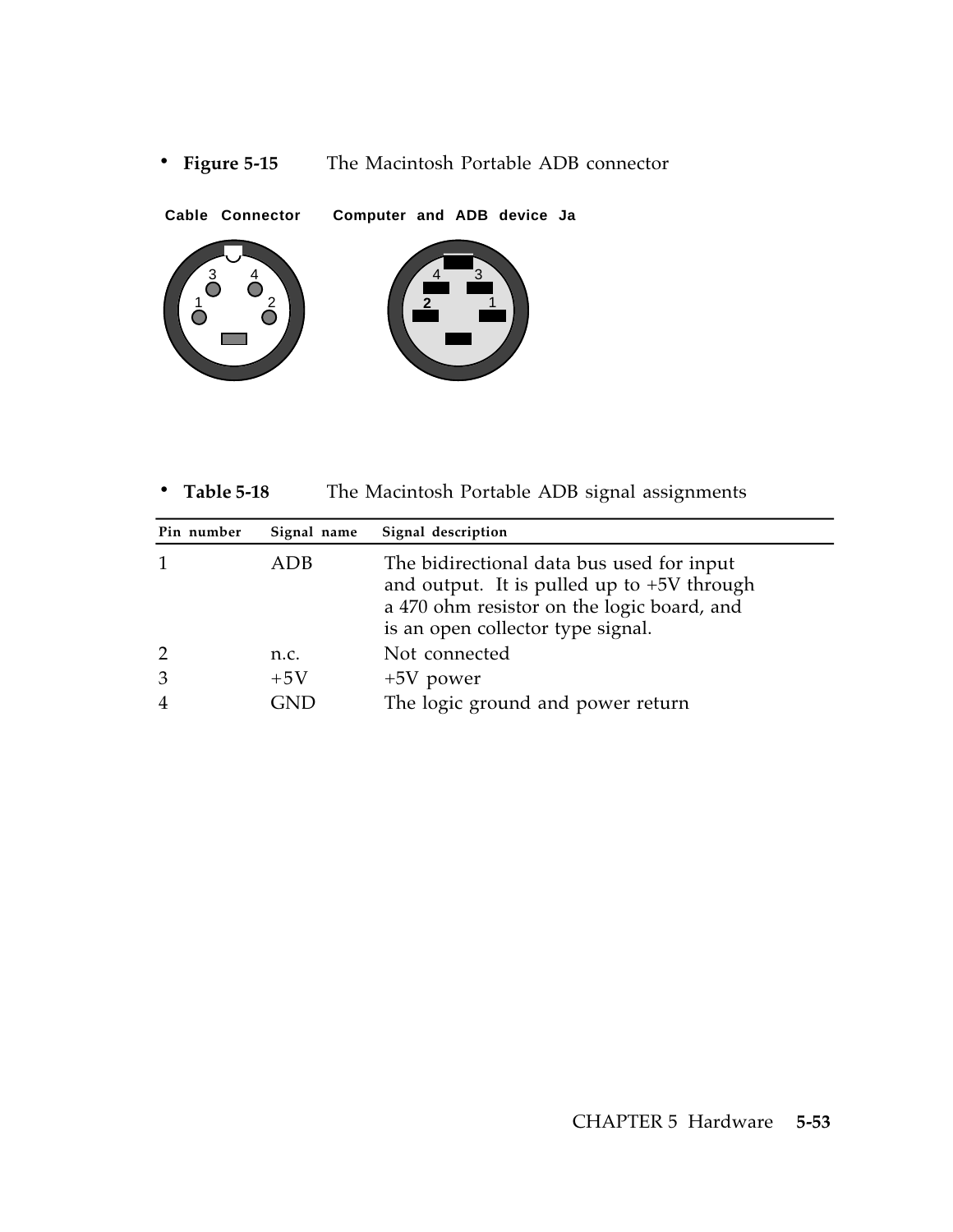### **Serial ports (modem/printer)**

The Macintosh Portable has two RS–422 serial I/O ports for printers, modems, and other standard serial I/O devices. Two mini-8 connectors on the computer's back panel are used for the serial ports. As shown in Figure 5-10, the modem port is labeled with a phone handset icon while the printer port is labeled with a printer icon. Figure 5-16 details the pin numbering of the mini-8 connectors.

The Macintosh Portable incorporates an internal modem connector. A compatible modem inserted into the modem slot connector is connected to the modem port. (Hardware supports the internal modem being switched to operate through either of the two ports, but firmware accomodates operation only through the modem port.)

An *external* modem may be connected to either the modem or the printer port when an internal modem is *not* used; the user of the Macintosh Portable makes a selection through the Control Panel. See Chapter 8, "Options," for details on the Apple modem and the interface to any card you might design to use in the modem slot connector.

The two serial ports are identical except that the modem port has a higher interrupt priority, making it more suitable for high-speed communication. See *Inside Macintosh*, Volume III or *Macintosh Family Hardware Reference* for additional details.

• **Figure 5-16** Serial ports



Table 5-19 shows the signal assignments for the serial ports.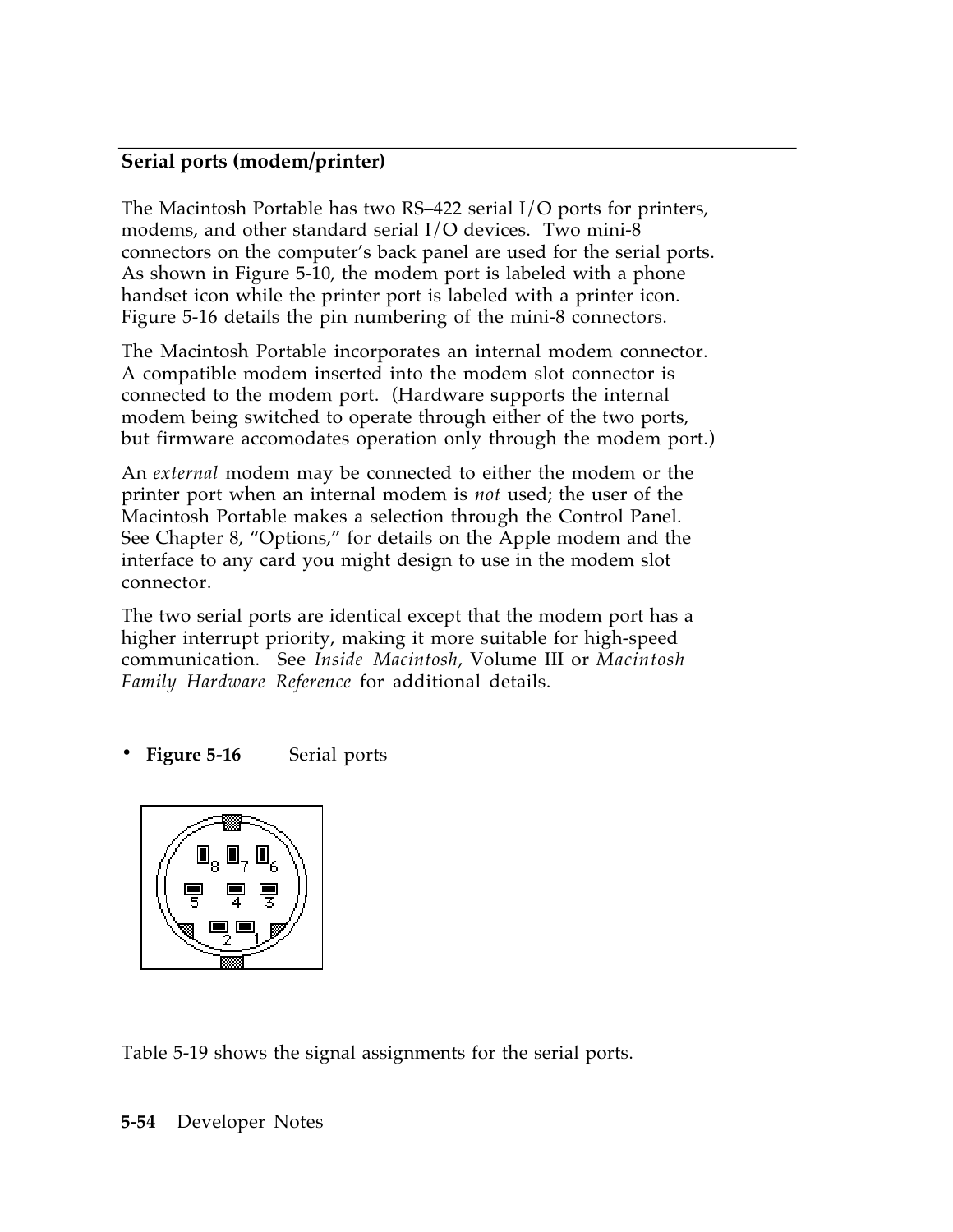| Pin number     | Signal name | Signal description                |
|----------------|-------------|-----------------------------------|
| $\mathbf{1}$   | <b>HSKo</b> | Output handshake                  |
| $\overline{2}$ | HSKi        | Input handshake or external clock |
| 3              | $TxD-$      | Transmit data -                   |
| $\overline{4}$ | SG          | Signal ground                     |
| 5              | $RxD-$      | Receive data -                    |
| 6              | $TxD+$      | Transmit data +                   |
| 7              | GPi         | General purpose input             |
| 8              | $RxD+$      | Receive data +                    |
|                |             |                                   |

#### • **Table 5-19** Serial Port Signal Assignments

#### **Stereo phone jack**

The stereo phone output is capable of driving headphones of 8 to 600 ohms and is short-circuit protected.

The connector is a miniature phone jack (receptacle) connector.

#### • **Table 5-20** Stereo phone jack pinout

| <b>Pin Number</b> Function |               |
|----------------------------|---------------|
| -1                         | Ground        |
| 2                          | Left channel  |
| 3                          | Right channel |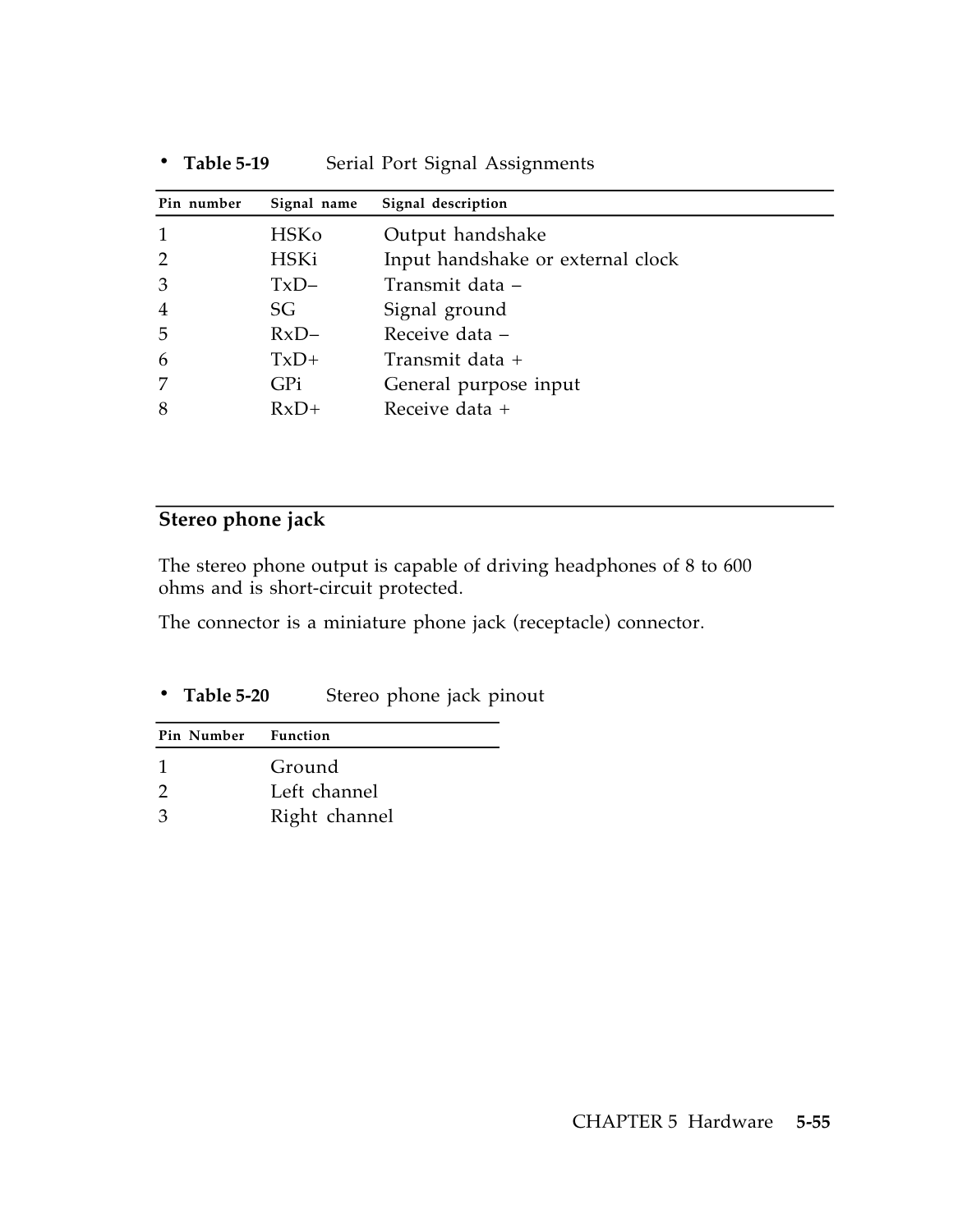#### **DC power input for the battery recharger**

The power jack is the interface between the Macintosh Portable and the power adapter which recharges the battery. Table 5-21 provides the pinout.

• **Table 5-21** Power Jack Pinout

| Pin Number    | Function          |
|---------------|-------------------|
|               | + Battery voltage |
| $\mathcal{P}$ | – Battery return  |
| 3             | No connection     |

### **5.19 Battery recharger**

The recharger is an enclosed, wall-mounted module provided with an AC input plug; a DC output cable terminates in a connector that mates with the battery recharger connector, whose location is shown in Figure 1-2.

|  | <b>Table 5-22</b> |  | <b>Electrical Requirements</b> |
|--|-------------------|--|--------------------------------|
|--|-------------------|--|--------------------------------|

| Parameter                                                    | Minimum | Nominal       | Maximum      | Units        |
|--------------------------------------------------------------|---------|---------------|--------------|--------------|
| AC Input Voltage Range 85<br>AC Input Frequency Range<br>Hz. |         | 120/240<br>48 | 270<br>50/60 | VACrms<br>62 |
| DC Output Voltage Range<br>Volts                             |         | 7.0           | 7.5          | 7.6          |
| DC Output Current Range<br>Amperes                           |         | 0.005         | 1.5          | 2.0          |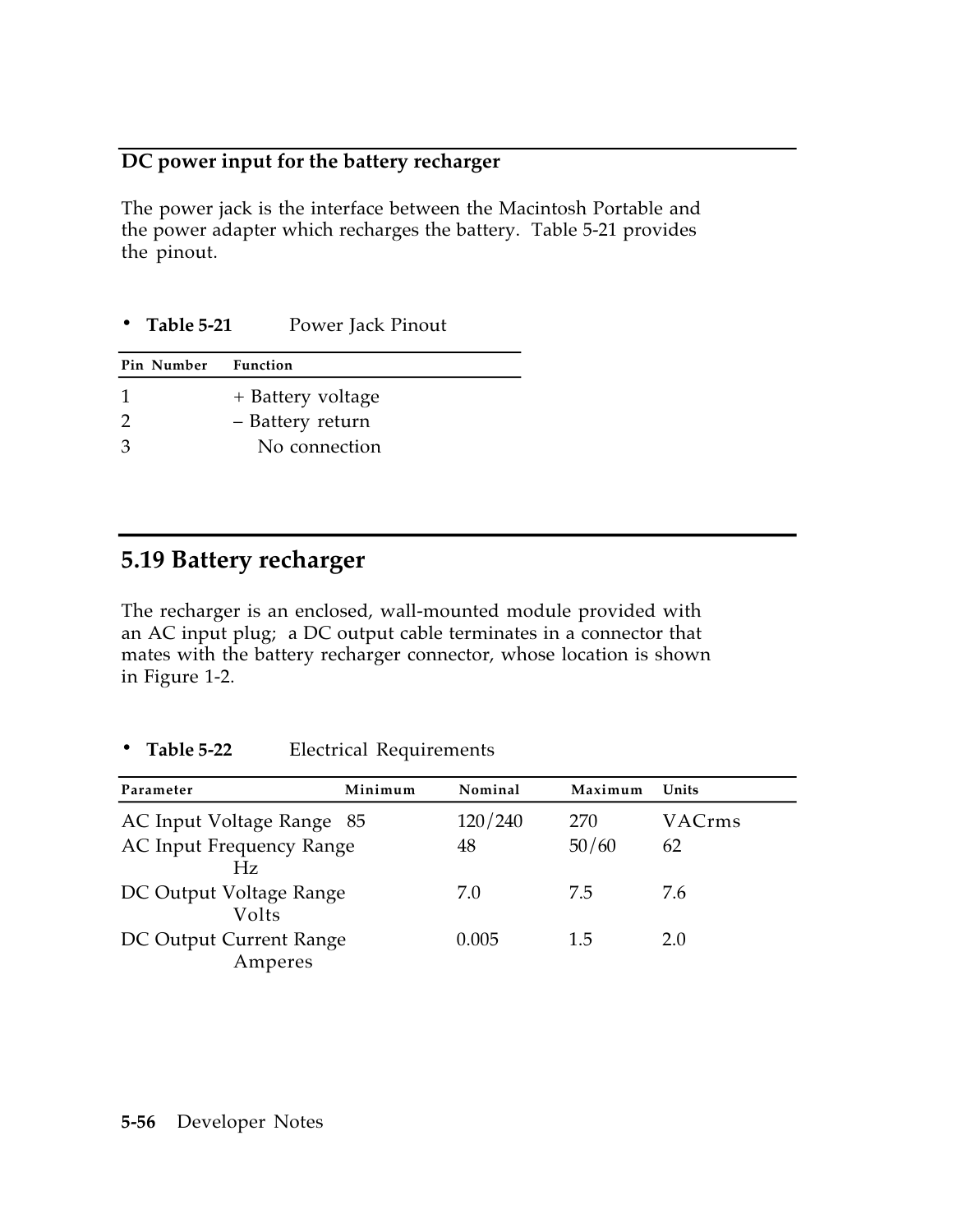CHAPTER 5 Hardware **5-57**

...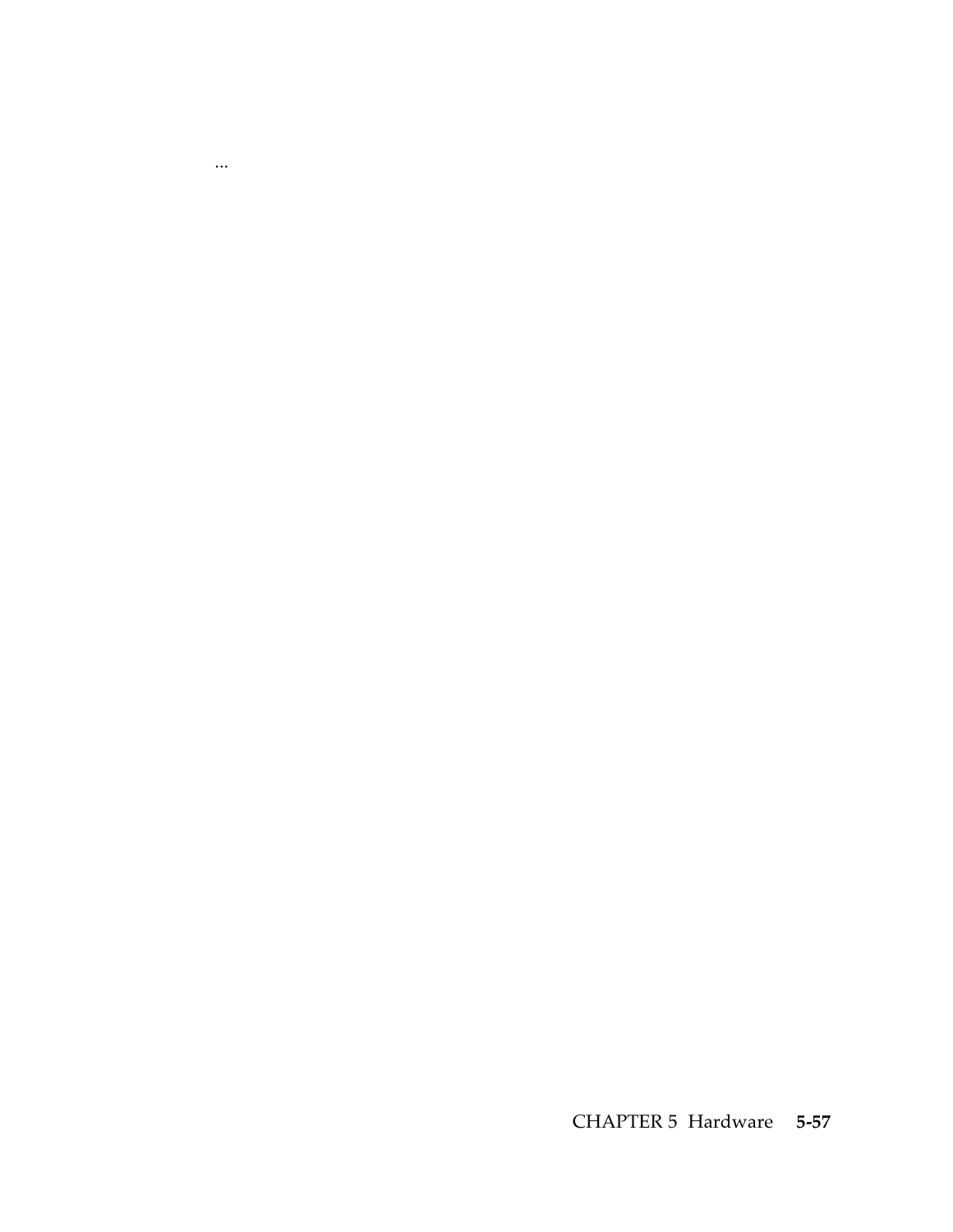# **Chapter 6** The Power Manager

This section includes and introduction, a description of the power manager states, power management hints to hardware developers (software developers, see Chapter 2), and a list of power manager ROM calls.  $\bullet$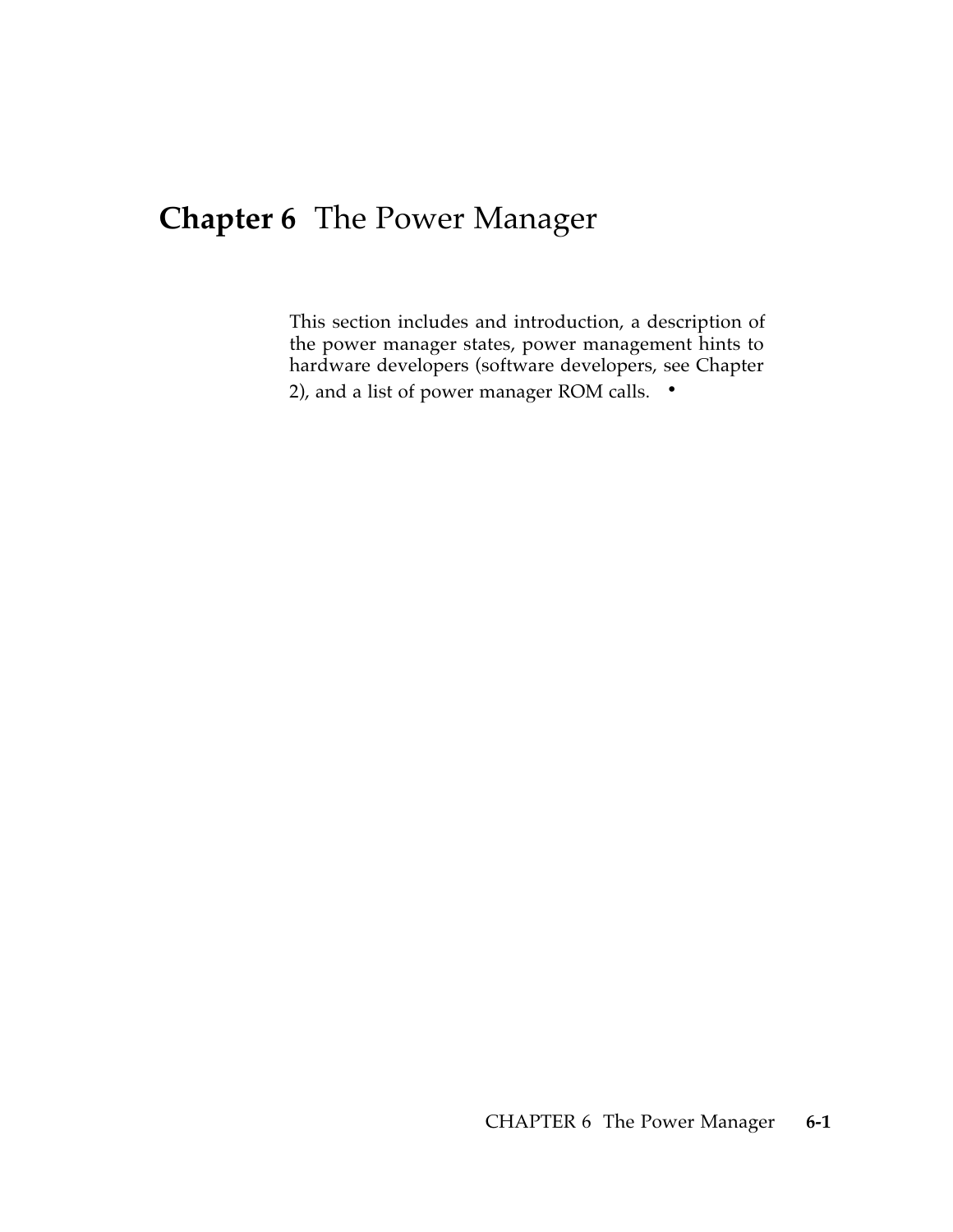## **6.1 Introduction**

The power manager is an intelligent assistant to the 68000 CPU. The Macintosh Portable power manager provides these functions:

- Power management activities (i.e., enabling or disabling clocks to peripheral chips—like the SWIM chip—to reduce power consumption during idle or sleep periods, and physically enabling or disabling the various power planes).
- Performing the Macintosh real-time clock (RTC) functions.
- Performing the transceiver functions for the Apple Desktop Bus (ADB).
- Generating the contrast signal level (via the PWM function) for the flat panel display.
- Monitoring the temperature (via an  $A/D$  input and a thermistor) inside the case to enable the CPU to either warn the customer, or take some other protective action, in the event that the machine becomes too hot.
- Monitoring the level of battery charge so that the customer can be warned if it becomes too low, or if the machine should shut down all activity in order to preserve its memory contents.
- Generating the 1 sec interrupt signal to the CPU.

The power manager communicates with the CPU by using an asynchronous handshake mechanism and an 8-bit parallel data bus in conjunction with the VIA. The power manager primarily responds to commands from the 68HC000.

## **6.2 Power manager states—idling, sleeping, and waking**

An important requirement of any portable computer is to conserve battery power. Macintosh Portable accomplishes this in a number of ways: powering down peripheral subsystems when not needed, slowing (idling condition) or stopping (sleeping condition) the 68000 clock when full speed is not required.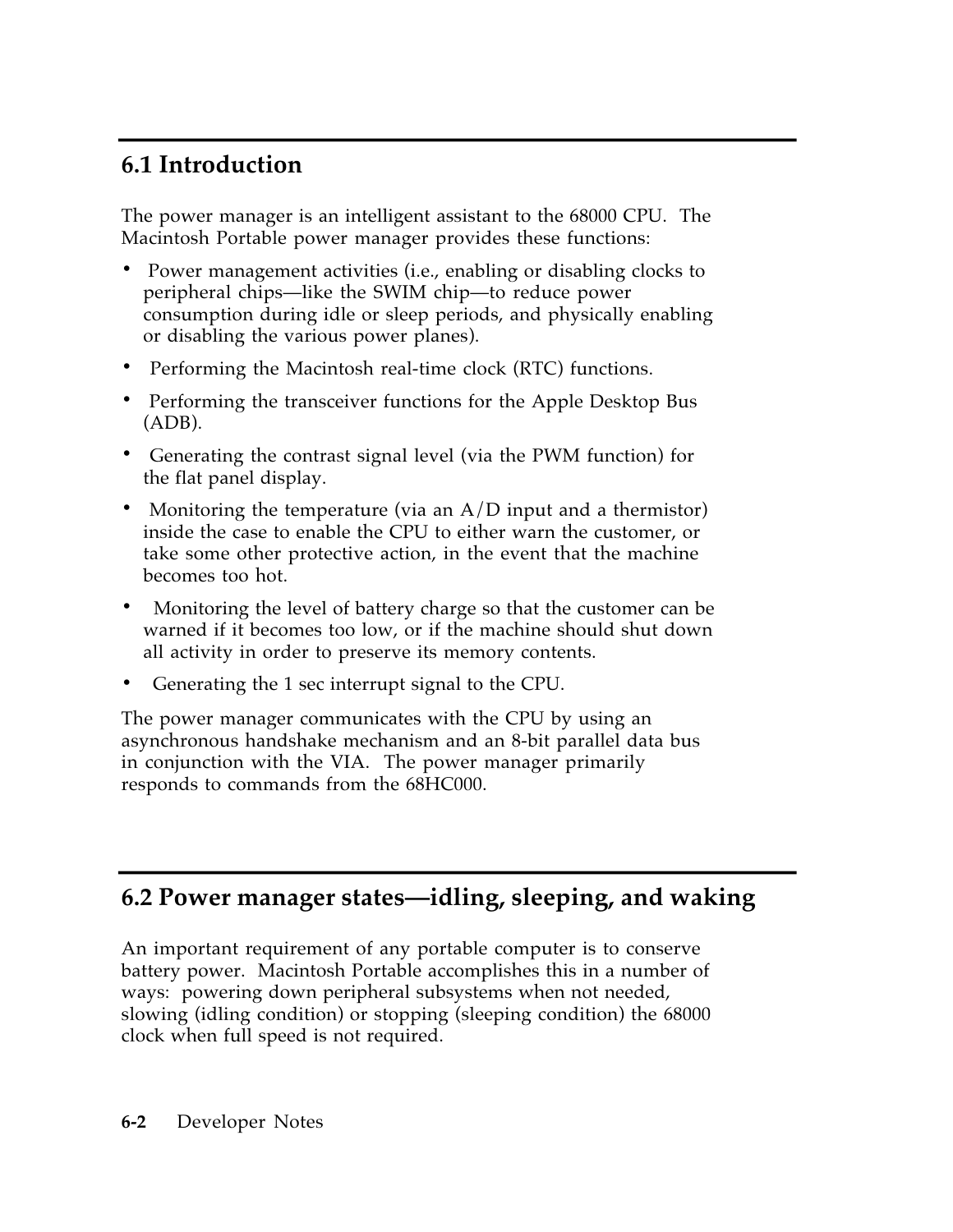The power manager goes into the sleep state for one of two reasons: it detects a very low battery condition, or it receives the Sleep command from the 68000. The 68000 sends the Sleep command when the Macintosh Portable operating system has determined that there is no user activity or when the user decides to stop work and to shut down the system. Before sending the command, the operating system and drivers save their state variables in RAM. These variables are used later to restore the system when power is restored. The power manager sets a flag indicating that the Sleep command has been received and confirmed, then turns down all system power with the exception of the keyboard processor and the ring-detect circuitry of a modem card, if one is installed.

At the end of the power manager sleep code are two instructions that toggle one of the power manager processor's output lines. This line is connected to a circuit that disables the power manager processor's own 3.9 MHz clock. This essentially "stops time" for the processor, halting its execution and lowering its power consumption by two orders of magnitude. The processor internal state is frozen, with all internal RAM and control registers remaining intact. This is defined as the power manager's **sleep** state—powered, yet stopped.

The 60 Hz external clock used as the basic power manager processor time base, is also used to re-enable the 3.9 MHz clock. The rising edge of the 60 Hz clock re-enables the 3.9 MHz clock, which starts the power manager processor executing code. The power manager resumes execution at the exact spot where it turned itself off and begins the wake-up check loop. First, the clock and times are updated, then the environment is checked for a reason to wake up (return to the operating state).

There are three possible conditions that will end the sleep state:

- 1. If a key is down on the keyboard
- 2. If the wake-up timer is enabled and matches the real-time clock
- 3. If the Macintosh Portable internal modem is installed and set up to watch for "ring detect"

If any one of these conditions is met, the power manager restores itself and the system to normal activity (powers up the 68000, RAM, ROM, etc). When main power returns, the 68000 restores itself and the rest of the system to where it was before the sleep state. This is called **waking**.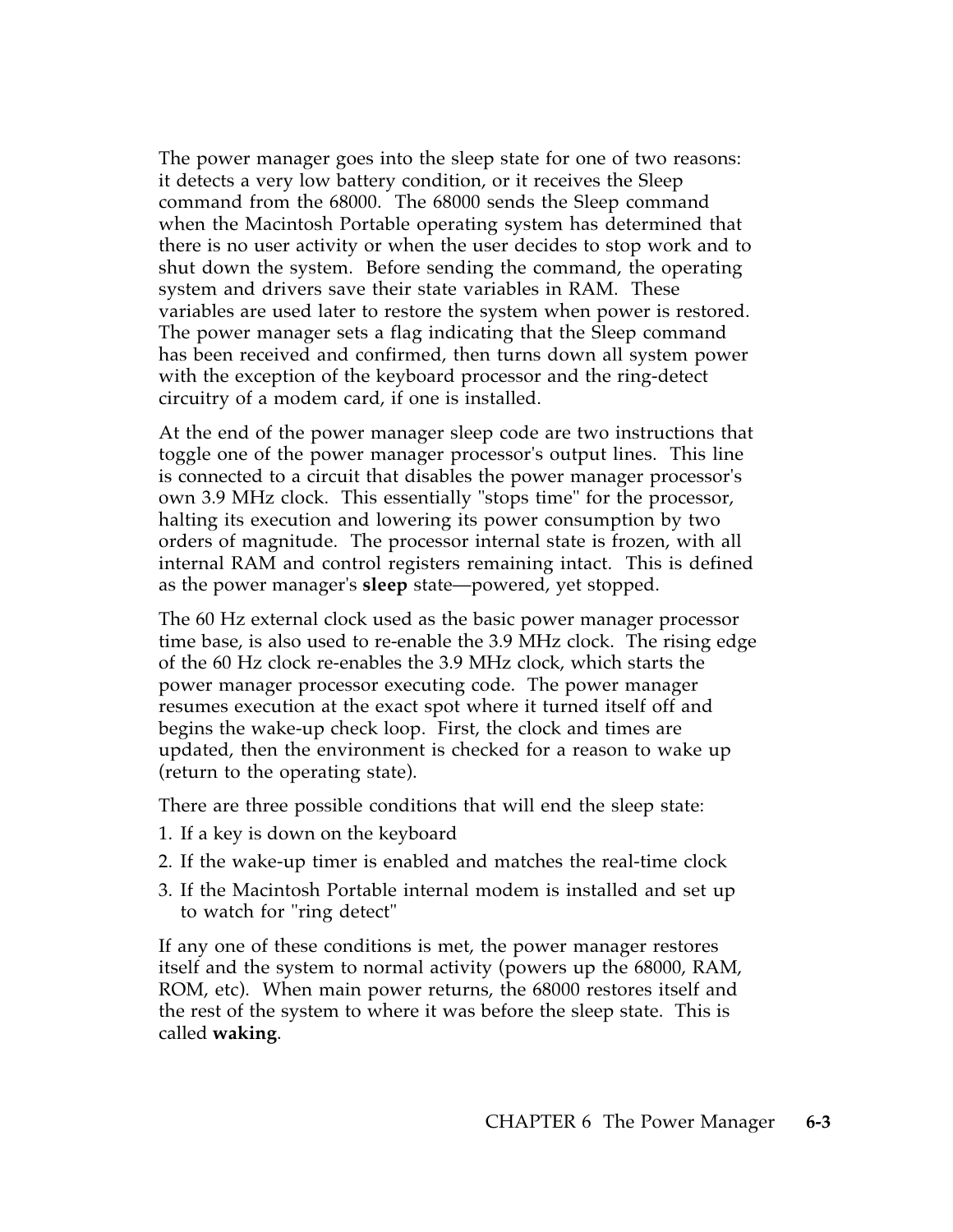#### **BatteryMonitor Code on the 68000**

The BatteryMonitor is a segment of code on the 68000 that is part of the ROM image. The BatteryMonitor is called by the 1 sec interrupt (from the power manager processor) and it monitors the CPU for activity. More specifically it

- checks the battery level and looks to see if it is necessary to alert the user that a low-power condition exists
- looks at sleep and hard disk spin-down times (user selected) to see if they've been changed, and updates them as necessary. These times are stored in parameter RAM, which is implemented in the power manager processor.
- turns off the high current drain sound circuit when it is not needed
- updates the real-time clock, which is implemented in the power manager processor
- checks the internal computer temperature to see if it is necessary to alert the user that a high-temperature condition exists
- watches for when it is time to go into the sleep state, that is, it waits for a sleep timeout to occur
- puts the system in the sleep state

Clearly, this code segment does a great deal more than its name implies.

#### **Idle/sleep code function**

Idle/sleep code monitors, with the help of other parts of the system ROM, the indications of activity. Any one of these types of activity will prevent a sleep timeout:

- a call to Read or Write through IOCore
- calling PostEvent
- OSEventAvail returning true (events are in the queue)
- making sound (any access of an ADB sound chip)
- execution od an ADB completion routine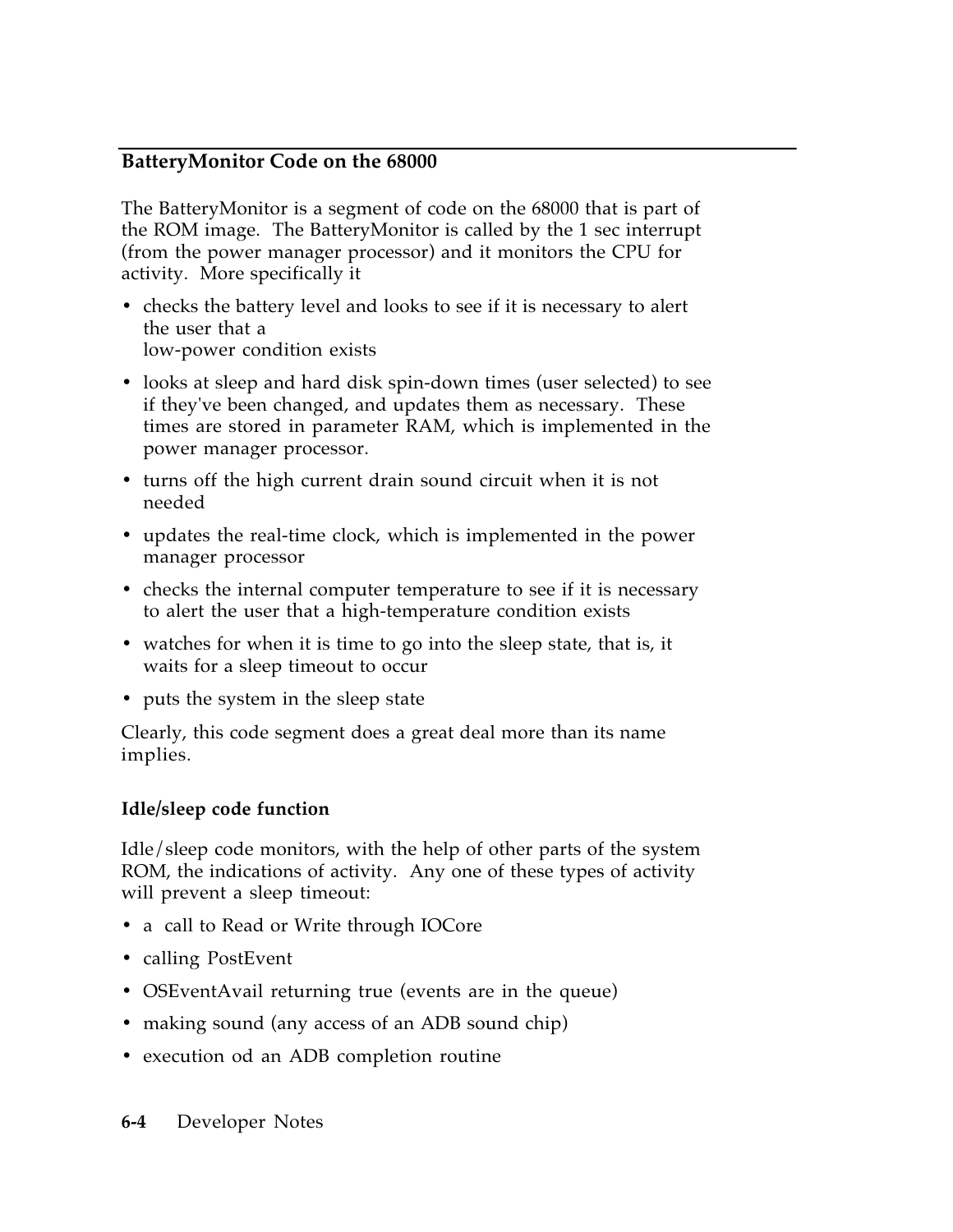- a call to SetCursor that changes the cursor
- whenever the watch cursor is the cursor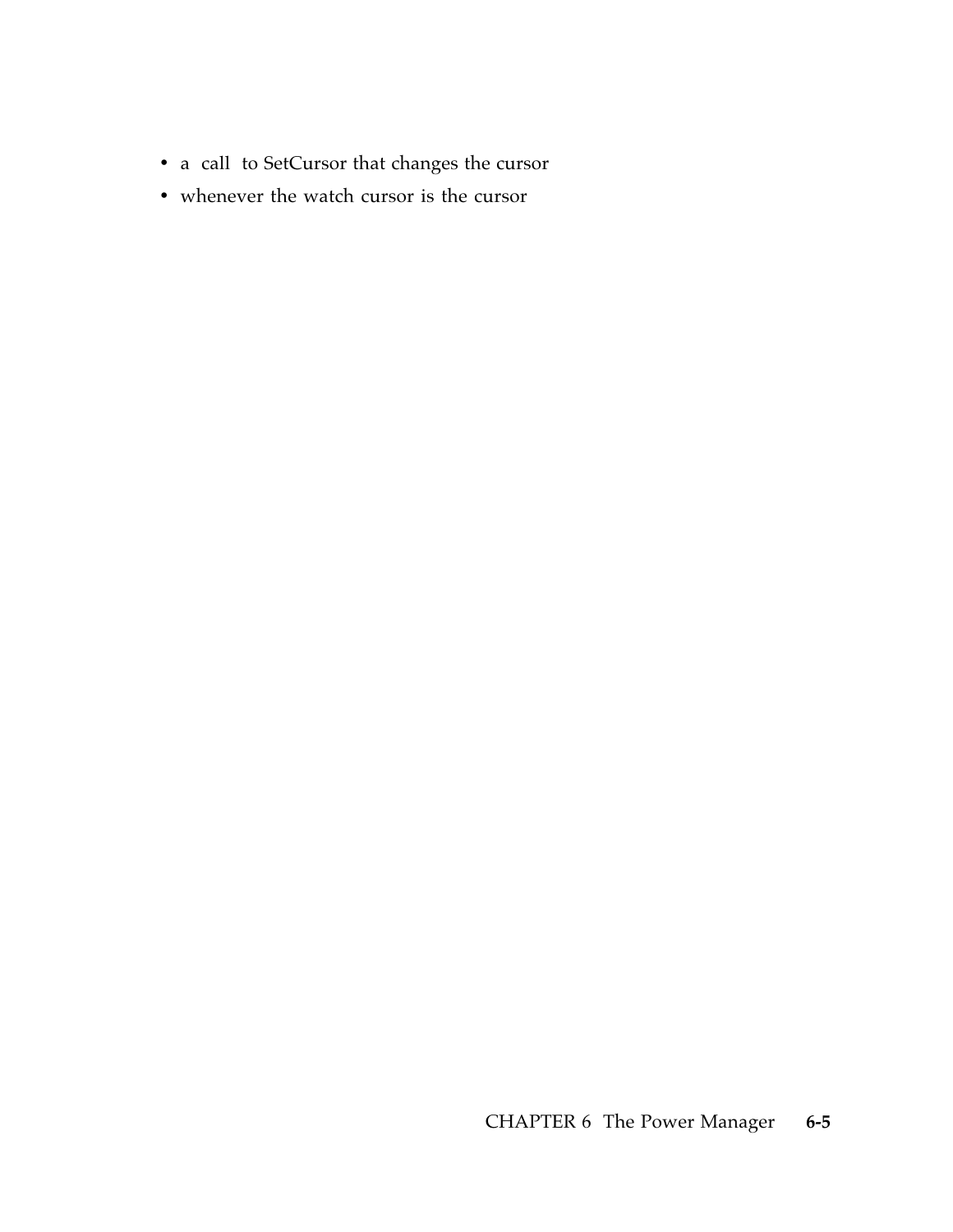#### **Criterion for idle**

The criterion for idle is 15 seconds without user activity of any kind (including communication through the serial port; for example, modem use).

Software developers, you need to ensure that routines involving a large amount of calculation perform at least one of the listed types of activity to prevent the power manager commanding the 68000 into the idle state.

In idle, the 68000 processor inserts 64 wait states into RAM and other accesses to lower the processor effective frequency to near 1 MHz, even though its clocking continues at 16 MHz. Interrupts still get processed at 16 MHz, full speed, in the interrupt handler.

#### **Criterion for sleep state**

For the sleep state, the variable time used as an inactivity criterion is user selected in the Battery desk accessory (see Figure 4-2). The same measure of inactivity is used for the sleep state as for idle, but in considering the transition from idle to sleep, the user established sleep-time is counted down; if the countdown reaches zero without indication of activity, the Macintosh Portable goes into sleep state.

During sleep there are four sections that remain turned on (powered for full functionality):

- 1. RAM (both main memory and video memory) is backed up
- 2. Portions of a modem card, if one is installed
- 3. The VIA and the SCC are powered but their clocks have been reduced to zero frequency, thereby reducing their power consumption to almost zero.
- 4. The power manager processor, once the sleep call is made, saves some state variables, systematically powers down all the peripheral subsystems over which it has control (by stopping the system clock signal to them), and then puts itself to sleep (powers itself down).

1/60th of a second interrupts are generated continuously by the 60 Hz clock as long as the battery is charged. When the power manager processor receives an interrupt, it does the following: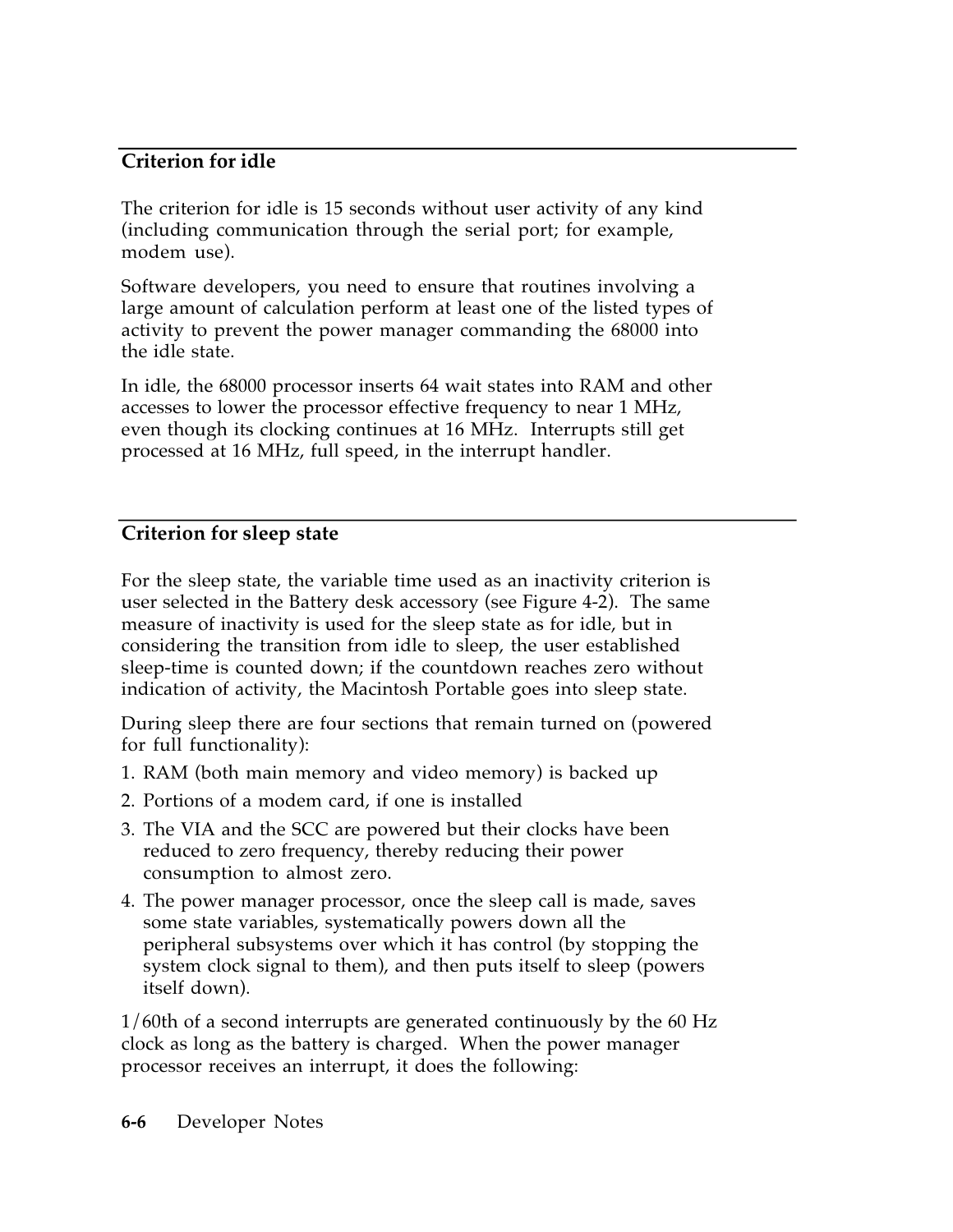- updates the real-time clock
- checks the wake-up timer to see if it matches the real-time clock
- checks for evidence of events that should end the sleep state, such as 1) any keystroke at the built-in keyboard, 2) wake-up timer timeout, or 3) Ring Detect from the modem is true and the modem feature has been enabled at the Control Panel.

If no indication of activity survives the validity check then the power manager powers itself down again. The periodic functions take perhaps 200 microseconds out of the 16.7 milliseconds between interrupts, so the power manager is powered down most of the time.

When someone presses a key or some other event occurs, the power manager will recognize that event, restore itself, hold down (assert) the RESET signal to the 68000, turn on power to the system, and then raise (deassert) the RESET signal.

The 68000 has now been reset and its program counter returned to location \$00 0000; the execution of the second instruction asks the question "Is this a return from sleep (a wake-up) or a true reset (from activation of the reset switch) ". If it's a return from sleep, the program jumps off to the wake-up code, which restores each subsystem to its state before it went into the sleep state and returns to the calling program.

### **6.3 Power management hints (hardware)**

The following hints may be of interest to hardware designers: Chapter 2, "Software Developer Guidelines," contains hints more likely to be of interest to application designers.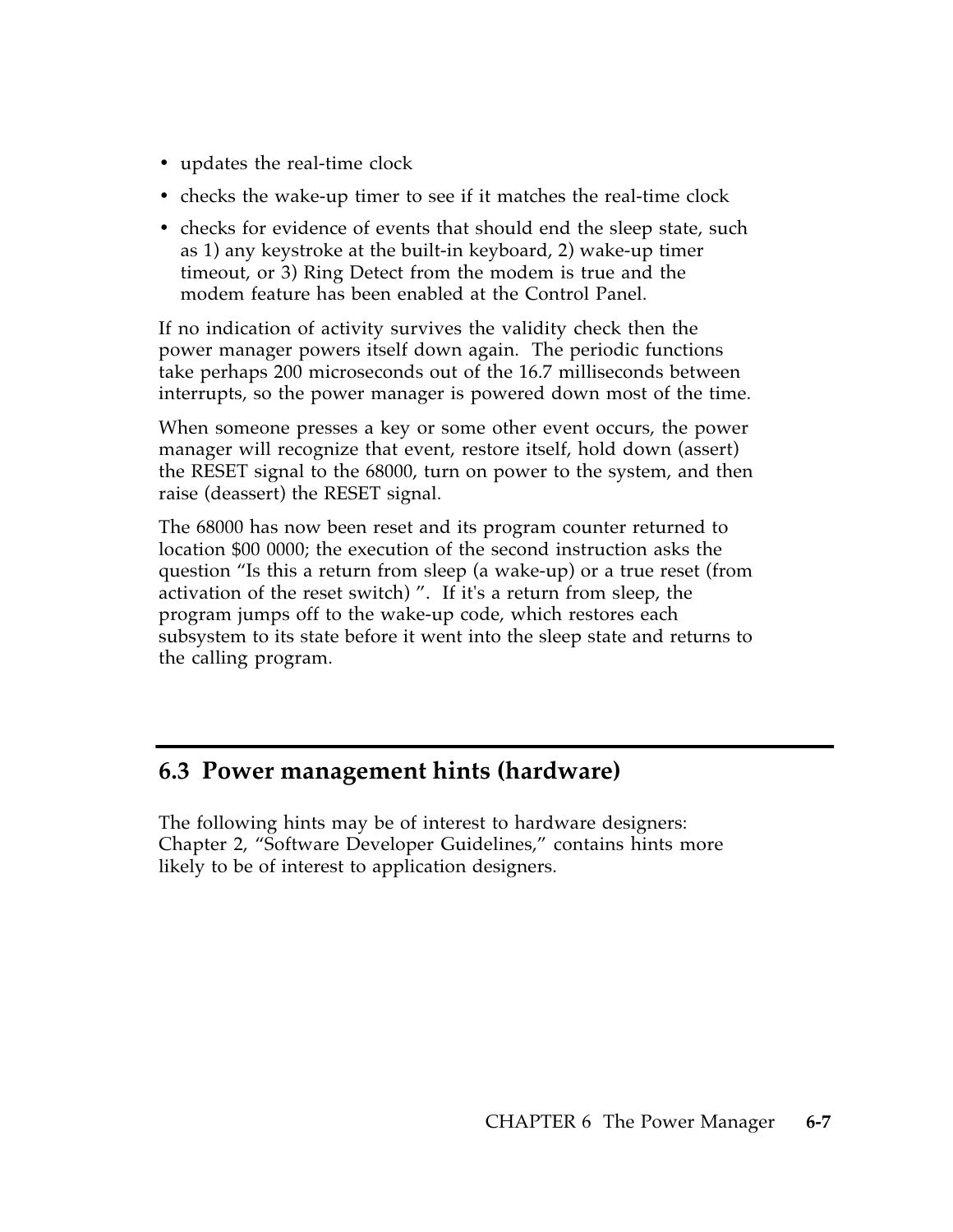#### **Microprocessor**

The 68HC000 is a mostly static cell CMOS design and as such has a DC component to the current drawn during operation (as well as an AC component). This DC component  $(\sim 10 \text{ mA})$  is always present while power is on to the processor and is the reason the power to the microprocessor is turned off during sleep. For the AC component, three factors determine the amount of current drawn during idle or full speed operation:

- Frequency of operation
- Number of gates switching
- Capacitance to be charged when switching

The frequency of operation cannot be taken to DC because there are some dynamic nodes present in the design. Instead there is a provision (in the Normandy ASIC, \$FE xxxx space) to put the processor into an *idle mode* where there are 64 wait states injected into every RAM/ROM cycle. Introduction of the wait states reduces the effective clock frequency for a large portion of the chip. The result of power management is that the number of gates that are switching is reduced as is the frequency at which they switch. The frequency at which internal and external capacitive loads are being charged is also proportionately reduced; therefore the contribution to overall power consumption by address/data/control bus capacitance, and by the RAM and ROM arrays, is reduced.

#### **Permanent main memory**

The RAM is a static cell CMOS design and as such has a significant DC component (as well as an AC component) to the current drawn only while it is selected. The RAM array is configured using x8 parts in order to reduce this selected current (only 2 chips are selected in the array, the rest are in standby—no matter how deep the array is). The current drawn while operating is approximately proportional to the duty cycle of use. For instance, when the 68HC000 processor is put into idle mode (64 wait states are injected into each bus cycle) the RAM will be selected only for the minimum amount of time to guarantee proper operation (i.e., the select time remains about the same but the overall duty cycle is reduced dramatically).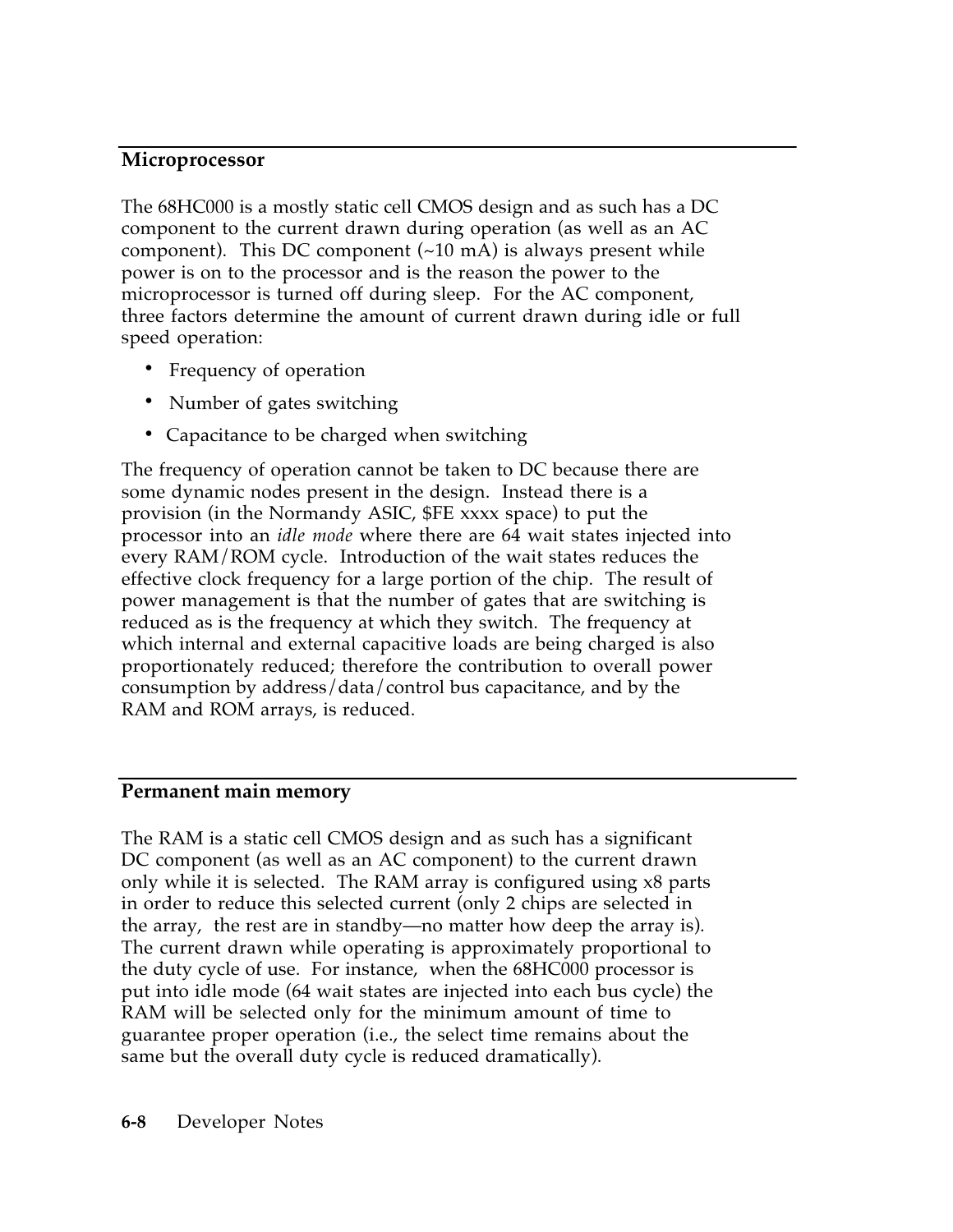#### **ROM memory**

The ROM is a static cell CMOS design and as such has a significant DC component to the current drawn only while it is selected (as well as having an AC component). The current drawn while operating is approximately proportional to the duty cycle of use. For instance, when the 68HC000 processor is put into 'idle' mode (64 wait states are injected into each bus cycle) the ROM will be selected only for the minimum amount of time to guarantee proper operation (i.e., the select time remains about the same but the overall duty cycle is reduced dramatically).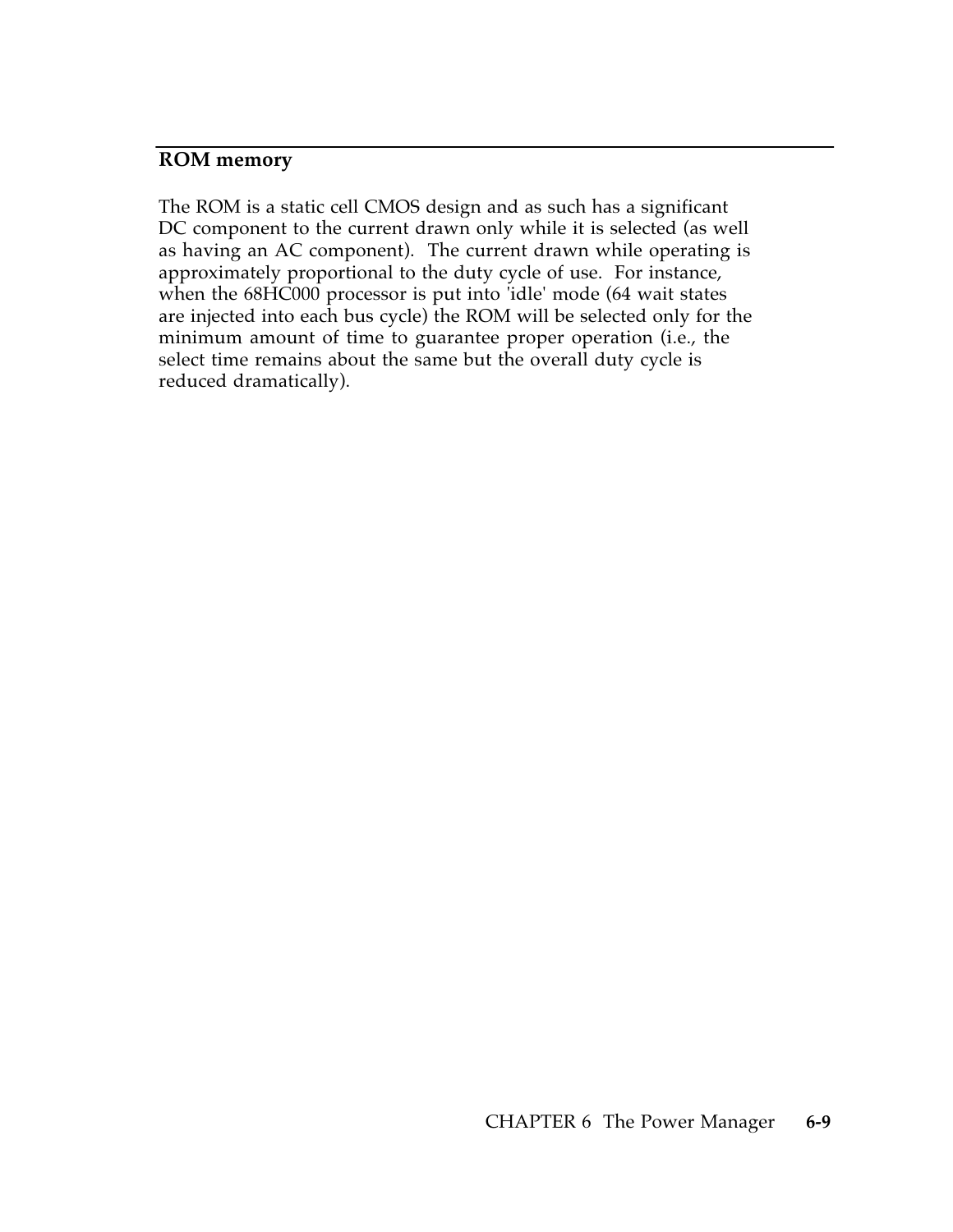#### **Floppy disk interface**

The SWIM chip is a static cell CMOS design and as such has a negligible DC component to the current drawn during operation (the major contributing factor is the AC component). For the AC component, three factors determine the amount of current drawn:

- Frequency of operation
- Number of gates switching
- Capacitance to be charged when switching

The strategy for power management on the SWIM chip is to control the frequency of the clock (power is left on to this device even during the sleep state). Specifically it is either on and switching at 16 MHz or it is off (DC). Savings by using this technique have been measured to be about 35 mA. The state of the clock is controlled via the power manager processor through the Normandy ASIC. The normal state of the clock is to be off (thus providing the lowest average power). However, because the floppy drive is not able to interrupt the system when a disk is inserted (and subsequently notify the system to turn the SWIM chip clock on) the system must periodically turn the clock on and check for a disk insert event. Of course, while a disk is inserted and the drive is in operation, the clock should be on.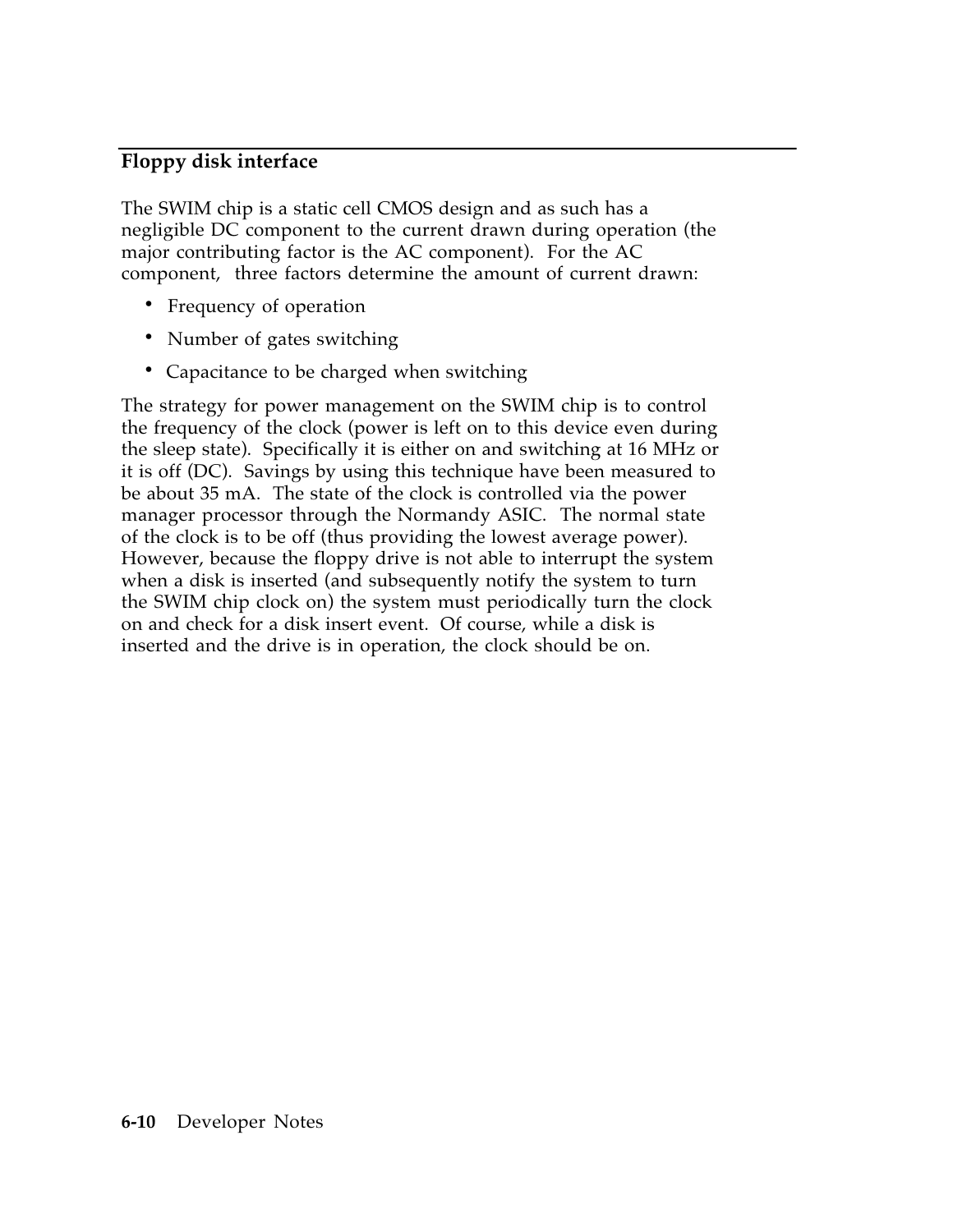#### **SCC Interface**

The SCC chip is a static cell CMOS design and as such has a negligible DC component to the current drawn during operation (the major contributing factor is the AC component). For the AC component, three factors determine the amount of current drawn:

- Frequency of operation
- Number of gates switching
- Capacitance to be charged when switching

The strategy for power management on the SCC chip is to control the frequency of the clock (power is left on to this device even during the sleep state). Specifically it is either on and switching at 8 MHz or it is off (DC). The state of the clock is controlled via the power manager processor through the Normandy ASIC. The normal state of the clock is to be off (thus providing the lowest average power). However, when the serial ports are in use, the clock must be on 100% of the time.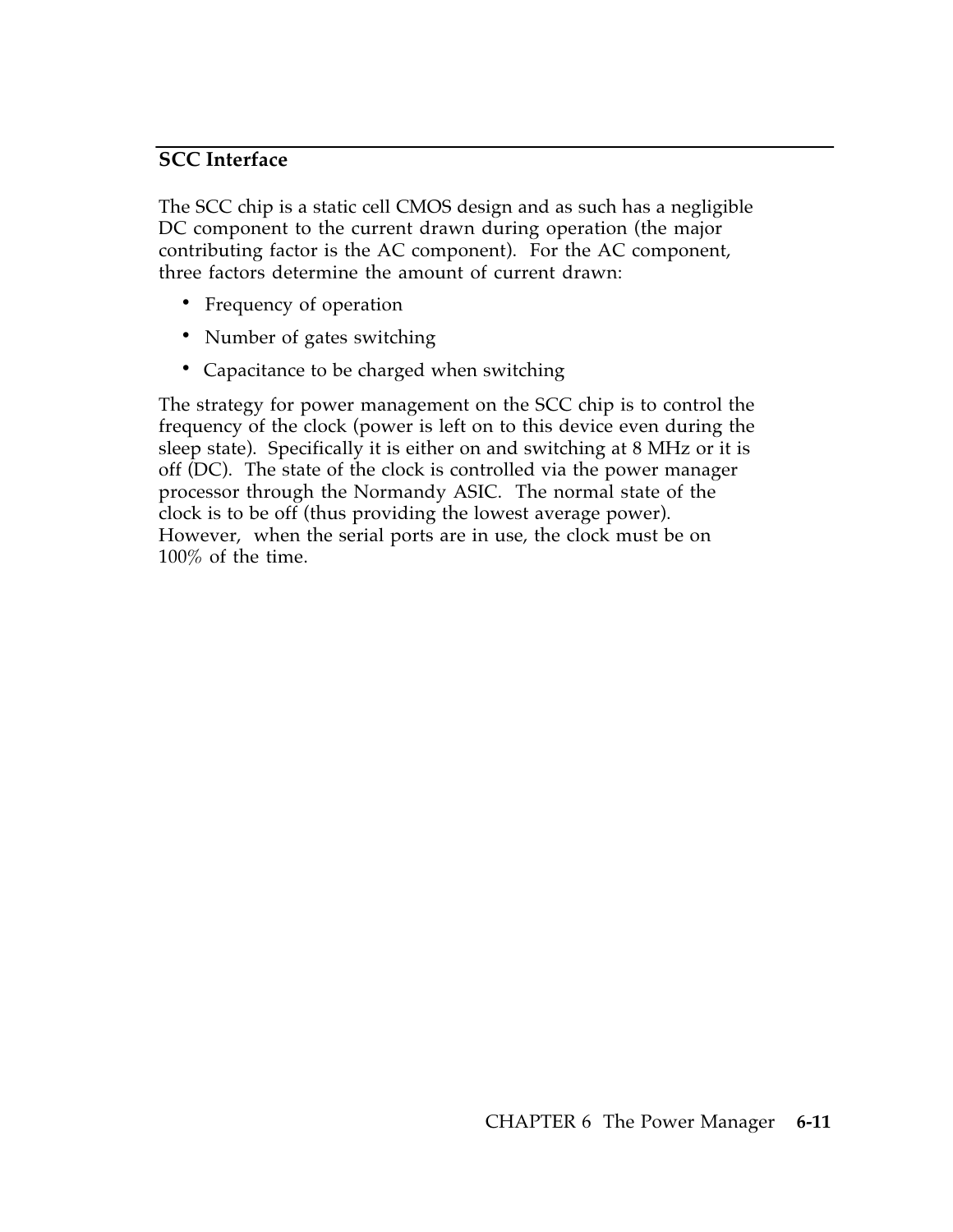#### **Video Display Panel Interface**

The active matrix display's current drain is dependent upon the screen image. For instance a gray screen may draw up to three times the current of an all white or all black screen. Savings of about 50-70 mA are achievable mainly if the gray desktop screen is avoided. The default screen pattern has been designed to reduce this current drain.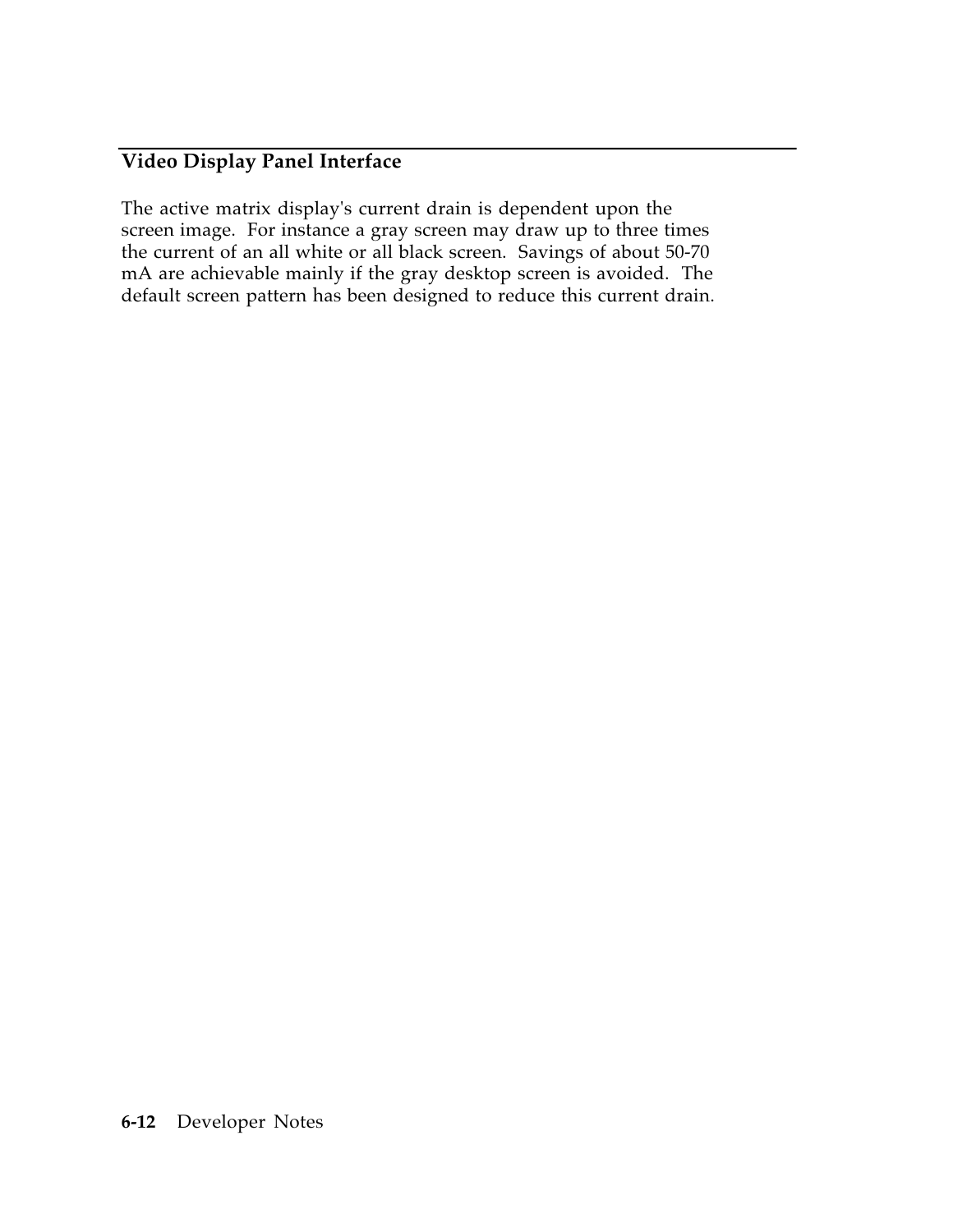### **6.4 Operating system interface (ROM calls)**

You should already know what the sleep state is and how it is used (see section 6.2 "Power Manager States-Idling, Sleeping, and Waking" for information on the sleep state). Only specific parts of the system should be calling sleep. It is more likely that you want to get into the sleep queue, which is described later in this section.

#### **Calling Sleep**

#### **Sleep request**

A sleep request is called using the Sleep trap (\_Sleep, or \$A08A) and it takes one parameter in D0, as shown below.

|           | MOVE.L |              | $#SleepRequest, D0$ ; $SleepRequest = 1$ |
|-----------|--------|--------------|------------------------------------------|
|           | Sleep  |              | 5.508A                                   |
|           | BNE.S  | @didnotsleep | ; Sleep indicator in the                 |
| EO        |        |              | ; condition code                         |
| @didsleep |        |              |                                          |

All registers except D0 are preserved across the call.

A sleep request is only that, a request. If the system determines that there is a reason why the system should not go to sleep, the request is denied and the EQ condition code is set to not equal.

Entities that request sleep are sleeptimer, Finder, and Shutdown.

#### **Sleep demand**

A sleep demand is called using the Sleep trap (\_Sleep, or \$A08A) and it takes one parameter in D0, as shown below.

> MOVE.L #SleepDemand,D0 ; SleepDemand = 2 sleep ; \$A08A

All registers except D0 are preserved across the call.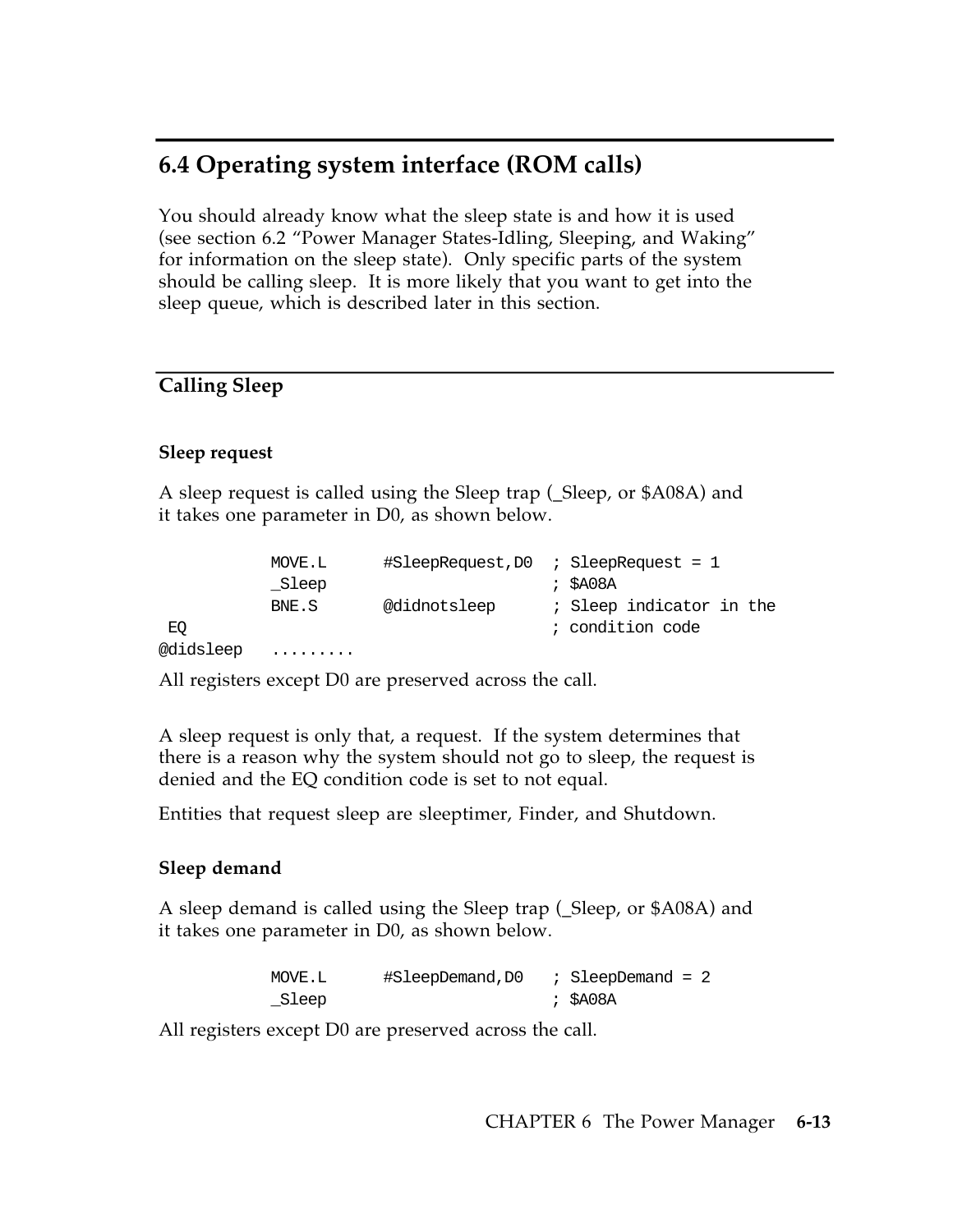A sleep demand is unconditional. The Macintosh Portable will go into the sleep state even if some processes may be harmed. Sleep demand is generally used to power off the machine when a critical low-power condition arises.

The entity that demands sleep is low-power alert.

#### **The Sleep Queue**

As part of its preparation for sleep, the sleep trap goes through a queue of procedures, executing each one and informing the procedure of its intentions. The sleep trap may be trying to do any of three things: request permission for sleep, alert for impending sleep, or inform the procedure that wake-up is underway.

Entities that wish to be given CPU time before or after sleep must place themselves in this queue. The sleep queue is a standard OS queue. Shown below is the sleep queue record structure.

| <b>TYPE</b> | $SleepQRec = RECORD$ |              |           |                            |
|-------------|----------------------|--------------|-----------|----------------------------|
|             |                      | SleepqLink:  | OElemPtr; |                            |
|             |                      | SleepqType:  | Integer;  |                            |
|             |                      | SleepqProc:  | ProcPtr;  | {Pointer to sleep routine} |
|             |                      | SleepqFlags: | Integer;  |                            |
|             | <b>END</b>           |              |           |                            |

The sqFlags field contains two flags to be set by the sleep routine before installing its record into the queue.

| Flag   | Bit | Indication                |
|--------|-----|---------------------------|
| Sleep  |     | Call procedure at sleep   |
| WakeUp |     | Call procedure at wake up |

The record owner may suspend calls to its sleep procedure by clearing these bits as desired.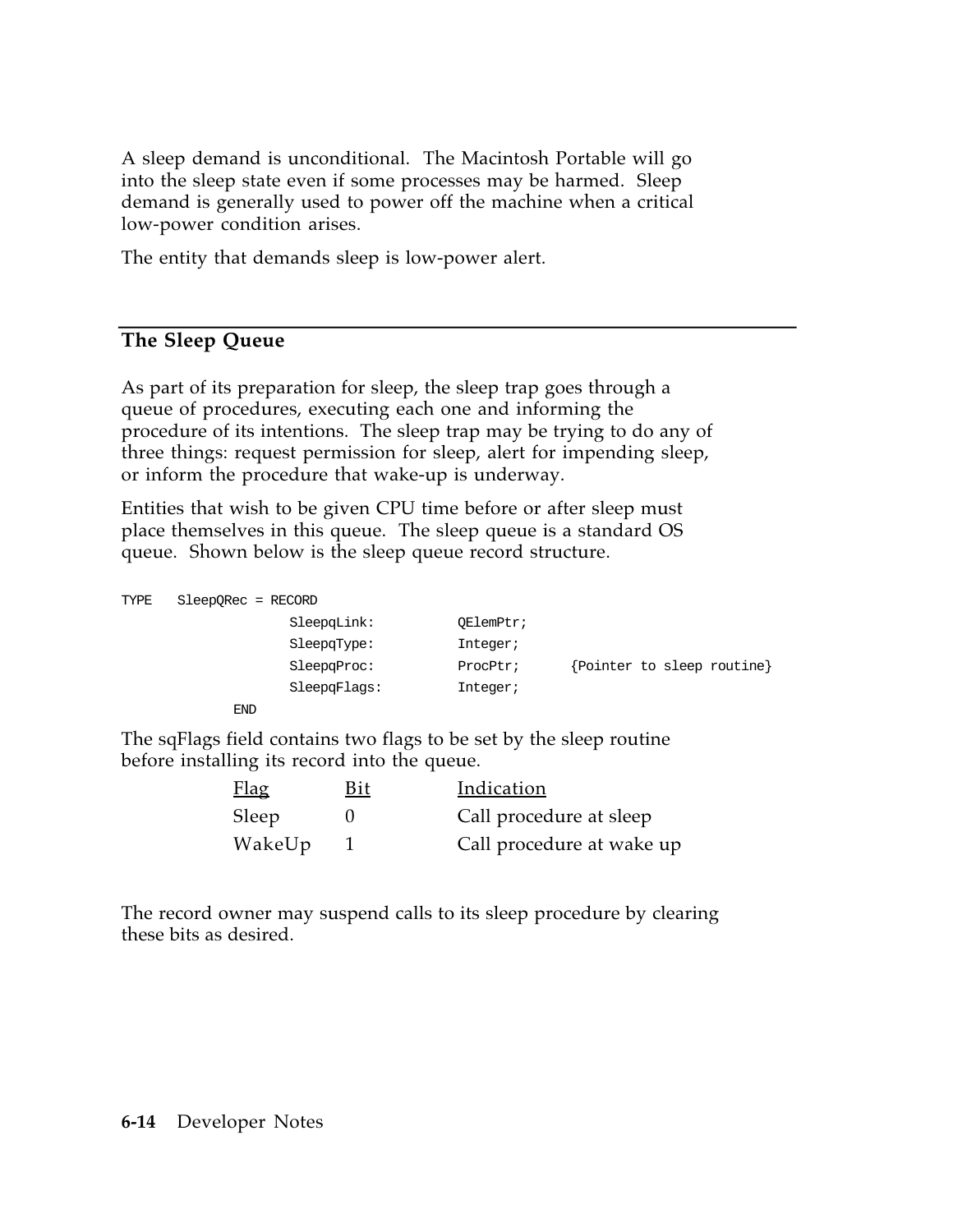#### **Installing a record**

To install a record in the queue:

- 1. Fill the flags, type, and proc fields in the record
- 2. Load A0 with a pointer to this record
- 3. Call SlpQInstall
- 4. Call enqueue

#### Example:

| MOVE.L      | $MyRec(A2)$ , AO          | ; Pointer to my record  |
|-------------|---------------------------|-------------------------|
| LEA         | MySleepProc, A1           | ; Load pointer to my    |
|             |                           | handler                 |
| MOVE.L      | A1, SleepqProc(A0)        | ; Fill proc field       |
| MOVE        | #SlpQType, SleepqType(A0) | ; Fill type field (#16) |
| SlpOInstall |                           | ; Add to queue (\$A28A) |
|             |                           |                         |

#### **Removing a record**

To remove a record from the queue:

- 1. Load A0 with pointer to the record
- 2. Call SlpQRemove

Example:

| MOVE.L      | $MyRec(A2)$ , $A0$ | ; Pointer to my record       |
|-------------|--------------------|------------------------------|
| _SlpQRemove |                    | ; Remove from queue (\$A48A) |

Sleep queue procedures are called with A0 pointing to the procedure's sleep queue record. Procedures in the queue may be called with any of the following values in D0. y.

> $1 =$ Sleep request  $2 =$ Sleep demand  $3$  = Wake up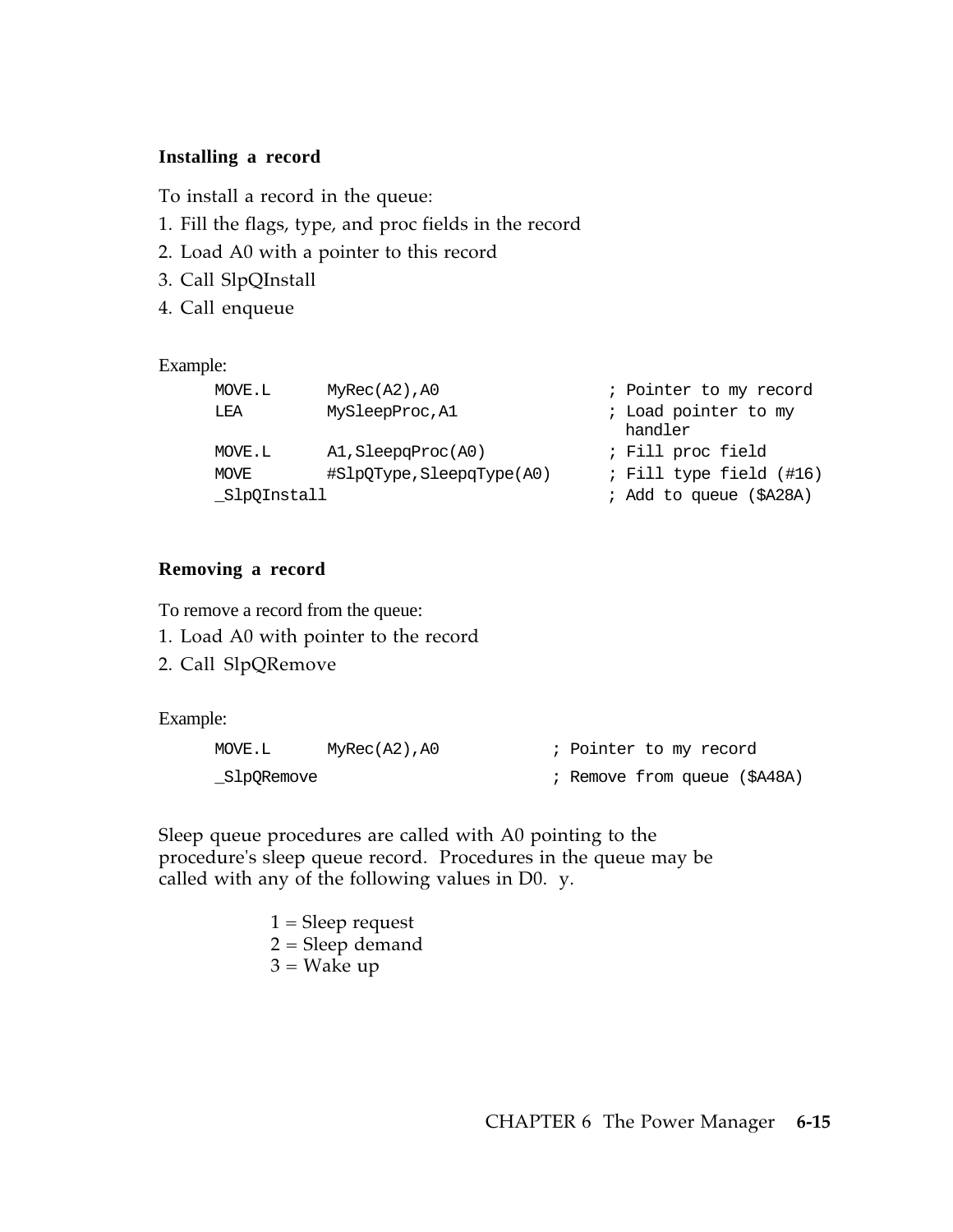#### **Sleep Queue calls**

A complete sleep call to each queue procedure consists of (in the case of SleepDemand or SleepNow) a single call to each sleep procedure with D0 containing the SleepRequest value or (in the case of SleepRequest) two calls to each sleep procedure, the first passing SleepRequest (in D0) followed by another call with SleepDemand (in D0).

These calls should not be confused with the system level \_Sleep calls; the sleep queue procedures are merely called with the same parameter that was passed to the Sleep trap. Sleep queue procedures only see SleepRequest, SleepDemand, or SleepWakeUp passed to them; SleepNow calls are converted to SleepDemand calls when executing sleep queue procedures.

A test of the networking services in use is performed before the sleep queue is traversed. (See "Network Services" below.)

#### **Sleep Request**

For sleep request, each queue entry gets called with D0 containing the SleepRequest parameter and A0 pointing to the procedure's sleep queue record. The sleep queue procedure may either allow or deny this request and return its answer in D0. If the procedure allows sleep, the queue is traversed and the next sleep queue procedure is executed. If any one of the procedures denies the sleep request, sleep queue traversal is halted and all procedures that had been called so far get a SleepWakeUp call indicating that the sleep request is being aborted.

It is probably best for entries not to actually do sleep preparation at the time of request, as it is possible that the request may be denied by another sleep queue entry. Instead the queue entry should wait until the sleep demand call is made. SleepRequest is used to check with all entries to see if sleep is OK and to indicate to sleep queue procedure owners that they should lock out any activity that might make it not OK.

To OK the sleep request, the sleep queue entry procedure must clear D0. To deny the sleep request, D0 must be returned as a nonzero.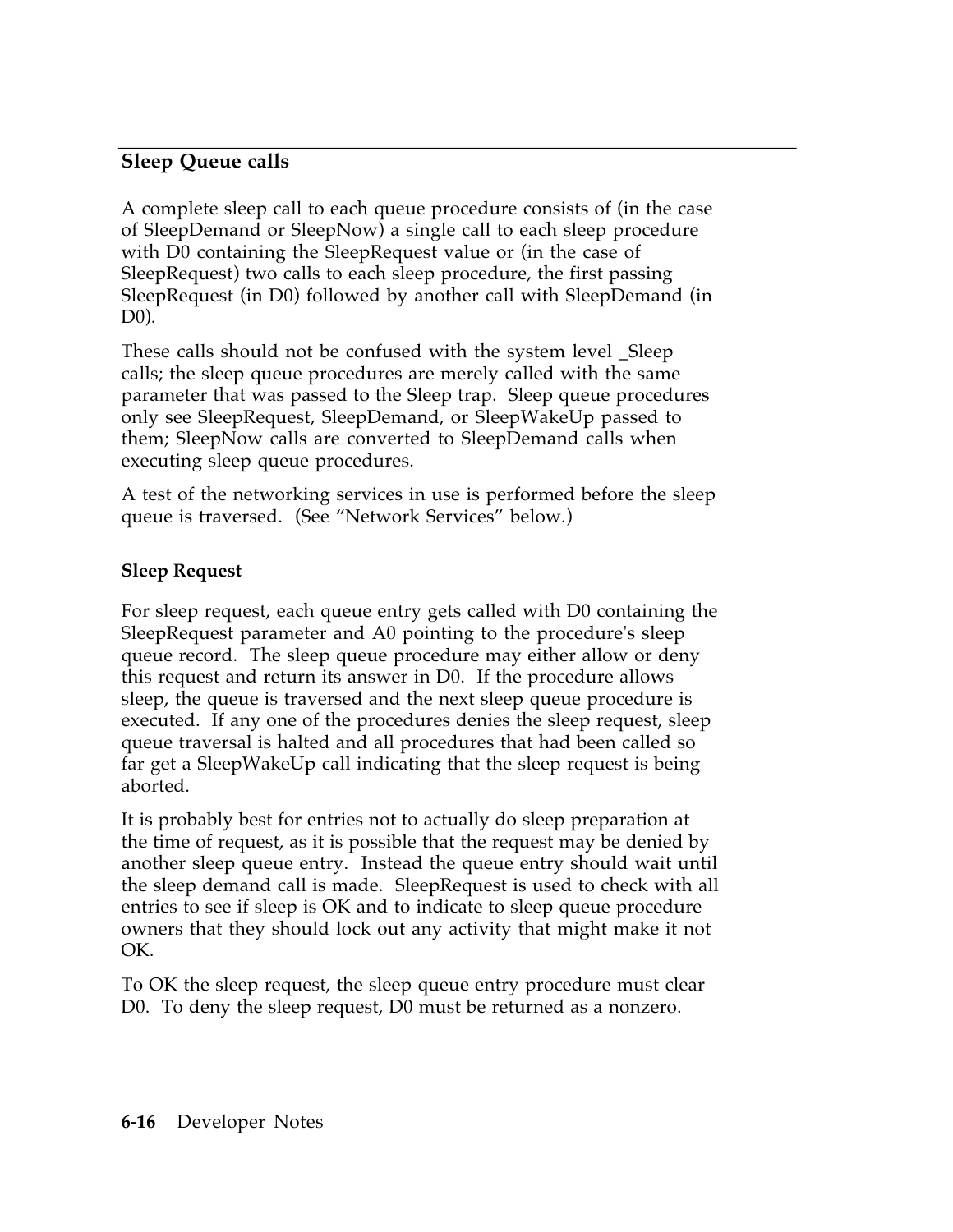Once all the sleep queue procedures are called and none of them denies the sleep request, each is called again , this time with the SleepDemand parameter passed in D0. The SleepDemand call cannot be denied.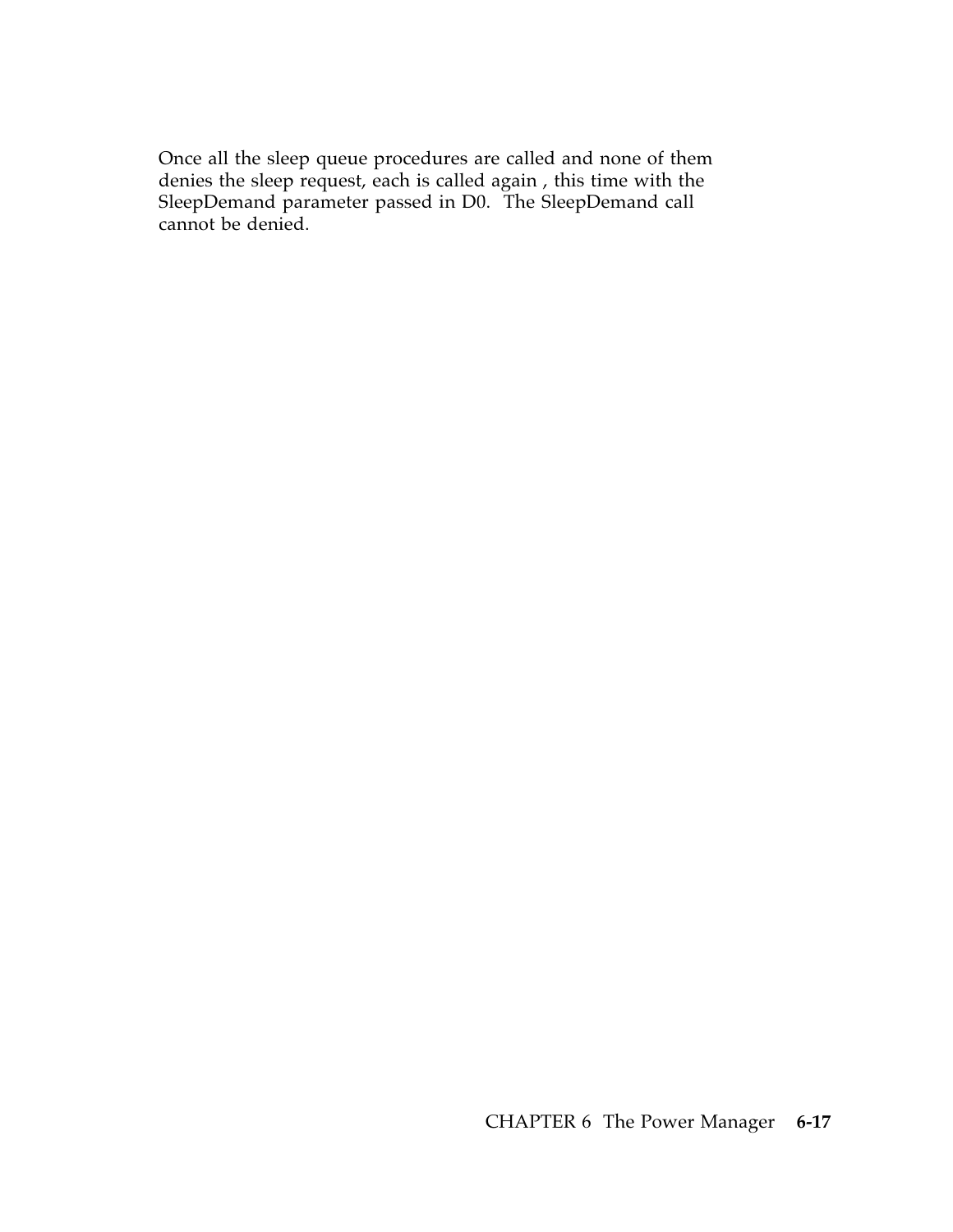#### **Sleep Demand**

For a SleepDemand or SleepNow system level call, the sleep queue procedures are called once. In either case the SleepDemand parameter is passed in D0 (SleepNow is converted to SleepDemand by the \_Sleep trap before executing the queue procedures.) The SleepDemand call cannot be denied. All entries in the sleep queue must do the best they can to prepare for a sleep demand and cooperate fully.

Since the \_Sleep trap is not called at interrupt, the procedure can do quite a bit to make sleep possible (even use the Memory mManager!). In some cases it may be desirable to ask the user for an OK or to alert the user of some problems that may occur, however this should be avoided if possible. If many sleep queue procedures decide to put up a dialog, things can get confusing. In addition, if no user is present to answer your dialog, the machine will not go to sleep.

#### **Sleep Wake Up**

The SleepWakeUp call is made to each sleep queue entry upon wake up and provides an opportunity to sleep queue procedures to restore their state. This call cannot be denied.

Remember, choosy programs choose sleep.

#### **Network services**

A SleepRequest or SleepDemand call must pass a set of network condition tests before the sleep operation can be granted. The network tests take place before sleep queue procedures are called. If the network test fails, the sleep queue procedures are not called. The following matrix illustrates what happens.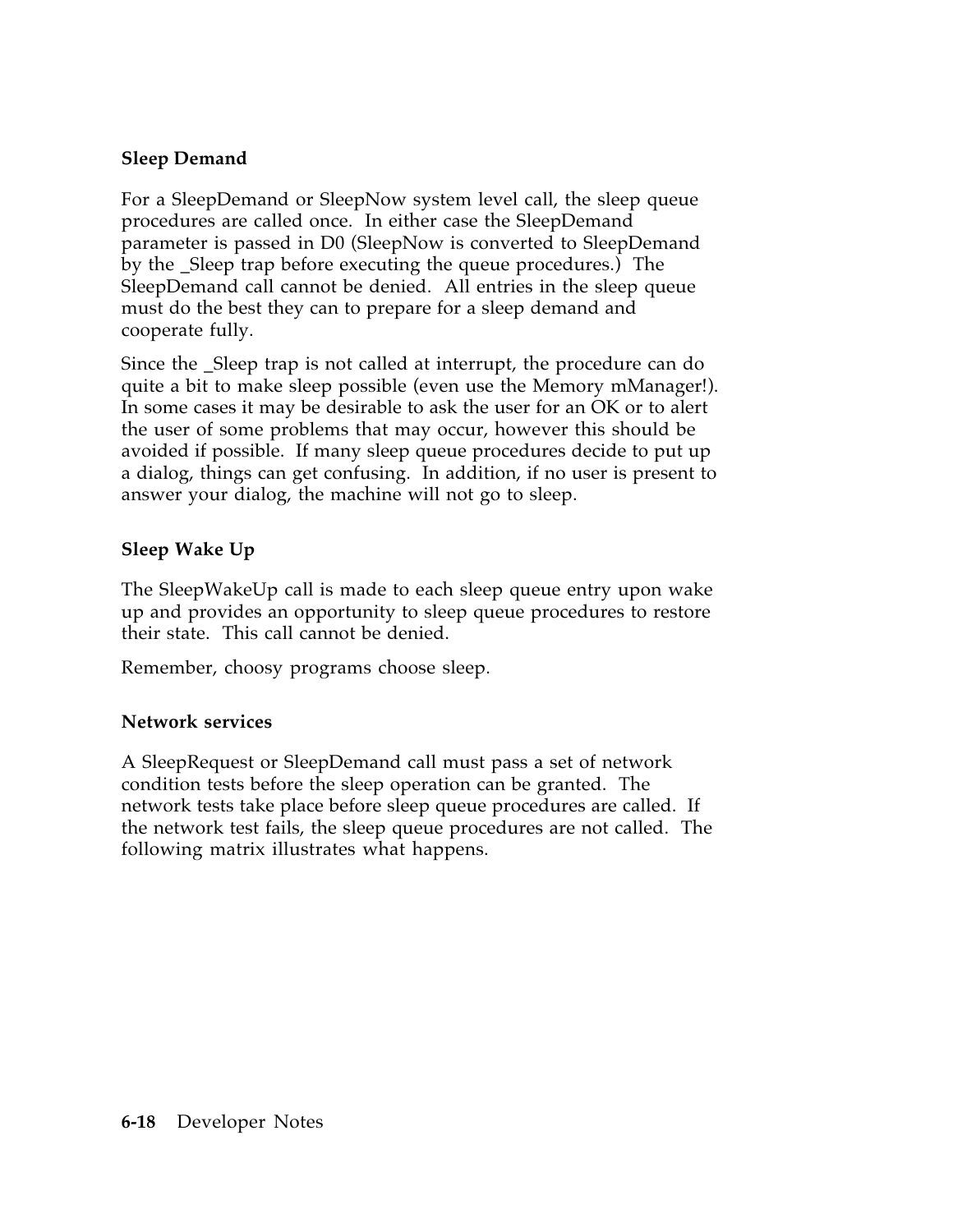# **Sleep Ca**

|          |                          | Reque                                            | Deman                                                           | Nov                          |
|----------|--------------------------|--------------------------------------------------|-----------------------------------------------------------------|------------------------------|
| Services | <b>MPI</b>               | If on battery,<br>then close driv<br>else denied | If user OKs,<br>then close dri<br>else denied                   | Close driv                   |
| Network  | <b>XPI</b>               | If on battery,<br>then close driv<br>else denied | If user OKs, t<br>close drivers;<br>else denied                 | Close driv                   |
|          | XPP/<br>Volume<br>Mounte | Denie                                            | If user OKs, t<br>unmount serv<br>and close driv<br>else denied | Unmount ser<br>and close dri |

For the (low priority) SleepRequest, sleep is denied if any network services are actually in use. The exception here is when running on battery where the overriding concern is conserving power. In the demand case things are more interesting.

In the SleepDemand case the user is presented with one of three alerts informing him of the possible consequences if sleep is chosen. Level one alert is shown if the MPP driver or the XPP driver is open, but no servers are mounted nor is the magic chooser bit set. The language of the alert box informs the user of possible loss of networking services. If a server volume is mounted, a more harsh message appears informing of the loss of the volume, and so on. In all cases the user is given the choice of canceling the sleep demand or going ahead with it.

The SleepNow case stomps on everyone and takes no prisinors. No dialogs appear.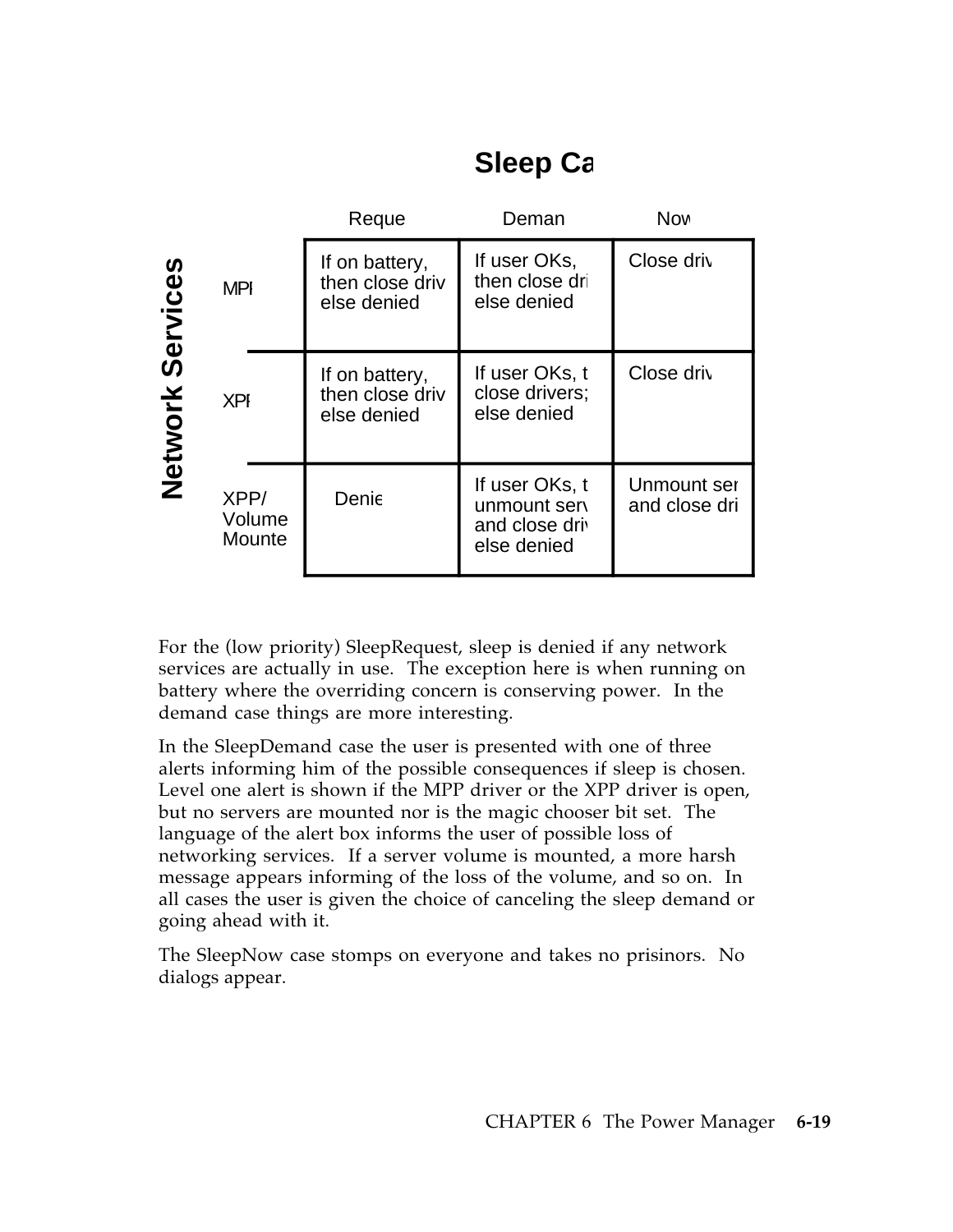**6-20** Developer Notes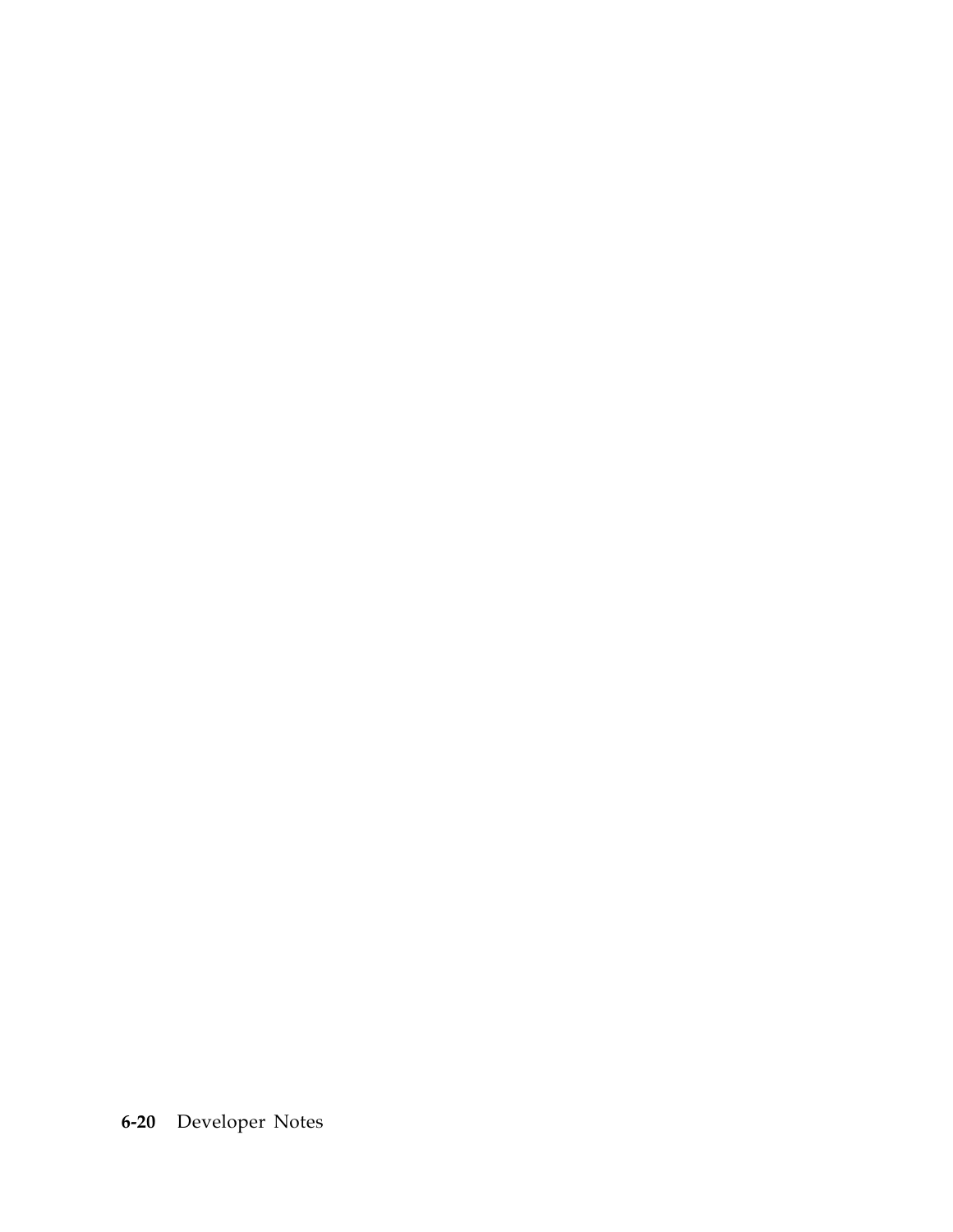# **Chapter 7** Expansion Card Design Guides

This chapter contains mechanical drawings to aid the expansion card hardware developer.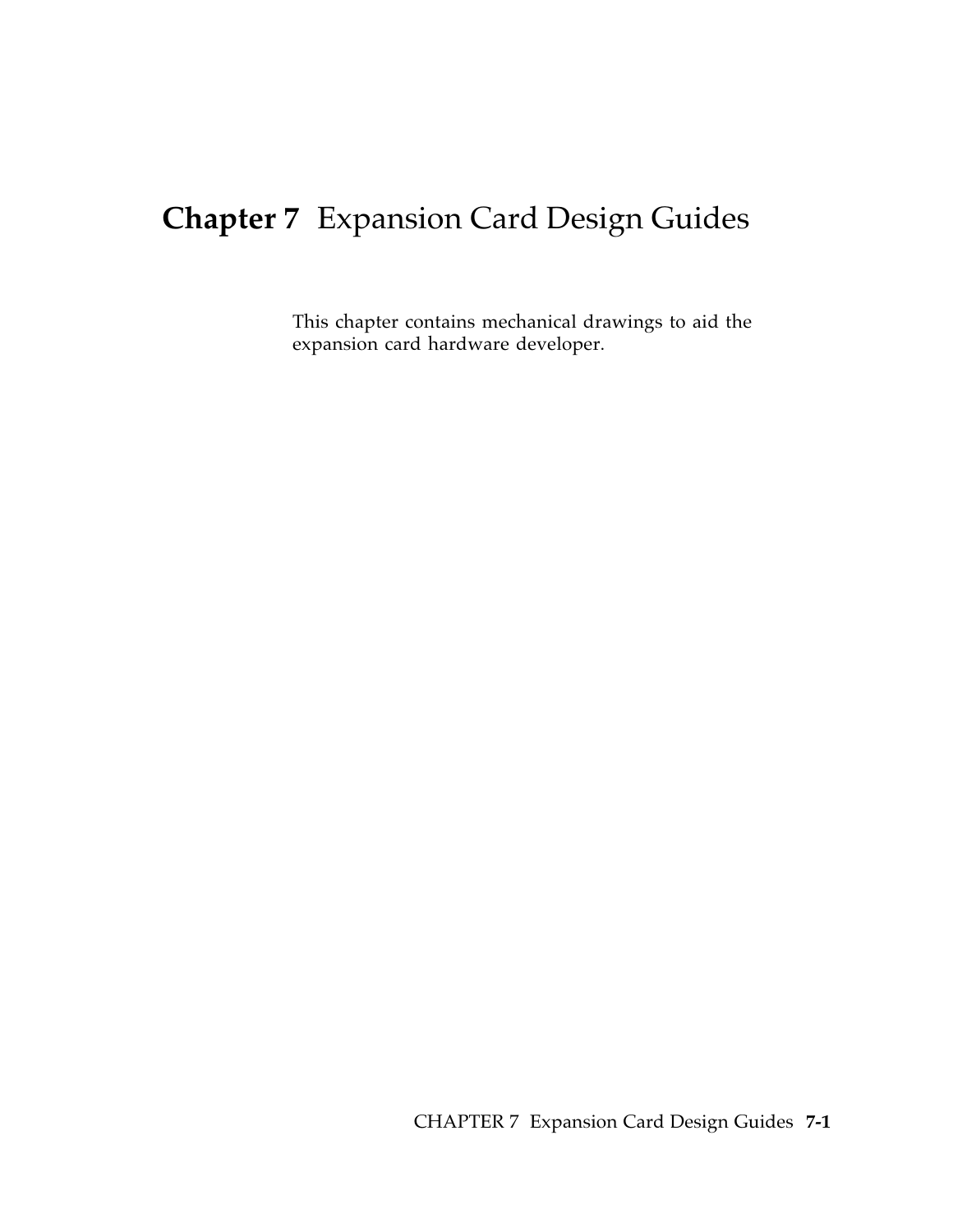# **7.1 Main logic board with expansion connectors**

Figure 7-1 shows the various elements of the main logic board.

• **Figure 7-1** Main logic board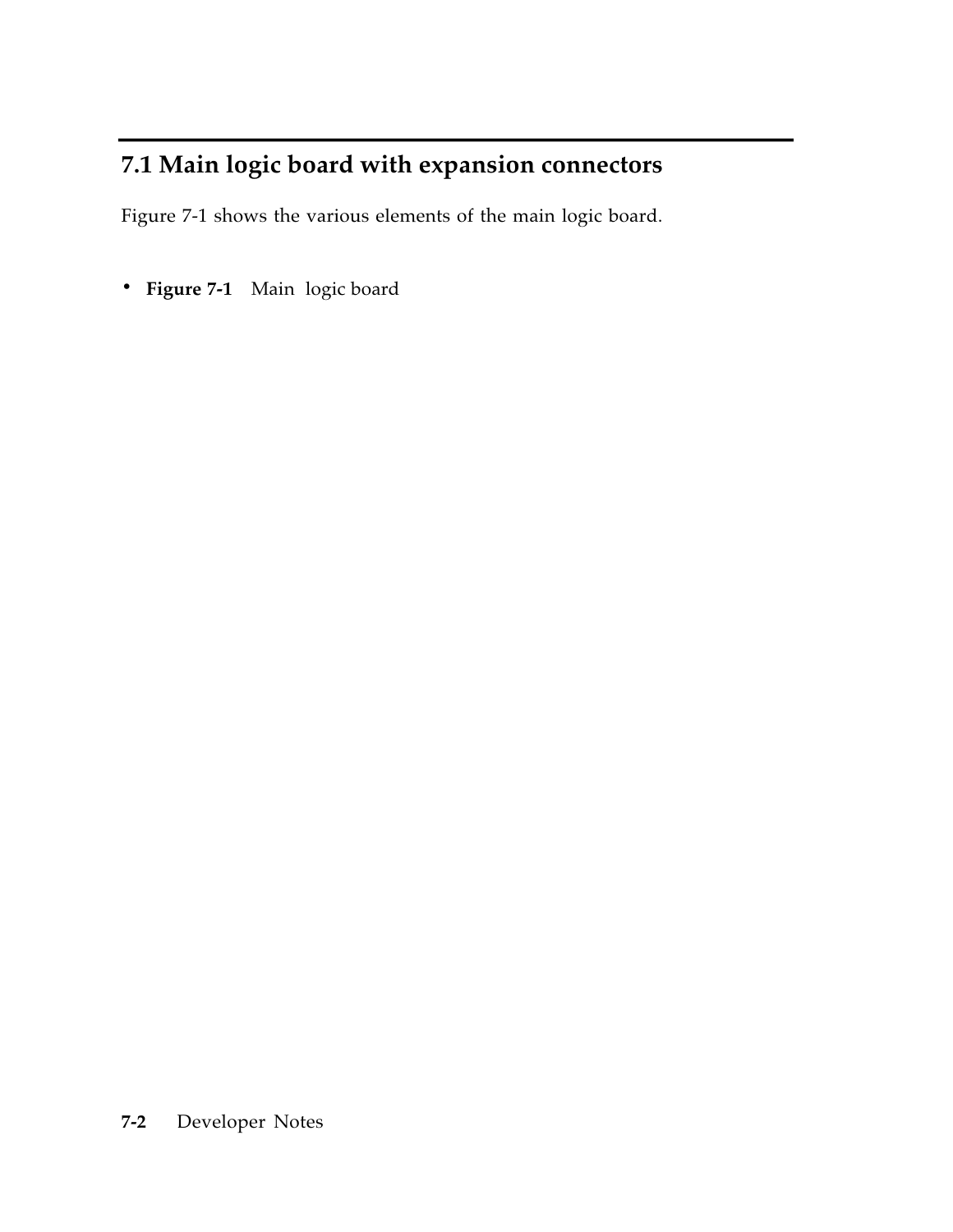# **7.2 Expansion card design guides**

Figures 7-2 and 7-3 are design guides for Macintosh Portable expansion cards.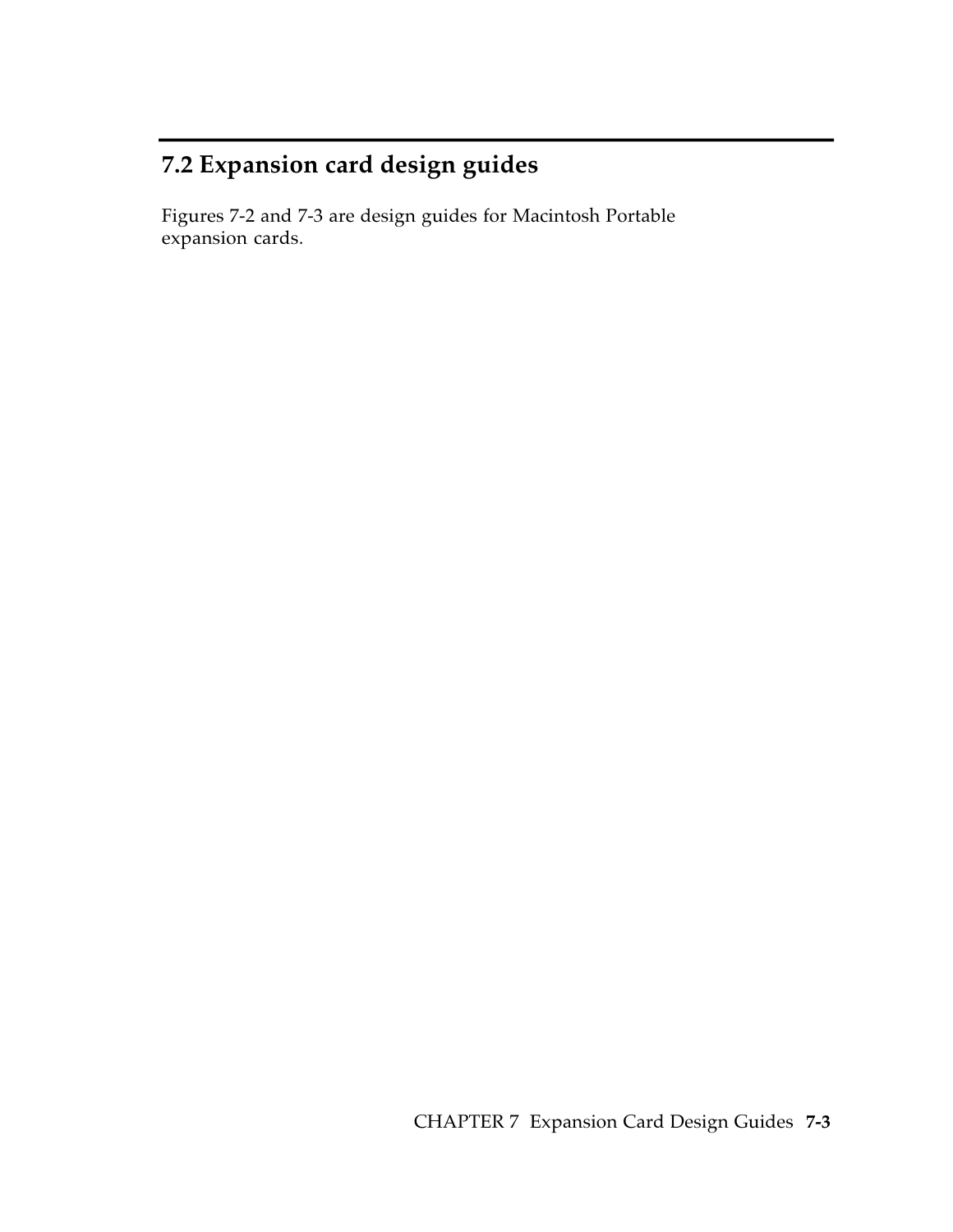• **Figure 7-2** RAM card design guide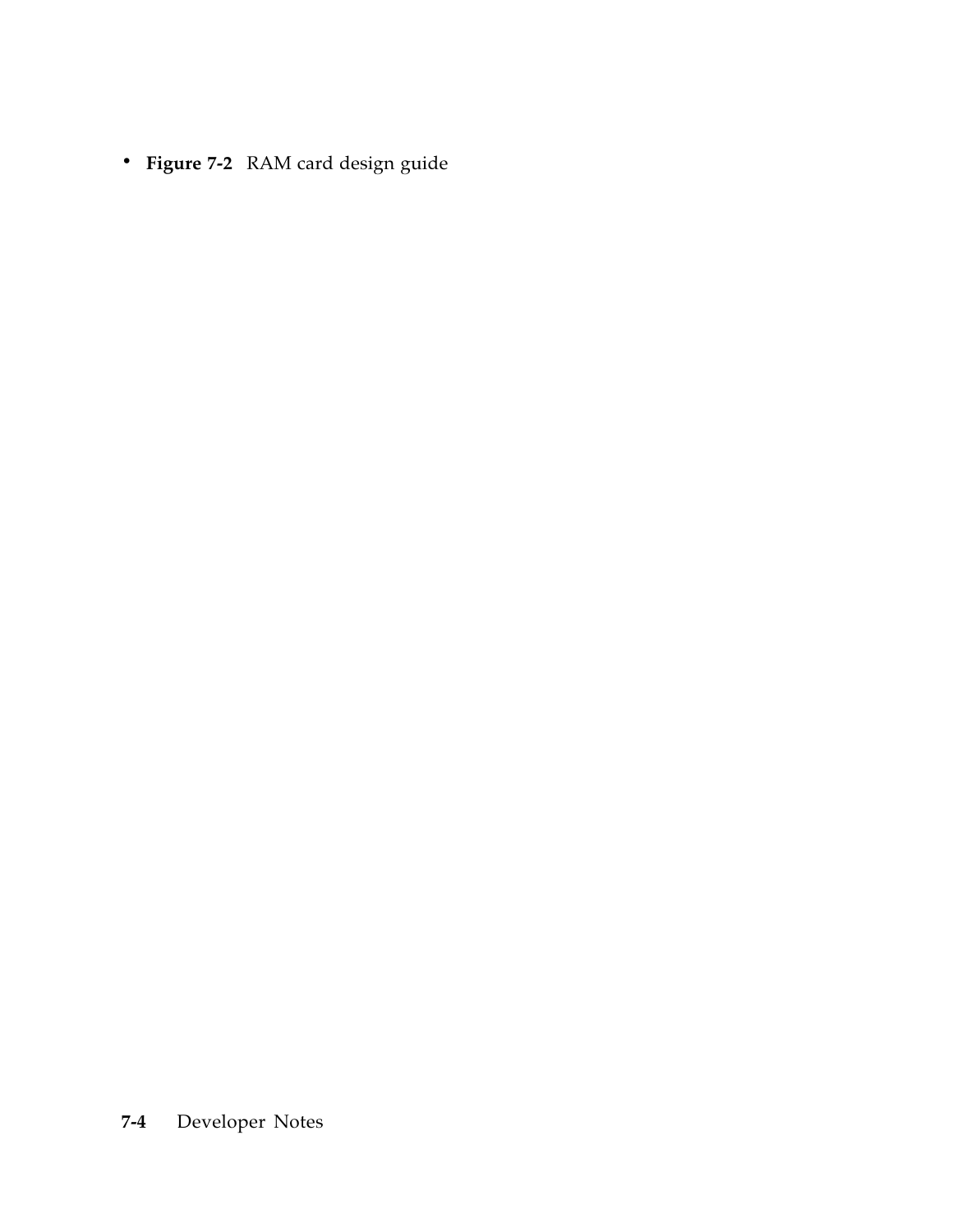• **Figure 7-3** Modem card design guide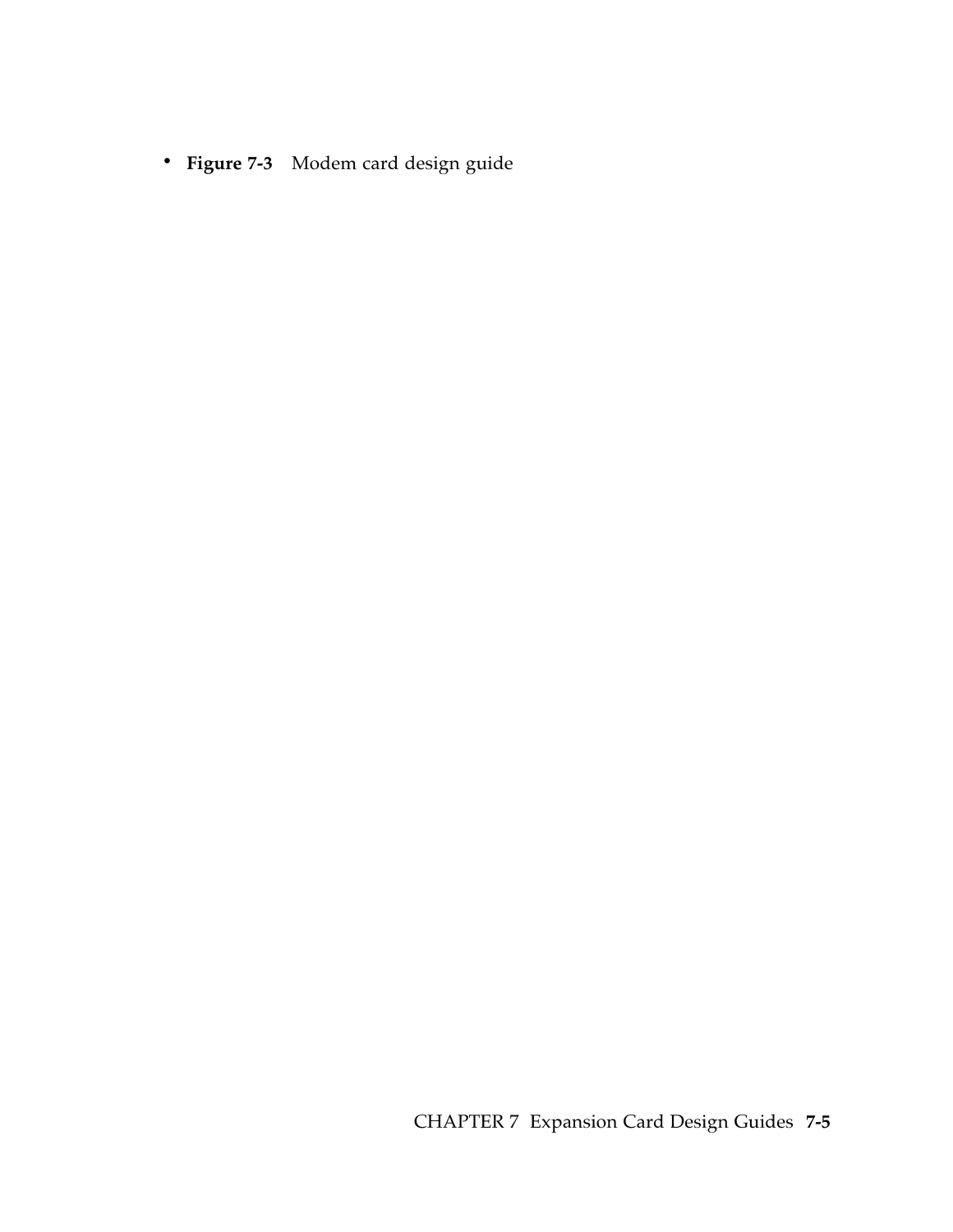# **7-6** Developer Notes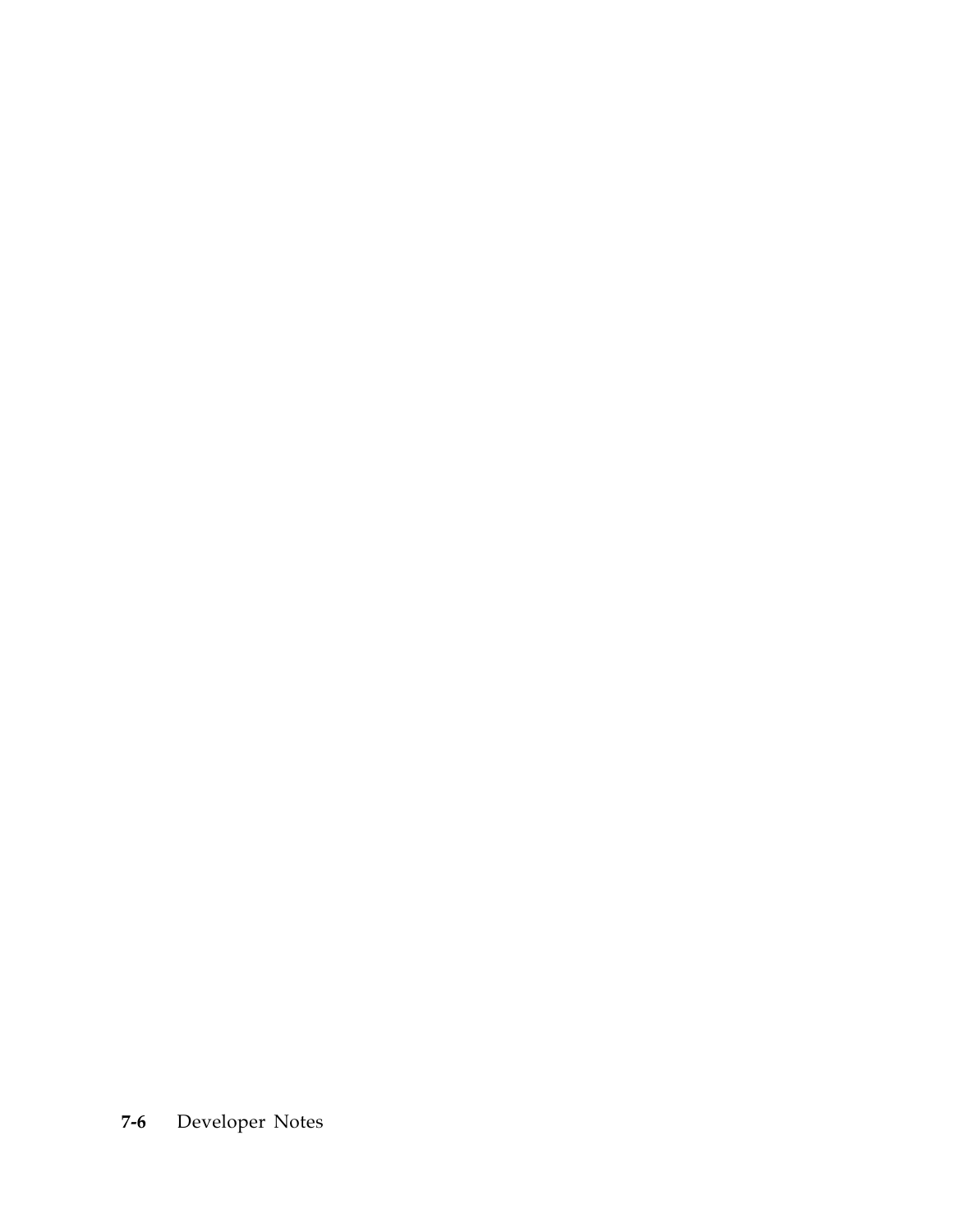# **Chapter 8 OPTIONS**

This chapter describes the options available to expand the functionality of the Macintosh Portable.•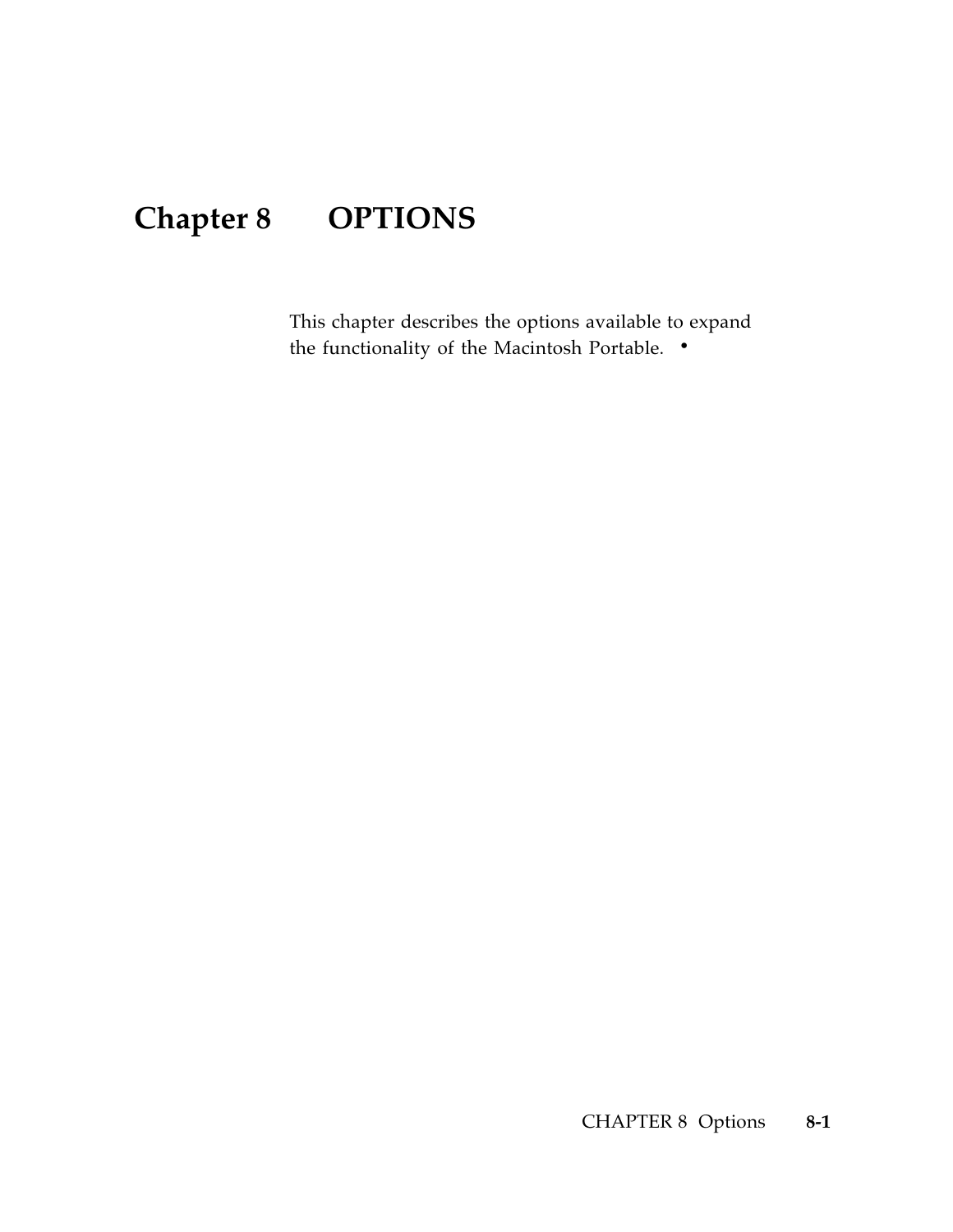### **8.1 The modem card**

The following information is given to support developers who are

- Developing software to drive the Apple modem
- Developing hardware to fit into the modem slot, and the software to go with it

The modem card is an "AT" compatible 2400/1200/300 bps auto-dial, auto-answer modem. Its design is optimized for use in the Macintosh Portable. As a result, the modem requires little power while operating and has a sleep state in which only the ring detect circuitry is powered.

#### **Summary of modem card features**

The features include

- 2400/1200/300 bps data rates; meets Bell 103 and 212A, and CCITT V.21, V.22B and V.22 bis standards
- Automatic restoration of previous configuration at power up (warm start)
- Software selectable Bell 212A/103 or CCITT V.22/V.21 modes (B) command)
- Data formats:

7 data bits, 1 parity bit (even, odd, mark, or space parity), 1 stop bit 7 data bits, no parity, 2 stop bits

- 8 data bits, no parity, 1 stop bit
- Subset of "AT" command set (Hayes 2400)
- Automatic Adaptive Equalization on the receive channel
- Asynchronous operation only
- Auto-dial and auto-answer
- Pulse and DTMF dialing
- Full call progress detection: busy, dial tone, ring, ringback, 2nd dial tone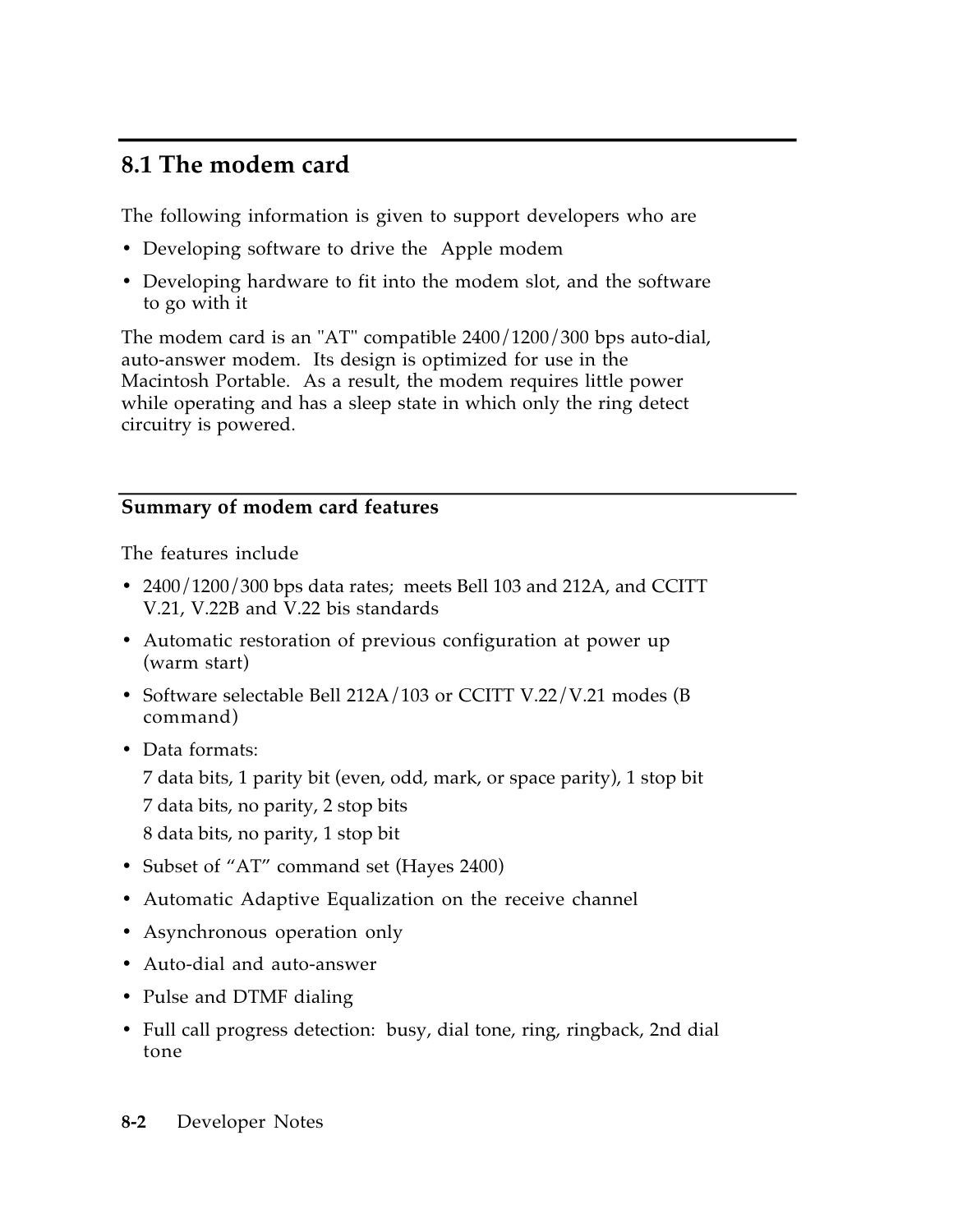• Local analog and digital loopback self-test, and remote digital loopback self-test with test pattern generation (AT&Tn commands)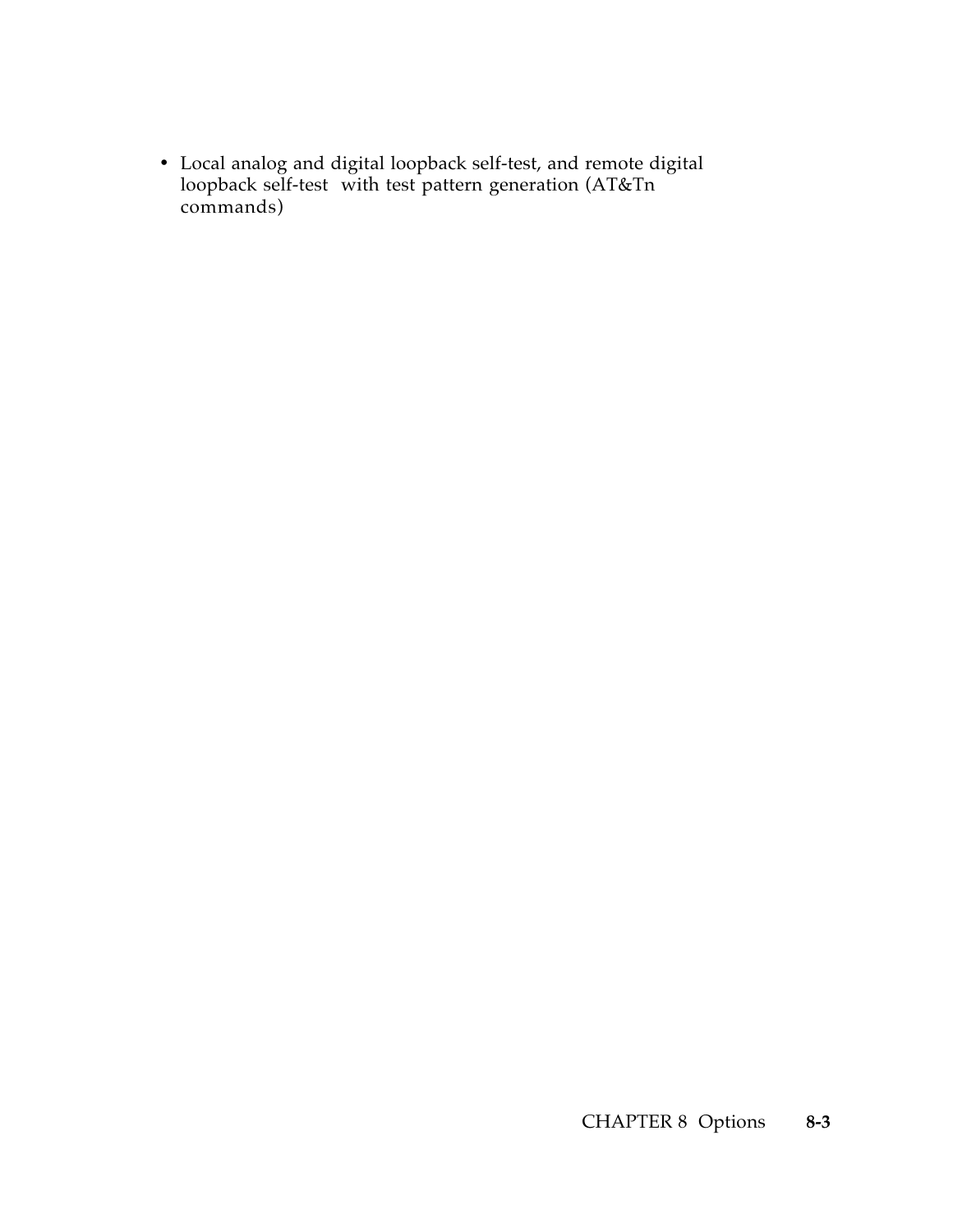- 40-character buffer memory
- Designed to meet FCC Part 68 and Part 15 class B
- Low power dissipation: 500 mW maximum / 450 mW typical
- $\bullet$   $\pm$  5 V operation
- Compact size:  $14 \text{ in}^2$  (3 in x 4.75 in)
- Single RJ-11 phone jack
- Analog output pin for audio monitoring of modem operation
- Sleep state: requires only +5 V for ring detect circuitry and maintenance of configuration at power down
- Domestic/Canadian Data Access Arrangement (DAA) design

#### **Hardware interface**

The hardware interface between the Macintosh Portable and a modem card inserted into the modem expansion slot is illustrated in Figure 8-1.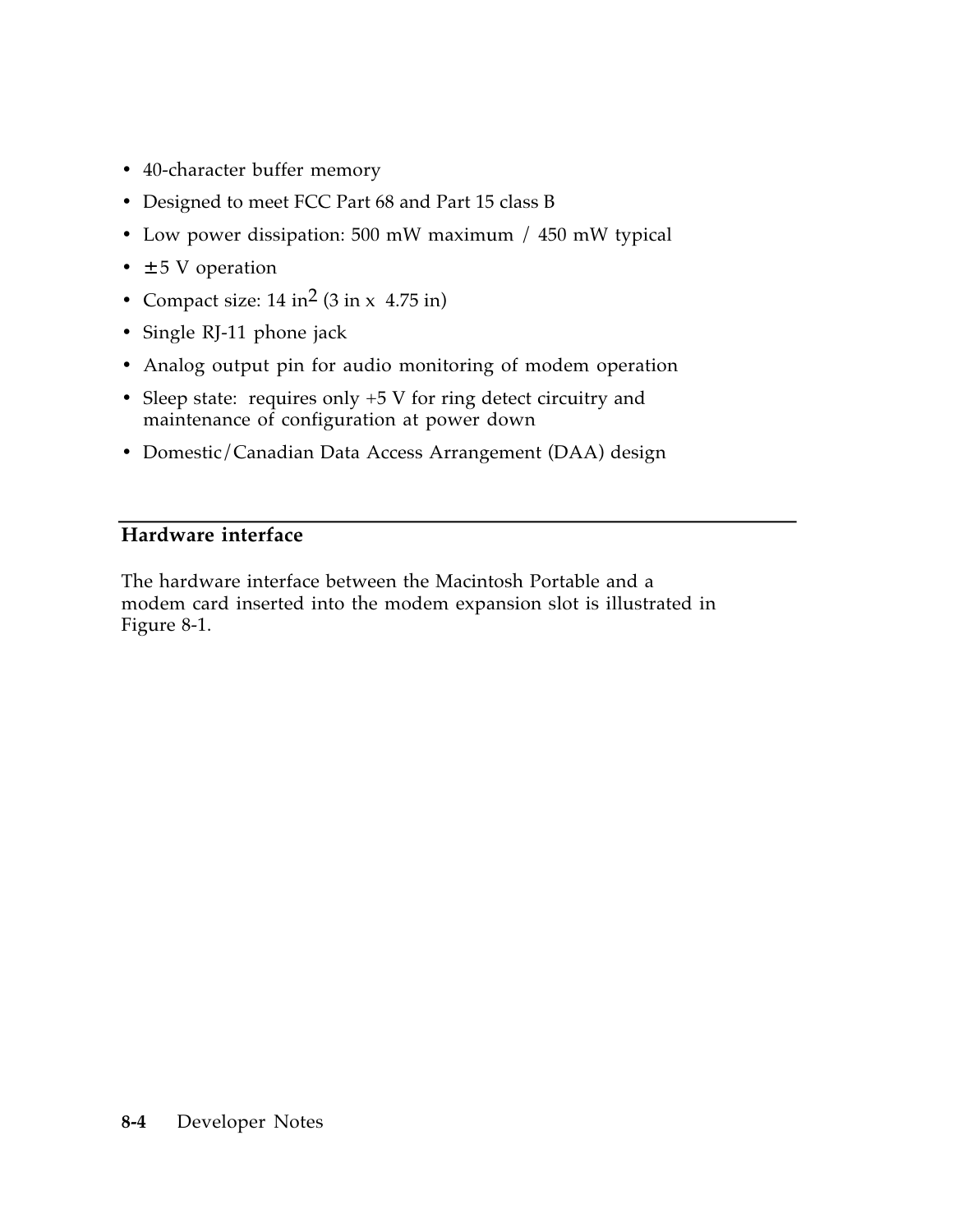• **Figure 8-1** Macintosh Portable Serial Port Configuration and Modem Interface

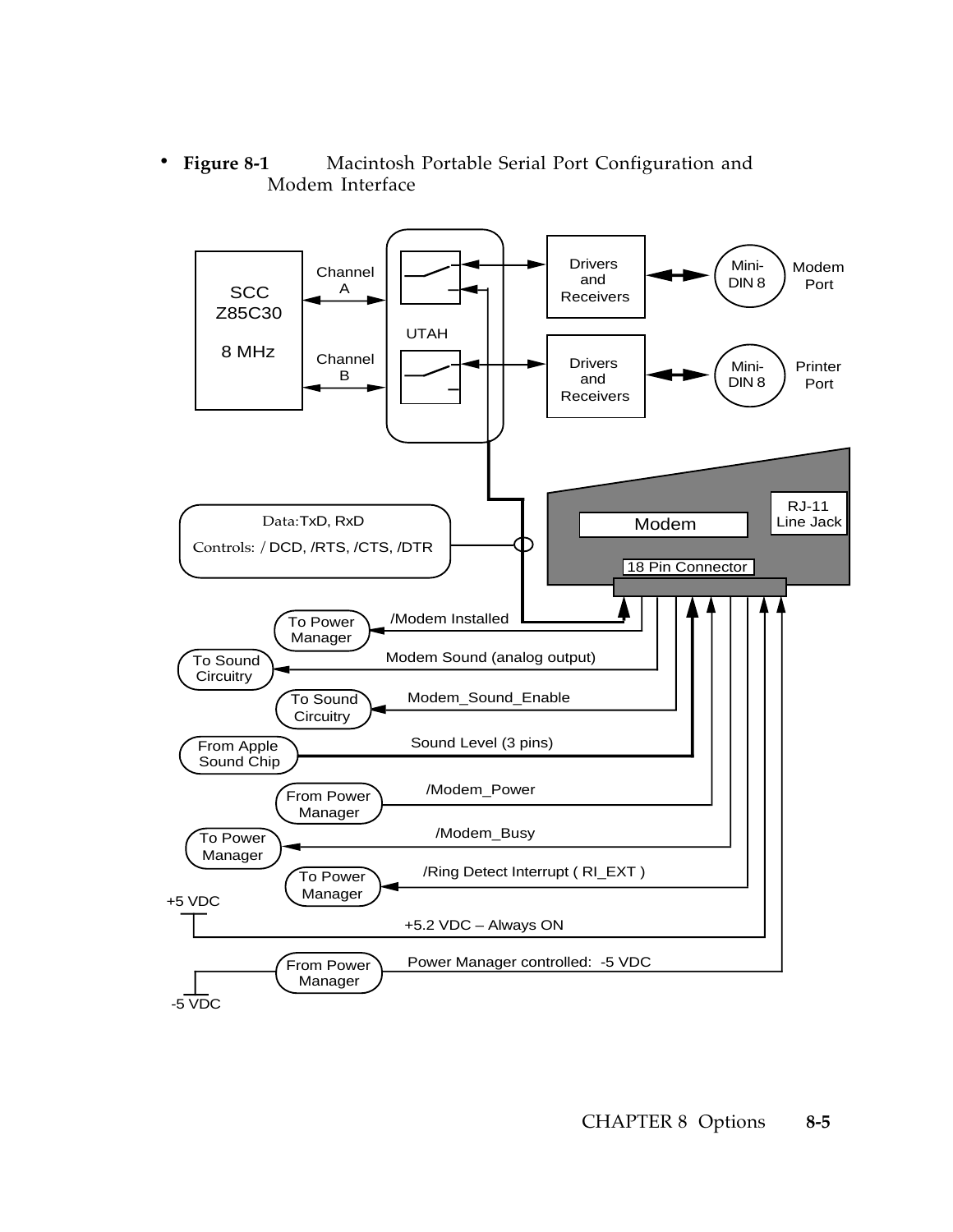The data access between the Macintosh Portable CPU and the modem is an 18–pin dual inline socket connector on the modem card. The data is at TTL levels ( $V_{IL} = 0$  to 0.8 V;  $V_{IH} = 2.8$  to V+;  $I_{OL} = 1.6$  mA; IOH= $-25 \mu$ A).

The internal connector that receives the modem card has pinouts as in Table 8-1. Table 8-2 relates signal names and functional descriptions.

| Pin number         | I/O Type    | <b>Signal Name</b>                       |
|--------------------|-------------|------------------------------------------|
| $\mathbf{1}$       | I (Input)   | /Modem_Pwr (controlled through the power |
| manager            |             |                                          |
|                    |             | processor)                               |
| 2                  | Ground      | <b>GND</b>                               |
| 3                  | I           | /RTS                                     |
| 4                  |             | O (Output) / DCD (Carrier Detect)        |
| 5                  | O           | RxD (Receive Data) [to SCC RxD]          |
| 6                  | O           | /CTS                                     |
| 7                  | O           | Modem_Sound (Analog Out)                 |
| 8                  | $\bf{I}$    | TxD (Transmit Data) [to SCC TxD]         |
| 9                  | $\Omega$    | /RI_EXT (Ring Detect Interrupt)          |
| 10                 | $-5V$       | -5 VDC (controlled through the power     |
| manager processor) |             |                                          |
| 11                 | $+5$ V      | +5 VDC (always on)                       |
| 12                 | I           | /DTR (Data Terminal Ready)               |
| 13                 | $\mathbf I$ | V1 (volume control-LSbit)                |
| 14                 | I           | V3 (volume control-MSbit)                |
| 15                 | $\mathbf I$ | V2 (volume control)                      |
| 16                 | O           | Modem_Ins                                |
| 17                 | O           | /Modem_Busy                              |
| 18                 | O           | MS_Enable (Modem Sound Enable)           |

|  |  |  | • Table 8-1 Modem Connector Pinout |  |
|--|--|--|------------------------------------|--|
|--|--|--|------------------------------------|--|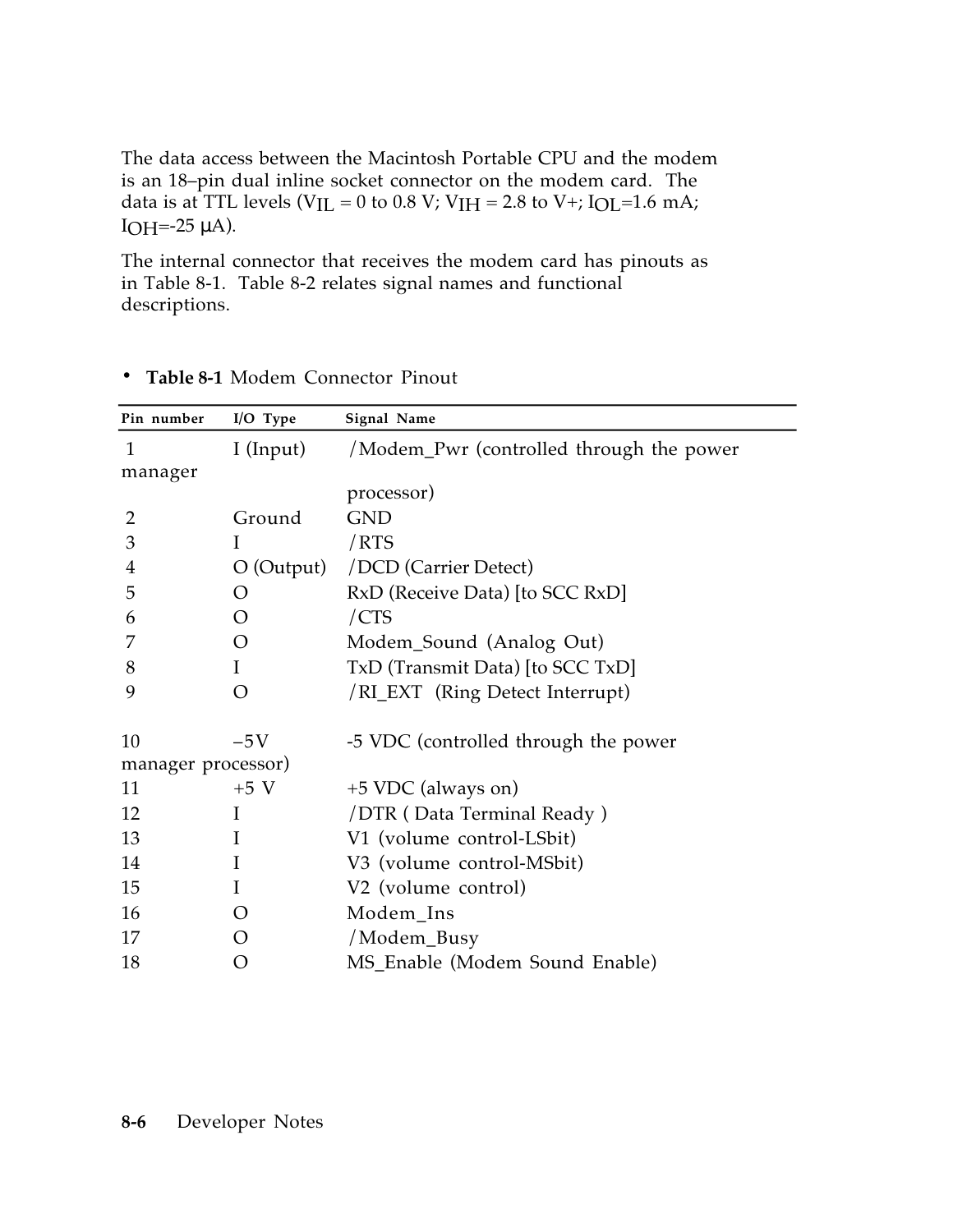## • **Table 8-2** Modem Connector Signal Descriptions

| Pin Number       | <b>Signal Description</b>                                                                                                                                                                                                                                                                                       |
|------------------|-----------------------------------------------------------------------------------------------------------------------------------------------------------------------------------------------------------------------------------------------------------------------------------------------------------------|
| Pin <sub>1</sub> | /Modem_Pwr – This active low signal comes from the<br>power manager. For details on the use of this pin, see<br>the section headed "Power Control Interface".                                                                                                                                                   |
| Pin 2            | GND – Electrical ground.                                                                                                                                                                                                                                                                                        |
| Pin 3            | /RTS – The Request to Send signal from the Macintosh<br>Portable is ignored by the the modem since it is<br>meaningless in full duplex operation. This pin is a no-<br>connect on the modem.                                                                                                                    |
| Pin 4            | /DCD - The behavior of the Data Carrier Detect pin<br>depends on the state of the $\&C$ command.                                                                                                                                                                                                                |
| Pin 5            | $RxD$ – Data received by the modem is sent to the<br>Macintosh Portable over the RxD pin.                                                                                                                                                                                                                       |
| Pin 6            | /CTS – Clear to Send is asserted whenever the modem<br>is powered. This pin is grounded on the modem.                                                                                                                                                                                                           |
| Pin 7            | Modem_Sound - This is the analog sound output for<br>the modem.                                                                                                                                                                                                                                                 |
| Pin 8            | TxD – Data for the modem to transmit and commands<br>for the modem comes from the Macintosh Portable<br>over this serial pin.                                                                                                                                                                                   |
| Pin 9            | /RI_EXT - This pin is used to signal the Macintosh<br>Portable that a ring is present (see the section "Ring<br>Detect Signal"). If the Macintosh Portable is in the sleep<br>state, the assertion of this pin will cause the Macintosh<br>Portable to return to the operating state and power-up<br>the modem. |
| $Pin$ 10         | $-5VDC$ – The $-5V$ supply is guaranteed to be present<br>whenever the /Modem_Pwr pin is asserted. However,<br>this pin may float or go to ground anytime following<br>the negation of /Modem_Pwr.                                                                                                              |
| $Pin$ 11         | +5VDC unswitched - Whenever the Macintosh<br>Portable has power available, this pin will supply +5.2<br>VDC $\pm$ 5% (see the section "Power Supply and<br>Dissipation").                                                                                                                                       |
| $Pin$ 12         | /DTR - The behavior of the Data Terminal Ready pin<br>depends on the state of the $&D$ command (see " $&D$ :<br>DTR Options" under "Command Definitions")                                                                                                                                                       |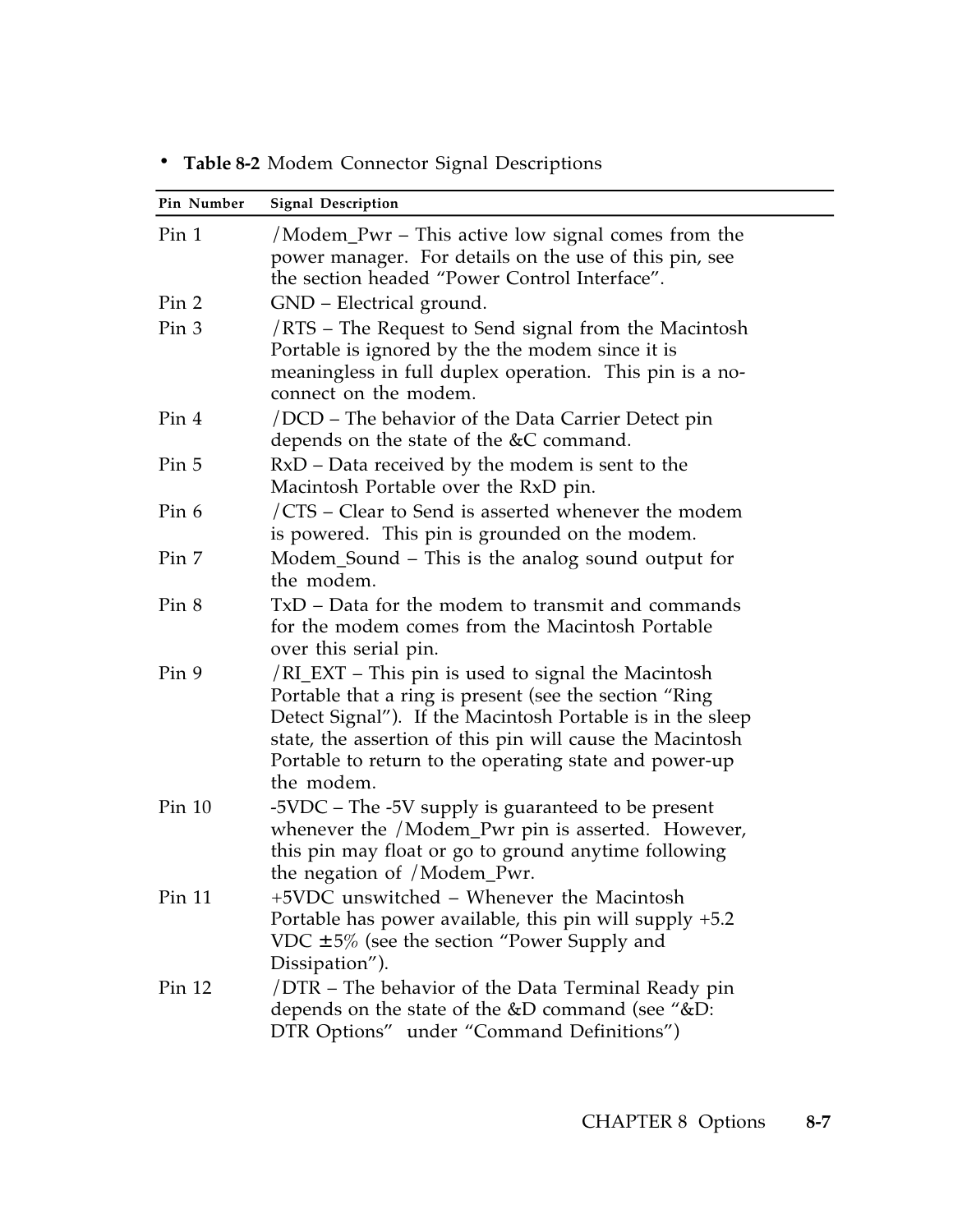• **Table 8-2** Modem Connector Signal Descriptions (Continued)

| Pin Number        | <b>Signal Description</b>                                                                                                                                                                                                                                   |
|-------------------|-------------------------------------------------------------------------------------------------------------------------------------------------------------------------------------------------------------------------------------------------------------|
| $Pin$ 13          | V1 – This is the least significant bit of the three volume<br>control bits. This pin may remain high following the<br>negation of /Modem_Pwr.                                                                                                               |
| Pin 14            | V3 – This is the most significant bit of the three volume<br>control bits. This pin may remain high following the<br>negation of /Modem_Pwr.                                                                                                                |
| $Pin$ 15          | V2 – This is the second bit of the three volume control<br>bits. This pin may remain high following the negation<br>of /Modem Pwr.                                                                                                                          |
| Pin 16            | /Modem_Ins – This pin is always asserted (i.e., ground<br>on the modem) whenever the modem is installed in<br>the Macintosh Portable.                                                                                                                       |
| Pin 17            | /Modem_Busy – This pin is asserted whenever the<br>modem is "busy." For details on the use of this pin, see<br>the section "Power Control Interface."                                                                                                       |
| Pin <sub>18</sub> | MS_Enable – The modem asserts the modem sound<br>enable pin (active high) whenever it has its sound<br>monitor "on." Sound may be heard on the speaker of<br>the Macintosh Portable if the modem drives<br>Modem_Sound (pin 7) without asserting MS_Enable. |

## **Analog output**

The analog output (Modem\_Sound) is as follows: Output impedance:  $5 \Omega$  Max. Output load :  $500 \Omega$  Max. Output voltage: Typ. ± 0.65 V p-p Max.  $\pm 1.5$  V p-p Offset voltage: Typ.  $\pm$  3 mV Max.  $\pm$  15 mV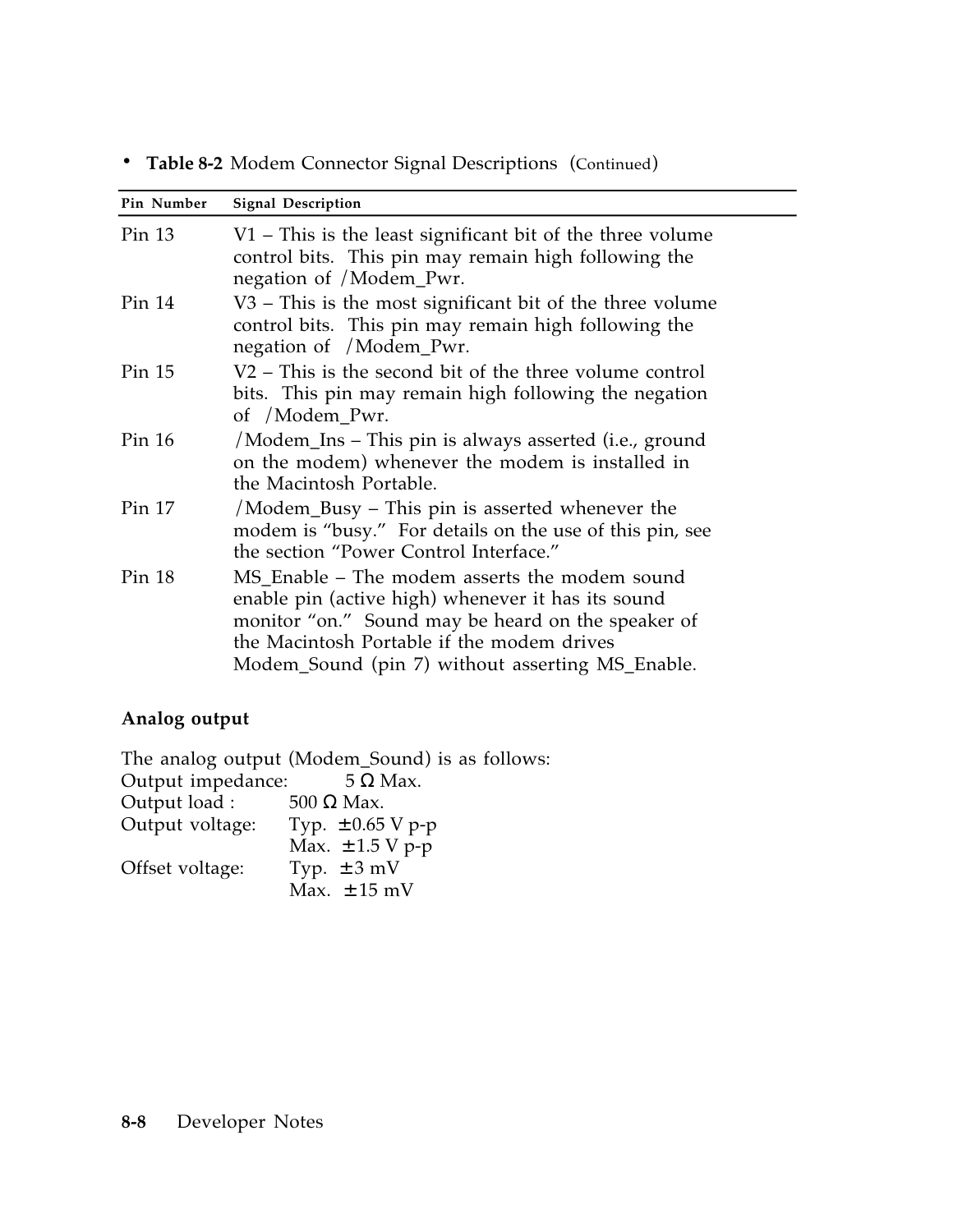## **Power supply and dissipation**

The modem card operates from a  $\pm$  5 VDC  $\pm$  5% Macintosh Portable supply (battery or battery and charger). The total power consumption by the modem in a fully operational state is 500 mW Max / 450 mW Typical; in the sleep state the consumption is 0.3 mW when no ring is detected and 4.5 mW when a ring is detected. The power-up reset time is less than 500 ms.

Under normal operation, +5 VDC is supplied by pin 11; -5 VDC is supplied by pin 10. During the sleep state only +5 VDC is supplied.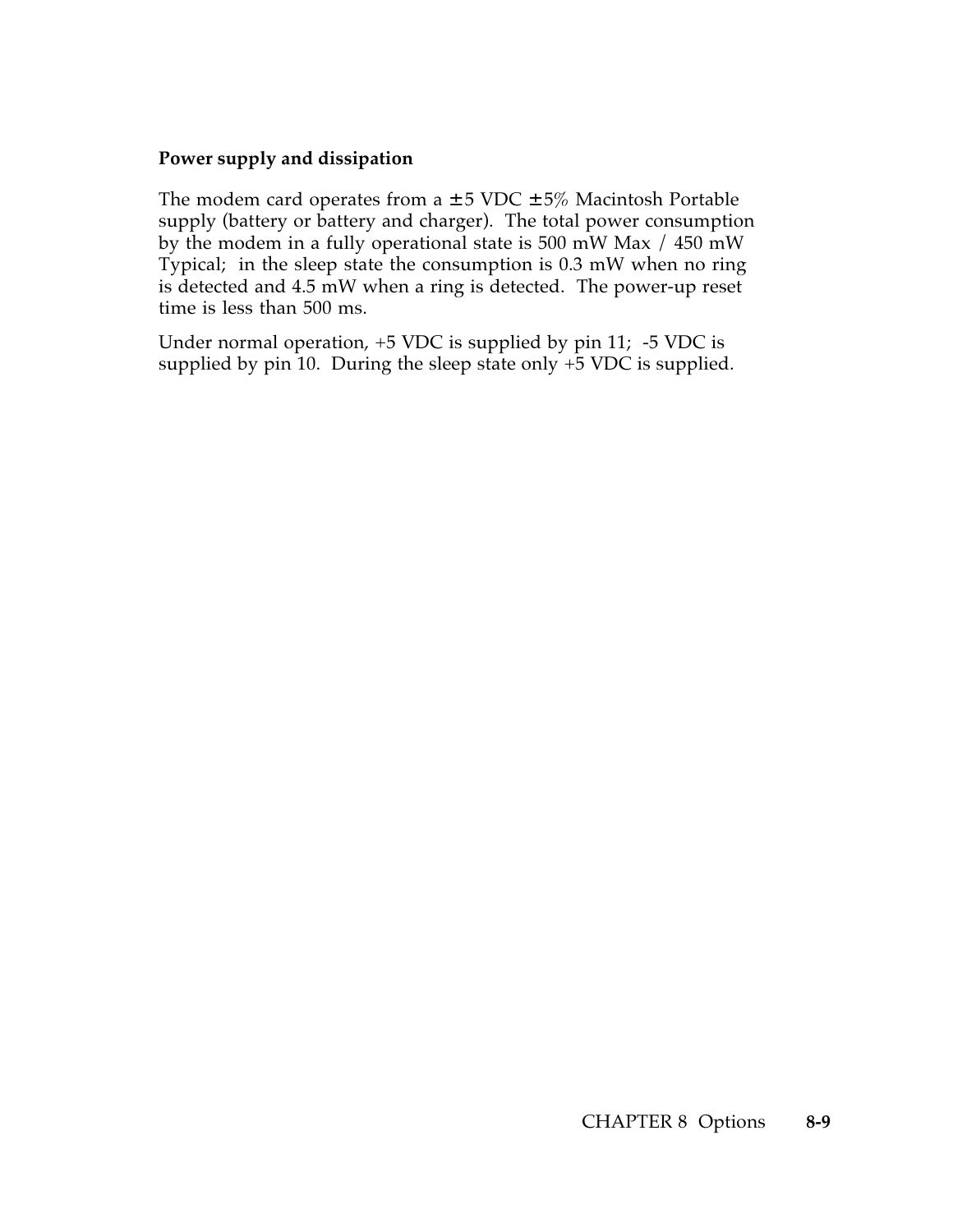### **Power control interface**

The modem is powered on or off through /Modem Pwr and /Modem\_Busy. The modem asserts /Modem\_Busy whenever any of the following is true:

- the modem is executing its power-up sequence
- the modem is off-hook (for any reason)
- the modem is executing a command where "command execution" begins with the <CR> at the end of an AT command sequence or the "/" of the repeat last command sequence ("a/" or "A/")

If the modem is executing any of the self-tests, it is considered to be executing a command and therefore "busy."

The power manager processor controls the /Modem\_Pwr signal (see the Power Up/Power Down Timing Diagram, Figure 8-2). If /Modem\_Pwr is negated (high), the modem should immediately power-off regardless of what it is doing. The modem enters the sleep state within at most 500 ms following the negation of /Modem\_Pwr (t5). Prior to sleeping, the modem forces all its outputs high (except pins 7, 16, and 18 which are driven low), stores its operating parameters and register values for restoration following sleep, and reduces its power consumption to meet the maximum sleep power limitation (see the previous section "Power Supply and Dissipation'). All inputs to the modem, except for the three volume bits and /Modem Pwr, will be at ground within 50ns (t6) of the negation of /Modem\_Pwr. The volume bits will always reflect the current volume setting.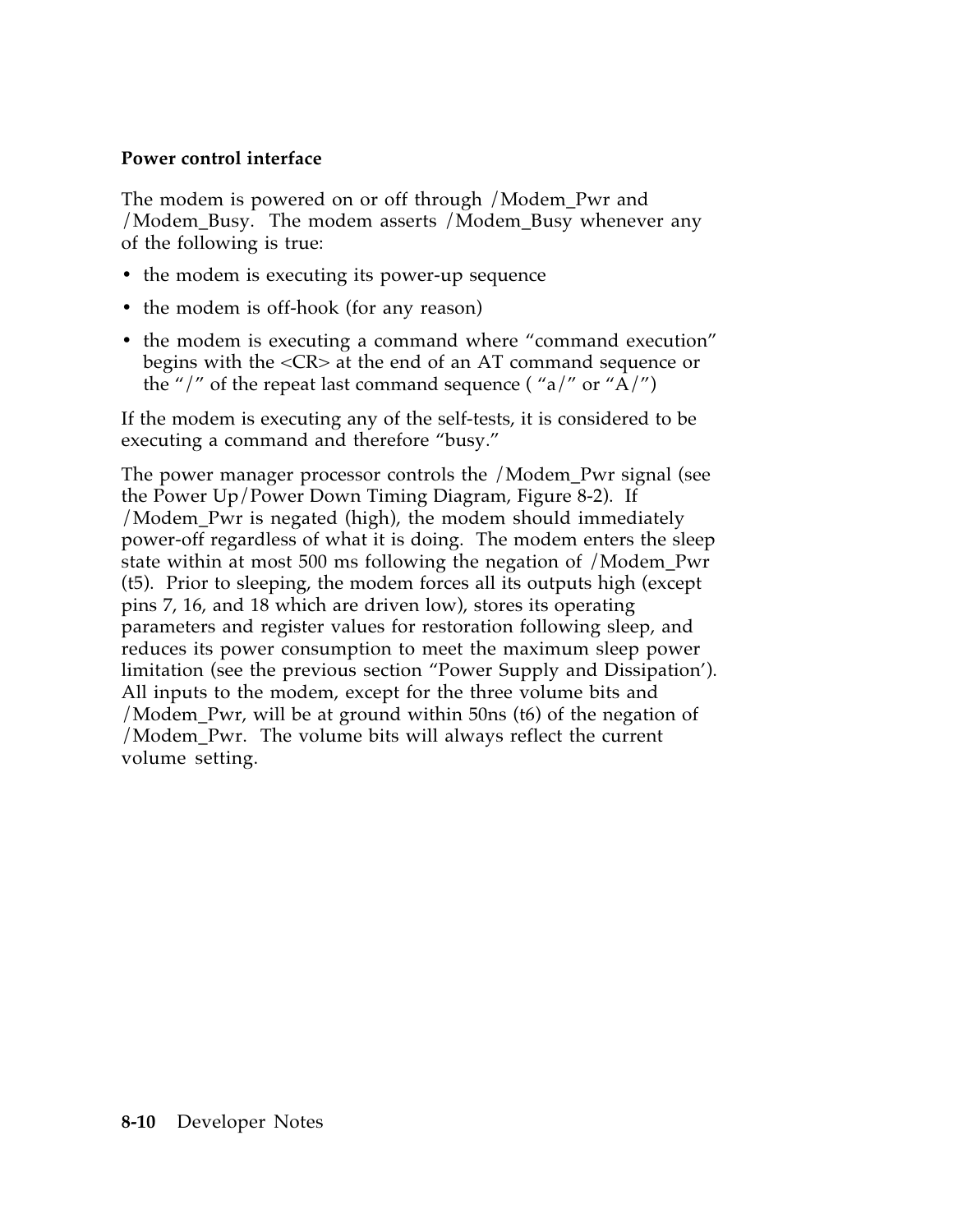

## • **Figure 8-2** Power Up/Power Down Timing Diagram

**\* : t3 > 0 can be respected or not by the CPU**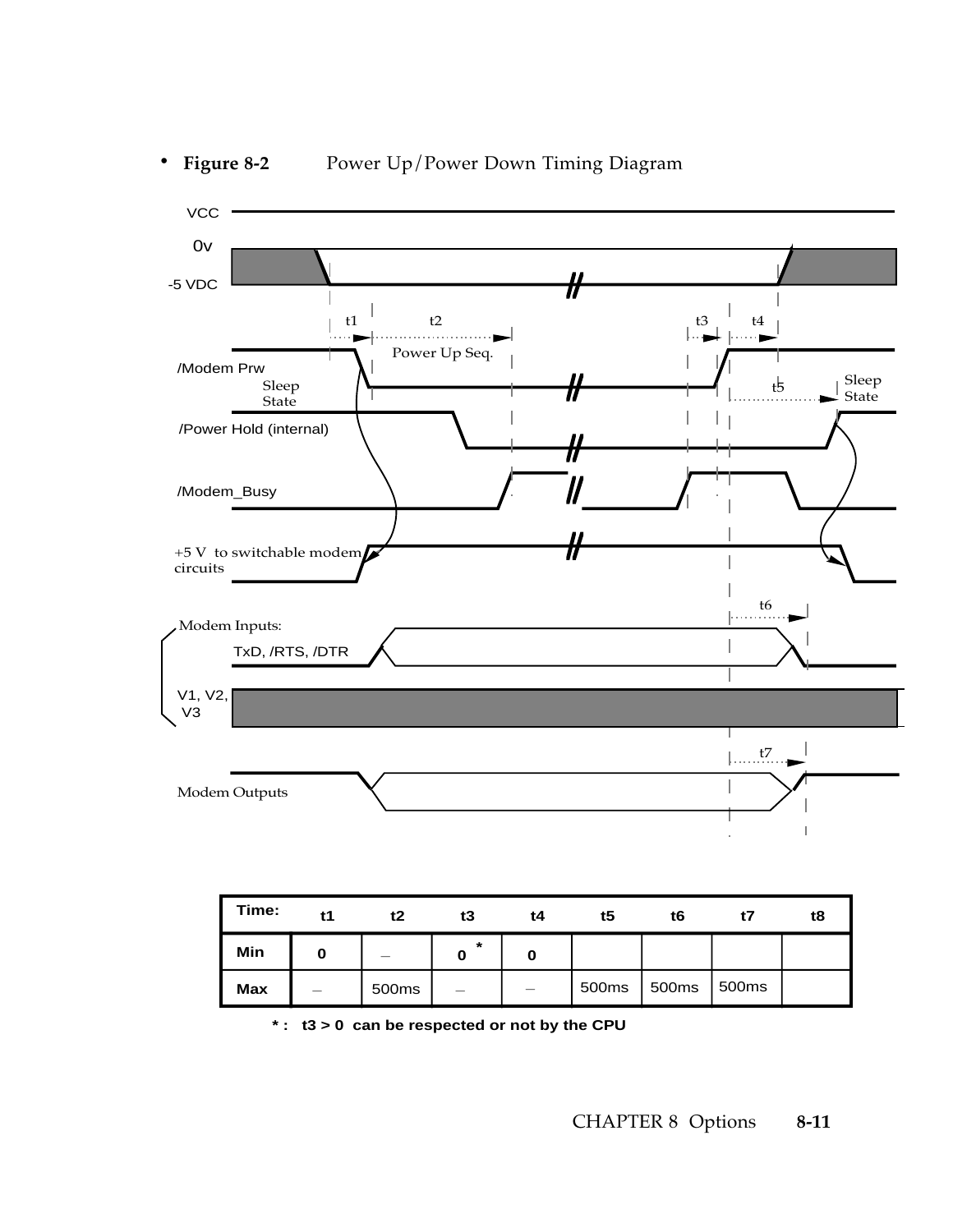Most often, the power manager will not negate /Modem\_Pwr if the modem has /Modem Busy asserted. However, there are times when the power manager must turn the modem off even though it is "busy." If this occurs, the modem stops its "busy" activity (e.g., goes on-hook) and performs the necessary activities in preparation for the sleep state. If it is executing a command when it is put into the sleep state, the modem should either complete the command or ignore it and restore the state prior to beginning execution of the command, whichever takes the least amount of time.

#### **Ring detect signal**

The /RI\_EXT line (pin 9) is asserted during most of the AC cycle of a ring and is used to signal the Macintosh Portable CPU that a ring is present. Both ringing and pulse dialing will trigger the ring detector. The microprocessor in the modem distinguishes between a ring and pulse dialing by detecting the frequency of the signal. If the modem is powered down, the Macintosh Portable can determine whether /RI corresponds to a ring or pulse dial by powering up the modem and reading the appropriate register or looking for the "RINGING" result code.

Rings Pulse Dialing Frequency 15–68 Hz 10 Hz Duty Cycle  $30-95\%$  <20 %

The drive capability of the /RI output is:  $VOH = 2.8 \text{ V}$   $IOH = -35 \text{ }\mu\text{A}$  $VOL = 0.5 V IOL = 500 \mu A$ 

### **Telephone network interface (Data Access Arrangement)**

The telephone interface is a balanced, two-wire telephone interface design meeting FCC part 68 rules and DOC rules.

One eight-wire RJ-45 type jack is included and wired as follows:

Pin 4 for TIP signal Pin 5 for RING signal

Pins 1, 2, 3, 6, 7, and 8 are not used.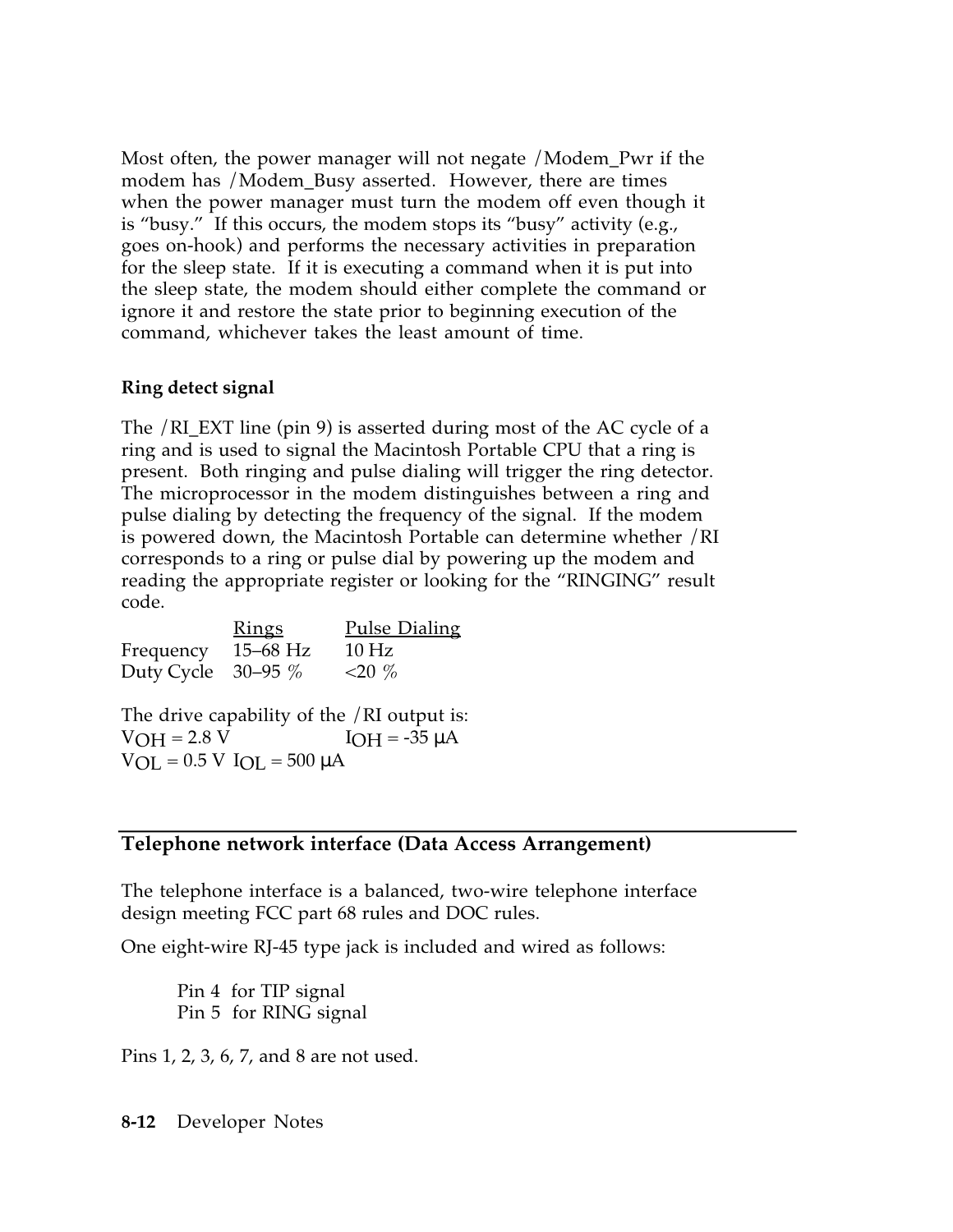The jack on the rear of the modem card is an RJ-11 type. This allows a common RJ-11 plug used on single-line telephone equipment to be be inserted, completing the connection of a phone to the modem.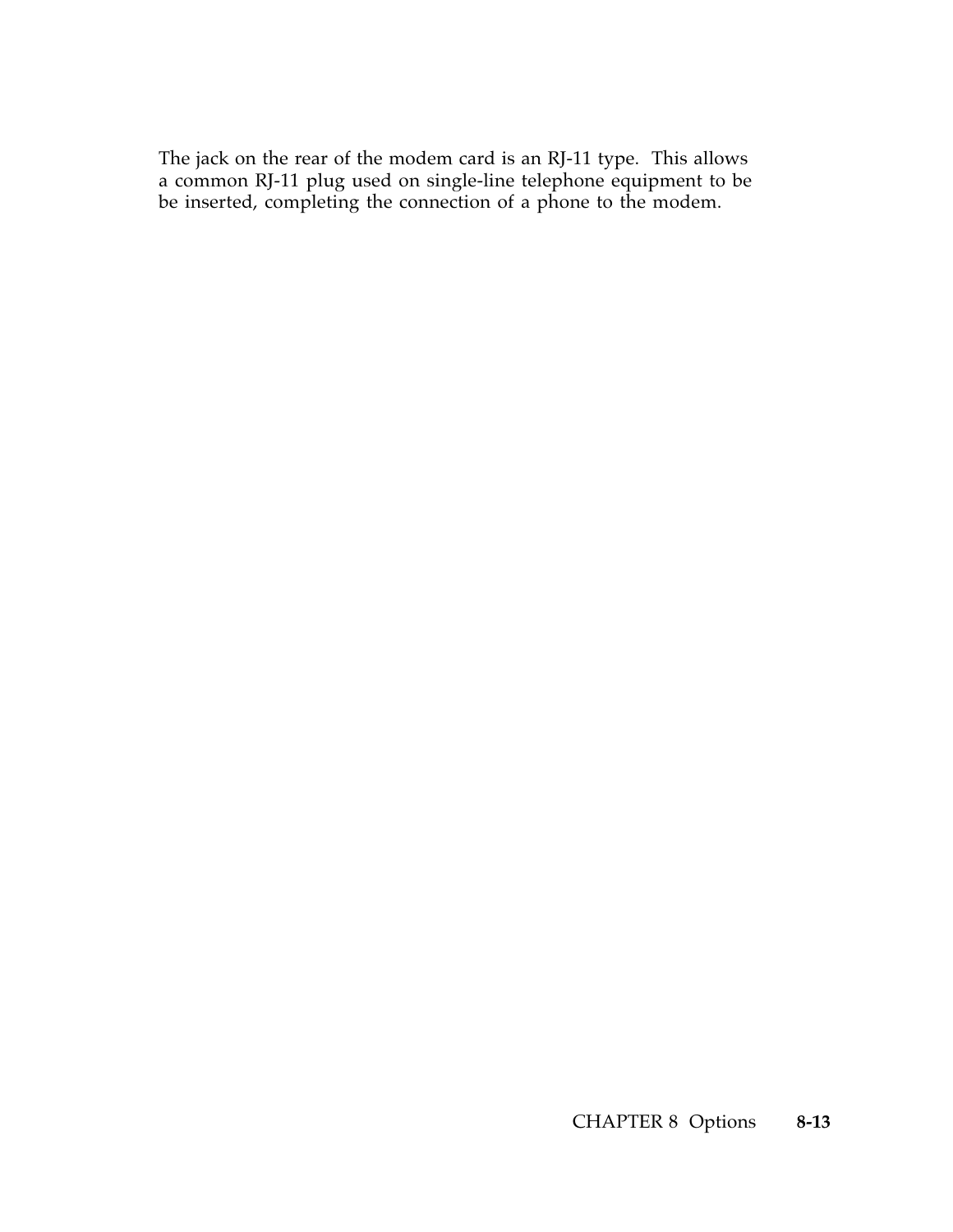### **Standards information for reference**

The following compilations of signal characteristics are provided for reference only.

### **Compatibility and modulation**

| Standard                                                   |                             | Speed (bps) Modulation Baud |                               |            |
|------------------------------------------------------------|-----------------------------|-----------------------------|-------------------------------|------------|
| CCITT V.22 bis<br><b>CCITT V.22B</b><br>CCITT V.21 300/110 |                             | 2400<br>1200<br><b>FSK</b>  | QAM<br><b>DPSK</b><br>300/110 | 600<br>600 |
| Bell 212A<br><b>Bell 103</b>                               | 1200 bps<br>300/110 bps FSK | <b>DPSK</b>                 | 600<br>300/110                |            |

## **Transmit carrier frequencies**

| V.22 bis/V.22/212A |      |         | <b>Transmit Carrier</b> |  |
|--------------------|------|---------|-------------------------|--|
| Originate          |      | 1200 Hz |                         |  |
| Answer             |      | 2400 Hz |                         |  |
|                    |      |         |                         |  |
| <b>Bell 103</b>    | Mark |         | Space                   |  |
| Originate          | 1270 |         | 1070                    |  |
| Answer             | 2225 |         | 2025                    |  |
|                    |      |         |                         |  |
| V.21               | Mark |         | Space                   |  |
| Originate          | 980  |         | 1180                    |  |
| Answer             | 1650 |         | 1850                    |  |
|                    |      |         |                         |  |

### **Guard tone frequencies and transmit levels (CCITT only)**

1800 Hz  $\pm$  20 Hz @ 6  $\pm$ 1 dB below the transmit carrier level. 550 Hz  $\pm$  20 Hz @ 3  $\pm$ 1 dB below the transmit carrier level.

### **Answer tone frequency**

V.22 bis/V.22/V.21 2100 Hz Bell 103/212A 2225 Hz

### **Received signal frequency tolerance**

Offset frequency  $\pm$  7 Hz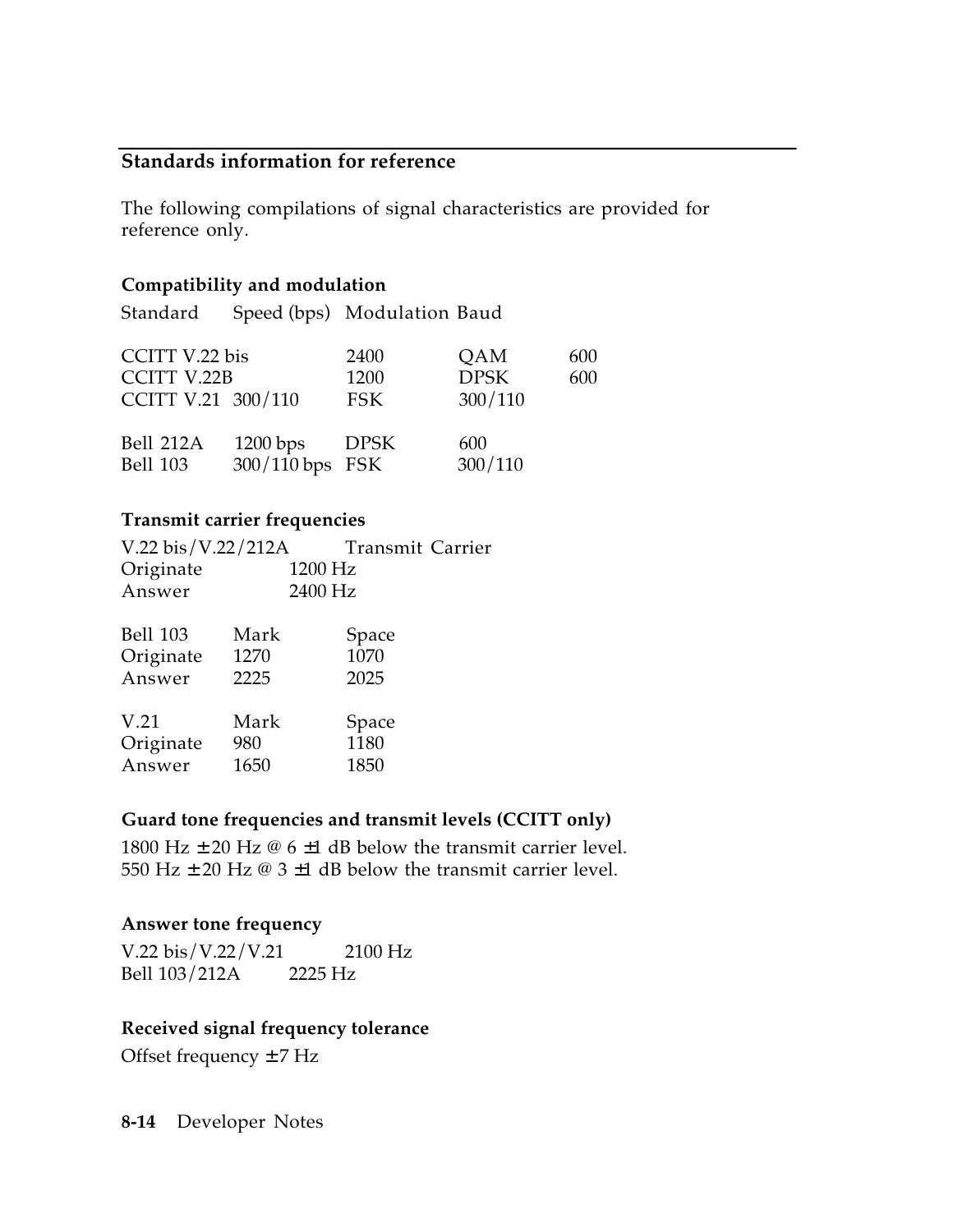## **Command Definitions**

The modem implements the commands listed below. The commands can be either uppercase or lowercase characters. However, the attention characters must be either all uppercase or all lowercase (i.e., "AT" or "at"). The action in response to a command often depends upon the operating state of the modem, either local command (command) or on-line:

- local command state—In the local command state, *commands* are issued by the Macintosh Portable to set up the link parameters. The modem listens while a command is being entered and does not execute the command until the command terminating character, specified in register S3, is received. The only exceptions to this rule are the " $A$ /" or "a/" command and the escape command.
- on-line state—The modem goes on-line after connecting with the remote terminal. In the on-line state, *data* is transmittted or received.

## 1. **AT**: Attention Code

All commands must begin with the attention code AT. If not set, the speed and parity of the Macintosh Portable interface are determined from this command. The remainder of the command line contains commands for the modem.

## 2. **A/**: Repeat Last Command

The A/ command instructs the modem to repeat the last command line. A/ is used in place of the AT command. A command termination character (register S3, default of <CR>) is not required for execution of this command.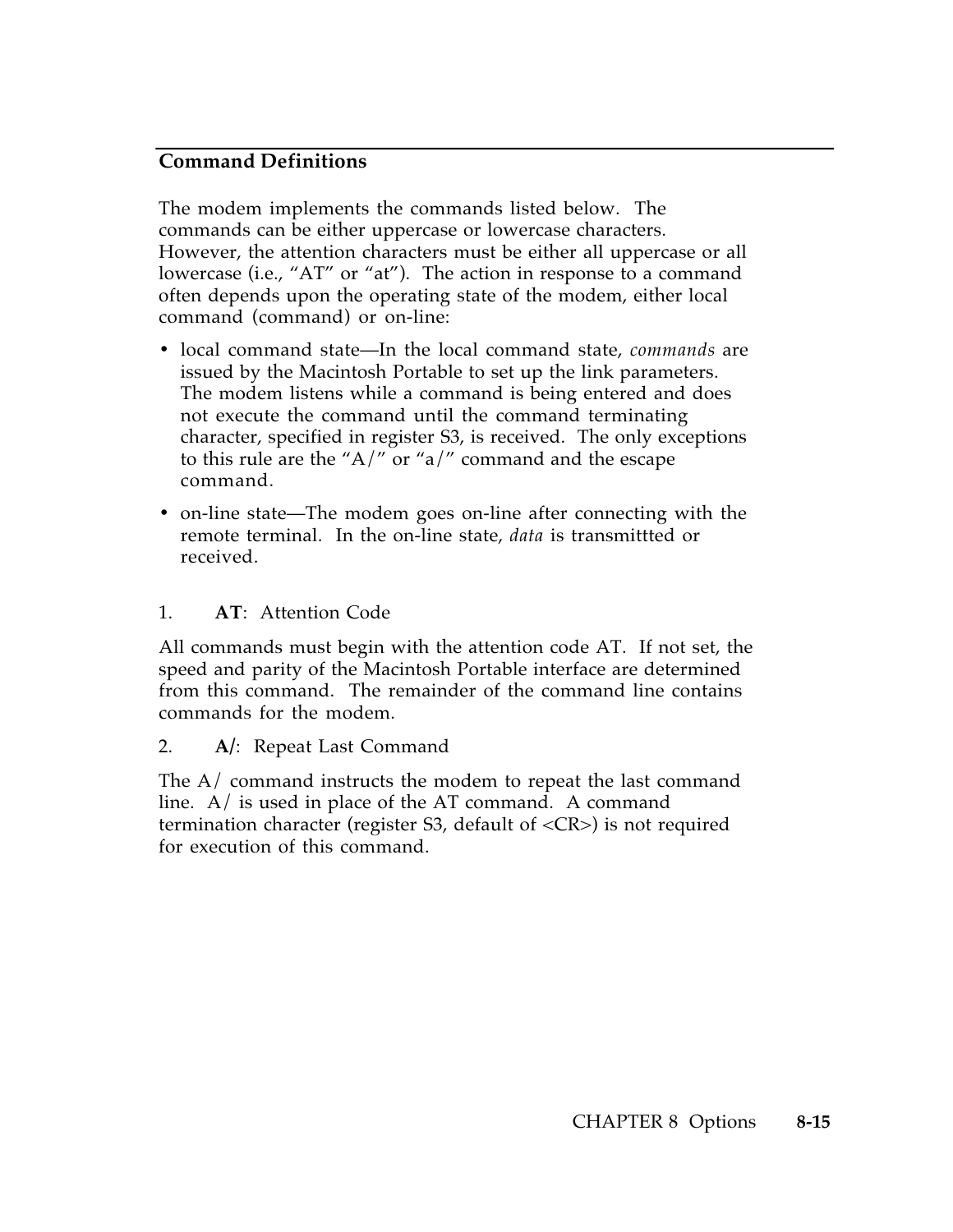3. **+++**: Return to the Local Command State (Escape Command)

The escape command, which consists of [Escape Guard Time (S12)][three escape characters (S2)][Escape Guard Time (S12)], is used to force the modem back to the local command state from the on-line state. The actual escape character is specified by register S2, expressed as the ASCII decimal value of the escape character (default is 43 = "+"). After the escape command is executed, the modem sends an "OK" result code to host. The escape guard time is the required delay time prior to and following the three escape characters. The guard time is determined by the value of the S12 register. The default setting is  $S12 = 50 = 1$  second (one unit = 20 ms).

Example  $(S12 = 50, S2 = 43)$ :

Wait at least one second after the last character entered. Enter:  $+++$ Wait at least one second for the modem's response.

Response from modem: OK

4. **A**: Enter Answer Mode

The "A" command forces the modem to go off-hook in the Answer mode and starts sending the answer tone, regardless of the value of register S0. If no carrier signal is received from the phone line within the number of seconds specified by register S7 (default of 30 seconds), the modem goes on-hook, sends the "NO CARRIER" result code to the Macintosh Portable, and returns to the local command state. This command must be the last command on a command line. Pressing any key aborts this command.

5. **Bn**: Communication Protocol Compatibility

The "B" command determines which protocol is used to connect at 300 or 1200 bps.

B0: CCITT V.21 or V.22 compatibility.

B1: Bell 103 or 212A compatibility (default).

The B command is ignored when the modem is communicating at 2400 bps.

# **[ Cn command deleted ]**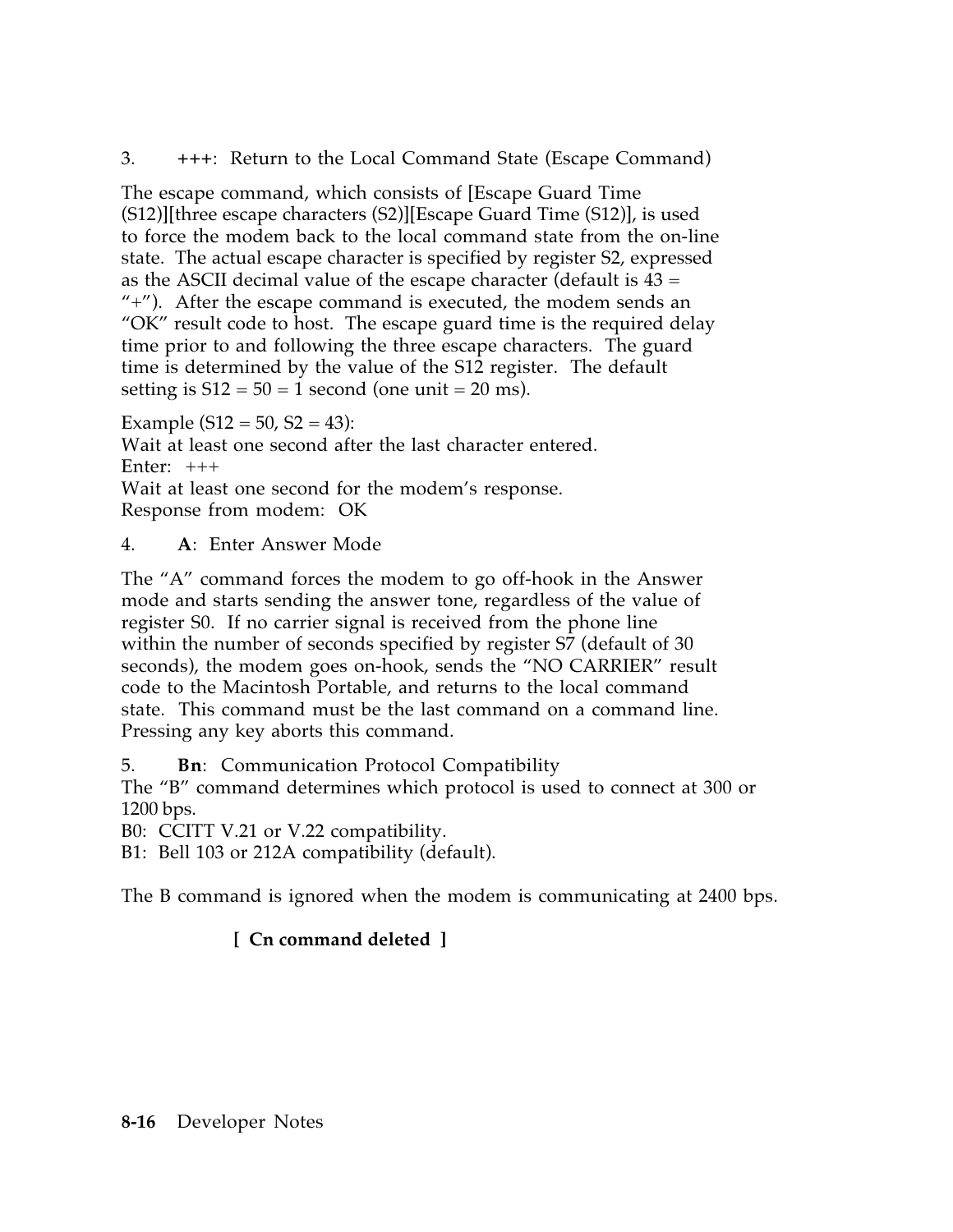## 6. **Ds**: Dialing

The dialing command takes the form Ds where s is a string of characters. In the simplest form, s consists of actual dial (or DTMF) characters. This set of dial characters for the modem consists of digits (0 to 9), "A", "B", "C", "D", "\*", and "#". However, there are several dial modify commands that can be part of the dial string that allow the modem to perform special dialing functions. These additional commands can precede, be embedded in, or follow the actual number to be dialed.

### 7. **P**: Pulse Dial

The P command determines the use of pulse dialing The dialing speed is fixed at 10 pulses per second. The Make/Break ratio is determined by the AT&Pn command . Any dial characters following the P command are dialed using pulse dialing until the T command is issued. This command can appear anywhere in the dial string.

8. **T**: Touch-Tone Dial (DTMF)

The T command determines the use of touch-tone, or DTMF, dialing. The dialing speed is fixed at 70 ms for duration of tone and 70 ms for the blank period. Any dial characters following the T command are dialed using DTMF dialing until the P command is issued. This command can appear anywhere in the dial string.

9. **R**: Reverse Mode

The **R** command changes the modem from Originate mode to Answer mode after the dialing process is complete. This command is used only at the end of the dial string.

10. **, (comma)**: Pause

The comma (,) command introduces the delay time before dialing the next dial character or executing the next command in the dial string. The pause time is the value of the S8 register.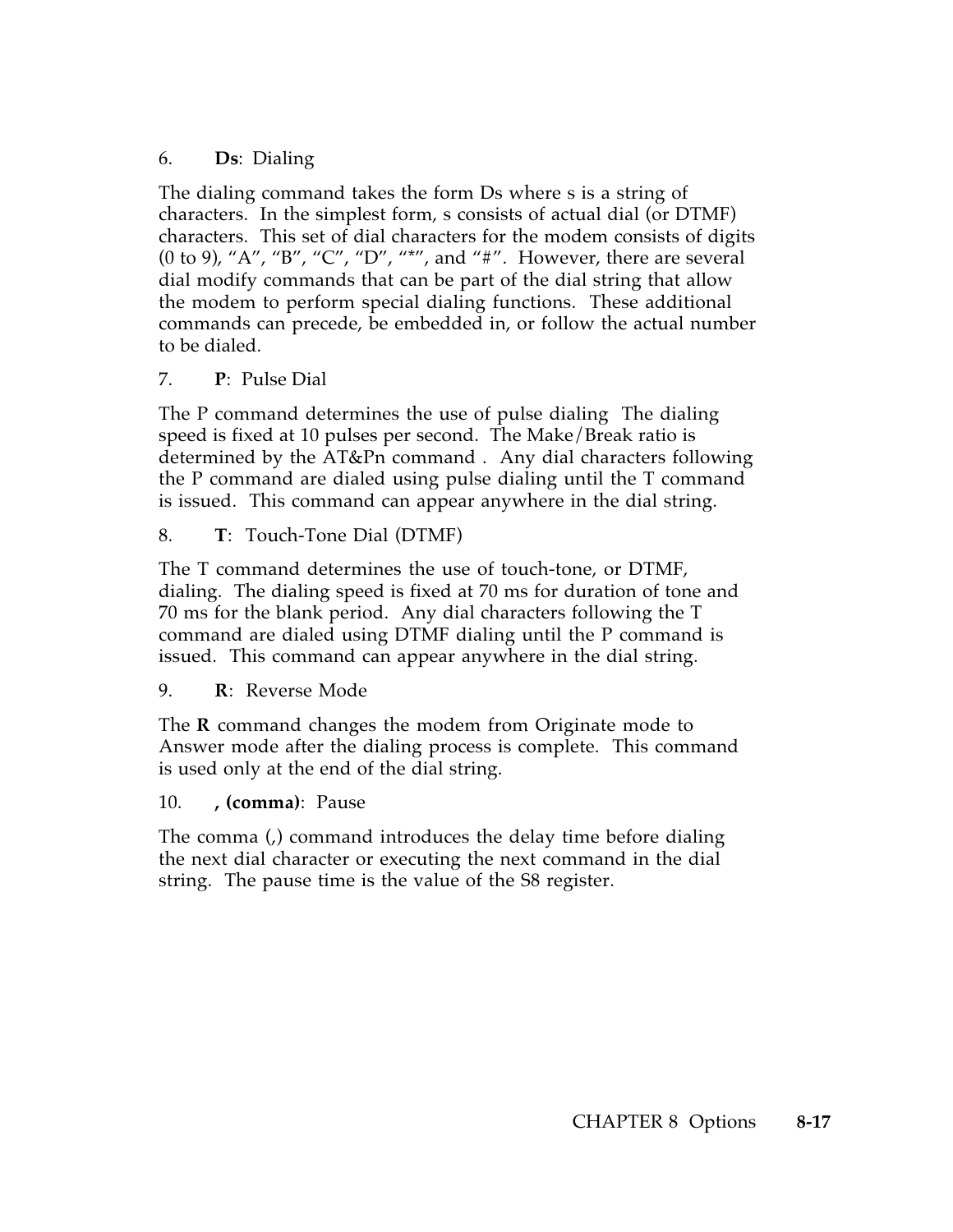## 11. **W**: 2nd Dial Tone Detect

The W command is used to automatically detect the second dialtone. If the second dial-tone has been detected by the modem before the S7 register time delay, the modem continues dialing the rest of the dial characters in the dial string. If no dial tone is received the modem goes on-hook, returns the "NO DIAL TONE" result code to the Macintosh Portable, and enters the local command state. This command is valid only when the result code command, X , is in X2 or X4 mode. This command can be embedded anywhere in the dial string.

Example: ATDT9W5551234

12. **@**: Wait for Quiet Answer Before Dialing

The @ command forces the modem to wait out the S7 register time delay for at least one ring followed by 5 seconds of silence (indicating the call has been answered) before continuing execution of the dial string. This command can be embedded anywhere in the dial string.

This command is used to access a system that requires entering additional dial characters after answering the initial call. Example: ATDT5551234@9876543

## 13. **!**: Flash

This command causes the modem to go on-hook for 0.5 sec and then back off-hook, as if you had depressed the switch-hook button on the telephone set. This command can be placed anywhere in the dial string.

14. **; (semicolon)**: Return to Local Command State after Dialing

The semicolon (;) command must be put at the end of the dialing command. It forces the modem back to the local command state after dialing a number.

15. **En**: Echo Off/On

This command controls the echoing of characters sent to the modem from the Macintosh Portable back to the Macintosh Portable when the modem is in the local command state.

E0: Disable the echo of characters sent by the Macintosh Portable.

E1: Enable the echo of characters sent by the Macintosh Portable (default).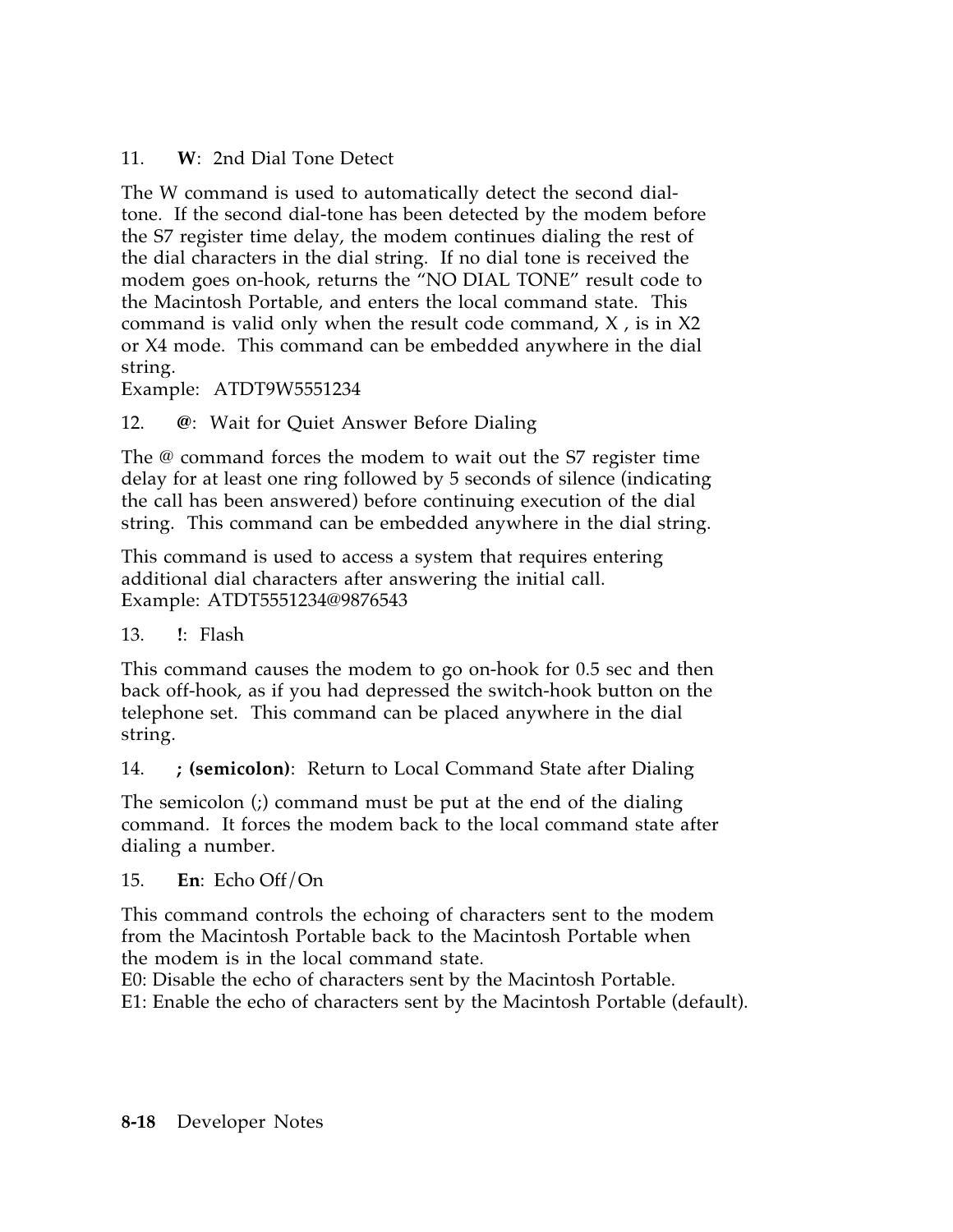## 16. **Fn**: Half/Full Duplex

This command controls the echoing of characters sent to the modem from the Macintosh Portable back to the Macintosh Portable when the modem is in the on-line state.

F0: Enable the local echo when the modem is on-line.

F1: Disable the local echo when the modem is on-line (default).

17. **Hn**: Off/On Hook

H0: Force the modem on-hook (hanging up the phone).

H1: Force the modem off-hook (picking up the phone).

18. **In**: Information on Product Code/Checksum

I0: Requests the product code. The product code contains 3 digits in the form 24X (X= code revision number).

I1: Requests a checksum on the firmware. The first two digits are the checksum of the microcontroller ROM. The last two digits are the checksum of the DSP ROM.

This command is valid only when the modem is idle (not connected).

- 19. **Mn**: Speaker Off/Auto/On
- M0: Disable speaker.
- M1: Sets the speaker "ON" until carrier is detected (default).
- M2: Sets the speaker always "ON".
- 20. **O**: Return to On-line State

The O command is used to return to the on-line state after using the escape command to enter the local command state.

- 21. **Qn**: Quiet/Vocal Mode
- Q0: Sends the result codes to the Macintosh Portable (default).
- Q1: Disables the sending of result codes to the Macintosh Portable.

22. **Sn?**: Check Contents of Register n

The Sn? command (n= register number) is used for checking the contents of a register and sending the value to the Macintosh Portable. The result is always expressed as a three-digit number, where the leading digits or all digits may be zero.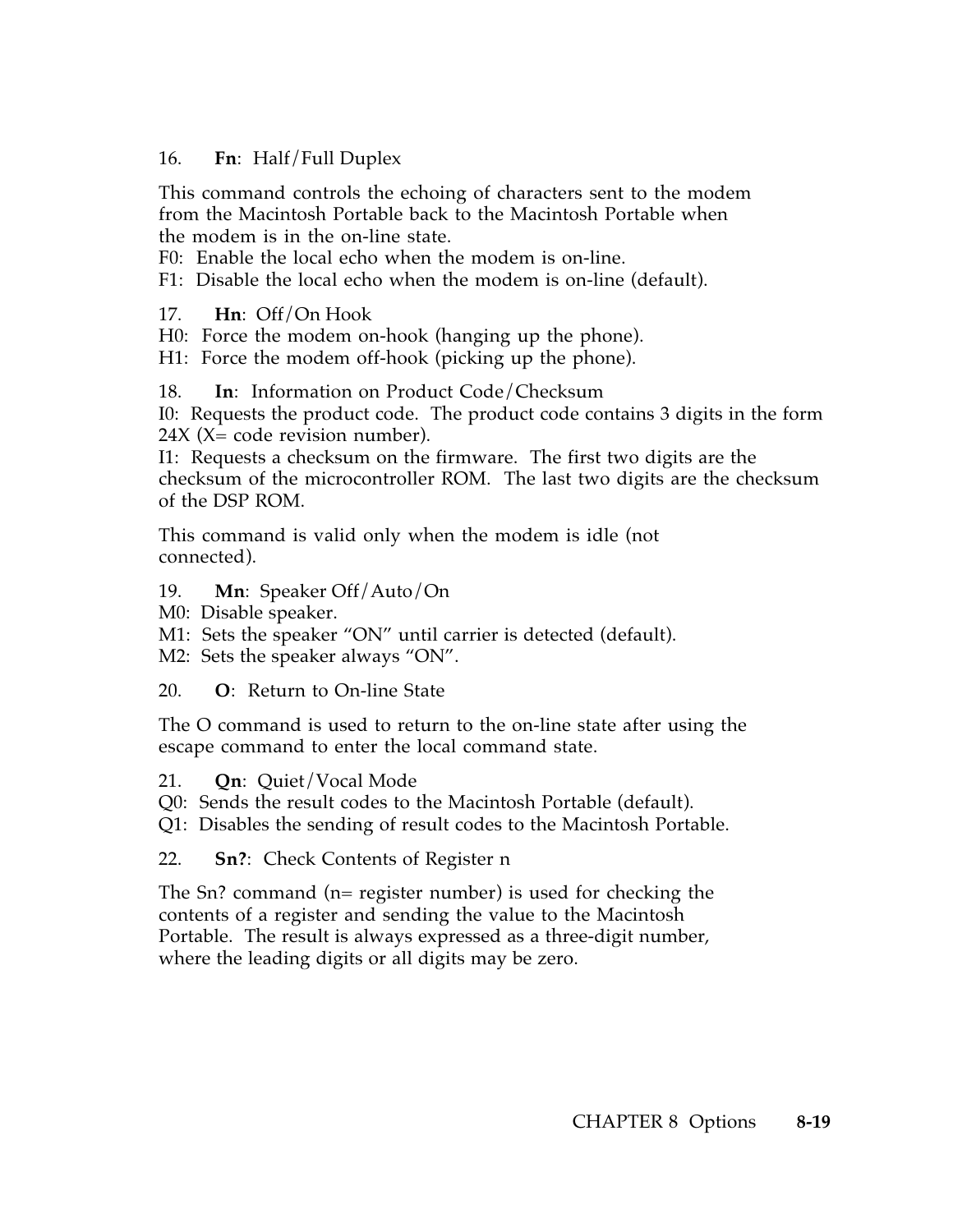## 23. **Sn**=X: Set Register n to Value X

The Sn=X command is used to change the value of register n. To change the value of a register, the Macintosh Portable sends the string "ATSn=X" where n is the register number and X is the value to which the register should be set.

## 24. **Vn**: Numeric/Verbal Result Codes

V0: The modem sends the result code in numeric form.

V1: The modem sends the result code in verbal (English) form (default).

25. **Xn**: Active Result Codes

X0: Send the 0 to 4 result codes (compatible with Smartmodem 300).

X1: Send the 0 to 5 and 10 result codes (modem does not detect Busy, Ring back, or Dial tone signals).

X2: Send the 0 to 5, 6 and 10 result codes (all CONNECT result codes active and detection of dial tone before dialing occurs; modem does not detect Busy or Ring back signals).

X3: Send the 0 to 5, 7, 10, and 11 result codes (modem detects Busy and Ring back signals; Dial tone is not detected).

X4: Send all result codes (default).

Result codes are shown in Table 8-3:

| Verbal                            | Numerical | Description                   |
|-----------------------------------|-----------|-------------------------------|
| <b>OK</b>                         | 0         | Command completed             |
| <b>CONNECT</b>                    | 1         | Connection established *      |
| <b>RING</b>                       | 2         | Incoming ring detected        |
| <b>NO CARRIER</b>                 | 3         | No connection or carrier drop |
| <b>ERROR</b>                      | 4         | Bad command                   |
| <b>CONNECT 1200</b><br>$1200$ bps | 5         | Connection established at     |
| <b>NO DIAL TONE</b><br>seconds    | 6         | Dial tone not detected in S7  |
| <b>BUSY</b>                       | 7         | Busy tone detected            |
| <b>CONNECT 2400</b><br>$2400$ bps | 10        | Connection established at     |
| <b>RINGING</b>                    | 11        | Ringback signal detected      |

### • **Table 8-3** Result codes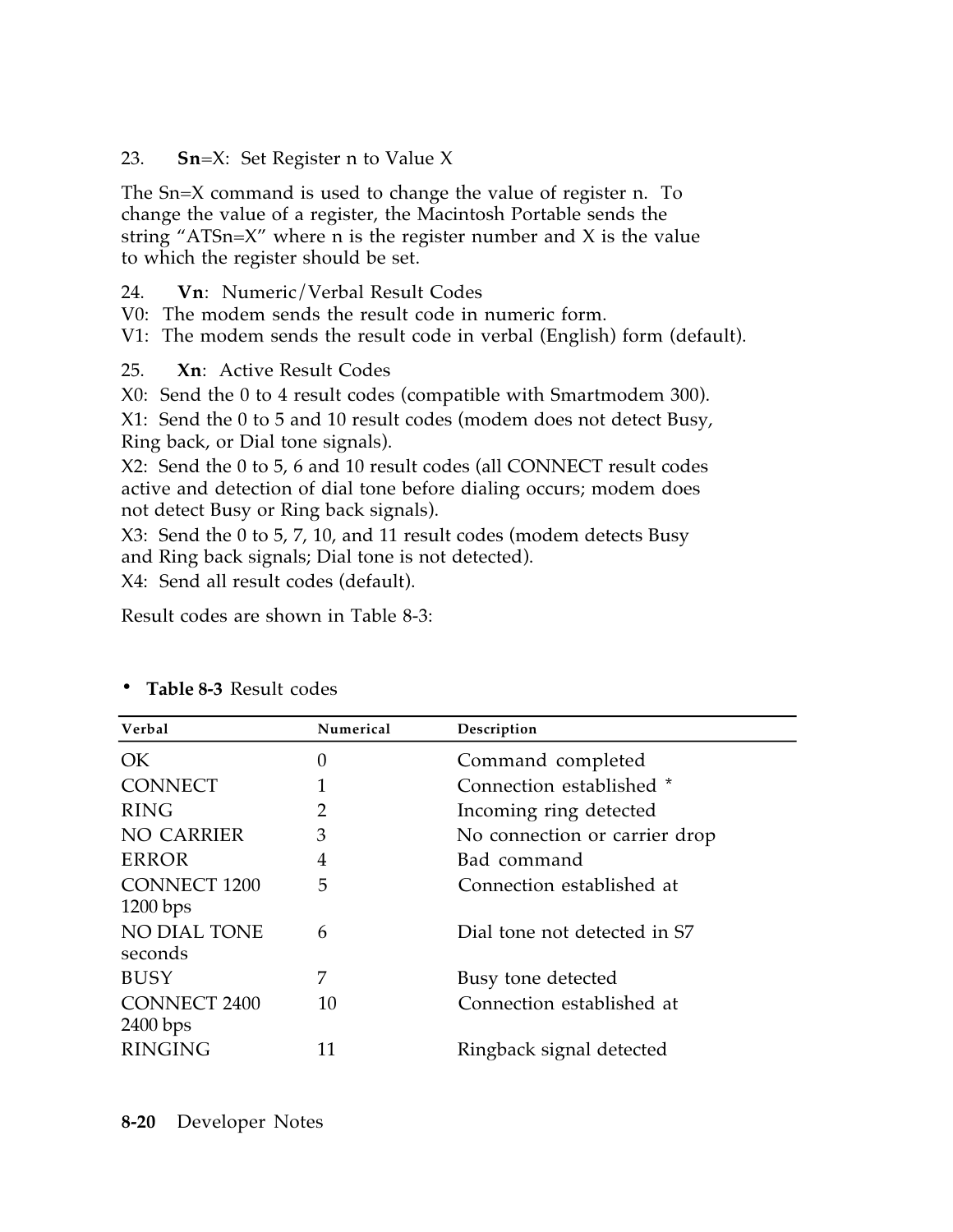#### *Note*

\* The "CONNECT" result code, for X0, means a connection was established at 300, 1200, or 2400 bps. However, for X1 to X4, this result code means a connection was established at 300 bps.

## 26. **Yn**: Long Space Disconnect (Remote Disconnect)

This command allows the modem to disconnect if it receives a continuous BREAK (SPACE) signal for longer than 1.6 seconds from a remote modem. If the modem receives the long space, the modem will reply with a continuous BREAK (SPACE) for 4 seconds prior to going on-hook.

Y0: Disable the long space disconnect (default).

Y1: Enable the long space disconnect.

## 27. **Z**: Reset

The Z command performs a software reset and applies all of the default values to the other commands. This command affects the modem as if it experienced a power-on reset. Also, any commands remaining on the original command line after the Z command are ignored.

## 28. **&C**: DCD Options

&C0: DCD line (pin 4 of 18 pin interface) follows the actual carrier. &C1: DCD line is always asserted (default).

### 29. **&D**: DTR Options

&D0: Modem ignores the  $\x\to$  /DTR line pin 12 (default).

&D1: Modem follows  $\x\to 0$  /DTR from the Macintosh Portable.

## 30. **&Gn**: Guard Tones

This command specifies whether a guard tone should be transmitted and, if so, what frequency should be used. Guard tones are used in some telephone systems to allow proper data transfer over the network. Guard tones are not used in the USA.

&G0: Disables guard tone (default).

&G1: Sets 550 Hz guard tone.

&G2: Sets 1800 Hz guard tone.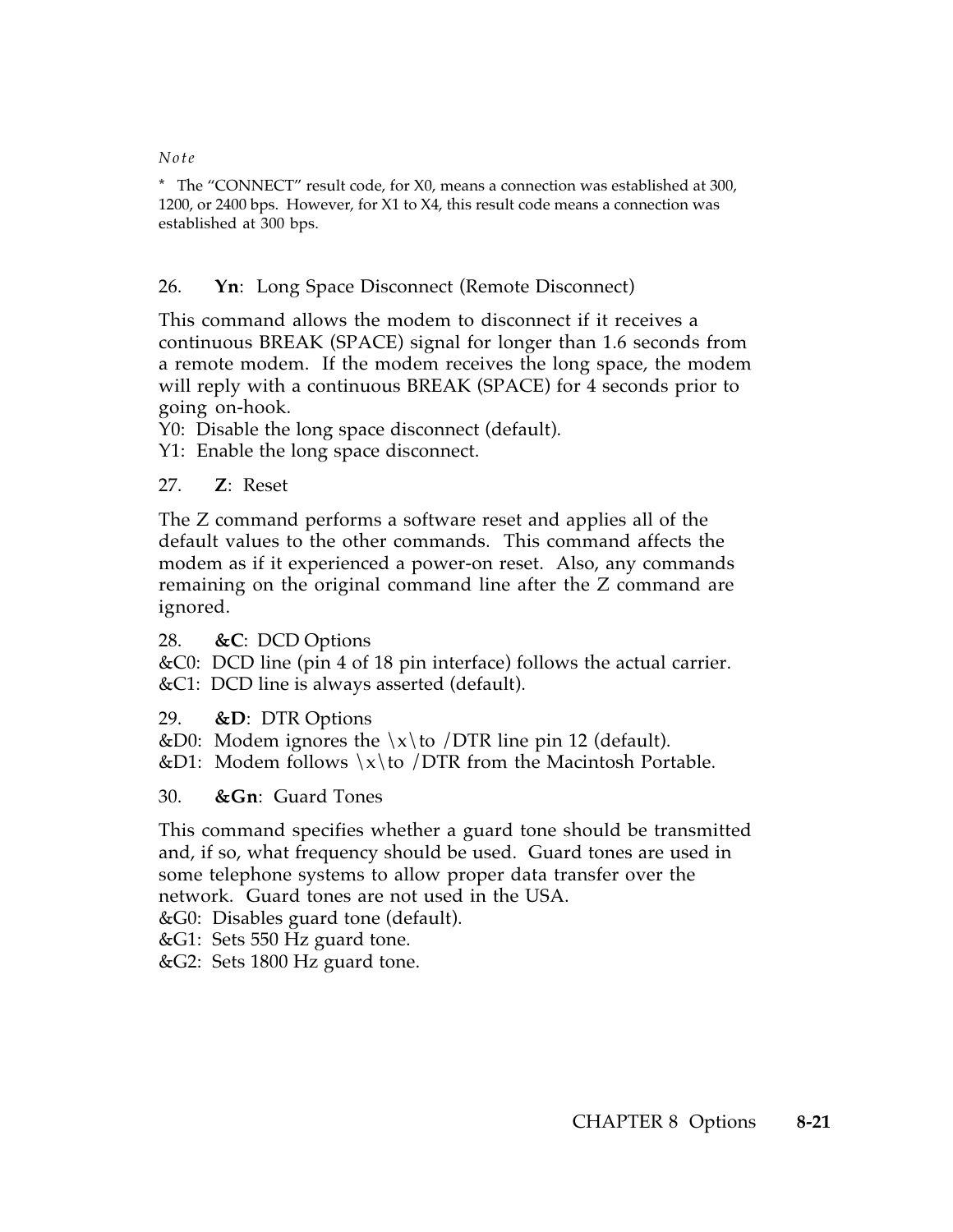### 31. **&Ln**: Switched/Leased Line

This command affects the modem's use of timeouts during the handshake at the beginning of a connection.

&L0: Selects switched (dial-up) line (default ). All timeouts are active according to the definition of the handshake protocols.

&L1: Selects leased line. All timeouts are ignored during the handshake process.

The &L1 setting may be useful for people using the modem on a leased line where no "calls" will be made or received on the line.

32. **&Pn**: Pulse Dial Make/Break Ratio

&P0: Make =  $39\%$ , Break =  $61\%$ ; for use in the United States and Canada (default).

&P1: Make =  $33\%$ , Break =  $67\%$ ; for use in United Kingdom and Hong Kong.

| Dial Pulse specifications | &P <sub>0</sub><br>&P1 |          |
|---------------------------|------------------------|----------|
| Break ratio               | $61\%$                 | 67%      |
| Break length              | $61$ ms                | $67$ ms  |
| Dial pulse rate           | $10$ pps               | $10$ pps |
| Dial pulse length         | $100$ ms               | $100$ ms |
| Interdigit time           | 789 ms                 | 783 ms   |

33. **&Tn**: Self Tests

The following diagnostic tests are provided:

| Modem type                | <b>Test Method</b>                                                                    |
|---------------------------|---------------------------------------------------------------------------------------|
| Bell 212A/103; CCITT V.21 | Local Analog Loopback w/o Self-Test: &T1                                              |
|                           | Local Analog Loopback with Self-Test: &T8                                             |
|                           | Local Digital Loopback (no Self-Test mode): &T3                                       |
| V.22 and V.22 bis         | Local Analog Loopback w/o Self-Test: &T1<br>Local Analog Loopback with Self-Test: &T8 |
|                           | Local Digital Loopback (no Self-Test mode): &T3                                       |
|                           | Remote Digital Loopback w/o Self-Test: &T6                                            |
|                           | Remote Digital Loopback with Self-Test: &T7                                           |
|                           | Respond to Remote Digital Loopback request: &T4                                       |
|                           | Ignore a Remote Digital Loopback request: &T5                                         |

**&T0**: Terminate the Self-Test

Used to terminate loopback test modes using self-test pattern generation and error checking.

**&T1**: Local Analog Loopback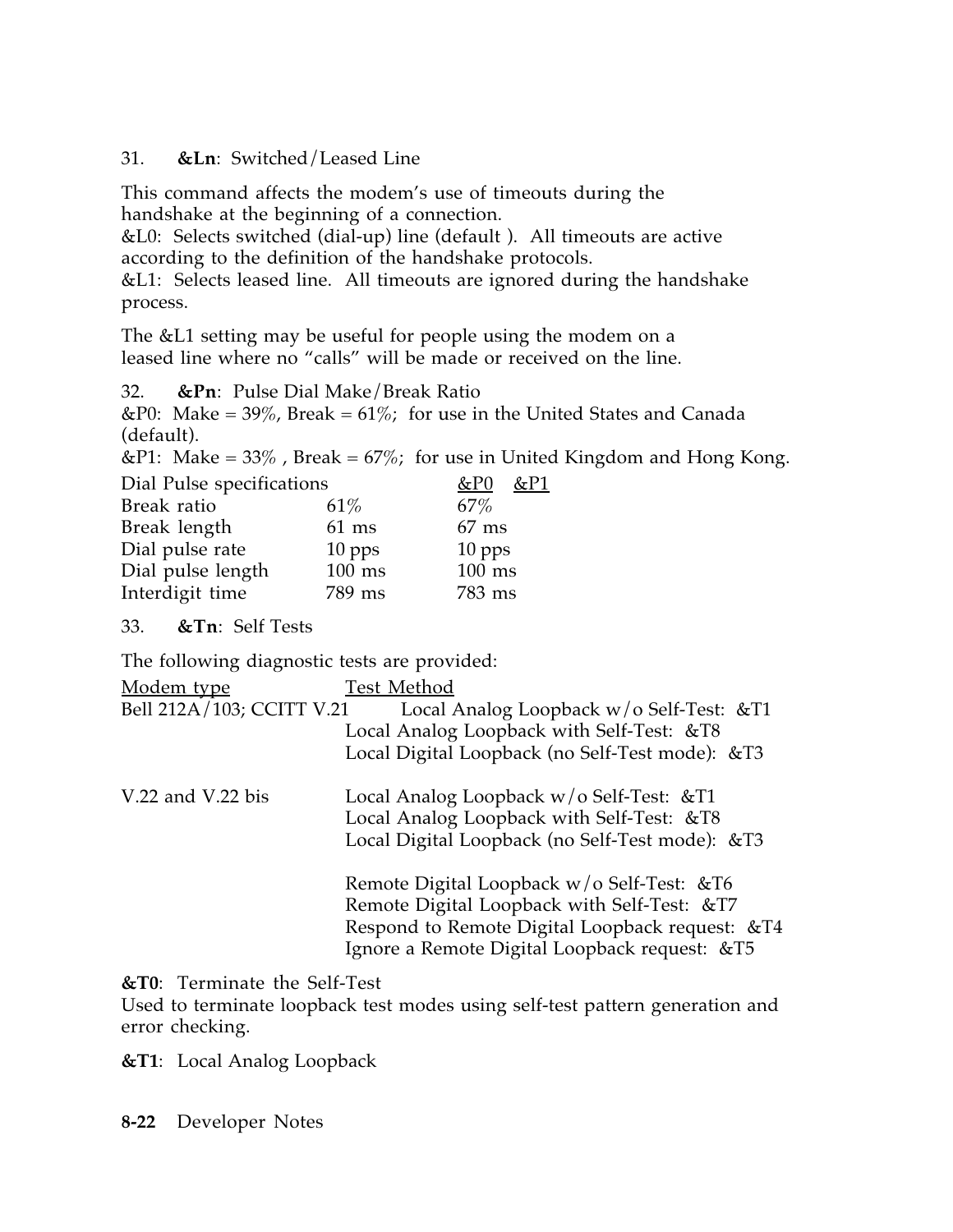Initiates a Local Analog Loopback test. The escape sequence must be entered to terminate this test. This mode tests the local modem and the local data terminal equipment.

## **&T3**: Local Digital Loopback

Initiates a Local Digital Loopback test. The modem echoes characters back to the Macintosh Portable exactly as received.

## **&T4**: Enable the Remote Digital Loopback

Enables the modem to respond to a remote modem attempting to place it in the digital loopback test. If a remote modem places the local modem in the remote digital loopback mode, the local modem will echo characters back to the remote modem exactly as received from the remote modem.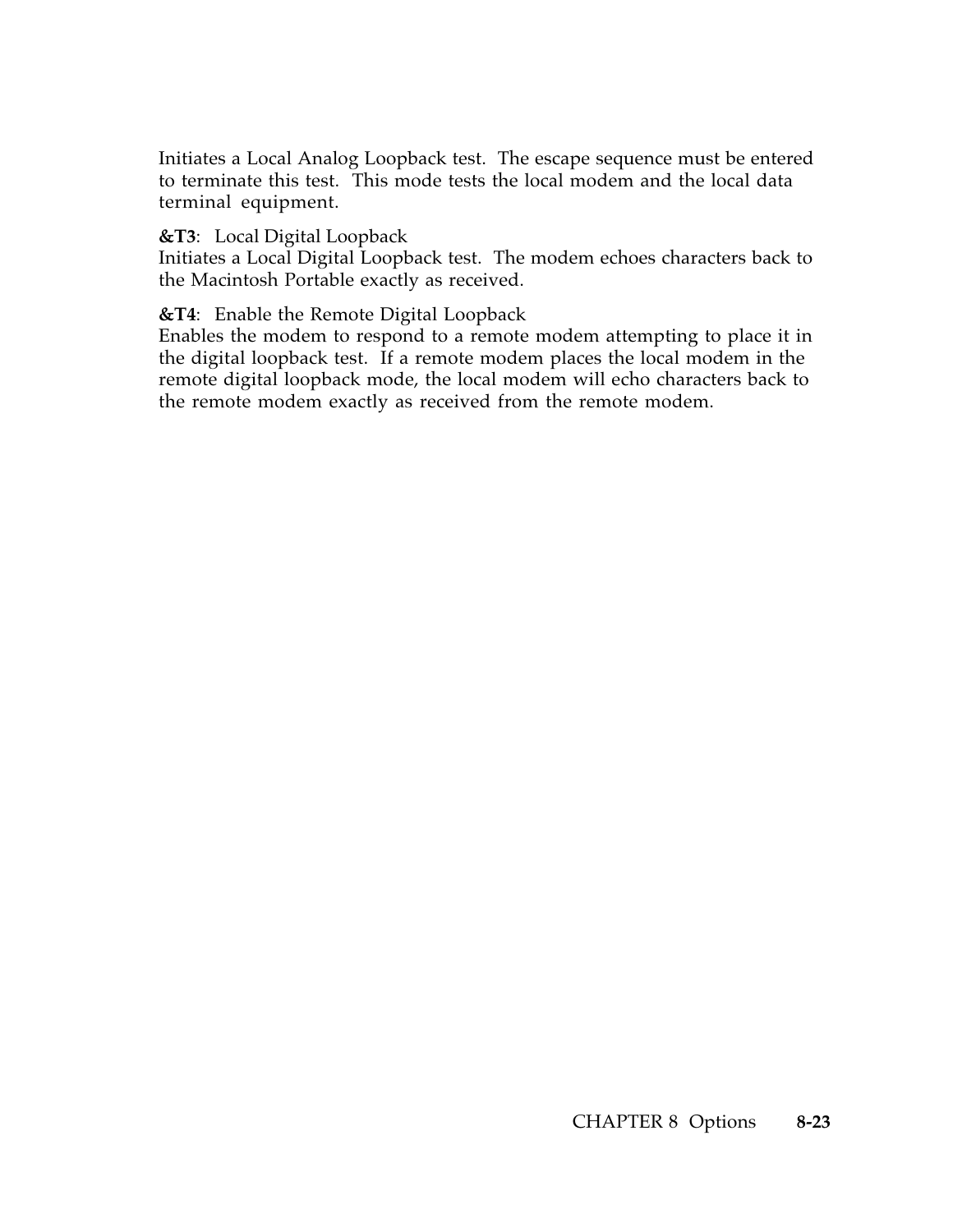**&T5**: Disable the Remote Digital Loopback

Disables the modem from responding to a remote modem attempting to place it in the digital loopback mode.

**&T6**: Remote Digital Loopback

Initiates a Remote Digital Loopback test. In this mode, characters sent to the remote modem are echoed back to the local modem exactly as they were received by the remote modem. This mode tests both local and remote modems and the telephone circuit.

**&T7**: Remote Digital Loopback with Self-Test Initiates a Remote Digital Loopback with self-test data pattern generation and error checking.

**&T8**: Local Analog Loopback with Self-Test Initiates a Local Analog Loopback with self-test data pattern generation and error checking.

**&T9**: Constellation Point Output / Data Output Toggles between constellation point output and data output modes.

The tests using the internal self-test pattern (&T7 and &T8) end after the Macintosh Portable issues an &T0 or H0 command or the register S18 time delay expires. The self-test data pattern is an internally generated alternate binary ones-and-zeros signal. In the self-test modes, an error counter will count the number of errors and send the final result to the Macintosh Portable. The maximum number of errors that can be counted is 255.

34. **%A**: Read A/D Converter

Upon receiving this command, the modem returns the current value of the  $A/D$  converter in the analog front end. The result is a three digit decimal number.

Example: AT%A<CR> (command) nnn (current ADC value, 3 digit decimal) OK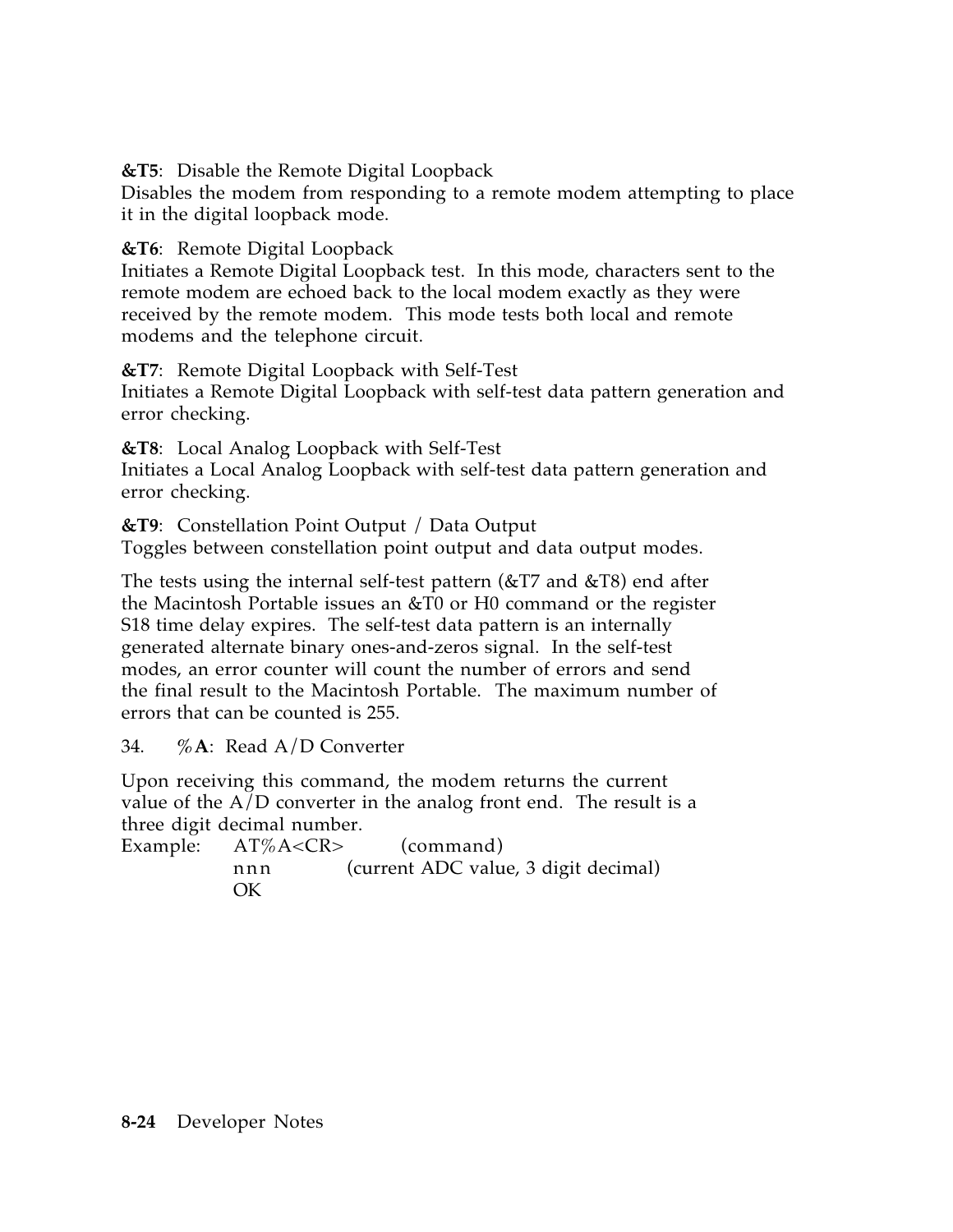## 35. **%Bnnn?**: Read Microcontroller RAM Location

This command causes the modem to read the microcontroller RAM location nnn, where nnn is the RAM address in decimal (range is 0 to 255), and return the value of the location as a three digit decimal number (rang 0 to 255).

Example: AT%Bnnn?<CR> (command) m m m (Current data at RAM address nnn) OK

## 36. **%Bnnn**=yyy: Write Data yyy to Microcontroller RAM

This command causes the modem to write the value yyy (3 digit decimal, 0 to 255) to the microcontroller RAM location nnn (3 digit decimal, 0 to 255).

Example: AT%Bnnn=yyy<CR> (Command) OK

NOTE: This command must be used with caution. The microcontroller is actively using the RAM into which the value yyy may be written; disturbing this data may cause unpredictable results.

### 37. **%Cnnn?**: Read DSP RAM Location

This command causes the modem to read the word at the digital signal processing (DSP) RAM location specified by nnn (three digit decimal, 0 to 255) and return the value as two three-digit decimal numbers ranging 0 to 255. The first number represents the high data byte, and the second represents the low data byte.

Example: AT%Cnnn? (Command) m m m (High DSP RAM data byte) www (Low DSP RAM data byte) OK

38. **%Cnnn**=xxx,yyy: Write data xxx,yyy to DSP RAM

Upon receiving this command, the modem writes the data xxx to the high data byte and yyy to the low data byte at DSP RAM location nnn. xxx, yyy, and nnn are all three digit decimal numbers ranging 0 to 255.

```
Example: AT%Cnnn=xxx,yyy<CR> (Command)
OK
```
NOTE: This command must be used with caution. The DSP is actively using the RAM into which the value xxx,yyy may be written; disturbing this data may cause unpredictable results.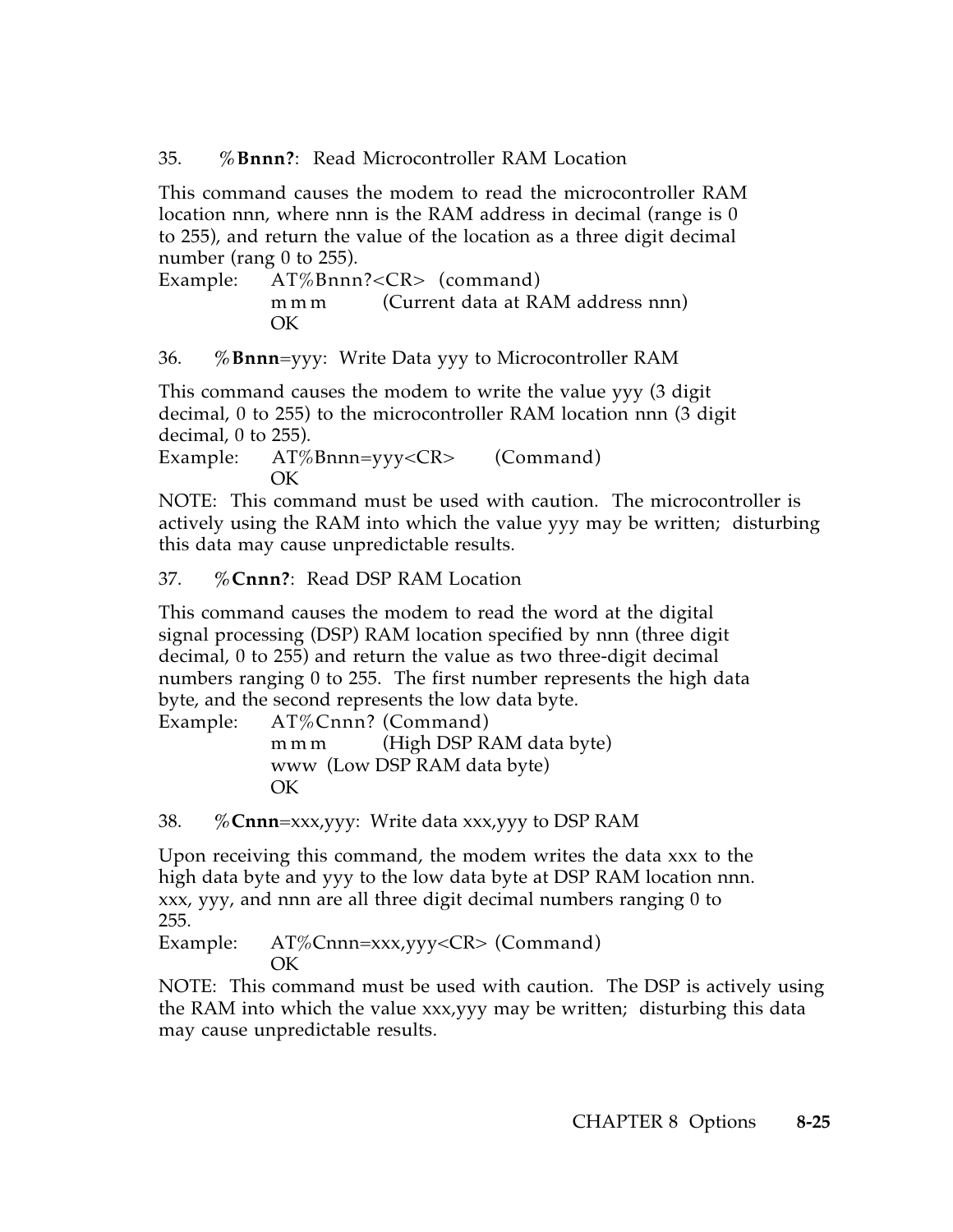39. **%Dnnn**: Set AGC Level

This command causes the automatic gain control (AGC) in the analog front end to be set the decimal value nnn (range 0 to 255). Example: AT%Dnnn (Command) OK

40. **%E**: Test Microcontroller and DSP RAM

This command causes the modem to test select portions of DSP RAM and all of microcontroller RAM using the "Triple Bit RAM Test Algorithm." The modem returns the result (OK or ERROR) for each of the RAM tests with the result of the DSP RAM test first. The response to this command is issued at 2400 bps after an effective reset of the modem to its factory default state.

Example 1: AT%E (Command) OK (DSP RAM test passed) OK (Microcontroller RAM test passed)

|  | Example 2: $AT\%E$ (Command)            |
|--|-----------------------------------------|
|  | OK (DSP RAM test passed)                |
|  | ERROR (Microcontroller RAM test FAILED) |

Example 3: AT%E (Command) ERROR (DSP RAM test FAILED) OK (Microcontroller RAM test passed)

A missing parameter is evaluated as zero. Example:  $ATF = ATF0$ 

<sup>41.</sup> Missing Parameter